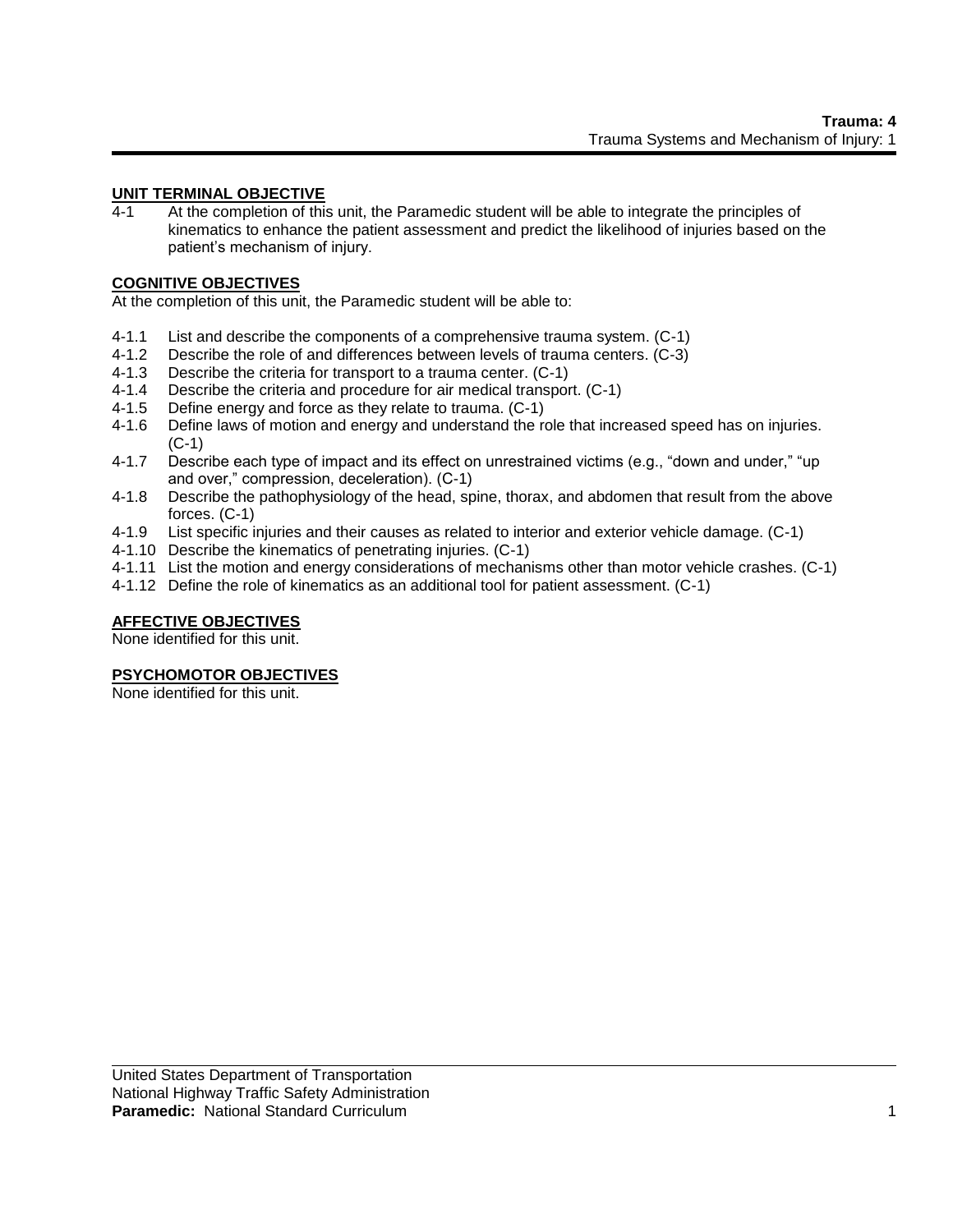### **DECLARATIVE**

#### I. Introduction

- A. Epidemiology of trauma<br>1. A leading cause
	- 1. A leading cause of death for people 1- 44 years of age
	- 2. 140,000 unexpected deaths per year
	- 3. Automobile related deaths are > 40,000
	- 4. Penetrating trauma may exceed blunt in near future
	- 5. Pre-incident, incident, post-incident phase
	- B. History
		- 1. Complete and accurate history of incident will identify possibility for 95% of the injuries present
		- 2. Incident site
			- a. Indications of severity of injury
		- 3. Major factors of tissue injury
		- 4. Amount of energy exchanged
		- 5. Anatomical structures potentially involved

# II. Trauma systems

- A. Components
	- 1. Injury prevention
	- 2. Prehospital care
		- a. Treatment
		- b. Transportation
		- c. Trauma triage guidelines
	- 3. Emergency department care
	- 4. Interfacility transportation if necessary
	- 5. Definitive care
	- 6. Trauma critical care
	- 7. Rehabilitation
	- 8. Data collection/ trauma registry
- B. Trauma centers
	- 1. Levels
		- 2. Qualifications
			- a. Essential
			- b. Desired
		- 3. Role
- C. Transport considerations
	- 1. Level of receiving facility
		- 2. Mode of transport
			- a. Ground transport
				- (1) If appropriate facility can be reached within reasonable time
				- (2) To a more accessible landing zone for air medical transport
				- b. Air medical transport
					- (1) Indications<br>(2) Contraindic
					- **Contraindications**
					- (3) Procedure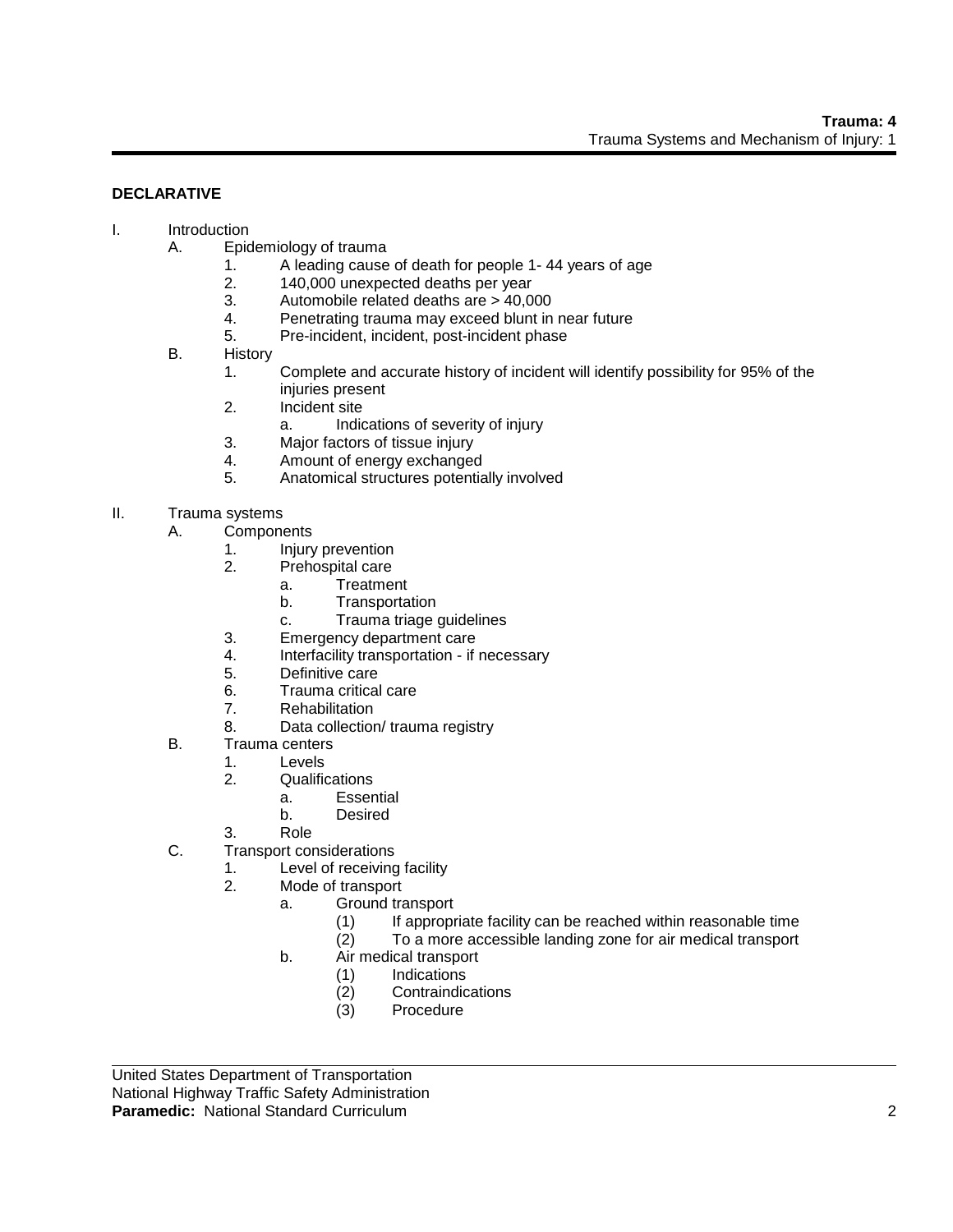# III. Energy

- A. Physical laws
	- 1. Newton's first law of motion
		- a. A body at rest or a body in motion will remain in that state until acted upon by an outside force
		- b. In a vehicle traveling at 50 mph, the occupant is also traveling at 50 mph
		- c. When the car stops, the occupant continues to travel at 50 mph until some force acts on the occupant
	- 2. Conservation of energy
		- a. Energy cannot be created nor destroyed
		- b. It can be changed in form
		- c. Energy can be absorbed producing deformation of substance
	- 3. Kinetic energy (KE)
		- a.  $KE = \frac{1}{2}$  the mass of the object multiplied by the velocity (speed) of the object squared (Mass/2 x  $\dot{\mathsf{V}}^2$ )
		- b. Velocity (V) influences KE more than mass
		- c. Greater speed means more energy generated
	- 4. Force
		- a. Force = Mass x Acceleration
		- b. Force = Mass x Deceleration
		- c. Mass x Acceleration = Force = Mass x Deceleration
		- d. Simply put, to accelerate a bullet from a the muzzle of a weapon requires the force from the explosion of the gunpowder; once the bullet is set in motion by this explosion, an equal amount of tissue destruction must occur inside the body to stop it as was used to start it
	- 5. Energy law summary
		- a. Motion is created by force (energy exchange)
		- b. Force (energy exchange) must stop this motion
		- c. If such energy exchange occurs inside the body tissue damage is produced
- B. Energy exchange
	- 1. Cavitation
		- a. Energy exchange produces particle motion
		- b. Temporary cavity
			- (1) Short lived
			- (2) Produced by stretching
			- (3) Dependent on the elasticity of the object involved
			- (4) Produces particle compression at the limits of the cavity
		- c. Permanent cavity
			- (1) Visible when the energy exchange has been completed
			- (2) Produced by compression and destruction
	- 2. Interaction between two bodies
		- a. At least one must be in motion
			- b. Both can be in motion
	- 3. Dependent on number of particles involved in the interface of the interaction
		- a. Density of the interacting bodies
			- (1) Air density (few particles)
				- (a) Lung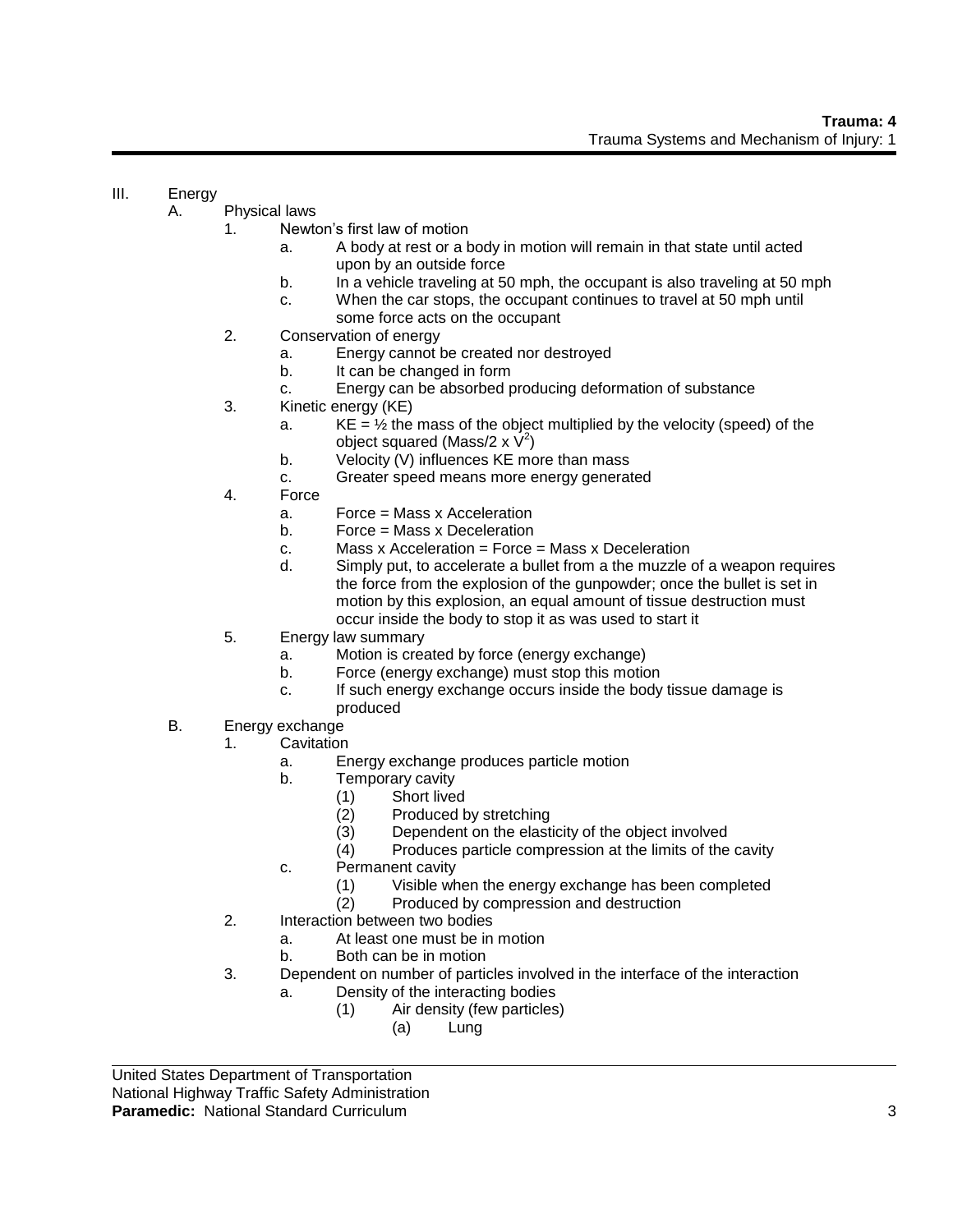- (b) Intestinal tract
- (2) Water density ( more particles)
	- (a) Vascular system
	- (b) Liver
	- (c) Spleen
	- (d) Muscle
- (3) Solid density (thick particles)
	- (a) Bone<br>(b) Aspha
	- Asphalt
	- (c) Steel
- b. Area on interaction
	- (1) Shape of object
	- (2) Position of object
	- (3) Fragmentation of object
- C. Types on trauma based on ingress
	- 1. Blunt
		- a. Tissue not penetrated
		- b. Cavitation away from site of impact
		- c. Cavitation in direction of impact
	- 2. Penetrating
		- a. Tissue penetrated
		- b. Cavitation at  $90^{\circ}$  to bullet pathway
			- (1) Tissue inline to penetration is crushed
- IV. Blunt trauma
	- A. Vehicle collisions
		- 1. Frontal
		- 2. Lateral
		- 3. Rear
		- 4. Rotational
		- 5. Roll over
	- B. Occupant collisions
		- 1. Frontal impacts
			- a. Down and under
				- (1) Feet impact floor pan
				- (2) Knees impact dash
					- (a) Tibia impact
						- i) Knee dislocation
						- ii) Popliteal artery disruption
						- iii) Knee support disruption
					- (b) Femur impact
						- i) Femur fracture
						- ii) Acetabular posterior fracture dislocation
				- (3) Torso rotates
					- (a) Steering column
					- (b) Dash
				- (c) Windshield
			- b. Up and over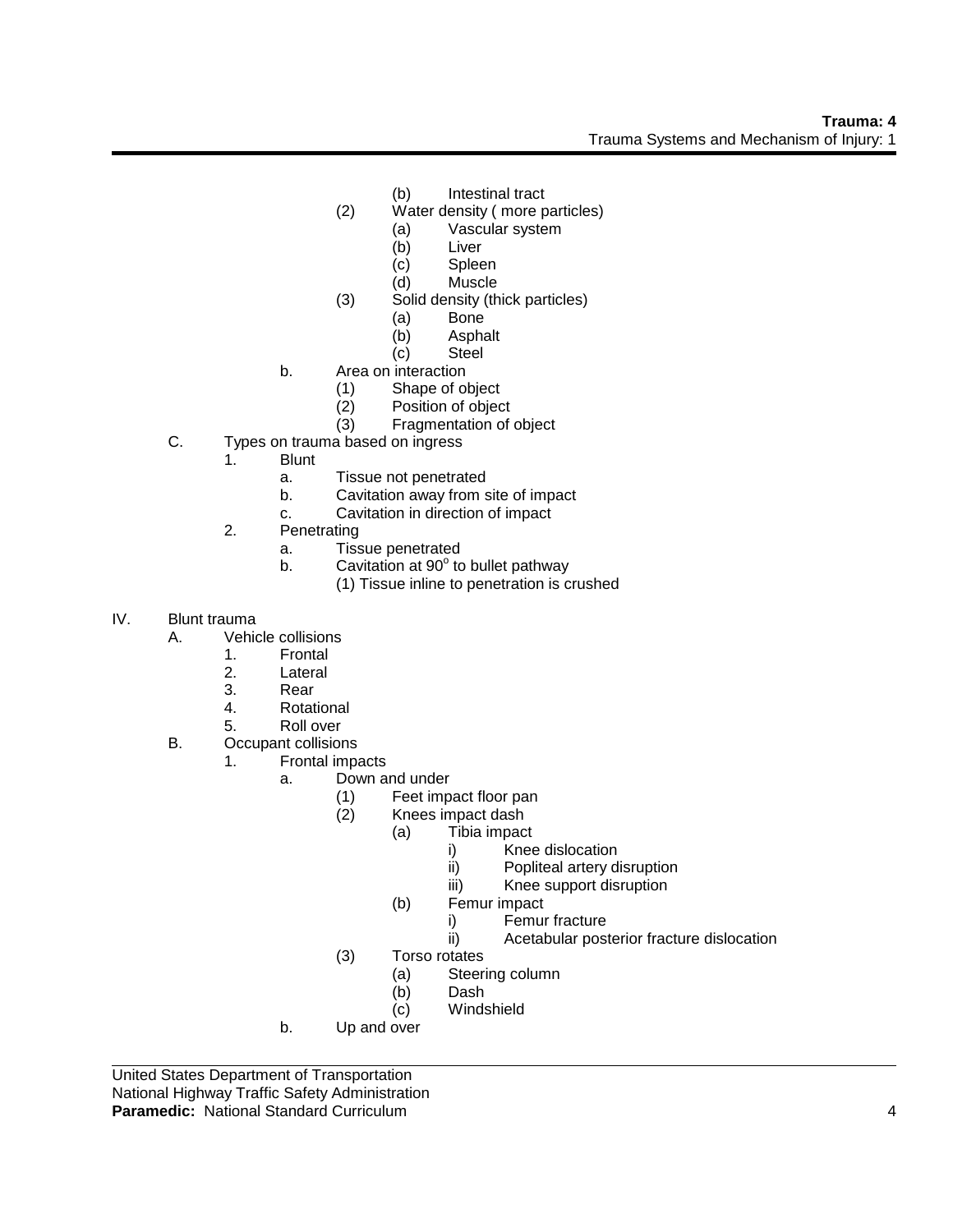- (1) Head impact
	- (a) Windshield
	- (b) Roof
	- (c) Mirror
- (2) Chest impact
	- (a) Steering column
	- (b) Dash
- (3) Abdominal impact
	- (a) Steering column
	- (b) Dash
- 2. Lateral impacts
	- a. Vehicle moves into and impacts body
		- (1) Chest
		- (2) Pelvis
		- Body moves laterally
			- (a) Neck
				- i) Rotates
				- ii) Lateral flexion
				- iii) Combination
- 3. Rear impacts
	- a. Vehicle seat pushes body
		- (1) All body parts in contact with seat move
		- (2) Body parts not in contact dragged along with torso
	- b. Secondary impact if vehicle hits another object
		- (1) Similar to frontal impact
- 4. Rotational impacts
	- a. Part of vehicle stops; the rest remains in motion
	- b. Combination of frontal and lateral impacts
- 5. Roll over
	- a. Difficult to predict the body impacts
- C. Organ collisions
	- 1. Two types of injury from blunt trauma
		- a. Compression
		- b. Change in velocity
			- (1) Acceleration
				- (a) Shear
					- (b) Avulsion
			- (2) Deceleration
				- (a) Shear
					- (b) Avulsion
	- 2. Organ collisions with different vehicular collisions
		- a. Frontal impacts
			- (1) Head
				- (a) Compression
					- i) Skull fractures
						- ii) Cerebral contusion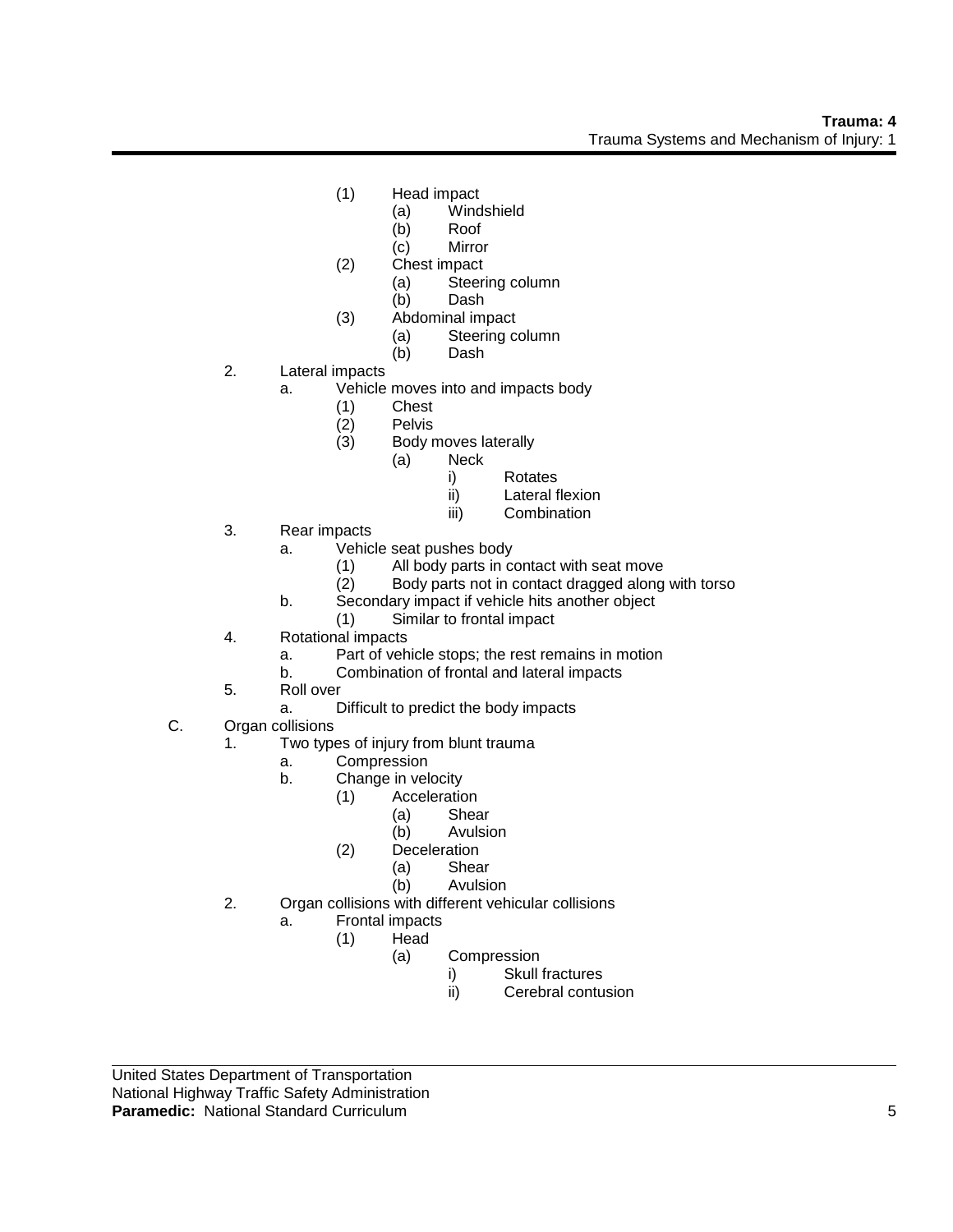- (b) Deceleration
	- i) Opposite end separation
	- ii) Hemorrhage
	- iii) Brain stem stretch
- (2) Neck
	- (a) Compression
		- i) Vertebral body
			- a) Compression fracture<br>b) Hyperextension injury
			- b) Hyperextension injury
				- Posterior element compression
				- Anterior body separation
			- c) Hyperflexion injury
				- Anterior body compression
					- Posterior element separation
	- (b) Shear
		- i) Not significant
- (3) Thorax
	- (a) Chest wall
		- i) Compression
			- a) Fracture rib(s) producing single rib fractures, flail chest, and/or pneumothorax
		- ii) Shear
			- a) Fracture thoracic spine
		- (b) Heart
			- i) Compression
				- a) Contusion
				- b) Rupture
			- ii) Shear
				- a) Not significant
		- (c) Aorta
			- i) Compression
				- a) Not significant
				- ii) Shear
					- a) Junction arch and descending portions
					- b) Aortic origin at the aortic valve
					- c) A t the diaphragm
	- (d) Lung
		- i) Compression
			- a) Pneumothorax
			- b) Rib fracture and penetration
		- ii) Shear
			- a) Not significant
- (4) Abdomen
	- (a) Abdominal cavity
		- i) Diaphragm
			- a) Compression tears
			- b) Shear not significant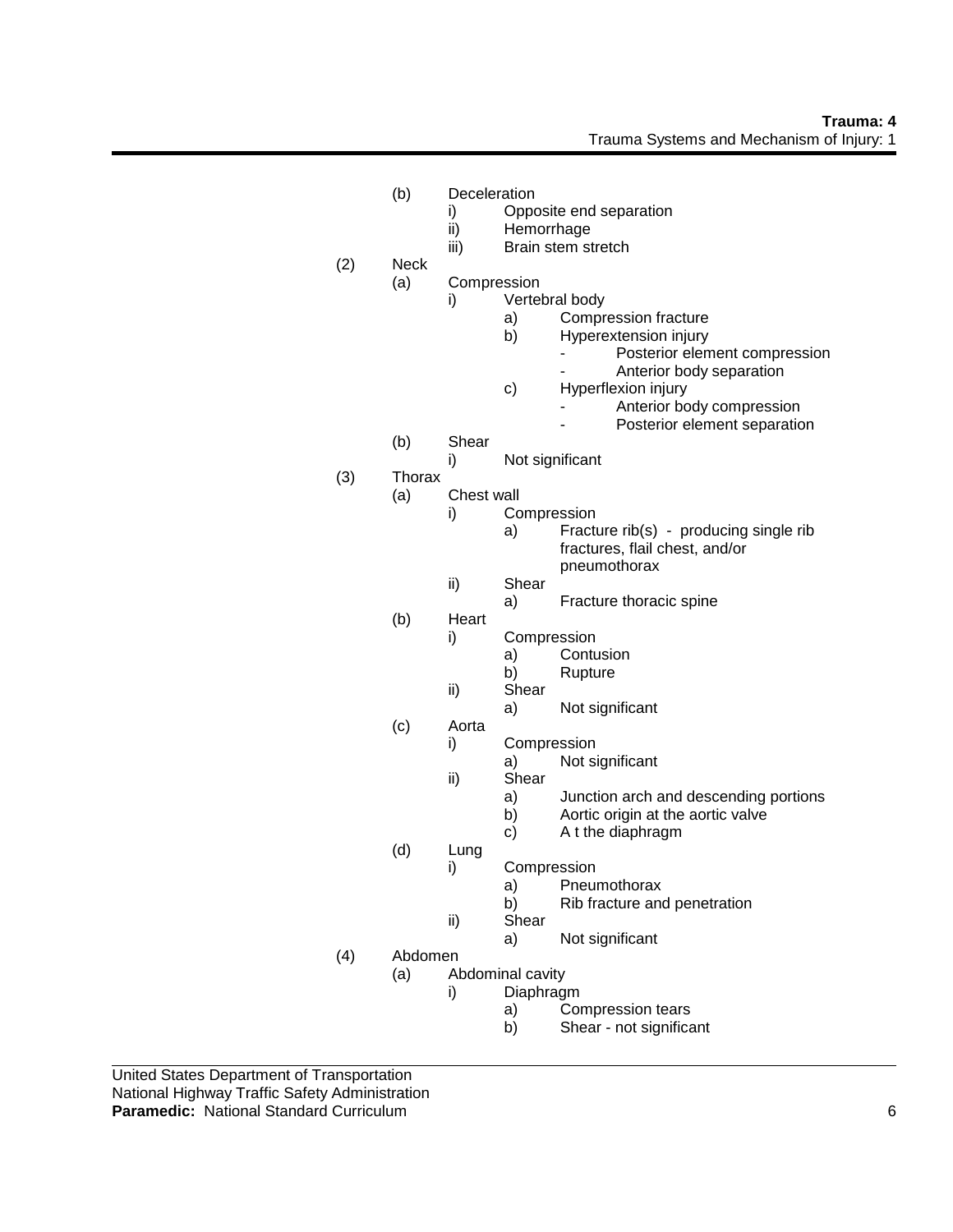### **Trauma: 4** Trauma Systems and Mechanism of Injury: 1

- ii) Abdominal wall
	- a) Compression tears
	- b) Shear not significant
- (b) Liver
	- i) Compression
		- a) Burst type injuries
	- ii) Shear
		- a) Tears from Ligamentum Teres<br>b) Avulsion of liver from inferior ve
		- Avulsion of liver from inferior vena cava at the hepatic veins
- (c) Spleen
	- i) Compression
		- a) Burst
	- ii) Shear
		- a) Avulsion of pedicle
- (d) Gastrointestines
	- i) Compression
		- a) Rupture
	- ii) Shear
		- a) Avulsion of mesenteric vessels from aorta or vena cava
		- b) Tears along mesenteric vessels
		- c) Avulsion of vessels from intestine
- (e) Gall bladder
	- i) Compression
		- a) Rupture
	- ii) Shear
		- a) Avulsion from liver
		- b) Avulsion of cystic duct
- b. Lateral impacts
	- (1) Head
		- (a) Compression
			- i) Similar to frontal except lateral head and on the side of the impact to the vehicle
		- (b) Shear
			- i) Shear of brain and vessels opposite side of the impact
	- (2) Cervical spine
		- (a) Compression
			- i) Minimal unless head hits the top of the passenger compartment or the support for the windows
		- (b) Shear
			- i) Two fold mechanism
			- ii) Rotation
				- a) Center of gravity of the head is anterior to the pivot point of the head and the spine at the odontoid process; as lateral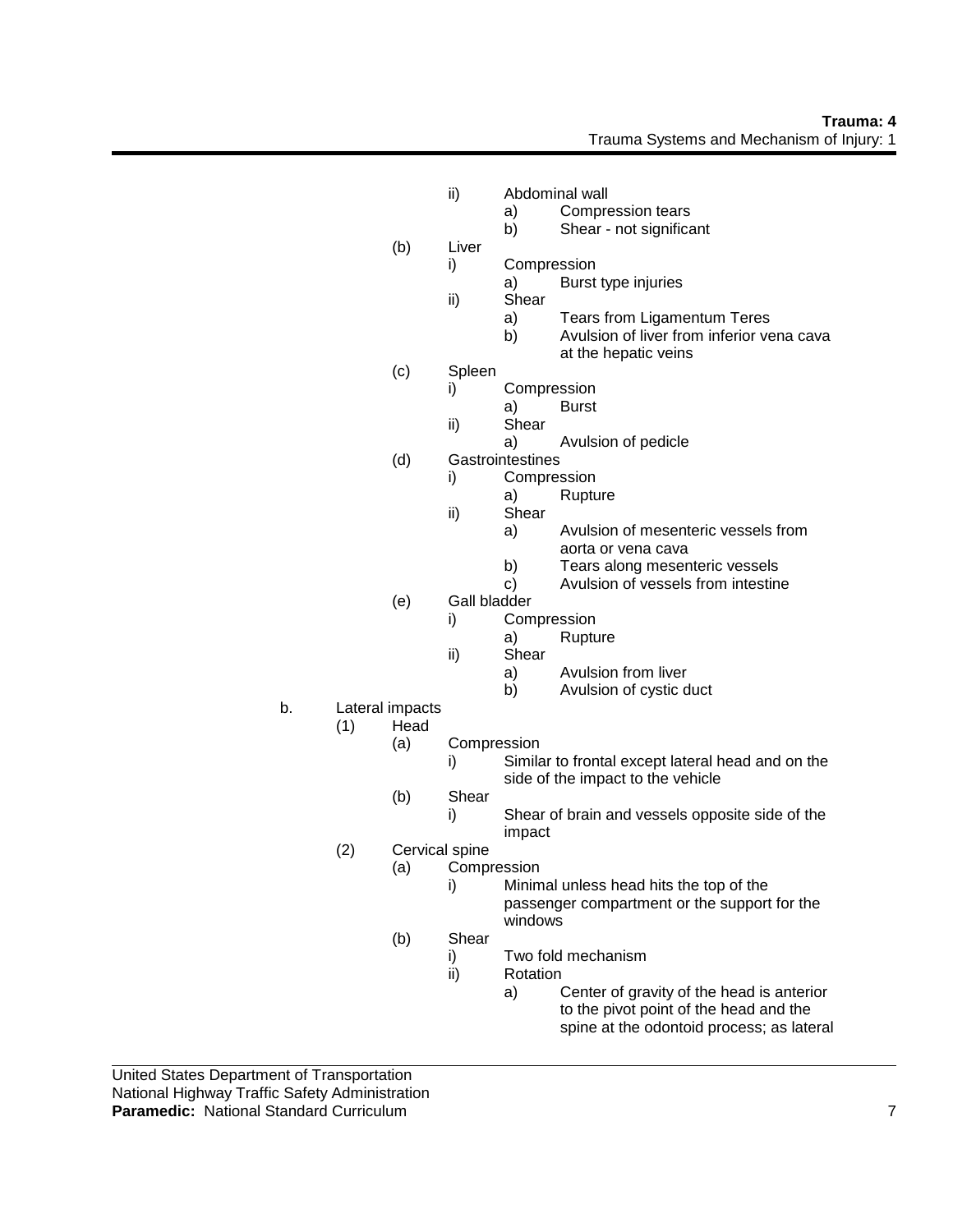impact occurs the torso and then the Cspine is pushed under the head; the head rotates in relative position to the body, toward the impact

- b) The center of gravity of the head is also cephalad to the point of support at the cervical spine; as the lateral forces push the torso away from the point of impact the motion of the head produces lateral flexion of the head
- c) The combination of these two forces is lateral flexion of the neck opening the facets opposite the side of impact and rotation of the vertebral bodies in relation to each other; the result is jumped facets and if the force is great enough significant torsion of the spinal cord
- (3) Thorax
	- (a) Compression
		- i) Impact of the door into the thorax
			- a) Lateral ribs fractures and flail chest
			- b) Lung pneumothorax
			- c) Spleen or liver lacerations and hemorrhage
	- (b) Shear
		- i) Lateral motion of the thoracic spine as the torso is pushed away from the impact
		- ii) Thoracic aorta moves with the spine
		- iii) Arch and heart do not move until traction on the arch
		- iv) Shear forces tear the aorta at the junction of the movable arch and the descending aorta that is attached to the thoracic spine
- (4) Abdomen
	- (a) Compression
		- i) Liver or spleen depending of the side of the impact
		- ii) Kidneys depending of the side of the impact
		- iii) Diaphragm similar to frontal impact
	- (b) Shear
		- i) Abdominal aorta moves with the lumbar spine a65535 Shear of the renal vessels b65535 Shear of the splenic vessels
- (5) Pelvis
	- (a) Compression
		- i Impact on the femur
			- a65535 Femoral head driven through the acetabulum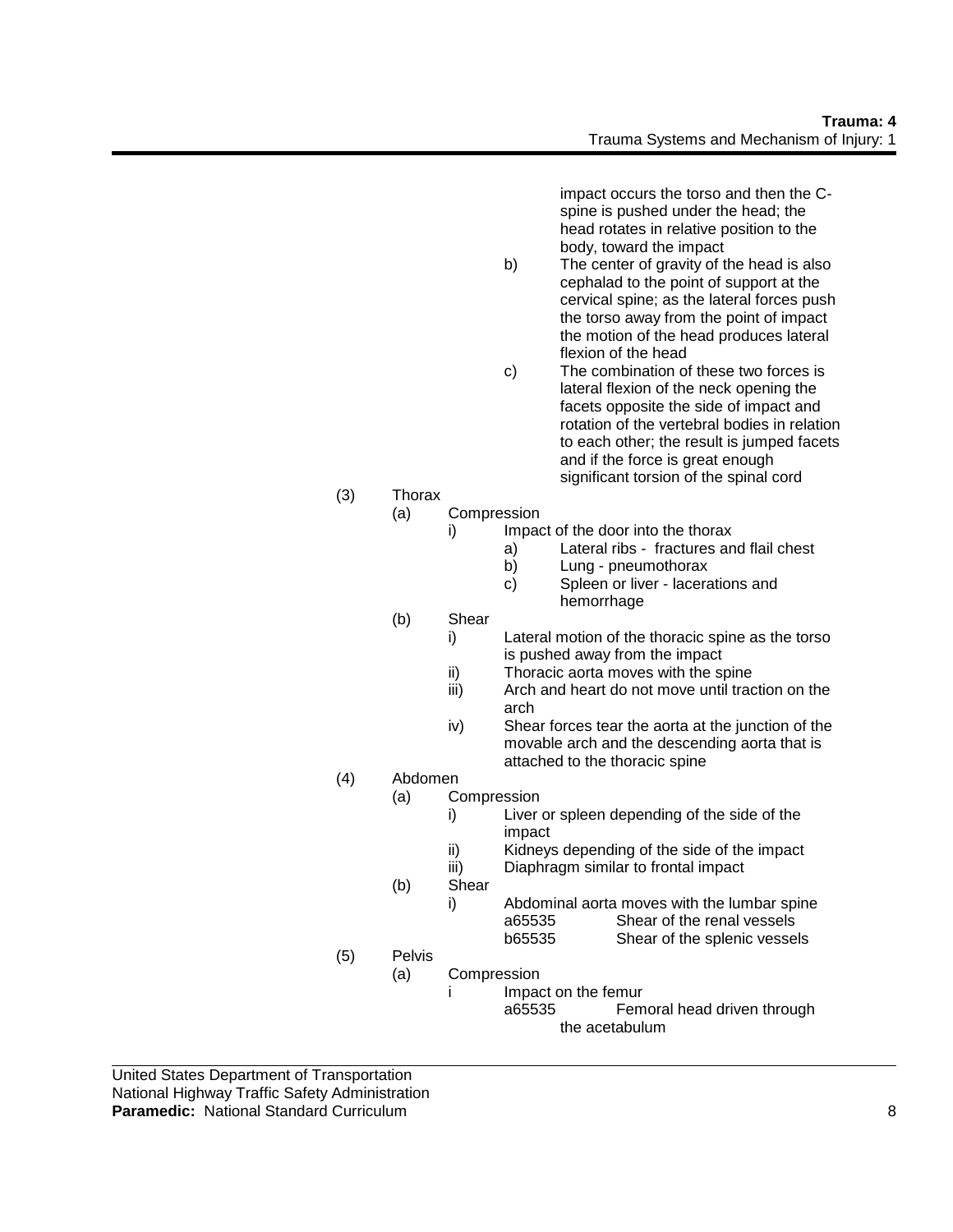- b65535 Fracture of the ileum
- c65535 Sacro-iliac joint fracture
- d65535 Fracture of the other bones of
	- the pelvis
- (6) Extremities
	- (a) Compression
		- i Clavicle compressed between the humerus and the sternum
		- ii Lateral compression of the humerus
- c0 Rear impact

# (1) Physics

- (a) Energy (velocity) imparted to the rear
	- i Moves all attached parts of the vehicle
		- ii) Occupants in direct contact with vehicle move also
	- iii Parts of the occupants not in direct contact do not move until pulled along a65535 Newton's first law of motion
		- b65535 Unrestricted body parts will be separated or at least stretched by this differential velocity
	- iv The force of the energy exchange depends on the differential energy of the two vehicles and the exchange of energy between the two

# (2) Head

- (a) Compression
	- i lnto structures behind the seat
	- ii Energy of compression depends on the force of the change of energy between the vehicle and the impact into the head
- (b) Shear
	- i Separation of the brain and skull in front
- (3) Neck
	- (a) Compression

i Unrestrained occupant into the top of the passenger compartment or into the rear seat

- (b) Shear i Head restraint not in the correct position to move
	- the head forward with the motion of the vehicle ii Neck hyperextended over the malpositioned head restraint; usually only ligamentous and
	- tendon stretch and no fractures
- (4) Torso (a) As most of the torso is in contact with the seat and springs of the seat only minimal differential energy is exchanged onto the body parts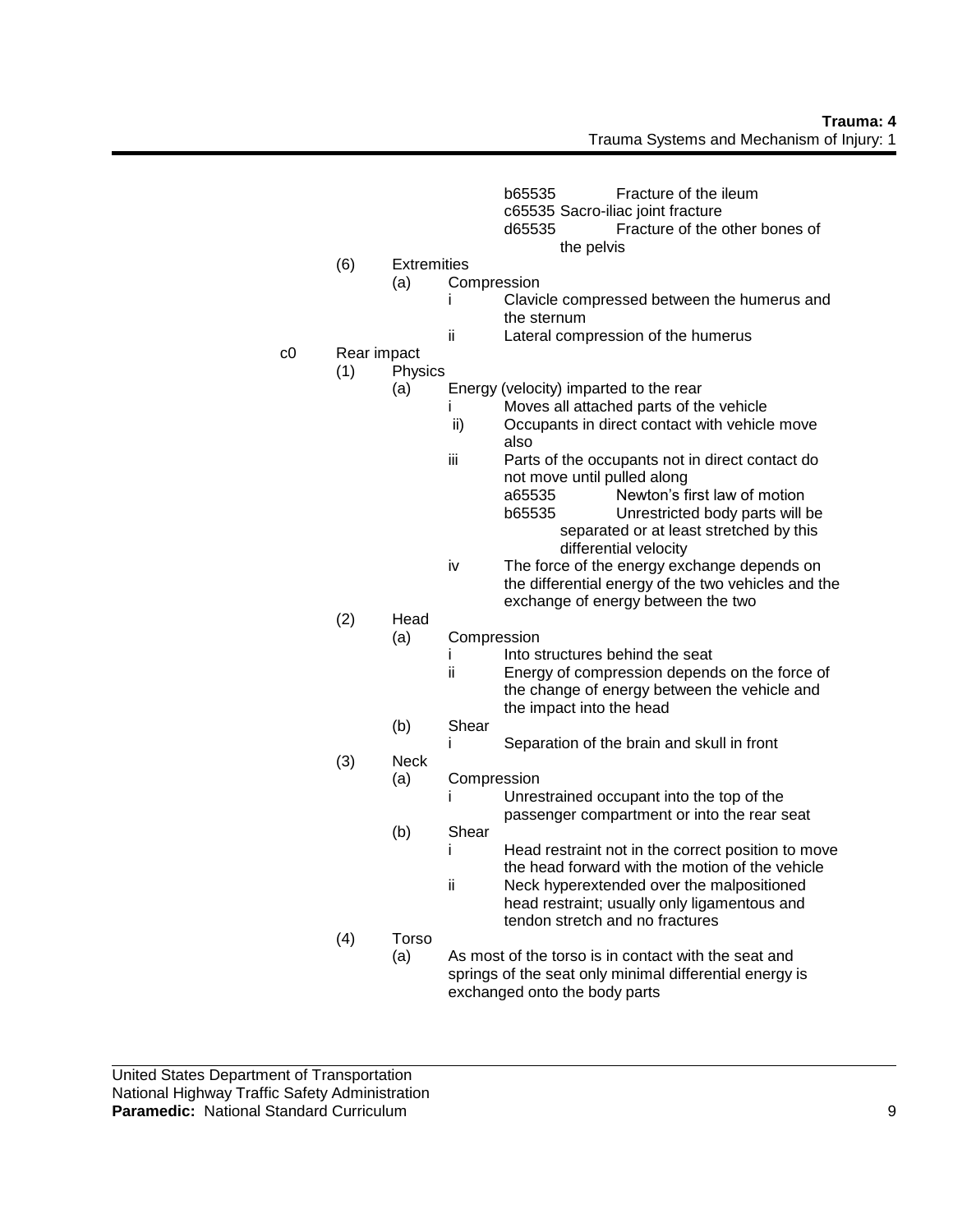- (b) Unless there is rebound when the vehicle hits another vehicle there is little injury to the torso in the rear impact collision
- (5) Extremities
	- (a) The extremities move with the torso and receive very little differential exchange with rear impacts
- d0 Rotational impacts
	- (1) In the pure rotational impact, one part of the vehicle hits an immovable object, while the rest continues in motion (Newton's first law of motion)
	- (2) As the one part stops and the rest of the vehicle continues to move the vehicle moves around the fixed point
	- (3) The motion to the occupant is a combination of two motions (a) Frontal and lateral
		- (b) Rear and lateral
	- (4) The injuries are combinations of the two motions with emphasis on the initial impact motion
- e0 Roll over
	- (1) In a roll over the pattern of injuries is very difficult as the unrestrained occupant can hit all parts of the vehicle
- f0 Ejection
	- (1) If the force is such and the occupant is unrestrained then ejection is possible
	- (2) The major injuries occur inside of the vehicle and on the way out rather than afterward on impact the ground or some other object
	- (3) Since the major part of the injuries occur on the way out, the Paramedic can better predict the injuries by thinking of the first part of the collision rather than the latter portion
- D0 Restraints
	- 1 Restraints are systems for absorbing the energy of the impact before the occupant hits something hard and limiting the distance the body has to travel thus helping to decrease velocity (speed)
	- 2 Belt restraint
		- a0 Contrary to popular belief the belt restraints work on lateral impacts as we as in frontal impacts (they are not quite as effective in lateral impacts because the hard parts of the passenger compartment is closer on the sides than in the front therefore the belt systems do not have as much distance to be effective)
		- b0 The benefit of the belt restraint can be seen on any Sunday at the automobile race track
		- c0 Lap belts
			- (1) Benefits
				- (a) Hold the lower torso in close approximation to the seat and away from the dash or steering column
				- (b) Prevent
					- i Forward motion of the lower torso in frontal collisions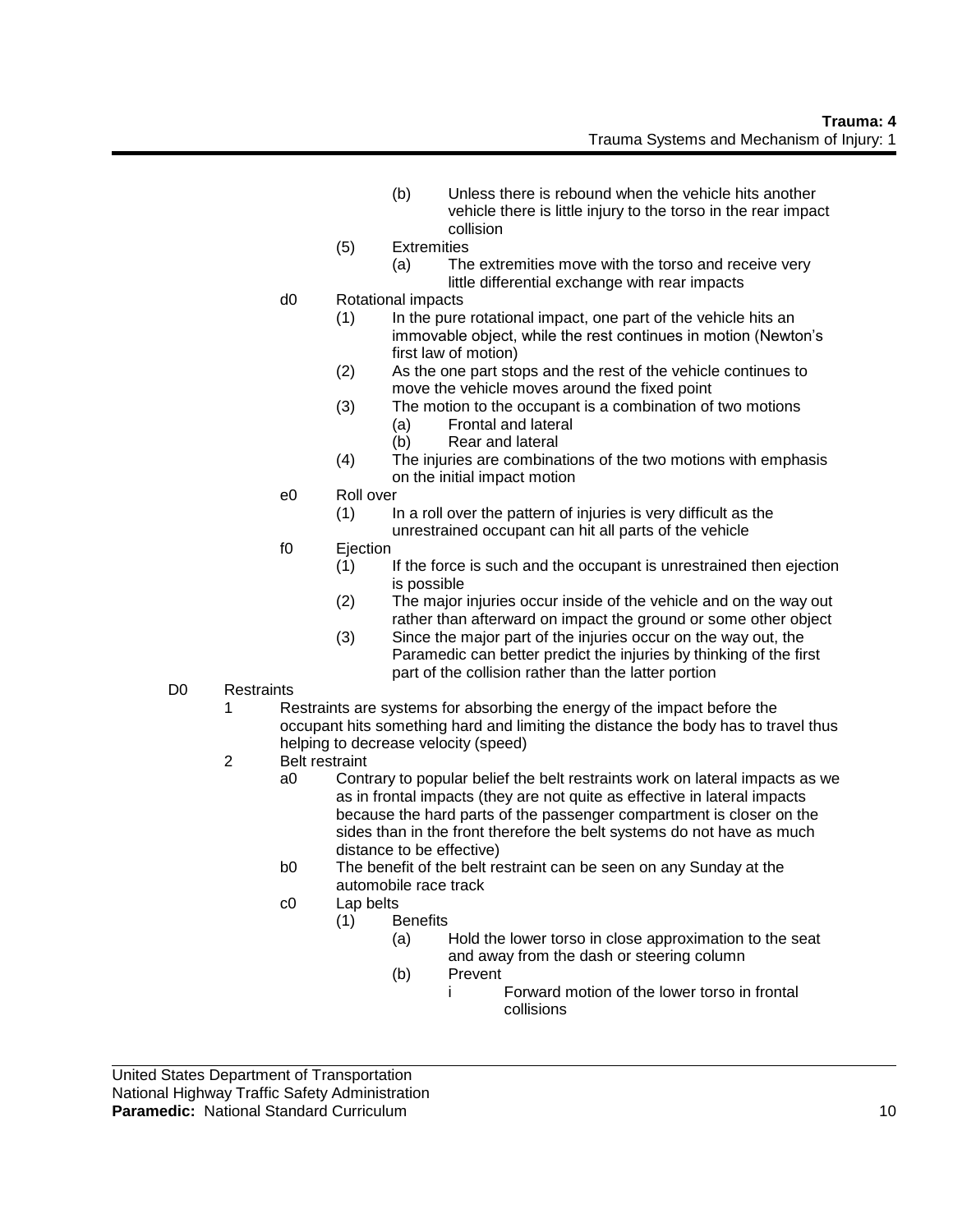- ii Moves the torso with the vehicle and away from the impact in lateral impact collisions
- iii Prevents multiple impacts in rollover collisions
- iv Prevents ejection
- $(c)$  Attached to the floor behind the occupant at a 45 $^{\circ}$  angle to the floor
- (d) Prevent forward motion of the pelvis by supporting the anterior part of the pelvis
- (e) No impingement on the soft intra-abdominal contents (2) Limitations
	- (a) Upper torso is not supported
	- (b) If positioned above the anterior iliac spine, the belt stops the forward motion of the body against the lumbar spine with the intra-abdominal organs crushed between the belt and the spine
	- (c) High position can fracture or dislocate the lumbar spine
	- (d) Increased intra-abdominal pressure can rupture the diaphragm
- d0 Shoulder restraints
	- (1) Benefits
		- (a) Prevents
			- i Forward motion of the upper torso in frontal impact collisions
			- ii Hyper flexion of the upper torso around the lap belts preventing spinal injuries
		- (b) Moves the upper torso with the vehicle in lateral impact collisions
	- (2) Limitations
		- (a) If worn without the lap belt neck injuries can occur
		- (b) Lessened benefit if the seat is very close to the dash or steering column
- e0 Air bags
	- (1) Benefits
		- (a) Supplemental protection
		- (b) Frontal impact protection only with frontal bags
	- (2) Limitations
		- (a) Minimally effective alone
		- (b) Can produce significant injuries if too close to the occupant
			- i Bag expansion
			- ii Protective cover into the face or chest
		- (c) Projects standing children into the seat producing cervical spine fractures
		- (d) Facial and forearm abrasions
		- (e) Deployed air bag may hide structural damage to the vehicle that may aid in assessment
- f0 Child safety seats
	- (1) Age and types

United States Department of Transportation National Highway Traffic Safety Administration **Paramedic:** National Standard Curriculum 11 and 200 and 200 and 200 and 200 and 200 and 200 and 200 and 200 and 200 and 200 and 200 and 200 and 200 and 200 and 200 and 200 and 200 and 200 and 200 and 200 and 200 and 200 a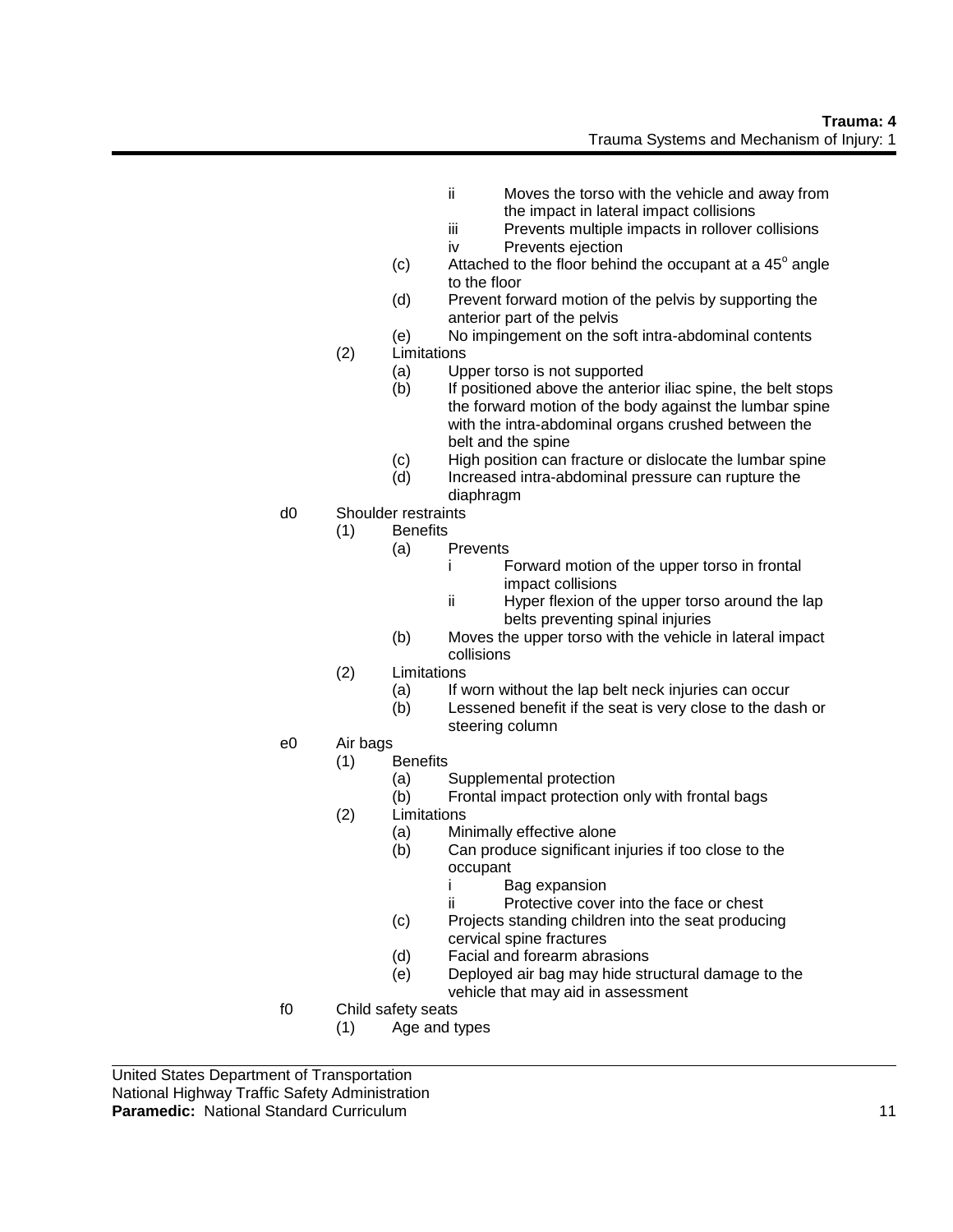- (2) Proper use<br>(3) Injury patter
- (3) Injury patterns<br>(4) Proper use with
	- Proper use with airbags
- E0 Motorcycle collisions
	- 1 Frontal impact
		- a0 Bike stops
		- b0 Occupant continues forward
			- (1) Impacts parts of the bike
				- (a) Face
				- (b) Chest
				-
				- (c) Abdomen<br>(d) Upper leas Upper legs (femur)
			- (2) Ejected over the bike
				- (a) Into vehicle
					- (b) Onto ground
				- (c) Into objects in the pathway
			- (3) Injuries
				- (a) C-spine fractures
				- (b) Torso
					- i Compression injuries a65535 Solid organ crush b65535 Hollow organ rupture (e.g.
						- lungs)
					- ii Deceleration (sheer injuries)
						- a65535 Aorta
						- b65535 Pedicled organs
				- (c) Compound tibia/ fibula fractures
	- 2 Angular impact
		- a0 Collapse of bike onto vehicle
			- (1) Legs trapped between bike and vehicle
			- (2) Open fracture and/or dislocations
		- b0 Lateral motion of torso into vehicle
		- c0 Injuries
			- (1) Cervical spine
				- (a) Similar to lateral impact in vehicle
			- (2) Torso
				- (a) Compression
					- i Lateral chest
						- ii Lateral abdomen
				- (b) Deceleration
					- i Aorta
						- ii Pedicled organs
	- 3 Protection
		- a0 Head (1) Helmet
			- (a) 300% increase brain injury without helmet
			- (b) Spine
				- i Small protection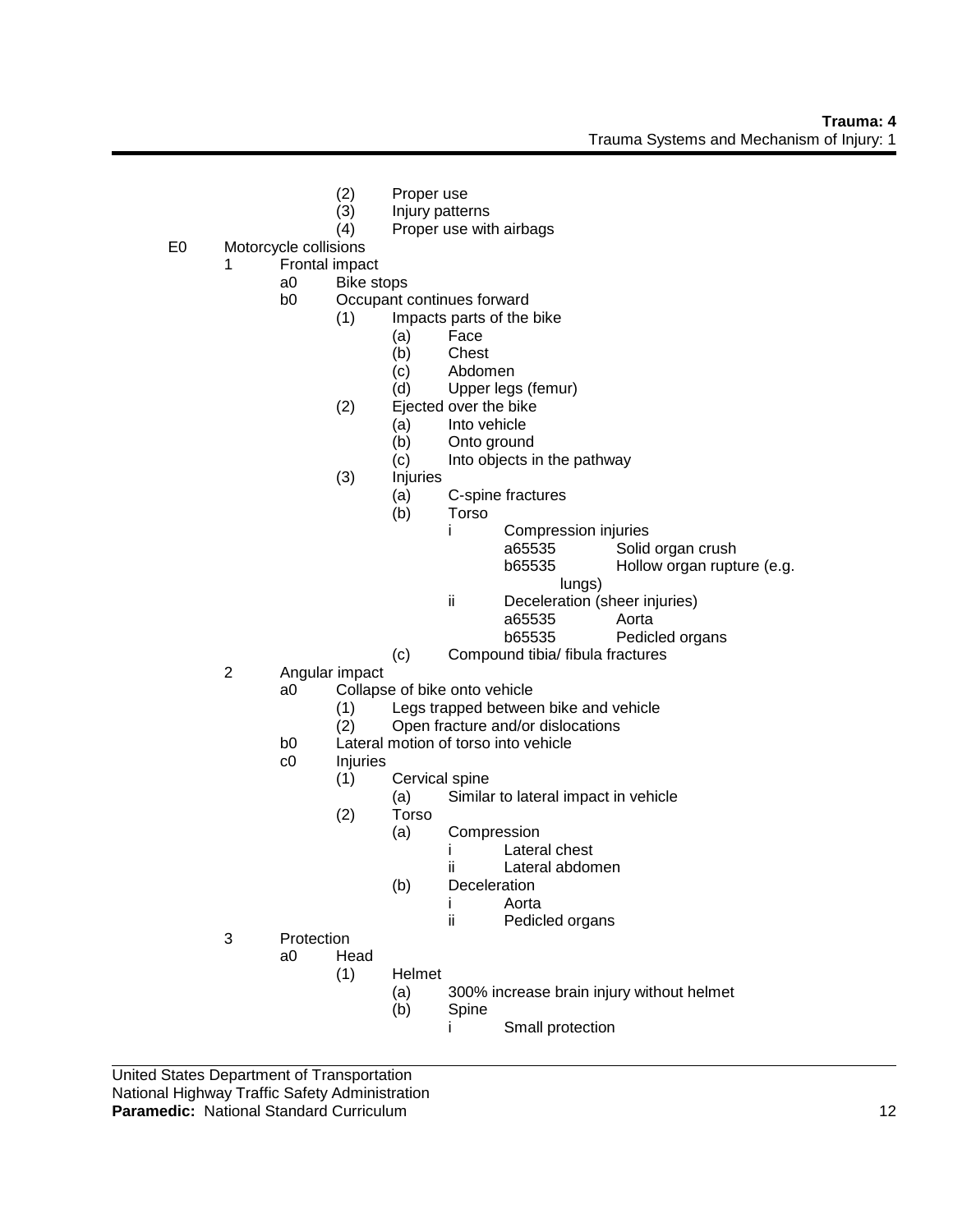- ii No increase
- b0 Skin
	- (1) Leathers
	- (2) Very protective during slides on asphalt
- c0 Ankles and feet
	- (1) Strong boots
- F0 Pedestrian verses motor vehicle
	- 1 Injuries patterns depends on
		- a0 Height
		- b0 Body area facing impact
	- 2 Three phases
		- a0 Vehicle pedestrian impact
			- (1) Legs
				- (a) Feet stay in place on asphalt
				- (b) Legs pushed by bumper
				- (c) Torso moves after the legs
			- (2) Torso
				- (a) Pelvis
				- (b) Crushed by front of vehicle
				- (c) Lateral or posterior angulation
					- i Lumbar fractures
					- ii Thoracic fractures
		- b0 Pedestrian rotates onto hood
			- (1) Impact onto torso
				- (a) Compression injuries
				- (b) Acceleration (shear) injures
			- (2) Cervical spine
				- (a) Severe flexion or lateral flexion
				- (b) Torsion
				- (c) Fractures and dislocations
		- c0 Pedestrian rolls off onto the ground (asphalt)
			- (1) Beside vehicle
				- (a) Impact into the ground as fall from height
			- (2) In front of vehicle
				- (a) Run over by the vehicle
				- (b) Dragged by the vehicle
- G0 Falls
	- 1 Factors
		- a0 Height of fall
		- b0 Surface of the impact
		- c0 Objects struck during the fall
		- d0 Body part of first impact
	- 2 Feet first
		- a0 Impact onto calcaneus
		- b0 Continued motion of the torso
			- (1) Ankles, knees, femur
			- (2) Acetabulum, pelvis
			- (3) Spine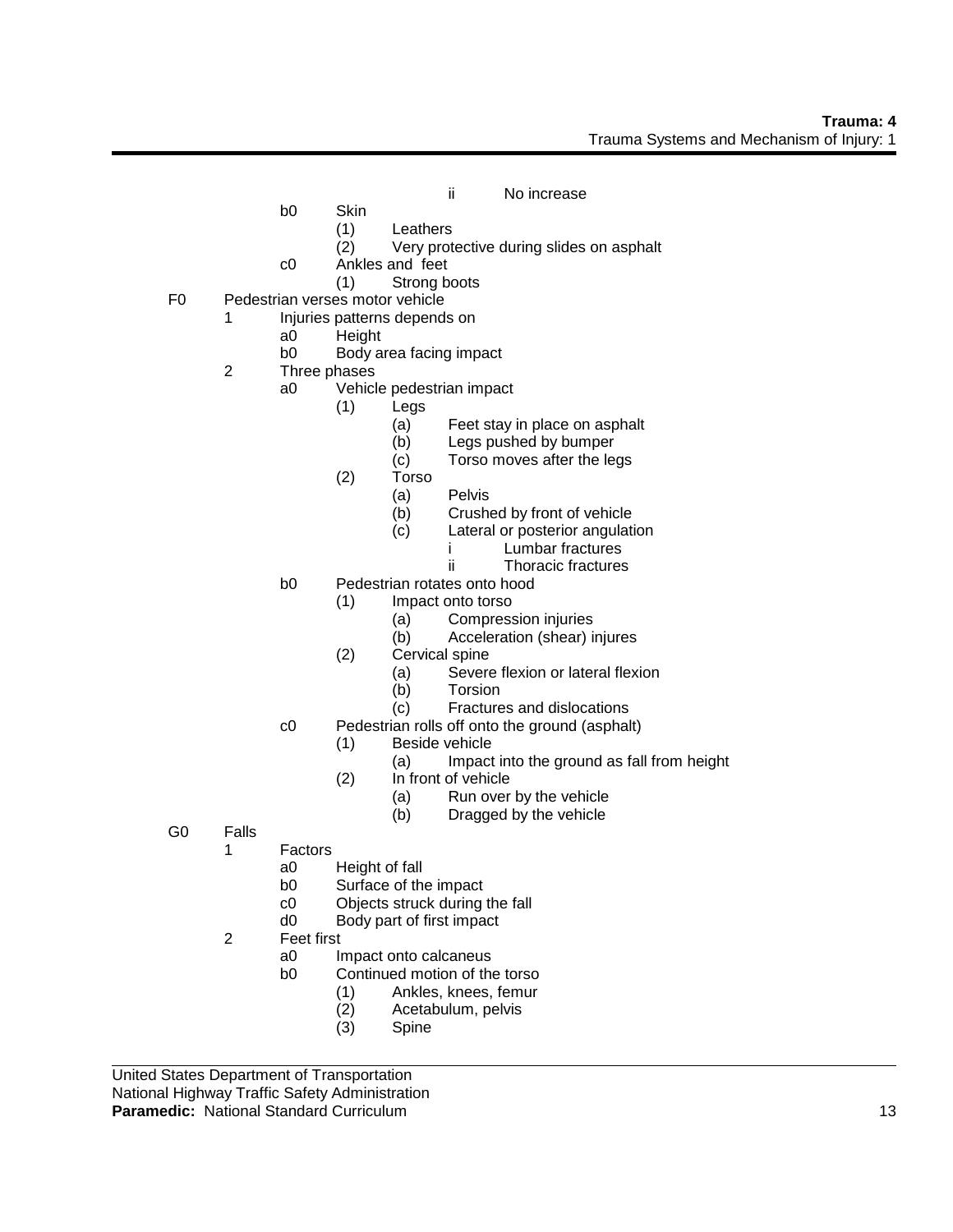## **Trauma: 4** Trauma Systems and Mechanism of Injury: 1

- (a) Break the "S"<br>(b) Arch
	- Arch
		- i Convexity stretched & opened
		- ii Concavity compressed
- (4) Torso
	- (a) Deceleration (shear)
		- i Liver<br>ii Kidne
		- ii Kidney<br>iii Spleen
		- Spleen
		- iv Aorta
- 3. Head first
	- a0 Compression
		- (1) Skull fracture
		- (2) Brain
			- (a) Contusion
			- (b) Laceration
		- (3) Spine
	- b0 Deceleration (shear)
		- (1) Aorta
		- Kidney
		- (3) Other
- 4 Parallel to ground<br>a0 Compress
	- Compression
		- (1) All parts of the impact

Penetrating injuries

- A0 Energy exchange
	- 1 Number of particles involved
		- a0 Density of tissue
			- $(1)$  Gas
				- (a) Lung
				- (b) Gastrointestinal tract
			- (2) Liquid
				- (a) Blood vessels
				- (b) Muscle
				- (c) Solid organs
					- i Spleen
						- ii Liver
						- iii Kidney
						- iv Other
			- (3) Solid
			- (a) Bone
		- b0 Area of interaction
			- (1) Deformation of bullet
			- (2) Tumble
			- (3) Fragmentation
	- 2 Cavitation
		- a0 Permanent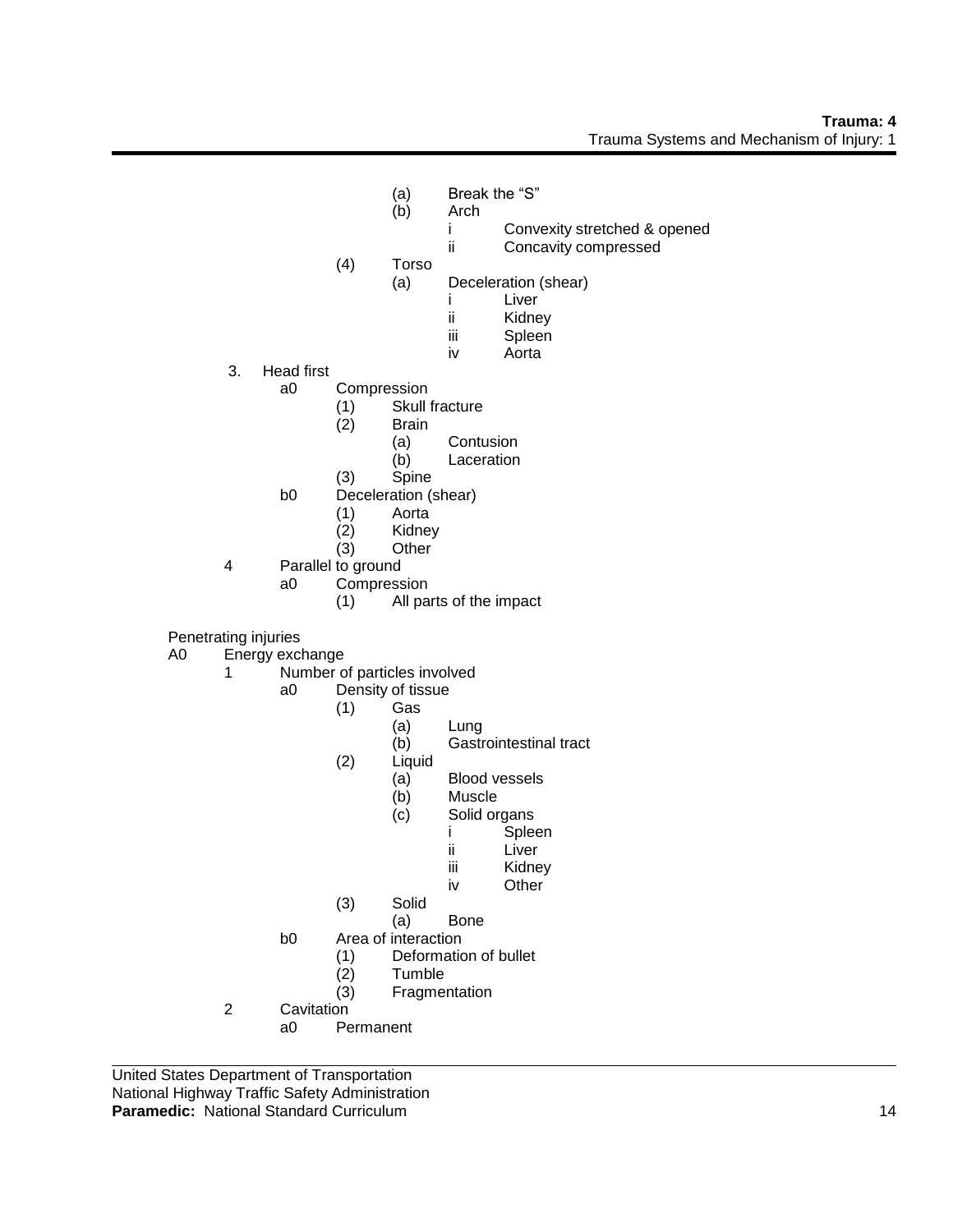- (1) Visible when examined
- (2) Crushed tissue
- b0 Temporary
	- (1) Compression wave of tissue particles
	- (2) Away from the pathway of the bullet
	- (3) Lasts only a few microseconds
	- (4) Tissue damage produced by stretch
- 3 Available energy
	- a0 KE =  $\overline{M}/2 \times V^2$ 
		- (1) Velocity more important than the mass
	- b0 Mass x acceleration =  $FORCE$  = mass x deceleration
		- (1) Then energy used to place the mass in motion must be completely exchanged into the body tissues to stop the mass
	- c0 Energy potential
		- (1) Continuum of energy increase
		- (2) Can be broken down into artificial but workable groups
		- (3) Energy
			- (a) Low energy objects
				- i) Hand driven a65535 Knife b65535 Ice pick
					- c65535 Ax d65535 Other
				- ii Minimal cavitation
				- iii Damage only by cutting edge
			- (b) Medium energy
				- i Muzzle velocity > 1500 feet/ second
				- ii Hand guns, low power rifle
				- iii Small projectile
				- iv Cavitation 6-10 x bullet frontal area
			- (c) High energy
				- i Muzzle velocity < 1500 feet/ second
				- ii Military high velocity small caliber weapons a65535 Examples (M16, AK 47/74) b65535 Other
				- iii Cavitation 20-30 x frontal area of missile
			- (d) Implications of soft body armor
- B0 Anatomy
	- 1 Organs injured
	- 2 Pathway of missile
		- a0 Entrance wound
			- (1) Hole is crushed inward
			- (2) Round or oval shaped
			- (3) Rim
				- (a) Dark
					- (b) 1-2 mm width
					- (c) Produced by grease and other substance on the bullet
			- (4) Abrasion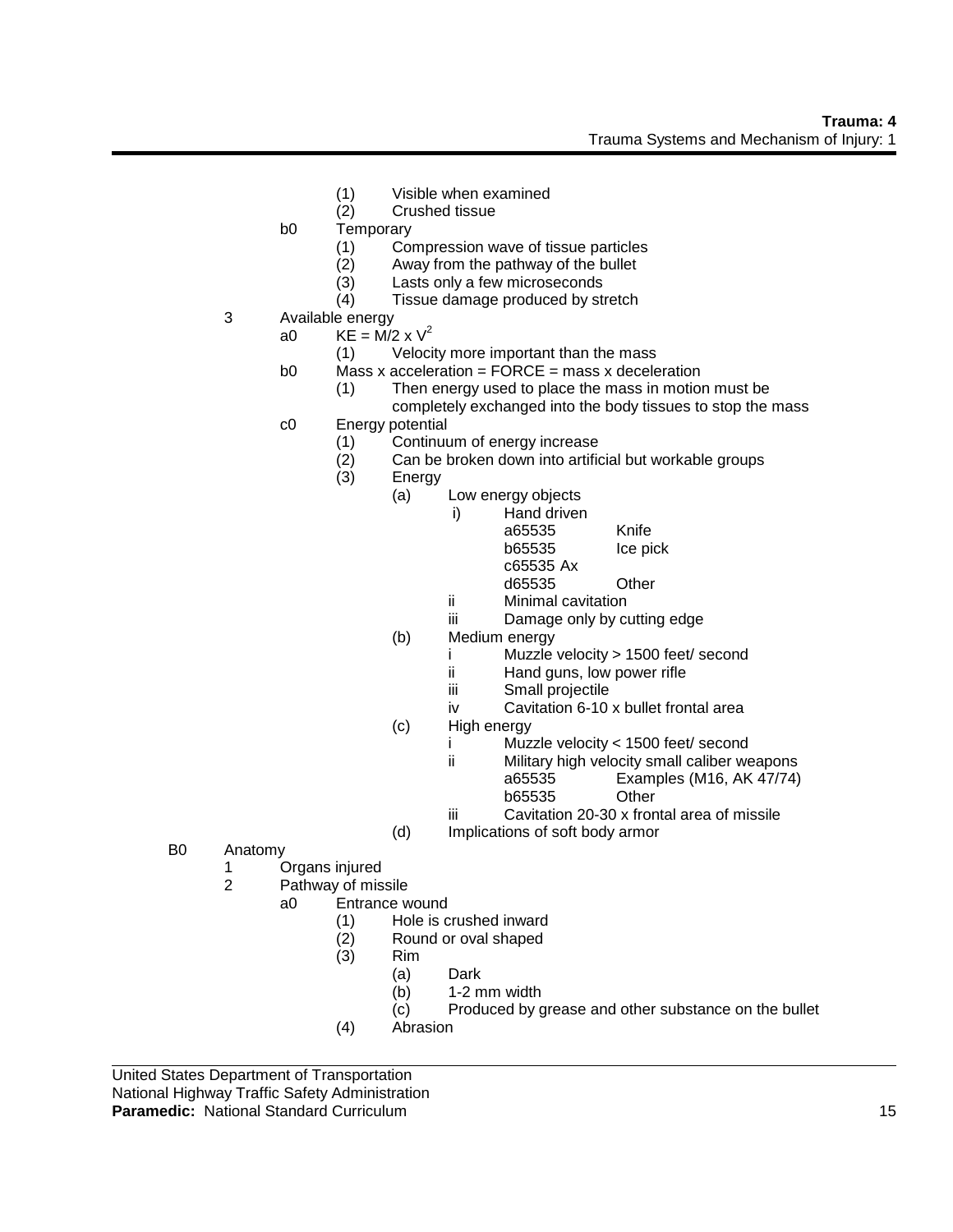- 
- (a) Produced by spinning of the bullet<br>(b) Largest with greatest contact of sk Largest with greatest contact of skin
	- i Larger when impact is at an angle
- (5) Burn
	- (a) Flame from barrel
	- (b) End of weapon 4-6 inches from the skin
- b0 Exit wound
	- (1) Pushed outward<br>(2) Stellate or slit
		- Stellate or slit

## Blast

- A0 Introduction
	- 1 The blast effect is broken down in to three phases depending on the type of force that occurs during that phase
	- 2 Each phase has a different energy pattern
- B0 Phases
	- 1 Primary
		- a0 Pressure wave of the blast
			- (1) Major effect on gas containing organs
				- (a) Organ systems
					- i Lungs
					- ii Intestinal tract
				- (b) Pathology
					- i Rupture of the organ
				- (c) Air emboli
		- b0 Heat wave
			- (1) Burns on unprotected part of body<br>(2) Skin burns
			- Skin burns
			- (3) Eye burns
	- 2 Secondary
		- a0 Struck by flying particles
			-
			- (1) Glass (2) Bricks
			- (3) Wood
			- **Metal**
		- b0 Pathology
			- (1) Compression
			- (2) Lacerations
	- 3 Tertiary
		- a0 Patient becomes flying object
			- (1) Impact into other objects
			- (2) Similar to falls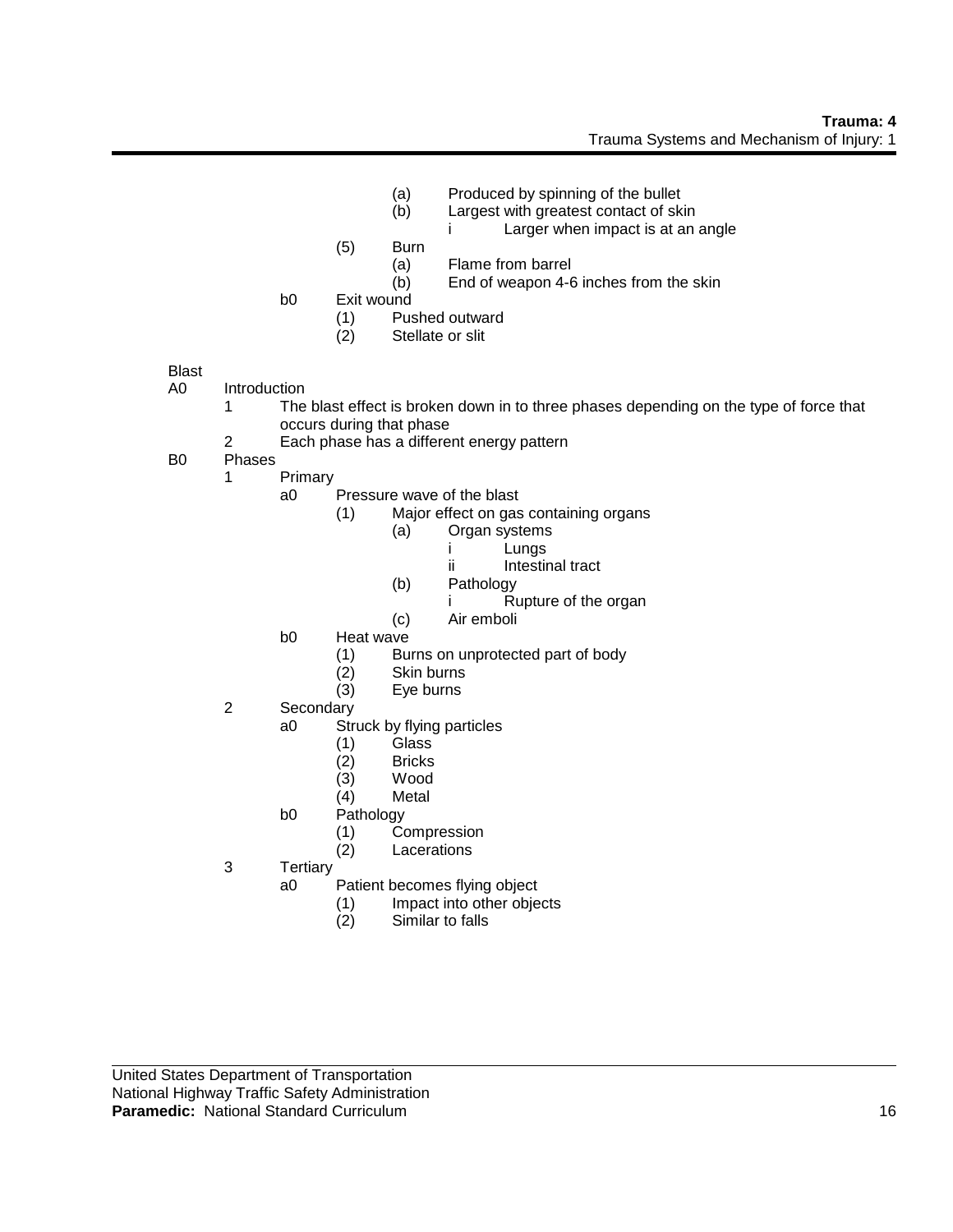#### **UNIT TERMINAL OBJECTIVE**

4-2 the completion of this unit, the paramedic student will be able to integrate pathophysiological principles and assessment findings to formulate a field impression and implement the treatment plan for the patient with shock or hemorrhage.

#### **COGNITIVE OBJECTIVES**

At the completion of this unit, the paramedic student will be able to:

- 4-2.1 Describe the epidemiology, including the morbidity/ mortality and prevention strategies, for shock and hemorrhage. (C-1)
- 4-2.2 Discuss the anatomy and physiology of the cardiovascular system. (C-1)
- 4-2.3 Predict shock and hemorrhage based on mechanism of injury. (C-1)
- 4-2.4 Discuss the various types and degrees of shock and hemorrhage. (C-1)
- 4-2.5 Discuss the pathophysiology of hemorrhage and shock. (C-1)
- 4-2.6 Discuss the assessment findings associated with hemorrhage and shock. (C-1)
- 4-2.7 Identify the need for intervention and transport of the patient with hemorrhage or shock. (C-1)
- 4-2.8 Discuss the treatment plan and management of hemorrhage and shock. (C-1)
- 4-2.9 Discuss the management of external hemorrhage. (C-1)
- 4-2.10 Differentiate between controlled and uncontrolled hemorrhage. (C-3)
- 4-2.11 Differentiate between the administration rate and amount of IV fluid in a patient with controlled versus uncontrolled hemorrhage. (C-3)
- 4-2.12 Relate internal hemorrhage to the pathophysiology of compensated and decompensated hemorrhagic shock. (C-3)
- 4-2.13 Relate internal hemorrhage to the assessment findings of compensated and decompensated hemorrhagic shock. (C-3)
- 4-2.14 Discuss the management of internal hemorrhage. (C-1)
- 4-2.15 Define shock based on aerobic and anaerobic metabolism. (C-1)
- 4-2.16 Describe the incidence, morbidity, and mortality of shock. (C-1)
- 4-2.17 Describe the body's physiologic response to changes in perfusion. (C-1)
- 4-2.18 Describe the effects of decreased perfusion at the capillary level. (C-1)
- 4-2.19 Discuss the cellular ischemic phase related to hemorrhagic shock. (C-1)
- 4-2.20 Discuss the capillary stagnation phase related to hemorrhagic shock. (C-1)
- 4-2.21 Discuss the capillary washout phase related to hemorrhagic shock. (C-1)
- 4-2.22 Discuss the assessment findings of hemorrhagic shock. (C-1)
- 4-2.23 Relate pulse pressure changes to perfusion status. (C-3)
- 4-2.24 Relate orthostatic vital sign changes to perfusion status. (C-3)
- 4-2.25 Define compensated and decompensated hemorrhagic shock. (C-1)
- 4-2.26 Discuss the pathophysiological changes associated with compensated shock. (C-1)
- 4-2.27 Discuss the assessment findings associated with compensated shock. (C-1)
- 4-2.28 Identify the need for intervention and transport of the patient with compensated shock. (C-1)
- 4-2.29 Discuss the treatment plan and management of compensated shock. (C-1)
- 4-2.30 Discuss the pathophysiological changes associated with decompensated shock. (C-1)
- 4-2.31 Discuss the assessment findings associated with decompensated shock. (C-1)
- 4-2.32 Identify the need for intervention and transport of the patient with decompensated shock. (C-1)
- 4-2.33 Discuss the treatment plan and management of the patient with decompensated shock. (C-1)
- 4-2.34 Differentiate between compensated and decompensated shock. (C-3)
- 4-2.35 Relate external hemorrhage to the pathophysiology of compensated and decompensated hemorrhagic shock. (C-3)
- 4-2.36 Relate external hemorrhage to the assessment findings of compensated and decompensated hemorrhagic shock. (C-3)
- 4-2.37 Differentiate between the normotensive, hypotensive, or profoundly hypotensive patient. (C-3)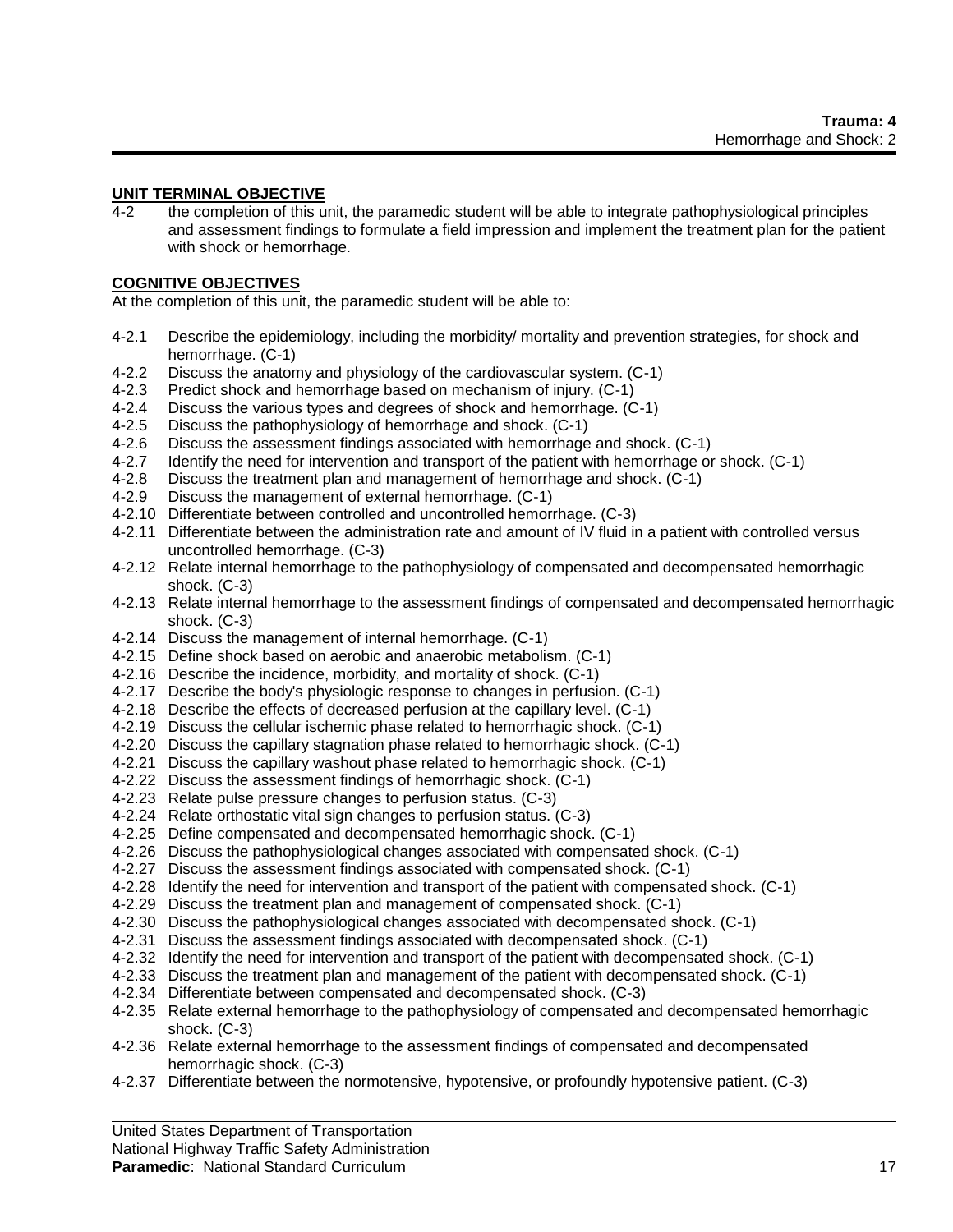- 4-2.38 Differentiate between the administration of fluid in the normotensive, hypotensive, or profoundly hypotensive patient. (C-3)
- 4-2.39 Discuss the physiologic changes associated with the pneumatic anti-shock garment (PASG). (C-1)
- 4-2.40 Discuss the indications and contraindications for the application and inflation of the PASG. (C-1)
- 4-2.41 Apply epidemiology to develop prevention strategies for hemorrhage and shock. (C-1)
- 4-2.42 Integrate the pathophysiological principles to the assessment of a patient with hemorrhage or shock. (C-3)
- 4-2.43 Synthesize assessment findings and patient history information to form a field impression for the patient with hemorrhage or shock. (C-3)
- 4-2.44 Develop, execute and evaluate a treatment plan based on the field impression for the hemorrhage or shock patient. (C-3)

## **AFFECTIVE OBJECTIVES**

None identified for this unit.

## **PSYCHOMOTOR OBJECTIVES**

At the completion of this unit, the paramedic student will be able to:

- 4-2.45 Demonstrate the assessment of a patient with signs and symptoms of hemorrhagic shock. (P-2)
- 4-2.46 Demonstrate the management of a patient with signs and symptoms of hemorrhagic shock. (P-2)
- 4-2.47 Demonstrate the assessment of a patient with signs and symptoms of compensated hemorrhagic shock. (P-2)
- 4-2.48 Demonstrate the management of a patient with signs and symptoms of compensated hemorrhagic shock. (P-2)
- 4-2.49 Demonstrate the assessment of a patient with signs and symptoms of decompensated hemorrhagic shock. (P-2)
- 4-2.50 Demonstrate the management of a patient with signs and symptoms of decompensated hemorrhagic shock. (P-2)
- 4-2.51 Demonstrate the assessment of a patient with signs and symptoms of external hemorrhage. (P-2)
- 4-2.52 Demonstrate the management of a patient with signs and symptoms of external hemorrhage. (P-2)
- 4-2.53 Demonstrate the assessment of a patient with signs and symptoms of internal hemorrhage. (P-2)
- 4-2.54 Demonstrate the management of a patient with signs and symptoms of internal hemorrhage. (P-2)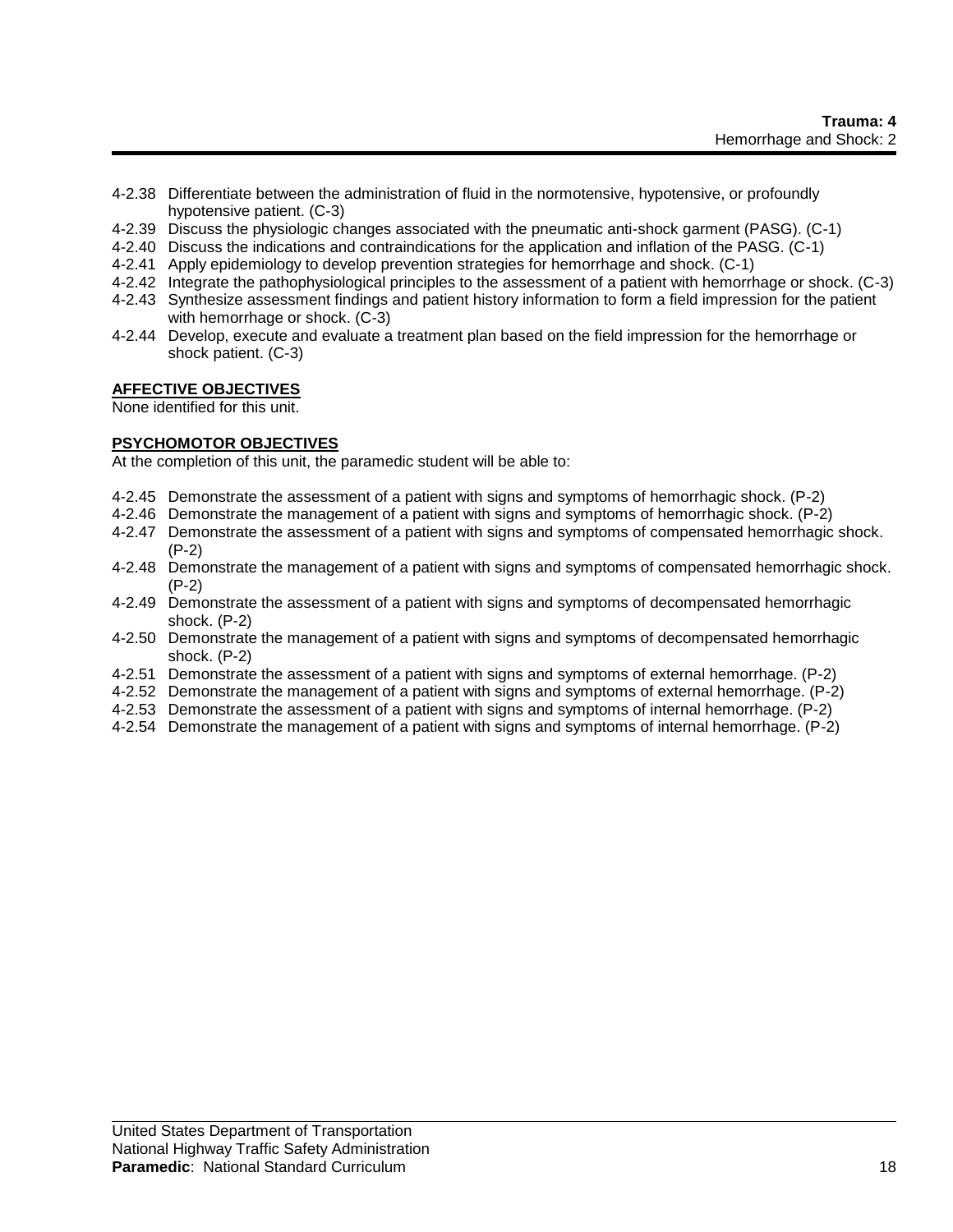# **DECLARATIVE**

- I. Pathophysiology, assessment, and management of hemorrhage
	- A. Hemorrhage
		- 1. Epidemiology
			- a. Incidence
			- b. Mortality/ morbidity
			- c. Prevention strategies
		- 2. Pathophysiology
			- a. Location
				- (1) External
					- (a) Controlled
					- (b) Uncontrolled
				- (2) Internal
					- (a) Trauma
					- (b) Non-trauma
						- i) Common sites
						- ii) Uncommon sites
					- (c) Controlled<br>(d) Uncontrolle
					- **Uncontrolled**
			- b. Anatomical type
				- (1) Arterial
				- (2) Venous<br>(3) Capillary
				- Capillary
			- c. Timing
				- (1) Acute
					- **Chronic**
			- d. Severity
				- (1) Amounts of blood loss tolerated by
					- (a) Adults
						- (b) Children
						- (c) Infants
			- e. Physiological response to hemorrhage
				- (1) Clotting
				- (2) Localized vasoconstriction
			- f. Stages of hemorrhage
				- (1) Stage 1
					- (a) Up to 15% intravascular loss
					- (b) Compensated by constriction of vascular bed
					- (c) Blood pressure maintained
					- (d) Normal pulse pressure, respiratory rate, and renal output
					- (e) Pallor of the skin
					- (f) Central venous pressure low to normal
				- (2) Stage 2
					-
					- (a) 15-25% intravascular loss Cardiac output cannot be maintained by arteriolar constriction
					- (c) Reflex tachycardia
					- (d) Increased respiratory rate
					- (e) Blood pressure maintained
					- (f) Catecholamines increase peripheral resistance
					- (g) Increased diastolic pressure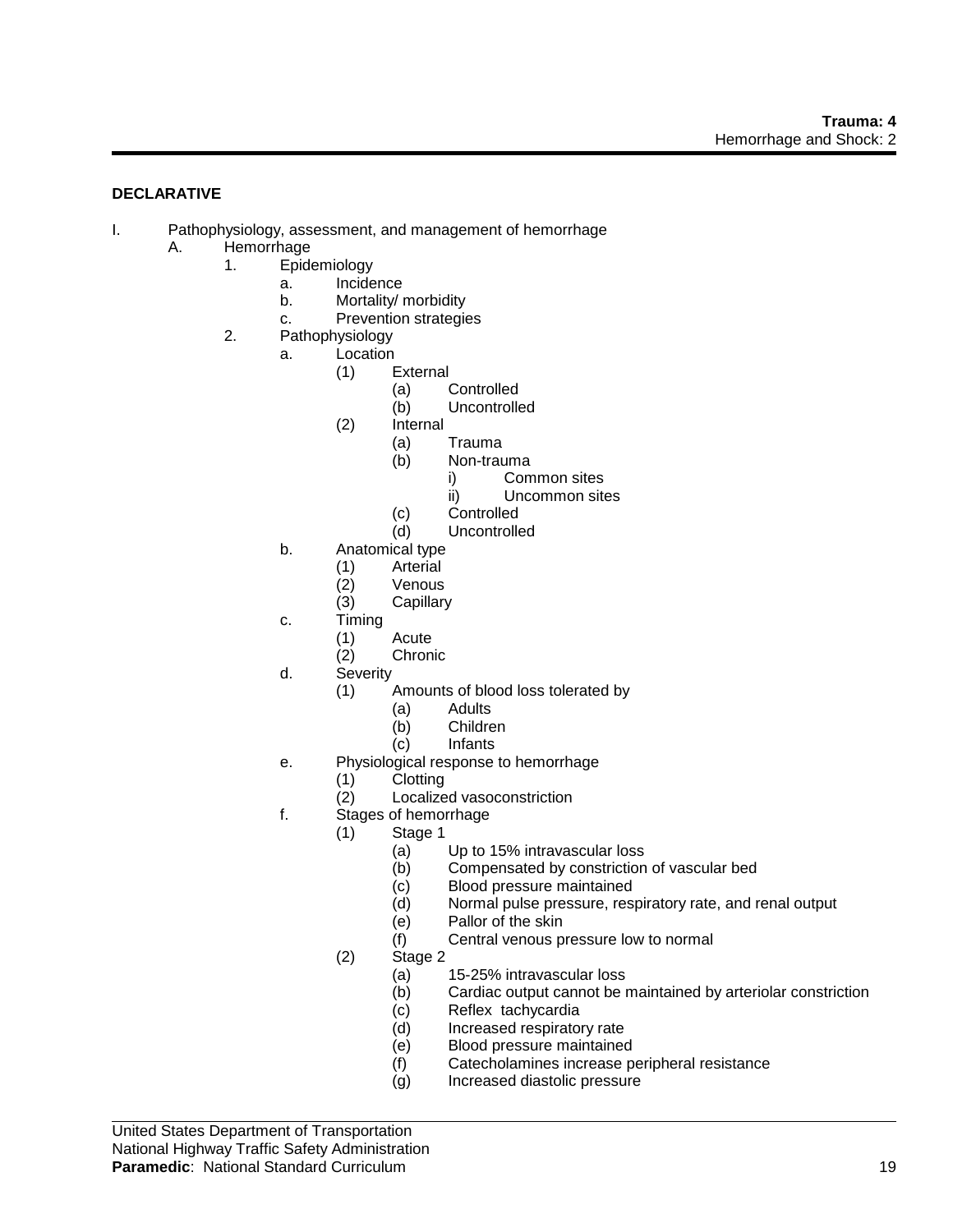- (h) Narrow pulse pressure
- (i) Diaphoresis from sympathetic stimulation
- (j) Renal output almost normal
- (3) Stage 3
	- (a) 25-35% intravascular loss
	- (b) Classic signs of hypovolemic shock
		- i) Marked tachycardia<br>ii) Marked tachypnea
		- Marked tachypnea
		- iii) Decreased systolic pressure
		- iv) 5-15 ml per hour urine output
		- v) Alteration in mental status
		- vi) Diaphoresis with cool, pale skin
- (4) Stage 4
	- (a) Loss greater than 35%
	- (b) Extreme tachycardia
	- (c) Pronounced tachypnea
	- (d) Significantly decreased systolic blood pressure
	- (e) Confusion and lethargy
	- (f) Skin is diaphoretic, cool, and extremely pale
- 3. Assessment
	- a. Bright red blood from wound, mouth, rectum or other orifice
	- b. Coffee ground appearance of vomitus
	-
	- c. Melena<br>d. Hemato **Hematochezia**
	- e. Dizziness or syncope on sitting or standing
	- f. Orthostatic hypotension
	- g. Signs and symptoms of hypovolemic shock
- 4. Management
	- a. Airway and ventilatory support
	- b. Circulatory support
		- (1) Bleeding from nose or ears after head trauma
			- (a) Refrain from applying pressure
			- (b) Apply loose sterile dressing to protect from infection
			- (2) Bleeding from other areas
				- (a) Control bleeding
					- i) Direct pressure
					- ii) Elevation if appropriate
					- iii) Pressure points
					- iv) Tourniquet
					- v) Splinting
					- vi) Packing of large gaping wounds with sterile dressings
					- vii) PASG
				- (b) Apply sterile dressing and pressure bandage
			- (3) Transport considerations
			- (4) Psychological support/ communication strategies

- II. Shock
	- A. Epidemiology
		- 1. Mortality/ morbidity<br>2. Prevention strategie
			- Prevention strategies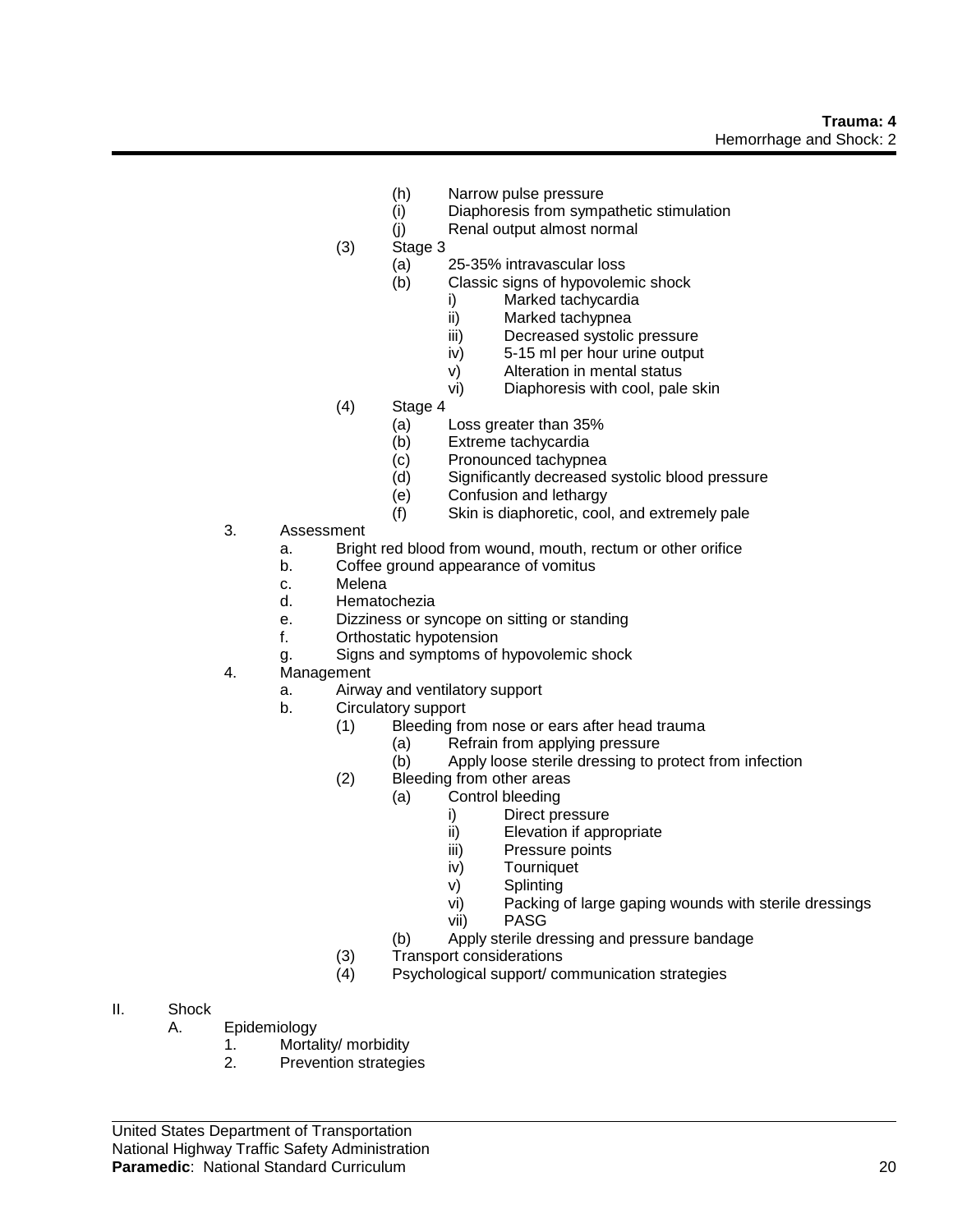- 3. Pathophysiology
	- a. Perfusion depends on cardiac output (CO), systemic vascular resistance (SVR) and transport of oxygen
		- $(1)$  CO = HR X SV
			- (a) HR heart rate
			- (b) SV stroke volume
		- (2)  $BP = CO \times SVR$ <br>(3) Hypoperfusion ca
		- Hypoperfusion can result from
			- (a) Inadequate cardiac output
				- (b) Excessive systemic vascular resistance
				- (c) Inability of red blood cells to deliver oxygen to tissues
	- b. Compensation for decreased perfusion
		- (1) Occurrence of event resulting in decreased perfusion, e.g., blood loss, myocardial infarction, loss of vasomotor tone or tension pneumothorax
		- (2) Baroreceptors sense decreased flow and activate vasomotor center
			- (a) Normally stimulated between 60-80 mm Hg systolic (lower in children)
			- (b) Located in carotid sinuses and aortic arch
			- (c) Arterial pressure drop decreases stretch
				- i) Nerve impulse through Vagus and Hering's nerve to glossopharyngeal nerve
				- ii) Impulse transmitted to vasomotor center
				- iii) Frequency of inhibitory impulses decreases
				- iv) Increase in vasomotor activity
				- v) Sympathetic nervous system stimulated
			- (iv) Decrease in systolic less than 80 mmHg stimulates vasomotor center to increase arterial pressure
		- (3) Chemoreceptors are stimulated by decrease in  $PaO<sub>2</sub>$  and increase in PaCO<sub>2</sub>
		- (4) Sympathetic nervous system
		- (5) Adrenal medulla glands secrete epinephrine and norepinephrine
			- (a) Epinephrine
				- i) Alpha 1
					- a) Vasoconstriction
					- b) Increase in peripheral vascular resistance
					- c) Increased afterload from arteriolar constriction
				- ii) Alpha 2 regulated release of alpha 1
				- iii) Beta 1
					- a) Positive chronotropy
					- b) Positive inotropy
					- c) Positive dromotropy
				- iv) Beta 2
					- a) Bronchodilation
					- b) Gut smooth muscle dilation
			- (b) Norepinephrine
				- i) Primarily alpha 1 and alpha 2
					- a) Vasoconstriction
					- b) Increase in peripheral vascular resistance
					- c) Increased afterload from arteriolar constriction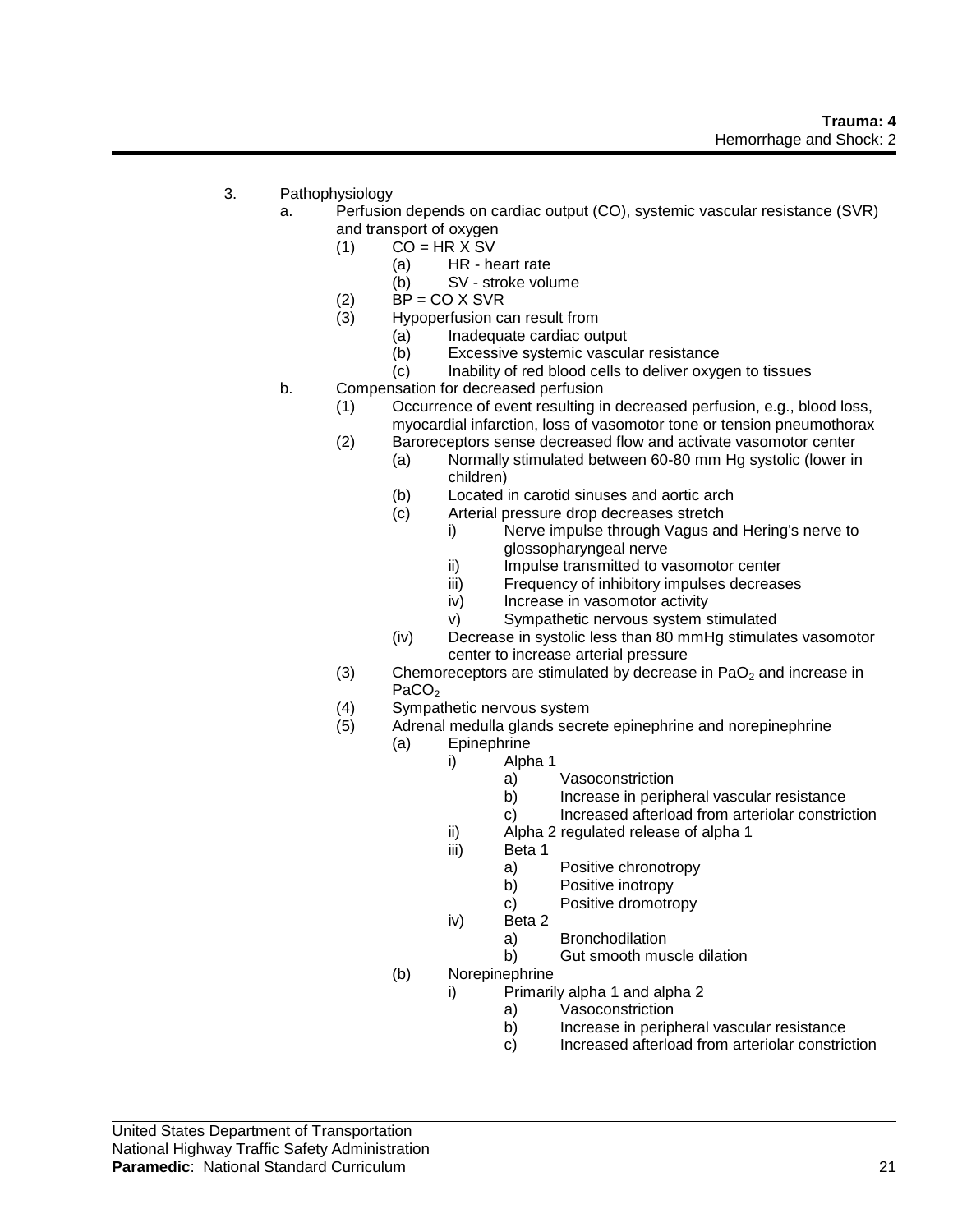| (6)  |                       | Arginine vasopressin (AVP)                                       |
|------|-----------------------|------------------------------------------------------------------|
|      |                       | (a) Also known as antidiuretic hormone (ADH)                     |
|      |                       | (b) Released from anterior pituitary gland                       |
|      | (c)                   | <b>Effects</b>                                                   |
|      |                       | i Increases free water absorption in distal tubule and           |
|      |                       | collecting ducts of kidney                                       |
|      |                       | ii Decreases urine output                                        |
|      |                       | iii Splanchnic vascular constriction                             |
| (7)  |                       | Renin-angiotensin system                                         |
|      | (a)                   | Renin released from kidney arteriole                             |
|      | (b)                   | Renin and angiotensinogen combine in renal arteriole to produce  |
|      |                       | angiotensin I                                                    |
|      | (c)                   | Angiotensin I converted to angiotensin II by angiotensin         |
|      |                       | converting enzyme                                                |
|      | (d)                   | Effects of angiotensin II                                        |
|      |                       | i Potent vasoconstrictor                                         |
|      |                       | ii Sodium reabsorption decreases urine output                    |
|      |                       | iii Positive inotrope and chronotrope                            |
| (8)  | Aldosterone           |                                                                  |
|      | (a)                   | Defends fluid volume                                             |
|      | (b)                   | Secreted by cells of adrenal cortex in response to stress        |
|      |                       | (c) Promotes sodium reabsorption and water retention in kidney   |
|      | (d)                   | Reduces urine output                                             |
| (9)  | Insulin               |                                                                  |
|      | (a)                   | Secretion is diminished by circulating epinephrine               |
|      | (b)                   | Impaired effect on peripheral tissue                             |
|      | (c)                   | Contributes to hyperglycemia seen following injury and volume    |
|      |                       | loss                                                             |
| (10) | Glucagon              |                                                                  |
|      | (a)                   | Stimulated to be released by epinephrine                         |
|      | (b)                   | Promotes                                                         |
|      |                       | <i>i</i> Liver glycogenolysis                                    |
|      |                       | ii Gluconeogenesis                                               |
|      |                       | iii ______ Amino acid uptake for conversion into glucose         |
|      |                       | iv Transfer of fatty acid into mitochondria                      |
|      |                       | (11) ACTH (adrenocorticotropic hormone)-cortisol system          |
|      | (a)                   | ACTH release stimulates the release of cortisol from the adrenal |
|      |                       | cortex of kidney                                                 |
|      | (b)                   | Cortisol increases glucose production by inhibiting enzymes that |
|      |                       | break down glucose                                               |
| (12) |                       | Growth hormone                                                   |
|      | (a)                   | Secreted by anterior pituitary gland                             |
|      | (b)                   | Early effects of growth hormone                                  |
|      |                       | Promotes uptake of glucose and amino acids in muscle             |
|      |                       | Stimulates protein synthesis<br>ïi                               |
| (13) |                       | Failure of compensation to preserve perfusion                    |
| (14) |                       | Preload decreases                                                |
| (15) |                       | Cardiac output decreases                                         |
| (16) |                       | Myocardial blood supply and oxygenation decrease                 |
|      | (a)<br>$(\mathsf{L})$ | Myocardial perfusion decreases<br>ica output decreased turbor    |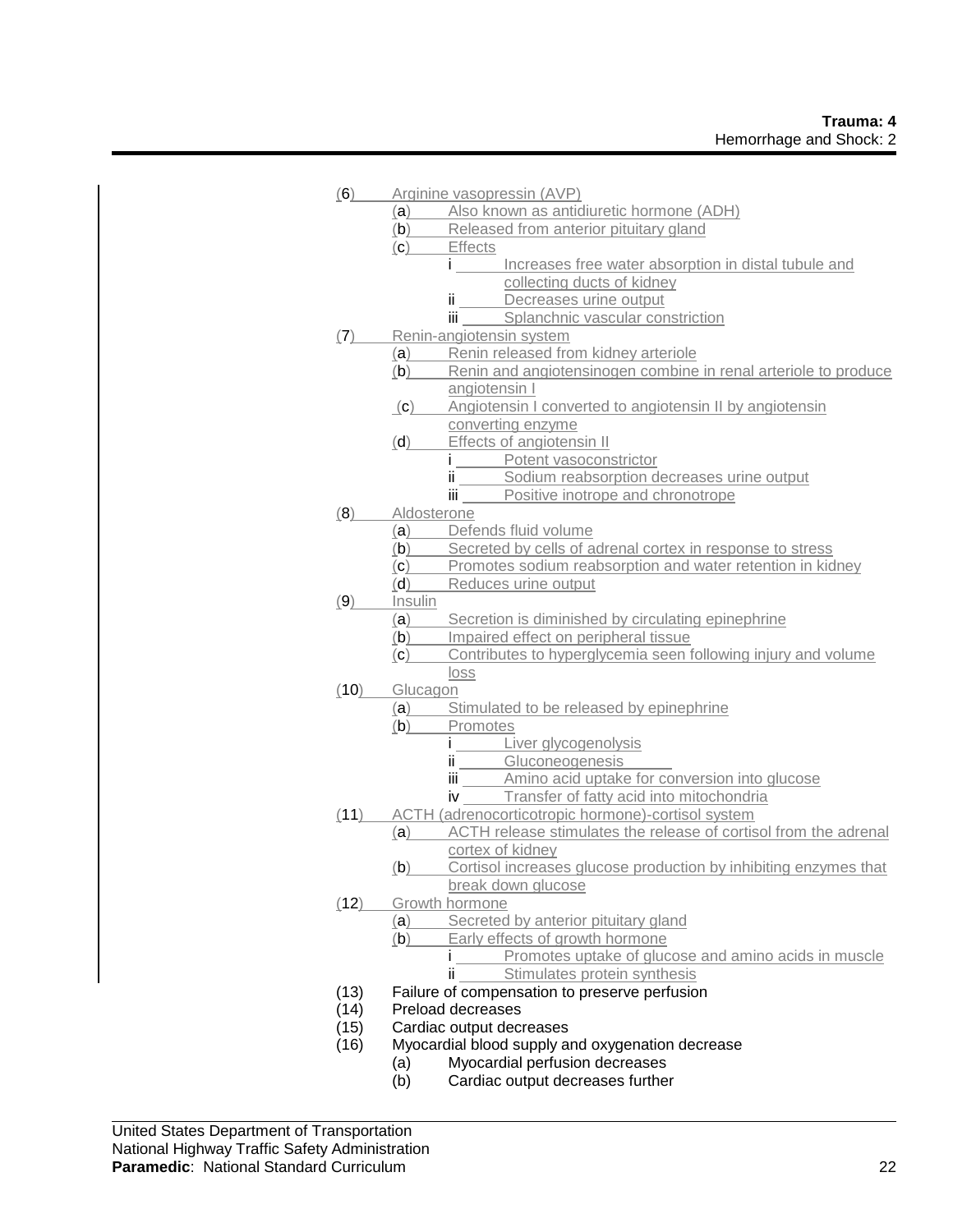- (c) Coronary artery perfusion decreases
- (d) Myocardial ischemia
- (17) Capillary and cellular changes
	- (a) Ischemia
		- i Minimal blood flow to capillaries
		- ii Cells go from aerobic to anaerobic metabolism
		- (b) Stagnation
		- (c) Precapillary sphincter relaxes in response to

Lactic acid

- b65535 Vasomotor center failure
- c65535 Increased carbon dioxide
- i Postcapillary sphincters remain constricted
- ii Capillaries engorge with fluid
- iii Anaerobic metabolism continues, increasing lactic acid production

a65535 Aggregation of red blood cells and formation of microemboli

b65535 Potent vasodilator

- c65535 Destroys capillary cell membrane
- iv Plasma leaks from capillaries
- v Interstitial fluid increases a65535 Distance from capillary to cell increases b65535 Oxygen transport decreases secondary to increased capillary-cell distance

vi Myocardial toxin factor released by ischemic pancreas

- (d) Washout
	- i Postcapillary sphincter relaxes
	- ii Hydrogen, potassium, carbon dioxide, thrombosed erythrocytes wash out
	- iii Metabolic acidosis results
	- iv Cardiac output drops further
- c0 Stages of shock
	- (1) Compensated or nonprogressive
		- (a) Characterized by signs and symptoms of early shock
		- (b) Arterial blood pressure is normal or high
		- (c) Treatment at this stage will typically result in recovery
	- (2) Decompensated or progressive
		- (a) Characterized by signs and symptoms of late shock
		- (b) Arterial blood pressure is abnormally low
		- (c) Treatment at this stage will sometimes result in recovery
	- (3) Irreversible
		- (a) Characterized by signs and symptoms of late shock
		- (b) Arterial blood pressure is abnormally low
		- (c) Even aggressive treatment at this stage does not result in recovery
- d0 Etiologic classifications
	- (1) Hypovolemic
		- (a) Hemorrhage
		- (b) Plasma loss
		- (c) Fluid and electrolyte loss
		- (d) Endocrine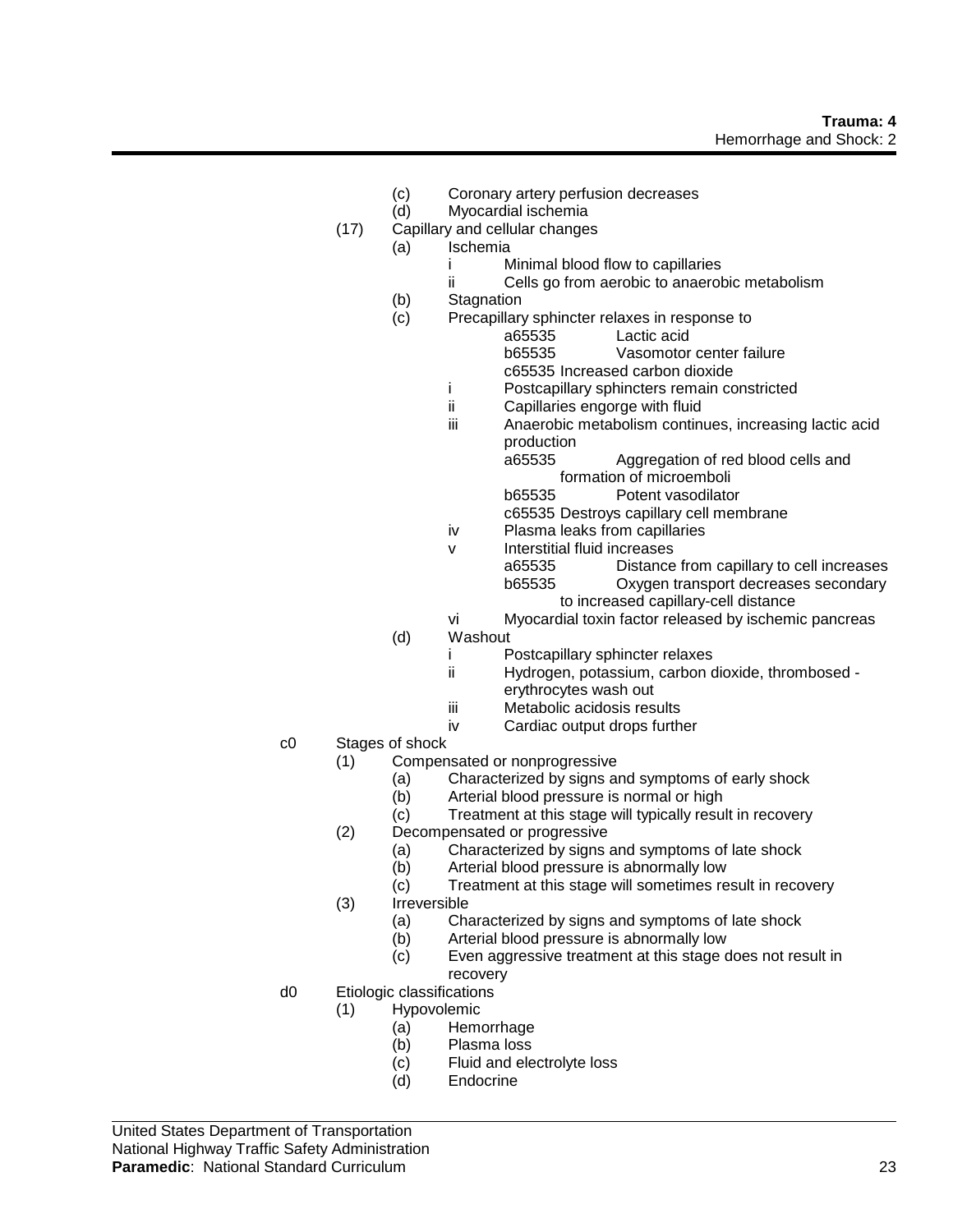- (2) Distributive (vasogenic)
	- (a) Increased venous capacitance
	- (b) Low resistance, vasodilation
- (3) Cardiogenic
	- (a) Myocardial insufficiency
	- (b) Filling or outflow obstruction (obstructive)
- (4) Spinal neurogenic shock
	- (a) Refers to temporary loss of all types of spinal cord function distal to injury
		- i Flaccid paralysis distal to injury site
		- ii Loss of bladder and bowel control
		- iii Priapism
		- iv Loss of thermoregulation
		- (b) Does not always involve permanent primary injury
- (5) Spinal shock
	- (a) Also called spinal vascular shock
	- (b) Temporary loss of the autonomic function of the cord at the level of injury which controls cardiovascular function
	- (c) Presentations includes
		- i Loss of sympathetic tone
			- ii Relative hypotension
				- a65535 Systolic pressure 80 100 mmHg
			- iii Skin is pink, warm and dry
				- a65535 Due to cutaneous vasodilation
			- iv Relative bradycardia
	- (d) Occurrence is rare
	- (e) Shock presentation is usually the result of hidden volume loss
		- i Chest injuries
		- ii Abdominal injuries
		- iii Other violent injuries
	- (f) Treatment
		- i Focus primarily on volume replacement
- 4 Assessment hypovolemic shock due to hemorrhage
	- (1) Early or compensated
		- (a) Tachycardia
		- (b) Pale, cool skin
		- (c) Diaphoresis
		- (d) Level of consciousness
			- i Normal
			- ii Anxious or apprehensive
		- (e) Blood pressure maintained
		- (f) Narrow pulse pressure
			- i Pulse pressure is the difference between the systolic and diastolic pressures, i.e., pulse pressure = systolic diastolic
			- ii Pulse pressure reflects the tone of the arterial system and is more sensitive to changes in perfusion than the systolic or diastolic alone
		- (g) Positive orthostatic tilt test
		- (h) Dry mucosa
		- (i) Complaints of thirst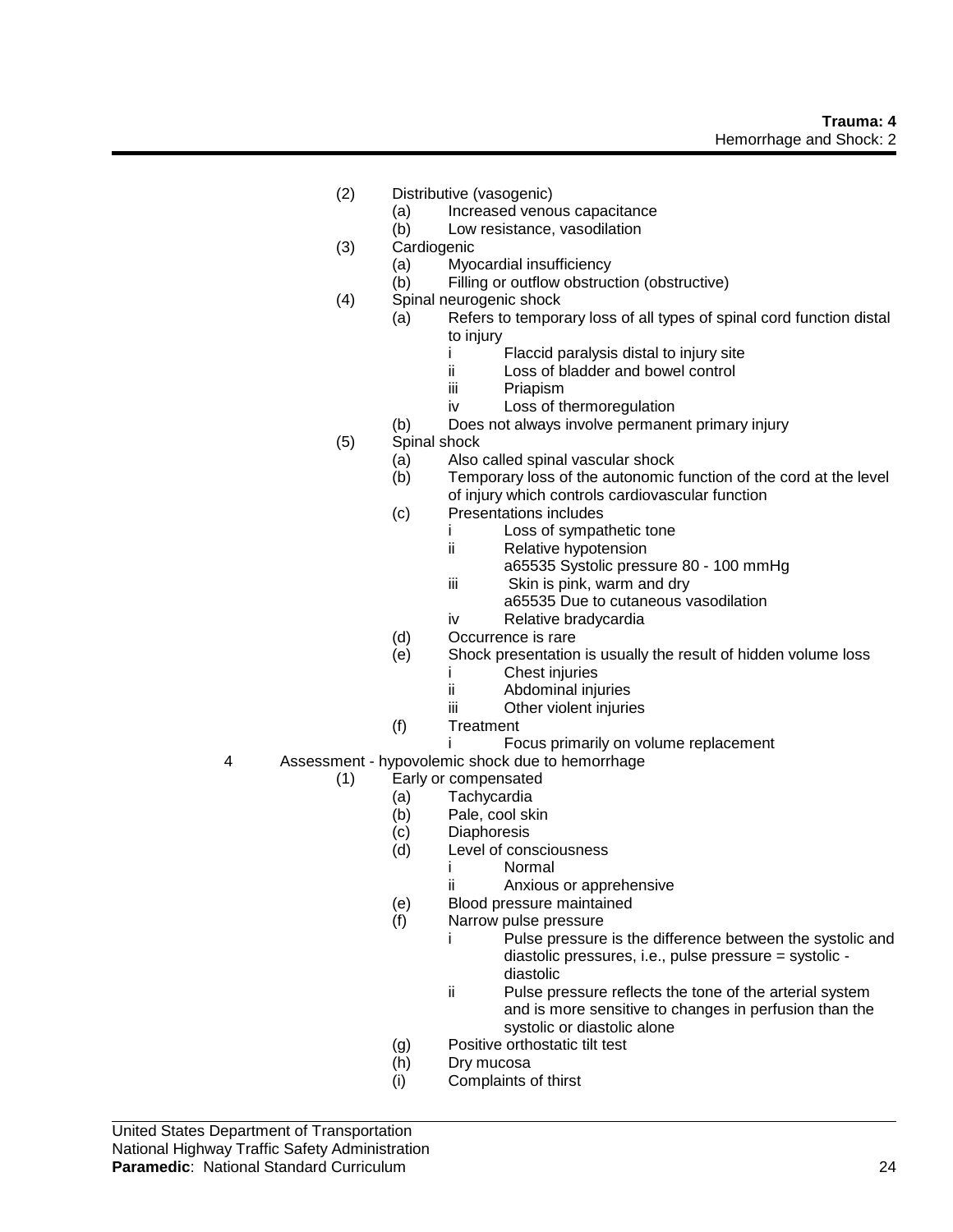- (j) Weakness
- (k) Possible delay of capillary refill
- (2) Late or progressive
	- (a) Extreme tachycardia
	- (b) Extreme pale, cool skin
	- (c) Diaphoresis
	- (d) Significant decrease in level of consciousness
	- (e) Hypotension
	- (f) Dry mucosa
	- (g) Nausea
	- (h) Cyanosis with white waxy looking skin
- a0 Differential shock assessment findings
	- (1) Shock is assumed to be hypovolemic until proven otherwise
	- (2) Cardiogenic shock
		- (a) Differentiated from hypovolemic shock by one or more of the following
			- i Chief complaint (chest pain, dyspnea, tachycardia)
			- ii Heart rate (bradycardia or excessive tachycardia)
			- iii Signs of congestive heart failure (jugular vein distention, rales)
			- iv Dysrhythmias
			- (b) Distributive shock
			- (c) Differentiated from hypovolemic shock by presence of one or more of following
				- i Mechanism that suggests vasodilation, e.g., spinal cord injury, drug overdose, sepsis, anaphylaxis
				- ii Warm, flushed skin, especially in dependent areas
				- iii Lack of tachycardia response (not reliable, though, since significant number of hypovolemic patients never become tachycardic)
			- (d)) Obstructive shock
				- i Differentiated from hypovolemic shock by presence of signs and symptoms suggestive of
				- ii Cardiac tamponade
				- iii Tension pneumothorax
- 5 Management/ treatment plan
	- a0 Airway and ventilatory support
		- (1) Ventilate and suction as necessary
		- (2) Administer high concentration oxygen
		- (3) Reduce increased intrathoracic pressure in tension pneumothorax
	- b0 Circulatory support
		- (1) Hemorrhage control
		- (2) Intravenous volume expanders
			- (a) Types
				- i Isotonic solutions
				- ii Hypertonic solutions
				- iii Synthetic solutions
				- iv Blood and blood products
				- v Experimental solutions
				- vi Blood substitutes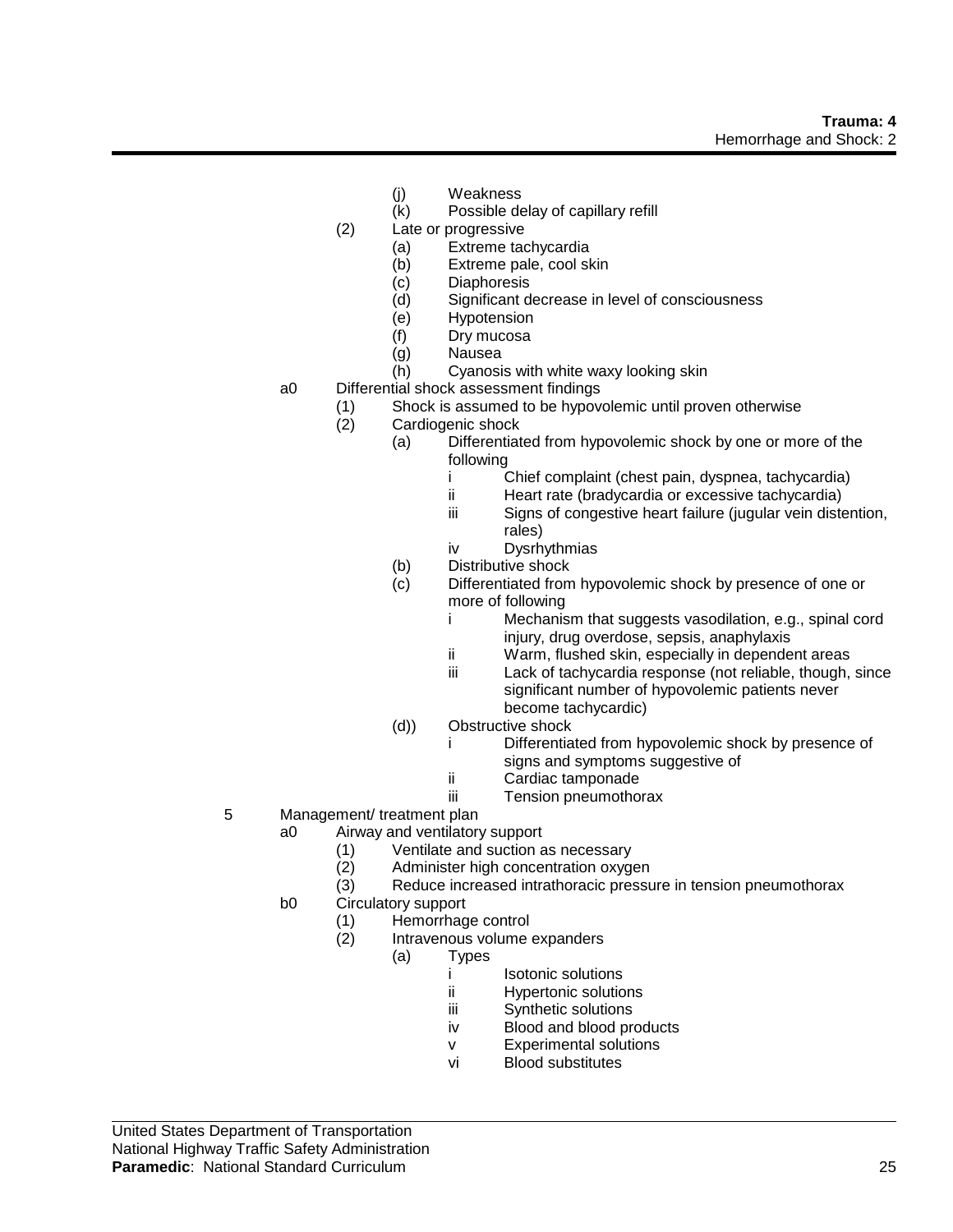## **Trauma: 4** Hemorrhage and Shock: 2

- (b) Rate of administration
	- i External hemorrhage that can be controlled
	- ii External hemorrhage that can not be controlled
	- iii Internal hemorrhage
		- a65535 Blunt trauma
		- b65535 Penetrating trauma
- (3) Pneumatic anti-shock garment
	- (a) Effects
		- i Increased arterial blood pressure above garment<br>ii Increased systemic vascular resistance
		- Increased systemic vascular resistance
		- iii Immobilization of pelvis and possibly lower extremities
		- iv Increased intra-abdominal pressure
		- (b) Mechanism
			- i Increases systemic vascular resistance through direct compression of tissues and blood vessels
			- ii) Negligible autotransfusion effect
		- (c) Indications
			- i Hypoperfusion with unstable pelvis
			- ii Conditions of decreased SVR not corrected by other means
			- iii As approved locally, other conditions characterized by hypoperfusion with hypotension
			- iv Research studies
		- (d) Contraindications
			- i Advanced pregnancy (no inflation of abdominal compartment)
			- ii Object impaled in abdomen or evisceration (no inflation of abdominal compartment)
			- iii Ruptured diaphragm
			- iv Cardiogenic shock
			- v Pulmonary edema
- (4) Needle chest decompression of tension pneumothorax to improve impaired cardiac output
- (5) Recognize the need for expeditious transport of suspected cardiac tamponade for pericardiocentesis
- c0 Pharmacological interventions
	- (1) Hypovolemic shock
		- (a) Volume expanders
		- (2) Cardiogenic shock
			- (a) Volume expanders
			- (b) Positive cardiac inotropes
			- (c) Vasoconstrictor
			- (d) Rate altering medications
		- (3) Distributive shock
			- (a) Volume expanders
			- (b) Positive cardiac inotropes
			- (c) Vasoconstriction
			- (d) PASG
		- (4) Obstructive shock
			- (a) Volume expanders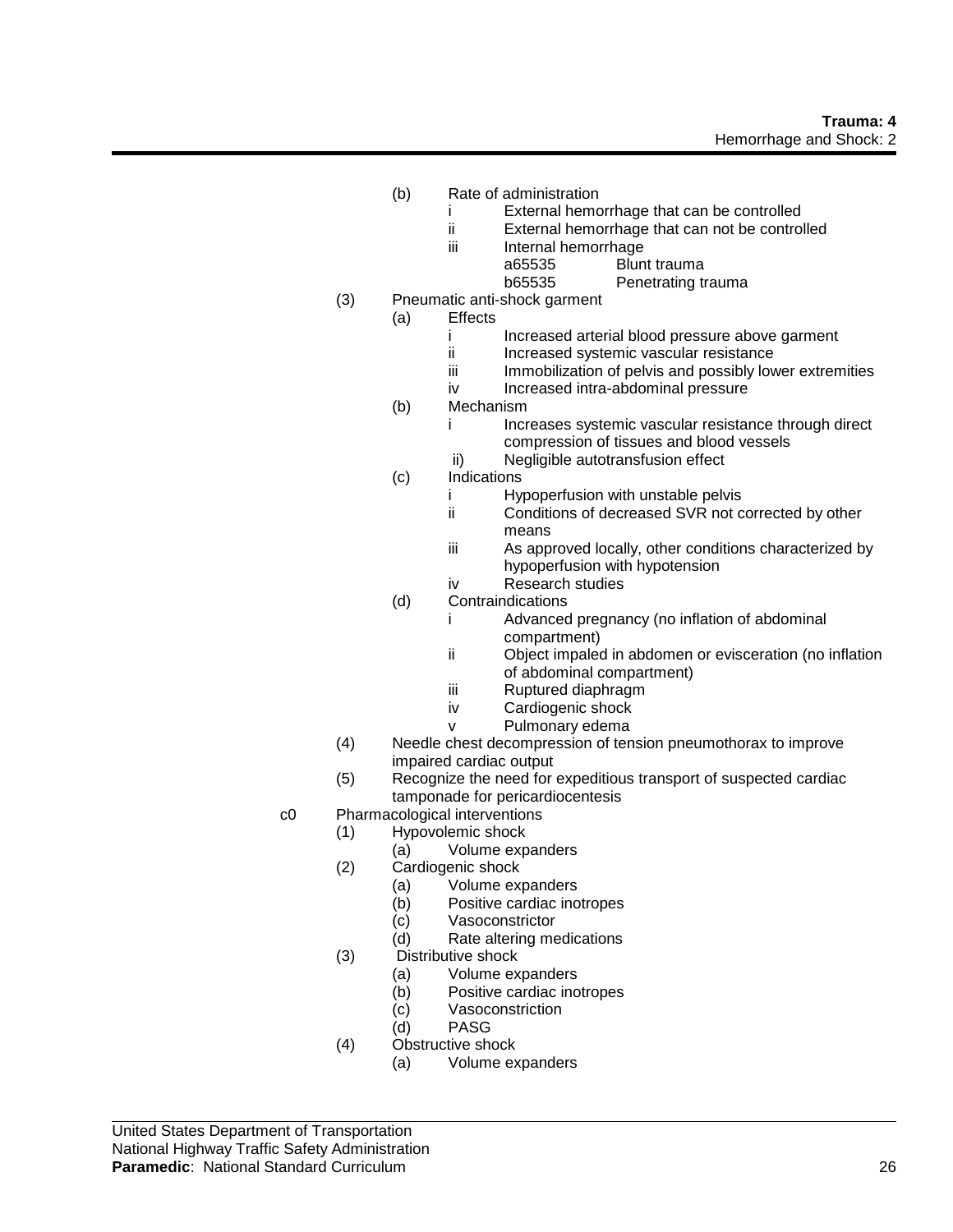- (5) Spinal shock
	- (a) Volume expanders
- d0 Psychological support/communication strategies
- e0 Transport considerations
	-
	- (1) Indications for rapid transport<br>
	(2) Indications for transport to a tr<br>
	(3) Considerations for air medical Indications for transport to a trauma center
	- Considerations for air medical transportation

Integration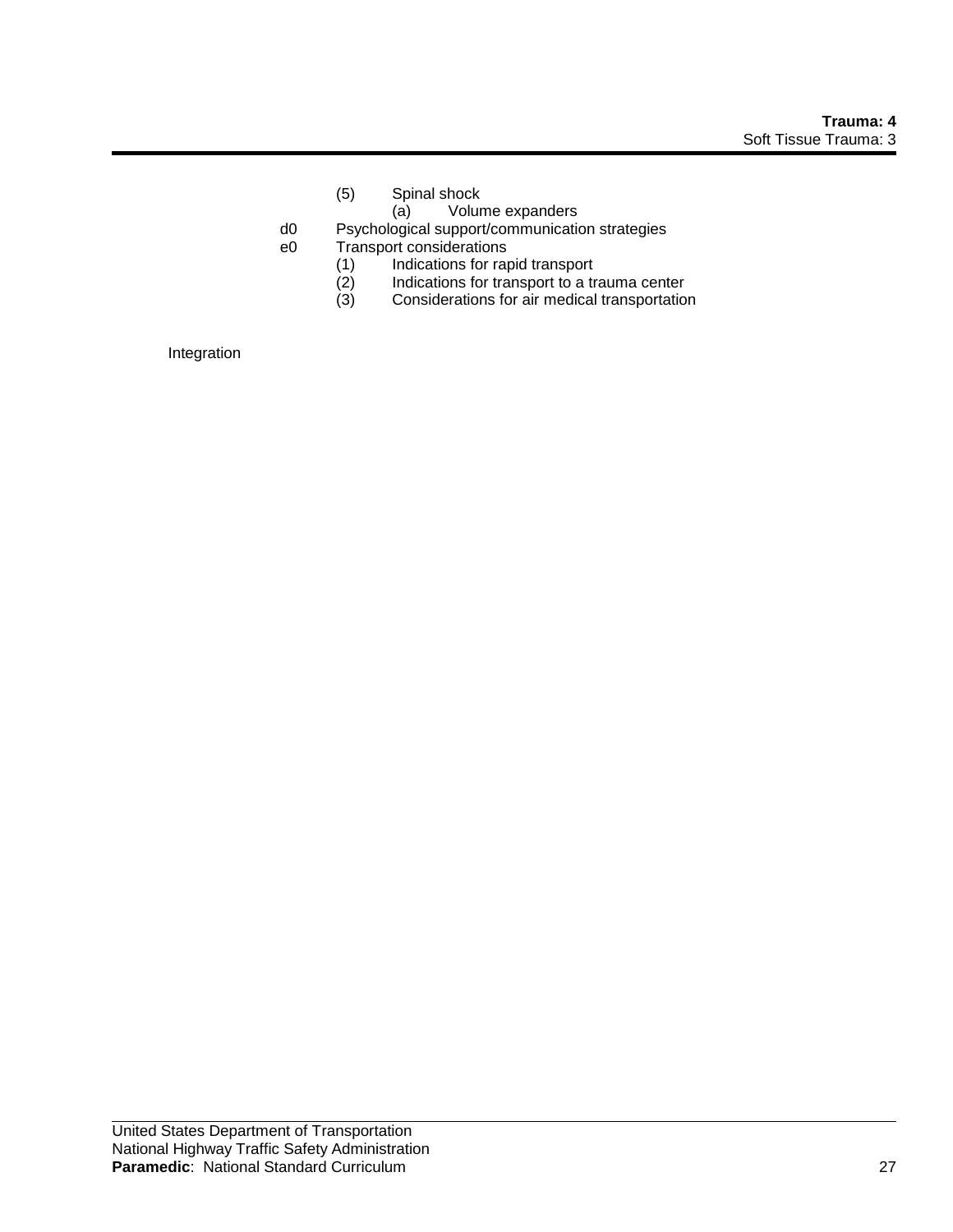## **UNIT TERMINAL OBJECTIVE**

4-3 At the completion of this unit, the paramedic student will be able to integrate pathophysiological principles and the assessment findings to formulate a field impression and implement the treatment plan for the patient with soft tissue trauma.

# **COGNITIVE OBJECTIVES**

At the completion of this unit, the paramedic student will be able to:

- 4-3.1 Describe the incidence, morbidity, and mortality of soft tissue injures. (C-1)
- 4-3.2 Describe the layers of the skin, specifically: (C-1)
	- a. Epidermis and dermis (cutaneous)
	- b. Superficial fascia (subcutaneous)
	- c. Deep fascia
- 4-3.3 Identify the major functions of the integumentary system. (C-1)
- 4-3.4 Identify the skin tension lines of the body. (C-1)
- 4-3.5 Predict soft tissue injuries based on mechanism of injury. (C-1)
- 4-3.6 Discuss the pathophysiology of wound healing, including: (C-1)
	- 1. Hemostasis
	- 2. Inflammation phase
	- 3. Epithelialization
	- 4. Neovascularization
	- 5. Collagen synthesis
- 4-3.7 Discuss the pathophysiology of soft tissue injuries. (C-2)
- 4-3.8 Differentiate between the following types of closed soft tissue injuries: (C-3)
	- a. Contusion
	- 2. Hematoma
	- 3. Crush injuries
- 4-3.9 Discuss the assessment findings associated with closed soft tissue injuries. (C-1)
- 4-3.10 Discuss the management of a patient with closed soft tissue injuries. (C-2)
- 4-3.11 Discuss the pathophysiology of open soft tissue injuries. (C-2)
- 4-3.12 Differentiate between the following types of open soft tissue injuries: (C-3)
	- a. Abrasions
	- 2. Lacerations
	- 3. Major arterial lacerations
	- 4. Avulsions
	- 5. Impaled objects
	- 6. Amputations
	- 7. Incisions
	- 8. Crush injuries
	- 9. Blast injuries
	- 10. Penetrations/ punctures
- 4-3.13 Discuss the incidence, morbidity, and mortality of blast injuries. (C-1)
- 4-3.14Predict blast injuries based on mechanism of injury, including: (C-2)
	- a. Primary
	- 2. Secondary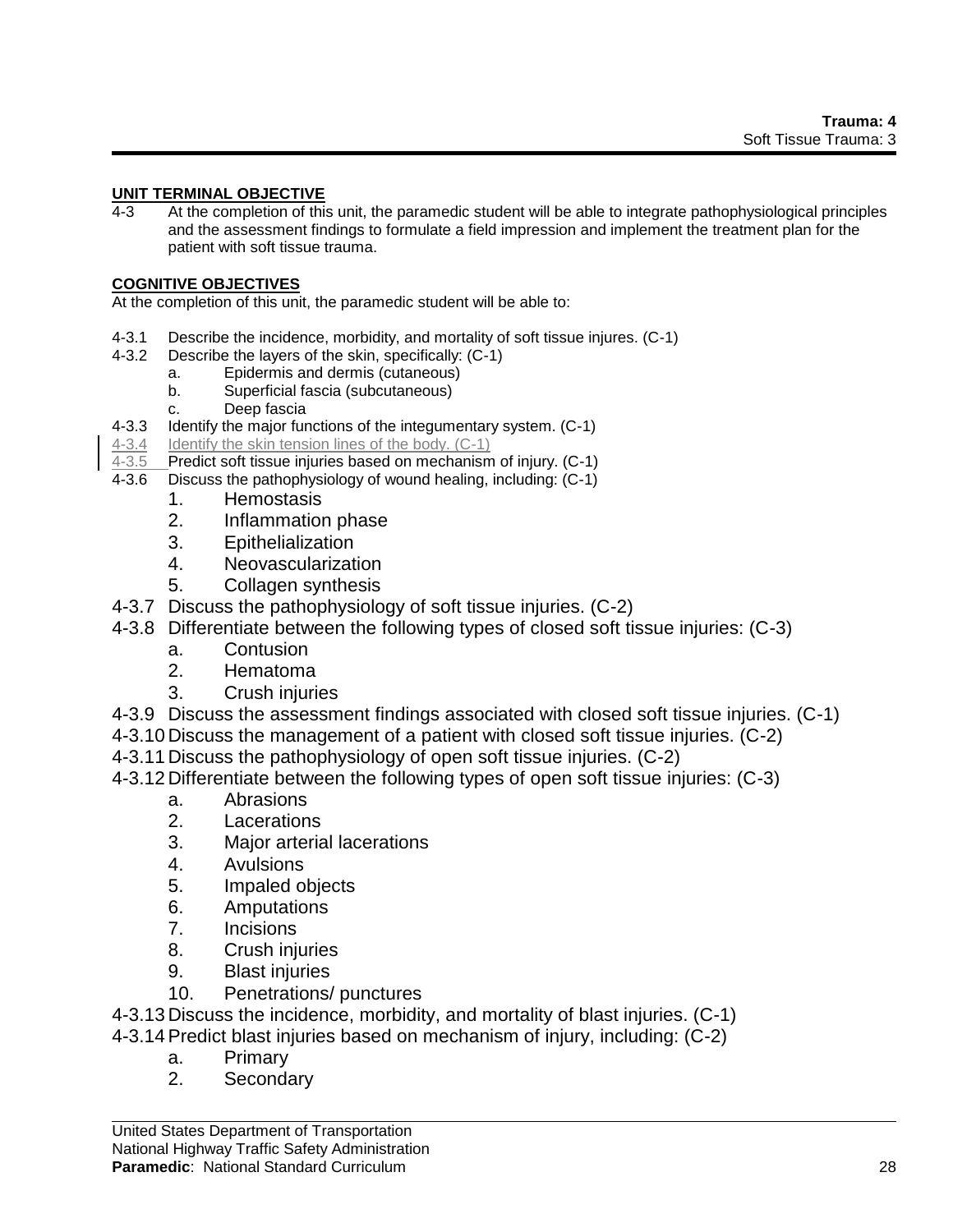- 3. Tertiary
- 4-3.15 Discuss types of trauma including: (C-1)
	- a. Blunt
	- 2. Penetrating
	- 3. Barotrauma
	- 4. Burns
- 4-3.16 Discuss the pathophysiology associated with blast injuries. (C-1)
- 4-3.17 Discuss the effects of an explosion within an enclosed space on a patient. (C-1)
- 4-3.18 Discuss the assessment findings associated with blast injuries. (C-1)
- 4-3.19 Identify the need for rapid intervention and transport of the patient with a blast injury. (C-1)
- 4-3.20 Discuss the management of a patient with a blast injury. (C-1)
- 4-3.21 Discuss the incidence, morbidity, and mortality of crush injuries. (C-1)
- 4-3.22 Define the following conditions: (C-1)
	- 1. Crush injury
	- 2. Crush syndrome
	- 3. Compartment syndrome
- 4-3.23 Discuss the mechanisms of injury in a crush injury. (C-1)
- 4-3.24 Discuss the effects of reperfusion and rhabdomyolysis on the body. (C-1)
- 4-3.25 Discuss the assessment findings associated with crush injuries. (C-1)
- 4-3.26 Identify the need for rapid intervention and transport of the patient with a crush injury. (C-1)
- 4-3.27 Discuss the management of a patient with a crush injury. (C-1)
- 4-3.28 Discuss the pathophysiology of hemorrhage associated with soft tissue injuries,
	- including: (C-2)
	- 1. Capillary
	- 2. Venous
	- 3. Arterial
- 4-3.29 Discuss the assessment findings associated with open soft tissue injuries. (C-1)
- 4-3.30 Discuss the assessment of hemorrhage associated with open soft tissue injuries. (C-1)
- 4-3.31 Differentiate between the various management techniques for hemorrhage control of open soft tissue injuries, including: (C-3)
	- a. Direct pressure
	- 2. Elevation
	- 3. Pressure dressing
	- 4. Pressure point
	- 5. Tourniquet application
- 4-3.32 Differentiate between the types of injuries requiring the use of an occlusive versus nonocclusive dressing. (C-3)
- 4-3.33 Identify the need for rapid assessment, intervention and appropriate transport for the patient with a soft tissue injury. (C-2)
- 4-3.34 Discuss the management of the soft tissue injury patient. (C-2)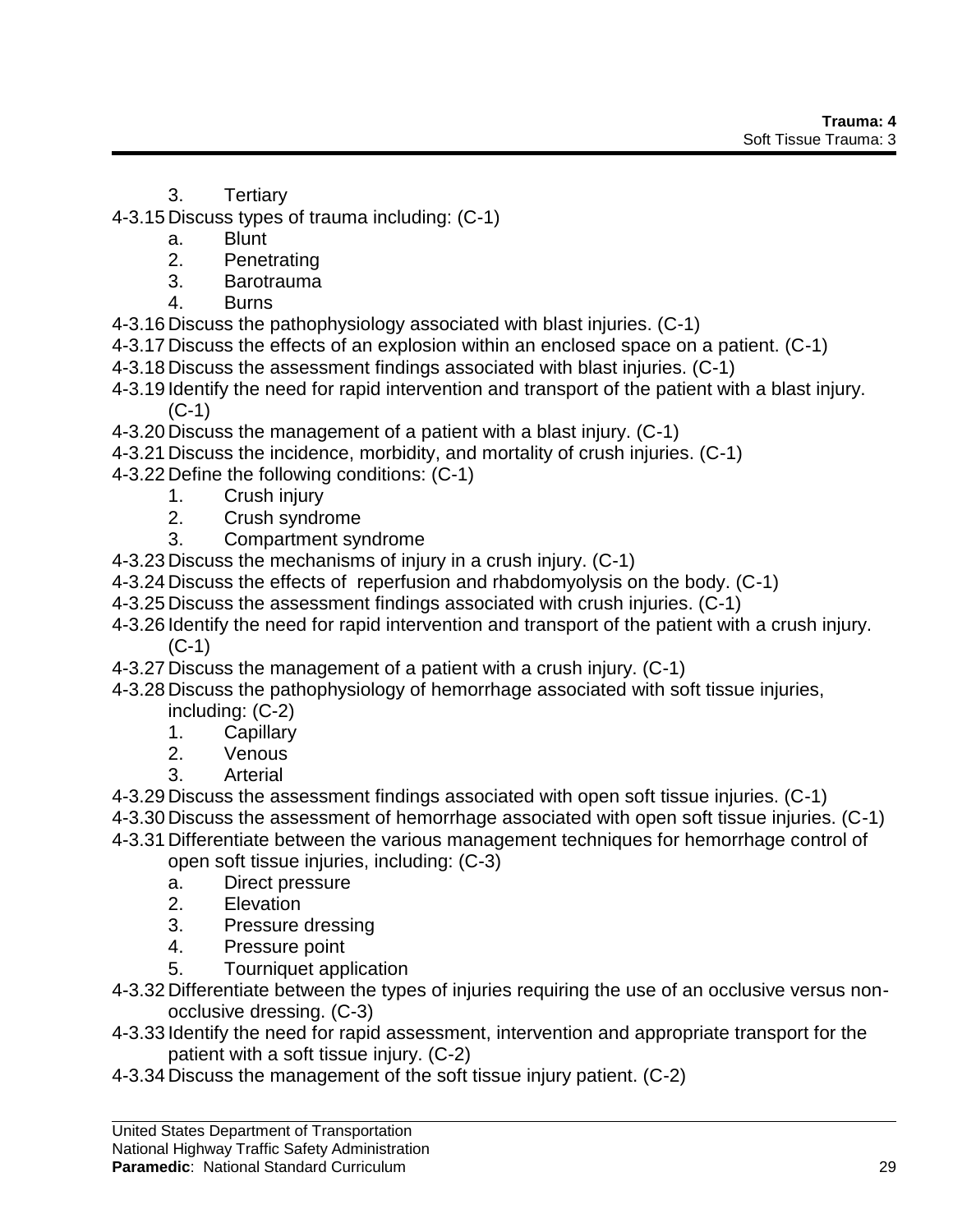4-3.35 Define and discuss the following: (C-1)

- a. Dressings
	- 1. Sterile
	- 2. Non-sterile
	- 3. Occlusive
	- 4. Non-occlusive
	- 5. Adherent
	- 6. Non-adherent
	- 7. Absorbent
	- 8. Non-absorbent
	- 9. Wet
	- 10. Dry
- 2. Bandages
	- 1. Absorbent
	- 2. Non-absorbent
	- 3. Adherent
	- 4. Non-adherent
- 3. Tourniquet
- 4-3.36Predict the possible complications of an improperly applied dressing, bandage, or tourniquet. (C-2)
- 4-3.37 Discuss the assessment of wound healing. (C-1)
- 4-3.38 Discuss the management of wound healing. (C-1)
- 4-3.39 Discuss the pathophysiology of wound infection. (C-1)
- 4-3.40 Discuss the assessment of wound infection. (C-1)
- 4-3.41 Discuss the management of wound infection. (C-1)
- 4-3.42 Integrate pathophysiological principles to the assessment of a patient with a soft tissue injury. (C-3)
- 4-3.43 Formulate treatment priorities for patients with soft tissue injuries in conjunction with: (C-3)
	- a. Airway/ face/ neck trauma
	- 2. Thoracic trauma (open/ closed)
	- 3. Abdominal trauma
- 4-3.44Synthesize assessment findings and patient history information to form a field impression for the patient with soft tissue trauma. (C-3)
- 4-3.45 Develop, execute, and evaluate a treatment plan based on the field impression for the patient with soft tissue trauma. (C-3)

# **AFFECTIVE OBJECTIVES**

At the completion of this unit, the paramedic student will be able to:

- 4-3.46 Defend the rationale explaining why immediate life-threats must take priority over wound closure. (A-3)
- 4-3.47 Defend the management regimens for various soft tissue injuries. (A-3)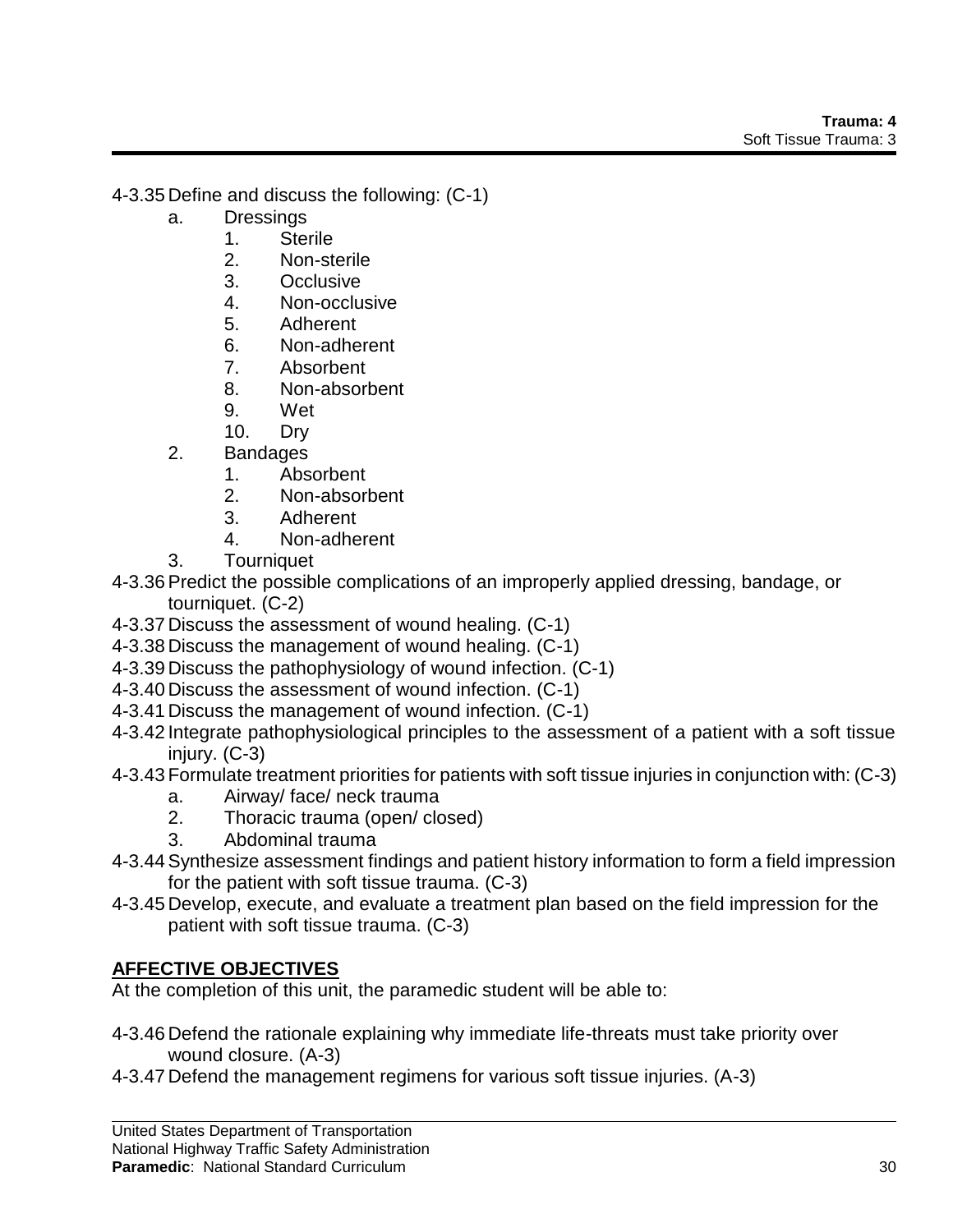- 4-3.48 Defend why immediate life-threatening conditions take priority over soft tissue management. (A-3)
- 4-3.49Value the importance of a thorough assessment for patients with soft tissue injuries. (A-3)
- 4-3.50Attend to the feelings that the patient with a soft tissue injury may experience. (A-2)
- 4-3.51Appreciate the importance of good follow-up care for patients receiving sutures. (A-2)
- 4-3.52 Understand the value of the written report for soft tissue injuries, in the continuum of patient care. (A-2)

# **PSYCHOMOTOR OBJECTIVES**

At the completion of this unit, the paramedic student will be able to:

4-3.53 Demonstrate the assessment and management of a patient with signs and symptoms of soft tissue injury, including: (P-2)

- 1. Contusion
- 2. Hematoma
- 3. Crushing
- 4. Abrasion
- 5. Laceration
- 6. Avulsion
- 7. Amputation
- 8. Impaled object
- 9. Penetration/ puncture
- 10. Blast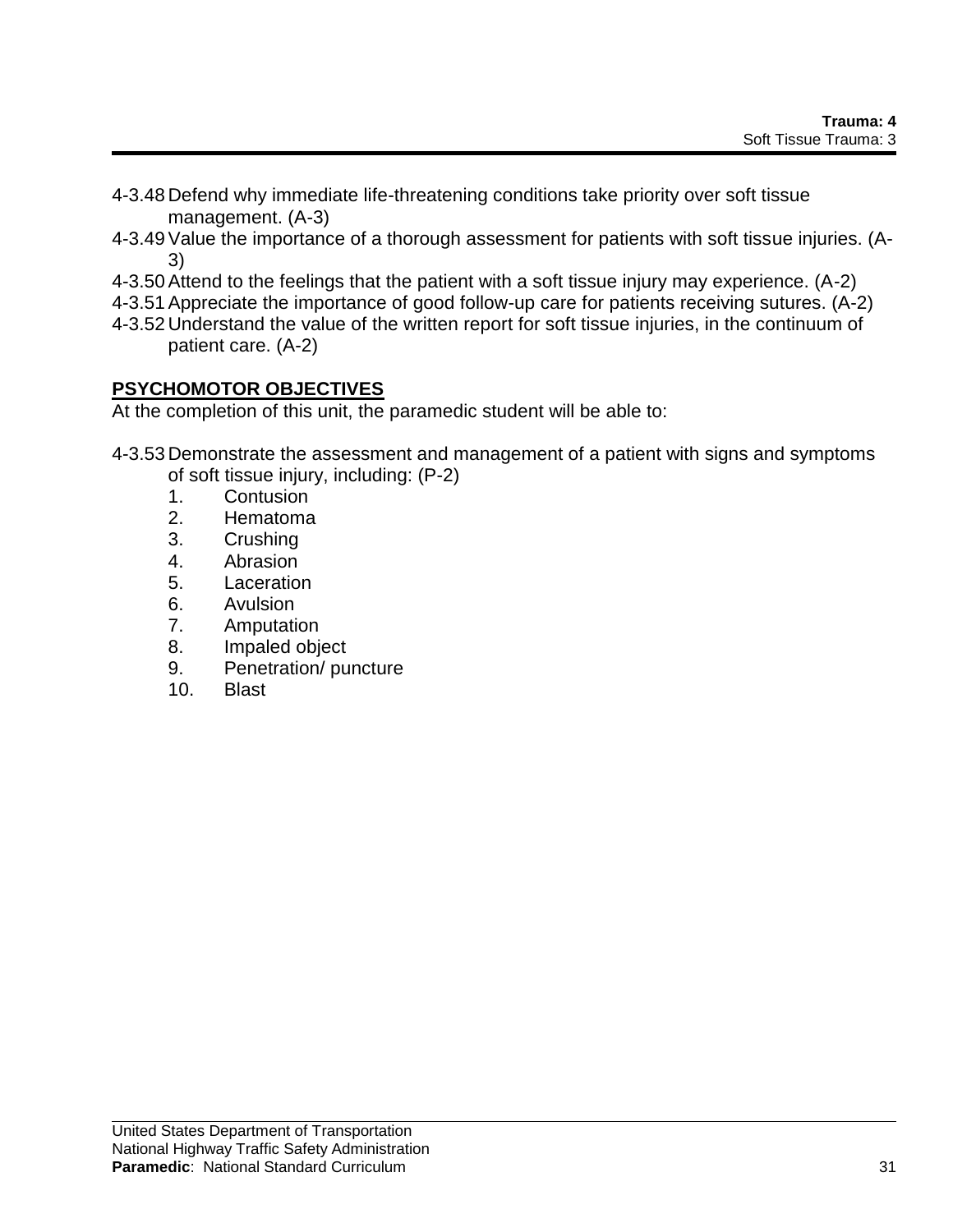# **DECLARATIVE**

- I. Introduction
	- A. Epidemiology
		- 1. Incidence
		- 2. Mortality/ morbidity
		- 3. Risk factors
		- 4. Prevention strategies
	- B. Body substance isolation review
		- 1. Risks from exposure to body substances
			- a. Bloodborne pathogens
				- (1) HIV
				- (2) HBV
				- (3) Other bloodborne pathogens
			- b. Other body substances posing risk
		- 2. Relationship to body substance isolation
			- a. Universal precautions
				- (1) Gloves
				- (2) Hand washing
				- (3) Protective eyewear
				- (4) Masks
				- (5) Gowns
				- (6) Handling and disposal of sharps
			- b. Disposal of contaminated materials
	- C. Anatomy and physiology review
		- 1. Layers
			- a. Cutaneous layer
				- (1) Epidermis
					- (a) Stratum germinativum (Basal Layer)
					- (b) Stratum corneum
					- (2) Dermis
						- (a) Fibroblasts
						- (b) Macrophages
						- (c) Mast cells
						- (d) Lymphocytes
						- (e) Papillary dermis
						- (f) Reticular dermis
			- b. Subcutaneous layer (superficial fascia)
				- (1) Loose connective tissue
				- (2) Fat
					- (a) Insulation
					- (b) Protection from trauma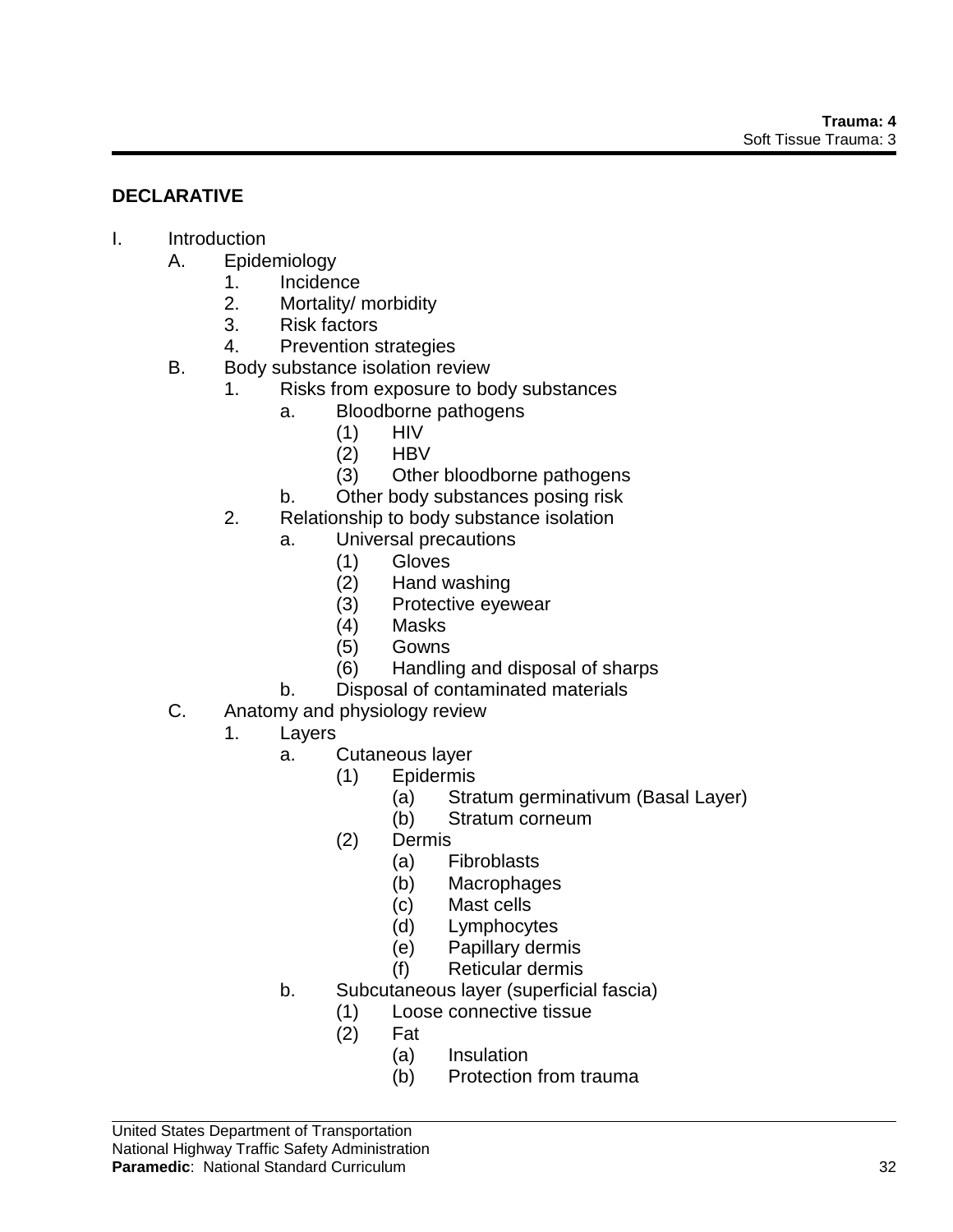- c. Deep fascia
	- (1) Thick, dense layer of fibrous tissue
	- (2) Support and protect underlying structures
- 2. Functions
	- a. Protection against mechanical trauma
	- b. Regulation of body temperature
	- c. Sensory function
		- (1) Pain
		- (2) Touch
		- (3) Heat
		- (4) Cold
	- d. Protection against bacterial invasion
	- e. Maintenance of fluid balance
- 3. Skin tension lines
	- a. Static tension
		- (1) Constant force due to taut nature of skin
		- (2) Effects on scar formation
		- (3) Consideration in wound debridement and revision
		- (4) Consideration in foreign body removal
	- **b.** Dynamic tension
		- (1) Caused by underlying muscle contraction
		- (2) Effects on scar formation
		- (3) Consideration in wound debridement and revision
		- (4) Consideration in foreign body removal
- 4. Process of normal wound healing
	- a. Hemostasis of wound healing
		- (1) Injury causes changes in normal skin anatomy
		- (2) Reflex vasoconstriction for up to 10 minutes
		- (3) Clotting process begins
	- b. Inflammatory phase
		- (1) Role of granulocytes
		- (2) Role of lymphocytes
		- (3) Role of macrophages
	- c. Epithelialization phase
		- (1) Wound healing within 12 hours
		- (2) Healing through re-establishment of skin layers
	- d. Neovascularization
		- (1) Role of new vessel formation
		- (2) Neovascularization as soon as 3 days after, lasting a total of 21 days
		- (3) New vessel formation
	- e. Collagen synthesis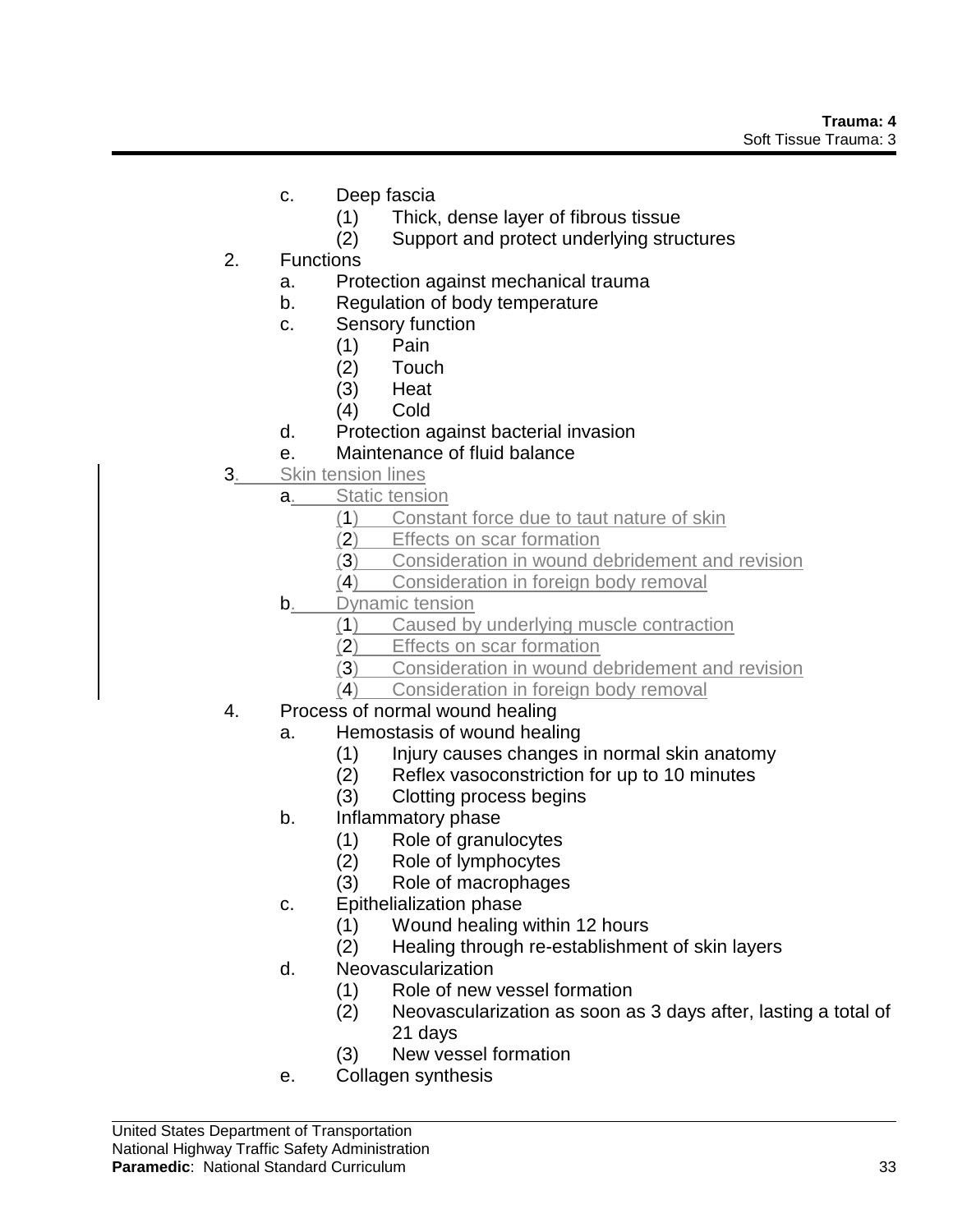- (1) Role of fibroblasts in collagen synthesis
- (2) Time factors involved with collagen fibers
- (3) Process of collagen lysis and wound healing
- (4) Time table for the healing and tensile strength of wound
- 5. Alteration of wound healing
	- a. Anatomic factors
		- (1) Body region
		- (2) Static skin tension
		- (3) Dynamic skin tension
		- (4) Pigmented skin
		- (5) Oily skin
	- b. Concurrent drug use
		- (1) Corticosteriods
			- (2) NSAID
			- (3) Penicillin
			- (4) Colchicine
			- (5) Anticoagulants
			- (6) Antineoplastic agents
	- c. Medical conditions and diseases
		- (1) Advanced age
		- (2) Severe alcoholism
		- (3) Acute uremia
		- (4) Diabetes
		- (5) Hypoxia
		- (6) Severe anemia
		- (7) PVD
		- (8) Malnutrition
		- (9) Advanced cancer
		- (10) Hepatic failure
		- (11) Cardiovascular disease
	- d. High risk wounds
		- (1) Bites (human and animal)
		- (2) Foreign bodies
		- (3) Wounds contaminated with organic matter
		- (4) Injection wounds
		- (5) Wounds with significant devitalized tissue
		- (6) Crush wounds
		- (7) Any wound in immunocompromised patients
		- (8) Any wound in patients with poor peripheral circulation
- 6. Abnormal scar formation
	- a. Keloid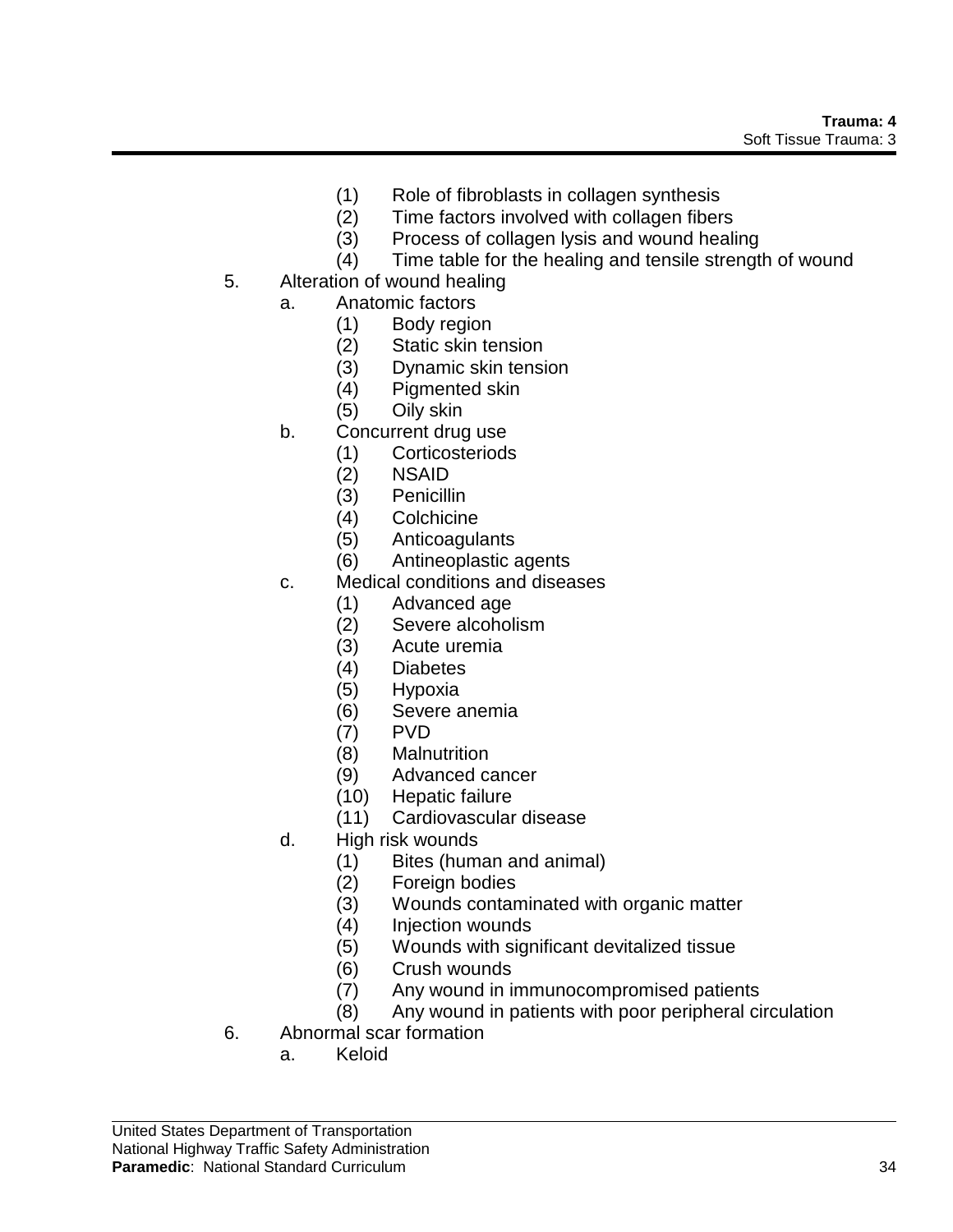- (1) Excessive accumulation of scar tissue that extends beyond original wound borders
- (2) More common in darkly pigmented individuals
- (3) Most common locations
	- (a) Ears
	- (b) Upper extremities
	- (c) Lower abdomen
	- (d) Sternum
- b. Hypertrophic scar formation
	- (1) Excessive accumulation of scar tissue confined within the original wound borders
	- (2) More common in areas of high tissue stress, such as flexion creases across joints
- c. Wounds requiring closure
	- (1) Cosmetic regions (face, lip, eyebrow, etc.
	- (2) Gaping wounds
	- (3) Wounds over tension areas
	- (4) Degloving injuries
	- (5) Ring injuries
	- (6) Skin tearing
- II. Pathophysiology and assessment of soft tissue injuries
	- A. Identification of closed soft tissue injuries
		- 1. Contusion
			- a. Epidermis remains intact
			- b. Cells damaged and blood vessels in dermis are torn
			- c. Swelling and pain typically present may occur up to 24 to 48 hours later
			- d. Blood accumulation causes ecchymosis
		- 2. Hematoma
			- a. Collection of blood beneath skin
			- b. Larger amount of tissue damage as compared to contusion
			- c. Larger vessels are damaged
			- d. May lose one or more liters of blood in confined space
		- 3. Crush injuries
			- a. Crushing force applied to body area
			- b. Can cause internal organ rupture
			- c. Associated with severe fractures
			- d. Overlying skin may remain intact, but internal bleeding may be severe, with shock
	- B0 Identification of open soft tissue injuries
		- 1 Abrasions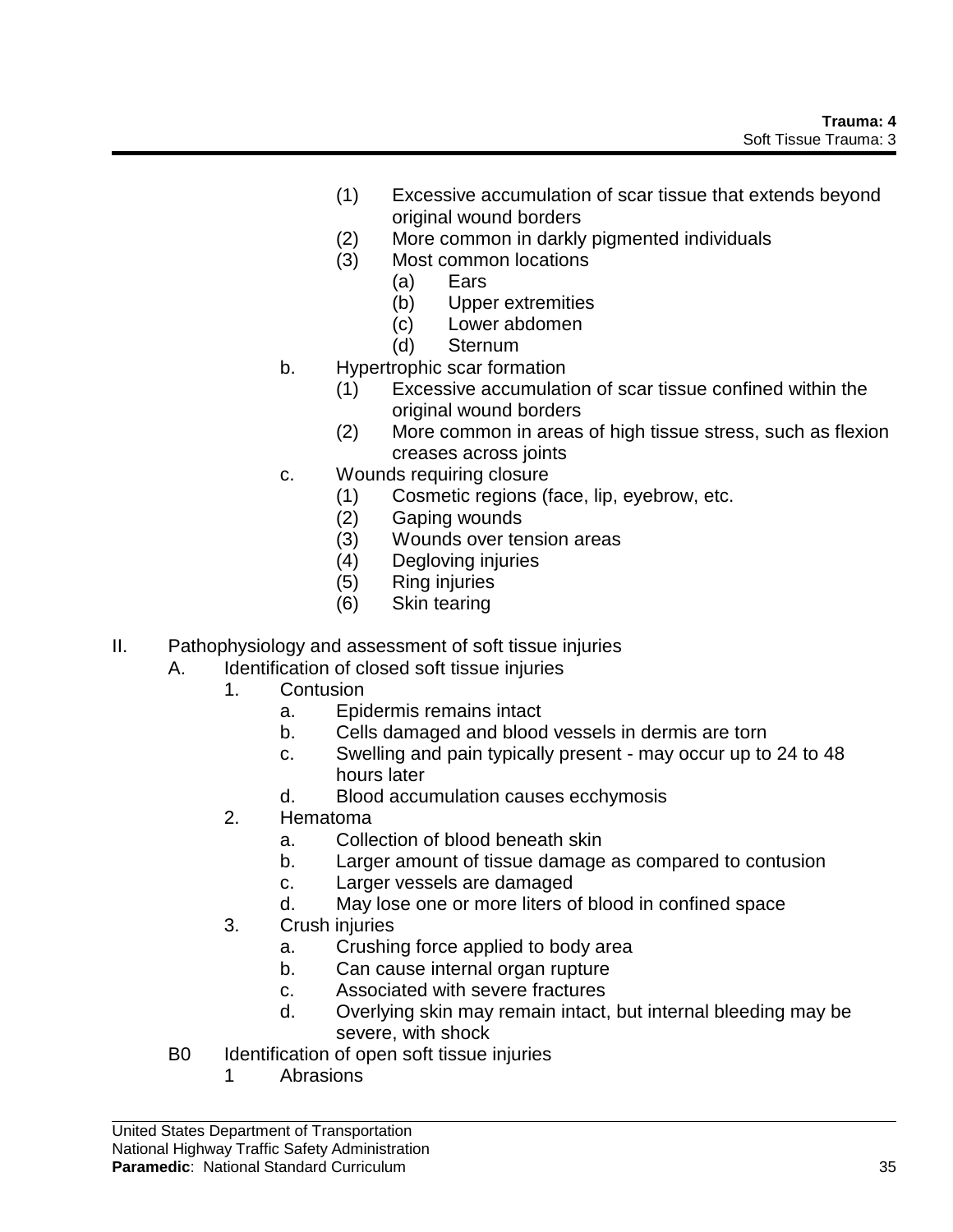- a0 Outermost layer of skin is damaged by shearing forces
- b0 Painful injury
- c0 Superficial
- d0 No blood, or very little oozing of blood
	- (1) Contamination should be expected
- 2 Lacerations
	- a0 Break in skin of varying depth
	- b0 May be linear (regular) or stellate (irregular)
	- c0 Jagged wound ends that bleed freely
	- d0 May occur in isolation or together with other types of soft tissue injury
	- e0 Caused by forceful impact with a sharp object
	- f0 Bleeding may be severe
- 3 Incisions
	- a0 Break in skin of varying depth
	- b0 Similar to laceration except wound ends are smooth and even, not jagged
	- c0 Tend to heal better than lacerations
	- d0 Caused by very sharp objects, such as knife, sharp metal, or scalpel
- 4 Avulsion
	- a0 Flap of skin or tissue torn loose or pulled completely off
	- b0 Avulsed tissue may or may not be viable
- 5 Amputations
	- a0 Involves the extremities or other body parts
	- b0 Jagged skin and/ or bone edges are typically present at site of amputation
	- c0 Massive bleeding may be present or bleeding may be limited
	- d0 Three types of amputations
		- (1) Complete
		- (2) Partial
		- (3) Degloving
- 6 Crush injuries
	- a0 Causes of injuries
		- (1) Collapse of masonry or steel structures
			- (a) Earthquakes
			- (b) Tornadoes
			- (c) Construction accidents
		- (2) Collapse of earth
			- (a) Mudslides
			- (b) Earthquakes
		- (3) Motor vehicle collisions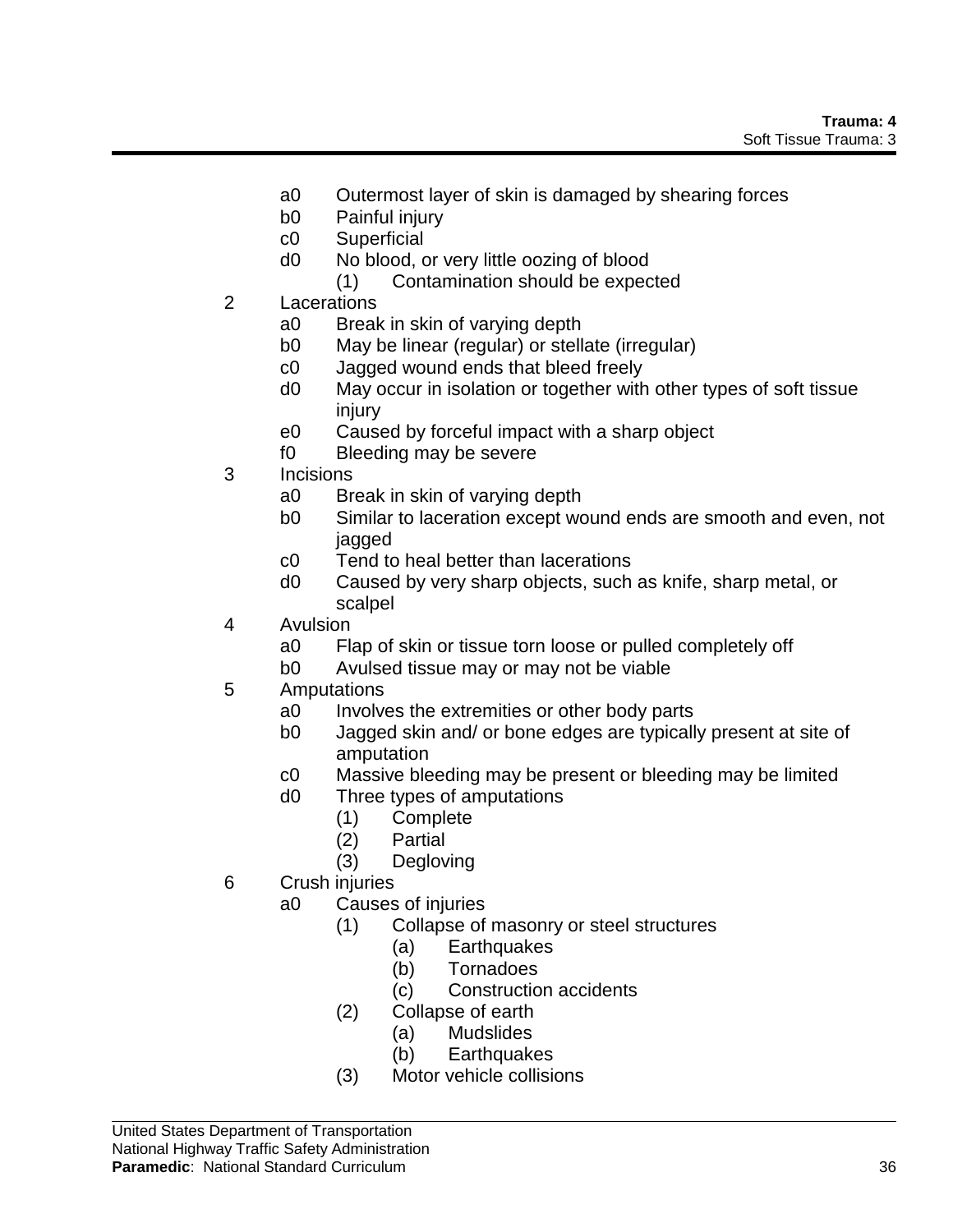- (4) Warfare injuries
- (5) Industrial accidents
- (6) Any prolonged compression in a chronic situation
	- (a) Unconscious person lying on an extremity
	- (b) Prolonged application of PASG
	- (c) Improperly applied casts
- b0 Crush injuries definitions
	- (1) Crush injury injury sustained from a compressive force sufficient to interfere with the normal metabolic function of the involved tissue
	- (2) Crush syndrome traumatic rhabdomyolysis; "smiling death"
	- (3) Systemic manifestations of crush injuries consisting of rhabdomyolysis, electrolyte and acid-base abnormalities, hypovolemia (shock), and acute renal failure
	- (4) Compartment syndrome local manifestations of muscle ischemia resulting from compressive forces on a closed space
- c0 Pathophysiology of crush syndrome
	- (1) Damage to soft tissue and internal organs
	- (2) May cause painful, swollen, deformed extremities
	- (3) External bleeding may be minimal or absent
	- (4) Internal bleeding may be severe
	- (5) Reperfusion phenomenon systemic effects and even microvascular injury occur after the affected tissue is reperfused
	- (6) Oxygen free radicals
	- (7) Xanthine oxidase xanthine oxidase requires two substrates - hypoxanthine and oxygen on reperfusion; oxygen is supplied so xanthine oxidase uses oxygen as an electron acceptor generating the oxygen free radical - oxygen superoxide
	- (8) Lipid peroxidation pressure stretch myopathy
	- (9) High intracellular calcium levels
- d0 Rhabdomyolysis
	- (1) Destruction of muscle
	- (2) Influx from extracellular fluid into muscle cells
		- (a) Water
			- (b) NaCl
		- $(c)$   $Ca++$
	- (3) Eflux from muscle to extracellular fluid
		- $(a)$   $K<sub>+</sub>$
		- (b) Purines from disintegrating cell nuclei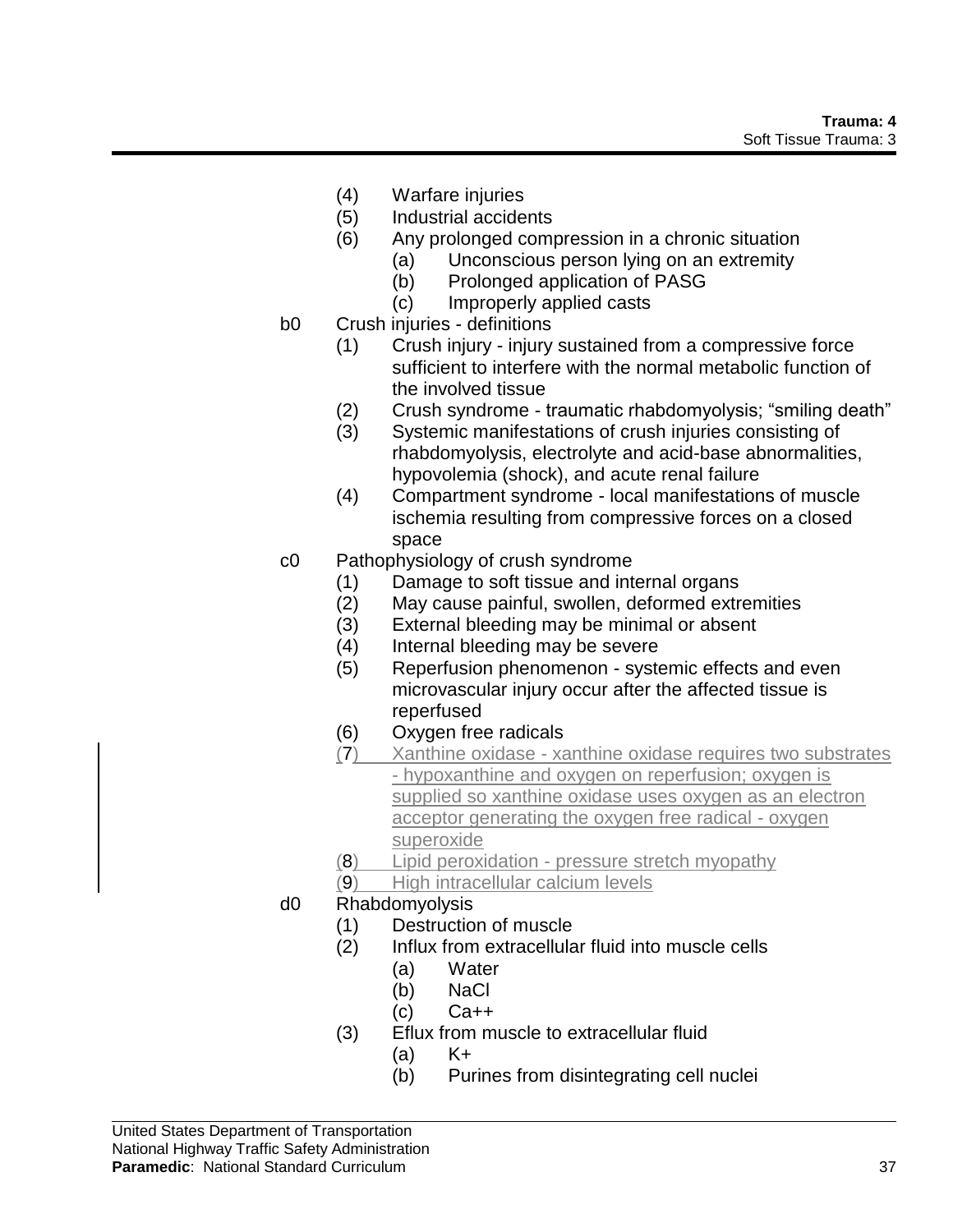- (c) Phosphate
- (d) Lactic acid
- (e) Myoglobin
- (f) Thromboplastin
- (g) Creatine kinase & creatinine
- (4) Consequences all contribute to development of renal
	- failure
		- (a) Hypovolemia adds to cardiotoxicity
	- (b) Hypocalcemia adds to cardiotoxicity
	- (c) Hyperkalemia adds to cardiotoxicity
	- (d) Hyperuricemia
	- (e) Hyperphosphatemia
	- (f) Metabolic acidosis
	- (g) Possible DIC
	- (h) Increased levels of serum creatine and creatinine
- e0 Pathophysiology of compartment syndrome
	- (1) Tissue pressure rises above capillary hydrostatic pressure resulting in ischemia to muscle
	- (2) Edema of muscle cells develop
	- (3) Prolonged ischemia (> 6 to 8 hours) leads to tissue hypoxia and anoxia, and ultimately cell death
	- (4) Direct soft tissue trauma adds to the edema and ischemia
- f0 Renal failure pathogenesis
	- (1) Hypovolemia
	- (2) Obstructed renal tubules by casts
	- (3) Nephrotoxic agents
	- (4) Other factors
- g0 Crush injury clinical presentation
	- (1) General
		- (a) Alert to unresponsive
		- (b) Affected limb may appear almost normal
	- (2) Local signs and symptoms
		- (a) Flaccid paralysis and sensory loss that are unrelated to peripheral nerve distribution
		- (b) May mimic spinal cord injury
		- (c) Early rigor of the joint distal to the involved muscles, wooden texture of the affected skin and muscles, and loss of voluntary muscle contraction
		- (d) Varying combinations of pain, swelling, sensory changes, weakness, and pain on passive stretching of muscles
		- (e) May have pulses present and warm skin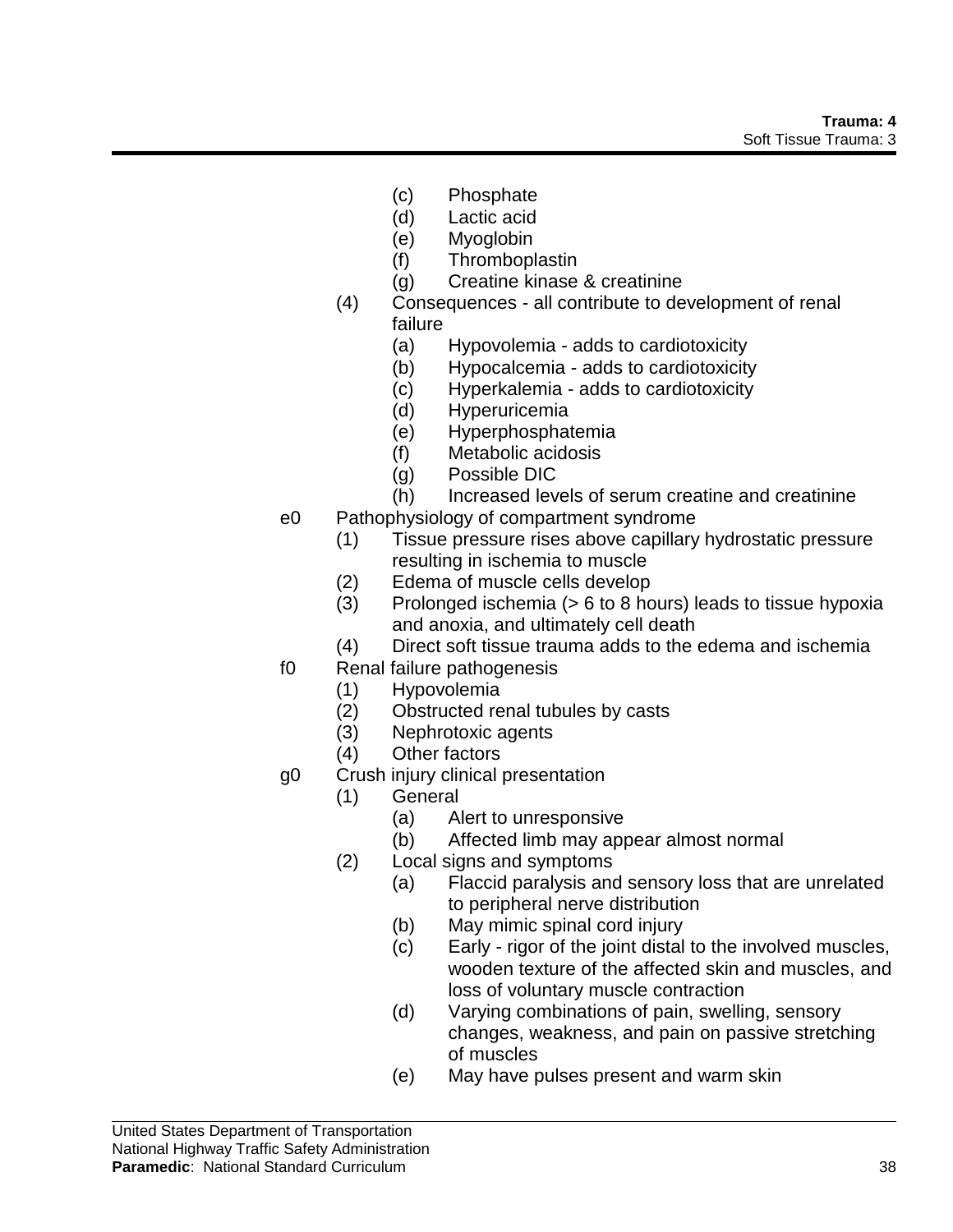- (3) Compartment syndrome
	- (a) Pain
	- (b) Paresthesia
	- (c) Paresis
	- (d) Pressure
	- (e) Passive stretch pain
	- (f) Pulselessness
- 7 Blast injuries
	- a0 Causes of blast injuries
		- (1) Natural gas or gasoline explosions
		- (2) Firework explosions
		- (3) Dust within a grain elevator
		- (4) Terrorism (bombs)
	- b0 Primary injuries
		- (1) Initial air blast
		- (2) Compression injuries to air filled organs
			- (a) Ruptured ear drum
			- (b) Sinuses
			- (c) Lungs
			- (d) Stomach
			- (e) Intestines
	- c0 Secondary injuries due to flying debris striking victim
	- d0 Tertiary injuries
		- (1) Victim is thrown from the blast and strikes an object
		- (2) All can lead to superficial and deep internal injuries
- 8. Punctures/ penetrations
	- a0 Caused by a foreign object that enters the body
	- b0 Bleeding is minimal or absent if extremity injury
	- c0 Bleeding may be severe if abdominal or thoracic injury
	- d0 Underlying damage can be extensive
		- (1) Thoracic
			- (a) Simple pneumothorax
			- (b) Open pneumothorax
			- (c) Tension pneumothorax
			- (d) Hemothorax
			- (e) Pericardial tamponade
			- (f) Penetrating heart wound
			- (g) Rupture of esophagus
			- (h) Rupture of aorta
			- (i) Rupture of diaphragm
			- (j) Rupture of mainstem bronchus
		- (2) Abdominal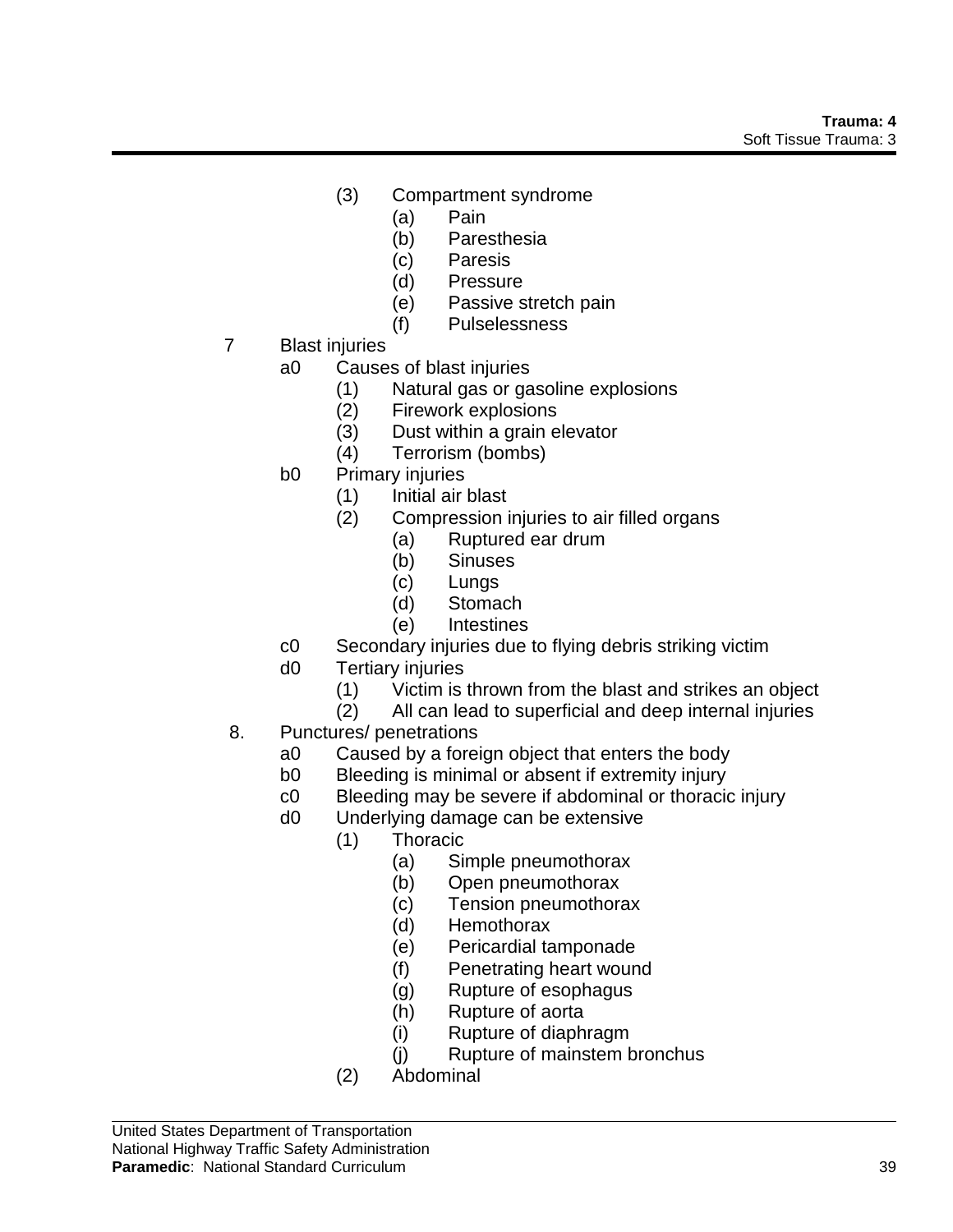- (a) Solid organ damage
- (b) Hollow organ damage
- (c) Peritonitis
	- i Bacterial
	- ii Chemical
- (d) Evisceration
- e0 Increased risk of infection/ complications
- 9 Impaled objects
	- a0 Specific type of puncture wound
	- b0 Instrument that caused injury remains impacted in wound
- 10 Major arterial lacerations
	- a0 Any of these injuries can involve major arterial lacerations
	- b0 Bleeding often will be severe
	- c0 Spurting, bright red blood flow
	- d0 Artery may spasm which may decrease blood flow
	- e0 Can result in shock and death if severe enough blood loss
- III Management principles for soft tissue injuries
	- A0 Treatment priorities
		- 1 Emphasize scene survey to protect yourself and crew
			- a0 Have the police ruled out the presence of another bomb or device?
			- b0 Have the police apprehended the perpetrator?
		- 2 Treat for hypoperfusion (shock)
		- 3 Consider the power of the explosion
		- 4 Internal and external injuries are possible (refer to specific units on specific injuries encountered)
		- 5 Be aware of possibility of multiple trauma
		- 6 Treatment priorities for patient with a soft tissue injury
			- a0 Treatment of life-threatening injury should occur prior to isolated soft tissue trauma
				- (1) Life-threatening airway deficit
				- (2) Life-threatening breathing deficit
				- (3) Life-threatening circulatory deficit
		- 7 Methods of hemorrhage control based on injury severity
			- a0 Direct pressure
				- (1) General description
					- (a) Quickest/ efficient means
				- (2) Pressure applied directly to wound
					- (a) Dressing and gloved hand
					- (b) Gloved hand
				- (3) Physiology of intervention
					- (a) Limit additional significant blood loss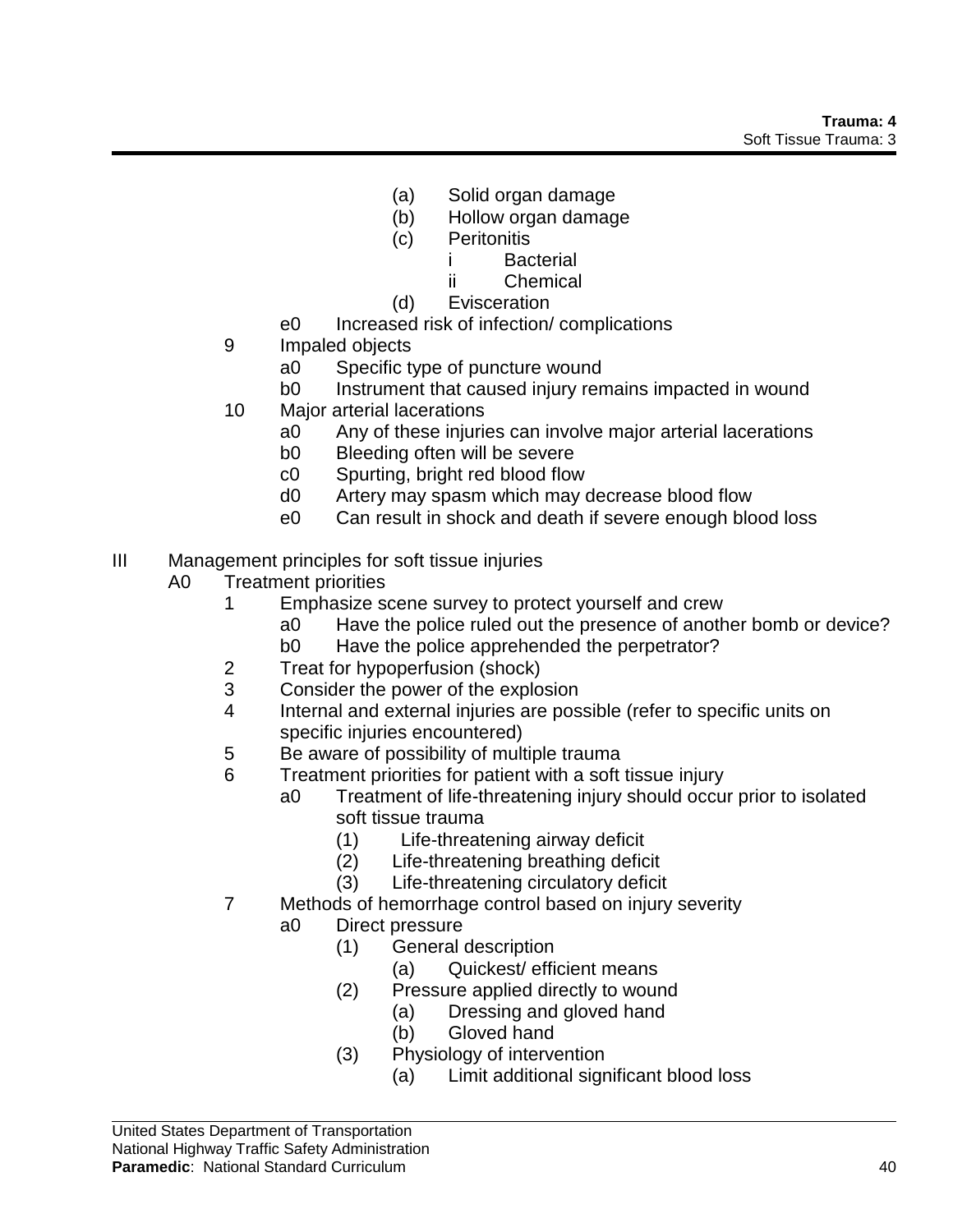- (b) Promote localized clotting
- (4) Indications
	- (a) Mild hemorrhage
	- (b) Profuse hemorrhage
- (5) Contraindications none
- (6) Assessment of intervention
	- (a) Positive hemorrhage control
	- (b) Prevention of additional significant blood loss
- (7) Considerations
	- (a) Never remove dressing once in place
		- i Restart bleed
		- ii Additional injury
	- (b) Positive hemorrhage control
		- Secure in place with bandage
	- (c) Negative hemorrhage control
		- i Continue direct pressure
		- ii Apply additional dressing
		- iii Elevation of extremity with direct pressure
- b0 Elevation
	- (1) General description
		- (a) Used concurrent with direct pressure
		- (b) Extremity involvement only
		- (c) Elevation of extremity
	- (2) Physiology of intervention
		- (a) Wound above level of heart
		- (b) Gravity decreases blood pressure in extremity
		- (c) Slow hemorrhage
		- (d) Promote localized clotting
	- (3) Indications
		- (a) Control of hemorrhage
		- (b) Failure of direct pressure to control hemorrhage
	- (4) Contraindications
		- (a) Possible musculoskeletal injury to involved extremity
		- (b) Object impaled in involved extremity
		- (c) Possible spinal injury
	- (5) Assessment of intervention
		- (a) Positive hemorrhage control
		- (b) Prevention of additional significant blood loss
	- (6) Considerations
		- (a) Positive control continue elevation
		- (b) Negative control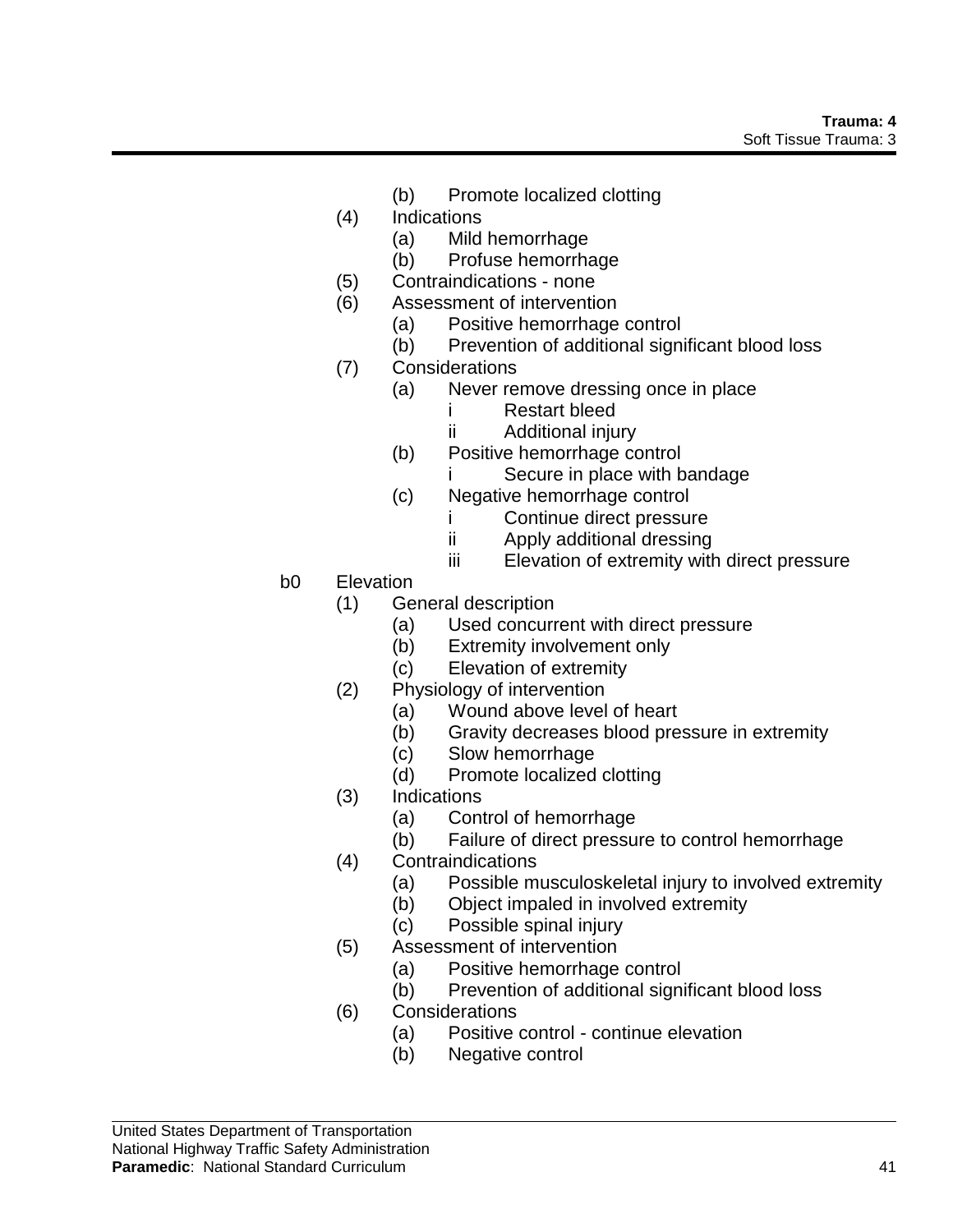- i Continue elevation
- ii Consider pressure dressing
- c0 Pressure dressing
	- (1) General description
		- (a) Dressing firmly wrapped with self adhering roller bandage
		- (b) Continuous mechanical pressure
			- i Over injury site
			- ii Above injury site
			- iii Below injury site
		- (2) Physiology of intervention
			- (a) Limit additional significant blood loss with continuous pressure
			- (b) Promote localized clotting
		- (3) Indications
			- (a) Hemorrhage control
			- (b) Failure of other methods to control hemorrhage
				- i Direct pressure
				- ii Elevation
		- (4) Contraindications none
		- (5) Assessment of intervention
			- (a) Positive control of hemorrhage
			- (b) Prevent additional significant blood loss
		- (6) Considerations
			- (a) Check distal pulse after application
				- i Positive pulse leave in place
				- ii Negative pulse adjust to establish circulation
				- iii Some arterial bleeds will stop circulation needed for pulse
			- (b) Certain body regions not conducive to direct pressure
			- (c) If bleeding continues adjust with more pressure
- d0 Pressure points
	- (1) General description
		- (a) Site where main artery lies near surface
		- (b) Direct compression applied to site
			- i Brachial artery
			- ii Femoral artery
	- (2) Physiology of intervention
		- (a) Decrease blood flow to extremity
		- (b) Limit additional significant blood loss
		- (c) Promote localized clotting
	- (3) Indications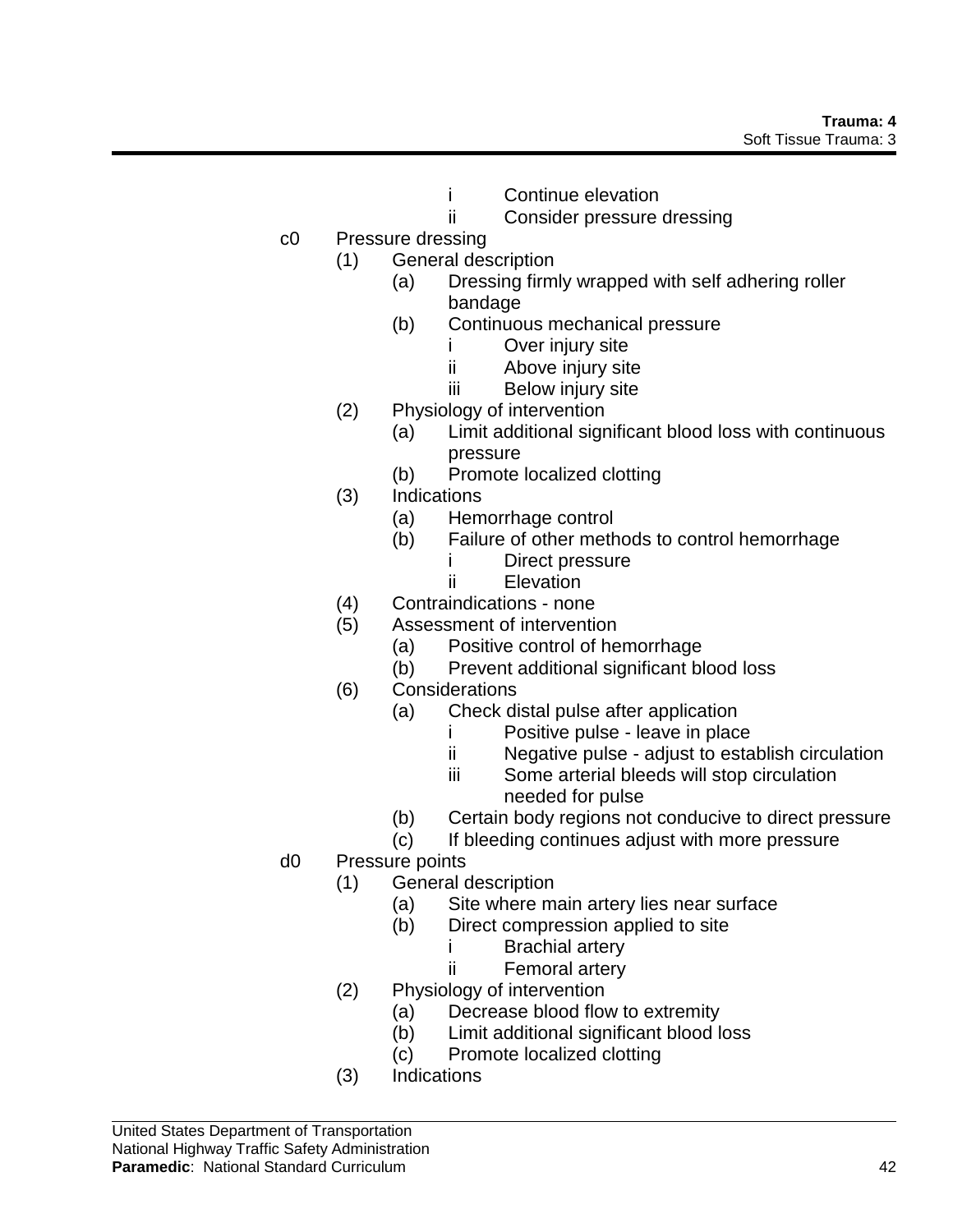- (a) Need for hemorrhage control
- (b) Failure of other methods of hemorrhage control
	- i Direct pressure
	- ii Elevation
	- iii Pressure dressings
- (4) Contraindications none
- (5) Assessment of intervention
	- (a) Positive hemorrhage control
	- (b) Prevention of additional significant blood loss
- (6) Considerations
	- (a) Skill needed to locate pressure points
	- (b) Distal wounds difficult to control with pressure points
	- (c) Proper application
		- i Considerable force needed
		- ii Loss of distal pulses
- e0 Tourniquet application
	- (1) General description
		- (a) Last resort
		- (b) Tourniquet placed between heart and wound
		- (c) Tourniquet placed within 2" of wound
	- (2) Physiology of intervention
		- (a) Restriction of blood flow to and from extremity
		- (b) Prevent additional significant blood loss
		- (c) Promote localized clotting
	- (3) Indications
		- (a) Control of profuse hemorrhage
		- (b) Last resort after failure of other methods
			- i Direct pressure
			- ii Elevation
			- iii Pressure dressings
			- iv Pressure points
	- (4) Contraindications bleeding controllable by other methods
	- (5) Assessment of intervention
		- (a) Positive control of hemorrhage
		- (b) Prevention of additional significant blood loss
	- (6) Considerations
		- (a) Last resort technique
		- (b) Used only on wounds to extremities
		- (c) Never apply directly to knee or elbow
		- (d) Once in place never loosen
			- i Emboli
			- ii Restart bleed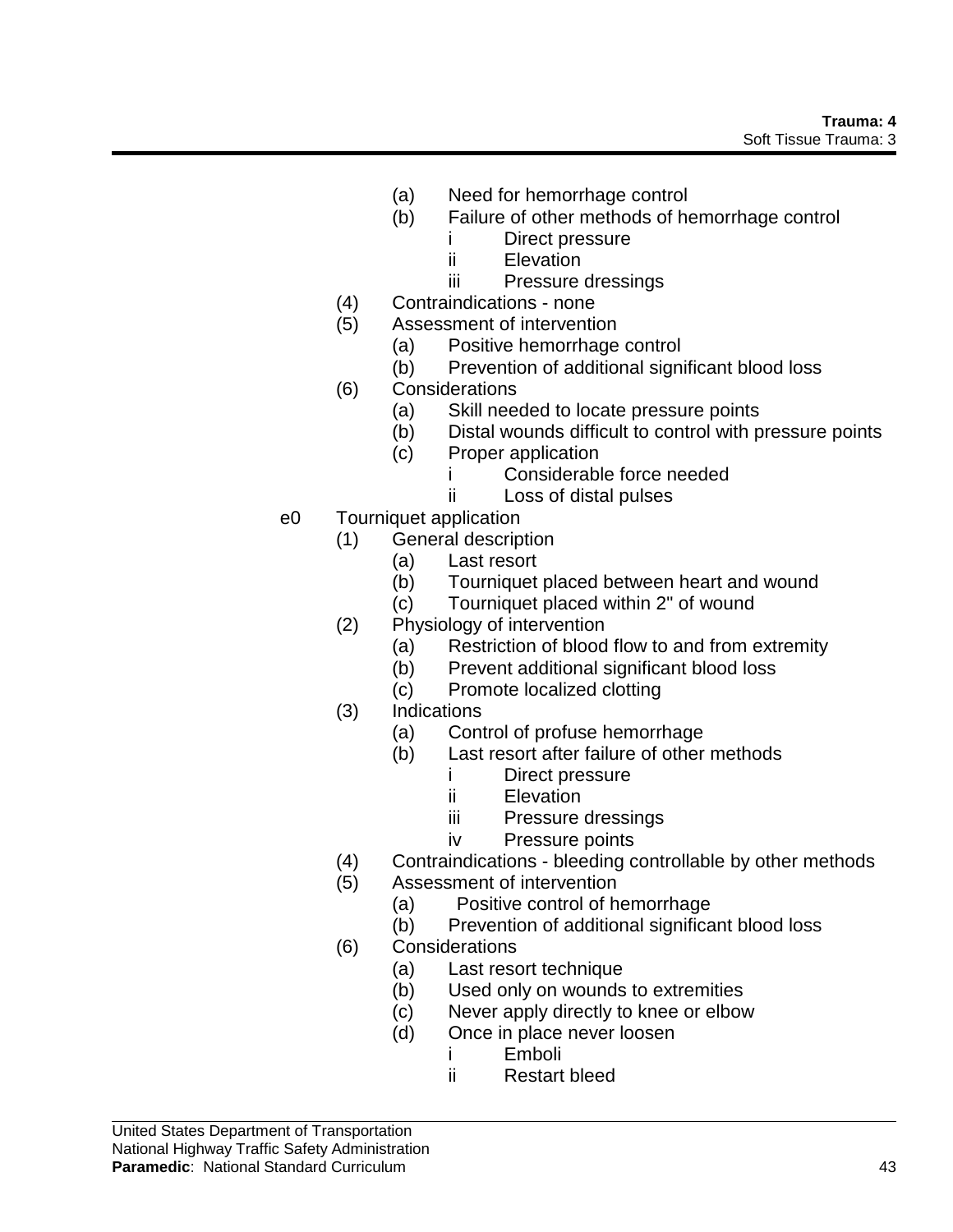- iii Tourniquet shock
- (e) Never use wire/ string/ rope
- IV Review of bandaging and dressing material used in conjunction with soft tissue trauma A0 Dressings
	- 1 Sterile
		- a0 Has gone through process to eliminate bacteria from dressing material
		- b0 Used when infection is a concern
		- 2 Non-sterile
			- a0 Has not gone through process of sterilization
			- b0 Used when infection is not a concern
		- 3 Occlusive
			- a0 Does not allow passage of air through dressing
			- b0 Useful for wounds involving thorax and major vessels
				- (1) Negative pressure may cause air to enter thorax or vessel
				- (2) Occlusive dressing may prevent pneumothorax and air embolism
				- (3) Be aware of the possibility of developing tension pneumothorax
		- 4 Non-occlusive
			- a0 Allows air to pass through dressing
			- b0 Useful for most standard open soft tissue injuries
		- 5 Adherent
			- a0 Dressing may adhere to wound surface by incorporating wound exudate into dressing mesh
			- b0 May assist in controlling acute bleeding
		- 6 Non-adherent
			- a0 Allows passage of wound exudate so that dressing will not adhere to wound surface
			- b0 Will not damage surface of wound when removed
			- c0 Used after wound closure
	- B0 Complications of improperly applied dressings
		- **Hemodynamic** 
			- a0 Hemorrhage
			- b0 Exsanguination
			- c0 Ischemia
		- 2 Structural immediate and distal
			- a0 Vessels
			- b0 Nerves
			- c0 Tendons
			- d. Muscles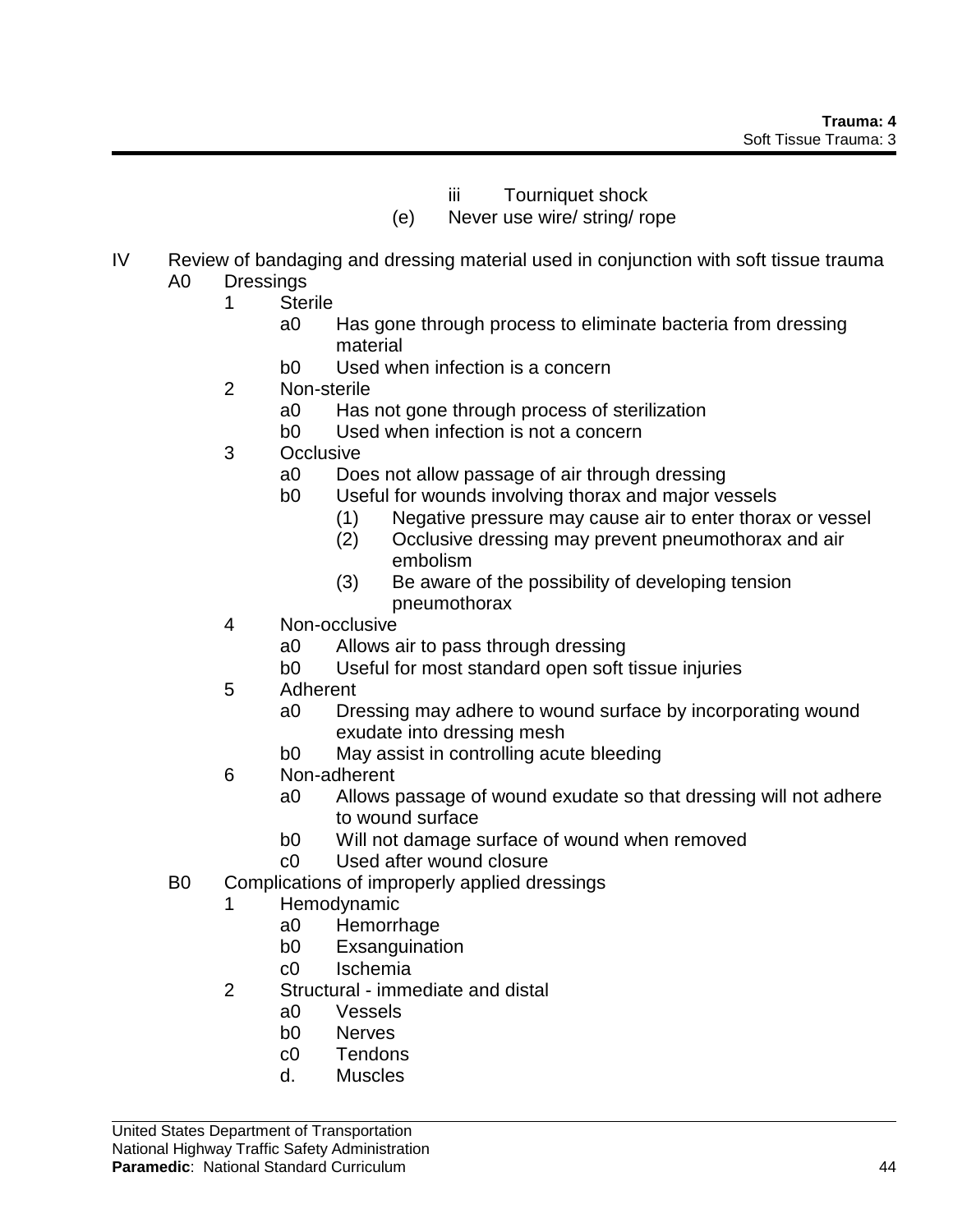- e. Integument/ tissue
- f. Organ
- 3. Patient discomfort
- C. Basic concepts of open wound dressing
	- 1. Assessment
		- a. Cleansing
		- b. Irrigation
		- c. Debridement
		- d. Definitive care as appropriate
	- 2. Non-adherent based dressing
		- a. Function/ description
		- b. Indications
		- c. Contraindications
		- d. Considerations
		- e. Technique
			- (1 Location
			- (2 Application/ implementation
	- 3. Absorbent gauze sponges
		- a. Function/ description
			- b. Indications
			- c. Contraindications
			- d. Considerations
			- e. Technique
				- (1 Location
				- (2 Application/ implementation
	- 4. Gauze wrappings
		- a. Function/ description
		- b. Indications
		- c. Contraindications
		- d. Considerations
		- e. Technique
			- (1 Location
			- (2 Application/ implementation
	- 5. Taping
		- a. Function/ description
		- b. Indications
		- c. Contraindications
		- d. Considerations
		- e. Technique
			- (1 Location
			- (2 Application/ implementation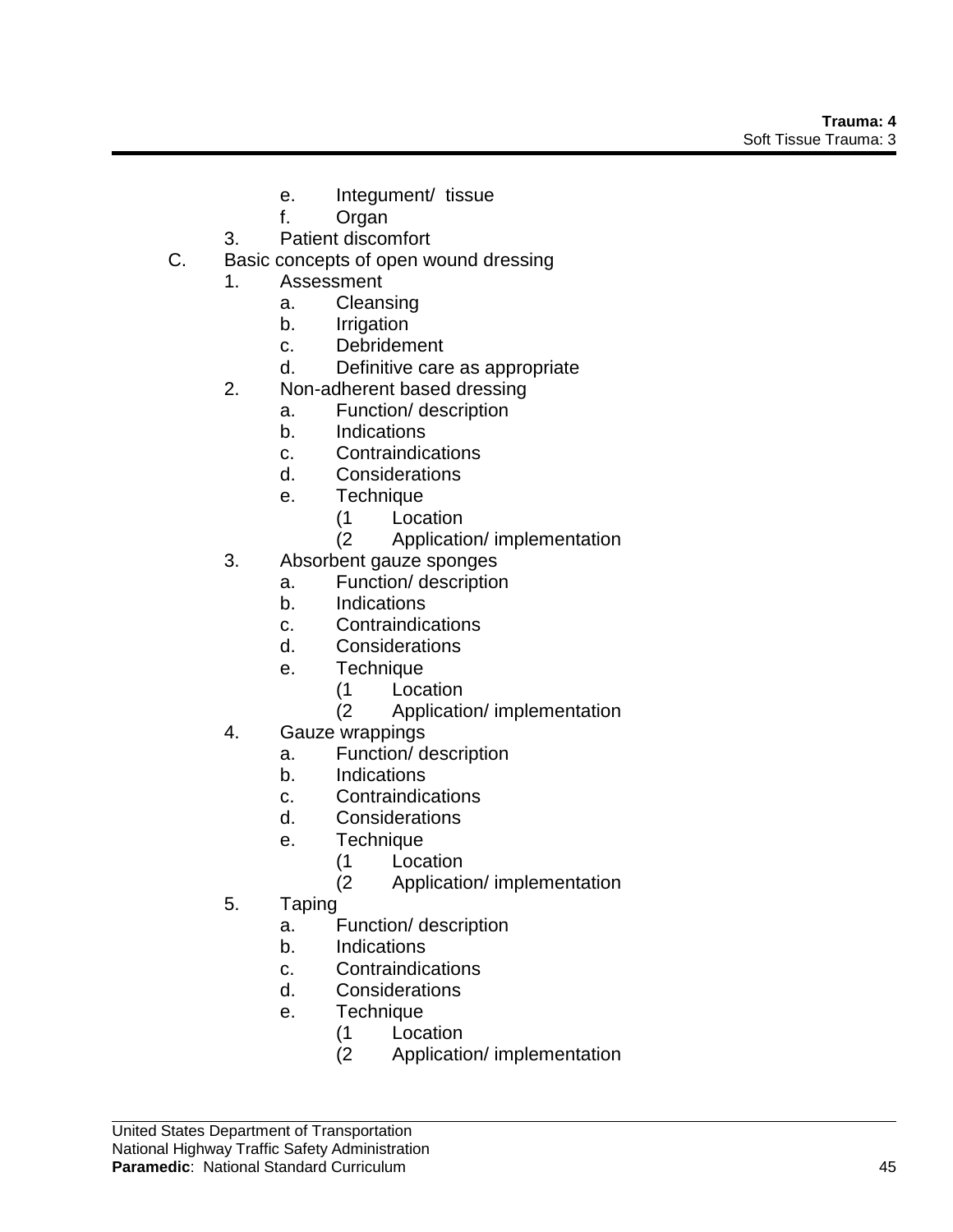- V. Management of specific soft tissue injuries not requiring closure
	- A. Dressing and bandaging specific soft tissue injuries
		- 1. General principles
			- a. Dressing application
			- b. Antibacterial ointment
			- c. Immobilization
			- d. Bandaging
		- 2. Injury location
			- a. Scalp dressings
			- b. Facial dressings
			- c. Ear or mastoid dressings
			- d. Neck dressings
			- e. Shoulder dressings
			- f. Truncal dressings
			- g. Groin, hip, and upper dressings
			- h. Hand and finger dressings
			- i. Elbow and knee dressings
			- j. Ankle, knee, and foot dressings
		- 3. Open wounds that should be dressed, bandaged and then transported for further evaluation
			- a. Wound with neural compromise
			- b. Wound with vascular compromise
			- c. Wound with muscular compromise
			- d. Wound with tendon/ ligament compromise
			- e. Wound with heavy contamination
			- f. Wound with cosmetic complications
			- g. Wound with foreign body complication
		- 4. Any other soft tissue trauma can be dressed and bandaged
			- a. Consider transport versus patient discharge on-scene
	- B. Evaluation
		- 1. Overview
			- a. Treat and release
			- b. Treat and refer
			- c. Treat and transport
		- 2. Tetanus vaccine
			- a. Overview
			- b. Tetanus vaccine preparation
			- c. Immunization recommendations
			- d. Allergic/ hypersensitive reactions
		- 3. Patient instructions
			- a. Verbal
				- (1 Overview of written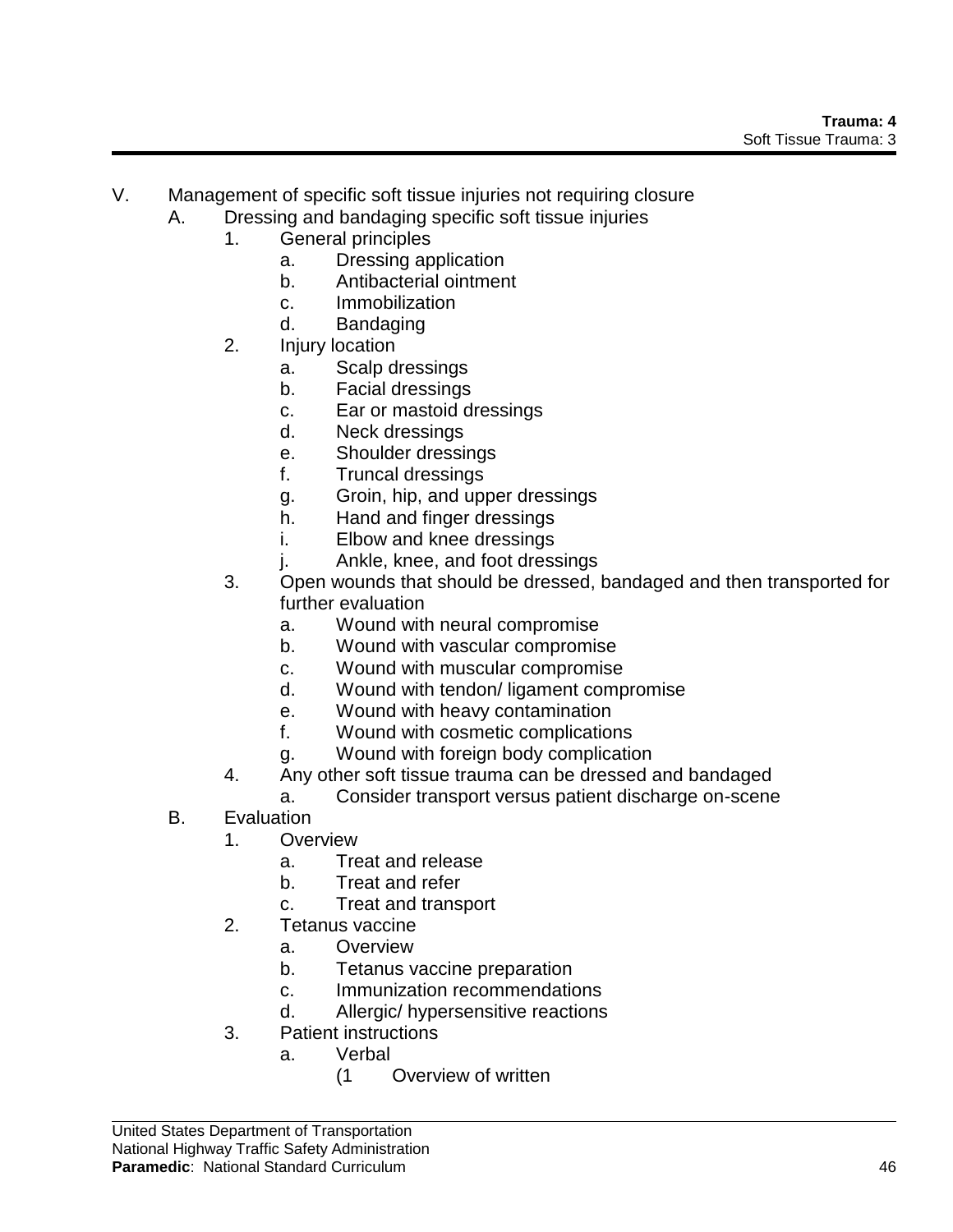- (2 Patient counseling
- b. Written
	- (1 Protection and care of wound area
	- (2 Dressing change and follow-up
	- (3 Wound cleansing recommendations
	- (4 Signs of wound infection
- C. Potential and seriousness of wound infection
	- 1. Description
		- a. Common complication
		- b. Serious complication
		- c. Goal
			- (1 Prevent from infection
			- (2 Protect from infection
	- 2. Mechanism
		- a. Interruption in stratum corneum
		- b. Non sterile external environment
		- c. Integumentary microflora
	- 3. Risk factors
		- a. Wound characteristics
		- b. Wound mechanism
		- c. Technical elements
		- d. General patient condition
	- 4. Complication of wound infection
		- a. General patient recovery
		- b. Localized
		- c. Systemic
		- d. Ancillary conditions
- D. Wound infection causal factors
	- 1. Time
		- a. Cleansing
		- b. Repair
	- 2. Mechanism
	- 3. Location
	- 4. Severity
		- a. Complications
		- b. Tissue damage
	- 5. Contamination
	- 6. Preparation
	- 7. Cleansing
	- 8. Technique of repair
	- 9. General patient condition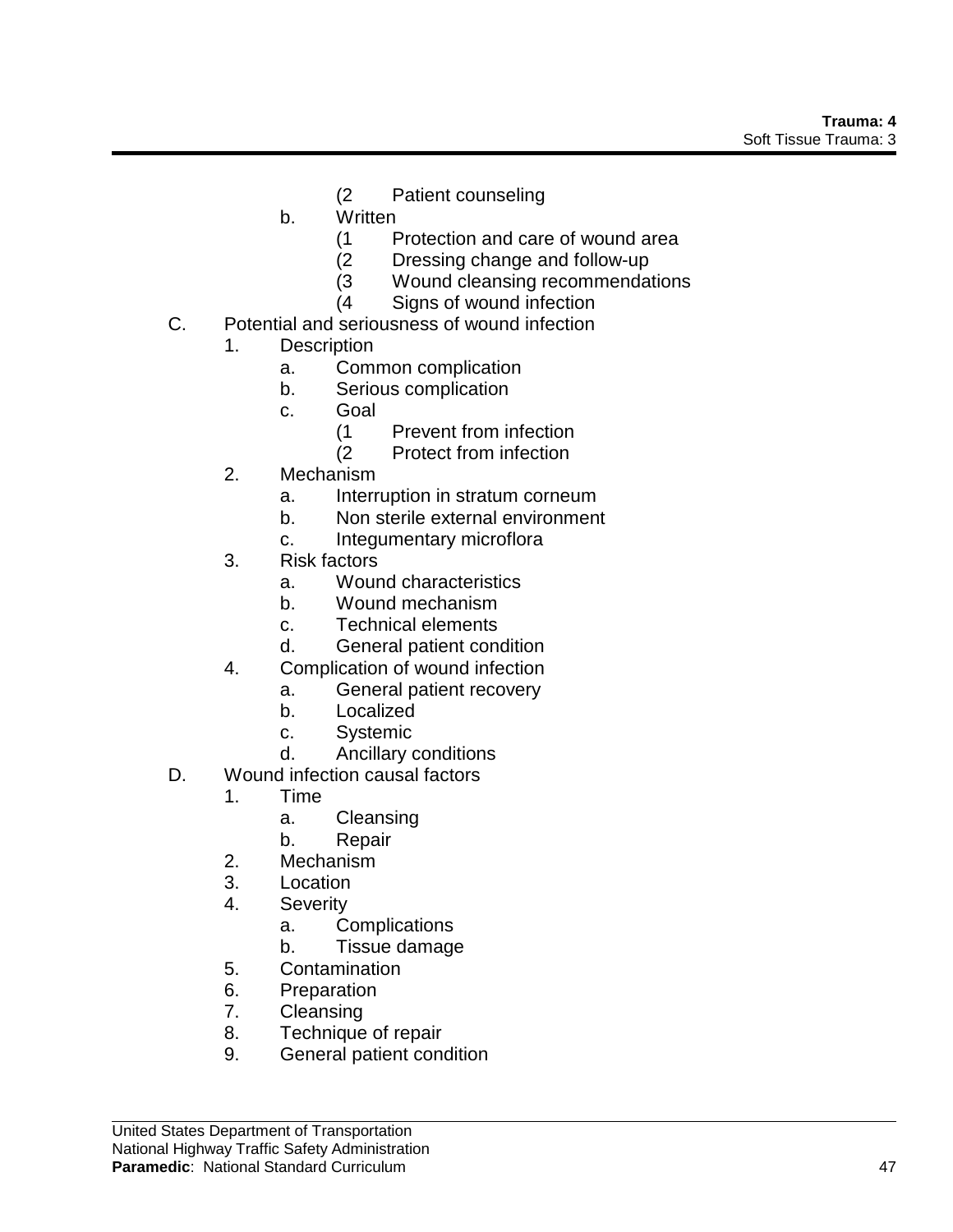- VI. Special considerations regarding soft tissue injuries
	- A. Treatment priorities for patients with soft tissue injuries in conjunction with other life-threatening injuries
		- 1. Assess for and treat any existing critical injuries to
			- a. Airway
				- (1 Obstructed airway
				- (2 Concurrent immobilization of spine
			- b. Breathing
				- (1 Inadequate breathing
			- c. Circulation
				- (1 Hypoperfusion
				- (2 Hemorrhage
		- 2. Life-threatening injuries are managed prior to isolated soft tissue trauma
		- 3. Institute appropriate emergency medical care for life-threat
			- a. Life-threatening airway trauma
			- b. Life-threatening head trauma
			- c. Life-threatening thoracic trauma
			- d. Life-threatening abdominal trauma
	- B. Emergency medical care of patients with penetrating impalations, chest, and abdominal injuries
		- 1. Penetrating chest injury
		- 2. Open wound to the abdomen
		- 3. Impaled object
			- a. Assessment
				- (1 Location
				- (2 Complications
			- b. Treatment
				- (1 Stabilization
	- C. Treatment priorities for patients with amputations and avulsion
		- 1. Avulsion
			- a. Assessment
			- b. Emergency care of avulsion
				- (1 Airway, ventilation, and circulation
				- Stabilize affected area
				- (3 Dress and bandage wound appropriately
				- (4 Package avulsed area, if complete avulsion, for transport
				- (5 Immediate and safe transport to appropriate facility
		- 2. Amputations
			- a. Assessment
			- b. Emergency care of amputations
				- (1 Airway, ventilation, and circulation
				- (2 Stabilize injured area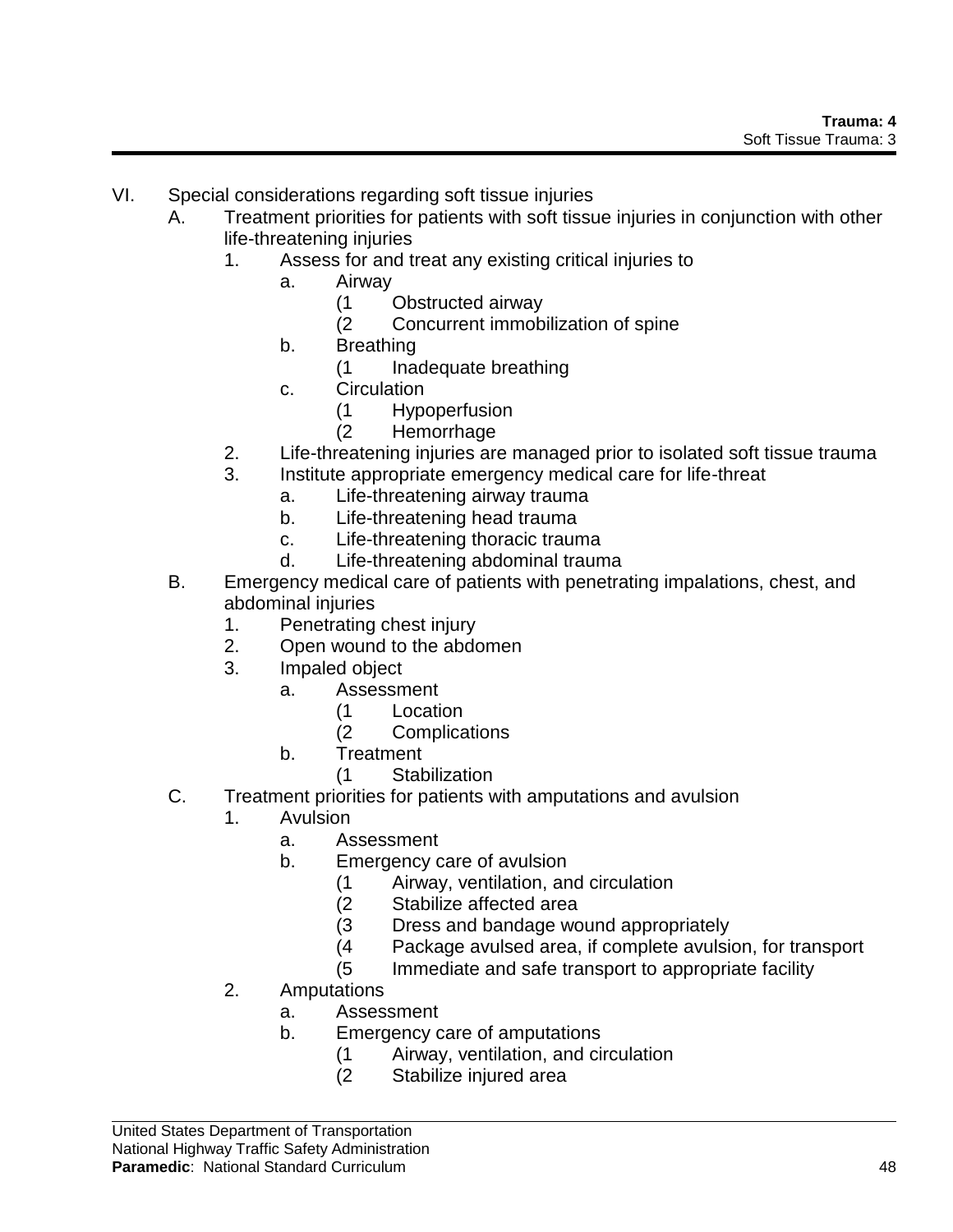- (3 Do not complete partial amputations
- (4 Dress and bandage wound appropriately
- (5 Package amputated body part for transport
- (6 Immediate and safe transport to appropriate facility
- 3. Crush injuries
	- a. Treatment should be started before the patient arrives in the ED
	- b. Goals
		- (1 Prevent sudden death
		- (2 Prevent renal failure
		- (3 Salvage limbs
		- (4 Institute as early as possible (in the field before the patient is extricated)
		- (5 ABCs as always
	- c. Fluid therapy for hypovolemia
		- (1 Consider bolus of 1-1.5 liters
		- (2 Up to 12 liters may be needed in the first 24 hours
	- d. Alkalinization of the urine
		- (1 Consider adding sodium bicarbonate to IV fluid at one amp per liter to start
		- $(2$  The goal is to maintain urine Ph  $> 6.5$
		- (3 Controls hyperkalemia and acidosis to prevent acute myoglobinuria renal failure (changes the structure of myoglobin so it passes through the renal tubules)
		- (4 If done in the emergency department, irrelevant to out-ofhospital
	- e. Maintain urine output
		- (1 Goal of diuresis of at least 300 cc per hour
		- (2 Consider Mannitol (10 g or 20% solution to each liter of IV fluid)
		- (3 Loop diuretics such as Lasix are not recommended as they may acidify the urine
		- (4 The "ideal fluid" for crush injury is D5 1/2 normal saline with one amp sodium bicarbonate and 10 g or 20% solution of mannitol
		- (5 Treats hypovolemia
		- (6 Corrects acidosis
		- (7 Treats hyperkalemia, thus preventing sudden cardiac dysrhythmias
		- (8 Prevents renal failure
	- f. Further treatment of hyperkalemia
		- (1 Forced alkaline diuresis may be adequate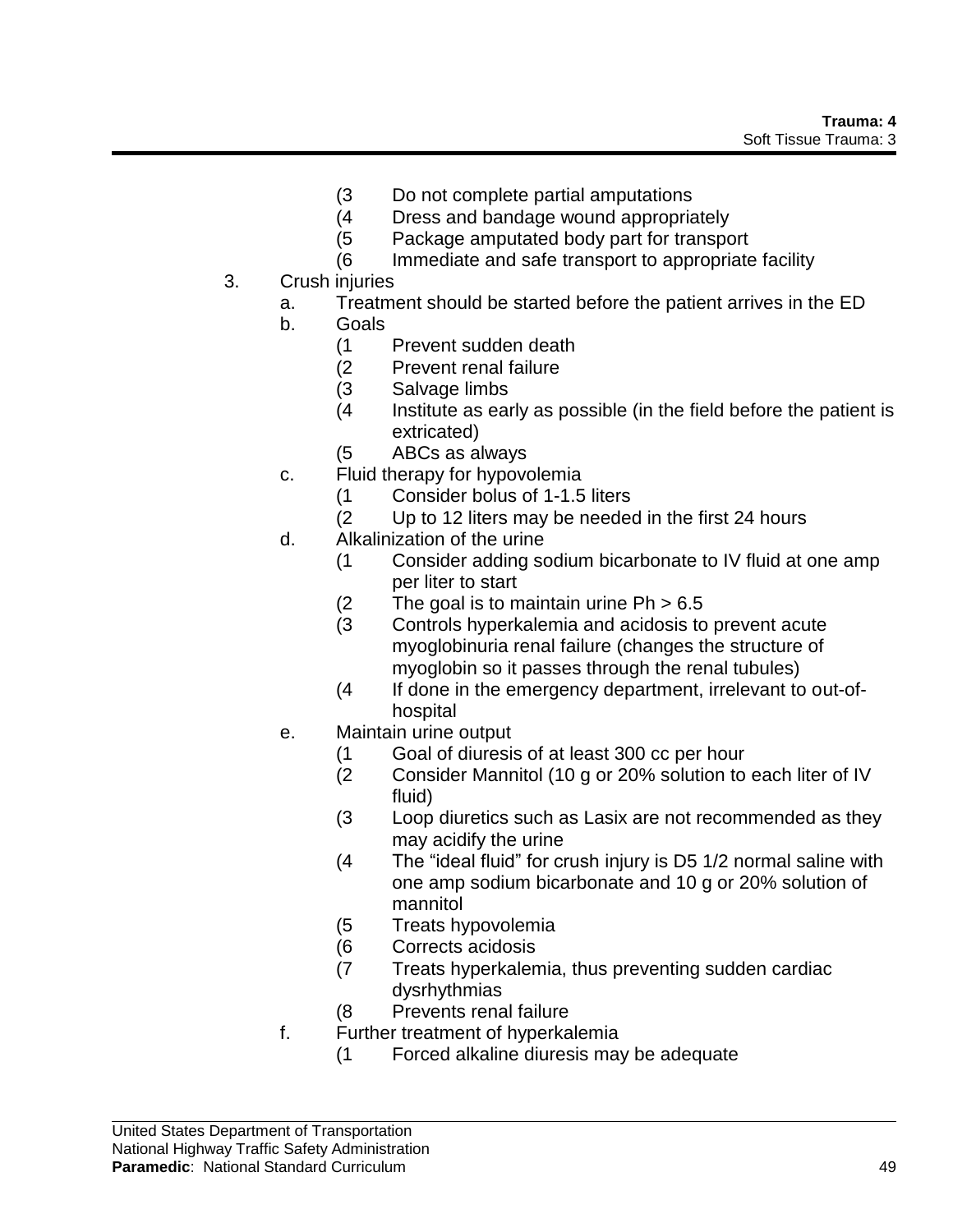- (2 CaCl is not indicated unless there is a danger of hyperkalemia dysrhythmia
- (3 Consider insulin/ glucose for severe hyperkalemia (25cc D50W followed by 10 units regular insulin IV)
- g. Other considerations for management physician may come to the scene prior to extrication
	- (1 Amiloride
		- (a K+ sparing diuretic
		- (b Inhibits Na-Ca exchange protection against "Ca++paradox"
		- (c Administer before reperfusion before crushed limb is extricated
			- i) Free radical scavengers
		- (d Superoxide dismutase (superoxide-anion scavenger)
	- (2 Catalase  $(H_2O_2$  ---->  $H_2O$  and  $O_2$ )
	- (3 Mannitol scavenges hydroxyl free radicals
	- (4 Allopurinol (xanthine oxidase inhibitor)
		- (a May prevent reperfusion induced injury in ischemic skeletal muscle and organs such as the kidneys
		- (b Would have to administer before extrication or as soon as possible afterwards
	- (5 Hospital use of hemodialysis
		- (a Role in patient who ultimately develops renal failure
		- (b Can prevent permanent renal damage in patient who is not septic
		- (c Prevention is the key delays in IV fluid therapy leads to acute renal failure
- 4. Local injury treatment is controversial
- 5. Closed crush injury
	- a. Use of a tourniquet prior to release of crushed limb may be beneficial
	- b. Compartment syndrome
		- (1 If intracompartmental pressure > 40mm Hg or > diastolic pressure - 30 mm Hg, fasciotomy is recommended by many if accompanied by clinical signs and symptoms
		- (2 Concern of increasing tissue necrosis requiring disfiguring debridement and increased risk of sepsis in those injuries older than 8 hours old
		- (3 Early fasciotomy can preserve limb, avoid Volkmann's contracture and preserve cutaneous sensation
		- (4 Medical direction may consider a field fasciotomy
- 6. Open crush injuries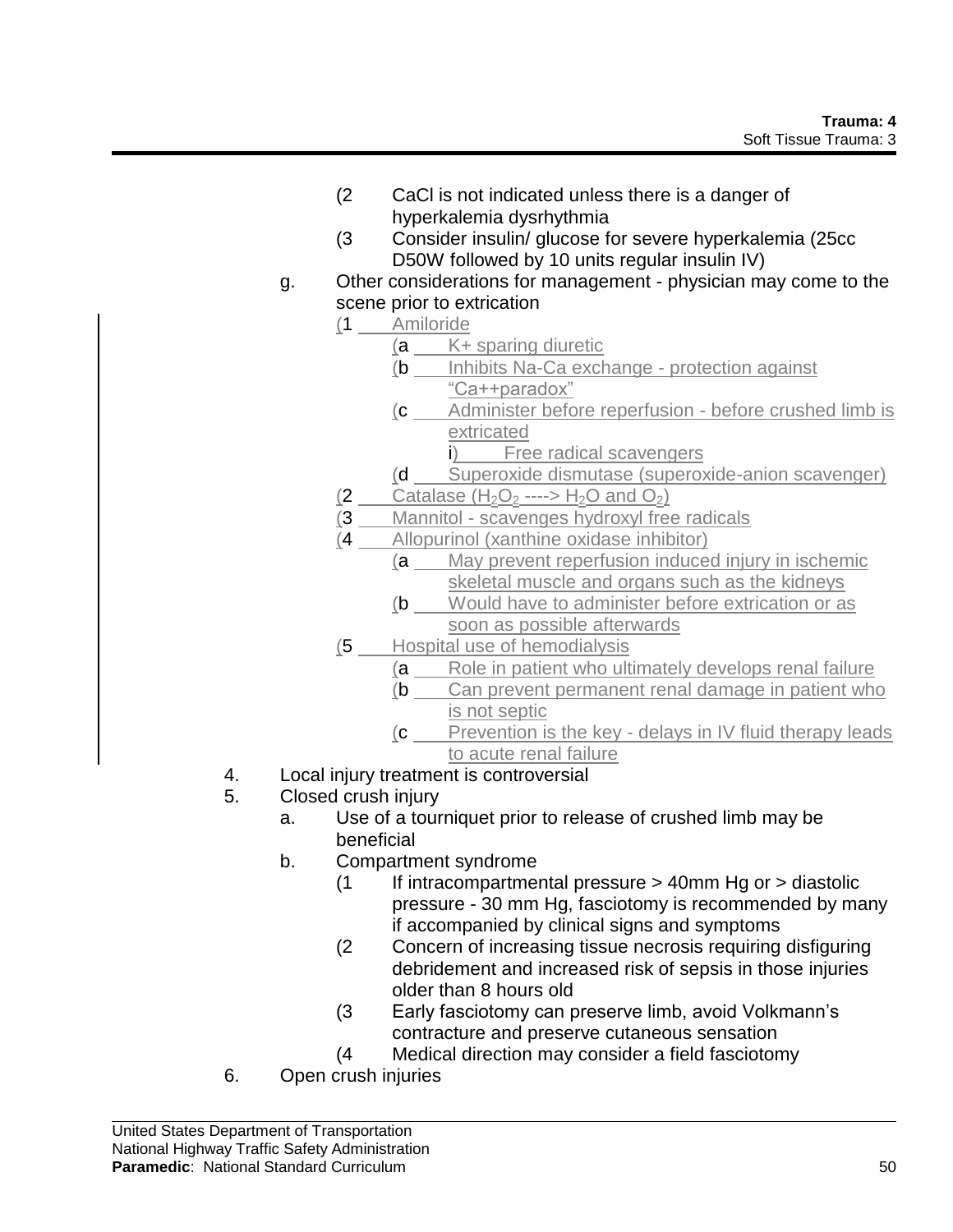- a. Wound care required thorough cleansing, debridement, prophylactic antibiotics, administration of tetanus prophylaxis
- b. ED surgical consultation
- 7. Amputation
	- a. Field increased risk of infection/ sepsis, but may be necessary for extrication
	- b. In-hospital for severely injured limb
- 8. Hyperbaric oxygen treatment
	- a. Shown to decrease tissue necrosis
	- b. Can inhibit lipid peroxidation form oxygen free radicals (via increased levels of superoxide dismutase)
	- c. Decreases muscle edema
	- d. Most useful if done early
- D. Documentation/ record keeping for patients with soft tissue trauma
	- 1. Document patency of airway, ventilation, and circulation and any interventions administered
	- 2. Document patient assessment thoroughly
	- 3. Document general description of wound as to size, location, depth, associated complications
		- a. Neurovascular status
		- b. Joint injury
		- c. Infection
	- 4. Document past medical history, medications, and allergies to medications
	- 5. Document all treatment/ interventions rendered
	- 6. Document patient's response(s) to treatment rendered
	- 7. Document patient's understanding of procedure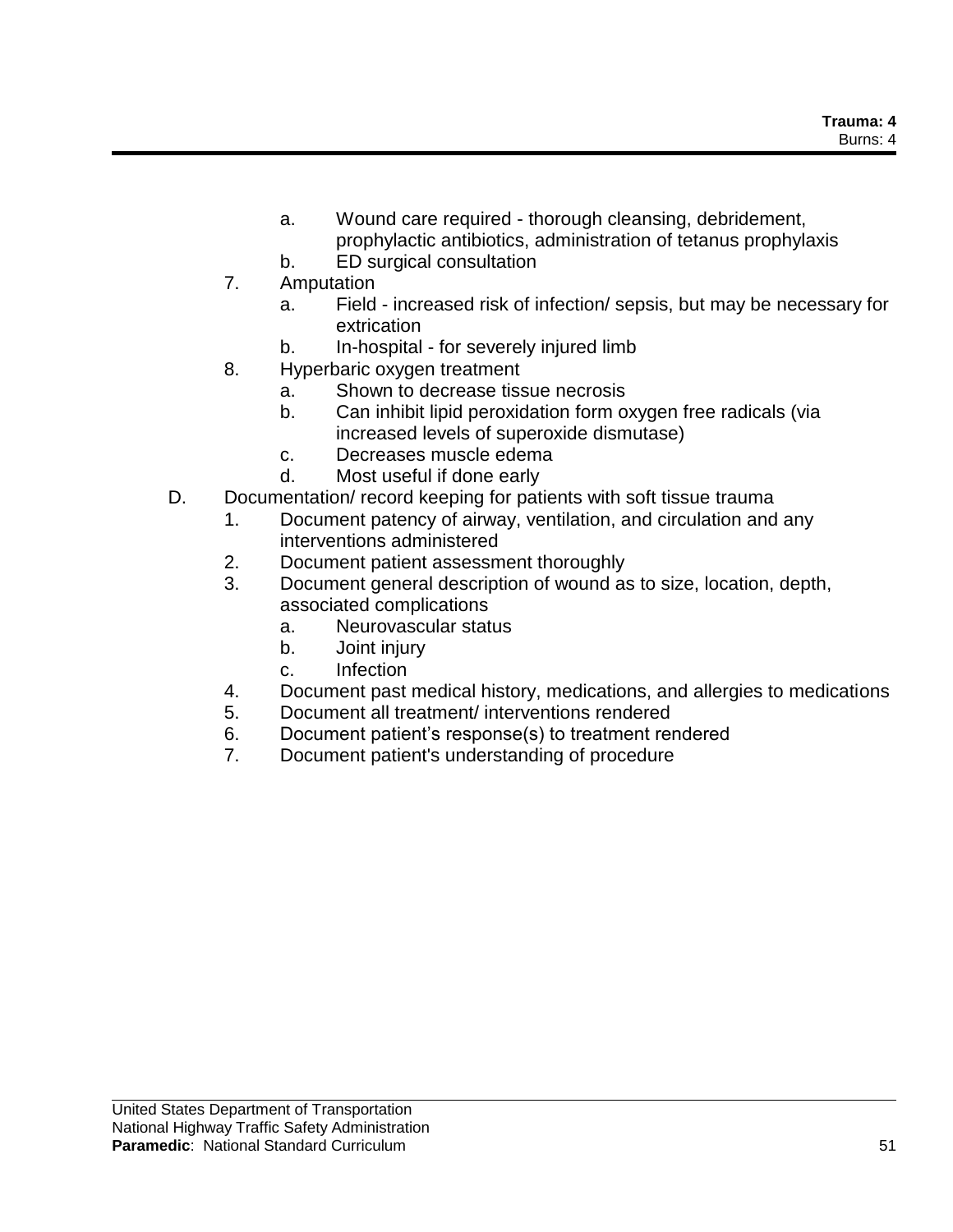## **UNIT TERMINAL OBJECTIVE**

4-4 At the completion of this unit, the paramedic student will be able to integrate pathophysiological principles and the assessment findings to formulate a field impression and implement the management plan for the patient with a burn injury.

### **COGNITIVE OBJECTIVES**

At the completion of this unit, the paramedic student will be able to:

- 4-4.1 Describe the anatomy and physiology pertinent to burn injuries. (C-1)
- 4-4.2 Describe the epidemiology, including incidence, mortality/ morbidity, risk factors, and prevention strategies for the patient with a burn injury. (C-1)
- 4-4.3 Describe the pathophysiologic complications and systemic complications of a burn injury. (C-1)
- 4-4.4 Identify and describe types of burn injuries, including a thermal burn, an inhalation burn, a chemical burn, an electrical burn, and a radiation exposure. (C-1)
- 4-4.5 Identify and describe the depth classifications of burn injuries, including a superficial burn, a partialthickness burn, a full-thickness burn, and other depth classifications described by local protocol. (C-1)
- 4-4.6 Identify and describe methods for determining body surface area percentage of a burn injury including the "rules of nines," the "rules of palms," and other methods described by local protocol. (C-1)
- 4-4.7 Identify and describe the severity of a burn including a minor burn, a moderate burn, a severe burn, and other severity classifications described by local protocol. (C-1)
- 4-4.8 Differentiate criteria for determining the severity of a burn injury between a pediatric patient and an adult patient. (C-3)
- 4-4.9 Describe special considerations for a pediatric patient with a burn injury. (C-1)
- 4-4.10 Discuss considerations which impact management and prognosis of the burn injured patient. (C-1)
- 4-4.11 Discuss mechanisms of burn injuries. (C-1)
- 4-4.12 Discuss conditions associated with burn injuries, including trauma, blast injuries, airway compromise, respiratory compromise, and child abuse. (C-1)
- 4-4.13 Describe the management of a burn injury, including airway and ventilation, circulation, pharmacological, non-pharmacological, transport considerations, psychological support/ communication strategies, and other management described by local protocol. (C-1)
- 4-4.14 Describe the epidemiology of a thermal burn injury. (C-1)
- 4-4.15 Describe the specific anatomy and physiology pertinent to a thermal burn injury. (C-1)
- 4-4.16 Describe the pathophysiology of a thermal burn injury. (C-1)
- 4-4.17 Identify and describe the depth classifications of a thermal burn injury. (C-1)
- 4-4.18 Identify and describe the severity of a thermal burn injury. (C-1)
- 4-4.19 Describe considerations which impact management and prognosis of the patient with a thermal burn injury. (C-1)
- 4-4.20 Discuss mechanisms of burn injury and conditions associated with a thermal burn injury. (C-1)
- 4-4.21 Describe the management of a thermal burn injury, including airway and ventilation, circulation, pharmacological, non-pharmacological, transport considerations, and psychological support/ communication strategies. (C-1)
- 4-4.22 Describe the epidemiology of an inhalation burn injury. (C-1)
- 4-4.23 Describe the specific anatomy and physiology pertinent to an inhalation burn injury. (C-1)
- 4-4.24 Describe the pathophysiology of an inhalation burn injury. (C-1)
- 4-4.25 Differentiate between supraglottic and infraglottic inhalation injuries. (C-3)
- 4-4.26 Identify and describe the depth classifications of an inhalation burn injury. (C-1)
- 4-4.27 Identify and describe the severity of an inhalation burn injury. (C-1)
- 4-4.28 Describe considerations which impact management and prognosis of the patient with an inhalation burn injury. (C-1)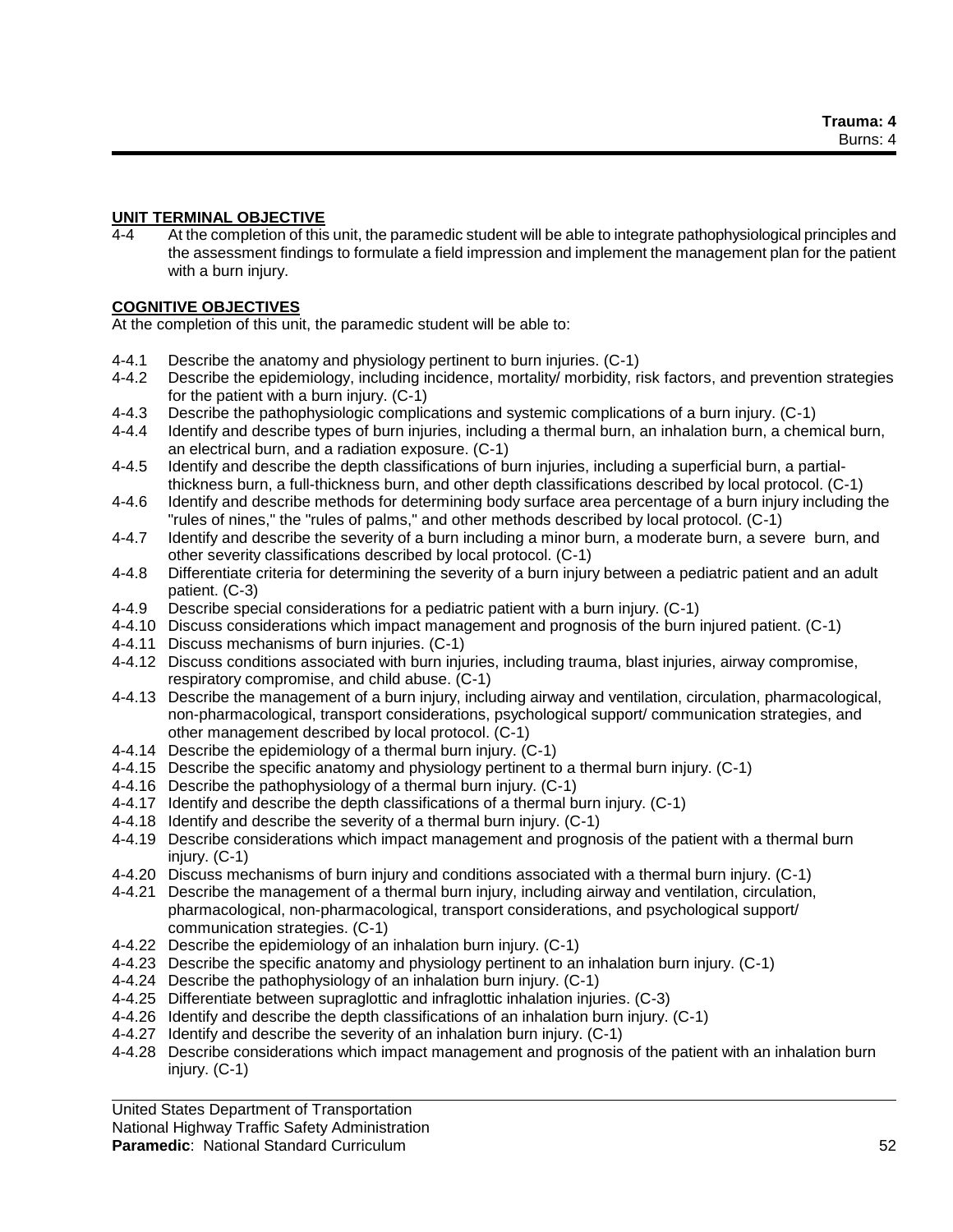- 4-4.29 Discuss mechanisms of burn injury and conditions associated with an inhalation burn injury. (C-1)
- 4-4.30 Describe the management of an inhalation burn injury, including airway and ventilation, circulation, pharmacological, non-pharmacological, transport considerations, and psychological support/ communication strategies. (C-1)
- 4-4.31 Describe the epidemiology of a chemical burn injury and a chemical burn injury to the eye. (C-1)
- 4-4.32 Describe the specific anatomy and physiology pertinent to a chemical burn injury and a chemical burn injury to the eye. (C-1)
- 4-4.33 Describe the pathophysiology of a chemical burn injury, including types of chemicals and their burning processes and a chemical burn injury to the eye. (C-1)
- 4-4.34 Identify and describe the depth classifications of a chemical burn injury. (C-1)
- 4-4.35 Identify and describe the severity of a chemical burn injury. (C-1)
- 4-4.36 Describe considerations which impact management and prognosis of the patient with a chemical burn injury and a chemical burn injury to the eye. (C-1)
- 4-4.37 Discuss mechanisms of burn injury and conditions associated with a chemical burn injury. (C-1)
- 4-4.38 Describe the management of a chemical burn injury and a chemical burn injury to the eye, including airway and ventilation, circulation, pharmacological, non-pharmacological, transport considerations, and psychological support/ communication strategies. (C-1)
- 4-4.39 Describe the epidemiology of an electrical burn injury. (C-1)
- 4-4.40 Describe the specific anatomy and physiology pertinent to an electrical burn injury. (C-1)
- 4-4.41 Describe the pathophysiology of an electrical burn injury. (C-1)
- 4-4.42 Identify and describe the depth classifications of an electrical burn injury. (C-1)
- 4-4.43 Identify and describe the severity of an electrical burn injury. (C-1)
- 4-4.44 Describe considerations which impact management and prognosis of the patient with an electrical burn injury. (C-1)
- 4-4.45 Discuss mechanisms of burn injury and conditions associated with an electrical burn injury. (C-1)
- 4-4.46 Describe the management of an electrical burn injury, including airway and ventilation, circulation, pharmacological, non-pharmacological, transport considerations, and psychological support/ communication strategies. (C-1)
- 4-4.47 Describe the epidemiology of a radiation exposure. (C-1)
- 4-4.48 Describe the specific anatomy and physiology pertinent to a radiation exposure. (C-1)
- 4-4.49 Describe the pathophysiology of a radiation exposure, including the types and characteristics of ionizing radiation. (C-1)
- 4-4.50 Identify and describe the depth classifications of a radiation exposure. (C-1)
- 4-4.51 Identify and describe the severity of a radiation exposure. (C-1)
- 4-4.52 Describe considerations which impact management and prognosis of the patient with a radiation exposure. (C-1)
- 4-4.53 Discuss mechanisms of burn injury associated with a radiation exposure. (C-1)
- 4-4.54 Discuss conditions associated with a radiation exposure. (C-1)
- 4-4.55 Describe the management of a radiation exposure, including airway and ventilation, circulation, pharmacological, non-pharmacological, transport considerations, and psychological support/ communication strategies. (C-1)
- 4-4.56 Integrate pathophysiological principles to the assessment of a patient with a thermal burn injury. (C-3)
- 4-4.57 Integrate pathophysiological principles to the assessment of a patient with an inhalation burn injury. (C-3)
- 4-4.58 Integrate pathophysiological principles to the assessment of a patient with a chemical burn injury. (C-3)
- 4-4.59 Integrate pathophysiological principles to the assessment of a patient with an electrical burn injury. (C-3)
- 4-4.60 Integrate pathophysiological principles to the assessment of a patient with a radiation exposure. (C-3)
- 4-4.61 Synthesize patient history information and assessment findings to form a field impression for the patient with a thermal burn injury. (C-3)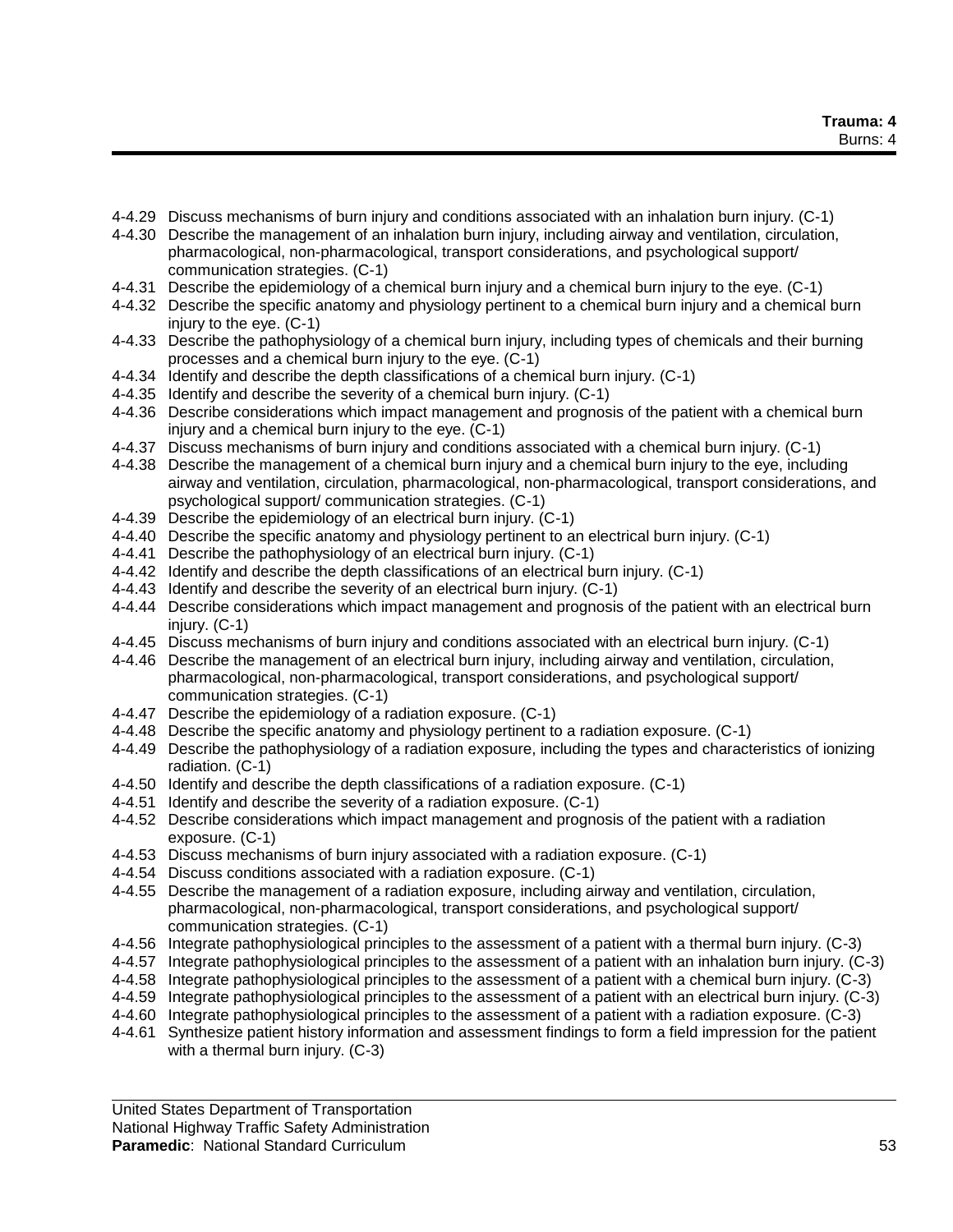- 4-4.62 Synthesize patient history information and assessment findings to form a field impression for the patient with an inhalation burn injury. (C-3)
- 4-4.63 Synthesize patient history information and assessment findings to form a field impression for the patient with a chemical burn injury. (C-3)
- 4-4.64 Synthesize patient history information and assessment findings to form a field impression for the patient with an electrical burn injury. (C-3)
- 4-4.65 Synthesize patient history information and assessment findings to form a field impression for the patient with a radiation exposure. (C-3)
- 4-4.66 Develop, execute and evaluate a management plan based on the field impression for the patient with a thermal burn injury. (C-3)
- 4-4.67 Develop, execute and evaluate a management plan based on the field impression for the patient with an inhalation burn injury. (C-3)
- 4-4.68 Develop, execute and evaluate a management plan based on the field impression for the patient with a chemical burn injury. (C-3)
- 4-4.69 Develop, execute and evaluate a management plan based on the field impression for the patient with an electrical burn injury. (C-3)
- 4-4.70 Develop, execute and evaluate a management plan based on the field impression for the patient with a radiation exposure. (C-3)

## **AFFECTIVE OBJECTIVES**

At the completion of this unit, the paramedic student will be able to:

- 4-4.71 Value the changes of a patient's self-image associated with a burn injury. (A-2)
- 4-4.72 Value the impact of managing a burn injured patient. (A-2)
- 4-4.73 Advocate empathy for a burn injured patient. (A-2)
- 4-4.74 Assess safety at a burn injury incident. (A-3)
- 4-4.75 Characterize mortality and morbidity based on the pathophysiology and assessment findings of a patient with a burn injury. (A-3)
- 4-4.76 Value and defend the sense of urgency in burn injuries. (A-3)
- 4-4.77 Serve as a model for universal precautions and body substance isolation (BSI). (A-3)

## **PSYCHOMOTOR OBJECTIVES**

At the completion of this unit, the paramedic student will be able to:

- 4-4.78 Take body substance isolation procedures during assessment and management of patients with a burn injury. (P-2)
- 4-4.79 Perform assessment of a patient with a burn injury. (P-2)
- 4-4.80 Perform management of a thermal burn injury, including airway and ventilation, circulation, pharmacological, non-pharmacological, transport considerations, psychological support/ communication strategies, and other management described by local protocol. (P-2)
- 4-4.81 Perform management of an inhalation burn injury, including airway and ventilation, circulation, pharmacological, non-pharmacological, transport considerations, psychological support/ communication strategies, and other management described by local protocol. (P-2)
- 4-4.82 Perform management of a chemical burn injury, including airway and ventilation, circulation, pharmacological, non-pharmacological, transport considerations, psychological support/ communication strategies, and other management described by local protocol. (P-2)
- 4-4.83 Perform management of an electrical burn injury, including airway and ventilation, circulation, pharmacological, non-pharmacological, transport considerations, psychological support/ communication strategies, and other management described by local protocol. (P-2)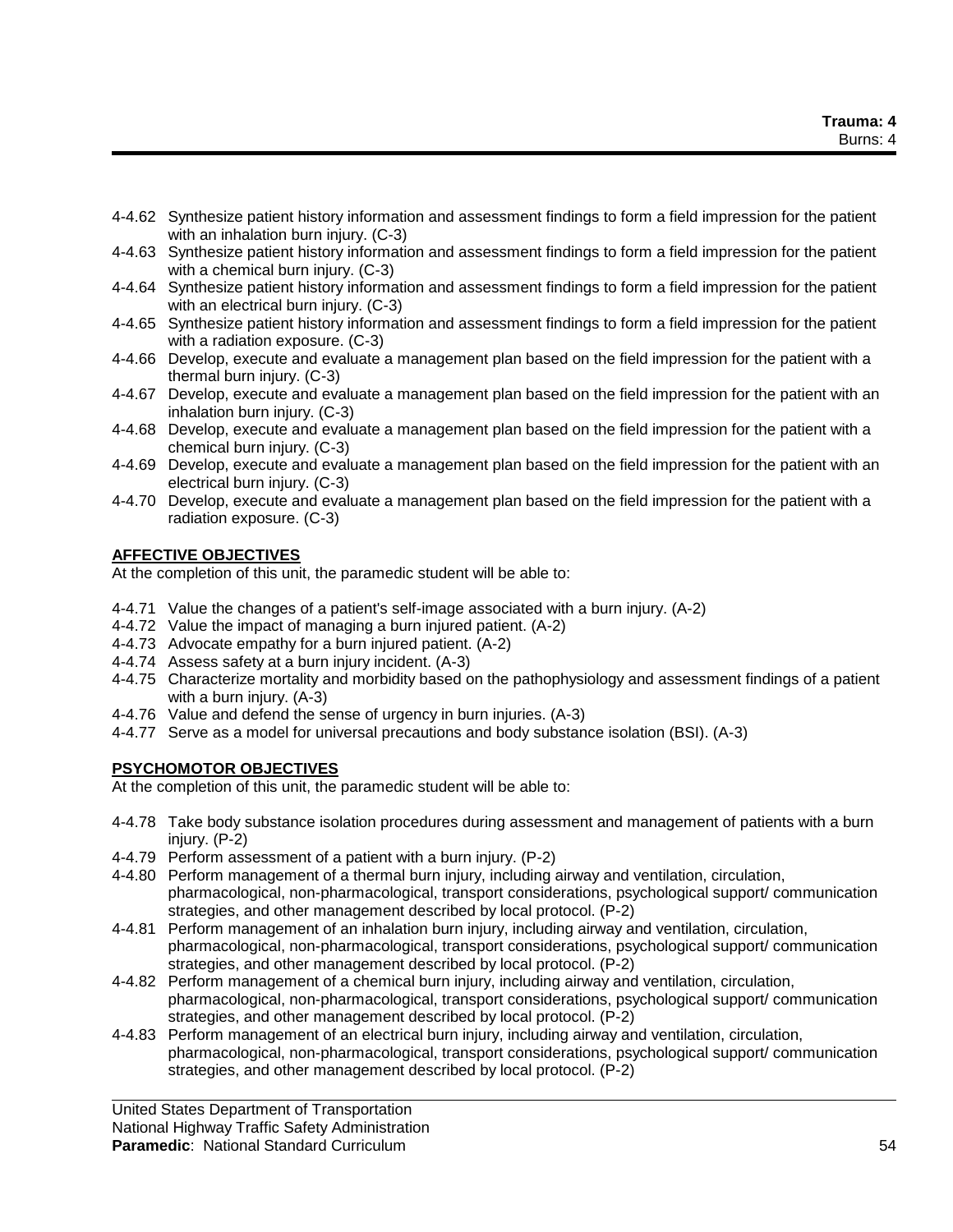4-4.84 Perform management of a radiation exposure, including airway and ventilation, circulation, pharmacological, non-pharmacological, transport considerations, psychological support/ communication strategies, and other management described by local protocol. (P-2)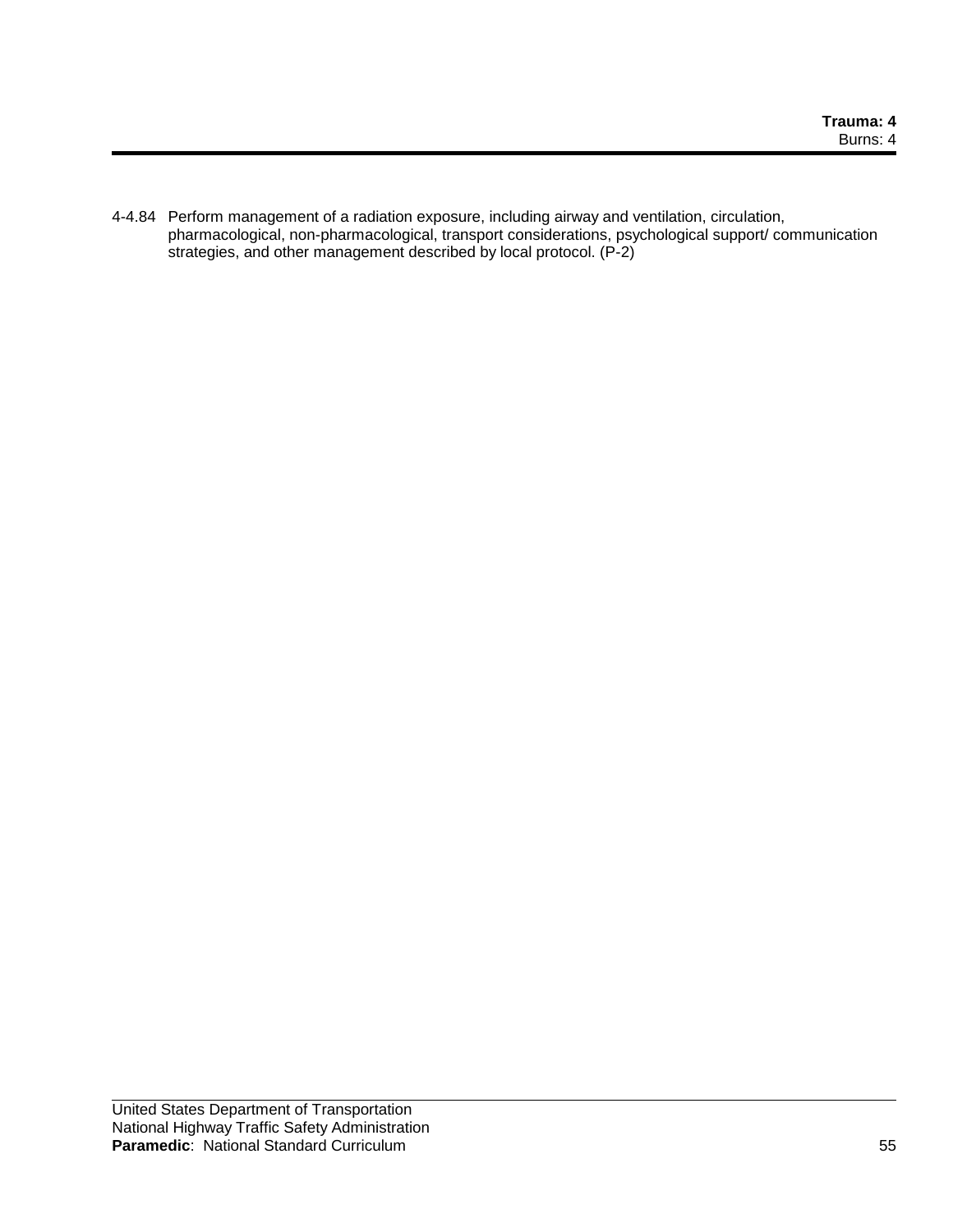### **DECLARATIVE**

### I. Introduction

#### A. Epidemiology

- 1. Incidence
	- a. Supportive statistics
- 2. Mortality/ morbidity
	- a. Supportive statistics
- 3. Risk factors
- 4. Prevention strategies
- B. Review the anatomy and physiology of the integumentary system
- II. General system pathophysiology, assessment and management
	- A. Pathophysiology
		- 1. Pathophysiologic and systemic complications of a burn injury
			- a. Fluid loss
			- b. Electrolyte loss
			- c. Increased catecholamine release
			- d. Acidosis
			- e. Vasoconstriction
			- f. Renal failure
			- g. Liver failure
			- h. Heart failure
			- i. Hypoxia
			- j. Anoxia
			- k. Arrhythmias
			- l. Formation of eschar
			- m. Hypothermia
			- n. Hypovolemia
			- o. Infection
			- p. Complications of a circumferential burn
	- B. Assessment findings
		- 1. Types of burn injuries
			- a. Thermal burn
			- b. Inhalation burn
			- c. Chemical burn
			- d. Electrical burn
				- (1) Lightning
			- e. Radiation exposure
		- 2. Depth classification of a burn injury
			- a. Superficial burn
			- b. Partial-thickness burn
			- c. Full-thickness burn
			- d. Other depth classifications according to local protocol
		- 3. Methods for determining body surface area percentage of a burn injury
			- a. The "rule of nines"
				- (1) Adult
				- (2) Pediatric
			- b. The "rule of palms"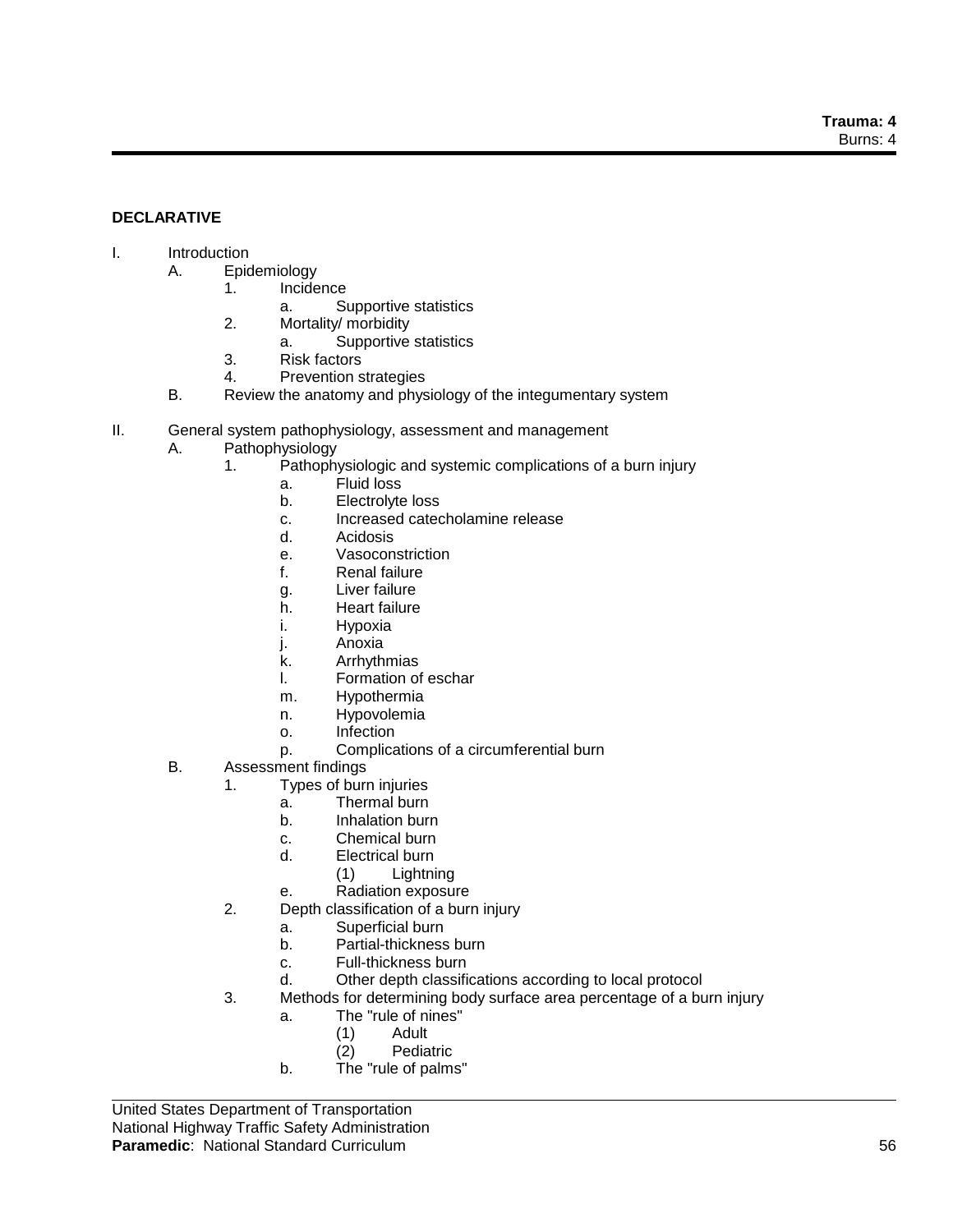- c. Other methods according to local protocol
- 4. Severity of a burn
	- a. Minor burn
	- b. Moderate burn
	- c. Severe burn
	- d. Other severity classifications according to local protocol
- 5. Criteria for determining severity of a burn injury
	- a. The adult patient
	- b. The pediatric patient
		- (1) Special considerations
- 6. Considerations which impact management and prognosis of the burn injured patient
	- a. Age
	- b. Preexisting medical conditions
	- c. Trauma
- 7. Mechanisms of burn injuries
	- a. Burn trauma
	- b. Blast/ explosion trauma
	- c. Fall injury
	- d. Other injuries
- 8. Conditions associated with burn injuries
	- a. Trauma
		- (1) Soft tissue injuries
		- (2) Musculoskeletal injuries
	- b. Blast injuries
	- c. Airway compromise
	- d. Respiratory compromise
	- e. Child abuse
- 9. Signs and symptoms of burn injuries
	- a. Pain
	- b. Changes in skin condition relative to the affected burn site
	- c. Adventitious sounds
	- d. Sloughing of the affected skin
	- e. Hoarseness
	- f. Dysphagia
	- g. Dysphasia
	- h. Burnt hair
	- i. Nausea/ vomiting
	- j. Unconsciousness
	- k. Altered level of consciousness
	- l. Edema
	- m. Paresthesia
	- n. Hemorrhage
	- o. Other soft tissue injuries
	- p. Musculoskeletal injuries
	- q. Dyspnea
	- r. Chest pain
- C. Management
	- 1. Airway, oxygenation, and ventilation
	- 2. Circulatory management

United States Department of Transportation National Highway Traffic Safety Administration **Paramedic**: National Standard Curriculum 57 **1999 12:30 12:30 13:30 14:30 14:30 14:30 14:30 14:30 15:30 15:30 15:30 15:30 15:30 15:30 15:30 15:30 15:30 15:30 15:30 15:30 15:30 15:30 15:30 15:30 15:30 15:30 15:30 15:30 15:**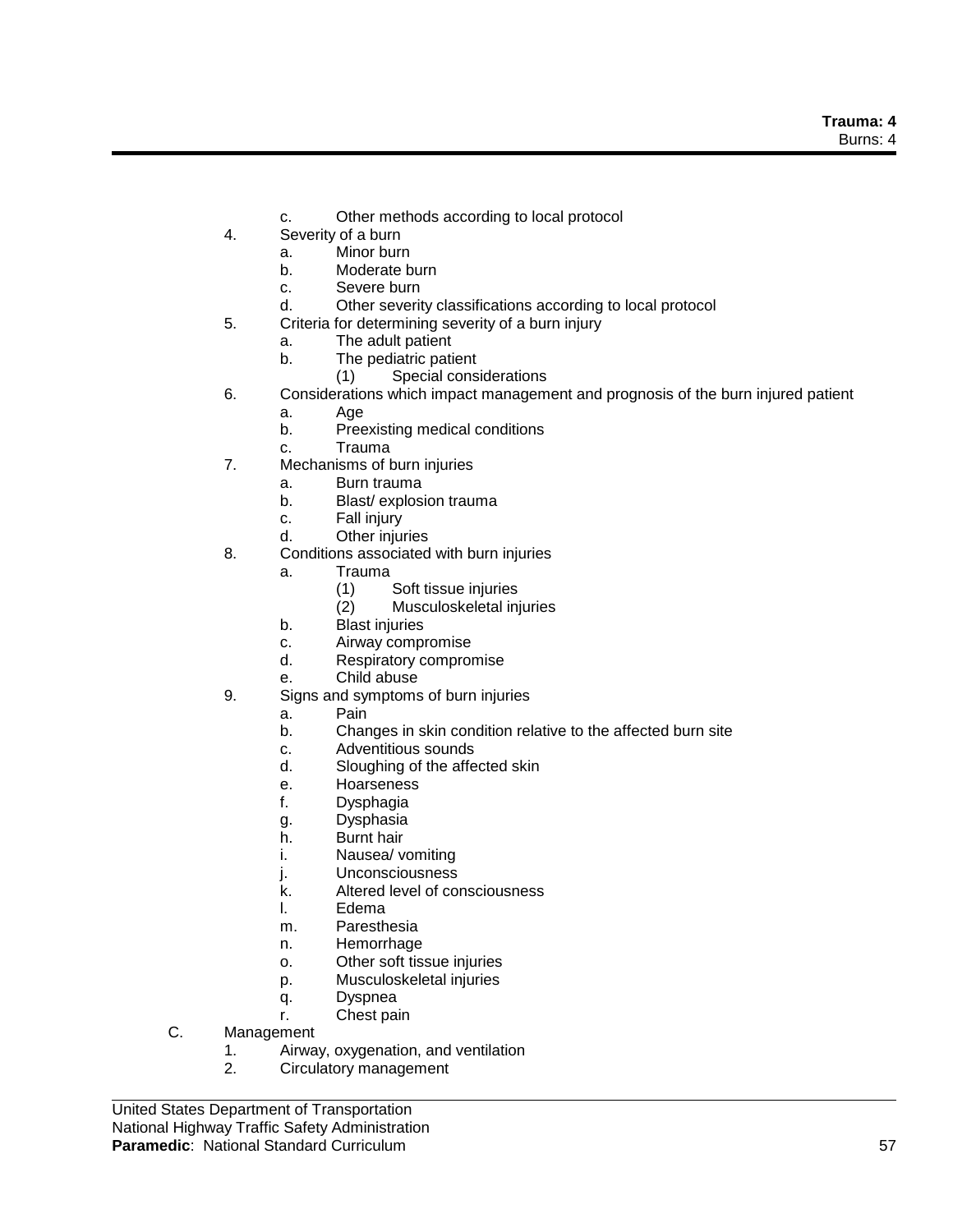- 3. Pharmacological support
	- a. Analgesia
- 4. Non-pharmacological management
- 5. Transport considerations
	- a. Appropriate mode
	- b. Appropriate facility
- 6. Psychological support/ communication strategies
	- a. Patient and family advocacy
- III. Specific burn injuries

A. Thermal burn injury

- 1. Epidemiology of a thermal burn injury
	- a. Incidence
		- (1) Supportive statistics
	- b. Mortality/ morbidity
		- (1) Supportive statistics
	- c. Risk factors
	- d. Prevention strategies
- 2 Review the specific anatomy and physiology pertinent to the integumentary system
- 3 Review of heat energy and the components of the burning agent
- 4 Pathophysiology of a thermal burn injury
	- a0 The process of burn shock
		- (1) Emergent phase
		- (2) Fluid shift phase<br>(3) Hypermetabolic p
		- (3) Hypermetabolic phase<br>(4) Resolution phase
		- **Resolution phase**
	- **b0** Jackson's thermal wound theory
		- (1) Zone of coagulation
		- (2) Zone of stasis
		- (3) Zone of hyperemia
	- c0 Inhalation injury (present in 60-70% of all burn patients who die)
		- (1) Carbon monoxide poisoning
		- (2) Cyanide intoxication
	- d0 Infectious insult
	- e0 Eschar formation
		- (1) Respiratory compromise secondary to circumferential eschar around the thorax
		- (2) Circulatory compromise secondary to circumferential eschar around an extremity
		- (3) Escharotomies
- 5 Assessment findings in a thermal burn injury
	- a0 Depth classifications of a thermal burn
	- b0 Severity of a thermal burn
	- c0 Criteria for determining severity of a burn injury
		- (1) The adult patient
		- (2) The pediatric patient
	- d0 Considerations which impact care and prognosis of the thermal burn injured patient
	- e0 Mechanisms of burn injury

United States Department of Transportation National Highway Traffic Safety Administration **Paramedic**: National Standard Curriculum 58 **1999 12:30 12:30 13:30 14:30 14:30 14:30 14:30 15:30 15:30 15:30 15:30 15:30 15:30 15:30 15:30 15:30 15:30 15:30 15:30 15:30 15:30 15:30 15:30 15:30 15:30 15:30 15:30 15:30 15:**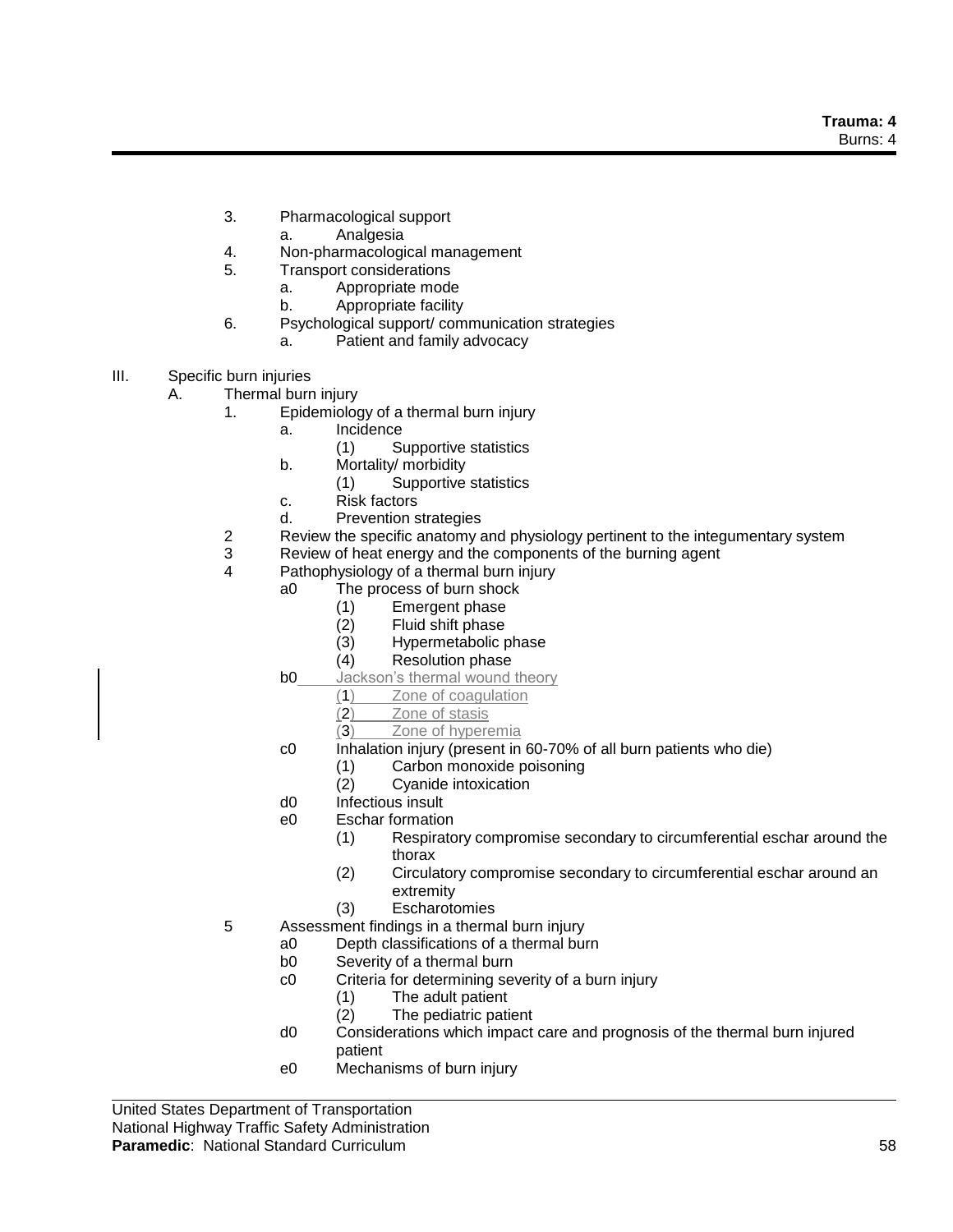- (1) Scalding
- (2) Steam
- (3) Flame
- Flash
- (5) Retained heat
- (6) Other trauma
- f0 Conditions associated with thermal burn injuries
- 6 Management of a thermal burn injury
	- a0 Remove patient to safe area
	- b0 Stop the burning process
	- c0 Airway, oxygenation, and ventilation
	- d0 Circulatory management
	- e0 Pharmacological management
		- (1) Topical applications
		- (2) Tetanus and antibiotic therapy
		- Fluid therapy
	- f0 Non-pharmacological management
		- (1) Thermal burn injury management according to local protocol
	- g0 Transport considerations
		- (1) Appropriate mode
		- (2) Appropriate facility
		- (3) Transport considerations in conjunction with burn injury management according to local protocol
	- h0 Psychological support/ communication strategies
- B0 Inhalation burn injury
	- 1 Epidemiology of an inhalation burn injury
		- a0 Incidence
			- (1) Supportive statistics (e.g., 20-35% of the patients admitted to burn centers have an inhalation injury)
			- (2) Chemical inhalation injuries are more frequent than thermal inhalation injuries
		- b0 Mortality/ morbidity
			- (1) Supportive statistics
		- c0 Risk factors
			- (1) Often associated with a burn environment
			- (2) Factors that increase the risk for inhalation injury
				- (a) Standing
				- (b) Screaming
				- (c) Enclosed area
		- d0 Prevention strategies
	- 2 Review the specific anatomy and physiology pertinent to the respiratory system
	- 3 Pathophysiology of an inhalation injury
		- a0 Compromises the upper airway (supraglottic)
		- b0 Compromises the lower airway (infraglottic)
		- c0 Complications may occur later
	- 4 Assessment findings in an inhalation injury
		- a0 Mechanism of injury/ conditions associated with an inhalation burn injury
			- (1) Toxic inhalations
			- (2) Smoke inhalation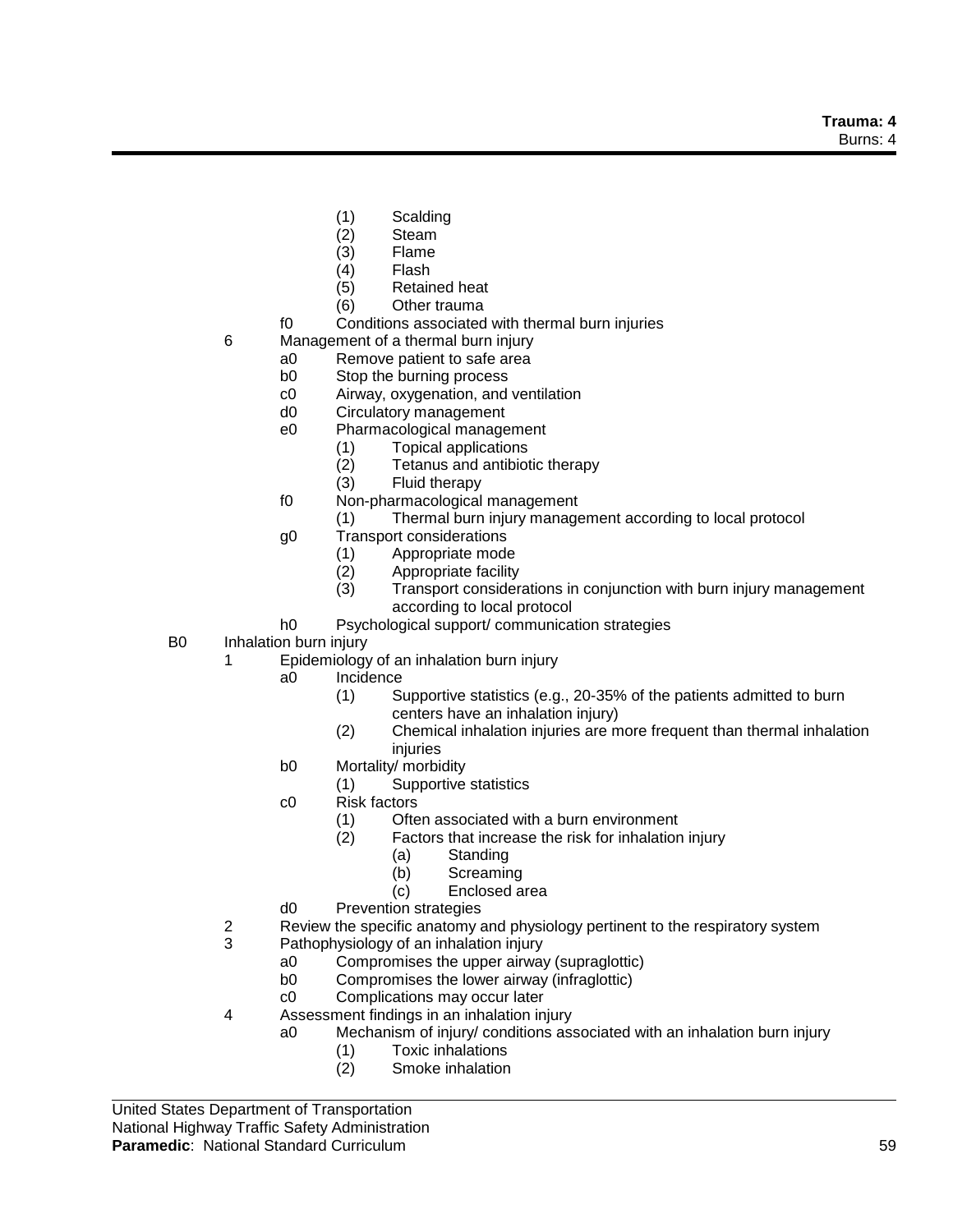**Trauma: 4** Burns: 4

- (3) Carbon monoxide poisoning
- (4) Thiocyanate intoxication
- Thermal burn
- (6) Chemical burn
- b0 Criteria for determining severity of a burn injury
	- (1) The adult patient
	- (2) The pediatric patient
- c0 Considerations which impact care and prognosis of an inhalation burn injured patient
- d0 Conditions associated with inhalation burn trauma
- e0 Focused history
- 5 Management of an inhalation burn injury
	- a0 Airway, oxygenation, and ventilation
	- b0 Circulatory management
	- c0 Pharmacological management
		- (1) Sodium thiosulfate therapy
	- d0 Non-pharmacological management
		- (1) Thermal burn injury management according to local protocol
		- (2) Hyperbaric therapy for carbon monoxide
	- e0 Transport considerations
		- (1) Appropriate mode
		- (2) Appropriate facility
	- f0 Psychological support/ communication strategies
- C0 Chemical burn injury
	- 1 Epidemiology of a chemical burn injury
		- a0 Incidence
			- (1) Supportive statistics
		- b0 Mortality/ morbidity
			- (1) Supportive statistics
		- c0 Risk factors
		- d0 Prevention strategies
	- 2 Anatomy and physiology review
	- 3 Pathophysiology
		- a0 Types of chemicals which cause chemical burn injuries
			- (1) Acids
				- (2) Bases (alkali)
					- (a) Cement
				- (3) Dry chemicals
			- (4) Phenols
		- b0 Characteristics of the burning process of chemicals
			- (1) The burning process of an acid
			- (2) The burning process of an alkali
			- (3) The burning process of dry chemicals
	- 4 Assessment of a chemical burn injury
		- a0 Mechanism of injury/ conditions for a chemical burn injury
			- (1) Industrial accidents most frequent
		- b0 Depth classification
		- c0 Severity
		- d0 Criteria for determining severity of a burn injury

United States Department of Transportation National Highway Traffic Safety Administration **Paramedic**: National Standard Curriculum 60 and 100 and 100 and 100 and 100 and 100 and 100 and 100 and 100 and 100 and 100 and 100 and 100 and 100 and 100 and 100 and 100 and 100 and 100 and 100 and 100 and 100 and 100 a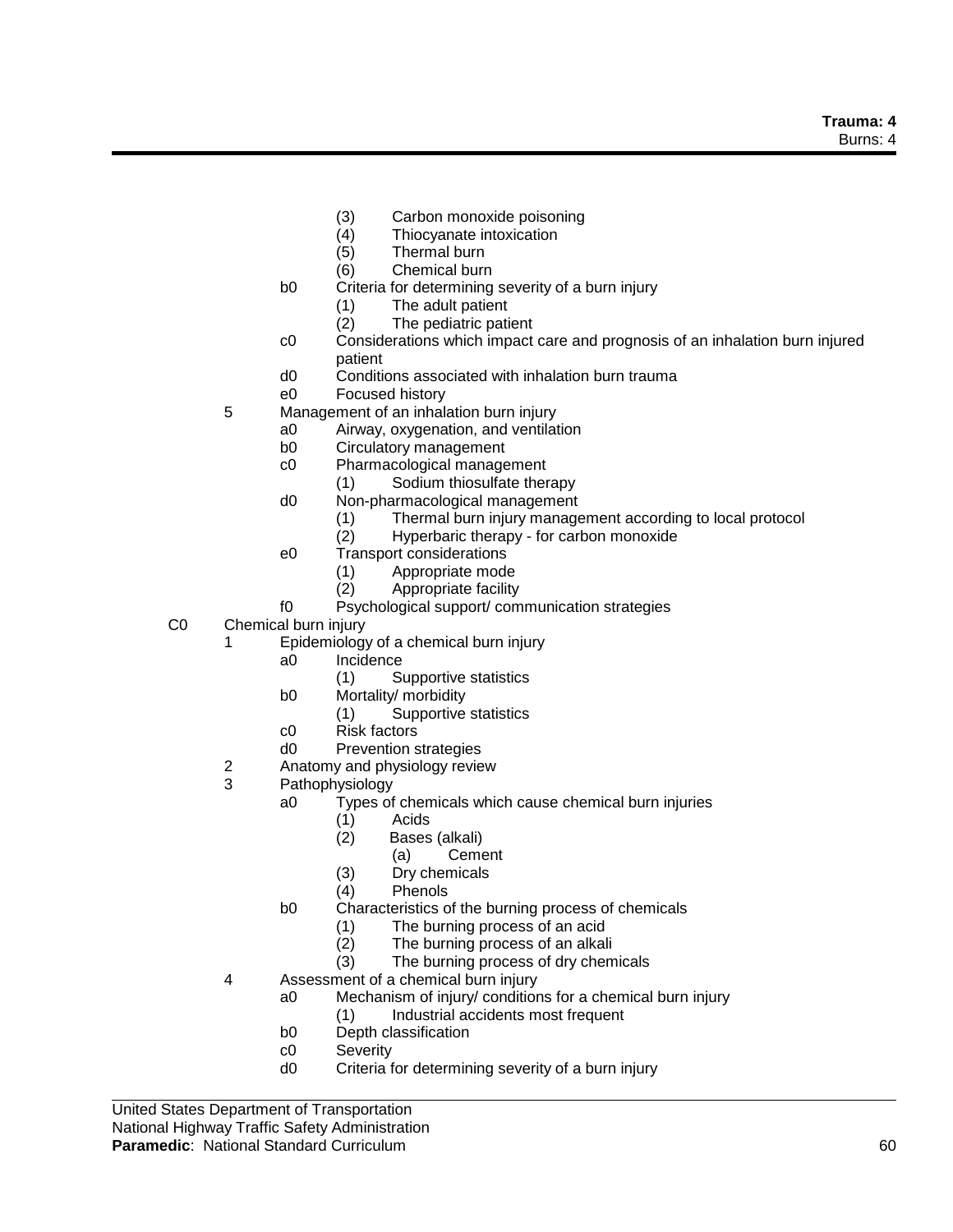- (1) The adult patient
- (2) The pediatric patient
- e0 Considerations which impact care and prognosis of a chemical burn injured patient
- 5 Management of a chemical burn injury
	- a0 Airway, oxygen, and ventilation
	- b0 Circulatory management
	- c0 Pharmacological management
	- d0 Non-pharmacological management
		- (1) Acid burn injury management according to local protocol
		- (2) Alkali burn injury management according to local protocol
		- (3) Chemical burn injury to the eye according to local protocol
		- (4) Dry chemical burn injury according to local protocol
	- e0 Transport considerations
		- (1) Appropriate mode
		- (2) Appropriate facility
	- f0 Psychological support/ communication strategies
- D0 Chemical burn injury of the eye
	- 1 Epidemiology of a chemical burn injury
		- a0 Incidence
			- (1) Supportive statistics
		- b0 Mortality/ morbidity
			- (1) Supportive statistics
		- c0 Risk factors
		- d0 Prevention strategies
	- 2 Anatomy and physiology review of the eye
	- 3 Pathophysiology
		- a0 Types of chemicals which cause chemical burn injuries to the eye
			- (1) Acids
			- (2) Bases (alkali)
				- (a) Cement
			- (3) Dry chemicals
			- (4) Phenols
			- (5) Mace/ pepper spray
	- 4 Assessment of a chemical burn injury
		- a0 Mechanism of injury/ conditions for a chemical burn injury
			- (1) Industrial accidents most frequent
		- b0 Severity
		- c0 Criteria for determining severity of a eye injury
		- d0 Considerations which impact care and prognosis of a chemical injury to the eye
	- 5 Management of a chemical burn injury of the eye
		- a0 Airway, oxygenation, and ventilation
		- b0 Circulation management
		- c0 Pharmacological management
		- d0 Non-pharmacological management
		- e0 Transport considerations
			- (1) Appropriate mode
			- (2) Appropriate facility
		- f0 Psychological support/ communication strategies

United States Department of Transportation National Highway Traffic Safety Administration **Paramedic**: National Standard Curriculum 61 and 61 and 61 and 61 and 61 and 61 and 61 and 61 and 61 and 61 and 61 and 61 and 61 and 61 and 61 and 61 and 61 and 61 and 61 and 61 and 61 and 61 and 61 and 61 and 61 and 61 an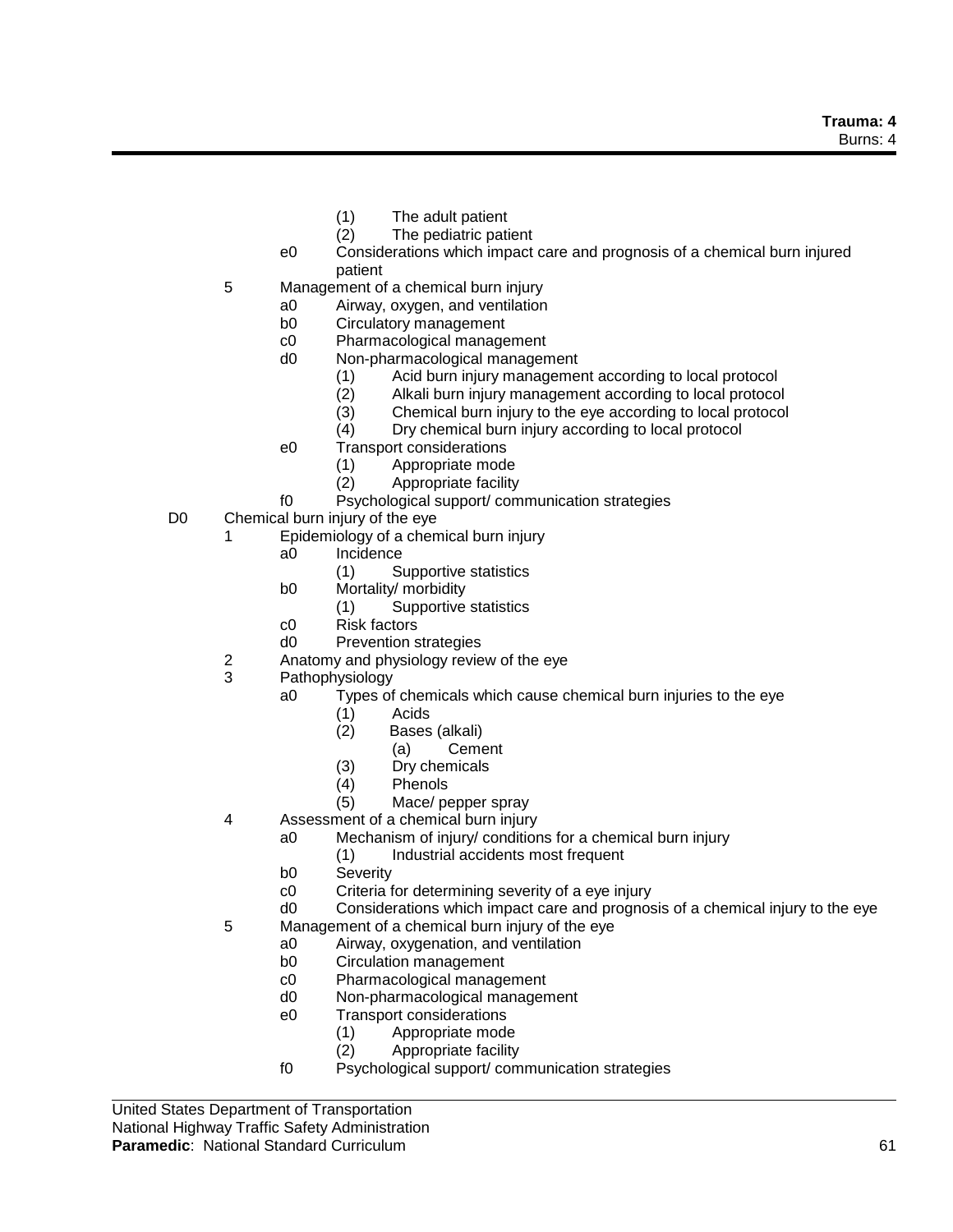**Trauma: 4** Burns: 4

- E0 Electrical burn injuries
	- 1 Epidemiology of an electrical burn injury
		- a0 Incidence
			- (1) Supportive statistics
		- b0 Mortality/ morbidity
			- (1) Supportive statistics
		- c0 Risk factors
		- d0 Prevention strategies
	- 2 Anatomy and physiology review<br>3 Review of the characteristics of
	- Review of the characteristics of electrical current
	- 4 Pathophysiology
		- a0 External burn injuries
		- b0 Internal burn injuries
		- c0 Musculoskeletal injuries
		- d0 Cardiovascular injuries
		- e0 Respiratory injuries
		- f0 Neurological injuries
		- g0 Myoglobin release and renal involvement
	- 5 Assessment of an electrical burn injury
		- a0 Mechanism of injury/ conditions for an electrical burn injury
			- (1) Contact burn injuries
			- (2) Arc injuries
			- Flame or flash burn injuries
				- (a) Welder's flash
			- (4) Lightning injuries
				- (a) Direct stroke
				- (b) Side flash (splash)
				- (c) Step voltage
		- b0 Depth classification
		- c0 Severity
		- d0 Criteria for determining severity of an electrical burn injury
			- (1) The adult patient
			- (2) The pediatric patient
		- e0 Considerations which impact care and prognosis of an electrical burn injured patient
	- 6 Management of an electrical burn injury
		- a0 Airway, oxygenation, and ventilation
		- b0 Circulation management
		- c0 Pharmacological management
		- d0 Non-pharmacological management
			- (1) Thermal burn injury management according to local protocol
		- e0 Transport considerations
			- (1) Appropriate mode
			- (2) Appropriate facility
		- f0 Psychological support/ communication strategies
- F0 Radiation exposure
	- 1 Epidemiology of a radiation exposure
		- a0 Incidence
			- (1) Supportive statistics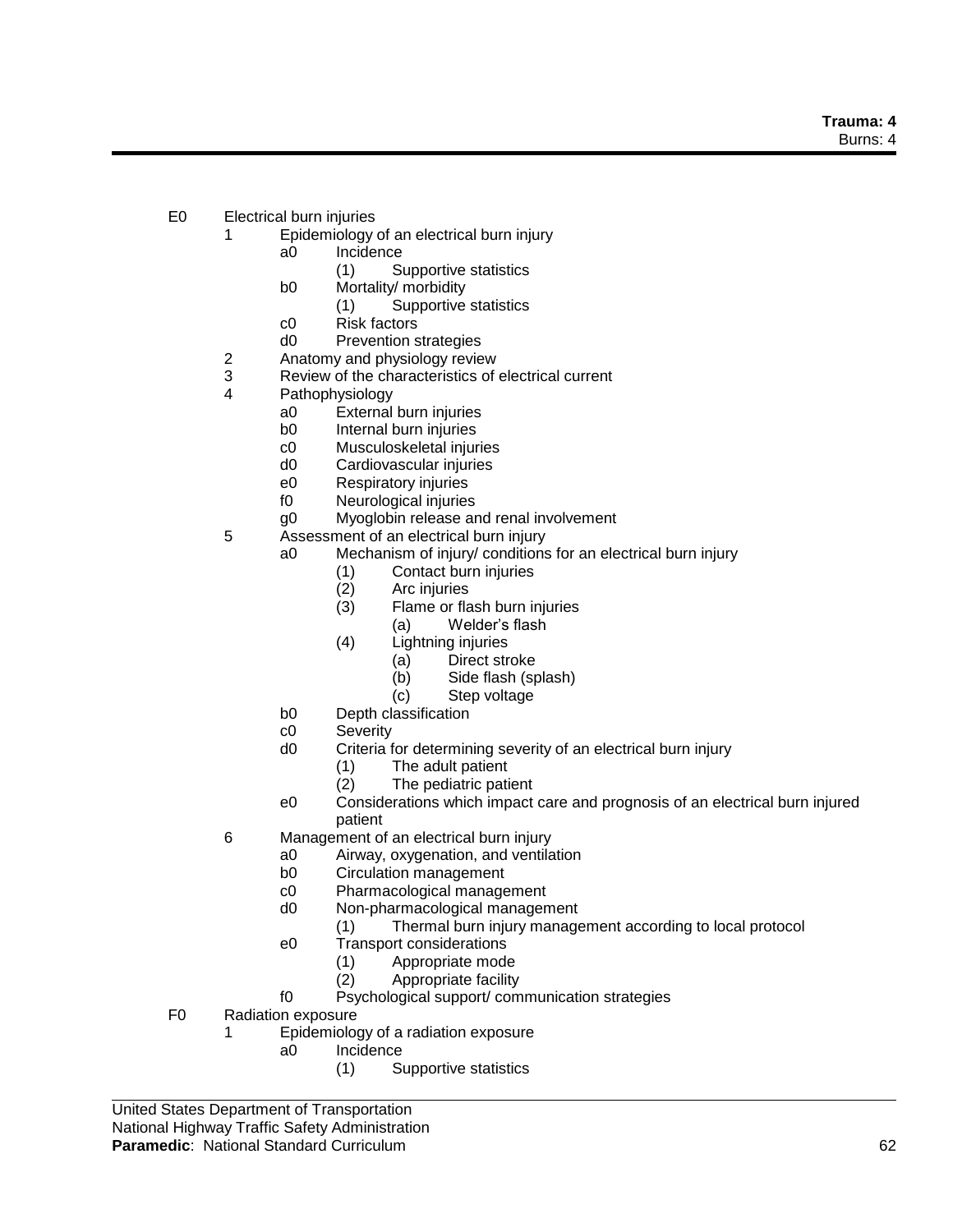- b0 Mortality/ morbidity
	- (1) Supportive statistics
- c0 Risk factors
	- (1) Accidents associated with the improper handling of radiological materials
- d0 Prevention strategies
- 2 Anatomy and physiology review
- 3 Types of radiation which cause burn injury
	- a0 Alpha radiation
	- b0 Beta radiation
	- c0 Gamma radiation
- 4 Characteristics of ionizing radiation
	- a0 Alpha radiation
	- b0 Beta radiation
	- c0 Gamma radiation
- 5 Aspects of exposure
	- a0 Duration of exposure
	- b0 Distance from the source
	- c0 Shielding
- 6 Other considerations of exposure
	- a0 Direct exposure to ionizing radiation
	- b0 Exposure to contaminants containing small particles of active material
- 7 Assessment of a radiation exposure
	- a0 Mechanism of injury
		- b0 Depth classifications
			- (1) Immediate versus delayed injuries and affects
		- c0 Severity
			- (1) Immediate versus delayed injuries and affects
		- d0 Criteria for determining severity of a radiation exposure and associated burn injury
			- (1) The adult patient
			- (2) The pediatric patient
	- e0 Considerations which impact care and prognosis of a radiation exposure and burn injuries
- 8 Management of a radiation exposure and associated burn injuries
	- a0 Scene safety
		- b0 Airway, oxygenation, and ventilation
		- c0 Circulation management
		- d0 Pharmacological management
		- e0 Non-pharmacological management
			- (1) Injury management according to local protocol
			- (2) Management of a radiation accident scene
		- f0 Transport considerations
			- (1) Appropriate mode
			- (2) Appropriate facility
		- g0 Psychological support/ communication strategies
- IV Integration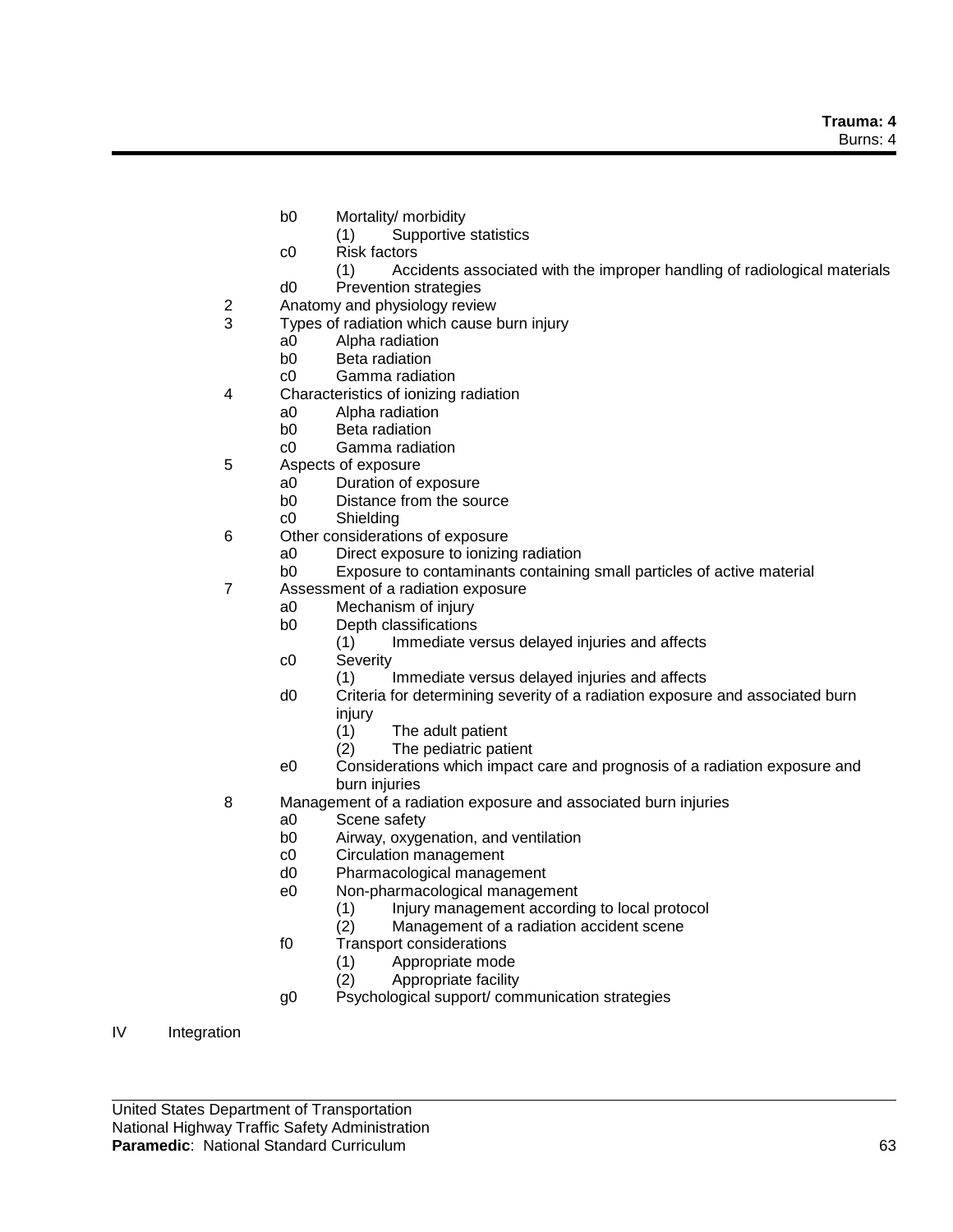## **UNIT TERMINAL OBJECTIVE**

4-5 At the completion of this unit, the paramedic student will be able to integrate pathophysiological principles and the assessment findings to formulate a field impression and implement a treatment plan for the trauma patient with a suspected head injury.

### **COGNITIVE OBJECTIVES**

At the completion of this unit, the paramedic student will be able to:

- 4-5.1 Describe the incidence, morbidity, and mortality of facial injures. (C-1)
- 4-5.2 Explain facial anatomy and relate physiology to facial injuries. (C-1)
- 4-5.3 Predict facial injuries based on mechanism of injury. (C-1)
- 4-5.4 Predict other injuries commonly associated with facial injuries based on mechanism of injury. (C-2)
- 4-5.5 Differentiate between the following types of facial injuries, highlighting the defining characteristics of each: (C-3)
	- a. Eye

Ear

Nose

Throat

Mouth

- 4-5.6 Integrate pathophysiological principles to the assessment of a patient with a facial injury. (C-3)
- 4-5.7 Differentiate between facial injuries based on the assessment and history. (C-3)
- 4-5.8 Formulate a field impression for a patient with a facial injury based on the assessment findings. (C-3)
- 4-5.9 Develop a patient management plan for a patient with a facial injury based on the field impression. (C-3)
- 4-5.10Explain the pathophysiology of eye injuries. (C-1)
- 4-5.11 Relate assessment findings associated with eye injuries to pathophysiology. (C-3)
- 4-5.12 Integrate pathophysiological principles to the assessment of a patient with an eye injury. (C-3)
- 4-5.13 Formulate a field impression for a patient with an eye injury based on the assessment findings. (C-3)
- 4-5.14 Develop a patient management plan for a patient with an eye injury based on the field impression. (C-3)
- 4-5.15Explain the pathophysiology of ear injuries. (C-1)
- 4-5.16 Relate assessment findings associated with ear injuries to pathophysiology. (C-3)
- 4-5.17 Integrate pathophysiological principles to the assessment of a patient with an ear injury.  $(C-3)$
- 4-5.18 Formulate a field impression for a patient with an ear injury based on the assessment findings. (C-3)
- 4-5.19 Develop a patient management plan for a patient with an ear injury based on the field impression. (C-3)
- 4-5.20Explain the pathophysiology of nose injuries. (C-1)
- 4-5.21 Relate assessment findings associated with nose injuries to pathophysiology. (C-3)

#### **Paramedic**: National Standard Curriculum 64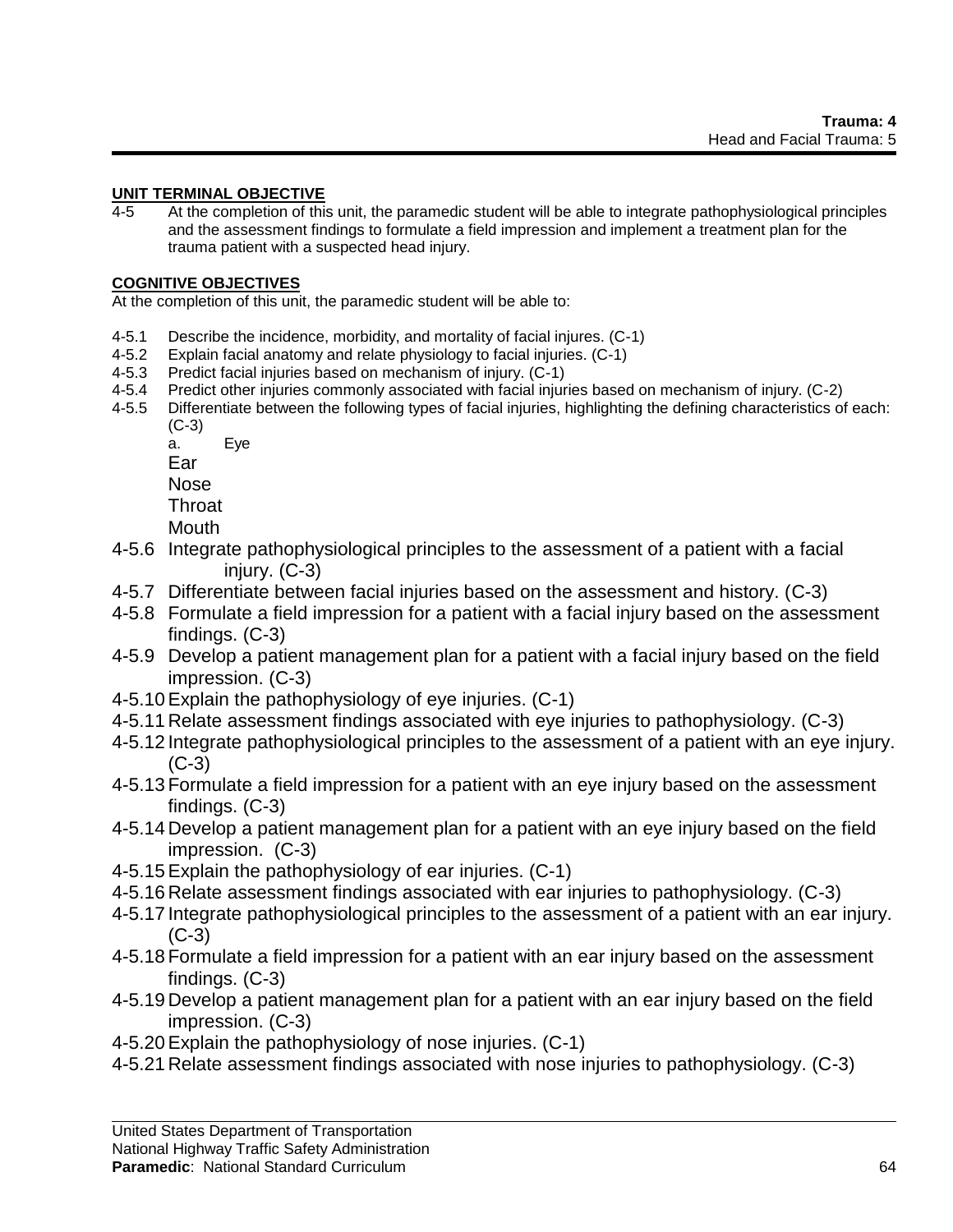- 4-5.22 Integrate pathophysiological principles to the assessment of a patient with a nose injury.  $(C-3)$
- 4-5.23 Formulate a field impression for a patient with a nose injury based on the assessment findings. (C-3)
- 4-5.24 Develop a patient management plan for a patient with a nose injury based on the field impression. (C-3)
- 4-5.25Explain the pathophysiology of throat injuries. (C-1)
- 4-5.26 Relate assessment findings associated with throat injuries to pathophysiology. (C-3)
- 4-5.27 Integrate pathophysiological principles to the assessment of a patient with a throat injury. (C-3)
- 4-5.28 Formulate a field impression for a patient with a throat injury based on the assessment findings. (C-3)
- 4-5.29 Develop a patient management plan for a patient with a throat injury based on the field impression. (C-3)
- 4-5.30Explain the pathophysiology of mouth injuries. (C-1)
- 4-5.31 Relate assessment findings associated with mouth injuries to pathophysiology. (C-3)
- 4-5.32 Integrate pathophysiological principles to the assessment of a patient with a mouth injury. (C-3)
- 4-5.33 Formulate a field impression for a patient with a mouth injury based on the assessment findings. (C-3)
- 4-5.34 Develop a patient management plan for a patient with a mouth injury based on the field impression. (C-3)
- 4-5.35 Describe the incidence, morbidity, and mortality of head injures. (C-1)
- 4-5.36Explain anatomy and relate physiology of the CNS to head injuries. (C-1)
- 4-5.37Predict head injuries based on mechanism of injury. (C-2)
- 4-5.38 Distinguish between head injury and brain injury. (C-3)
- 4-5.39Explain the pathophysiology of head/ brain injuries. (C-1)
- 4-5.40Explain the concept of increasing intracranial pressure (ICP). (C-1)
- 4-5.41Explain the effect of increased and decreased carbon dioxide on ICP. (C-1)
- 4-5.42 Define and explain the process involved with each of the levels of increasing ICP. (C-1)
- 4-5.43 Relate assessment findings associated with head/ brain injuries to the pathophysiologic process. (C-3)
- 4-5.44 Classify head injuries (mild, moderate, severe) according to assessment findings. (C-2)
- 4-5.45 Identify the need for rapid intervention and transport of the patient with a head/ brain injury. (C-1)
- 4-5.46 Describe and explain the general management of the head/ brain injury patient, including pharmacological and non-pharmacological treatment. (C-1)
- 4-5.47Analyze the relationship between carbon dioxide concentration in the blood and management of the airway in the head/ brain injured patient. (C-3)
- 4-5.48Explain the pathophysiology of diffuse axonal injury. (C-1)
- 4-5.49 Relate assessment findings associated with concussion, moderate and severe diffuse axonal injury to pathophysiology. (C-3)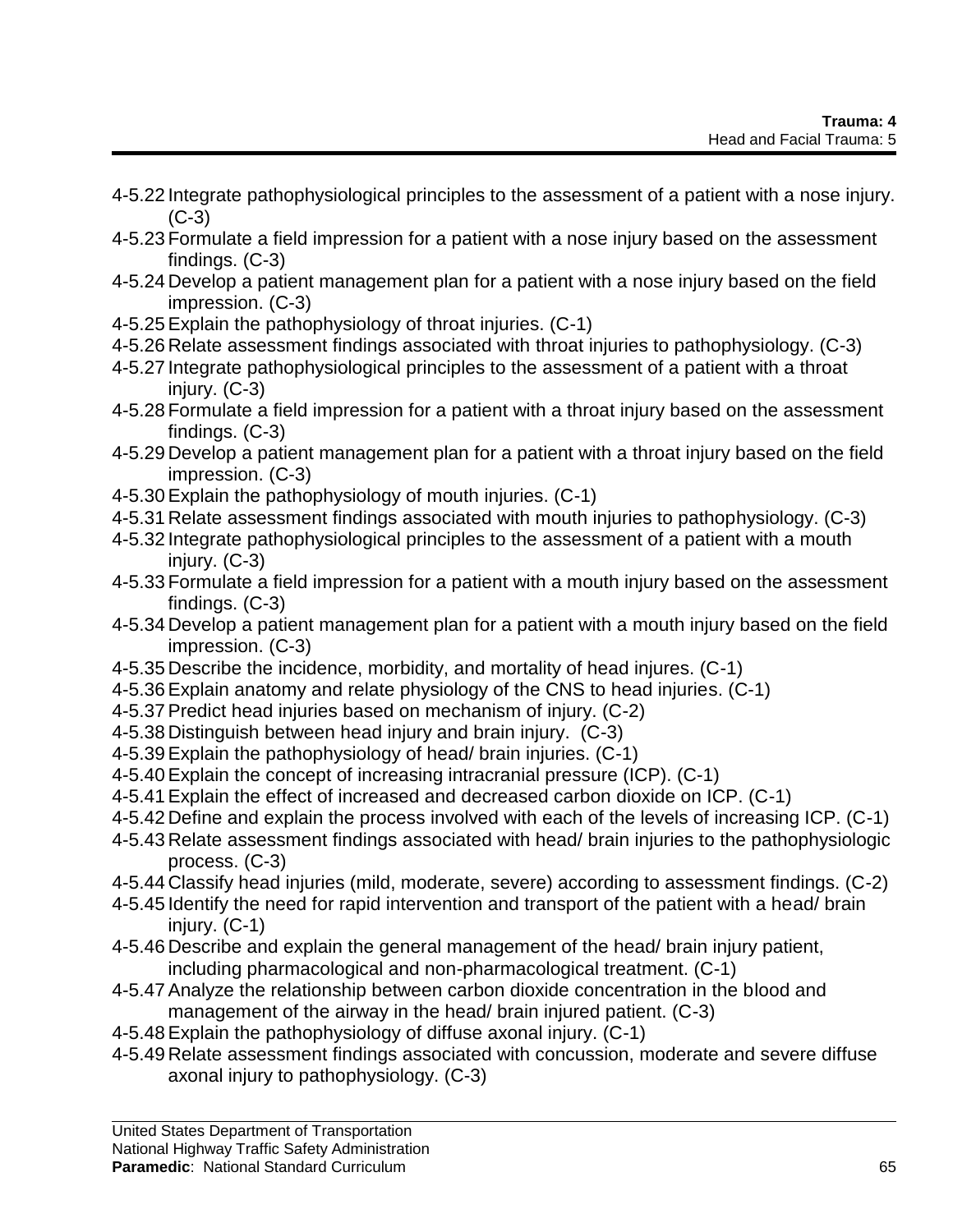- 4-5.50 Develop a management plan for a patient with a moderate and severe diffuse axonal injury. (C-3)
- 4-5.51Explain the pathophysiology of skull fracture. (C-1)
- 4-5.52 Relate assessment findings associated with skull fracture to pathophysiology. (C-3)
- 4-5.53 Develop a management plan for a patient with a skull fracture. (C-3)
- 4-5.54Explain the pathophysiology of cerebral contusion. (C-1)
- 4-5.55 Relate assessment findings associated with cerebral contusion to pathophysiology. (C-3)
- 4-5.56 Develop a management plan for a patient with a cerebral contusion. (C-3)
- 4-5.57Explain the pathophysiology of intracranial hemorrhage, including: (C-1)
	- a. Epidural

Subdural

Intracerebral

Subarachnoid

- 4-5.58 Relate assessment findings associated with intracranial hemorrhage to pathophysiology, including: (C-3)
	- a. Epidural
	- b. Subdural

**Intracerebral** 

Subarachnoid

4-5.59 Develop a management plan for a patient with a intracranial hemorrhage, including: (C-

- 1)
- a. Epidural
- 11. Subdural
- 12. Intracerebral
- 13. Subarachnoid
- 4-5.60 Describe the various types of helmets and their purposes. (C-1)
- 4-5.61 Relate priorities of care to factors determining the need for helmet removal in various field situations including sports related incidents. (C-3)
- 4-5.62 Develop a management plan for the removal of a helmet for a head injured patient. (C-3)
- 4-5.63 Integrate the pathophysiological principles to the assessment of a patient with head/ brain injury. (C-3)
- 4-5.64 Differentiate between the types of head/ brain injuries based on the assessment and history. (C-3)
- 4-5.65 Formulate a field impression for a patient with a head/ brain injury based on the assessment findings. (C-3)
- 4-5.66 Develop a patient management plan for a patient with a head/ brain injury based on the field impression. (C-3)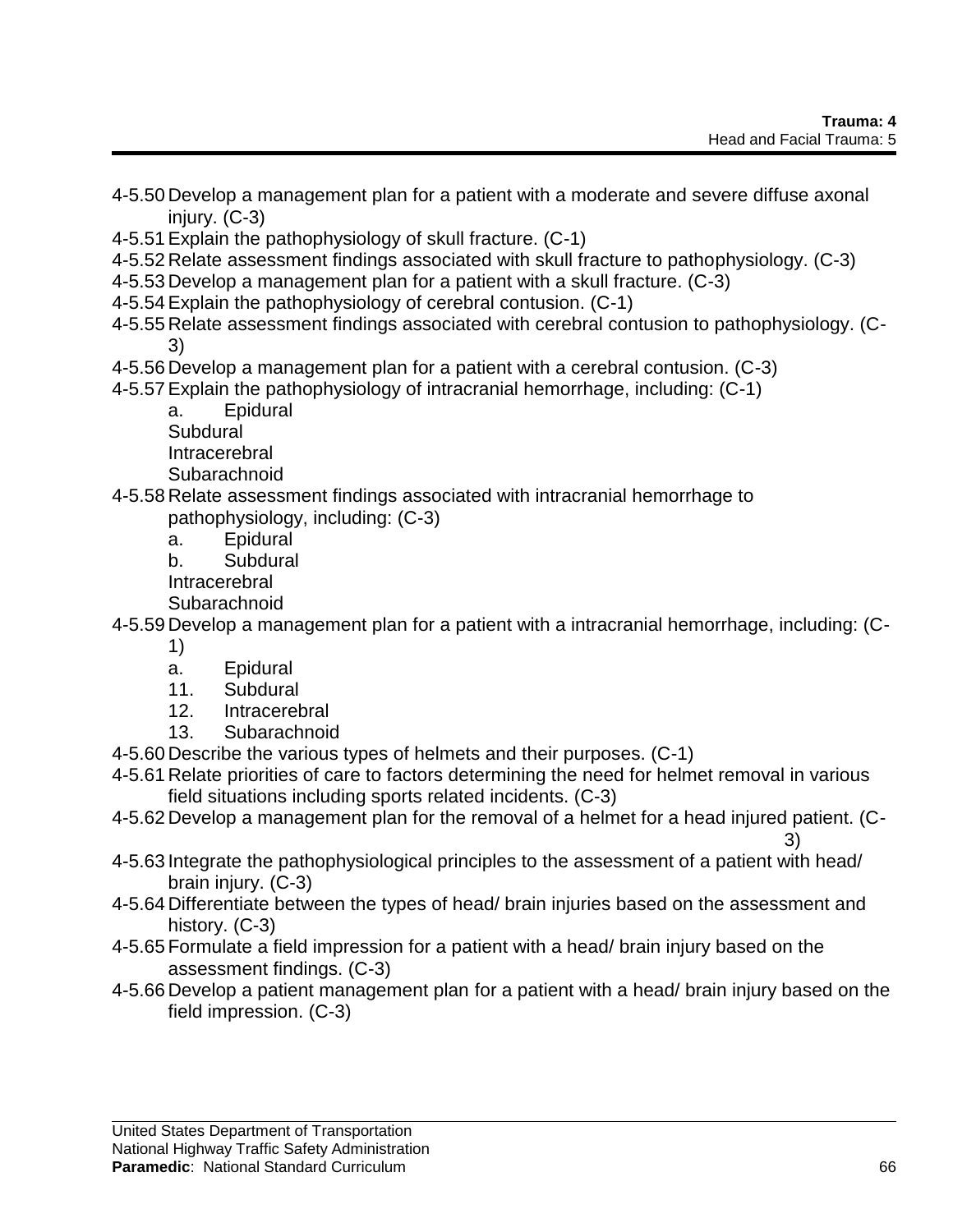# **AFFECTIVE OBJECTIVES**

None identified for this unit.

# **PSYCHOMOTOR OBJECTIVES**

None identified for this unit.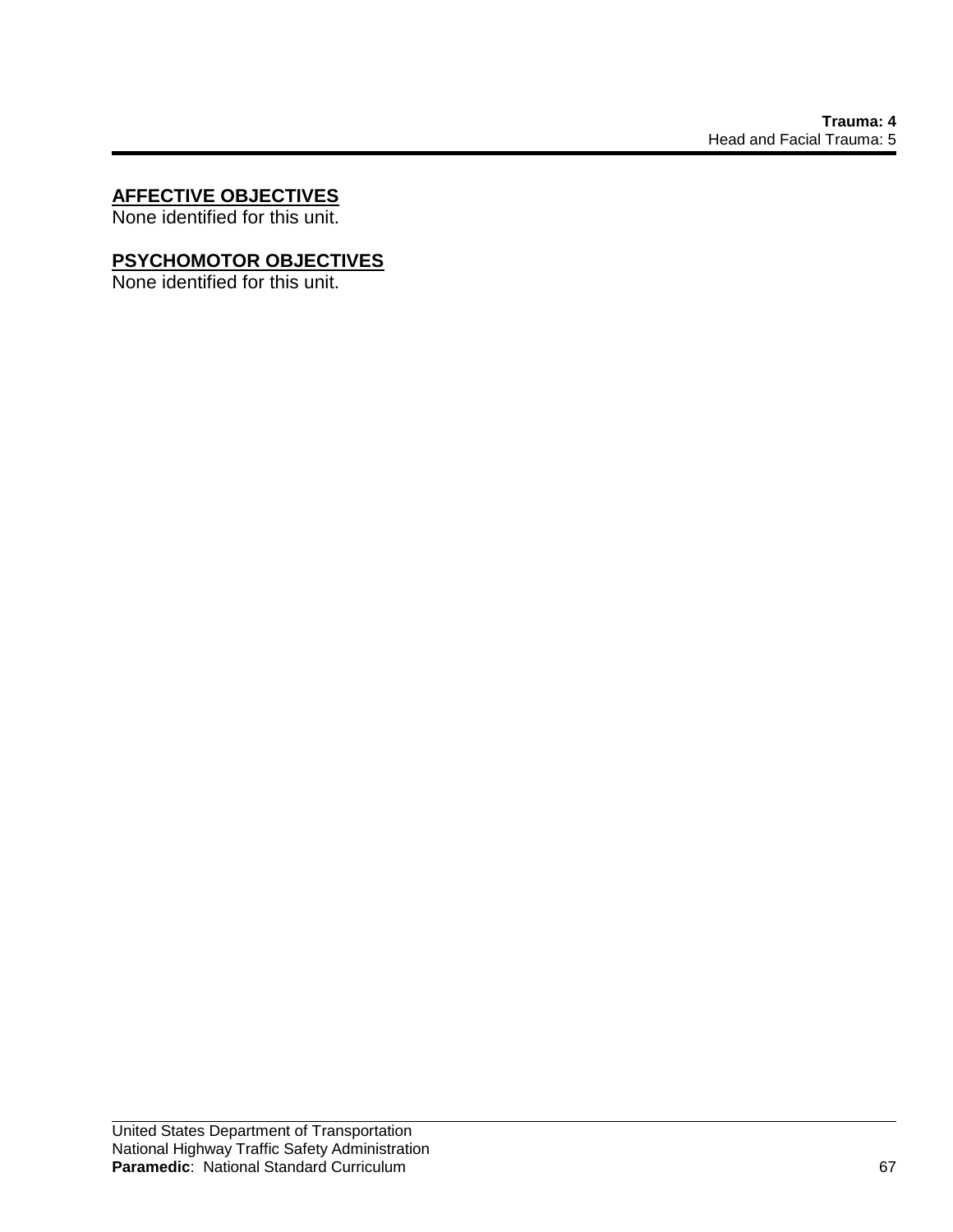# **DECLARATIVE**

## I. Facial Injury

- A. Introduction
	- 1. Incidence
	- 2. Morbidity and mortality
	- 3. Risk
- B. Review of anatomy/ physiology of the face
	- 1. Arteries and nerves
	- 2. External carotid
		- a. Temporal artery
		- b. Mandibular artery
		- c. Maxillary artery
	- 3. Nerves
		- a. 5th cranial nerve trigeminal
		- b. 7th cranial nerve facial
	- 4. Bones
		- a. Nasal
		- b. Zygoma/ zygomatic arch
		- c. Maxilla
		- d. Mandible
- C. Common mechanisms of injury
	- 1. Blunt
		- a. Motor vehicular crashes
		- b. Falls
		- c. Body-to-body contact
		- d. Augmented force (i.e. sticks, clubs, etc.)
	- 2. Penetrating
		- a. Gun shot wound, stabbing
		- b. Bites dog, human, biting tongue
- D. Other common associated injuries
	- 1. Airway compromise
	- 2. Cervical spine injury
	- 3. Brain injury
	- 4. Dental trauma or avulsion
- E. Types of facial injuries
	- 1. Bony injury
		- a. Mandible
			- (1) Fracture
			- (2) Dislocation
		- b. Maxillary fracture
			- (1) LeFort I, II and III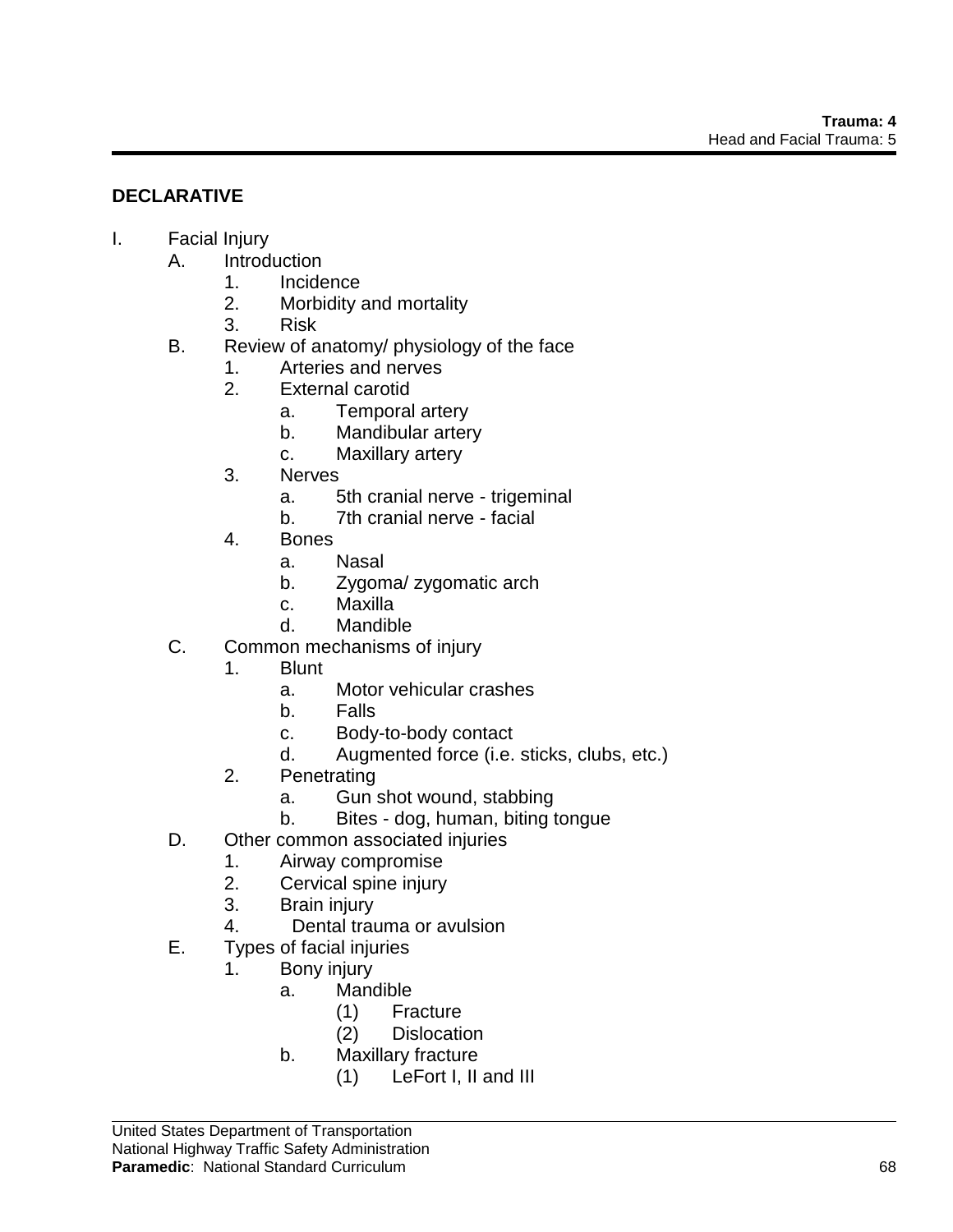- c. Zygomatic fracture
- d. Orbital fracture
	- (1) Eye
	- (2) Ear
	- (3) Nose
	- (4) Throat
	- (5) Mouth
- e. Nasal fracture
- 2. Soft tissue
	- a. Face
	- b. Mouth and oropharynx and tongue
	- c. Ear
	- d. Eye
- F. Assessment
	- 1. Airway patency and adequate ventilation
	- 2. Cervical spine integrity
	- 3. Adequate perfusion
	- 4. Associated injury
		- a. Head injury
			- (1) Increased ICP
			- (2) Presence of CSF
			- b. Bony injury
				- (1) Malocclusion
				- (2) Depressed zygoma
				- (3) Facial asymmetry
				- (4) Diplopia/ blurred vision
			- c. Soft tissue injury
				- (1) Open wounds
				- Hematomas
			- d. Broken or missing teeth
- G. History
	- 1. Mechanism of injury
	- 2. Events leading up to the injury
	- 3. Time it occurred
	- 4. Associated medical problems
	- 5. Allergies
	- 6. Medications
	- 7. Last intake
- H. Management
	- 1. Airway patency and adequate ventilations a priority
		- a. Suctioning
		- b. Intubating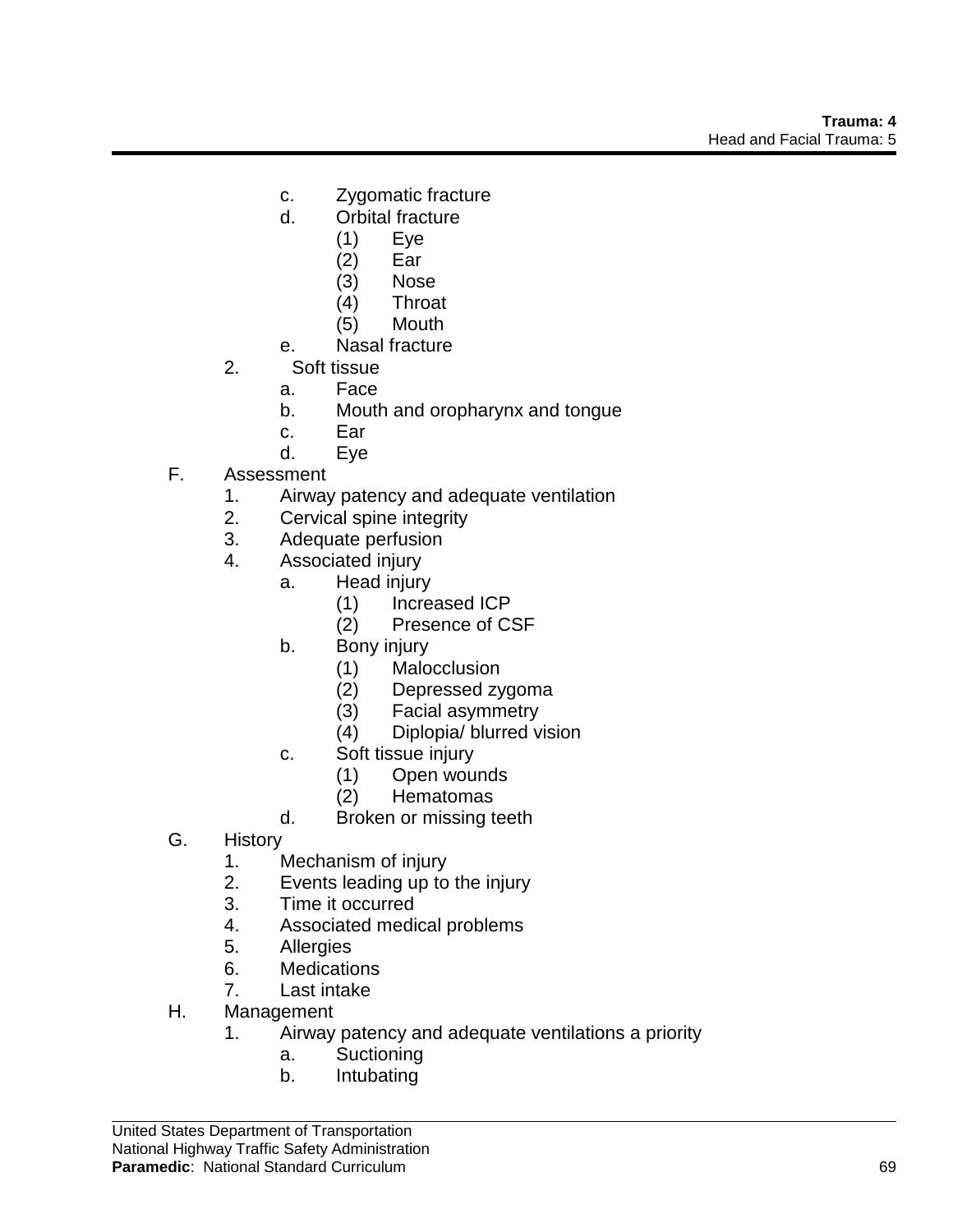- c. Positioning
- d. Ventilating
- 2. Assuring adequate circulation
- 3. Assuring cervical spine integrity
- II. Throat injuries
	- A. Introduction
		- 1. Incidence
		- 2. Morbidity and mortality
		- 3. Risk
	- B. Review of anatomy/ physiology of the throat
		- 1. Critical structures
			- a. Airway
				- (1) Oropharynx
				- (2) Larynx
				- (3) Trachea
			- b. Cervical spine
				- (1) Cord
				- (2) Vertebra
			- c. Major vessels
				- (1) Internal and external jugular veins
				- (2) Carotid arteries
				- (3) Vertebral arteries
		- 2. Associated structures
			- a. Vagus nerves
			- b. Thoracic duct
			- c. Pharynx and esophagus
			- d. Thyroid gland and parathyroid glands
			- e. Lower cranial nerves
			- f. Brachial plexus responsible for lower arm and hand function
			- g. Muscles platysma is major muscle
			- h. Soft tissue and fascia
	- C. Mechanism of injury
		- 1. Blunt motor vehicle crashes, blow to the neck, hanging
		- 2. Penetrating gun shot wound, stabbing, arrow
			- a. Lacerations or puncture
	- D. Pathophysiology
		- 1. Transected trachea
			- a. Larynx separated from trachea or fractured
				- (1) Vocal cord swelling or contusion
				- (2) Disruption of normal airway landmarks
				- (3) Associated soft tissue swelling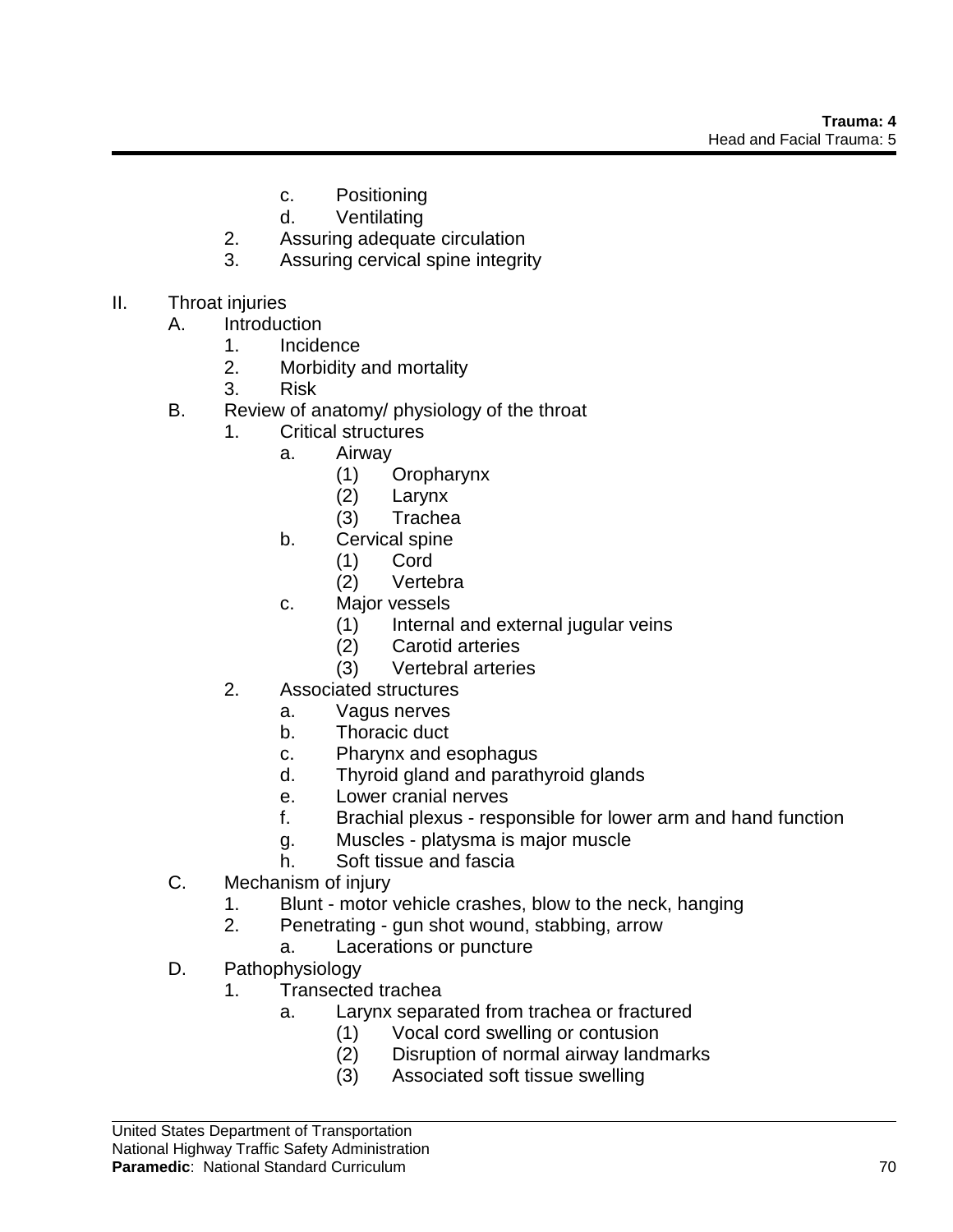- b. Open wound to trachea
- 2. Vessel lacerated or torn
	- a. Arterial interruption
		- (1) Hypoxia to brain tissue and infarct
		- (2) Open wound may cause an air embolism
	- b. Rapid exsanguination
- 3. Cervical spine trauma
	- a. Vertebral instability
	- b. Cord interruption
		- (1) Paralysis or paresthesia
		- (2) Neurogenic shock
- 4. Impaled object
	- a. Do not remove unless obstructing airway
	- b. Consider emergency cricothyrotomy
- E. Assessment
	- 1. Signs pale or cyanotic face, bruising of neck, redness of area, hematoma in neck, with open wound will see frothy blood or sputum in wound; subcutaneous air may be present
	- 2. Symptoms voice changes, tickle or feeling of fullness in throat, pain on palpation
	- 3. Signs of stroke with air emboli or infarct
	- 4. Signs of paralysis, paresthesia or neurogenic shock if spinal cord involved
	- 5. Assess for other injury
- F. Management
	- 1. Airway patency and adequate ventilation a priority
		- a. If open wound to trachea
			- (1) ET tube can be inserted to maintain patency
		- b. If closed wound
			- (1) BVM with oxygen supplement
			- (2) Consider intubation soft tissue swelling may be extreme, aim for bubbles
			- (3) Consider emergency cricothyrotomy
	- 2. Maintenance of adequate tissue perfusion
		- a. If open wound to neck, lay patient on left side in Trendelenburg with occlusive dressing over neck wound
		- b. Direct pressure to bleeding site, avoid circumferential dressings, monitor pulse for reflex bardycardia
	- 3. Maintain cervical immobilization, avoid cervical collars or other devices that obstruct your view of the neck
	- 4. Stabilize impaled object if not obstructing airway
- III. Nasal injuries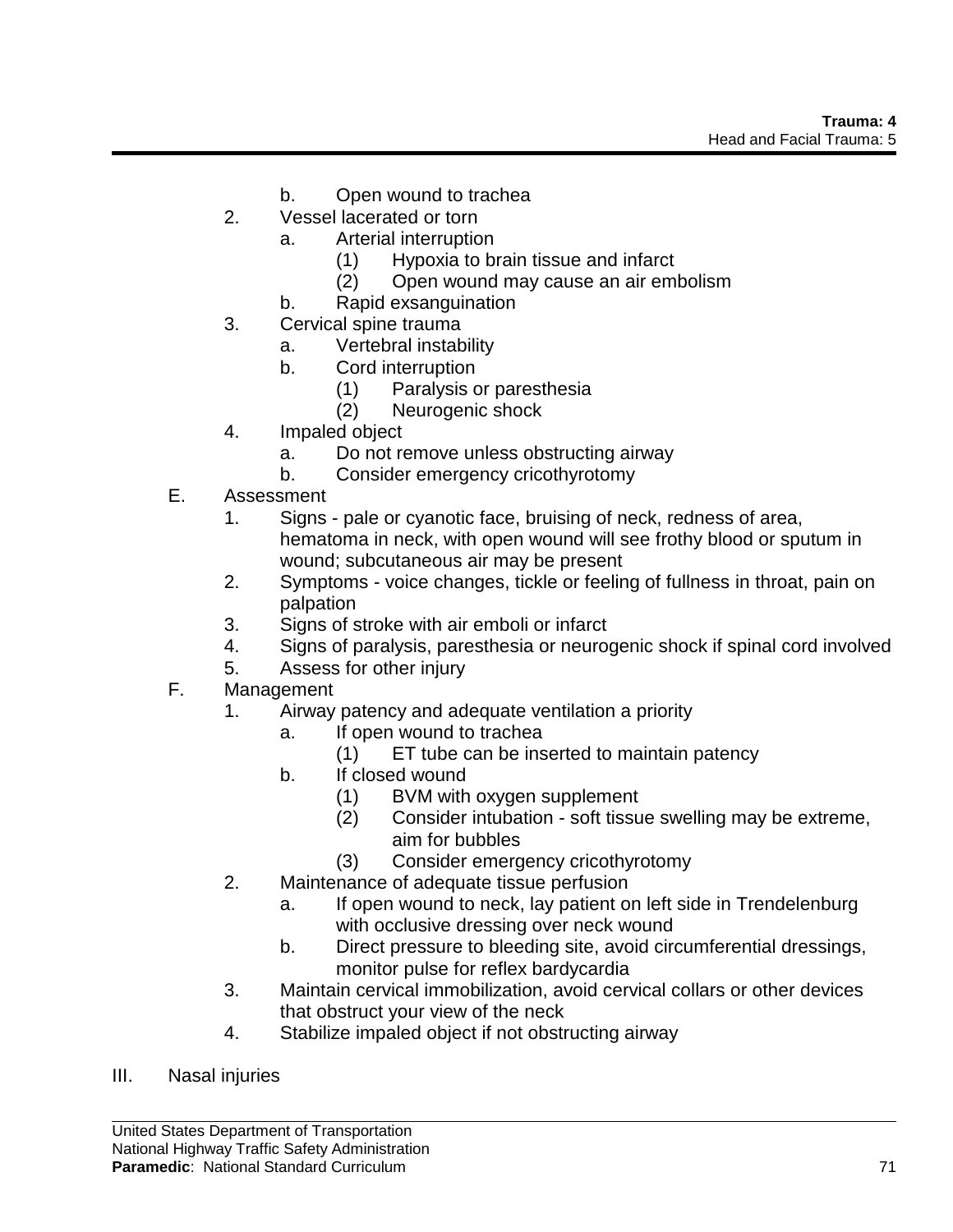- A. Review of anatomy and physiology
	- 1. Nasal bone between the eyes
	- 2. Nasal cartilage defines shape of nose
	- 3. Internal structures septum, turbinates and sinuses
- B. Mechanism of injury
	- 1. Blunt motor vehicle crashes, body-to-body contact, falls
	- 2. Penetrating gun shot wounds, stabbing
	- 3. Foreign bodies beans, crayons, anything a child can pick up
- C. Pathophysiology
	- 1. Epistaxis nose bleeds (may compromise airway)
		- a. Anterior bleeds from septum, venous bleeding
		- b. Posterior bleeds often drains down back of throat
		- c. Associated injury
			- (1) Sphenoid and/ or ethmoid bone fractures
			- (2) Basilar skull fracture
	- 2. Foreign bodies
		- a. Common in young children
		- b. Leave alone and transport
		- c. Attempt to remove only if airway is compromised
- D. Assessment
	- 1. Airway patency
	- 2. Cervical spine precautions
	- 3. CSF drainage
	- 4. Associated injuries
- E. Management
	- 1. Direct pressure
	- 2. If bleeding severe, treatment similar to hemorrhagic shock
		- a. Sit upright, leaning forward or lying on side so blood is not swallowed
	- 3. If CSF detected do not apply direct pressure, let drain freely
	- 4. Elevate head of bed in reverse Trendelenburg
- IV. Ear injuries
	- A. Review of anatomy and physiology
		- 1. Outer ear Pinna
			- a. Cartilage
			- b. Poor blood supply
		- 2. External ear canal
			- a. Considered a mucous membrane but secretes wax for protection
		- 3. Middle ear
			- a. Separated from external canal by ear drum
			- b. Delicate structures necessary for hearing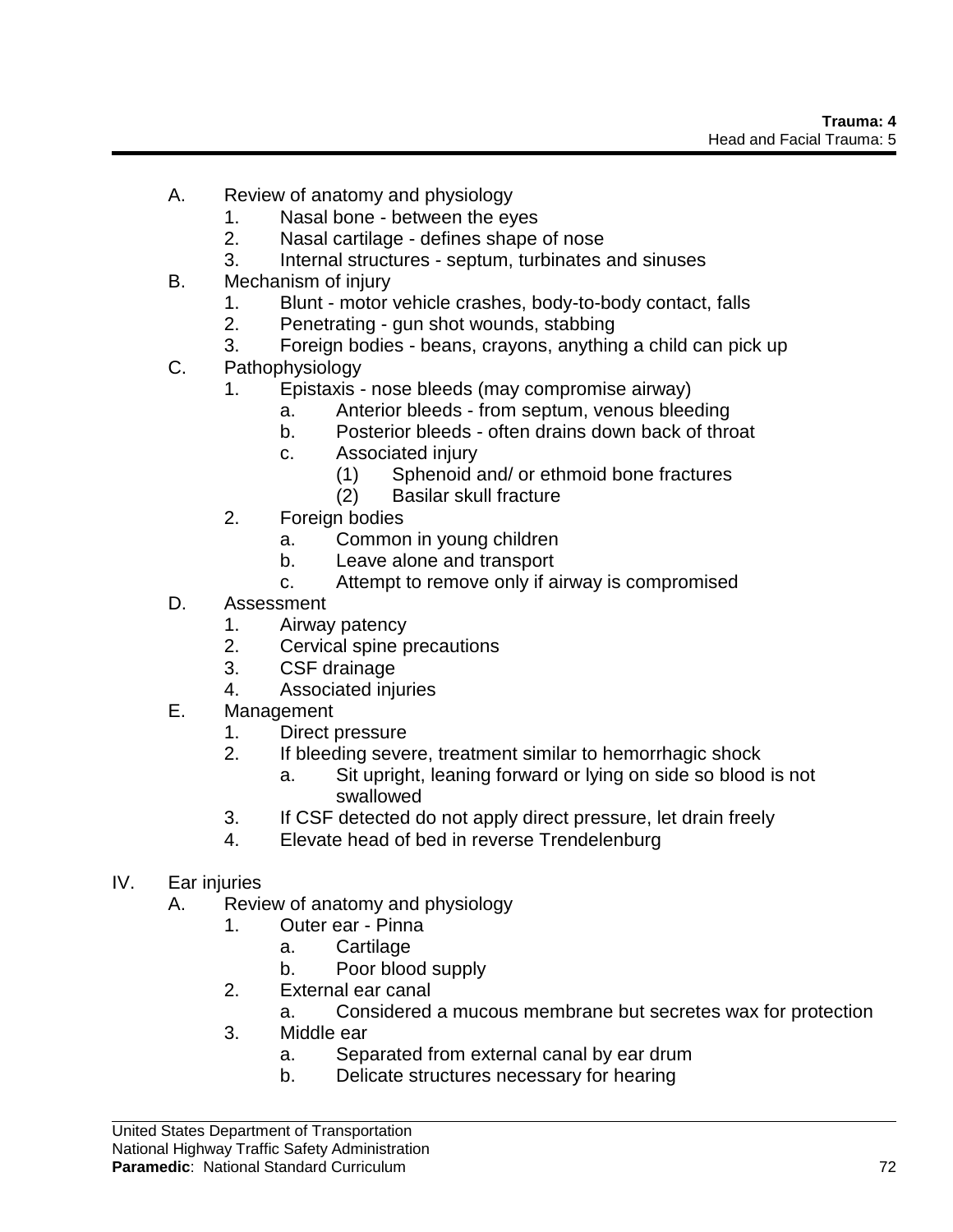- B. Mechanism of injury
	- 1. Blunt motor vehicle crashes, body-to-body contact, augmented force
	- 2. Penetrating gun shot wound, cutting, foreign body, puncture wound
	- 3. Blast injuries-explosions
	- 4. Pressure injuries-diving
- C. Pathophysiology
	- 1. Ruptured ear drum
	- 2. Basilar skull fracture
	- 3. Separation of ear cartilage
- D. Assessment
	- 1. Adequate assessment of external ear canal and middle ear cannot be done in the field
	- 2. Airway patency and adequate ventilation a priority
	- 3 Maintaining adequate tissue perfusion
	- 4 Additional injuries
		- a0 If mechanism warrants, cervical spine precautions
- E0 Management
	- 1 Considerations
		- a0 Difficult for cartilage to heal
		- b0 Infection is prime influence for failure to heal
	- 2 Realign ear into position and gently bandage with sufficient padding
	- 3 Cover draining ear with loose dressing
- V Eye injuries
	- A0 Review of anatomy and physiology
		- 1 External parts
			- a0 Bony orbit
			- b0 Eyelids
			- c0 Lacrimal apparatus
		- 2 Internal parts
			- a0 Sclera
				- b0 Cornea
				- c0 Conjunctiva
				- d0 Iris
				- e0 Pupil
				- f0 Lens
				- g0 Retina
				- h0 Optic nerve
				- i0 Muscle control
					- (1) Pairs
					- (2) Characteristics
		- 3 Types of vision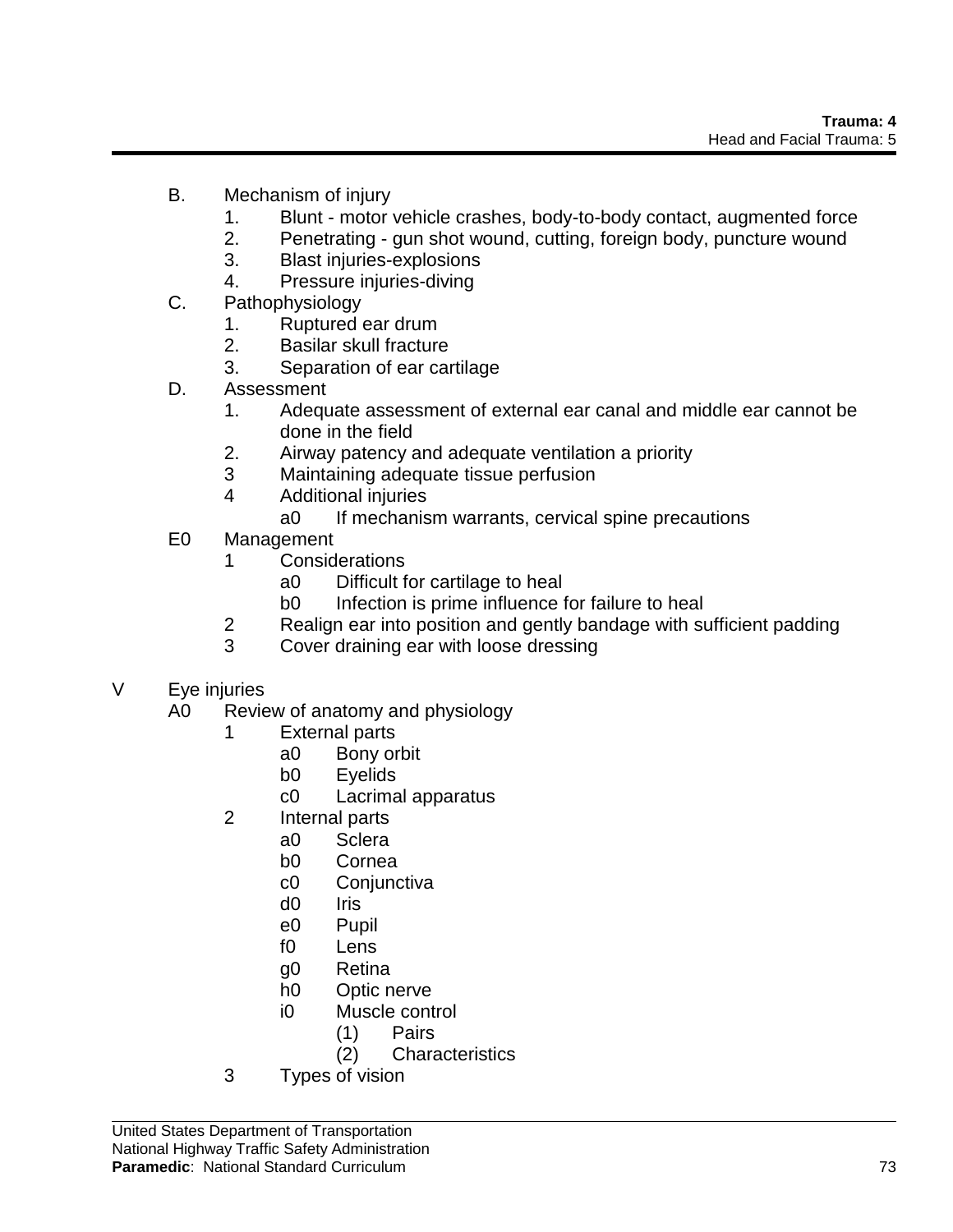- a0 Central vision
- b0 Peripheral vision
- B0 Mechanism of injury
	- 1 Penetrating bullets, knives, glass, arrows, foreign bodies
	- 2 Blunt- balls, falls, vehicle crashes, motorcycles
	- 3 Burns- welding, sun, chemicals
- C0 Pathophysiology
	- 1 Penetrating
		- a0 Abrasions
		- b0 Foreign bodies
			- (1) Superficial
			- (2) Deep
		- c0 Lacerations
			- (1) Superficial
			- (2) Deep
	- 2 Blunt
		- a0 Swelling
		- b0 Conjunctival hemorrhage
		- c0 Hyphema
		- d0 Ruptured globe
		- e0 Blow-out fracture of orbital rim
		- f0 Retinal detachment
	- 3 Burns
		- a0 Flash burns
		- b0 Acid/ alkali
	- 4 Other
		- a0 Lacerated eyelid
		- b0 Impaled object
		- c0 Avulsion
- D0 Assessment
	- 1 History
		- a0 When did the symptoms begin
		- b0 Mechanism of injury
		- c0 What did the patient first notice
		- d0 Were both eyes effected?
		- e0 Past history
			- (1) Visual acuity glasses, contacts
			- (2) Diseases or conditions glaucoma, etc.
		- f0 Any medications
	- 2 Physical assessment
		- a0 Addressing priorities
			- (1) Maintaining open airway and assuring adequate ventilation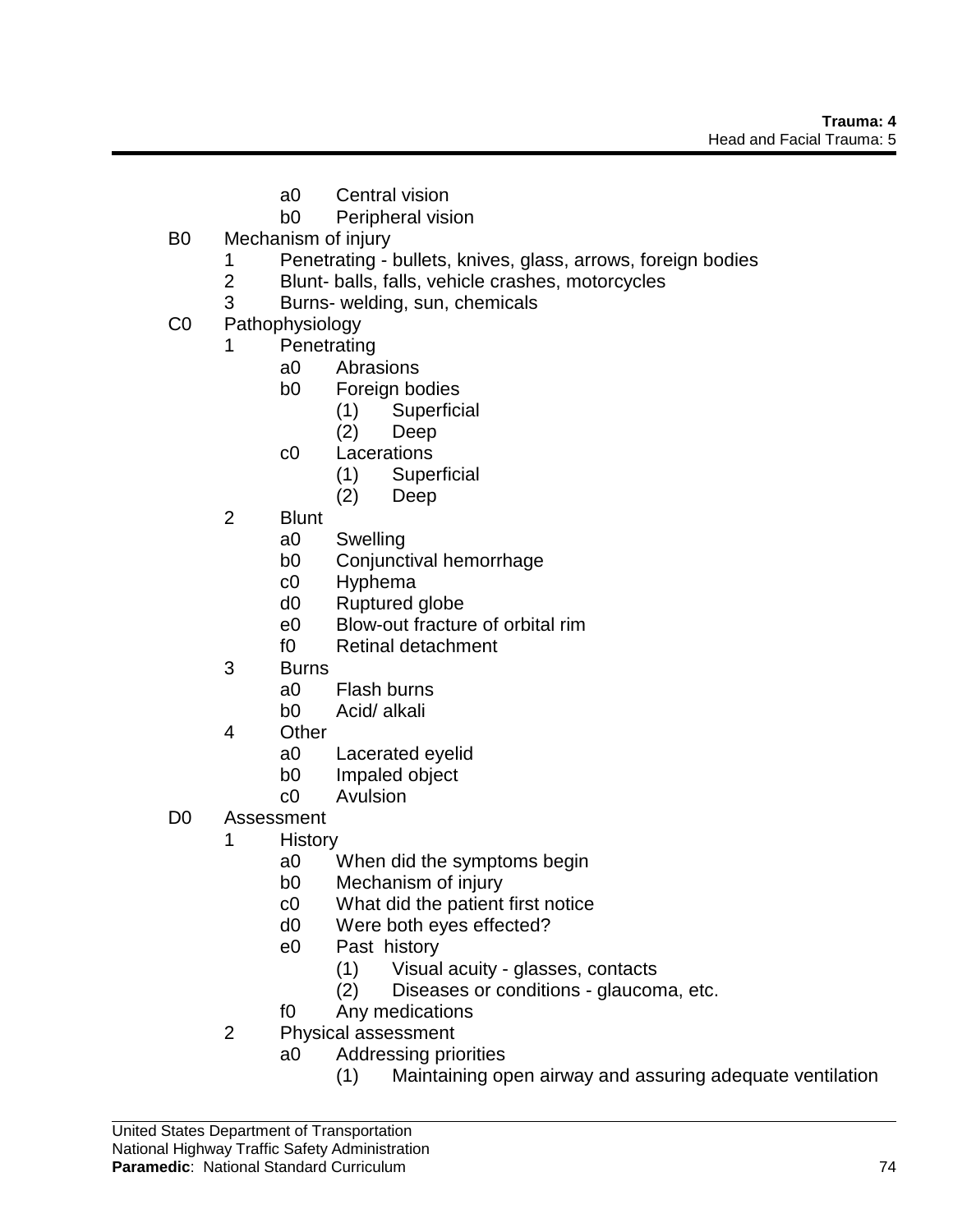- (2) Controlling bleeding and supporting cardiovascular system
- (3) Potential for central nervous system injury
- b0 Orbital rim
- c0 Lids
- d0 Cornea
- e0 Conjunctiva
- f0 Eye movement
	- (1) Dysconjugate gaze
	- (2) Paralysis of gaze
- g0 Pupils
- h0 Visual acuity
- E0 Management
	- 1 Blunt trauma treatment
		- a0 Positioning
		- b0 Bandaging eye(s)
			- (1) One versus both
			- (2) No pressure
	- 2 Penetrating trauma treatment
		- a0 Positioning
		- b0 Removal of foreign bodies versus not
		- c0 Moist bandage versus dry
		- d0 Stabilize impaled object
	- 3 Avulsion treatment
	- 4 Burn
		- a0 Acid/ alkali
		- b0 Flash burn
	- 5 Lacerated eyelid treatment
- VI Mouth injuries
	- A0 Introduction
		- 1 Incidence
		- 2 Morbidity and mortality
		- 3 Risk
	- B0 Review of anatomy/ physiology of the mouth
		- 1 Muscles
			- a0 Tongue
			- b0 Orbicular oris lips
			- c0 Masseter muscles cheeks
		- 2 Nerves
			- a0 Hypoglossal
			- b0 Glossopharyngeal
			- c0 Trigeminal (mandibular branch)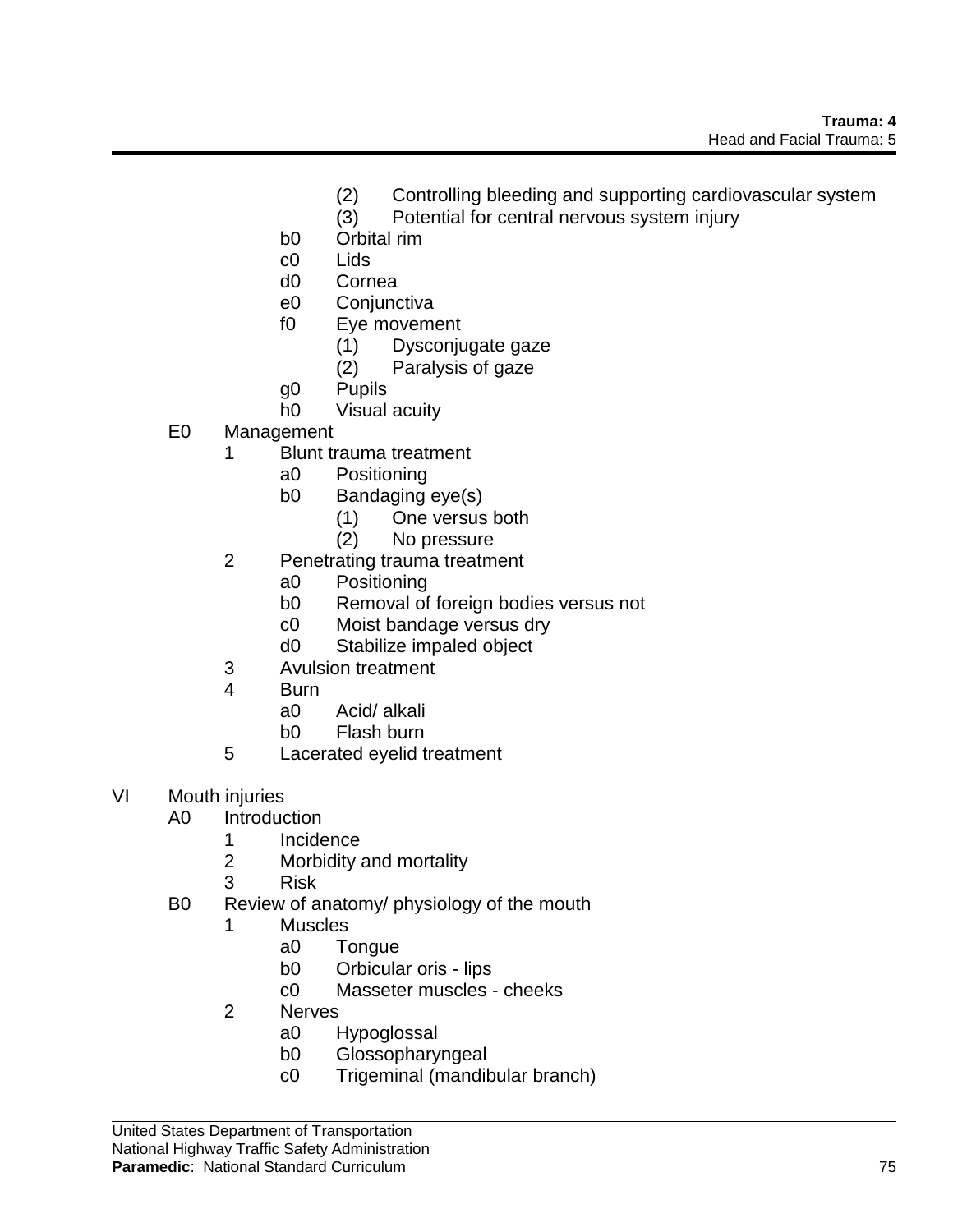- d0 Facial
- 3 Bones
	- a0 Hyoid
	- b0 Palate
	- c0 Mandible
	- d0 Maxilla
- 4 Teeth
- 5 Salivary glands
- 6 Lymphoid tissue
- C0 Mechanisms of injury
	- 1 Blunt
		- a0 Motor vehicle crash
		- b0 Blows to the mouth or chin
	- 2 Penetrating
		- a0 Gun shot wounds
		- b0 Lacerations or punctures
- D0 Pathophysiology
	- 1 Lacerated tongue
		- a0 Airway compromise
			- (1) Blood and tissue
			- (2) Inability to communicate
		- b0 Broken or avulsed tooth
			- (1) Airway compromise
		- c0 Impaled object
			- (1) Airway compromise
		- d0 Lacerated mucous membranes
			- (1) Copious bleeding
			- (2) Airway compromise
	- 2 Assessment
		- a0 Signs
			- (1) Copious bleeding
			- (2) Blood tinged mucous
			- b0 Symptoms
				- (1) Inability to talk unless leaning forward to allow for drainage
	- 3 Management
		- a0 Airway patency and adequate ventilation is the first priority
		- b0 Impaled object
			- (1) If patient is able to breathe stabilize  $(2)$  Otherwise remove
			- Otherwise remove
		- c0 Collect tissue
			- (1) Tongue manage as any other piece of tissue
			- (2) Tooth rinse with normal saline and transport with patient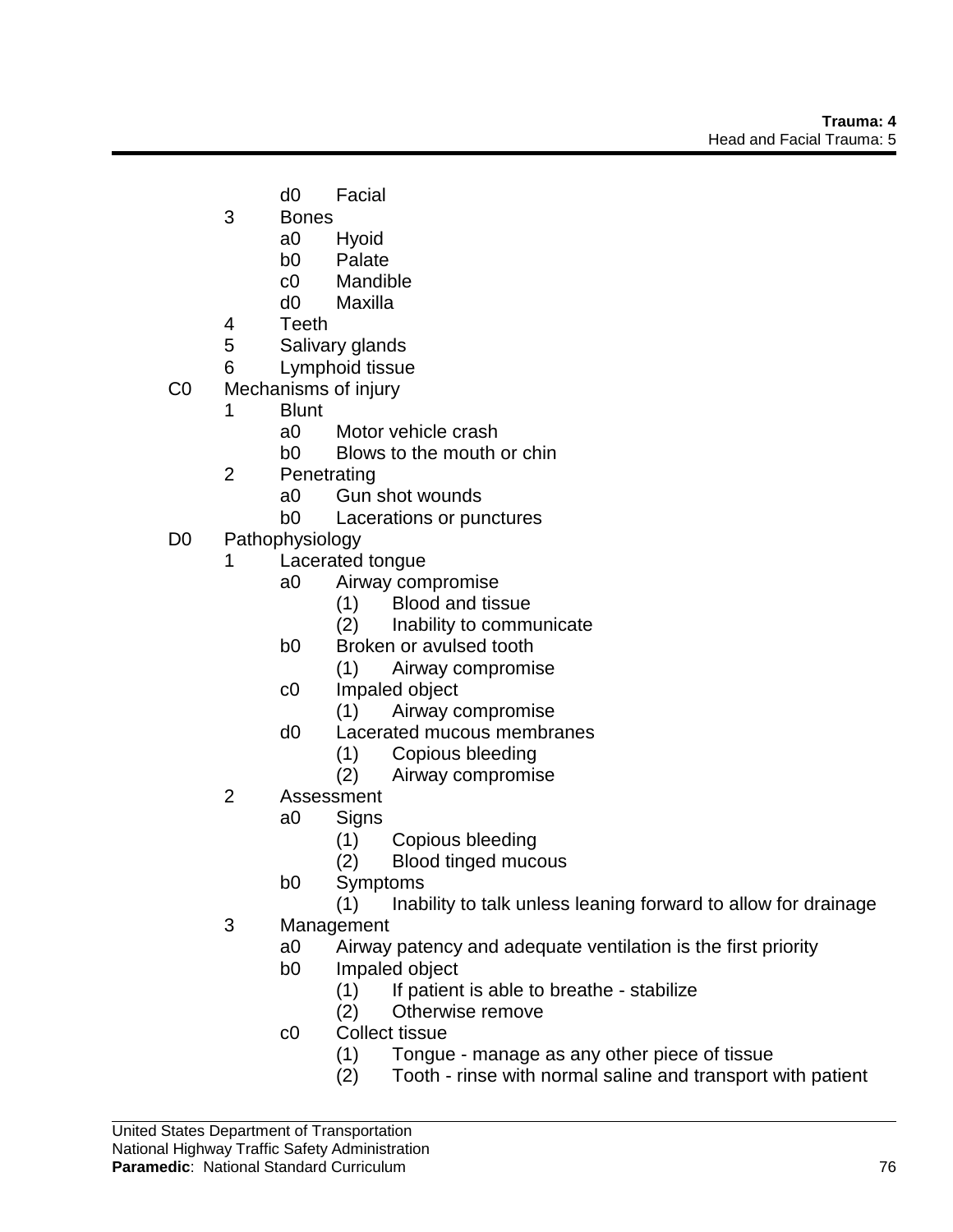## VII Head trauma

- A0 Introduction
	- 1 Incidence approximately 4 million people sustain head injuries in the U.S. each year
	- 2 Morbidity and mortality approximately 450,000 require hospitalization a0 Most are minor injuries (GCS 13-15)
		- b0 Major head injury (GCS <8) is the most common cause of death from trauma in trauma centers
		- c0 Over 50% of all trauma deaths involve head injury
	- 3 Risk
		- a0 Highest in males 15-24 years of age
		- b0 Infants 6 months to 2 years
		- c0 Young school age children
		- d0 The elderly
- B0 Review of anatomy/ physiology of head/ brain
	- 1 Scalp
		- a0 Hair
		- b0 Subcutaneous tissue contains major scalp veins which bleed profusely
		- c0 Muscle attached just above the eyebrows and at the base of the occiput
		- d0 Galea freely moveable sheet of connective tissue, helps deflect blows
		- e0 Loose connective tissue contains emissary veins that drain intracranially (becomes important as a route for infection)
	- 2 Skull divided into two main groups of bones face and cranium
		- a0 Cranial bones
			- (1) Composed of double layer of solid bone which surrounds a spongy middle layer gives greater strength
			- (2) Frontal, occipital, temporal, parietal, and mastoid
		- b0 Middle meningeal artery
			- (1) Lies under temporal bone, if fractured can tear artery
			- (2) Source of epidural hematoma
		- c0 Skull floor many ridges
		- d0 Foramen magnum opening at base of skull for spinal cord
	- 3 Brain occupies 80% of intracranial space
		- a0 Divisions
			- (1) Cerebrum each lobe named after skull plates that lie immediately above
				- (a) Cortex controls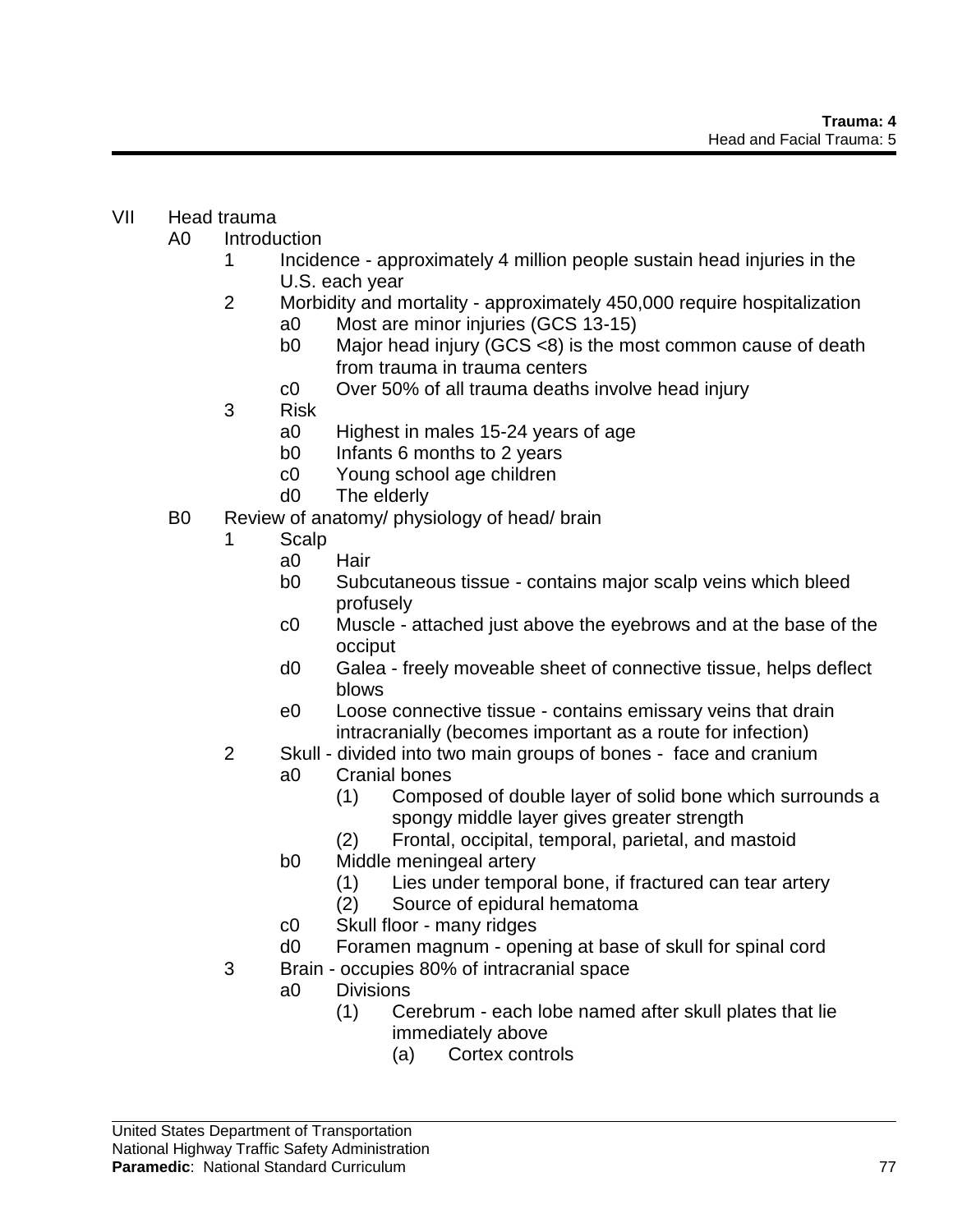- i Voluntary skeletal movement interference with will result in extremity paresthesia, weakness and/ or paralysis
- ii Level of awareness part of consciousness
- (b) Frontal lobe personality, trauma here may result in placid reactions or seizures
- (c) Parietal lobe somatic sensory input, memory, emotions
- (d) Temporal lobe speech centers here, 85% of population has center on left, long term memory, taste and smell
- (e) Occipital lobe origin of optic nerve, trauma here may cause complaints of seeing "stars", blurred vision or other visual disturbances
- (f) Hypothalamus centers for vomiting, regulating body temperature and water
- (2) Cerebellum coordination of voluntary movement started by cerebral cortex
- (3) Brain stem connects the hemispheres of the brain, cerebellum and spinal cord responsible for vegetative functions and vital signs
	- (a) Parts -midbrain, pons and medulla oblongata
	- (b) Cranial nerves
		- i CN III oculomotor, origin from midbrain controls pupil size - pressure on nerve paralyzes nerve, pupil unreactive
			- ii CN X vagal, origin from medulla a bundle of nerves, primarily from parasympathetic system, that supply SA and AV node, stomach and GI tract - pressure on nerve stimulates bardycardia
			- iii Reticular activating system level of arousal and responsible for specific motor movements
- b0 Level of consciousness
	- (1) Reticular activating centers level of arousal
	- (2) Intact cortical function level of awareness
- c0 Meninges protective layers the surround and enfold entire CNS
	- (1) Dura mater outer layer, tough and fibrous; literally two layers, inner layer serves to divide and separate various brain structures, forms the tentorium that surrounds the brain stem and separates the cerebellum below from the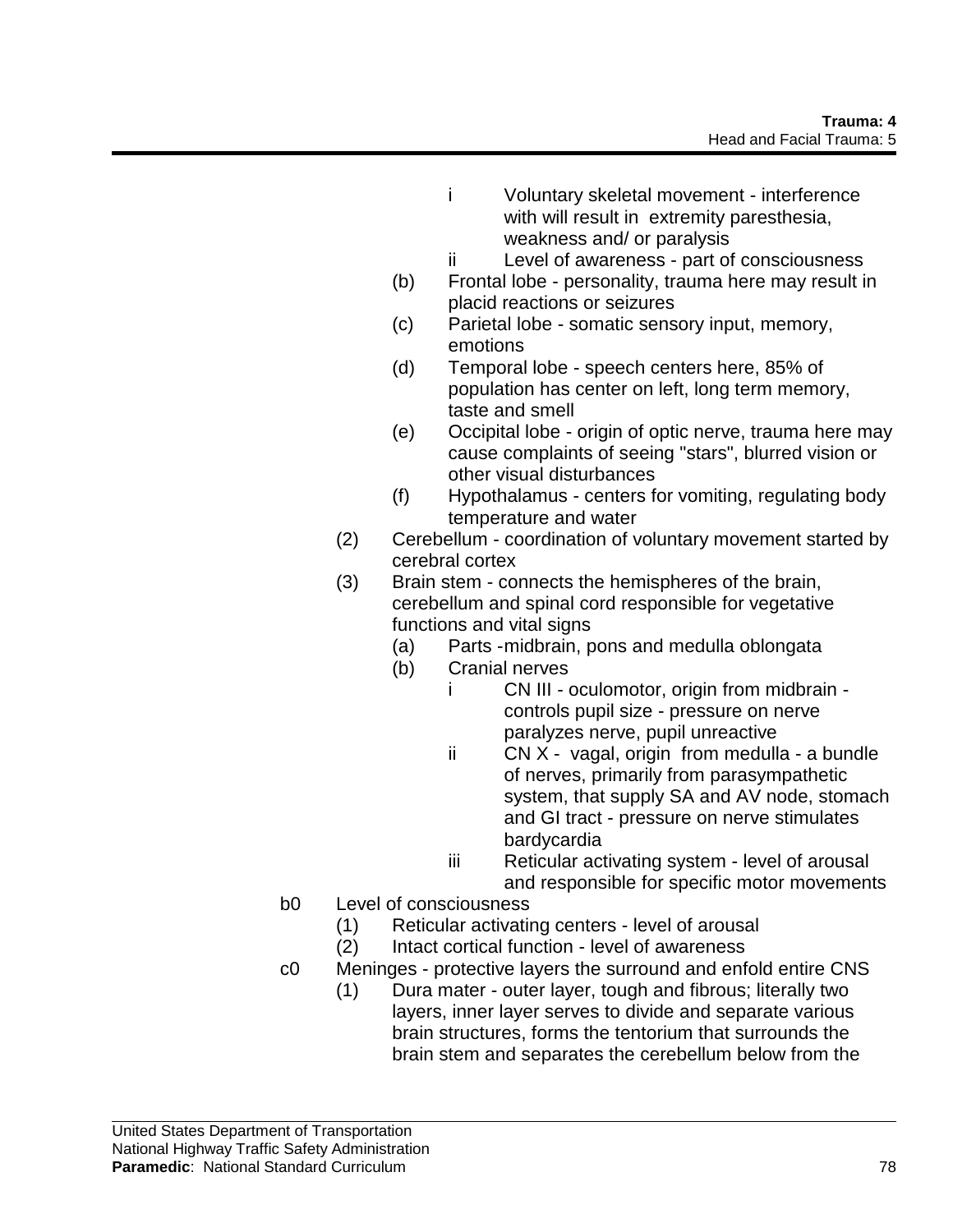cerebral structures above, used as a landmark to describe intracranial lesions or when swelling is involved

- (2) Arachnoid middle layer, web-like with venous blood vessels that reabsorb cerebrospinal fluid
- (3) Pia mater inner layer, directly attached to brain tissue, provides form
- d0 Cerebral spinal fluid (CSF) clear, colorless fluid, circulates through entire brain and spinal cord
	- (1) Function cushion and protect
	- (2) Ventricles in center of brain, secretes CSF by filtering blood, forms blood-brain barrier
- e0 Metabolism and perfusion
	- (1) High metabolic rate
	- (2) Nutrients
		- (a) Consumes 20% of body's oxygen
		- (b) Glucose
		- (c) Thiamine
		- (d) Other nutrients
		- (e) Nutrients cannot be stored
	- (3) Blood supply
		- (a) Vertebral arteries
		- (b) Receives 15% cardiac output
	- (4) Perfusion
		- (a) Cerebral perfusion pressure (CPP)
		- (b) Mechanism called autoregulation regulates body's blood pressure to maintain CPP
		- (c) CPP = mean arterial pressure (MAP) ICP
		- (d) MAP of at least 60 mmHg required to perfuse brain
		- (e) Interference with CPP edema, bleeding, hypotension
- C0 Mechanisms of injury
	- 1 Motor vehicle crashes
		- a0 Most common cause of head trauma
		- b0 Most common cause of subdural hematoma
	- 2 Sports
	- 3 Falls
		- a0 In elderly or in presence of alcohol abuse
		- b0 Associated with chronic subdural hematomas
	- 4 Penetrating trauma
		- a0 Missiles (rifles, hand guns, shotguns) more common
		- b0 Sharp projectiles (knives, ice picks, axes and screwdrivers) not as common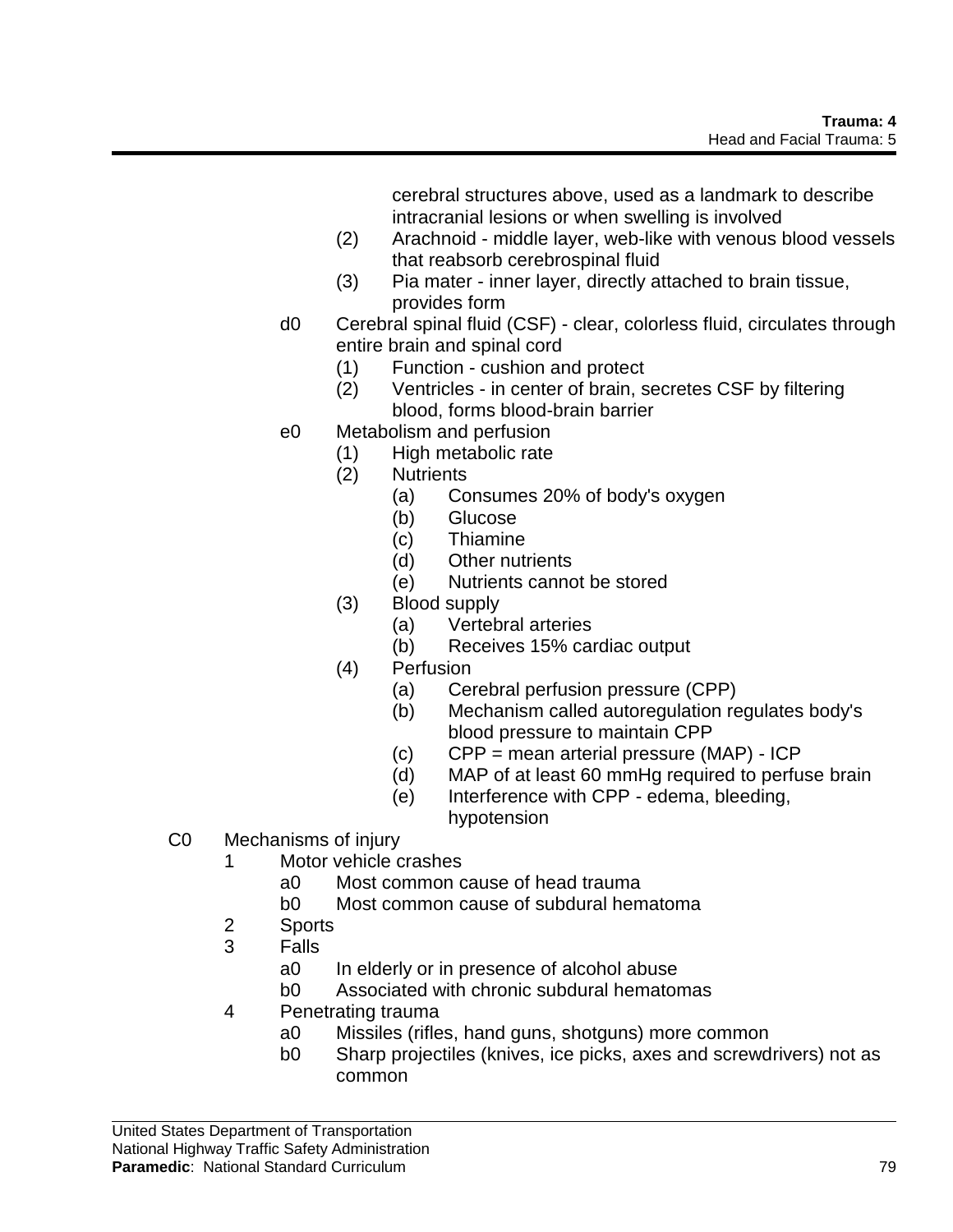- D0 General categories of injury
	- 1 Coup injuries
		- a0 Directly below point of impact
		- b0 More common when front of head struck because of irregularity of inner surface of frontal bones; occipital area is smooth
	- 2 Contrecoup injuries
		- a0 On the pole opposite the site of impact
		- b0 More common when back of head struck because of irregularity of inner surface of frontal bones
	- 3 Diffuse axonal injury (DAI)
		- a0 Shearing, tearing, stretching force of nerve fibers with axonal damage
		- b0 More common with vehicular occupants and pedestrians struck by vehicle
	- 4 Focal injury
		- a0 An identifiable site of injury limited to a particular area or region of the brain
- E0 Causes of brain injury
	- 1 Direct or primary
		- a0 Caused by the impact
		- b0 Mechanical disruption of cells
		- c0 Vascular permeability
	- 2 Indirect secondary or tertiary
		- a0 Secondary caused by edema, hemorrhage, infection and pressure inadequate perfusion (ischemia) tissue hypoxia
		- b0 Tertiary caused by apnea, hypotension, pulmonary resistance and change in ECG
- F0 Head injury broad and inclusive
	- 1 Defined a traumatic insult to the head that may result in injury to soft tissue, bony structures and/ or brain injury
	- 2 Categories blunt (closed) trauma and open (penetrating trauma)
	- 3 Blunt head trauma
		- a0 More common
		- b0 Dura remains intact
		- c0 Brain tissue not exposed to the environment
		- d0 May result in fractures, focal brain injuries and/ or diffuse axonal injuries (DAI)
	- 4 Penetrating head trauma
		- a0 Less common, gun shot wound most frequent cause
		- b0 Dura and cranial contents penetrated
		- c0 Brain tissue exposed to the environment
		- d0 Results in fractures and focal brain injury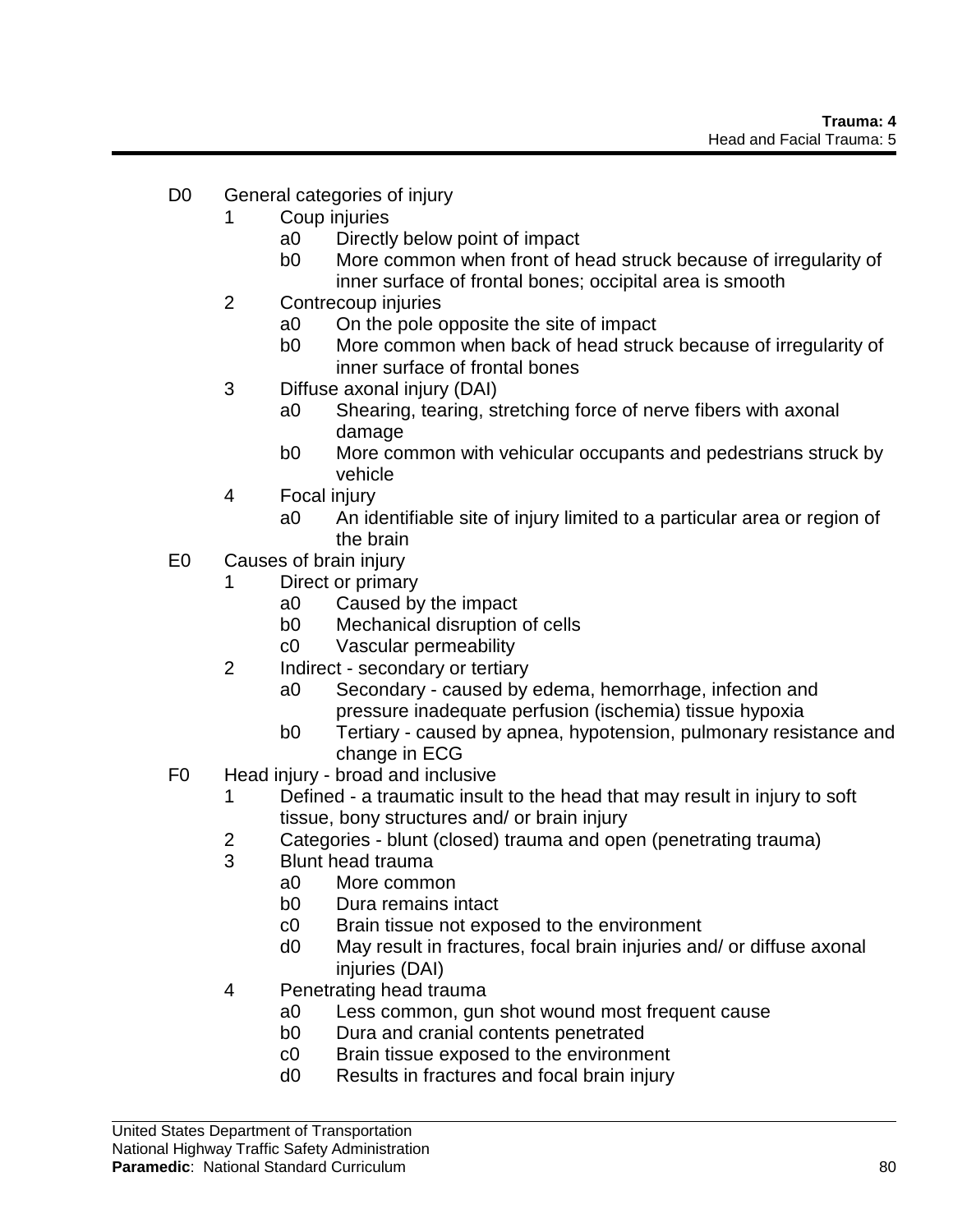- G0 Brain injury
	- 1 Defined (by National Head Injury Foundation) "a traumatic insult to the brain capable of producing physical, intellectual, emotional, social and vocational changes"
	- 2 Categories focal injury, subarachnoid hemorrhage or diffuse axonal injury
		- a0 Focal injury specific, grossly observable brain lesions
			- (1) Cerebral contusion related to severity of amount of energy transmitted
			- (2) Intracranial hemorrhage
				- (a) Penetrating
				- (b) Non-penetrating
			- (3) Epidural hemorrhage
		- b0 Diffuse axonal injury (DAI) effect of acceleration/ deceleration
			- (1) Concussion mild and classic
			- (2) DAI moderate and severe
- H0 Pathophysiology of head/ brain injury
	- 1 Increased intracranial pressure (ICP)
		- a0 Direct or indirect injury
			- (1) Edema
			- (2) Bleeding
			- (3) Hypotension
			- (4) Hypercarbia
	- 2 Mechanism
		- a0 As ICP approaches MAP the gradient for flow decreases, therefore cerebral blood flow is restricted
		- b0 This decreases cerebral perfusion pressure (CPP)
		- c0 As CPP decreases, cerebral vasodilation occurs which results in increased cerebral blood volume which leads to an increase in ICP which results in a decreased CPP which leads to further cerebral vasodilation and so on
		- d0 Hypercarbia causes cerebral vasodilation which results in increased cerebral blood volume, which leads to increased ICP, etc.
		- e0 Hypotension results in decreased CPP which leads to cerebral vasodilation, etc.
	- 3 Assessment
		- a0 Pressure exerted downward
			- (1) Cerebral cortices and/ or reticular activating system effected
				- (a) Altered level of consciousness amnesia of event, confusion, disorientation, lethargy or combativeness, focal deficit or weakness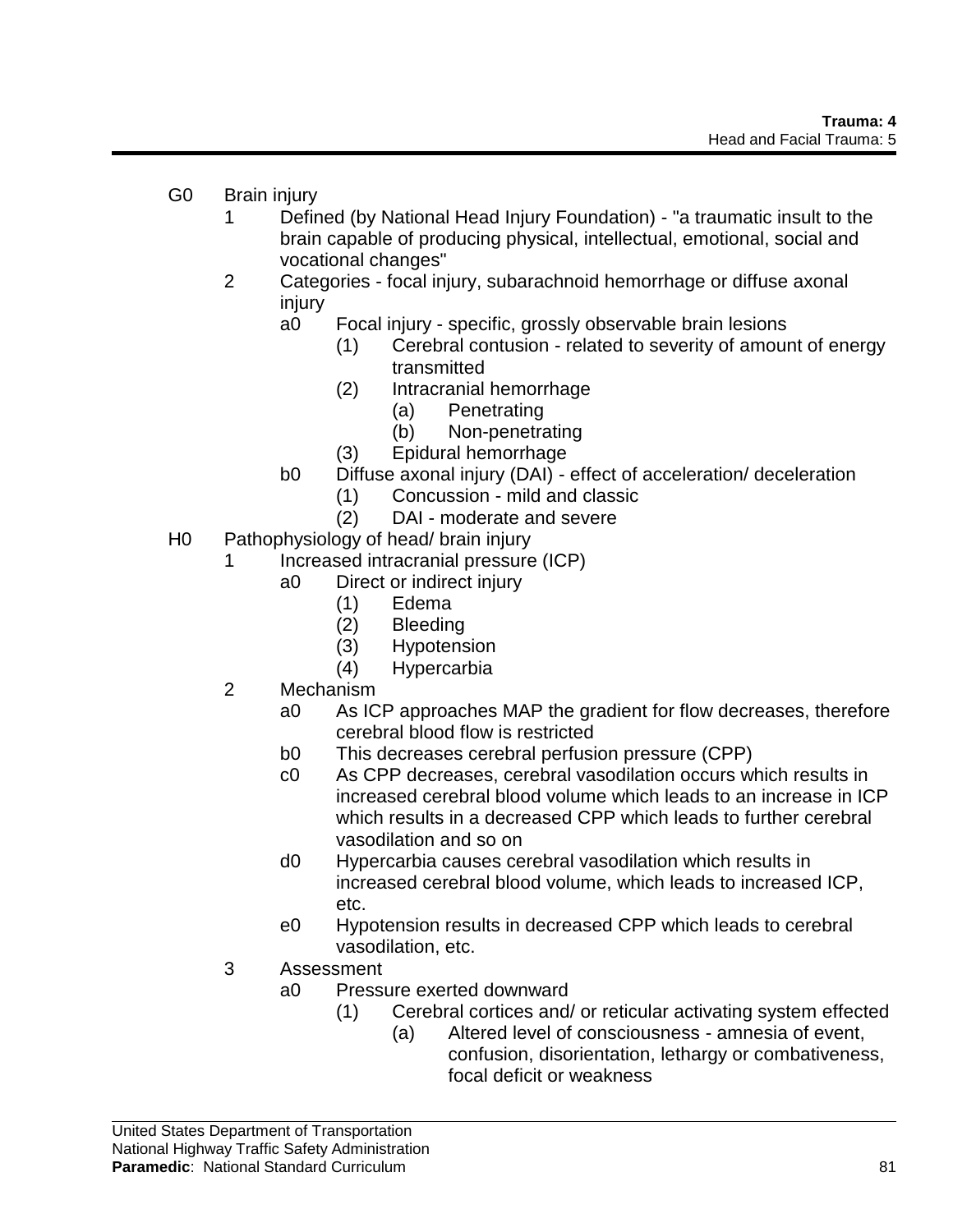- (2) Hypothalamus vomiting
- (3) Brain stem
	- (a) Blood pressure elevates to maintain MAP and thus CPP
	- (b) Vagal nerve pressure bardycardia
	- (c) Respiratory centers irregular respirations or tachypnea
	- (d) Oculomotor nerve paralysis unequal/ unreactive pupils
	- (e) Posturing flexion/ extension
- (4) Seizures depending on location of injury
- b0 Levels of increasing ICP
	- (1) Cerebral cortex and upper brain stem involved
		- (a) BP rising and pulse rate begins slowing
		- (b) Pupils still reactive
		- (c) Cheyne-Stokes respirations
		- (d) Initially try to localize and remove painful stimuli
			- i Eventually withdraws then flexion occurs
		- (e) All effects reversible at this stage
	- (2) Middle brain stem involved
		- (a) Wide pulse pressure and bradycardia
		- (b) Pupils nonreactive or sluggish
		- (c) Central neurogenic hyperventilation (CNH)
		- (d) Extension
		- (e) Few patients function normally from this level
	- (3) Lower portion of brain stem involved/ medulla
		- (a) Pupil blown same side as injury
		- (b) Respirations ataxic (erratic, no rhythm) or absent
		- (c) Flaccid
		- (d) Labile pulse rate, irregular often great pulse swings in rate
		- (e) QRS, S-T and T wave changes
		- (f) Decreased BP, often labile BP
		- (g) Not considered survivable
- c0 Glasgow coma scale method to assess level of consciousness (1) Three independent measurements
	- (a) Eye opening
		- (b) Verbal response
		- (c) Motor response
	- (2) Numerical score 3 to 15
	- (3) Head injury classified according to score
		- (a) Mild 13 to 15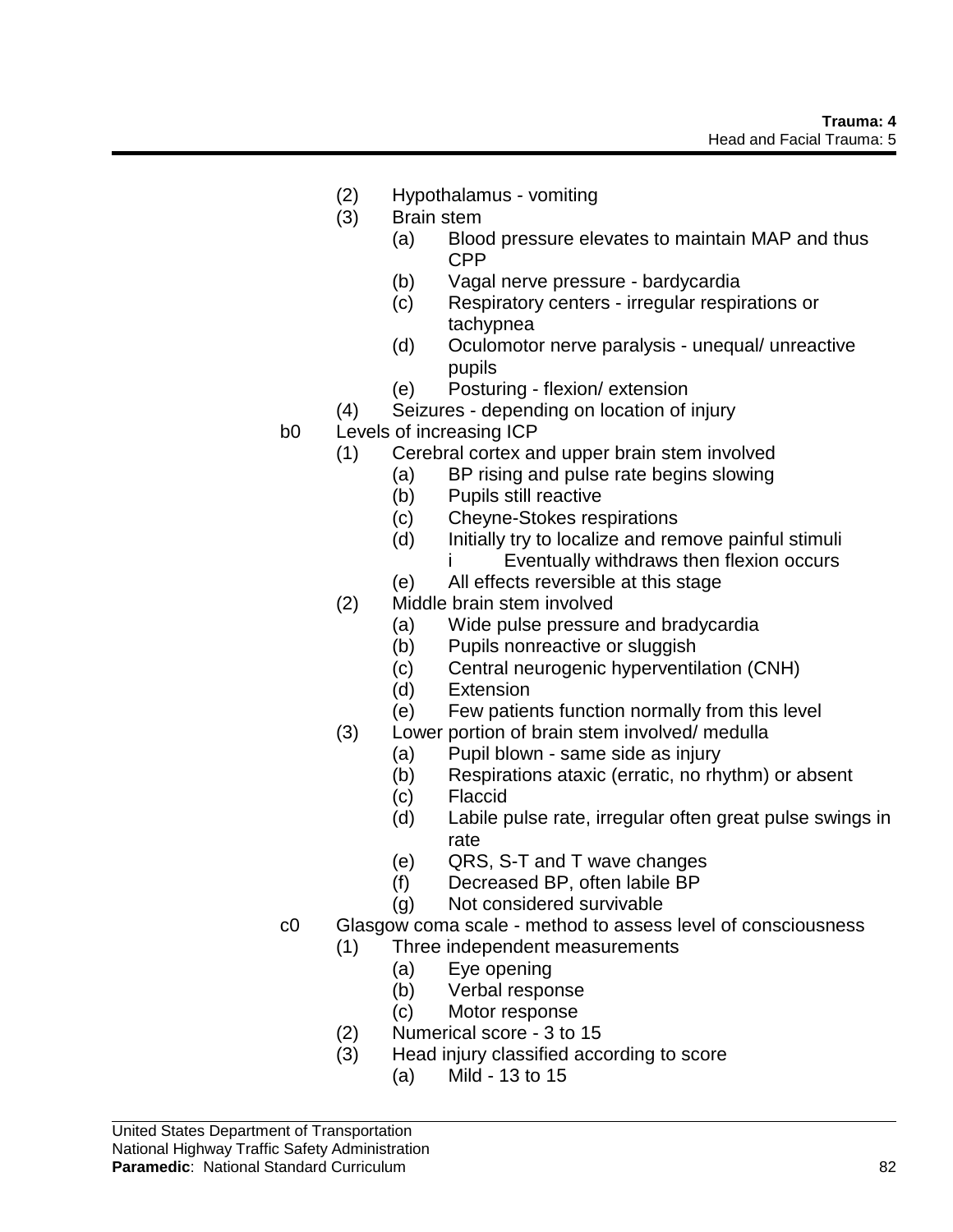- (b) Moderate 8 to 12
- $(c)$  Severe  $< 8$
- d0 Vital signs
- e0 Pupil size and reaction
- f0 Presence of focal deficit
- g0 History of unconsciousness or amnesia of event
- 4 Management
	- a0 Suspect cervical spine injury
	- b0 Airway and ventilation oxygenate to 95% -100% saturations
		- (1) Oxygenation does not always require hyperventilation
		- (2) Hyperventilate with signs and symptoms of increased ICP
			- (a) Do not exceed rate of 30 does not allow for adequate exhalation and retains carbon dioxide further contributing to hypercarbia
		- (3) Avoid if possible nasal intubation increases ICP
	- c0 Circulation start IV of isotonic fluid (NS or LR) and titrate to BP
		- (1) Prevent hypotension to preserve CPP
		- (2) If hypotension present, look for internal bleeding
		- (3 Stop external bleeding
	- d. Disability repeated assessment crucial to monitor presence of increased ICP, GCS and focal deficit
	- e. Pharmacology
		- (1 Osmotic diuretics
			- (a Mannitol and/ or furosemide
		- (2 Paralytics/ sedation
		- (3 Avoid glucose unless hypoglycemia confirmed
	- f. Non-pharmacological treatment
		- (1 Position head end of the backboard elevated 30 degrees
		- Decrease CNS stimulation
	- g. Transport considerations
		- (1 Trauma center candidate follow system guidelines
			- (a Moderate to severe head injury (GCS < 12)
		- (2 Use of helicopter versus ground transport
		- (3 Use of lights/ sirens
	- h. Psychological support/ communication strategies
- I. Specific Injuries diffuse axonal injury and focal injuries
	- 1. Diffuse axonal injury shearing, stretching or tearing of nerve fibers with subsequent axonal damage
		- a. Concussion (mild DAI) physiologic neurologic dysfunction without substantial anatomic disruption which results in transient episode of neuronal dysfunction with rapid return to normal neurologic activity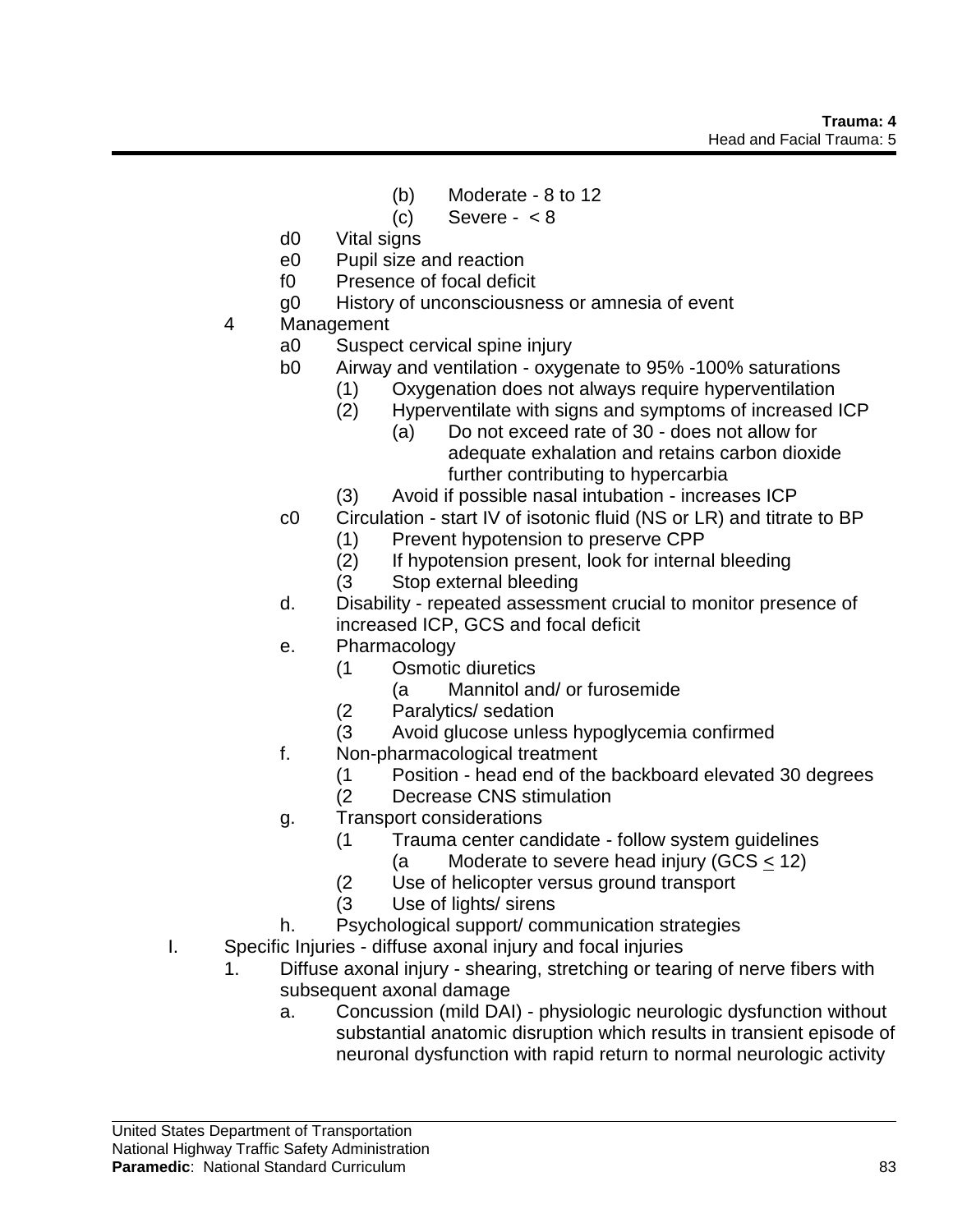- (1 Epidemiology most common result of blunt trauma to the head
- (2 Assessment confusion, disorientation, amnesia of the event
- (3 Management quiet, calm atmosphere, constant orientation and reassessment, intact airway with adequate tidal volume a priority
- 2. Moderate DAI shearing, stretching or tearing results in minute petechial bruising of brain tissue, brain stem and reticular activating system may be involved leading to unconsciousness
	- a. Epidemiology occurs in 20% of all severe head injuries and 45% of all cases of DAI, commonly associated with basilar skull fracture, most survive but with neurologic impairment common
	- b. Assessment may result in immediate unconsciousness or persistent confusion, disorientation and amnesia of the event extending to amnesia of moment-to-moment events; may have focal deficit; residual cognitive (inability to concentrate), psychologic (frequent periods of anxiety, uncharacteristic mood swings) and sensorimotor deficits (sense of smell altered) may persist
	- c. Management quiet, calm atmosphere, avoid bright lights due to photophobia, constant orientation if conscious, frequent reassessment with loss of consciousness, intact airway with adequate tidal volume a priority
- 3. Severe DAI formerly called brain stem injury, involves severe mechanical disruption of many axons in both cerebral hemispheres and extending to the brainstem
	- a. Epidemiology represents 16% of all severe head injuries and 36% of all cases of DAI
	- b. Assessment unconsciousness for prolonged period, posturing common, other signs of increased ICP occur depending on various degrees of damage
	- c. Management
- 4. Focal injury
	- a. Skull fracture the significance is in the amount of force involved
		- (1 Epidemiology intact galea protects skull by deflecting force more common with augmented blunt injury, such as vehicular crashes or falls from a height
		- (2 Types
			- (a Linear (80% of all skull fractures)
				- i) May have fluid leak out forming a bulge
				- ii) Fluid leak may not occur for 24 hours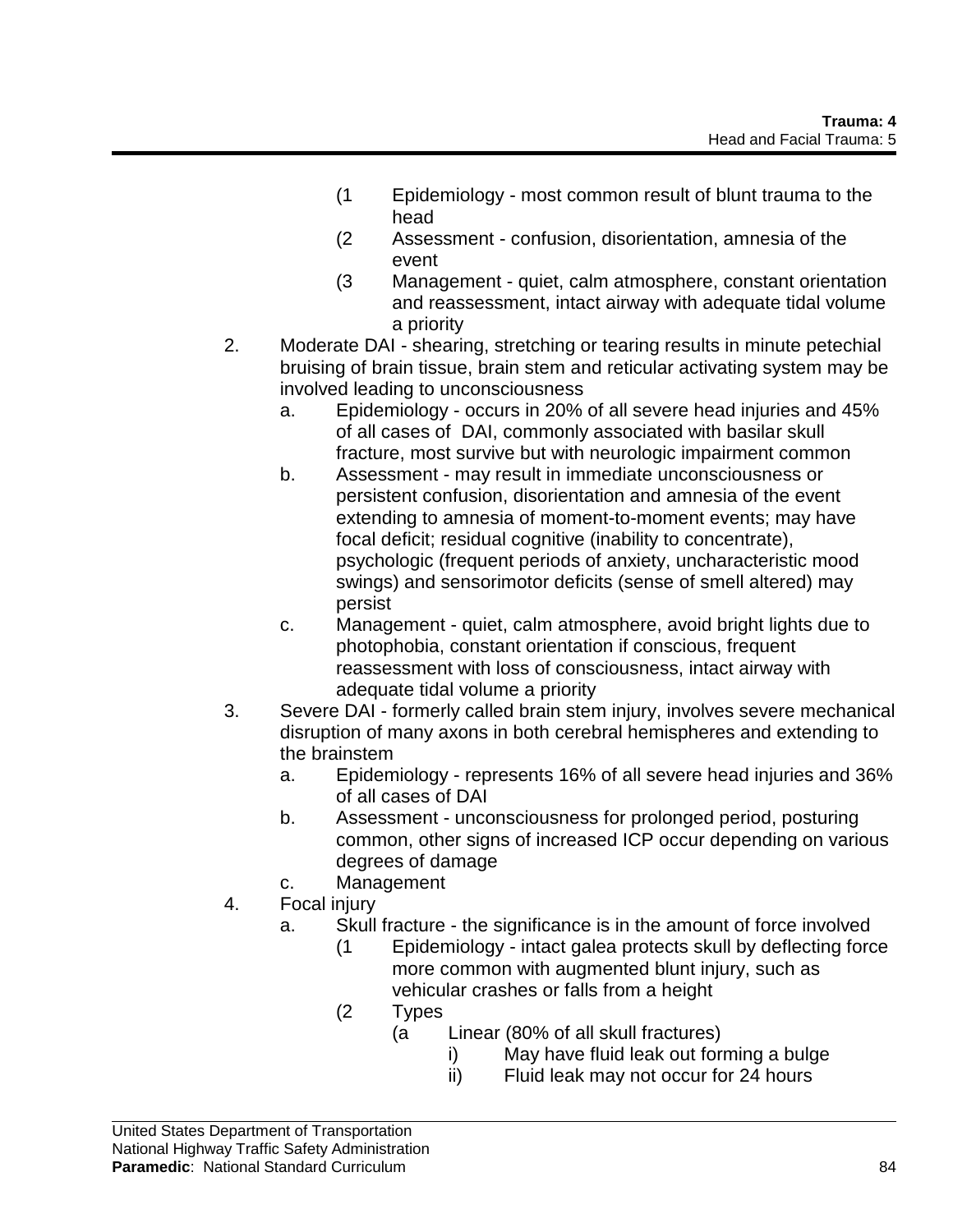- iii) If no associated injuries there is no danger
- (b Depressed
	- i) Bone fragments protrude into brain
	- ii) Neurologic signs and symptoms evident
- (c Basilar
	- i) Extension of linear fracture to floor of skull, may not be seen on X-ray/ CT
	- ii) Signs and symptoms depend on amount of damage
	- iii) Most frequently blood vessels disrupted
		- a) CSF/ blood from ear(s) or nose target sign
		- b) Bilateral black eyes raccoon's sign
		- c) Bruising behind ear(s) battle's sign
	- iv) May have seizures due to irritation of blood on brain tissue
- (d Open skull fractures
	- i) Severe force involved, brain tissue may be exposed
	- ii) Neurologic signs and symptoms evident
- (3 Assessment linear fractures may be missed, depressed and open skull fractures usually found on palpation of head, use balls of fingers to palpate
	- (a Airway patency and breathing adequacy a priority
	- (b Vomiting and inadequate respirations are common
	- (c Assess for signs and symptoms of increased intracranial pressure
		-
		- i) Altered LOC<br>ii) Glasgow com Glasgow coma scale
		- iii) Vomiting
		- iv) Pupil changes
		- v) Pulse, respiration and BP changes
- (4 Management
	- (a Cervical spine precautions
	- (b Assuring clear airway and adequate ventilation with good tidal volume
	- (c Hypoxia must be prevented to prevent secondary injury to brain tissue
	- (d Cerebral perfusion pressure can be maintained with a systolic pressure of at least 70 mm Hg
- b. Cerebral contusion a focal brain injury in which brain tissue is bruised and damaged in a local area; may occur at both the area of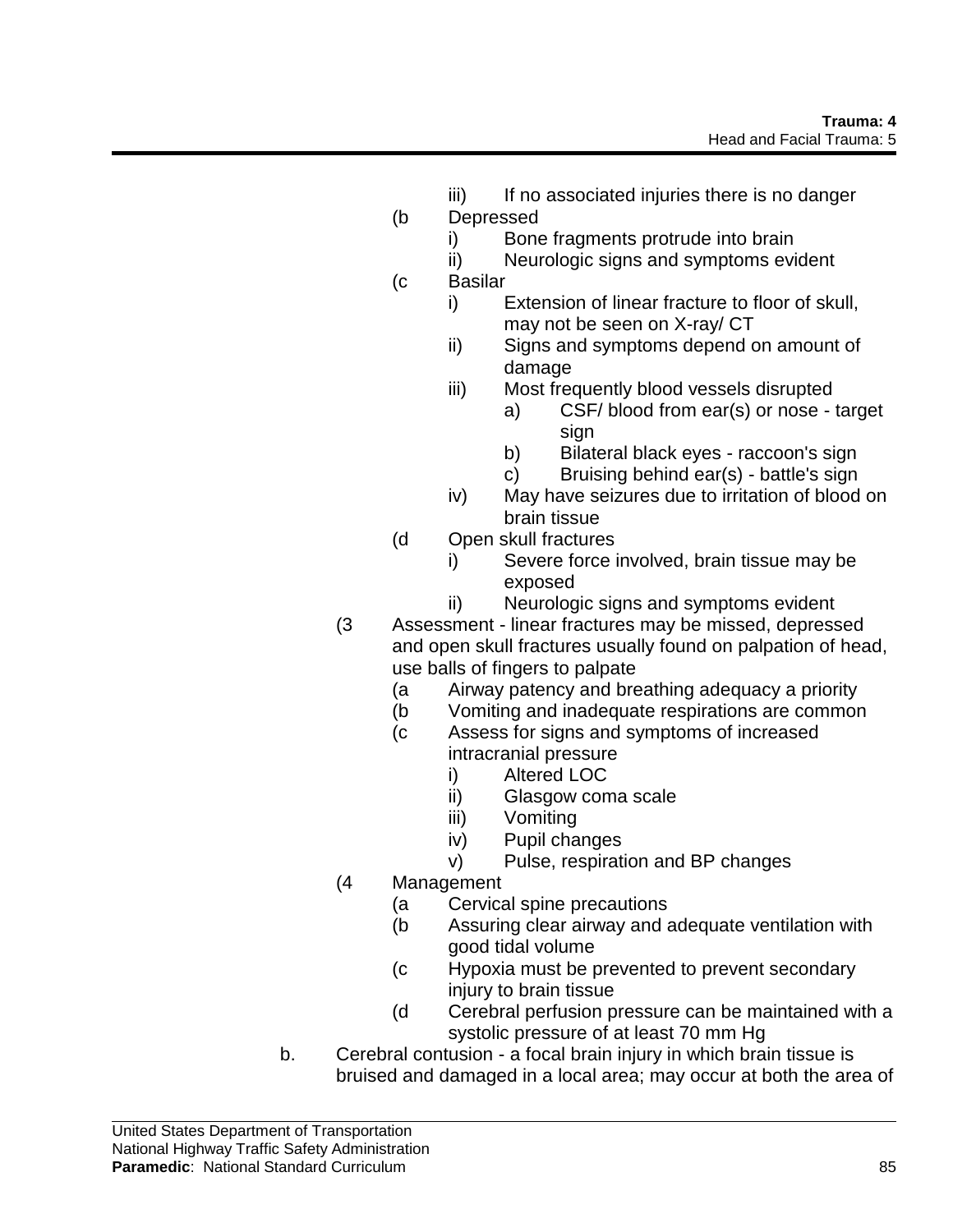direct impact (coup) and/ or on the opposite side (contrecoup) of impact

- (1 Epidemiology
	- (a Relatively common in blunt head injury resulting in prolonged confusion
	- (b Most commonly found in frontal lobes
	- (c Often associated with a serious concussion
	- (d Patients may have multiple sites of contusion
- (2 Assessment
	- (a Airway patency and breathing adequacy a priority
	- (b Alteration in level of consciousness
		- i) Confusion or unusual behavior common
	- (c May complain of progressive headache and/ or photophobia
	- (d May be unable to lay down memory repetitive phrases common
	- (e Assess for signs and symptoms of increased intracranial pressure
		- i) Altered LOC
		- ii) Glasgow coma scale
		- iii) Vomiting
		- iv) Pupil changes
		- v) Pulse, respiration and BP changes
- (3 Management
	- (a Cervical spine precautions
	- (b Assuring clear airway and adequate ventilation with good tidal volume
	- (c Hypoxia must be prevented to prevent secondary injury to brain tissue
	- (d Keep warm and comfortable
	- (e May need to repeat information
- c. Intracranial hemorrhage
	- (1 Types
		- (a Epidural
		- (b Subdural
		- (c Intracerebral
		- (d Subarachnoid
	- (2 Epidemiology
		- (a Epidural hematomas almost always result from arterial tears, usually from the middle meningeal artery; they amount to about 0.5 to 1% of head injuries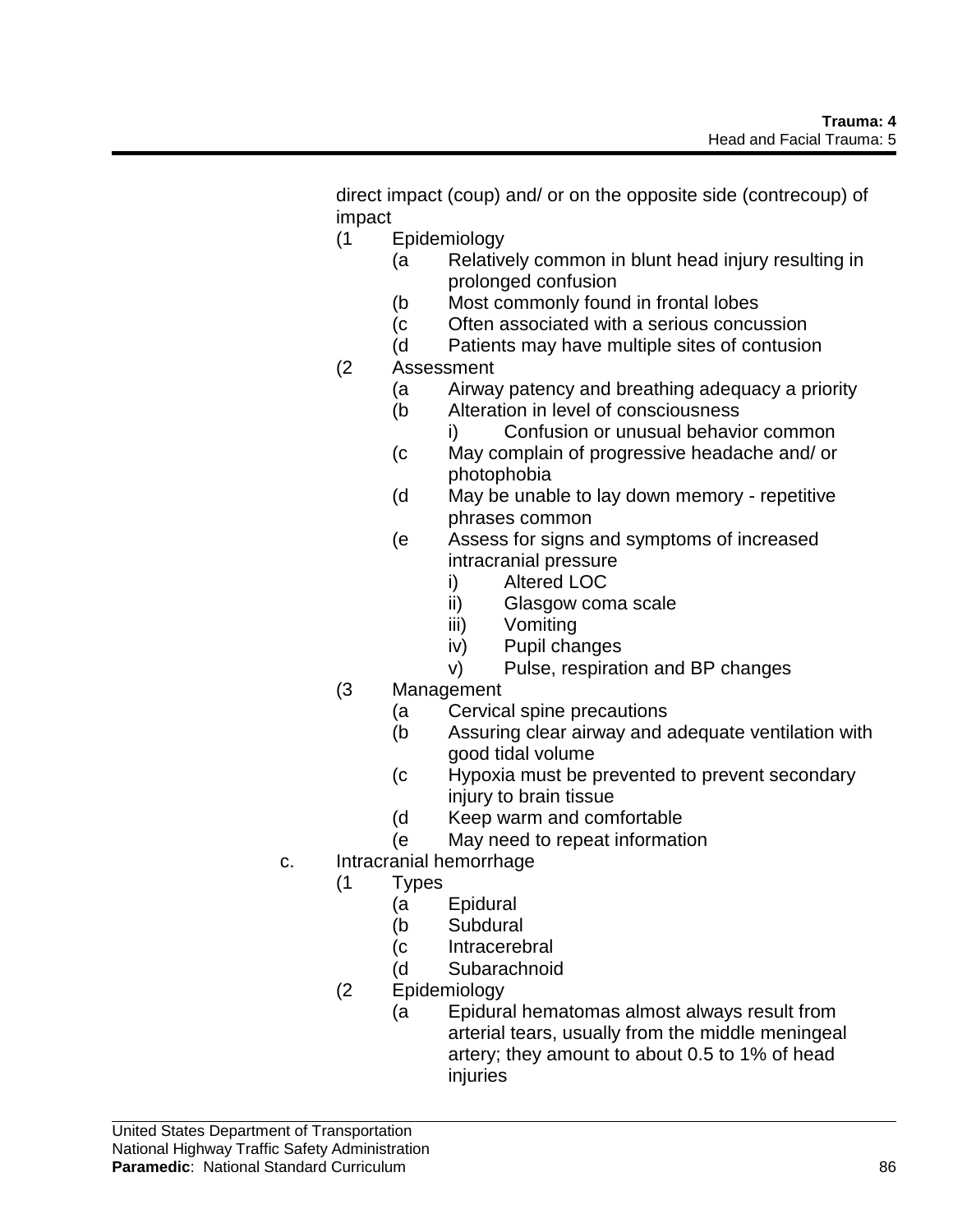- (b Subdural hematomas are more common, result from rupture of bridging veins between cortex and dura; may be acute or chronic (chronic bleeds more common in the elderly and the alcoholic)
- (c Subarachnoid hematoma results in bloody CSF and meningeal irritation
- (d Intracerebral hematoma is within the brain substance; many small, deep intracerebral hemorrhages are associated with other brain injuries (especially DAI); neurologic deficits depend on the associated injuries and the region involved, the size of the hemorrhage and whether bleeding continues
- (3 Assessment
	- (a May be impossible to tell which type of hematoma is present
		- i) History is important, what were they doing? What happened? What is wrong now? What doesn't seem right?
	- (b More important to recognize the presence of brain injury
	- (c Signs/ symptoms of increasing intracranial pressure
		- i) Headache that gets increasingly severe, vomiting, lethargy, confusion, changes in consciousness, comatose, pupil changes, pulse slows or becomes irregular, respirations become irregular, posturing, seizures
	- (d Signs/ symptoms of neurological deficit
	- (e Early signs and symptoms of alterations in level of consciousness
	- (f Signs of brain irritation change in personality, irritability, lethargy, confusion, repeating words or phrases, changes in consciousness, paralysis of one side of the body, seizures
	- (g GCS
- (4 Management
	- (a Cervical spine precautions
	- (b Maintaining airway and adequate ventilation
	- (c Elevating head of stretcher or backboard  $30^{\circ}$
	- (d Establish IV, manage hypotension with fluid boluses, not to exceed a systolic of 90-100 mmHg in the adult male <40 (avoid shock)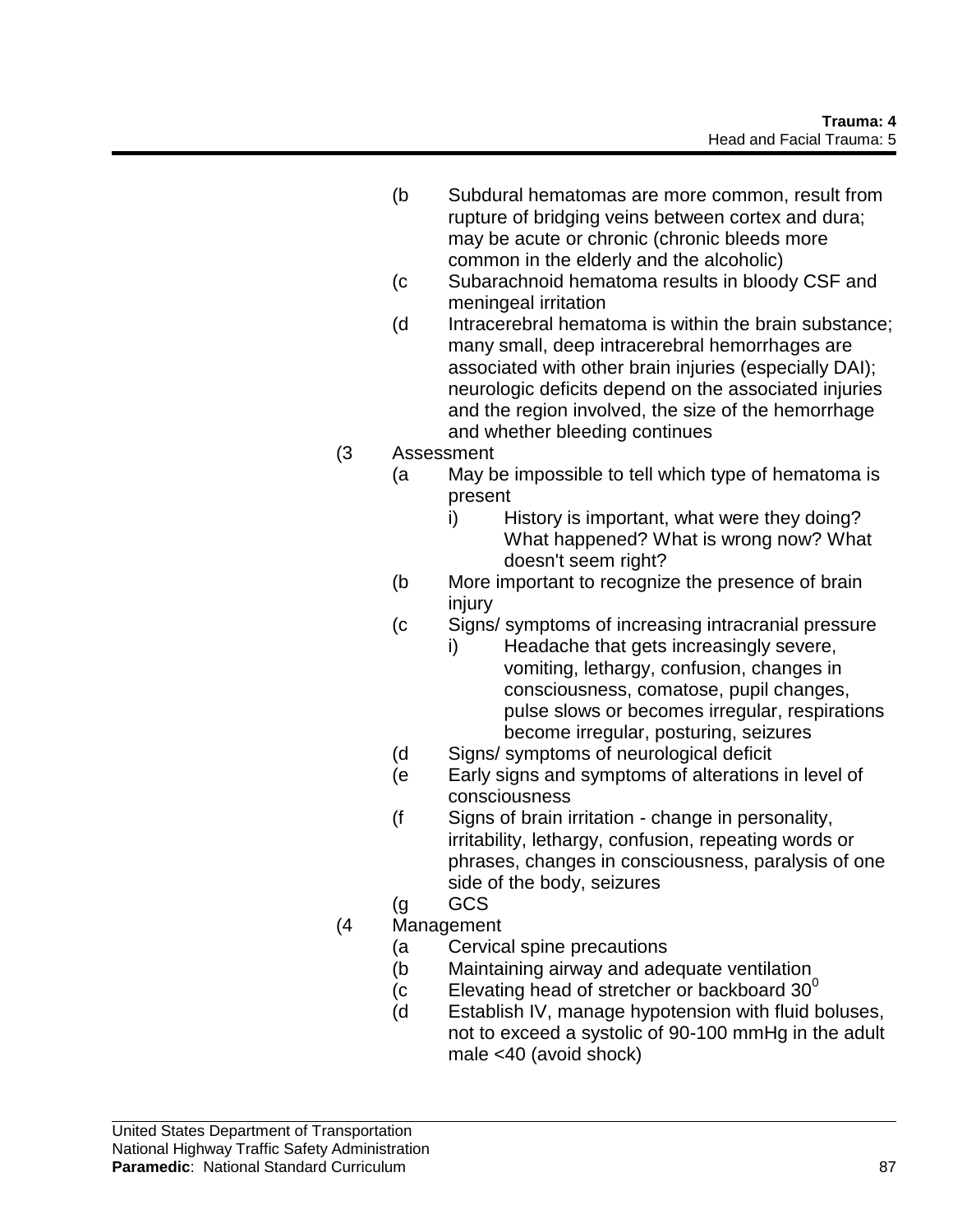- (e Treat increased ICP first with assuring adequate tidal volume
- (f Osmotic diuretics debatable for use by paramedics
- 5. Helmet issues
	- a. Purpose of helmet
		- (1 Protect head
		- (2 Protect the brain
		- (3 Cervical spine remains vulnerable
	- b. Various types
		- (1 Full face or open face (motorcycle, bicycle, roller-blade, etc.) (2 Sports helmet (football, moto-cross, etc.)
	- c. Controversy regarding removal, at scene versus hospital
		- (1 Priorities
			- (a Airway management
			- (b Spinal immobilization
		- (2 Factors determining need for immediate removal
			- (a Access to airway
			- (b Patient's condition
		- (3 Other considerations include
			- (a Ready access of athletic trainer in case of sports helmet (often have special equipment to remove face piece, allowing access to airway)
			- (b Presence of other garb which could further compromise the cervical spine if only the helmet were removed (e.g. shoulder pads)
			- (c Firm fit of helmet may provide firm support for head
	- d. Cervical spine immobilization must be done whether or not a helmet is present
	- e. When helmet removal occurs
		- (1 Requires sufficient help (stay to help in ED)
		- (2 Training in specific technique necessary for efficient removal
		- (3 Requires sufficient padding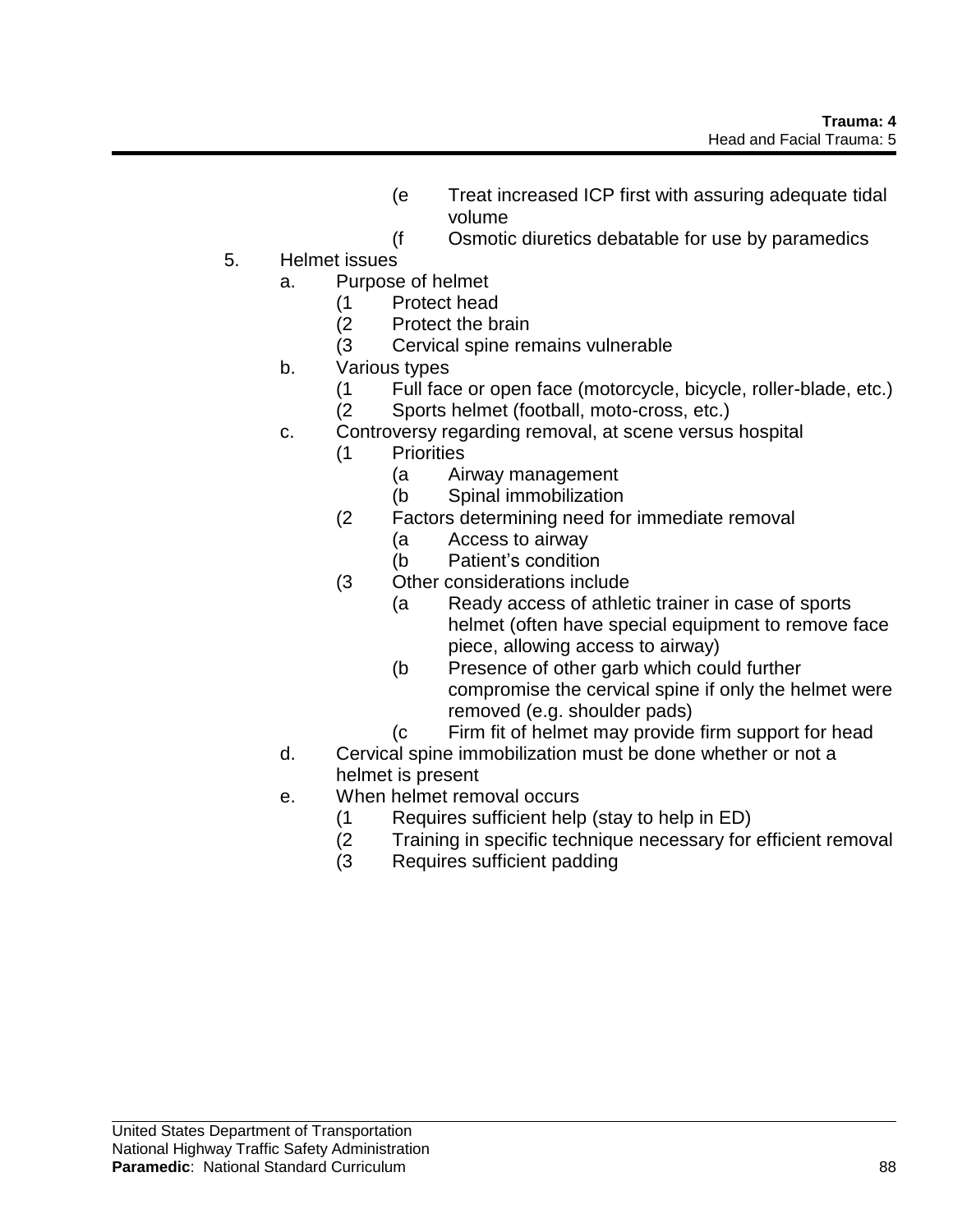### **UNIT TERMINAL OBJECTIVE**

4-6 At the completion of this unit, the paramedic student will be able to integrate pathophysiological principles and the assessment findings to formulate a field impression and implement a treatment plan for the patient with a suspected spinal injury.

### **COGNITIVE OBJECTIVES**

At the completion of this unit, the paramedic student will be able to:

- 4-6.1 Describe the incidence, morbidity, and mortality of spinal injuries in the trauma patient. (C-1)
- 4-6.2 Describe the anatomy and physiology of structures related to spinal injuries. (C-1)
	- a. Cervical
	- b. Thoracic
	- c. Lumbar
	- d. Sacrum
	- e. Coccyx
	- f. Head
	- g. Brain
	- h. Spinal cord
	- i. Nerve tract(s)
	- j. Dermatomes
- 4-6.3 Predict spinal injuries based on mechanism of injury. (C-2)
- 4-6.4 Describe the pathophysiology of spinal injuries. (C-1)
- 4-6.5 Explain traumatic and non-traumatic spinal injuries. (C-1)
- 4-6.6 Describe the assessment findings associated with spinal injuries. (C-1)
- 4-6.7 Describe the management of spinal injuries. (C-1)
- 4-6.8 Identify the need for rapid intervention and transport of the patient with spinal injuries. (C-1)
- 4-6.9 Integrate the pathophysiological principles to the assessment of a patient with a spinal injury. (C-3)
- 4-6.10 Differentiate between spinal injuries based on the assessment and history. (C-3)
- 4-6.11 Formulate a field impression based on the assessment findings. (C-3)
- 4-6.12 Develop a patient management plan based on the field impression. (C-3)
- 4-6.13 Describe the pathophysiology of traumatic spinal injury related to: (C-1)
	- a. Spinal shock
	- b. Spinal neurogenic shock
	- c. Quadriplegia/ paraplegia
	- d. Incomplete cord injury/ cord syndromes:
		- 1. Central cord syndrome
			- 5. Anterior cord syndrome
			- 6. Brown-Sequard syndrome
- 4-6.14 Describe the assessment findings associated with traumatic spinal injuries. (C-1)
- 4-6.15 Describe the management of traumatic spinal injuries. (C-1)
- 4-6.16 Integrate pathophysiological principles to the assessment of a patient with a traumatic spinal injury. (C-3)
- 4-6.17 Differentiate between traumatic and non-traumatic spinal injuries based on the assessment and history. (C-3)
- 4-6.18 Formulate a field impression for traumatic spinal injury based on the assessment findings. (C-3)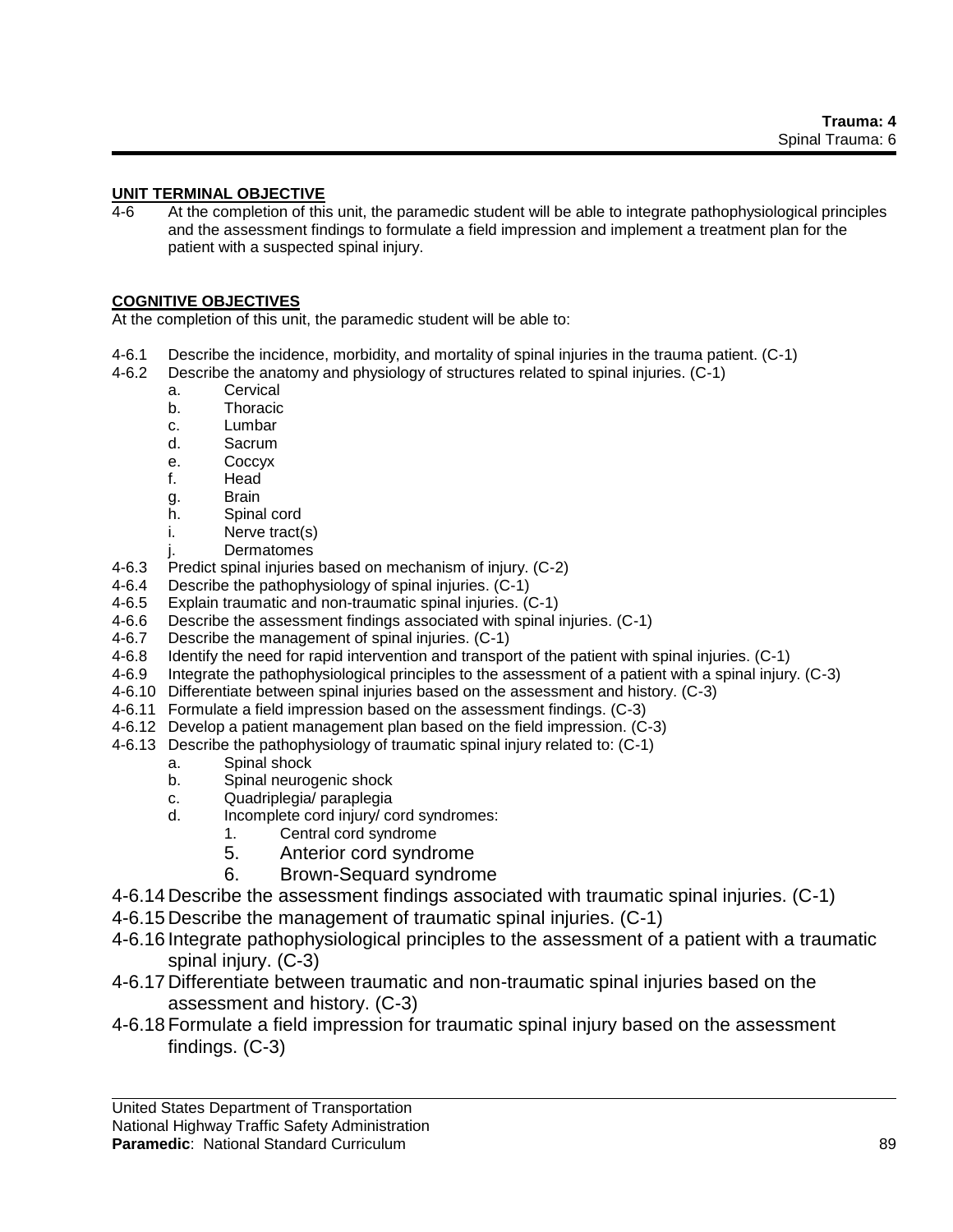- 4-6.19 Develop a patient management plan for traumatic spinal injury based on the field impression. (C-3)
- 4-6.20 Describe the pathophysiology of non-traumatic spinal injury, including: (C-1)
	- a. Low back pain
	- b. Herniated intervertebral disk
	- c. Spinal cord tumors
- 4-6.21 Describe the assessment findings associated with non-traumatic spinal injuries. (C-1)
- 4-6.22 Describe the management of non-traumatic spinal injuries. (C-1)
- 4-6.23 Integrate pathophysiological principles to the assessment of a patient with nontraumatic spinal injury. (C-3)
- 4-6.24 Differentiate between traumatic and non-traumatic spinal injuries based on the assessment and history. (C-3)
- 4-6.25 Formulate a field impression for non-traumatic spinal injury based on the assessment findings. (C-3)
- 4-6.26 Develop a patient management plan for non-traumatic spinal injury based on the field impression. (C-3)

# **AFFECTIVE OBJECTIVES**

At the completion of this unit, the paramedic student will be able to:

- 4-6.27Advocate the use of a thorough assessment when determining the proper management modality for spine injuries. (A-3)
- 4-6.28Value the implications of failing to properly immobilize a spine injured patient. (A-2)

# **PSYCHOMOTOR OBJECTIVES**

At the completion of this unit, the paramedic student will be able to:

- 4-6.29 Demonstrate a clinical assessment to determine the proper management modality for a patient with a suspected traumatic spinal injury. (P-1)
- 4-6.30 Demonstrate a clinical assessment to determine the proper management modality for a patient with a suspected non-traumatic spinal injury. (P-1)
- 4-6.31 Demonstrate immobilization of the urgent and non-urgent patient with assessment findings of spinal injury from the following presentations: (P-1) Supine Prone Semi-prone **Sitting** 
	- **Standing**
- 4-6.32 Demonstrate documentation of suspected spinal cord injury to include: (P-1)
	- a. General area of spinal cord involved
	- b Sensation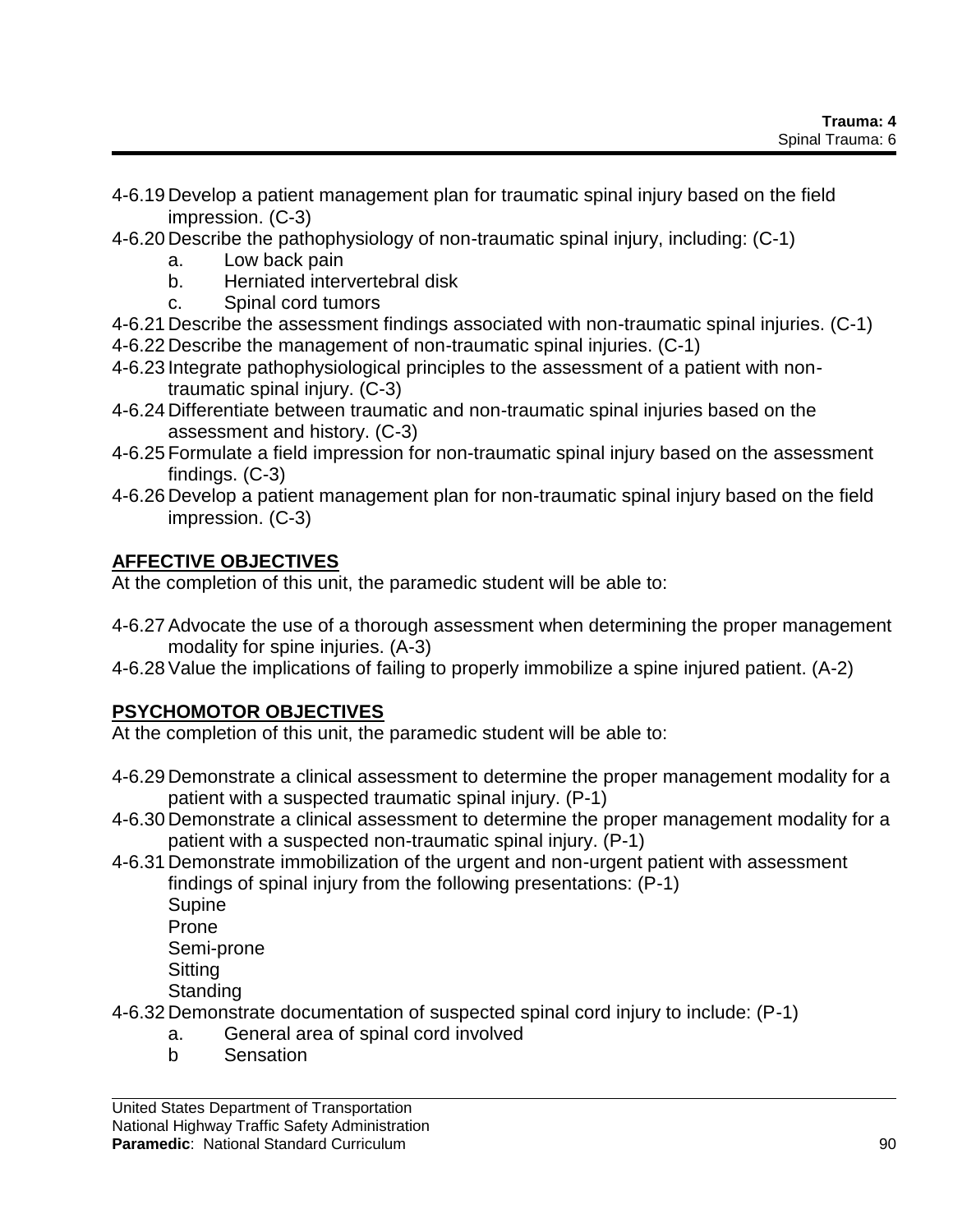- 14. Dermatomes
- 15. Motor function
- 16. Area(s) of weakness
- 4-6.33 Demonstrate preferred methods for stabilization of a helmet from a potentially spine injured patient. (P-1)
- 4-6.34 Demonstrate helmet removal techniques. (P-1)
- 4-6.35 Demonstrate alternative methods for stabilization of a helmet from a potentially spine injured patient. (P-1)
- 4-6.36 Demonstrate documentation of assessment before spinal immobilization. (P-1)
- 4-6.37 Demonstrate documentation of assessment during spinal immobilization. (P-1)
- 4-6.38 Demonstrate documentation of assessment after spinal immobilization. (P-1)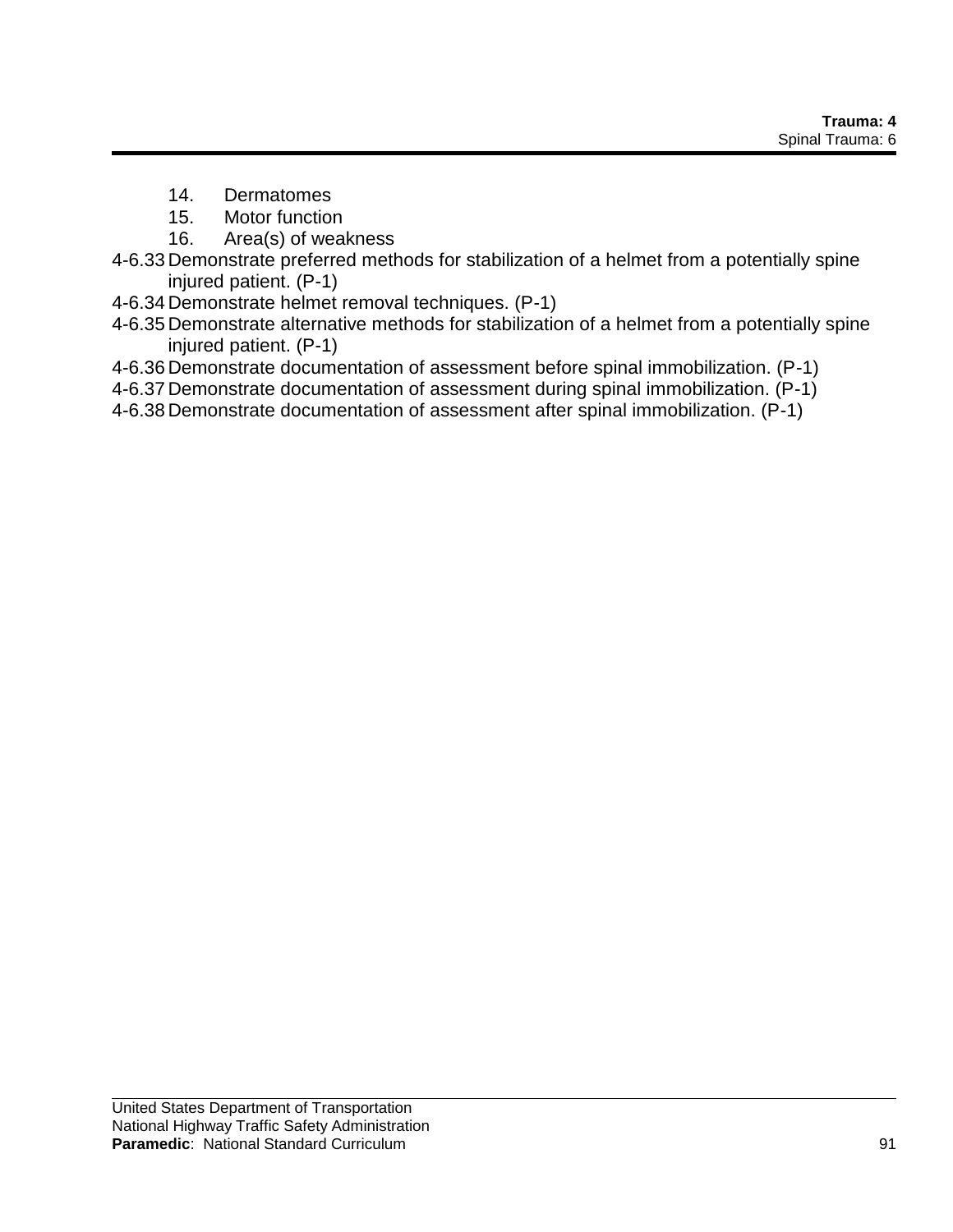## **DECLARATIVE**

### I Introduction

- A0 Spinal cord injury (SCI) impacts
	- 1 Human physiology
	- 2 Lifestyle
	- 3 Financial
	- 4 1.25 million to care for a single victim with permanent SCI (overall life span)
- II Incidences
	- A0 15,000 20,000 SCI per year
	- B0 Higher in men between ages 16 30 years
	- C0 Common causes
		- 1 Motor vehicle crashes 2.1 million per year (48%)
		- 2 Falls (21%)
		- 3 Penetrating injuries (15%)
		- 4 Sports injuries (14%)
- III Morbidity and mortality
	- A0 40% of trauma patients with neurological deficit will have temporary or permanent SCI
	- B0 25% of SCI may be caused by improper handling
	- C0 Education in proper handling and transportation can decrease SCI
- IV Traditional spinal assessments/ criteria
	- A0 Based upon mechanism of injury (MOI)
	- B0 Past emphasis for spinal immobilization considerations
		- 1 Unconscious accident victims
		- 2 Conscious accident victims checked for SCI prior to movement
			- 3 Any patient with a "motion" injury
	- C0 Lack of clear clinical guidelines or specific criteria to evaluate for SCI
	- D0 Signs which may indicate SCI
		- 1 Pain
		- 2 Tenderness
		- 3 Painful movement
		- 4 Deformity
		- 5 Cuts/ bruises (over spinal area)
		- 6 Paralysis
		- 7 Paresthesias
		- 8 Paresis (weakness)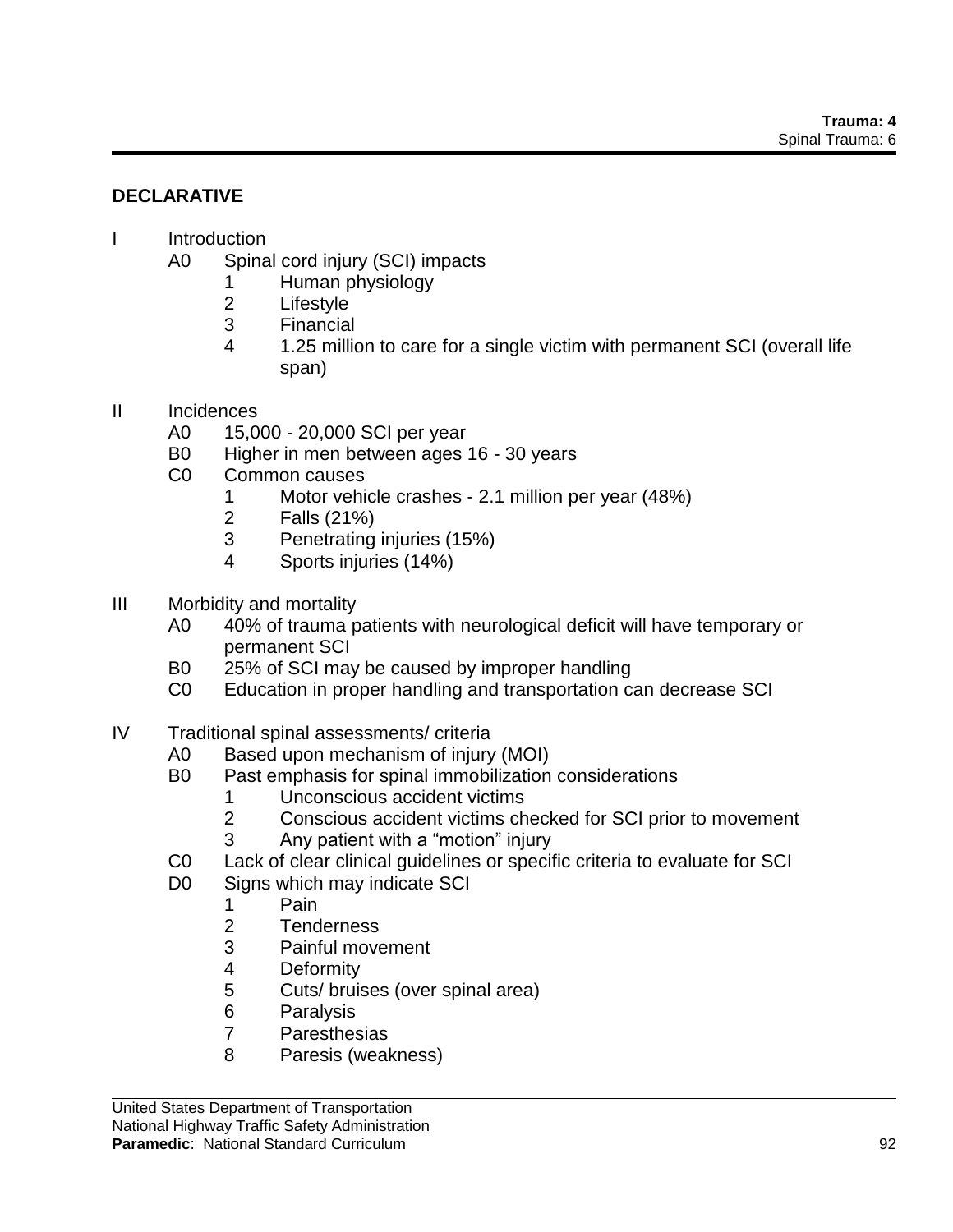- 9 Shock
- 10 Priapism
- E0 Not always practical to immobilize every "motion" injury
- F0 Most suspected injuries were moved to a normal anatomical position
	- 1 Lying flat on a spine board
	- 2 No exclusion criteria used for moving patients to an anatomical position
- G0 Need to have clear criteria to assess for the presence of SCI
- V General spinal anatomy and physiology review
	- A0 Spinal column
		- 1 Long bone
		- 2 33 vertebrae
		- 3 Head balances at top of spine
		- 4 Spine supported by pelvis
		- 5 Ligaments and muscles connect head to pelvis
			- a0 Anterior longitudinal ligament
				- (1) Runs on anterior portion of the body
				- (2) Major source of stability
				- (3) Protects against hyperextension
				- b0 Posterior longitudinal ligament
					- (1) Runs along posterior body within the vertebral canal
					- (2) Prevents hyperflexion
					- (3) Can be a major source of injury
				- c0 Other ligaments
					- (1) Cruciform ligament
					- (2) Accessory atlantoaxial ligament
					- (3) Add to strength, stability, and articulation
		- 6 Injury to ligaments may cause excess movement of vertebrae
	- B0 Cervical spine
		- 1 7 vertebrae
		- 2 Supports head (16 25 lbs)
		- 3 Considered "joint above" in splinting
		- 4 Very flexible
		- 5 C1 (atlas)
		- 6 C2 (axis)
	- C0 Thoracic spine
		- 1 12 vertebrae
		- 2 Ribs connected
		- 3 Provides rigid framework of thorax
	- D0 Lumbar spine
		- 1 5 vertebrae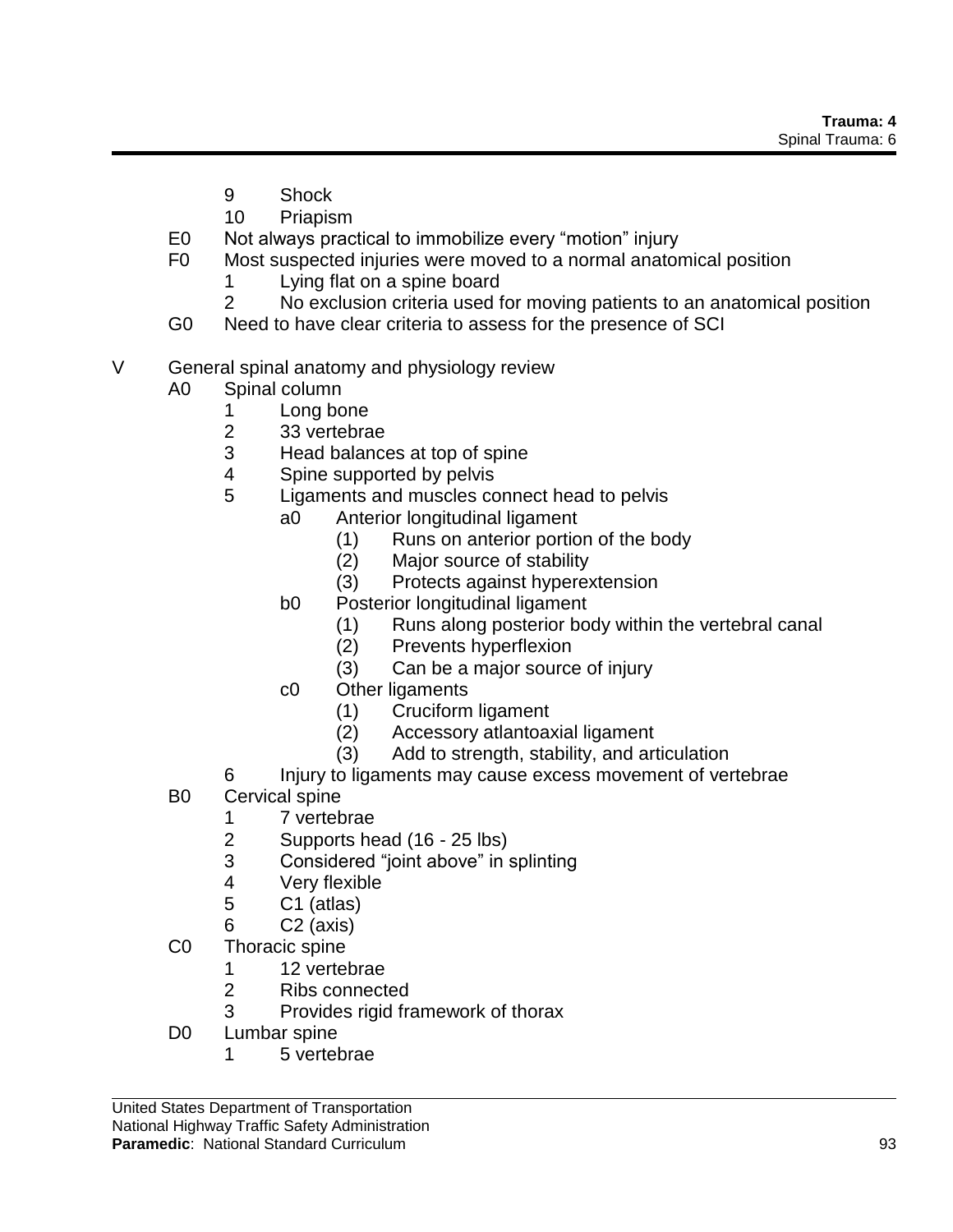- 2 Largest vertebral body
- 3 Flexible
- 4 Carries most of body weight
- 5 Torso balances on sacrum
- E0 Sacrum
	- 1 5 fused vertebrae
	- 2 Common to spine and pelvis
	- 3 Forms "joint below" with pelvis for splinting
- F0 Coccyx
	- 1 4 fused vertebrae
	- 2 Tailbone
- G0 Vertebral structure
	- 1 Body
		- a0 Constructed of cancellous bone
		- b0 Posterior portion forms part of the vertebral foramen
		- c0 Increase in size when moving from cervical to sacral region for support of the trunk
- H0 Vertebral foramen
	- 1 When all vertebrae are in place forms opening for spinal cord (vertebral canal)
	- 2 Formed by
		- a0 Posterior portion of vertebral body
		- b0 Pedicles
			- (1) Projecting posteriorly from vertebral body
		- c0 Laminae
			- (1) Arise from pedicles and fuse into spinous process
			- (2) Failure of the laminae to unite during fetal development causes spina bifida
				- (a) Most commonly in the lumbosacral region
- I0 Transverse process
	- 1 Runs from between the pedicles and laminae in most vertebrae
	- 2 Projects laterally and posteriorly
	- 3 Attachment site for various muscles and ligaments
- J0 Spinous process
	- 1 Posterior aspect
	- 2 Formed by the laminae
	- 3 Attachment site for muscles and ligaments
- K0 Intervertebral foramen
	- 1 Formed by the lower surfaces of the vertebrae
	- 2 Creates a "notch" for spinal nerves
		- a0 Allows nerves to connect to the spinal cord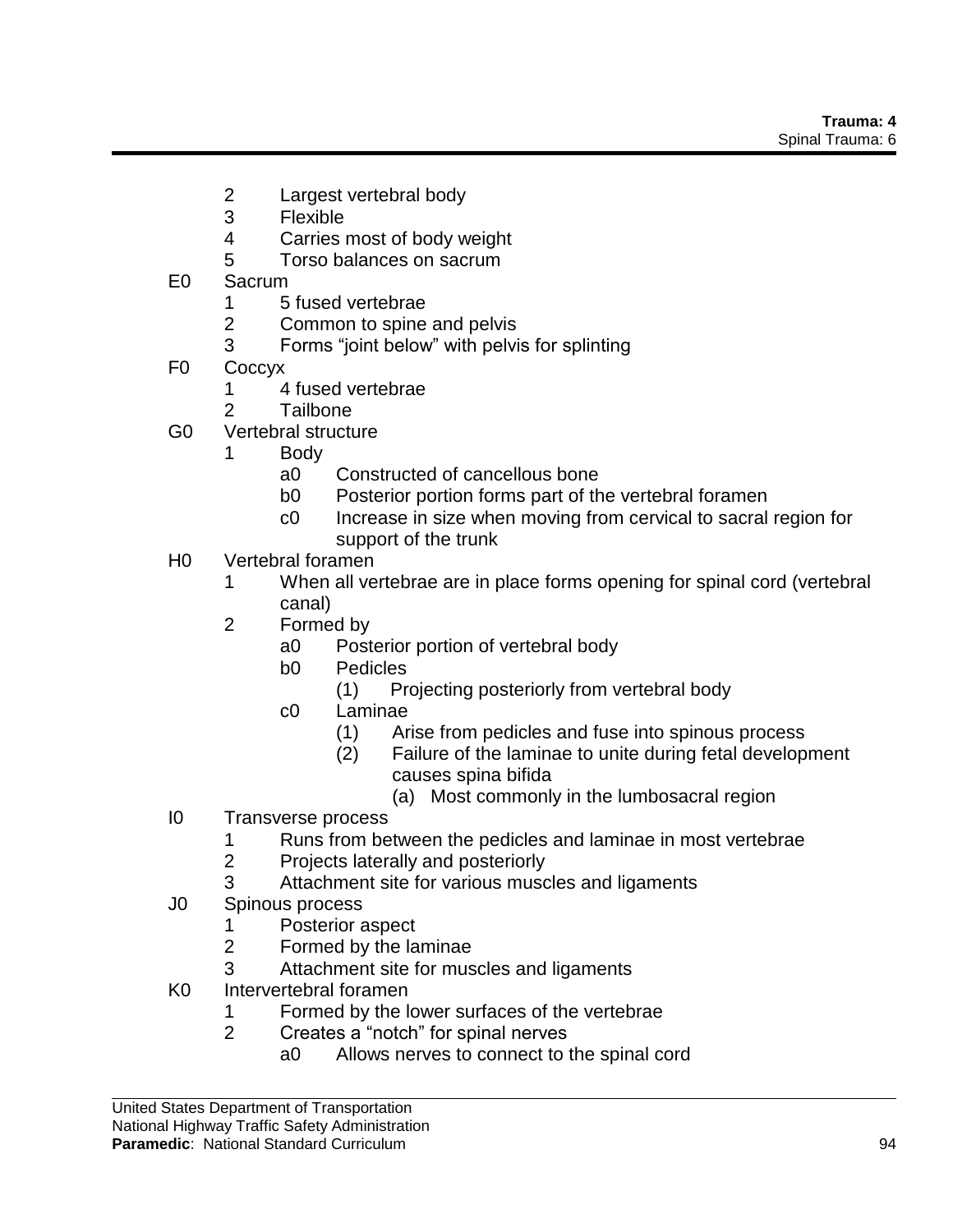- L0 Intervertebral disk
	- 1 Mass of fibrocartilage separating each vertebrae
	- 2 Connecting together by ligaments
	- 3 Acts as a shock absorber
		- a0 Reducing bone wear
		- b0 Compression protection
- M0 Brain and spinal cord (central nervous system)
	- 1 Brain
		- a0 Largest and most complex portion of the nervous system
		- b0 Continuous with spinal cord
		- c0 Responsible for all sensory and motor functions
	- 2 Spinal cord
		- a0 Located within the vertebral canal
			- (1) Begins at foramen magnum
			- (2) Ending near L-2
		- b0 Dural sheath
			- (1) Sheathed, tube-like sac
			- (2) Filled with cerebrospinal fluid (CSF)
	- 3 Blood supplied by
		- a0 Vertebral arteries
		- b0 Spinal arteries
	- 4 Gray matter
		- a0 Core pattern in cord resembling butterfly with outspread wings
		- b0 Most neurons in gray matter are interneurons
	- 5 White matter
		- a0 Anatomical spinal tracts
			- (1) Longitudinal bundles of myelinated nerve fibers
	- 6 Ascending nerve tracts
		- a0 Carries impulses from body parts and sensory information to the brain
		- **b0** Fasciculus gracilis and cuneatus
			- (1) Part of the posterior funiculi of cord
				- (2) Conduct sensory impulse from skin, muscle tendons, and joints to the brain for interpretation as sensations of touch, pressure, and body movement
				- (3) Cross over at the medulla oblongata from one side to the other, therefore impulses originating from the left side ascend to the right side of the brain and vice versa
		- c0 Spinothalmic tracts
			- (1) Lateral and anterior tracts located in the lateral and anterior funiculi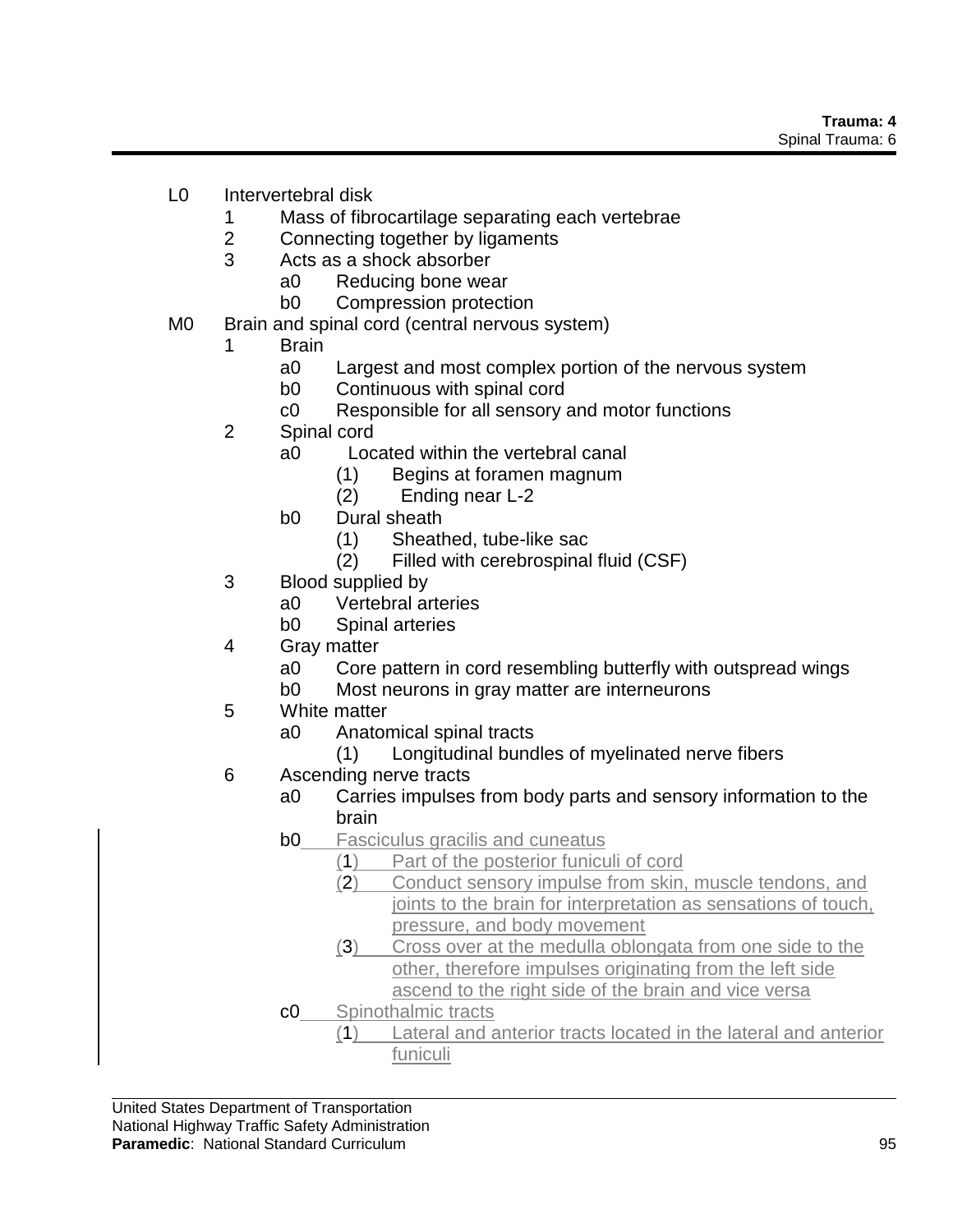|   |                | (2) | Lateral tracts conduct impulses of pain and temperature to     |  |  |
|---|----------------|-----|----------------------------------------------------------------|--|--|
|   |                |     | the brain                                                      |  |  |
|   |                | (3) | Impulses cross over in the spinal cord                         |  |  |
|   |                | (4) | Anterior tracts carry impulses of touch and pressure to the    |  |  |
|   |                |     | brain                                                          |  |  |
|   |                | (5) | Spinocerebellar tracts (anterior and posterior) are found      |  |  |
|   |                |     | near the lateral funiculi and function to coordinate impulses  |  |  |
|   |                |     | necessary for muscular movements by carrying impulses          |  |  |
|   |                |     | from muscles in legs and trunk to cerebellum                   |  |  |
| 7 |                |     | Descending nerve tracts                                        |  |  |
|   | a <sub>0</sub> |     | Carries motor impulses from the brain to the body              |  |  |
|   | b0             |     | Corticospinal tracts (pyramidal tracts)                        |  |  |
|   |                | (1) | Lateral tract crosses over at medulla oblongata                |  |  |
|   |                |     | (a) Anterior tract descend uncrossed                           |  |  |
|   |                |     | $(b)(b)$ Functions to conduct motor impulses from the brain to |  |  |
|   |                |     | spinal nerves and out to the body for voluntary                |  |  |
|   |                |     | movements                                                      |  |  |
|   |                | (2) | <b>Reticulospinal tracts</b>                                   |  |  |
|   |                |     | (a) Lateral, anterior, and medial tracts                       |  |  |
|   |                |     | (b)(b) Mix of crossed and uncrossed fibers                     |  |  |
|   |                |     | Some lateral fibers cross over while others do                 |  |  |
|   |                |     | not                                                            |  |  |
|   |                |     | ii <i>____</i> Anterior and medial tracts remain uncrossed     |  |  |
|   |                |     | (C)<br>Motor impulses originate in the brain to control        |  |  |
|   |                |     | muscle tone and sweat gland activity                           |  |  |
|   |                |     | (3)(3) Rubrospinal tracts                                      |  |  |
|   |                |     | (a) Fibers cross over in brain at pass through the lateral     |  |  |
|   |                |     | funiculi                                                       |  |  |
|   |                |     | (b)(b) Motor impulses from the brain controlling muscle        |  |  |
|   |                |     | coordination and control of posture                            |  |  |

- 8 Spinal nerves
	- a0 31 pairs
		- (1) Originates from the spinal cord
	- b0 Mixed nerves
		- (1) Carries both sensation and motor function
		- (2) Provides two-way communication between spinal cord and body parts
	- c0 Named according to level of spine from which they arise
		- (1) Cervical 1-8
		- (2) Thoracic 1-12
		- (3) Lumbar 1-5

United States Department of Transportation National Highway Traffic Safety Administration **Paramedic**: National Standard Curriculum **1998 Paramedic**: National Standard Curriculum 96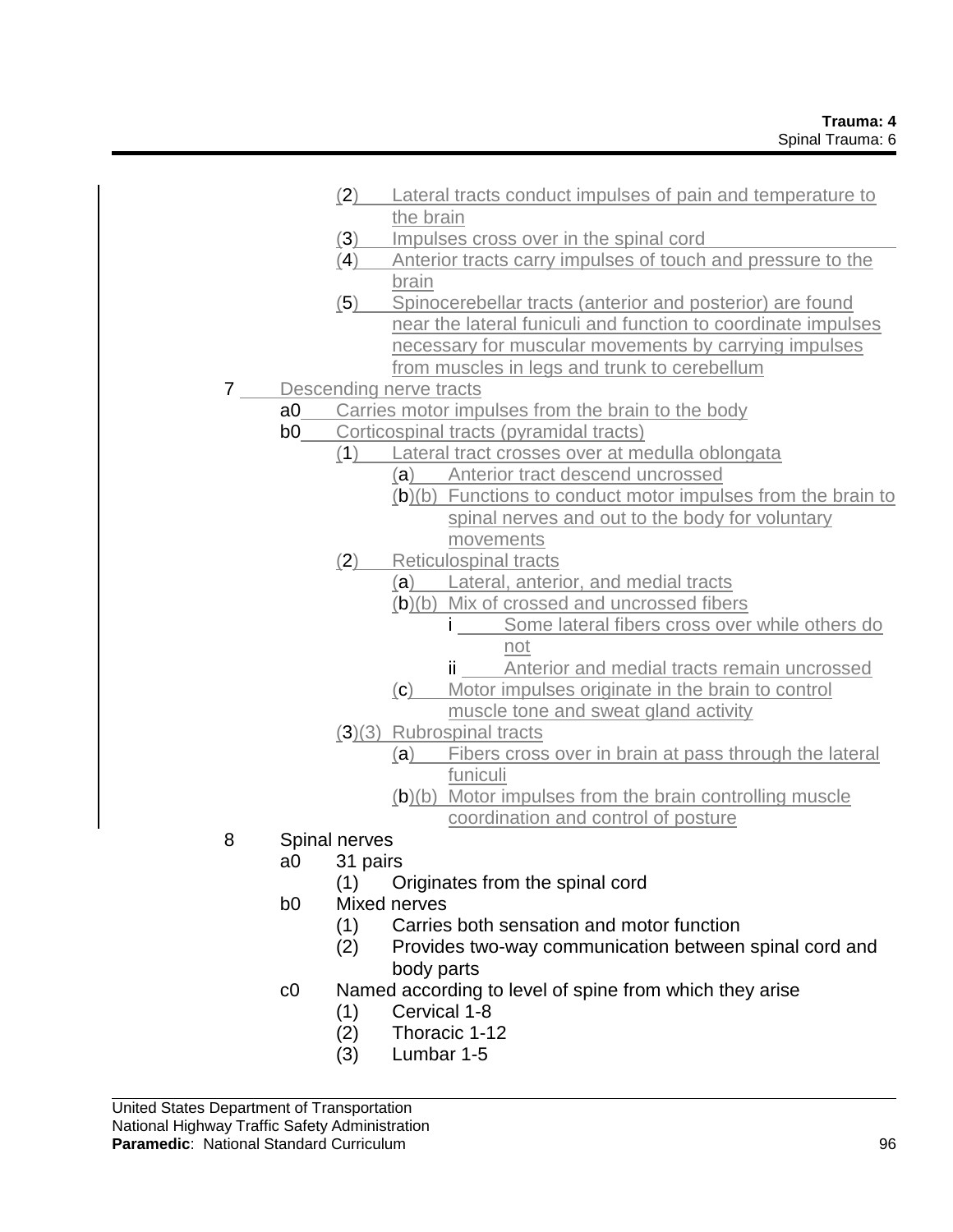- (4) Sacral 1-5
- (5) Coccygeal 1 set of nerves
- d0 Spinal nerve
	- (1) Emerges from the cord
	- (2) Two short branches or roots
	- (3) Dorsal root
		- (a) Carries sensory impulses to the cord
	- (4) Ventral root
		- (a) Carries motor impulses from the cord to the body
- 9 Motor and sensory dermatomes
	- a0 Dermatome is the particular area in which the spinal nerves travels or controls
	- b0 Mapped out by level of the spinal nerve
	- c0 Useful for assessment for a specific level of SCI
	- d0 Table for common nerve root and motor/ sensory correlation

| <b>Nerve Root</b><br>$C-3,4$ | Motor<br>Trapezius (shoulder shrug) Top of shoulder | Sensory           |
|------------------------------|-----------------------------------------------------|-------------------|
| $C-3, 4, 5$                  | Diaphragm                                           | Top of            |
|                              |                                                     | shoulder          |
| $C-5,6$                      | Biceps (elbow flexion)                              | Thumb             |
| $C-7$                        | Triceps (elbow extension) Middle finger             |                   |
|                              | wrist/finger extension                              |                   |
| $C-8/ T-1$                   | Finger abduction/ adduction                         | Little finger     |
| $T-4$                        | <b>Nipple</b>                                       |                   |
| $T-10$                       | <b>Umbilicus</b>                                    |                   |
| $L-1,2$                      | Hip flexion                                         | Inguinal crease   |
| $L - 3,4$                    | Quadriceps                                          | Medial thigh/calf |
| $L-5$                        | Great toe/ foot dorsiflexion Lateral calf           |                   |
| $S-1$                        | Knee flexion                                        | Lateral foot      |
| $S-1,2$                      | Foot plantar flexion                                |                   |
| $S-2,3,4$                    | Anal sphincter tone                                 | Perianal          |

- VI General assessment of spinal injuries
	- A0 Determine mechanism of injury/ nature or injury
		- 1 Positive MOI
			- a0 Always requires full spinal immobilization
				- (1) High speed motor vehicle crash(es)
				- (2) Falls greater than three times patient's height
				- (3) Violent situations occurring near the spine
					- (a) Stabbings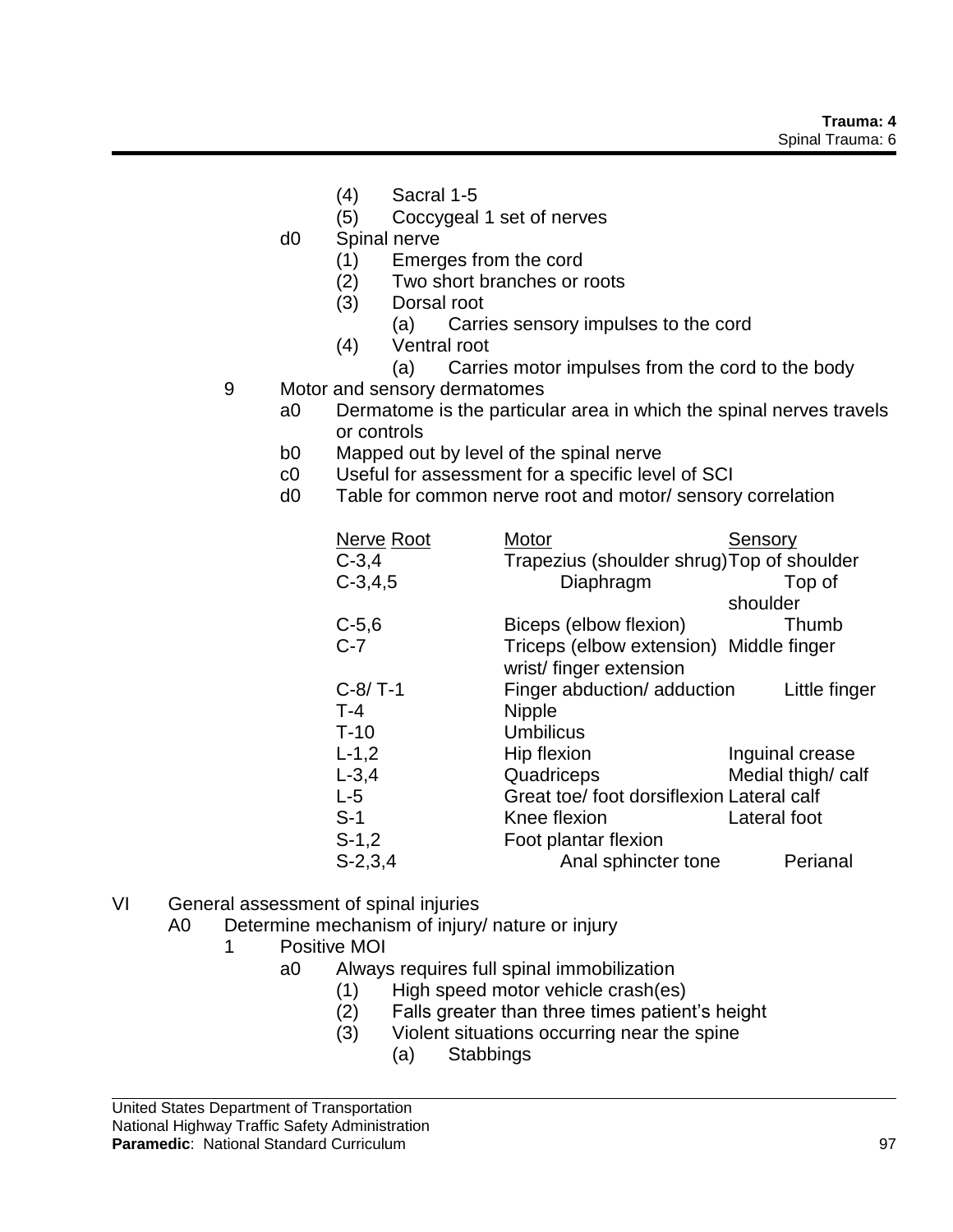- (b) Gun shots
- (c) Others
- (4) Sports injuries
- (5) Other high impact situations
- b0 Some medical directors may allow field personnel to not immobilize patients with MOI but without signs and/ or symptoms of a SCI
	- (1) Based on assessment
		- (a) Patient reliability
		- (b) No distracting injuries
		- (c) Lack of signs or symptoms
- 2 Negative MOI
	- a0 Forces or impact involved does not suggest a potential spinal injury
	- b0 Does not require spinal immobilization
		- (1) Examples
			- (a) Dropping a rock on foot
			- (b) Twisted ankle while running
			- (c) Isolated soft tissue injury
- 3 Uncertain MOI
	- a0 Unclear or uncertainty regarding the impact or forces
	- b0 Clinical criteria used for a basis of whether to employ spinal immobilization
		- (1) Examples
			- (a) Person trips over garden hose, falling to the ground and hitting their head
			- (b) Fall from 2-4 feet
			- (c) Low speed motor vehicle crash (fender bender)
- 4 Clinical criteria versus mechanism of injury
	- a0 Initial management
		- (1) Based solely upon MOI
	- b0 Positive MOI
		- (1) Spine immobilization
	- c0 Negative MOI
		- (1) Without signs or symptoms
			- (a) No spine immobilization
	- d0 Uncertain MOI
		- (1) Need for further clinical assessment and evaluation
	- e0 In some non-traumatic spinal conditions immobilization may be necessary/ indicated
	- f0 Altered LOC or unconsciousness requires spine stabilization
- VII Assessment of uncertain MOIs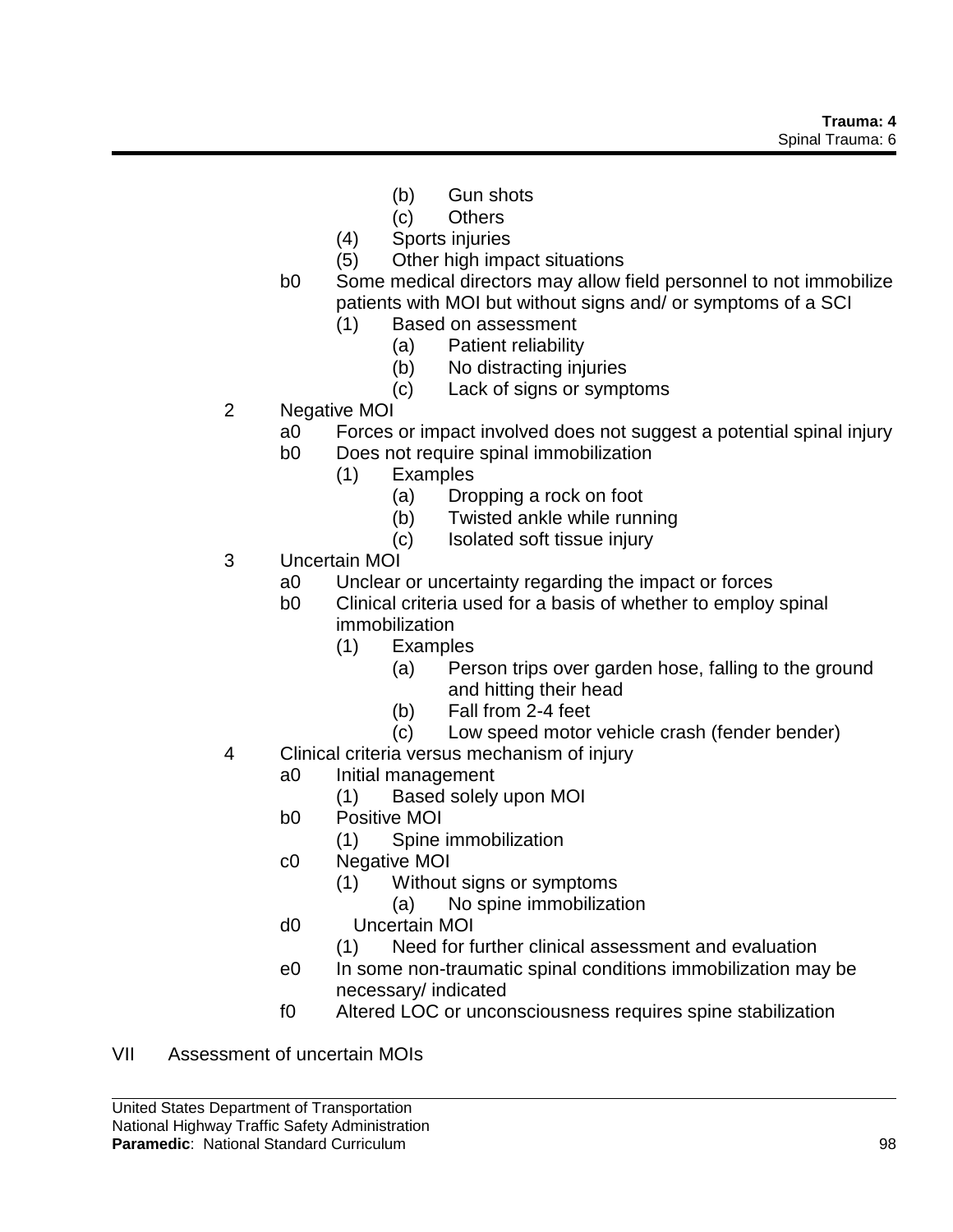- A0 Specific clinical criteria
	- 1 Necessary to assess when electing not to immobilize a trauma patient
	- 2 Begins with patient reliability
		- a0 Continually reassessed during specific exam
	- 3 If specific criteria cannot be clearly satisfied; complete spine immobilization undertaken
	- 4 Positive MOI always equals spine immobilization
		- a0 This specific assessment may still be used to determine level of injury
- B0 Specific criteria
	- 1 Prevent motion of the spine by assistant maintaining stabilization throughout the exam
	- 2 Reliable patients/ exam
		- a0 In order for assessments of pain, tenderness, motor, and sensory function to be accurate the patient must be reliable
		- b0 Patient must be
			- (1) Calm
			- (2) Cooperative
			- (3) Sober
				- (a) Alcohol
				- (b) Drugs
			- (4) Alert and oriented
		- c0 Unreliable patient defined
			- (1) Acute stress reaction
				- (a) Sudden stress of any type
			- (2) Brain injury
				- (a) Any temporary change in consciousness or altered level of consciousness
				- (b) Uncooperative or belligerent behavior
			- (3) Intoxication
			- (4) Abnormal mental status
			- (5) Distracting injuries
			- (6) Communication problems
		- d0 Unreliable indicators present
			- (1) Full spinal immobilization indicated
	- 3 Assess for spinal pain
		- a0 Patient is asked about
			- (1) Any related spinal pain
			- (2) Signs
			- (3) Symptoms
		- b0 May be poorly localized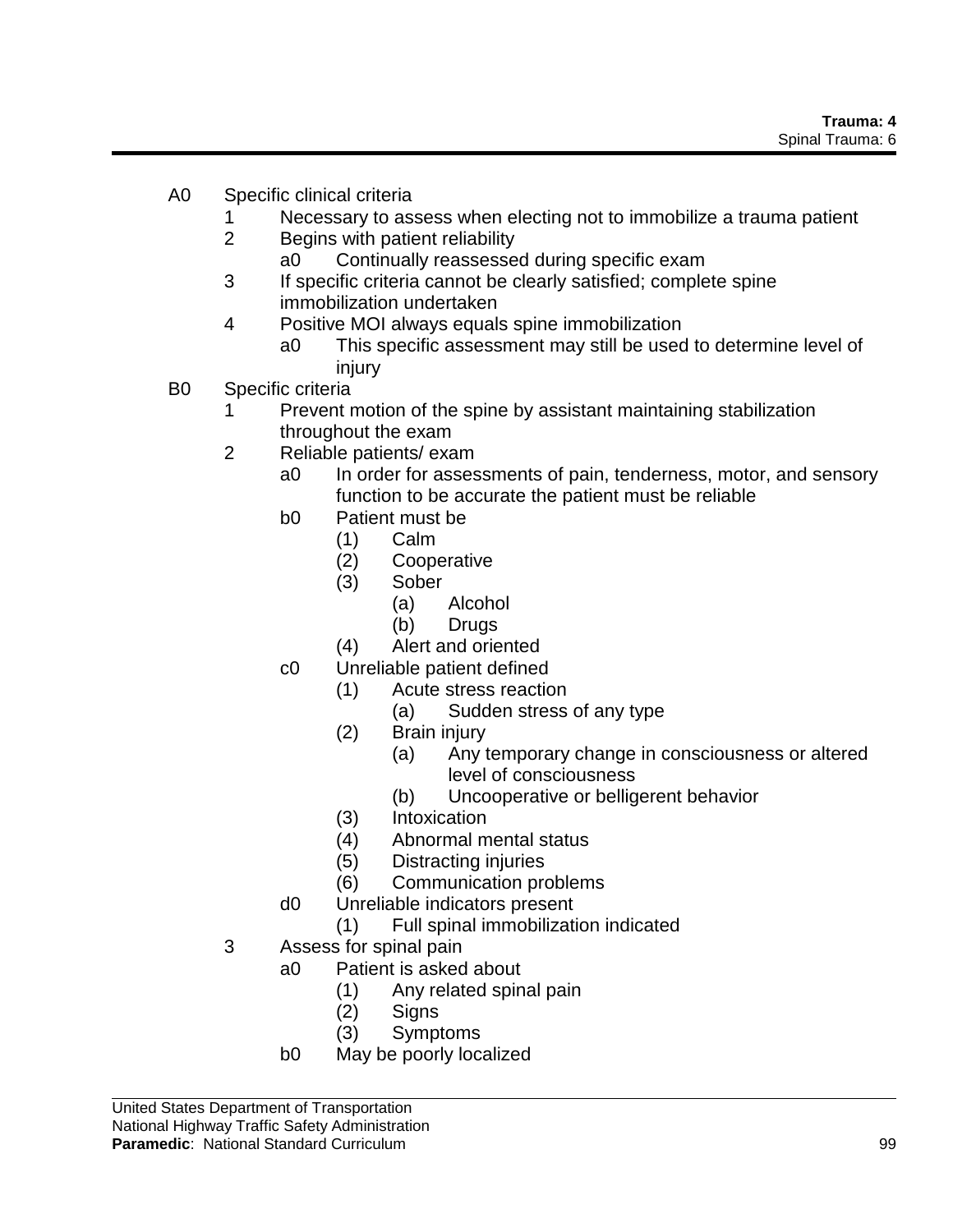- c0 Might not feel directly over the spinous process
- d0 Pain with active movement of head and neck
	- (1) Patient is asked to slowly move their head and neck
	- (2) If any pain occurs
		- i Full immobilization is indicated
		- ii May not be able to splint in normal anatomical

position

- 4 Assess for spine tenderness
	- a0 Palpate over each of the spinous processes of the vertebra
	- b0 Begin at the neck and work towards the pelvis
	- c0 May be beneficial to palpate back up from the pelvis to the neck
- 5 Upper extremity neurological function assessment
	- a0 Motor function
		- (1) Finger abduction/ adduction
			- (a) Test interosseous muscle function controlled by T-1 nerve roots
			- (b) Have patient spread fingers of both hands and keep them apart while you squeeze the 2nd and 4th fingers
			- (c) Normal resistance should be spring-like and equal on both sides
		- (2) Finger/ hand extension
			- (a) Test the extensors of the hand and fingers controlled by C-7 nerve roots
			- (b) Have patient hold wrist or fingers straight out and keep them out while you press down on their fingers
			- (c) Support the arm at the wrist to avoid testing arm function and other nerve roots
			- (d) Normal resistance should be felt to moderate pressure
			- (e) Both right and left sides should be checked
			- (f) Can still check if isolated, e.g., finger fracture, push on hand only not fingers; if wrist injury support MP joints and push on fingers only
		- b0 Sensory function
			- (1) Pain sensation
				- (a) Abnormal sensation ask patient about weakness, numbness, paresthesia, or radicular pain
				- (b) Pain or pinprick controlled by spinothalamic tracts
				- (c) Need to separate from light touch (remember light touch carried by more than one tract)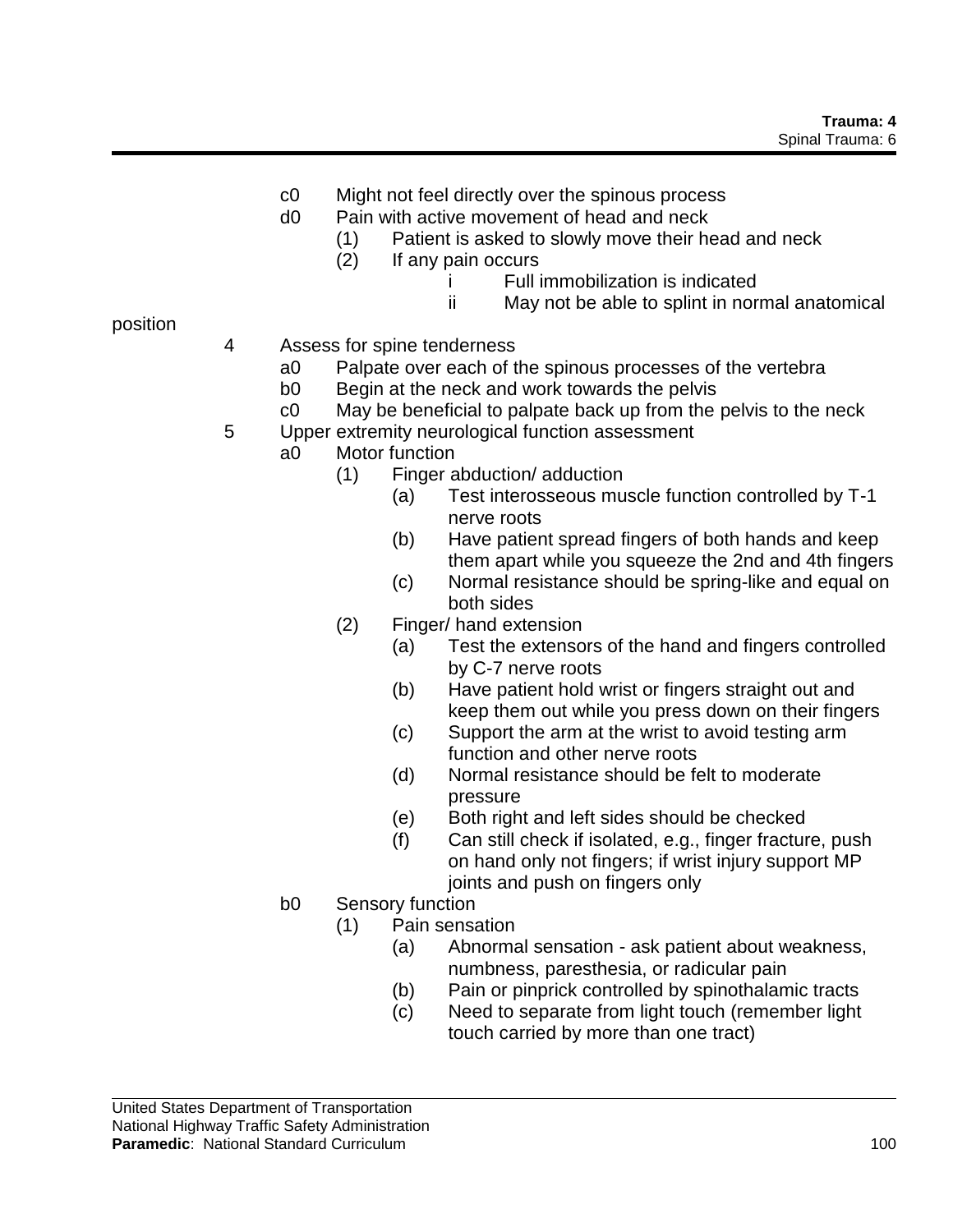- (d) Use end of pen or broken Q-tip (avoid sharp objects which may damage or cause bleeding)
- (e) Have patient close eyes and hold out hands; ask the patient to compare between sharp and dull pain
- (f) Compare on both sides of the body; equal on both sides
- 6 Lower extremity neurological function assessment
	- a0 Motor function
		- (1) Foot plantar flexion
			- (a) Tests plantar flexors of the foot controlled by S-1,2 nerve root
			- (b) Place your hands at the sole of each foot and have the patient push against your hands
			- (c) Both sides should feel equal and strong
		- (2) Foot/ great toe dorsiflexion
			- (a) Tests the dorsal flexors of the foot and great toe controlled by the L-5 nerve roots
			- (b) Hold foot with fingers on toes and instruct patient to pull foot back or towards their nose
	- b0 Sensory function
		- (1) Pain sensation
			- (a) Abnormal sensation ask patient about weakness, numbness, paresthesia, or radicular pain
			- (b) Pain or pinprick controlled by spinothalamic tracts
			- (c) Need to separate from light touch (remember light touch carried by more than one tract)
			- (d) Use end of pen or broken Q-tip (avoid sharp objects which may damage or cause bleeding)
			- (e) Have patient close eyes and hold out hands; ask the patient to compare between sharp and dull pain
			- (f) Compare on both sides of the body; equal on both sides
- 7. General motor function assessment
	- a. Tests nerve roots at both cervical and lumbar/ sacral spine levels
	- b. Check two sets of nerve roots at each level as well as left and right sides
	- c. Able to determine most clinical patterns of SCI
	- d. Motor exams can to be completed even if local injury exists
		- (1 If exam cannot be completed due to local injury entire exam is unreliable
			- (a Spinal immobilization indicated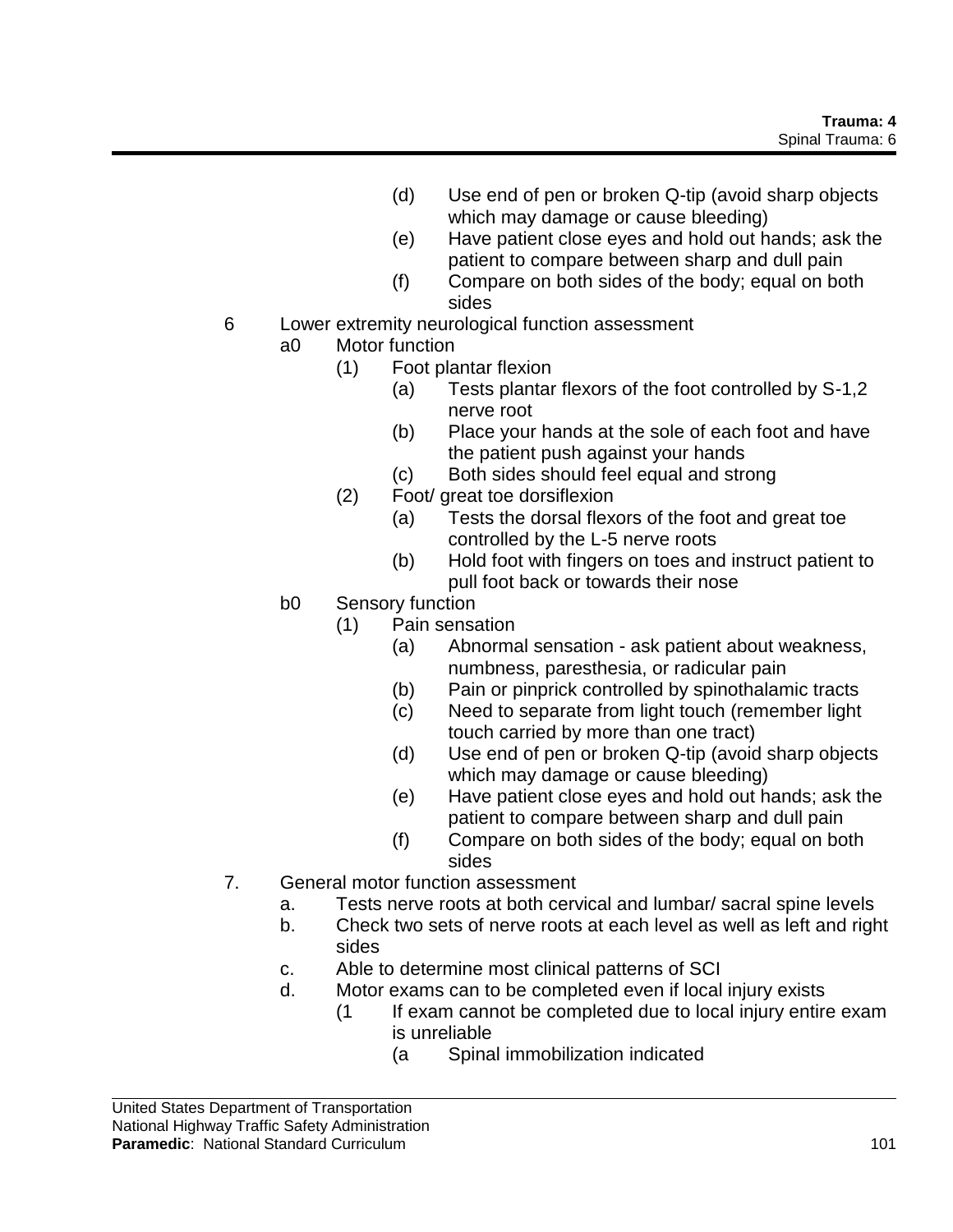- 8. Sensory function assessment
	- a. Test (exam) sensory
		- (1 At cervical and lumbar/ sacral spine levels (a On both right and left sides
	- b. Sensory exam will detect clinical patterns of SCI
	- c. Any signs or symptoms of abnormal sensation
		- (1 Spinal immobilization indicated
- VIII. General management of spinal injuries
	- A. Principles of spinal immobilization
		- 1. Primary goal is to prevent further injury
		- 2. Treat spine as a long bone with a joint at either end (head and pelvis)
		- 3. 15% of secondary spinal injuries are preventable with proper immobilization
		- 4. Always use "complete" spine immobilization
			- a. Impossible to isolate and splint specific injury site
		- 5. Spine stabilization begins in the initial assessment
			- a. Continues until the spine is completely immobilized on a long backboard
		- 6. Head and neck should be placed in a neutral, in-line position unless contraindicated
			- a. Neutral positioning allows for the most space for the cord
				- (1 Reducing cord hypoxia
				- (2 Reducing excess pressure
			- b. Most stable position for the spinal column
				- (1 Reduces instability
	- B. Spinal stabilization/ immobilization
		- 1. Systematic approach
			- a. Cervical immobilization
				- (1 Manual
				- (2 Rigid collar
			- b. Interim immobilization device
				- (1 When indicated (vest type mobilization device, short backboard)
				- (2 Movement of a stable patient from a seated position to a long backboard
			- c. Long backboard
			- d. Full body vacuum splints
			- e. Padding (body shims)
				- (1 Use to maintain anatomical position
				- (2 Limits movement of patient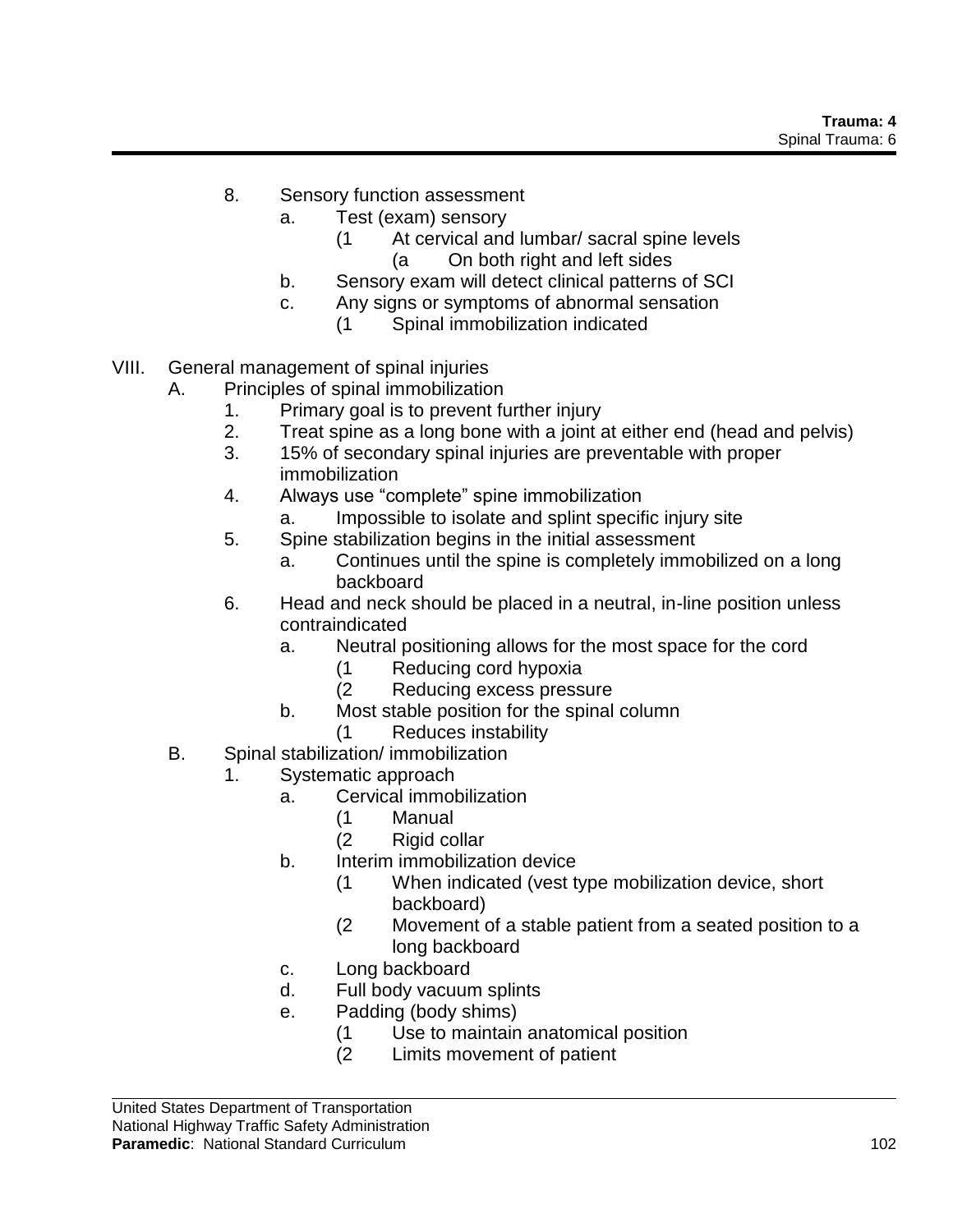- (3 Fill all voids
- (4 Pillows
- (5 Towels
- (6 Blankets
- f. Straps
	- (1 Sufficient to immobilize to the long backboard
		- (a Upper torso
		- (b Pelvis
		- (c Legs
		- (d Feet
- g. Cervical immobilization device
	- (1 Commercial
	- (2 Tape
	- (3 Blanket roll
	- (4 Pillows
- h. Helmeted patients
	- (1 Special assessment needs for patients wearing helmets
		- (a Airway and breathing
		- (b Fit of helmet and movement within the helmet
		- (c Ability to gain access to airway and breathing
	- (2 Indications for leaving the helmet in place
		- (a Good fit with little or no head movement within helmet
		- (b No impending airway or breathing problems
		- (c Removal may cause further injury
		- (d Proper spinal immobilization could be performed with helmet in place
		- (e No interference with ability to assess and reassess airway
	- (3 Indications for helmet removal
		- (a Inability to assess or reassess airway and breathing
		- (b Restriction of adequate management of the airway or breathing
		- (c Improperly fitted helmet with excessive head movement within helmet
		- (d Proper spinal immobilization cannot be performed with helmet in place
		- (e Cardiac arrest
	- (4 Types of helmets
		- (a Sports
			- i) Typically worn anteriorly
			- ii) Easier access to airway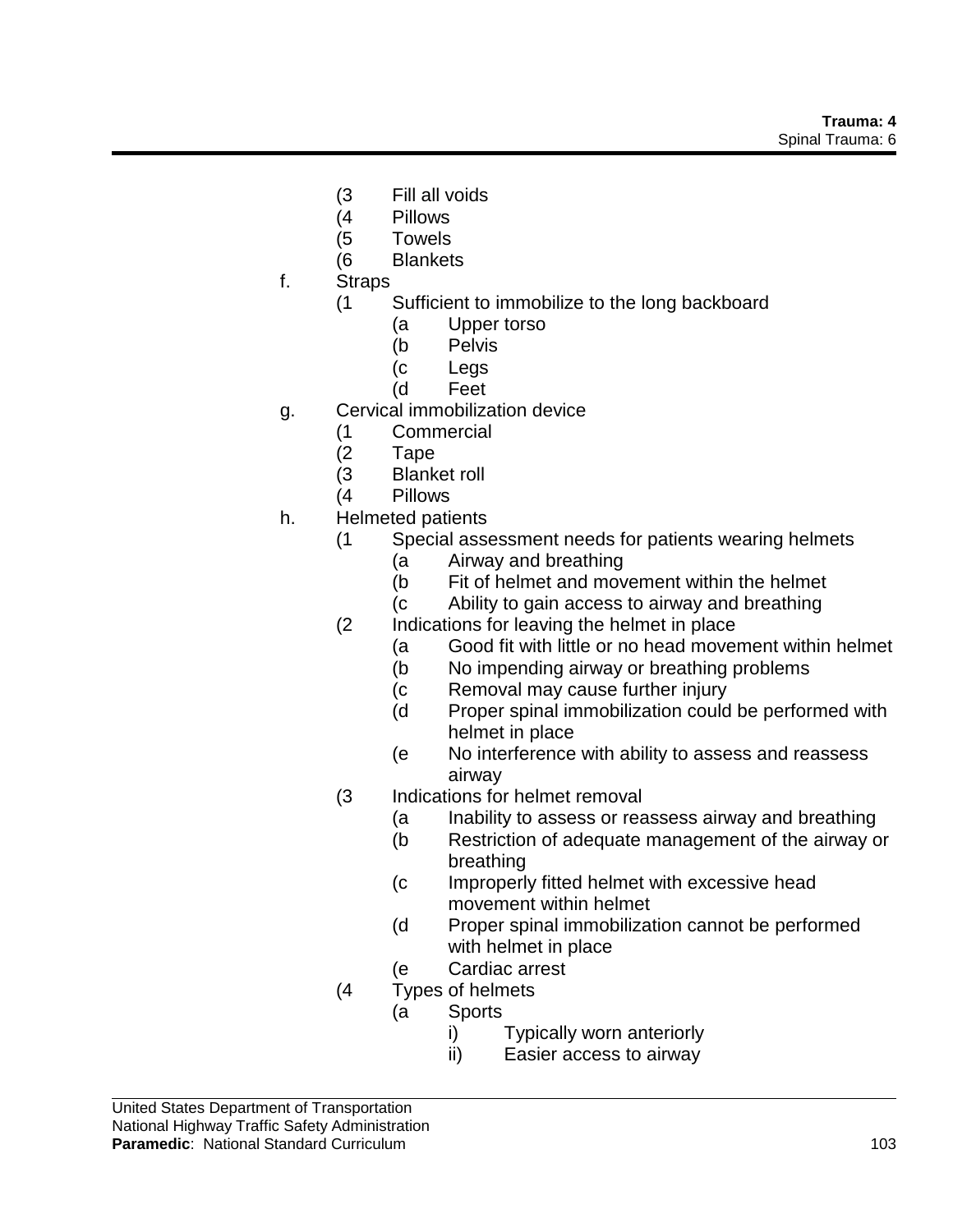- (b Motorcycle
	- i) Full face
	- ii) Shield
- (c Other
- (5 General guidelines for helmet removal
	- (a Type of helmet worn by the patient will influence the technique used for removal
	- (b First person stabilizes the head and neck by placing hands on the side of the helmet with fingers extended under lower face piece (or chin)
	- (c Second person removes face shield (if present) and/or eye wear before helmet removal
	- (d Second person removes chin strap
	- (e Second person places one hand on mandible and the other posteriorly on the occipital region (posterior caudal edge of helmet)
	- (f First person then begins to remove the helmet by pulling the sides apart, sliding the helmet a short distance (approximately 4-6 cm) and then stops
	- (g First person again stabilizes the head and neck with hands holding the sides of the helmet
	- (h Second person slides hands cephalad (towards the top of the head) until the head is stabilized between the posterior or hand (now cupped under the inferior occiput) and the anterior hand now inserted under the lower part of the face piece - if the helmet has one (thumb and first finger now holding the unmovable maxilla)
	- (i First person again pulls the sides of the helmet apart and continues to withdraw the helmet - rotating the helmet as necessary so any lower face piece clears the nose and then an opposite movement so the posterior caudal end of the helmet is removed following the posterior curvature of the patient's head
	- (j Once the helmet has been completely removed, the first person regains stabilization of the patient's head and neck by placing their hands along the sides of the patient's head with their fingers spread apart for maximum support - second person can now let go of the anterior/posterior support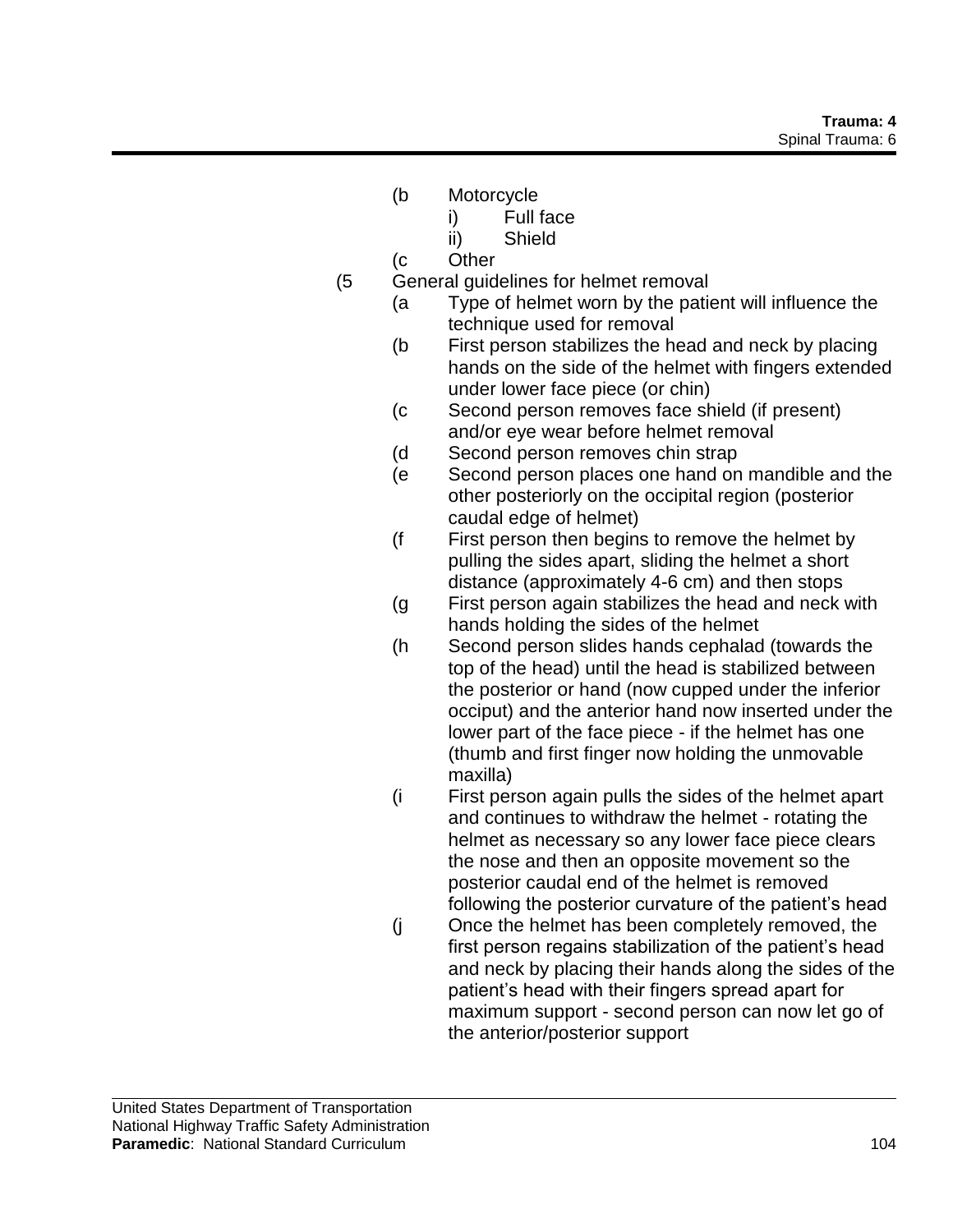(k Second person can now continue with the

assessment, measurement and application of a cervical collar, further immobilization and care of the patient

- C. Use of steroids for traumatic spine injuries
- IX. Traumatic injuries
	- A. Causes
		- 1. Direct trauma
		- 2. Excessive movement
			- a. Acceleration
			- b. Deceleration
			- c. Deformation
		- 3. Directions of force
			- a. Flexion or hyperflexion
				- (1 Excessive forward motion of the head
				- (2 May cause
					- (a Wedge fracture of anterior vertebrae
					- (b Stretching or rupturing of interspinous ligaments
					- (c Compressed injury to spinal cord
					- (d Disruption of disk with forward dislocation of vertebrae
					- (e Fracture of pedicle and disruption of interspinous ligament
				- (3 Cervical area common injury site
			- b. Extension or hyperextension
				- (1 Excessive backward movement of the head
				- (2 May cause
					- (a Disruption of the intervertebral disks
					- (b Osteophytes and compression of the spinal cord
					- (c Compression of the interspinous ligament
					- (d Fracture
				- (3 Cervical area common injury site
			- c. Rotational
				- (1 Usually from acceleration forces
				- (2 May cause
					- (a Flexion-rotation dislocation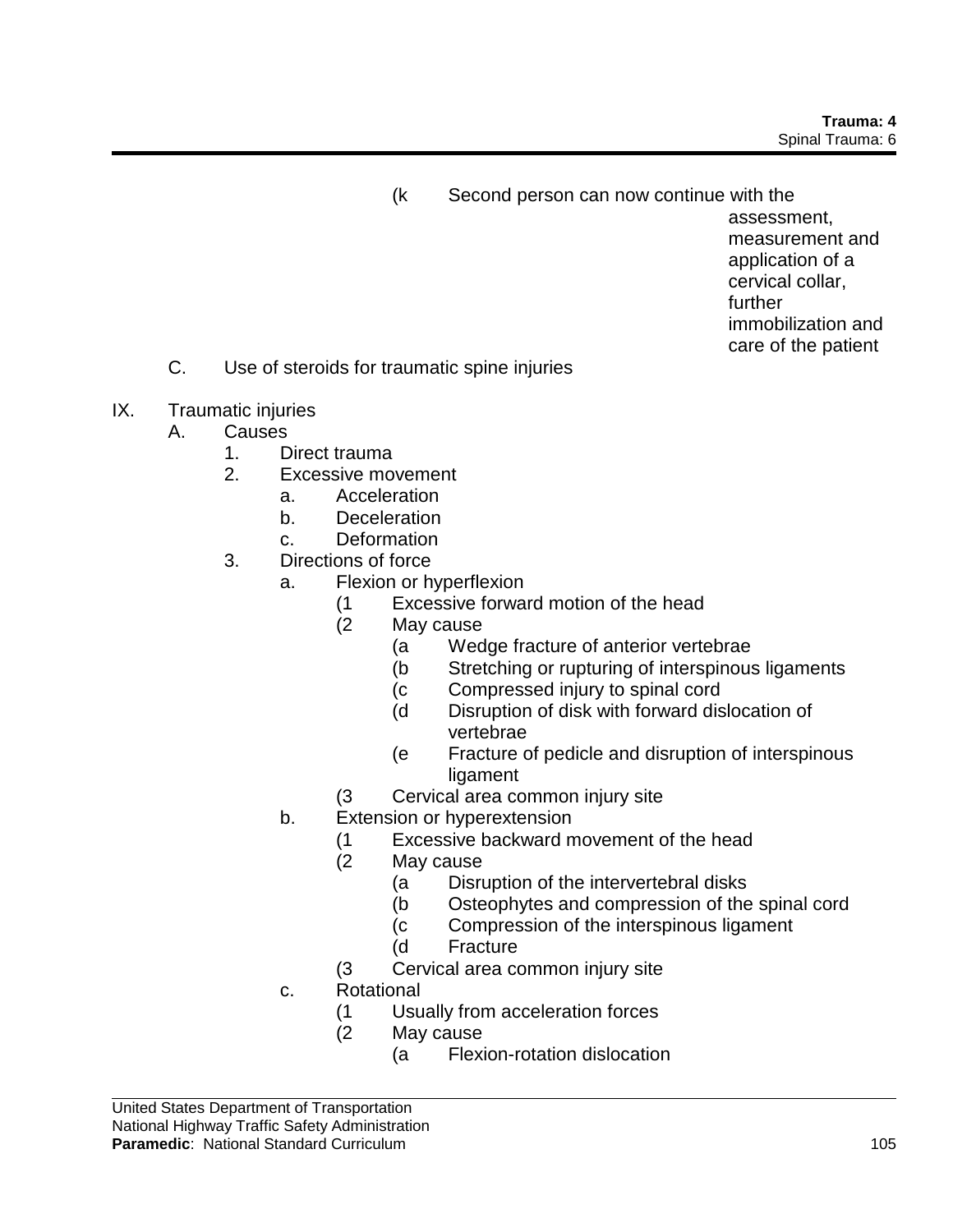- (b Fracture or dislocation of vertebrae
- (c Rupture of supporting ligaments
- (3 Cervical area common injury site
- d. Lateral bending
	- (1 Often caused by direct blow to the side of the body
	- (2 May cause
		- (a May cause lateral compression of the vertebral body
		- (b may cause lateral displacement of the vertebra
		- (c May stretch the ligaments
- e. Vertical compression
	- (1 Force applied along spinal axis
		- (a Usually from top of cranium to vertebral body from sudden deceleration, e.g., diving accident
	- (2 May cause
		- (a Compression fracture without SCI
		- (b Crushed vertebral body with SCI
	- (3 Most common injury site(s)
		- (a T-12 to L-2
- f. Distraction
	- (1 Force applied to spinal axis to distract or pull apart, e.g., hanging injury
	- (2 May cause
		- (a Stretching of spinal cord
		- (b Stretching of supporting ligaments
	- (3 Cervical area most common injury site
- 4. Can have "spinal column injury" (bony injury) with or without "SCI"
- 5. Can have "SCI" with or without "spinal injury"
- B. Types of spinal cord injuries (SCI)
	- 1. Primary injury
		- a. Occurs at time of impact/ injury
		- b. Causes
			- (1 Cord compression
			- (2 Direct cord injury
				- (a Sharp or unstable bony structures
			- (3 Interruption in the cord's blood supply
	- 2. Secondary injury
		- a. Occurs after initial injury
		- b. Causes
			- (1 Swelling
			- (2 Ischemia
			- (3 Movement of bony fragments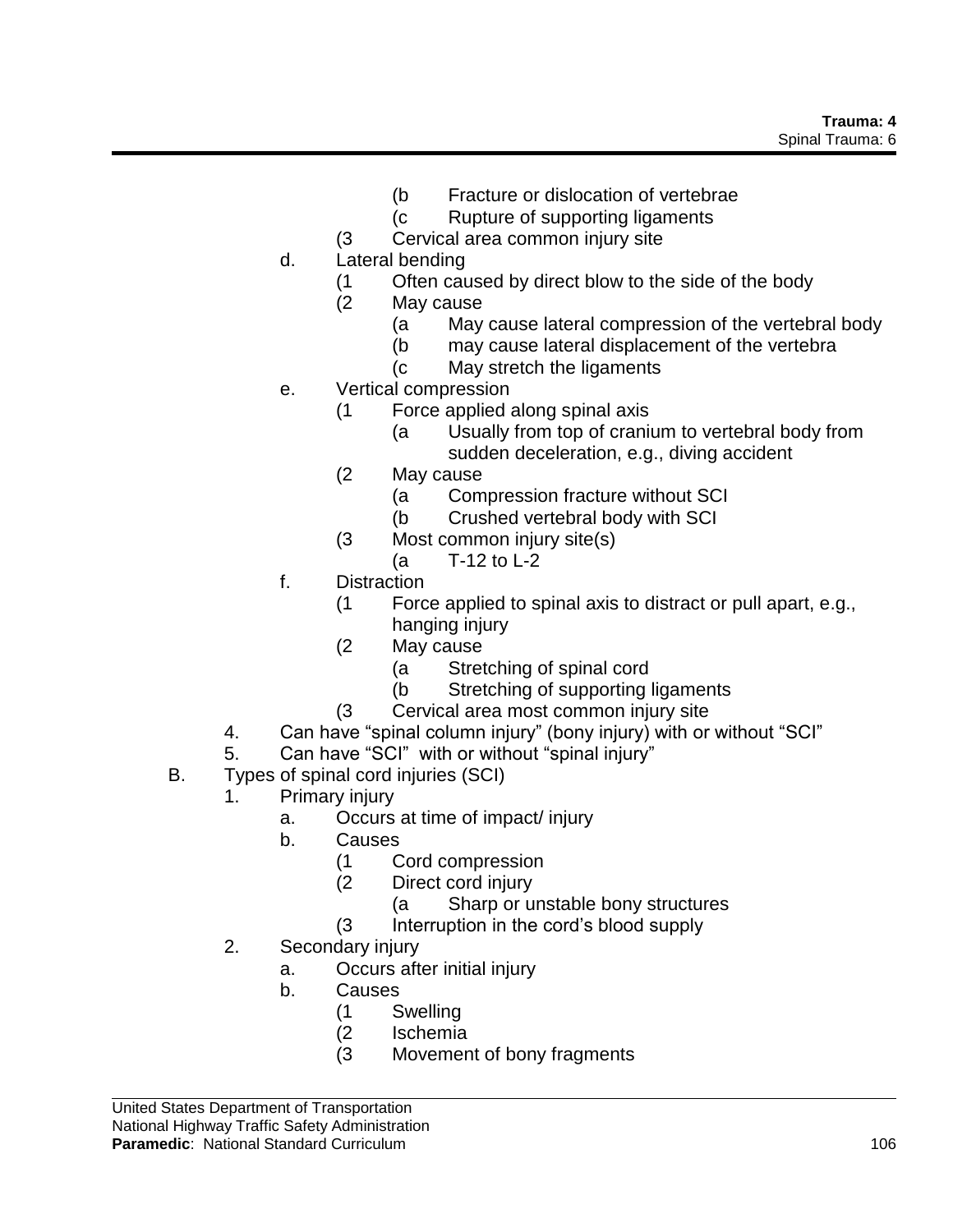- 3. Cord concussion
	- a. Results from temporary disruption of cord-mediated functions
- 4. Cord contusion
	- a. Bruising of the cord's tissues
	- b. Causes
		- (1 Swelling
	- c. Temporary loss of cord-mediated function
- 5. Cord compression
	- a. Pressure on the cord
	- b. Causes tissue ischemia
	- c. Must be decompressed to avoid permanent loss/ damage to cord
- 6. Laceration
	- a. Tearing of the cord tissue
	- b. May be reversed if only slight damage
	- c. May result in permanent loss if spinal tracts are disrupted
- 7. Hemorrhage
	- a. Bleeding into the cord's tissue
	- b. Caused by damage to blood vessels
		- (1 Injury related to amount of hemorrhage
	- c. Damage or obstruction to spinal blood supply results in local ischemia
- 8. Cord transection
	- a. Complete
		- (1 All tracts of the spinal cord completely disrupted
		- (2 Cord-mediated functions below transection are permanently lost
		- (3 Accurately determined after at least 24 hours post-injury
		- (4 Results in
			- (a Quadriplegia
				- i) Injury at the cervical level
				- ii) Loss of all function below injury site
			- (b Paraplegia
				- i) Injury at the thoracic or lumbar level
				- ii) Loss of lower trunk only
	- b. Incomplete
		- (1 Some tracts of the spinal cord remain intact
		- (2 Some cord-mediated functions intact
		- (3 Has potential for recovery
			- (a Function may only be temporarily lost
		- (4 Types
			- (a Anterior cord syndrome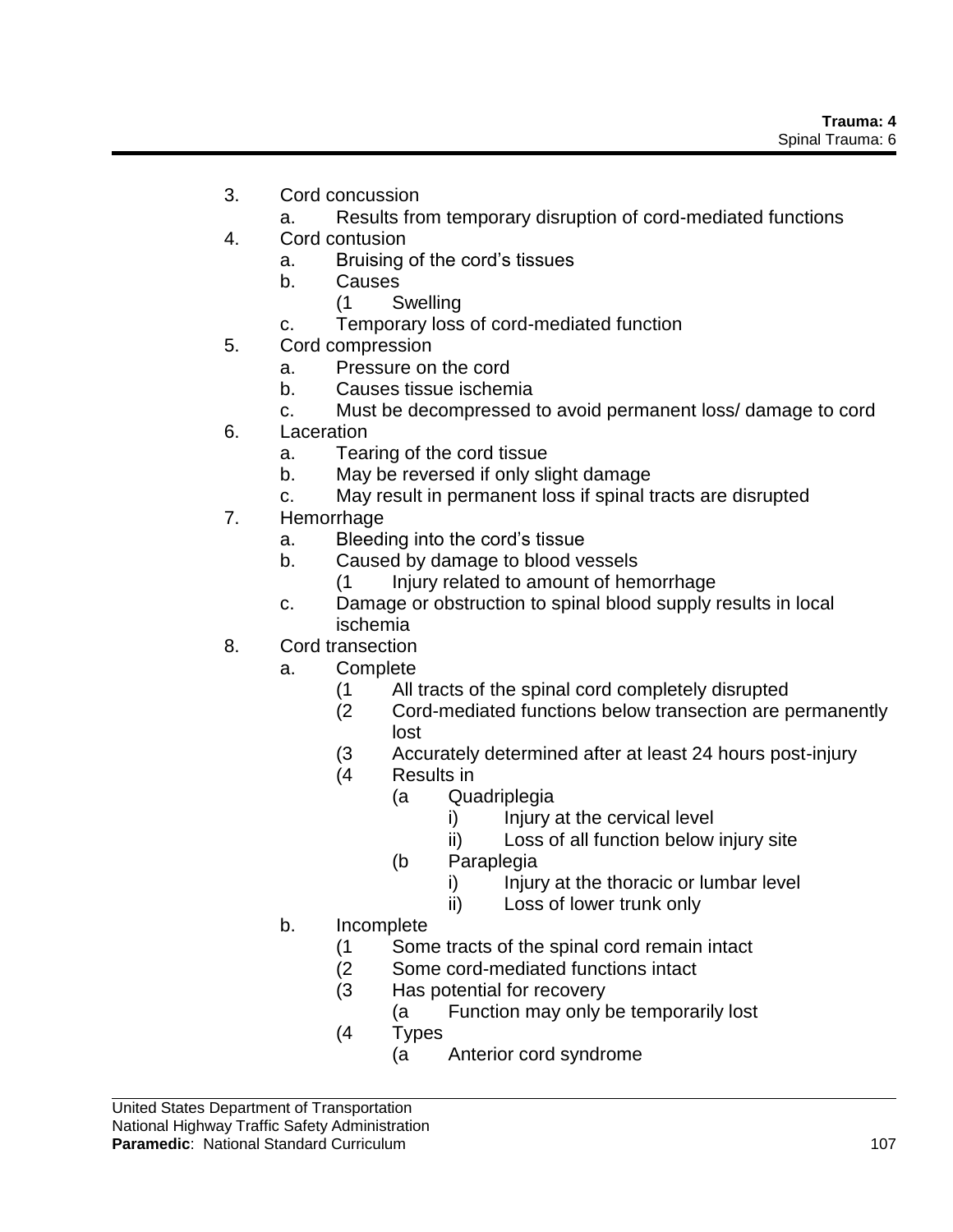- i) Caused by bony fragments or pressure on spinal arteries
- ii) Involves loss of motor function and sensation to pain, temperature and light touch
- iii) Sensation to light touch, motion, position, and vibration are spared
- (b Central cord syndrome
	- i) Usually occurs with a hyperextension of the cervical region
	- ii) Weakness or paresthesias in upper extremities but normal strength in lower extremities
	- iii) May have varying degrees of bladder dysfunction
- (c Brown-Sequard syndrome
	- i) Caused by penetrating injury
	- ii) Hemisection of the cord
	- iii) Involves only one side of the cord
	- iv) Complete damage to all spinal tract on involved side
	- v) Isolated loss of all types of functions, e.g., motor pain, temperature, motion, position, etc.
	- vi) Pain and temperature lost on opposite side of the body
	- vii) Motor function, motion, position, vibration, and light touch on the same side as injury
- 9. Chemical and metabolic changes due to SCI
- 10. Spinal shock
	- a. Refers to temporary loss of all types of spinal cord function distal to injury
	- b. Flaccid paralysis distal to injury site
	- c. Loss of autonomic function
		- (1 Hypotension
		- (2 Vasodilatation
		- (3 Loss of bladder and bowel control
		- (4 Priapism
		- (5 Loss of thermoregulation
	- d. Does not always involve permanent primary injury
		- (1 Usually will resolve in a period of hours to weeks
		- (2 Manage carefully to avoid secondary injury
- 11. Spinal neurogenic shock
	- a. Also called spinal vascular shock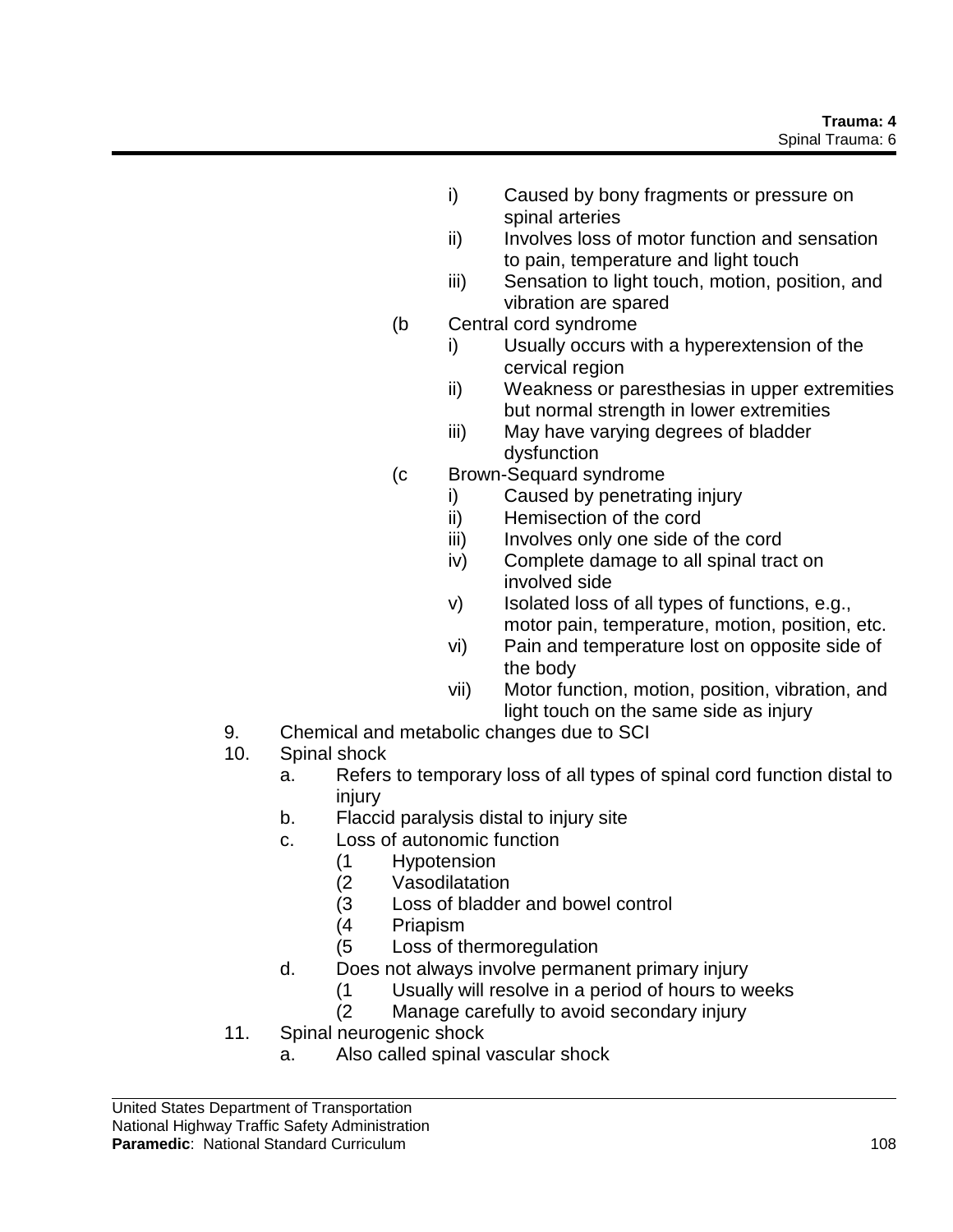- b. Temporary loss of the autonomic function of the cord at the level of injury which controls cardiovascular function
- c. Presentation includes
	- (1 Loss of sympathetic tone
	- (2 Relative hypotension
		- (a Systolic pressure 80 100 mmHg
	- (3 Skin pink, warm and dry
		- (a Due to cutaneous vasodilation
	- (4 Relative bradycardia
- d. Rare in occurrence
- e. Shock presentation is usually the result of hidden volume loss
	- (1 Chest injuries
	- (2 Abdominal injuries
	- (3 Other violent injuries
- f. Treatment
	- (1 Focus primarily on volume replacement
- 12. Autonomic hyperreflexia syndrome
	- a. Associated after resolution of spinal shock
		- (1 Chronic SCI patients
		- b. Massive, uncompensated cardiovascular response
			- (1 Stimulation of the sympathetic nervous system
		- c. Life-threatening condition usually seen with injuries at T-6 or above
		- d. Characteristics are
			- (1 Paroxysmal hypertension (up to 300 mmHg systolic)
			- (2 Headache (pounding)
			- (3 Blurred vision
			- (4 Sweating
				- (a Above level of injury with flushing of the skin
			- (5 Increased nasal congestion
			- (6 Nausea
			- (7 Bradycardia
			- (8 Associate distended bladder or rectum
		- e. Stimulation of the sensory receptors below the level of the cord injury
			- (1 Autonomic nervous system reflexively responds with arteriolar spasm
				- (a) Increases blood pressure
			- (2 Cerebral, carotid, and aorta baroreceptors sense hypertension
				- (a Stimulates the parasympathetic nervous system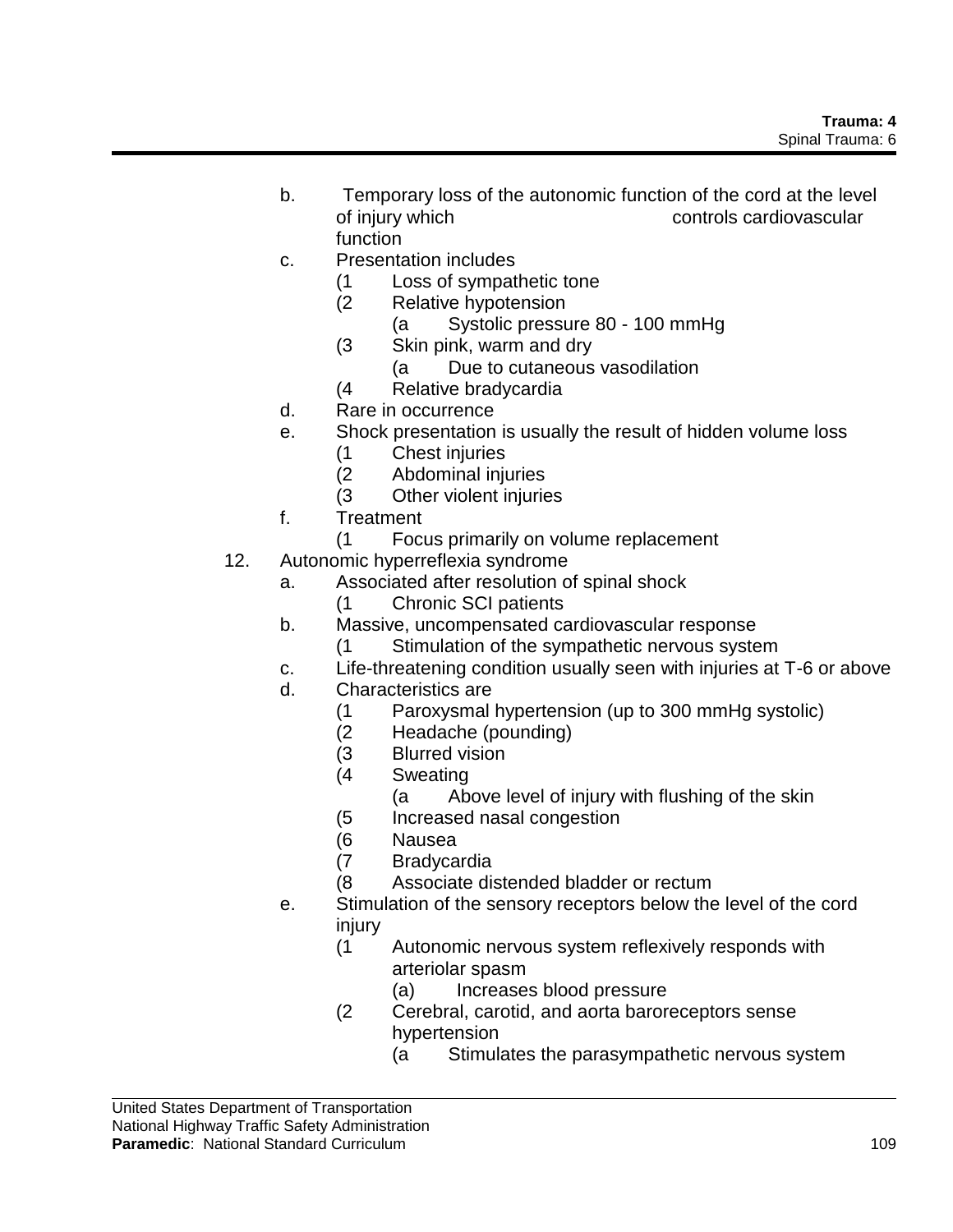- (b Heart rate decreases
- (c Peripheral and visceral vessels unable to dilate due to cord damage
- (3 May be treated with an antihypertensive medication
- X. Non-traumatic spinal conditions
	- A. Low back pain (LBP)
		- 1. Affected area
			- a. Between lower rib cage and gluteal muscles
			- b. May radiate to thighs
			- 2. 1% of acute low back pain is sciatica
				- a. Usual cause is in the lumbar nerve root
				- b. Pain accompanied by motor and sensory deficits, e.g., weakness
			- 3. 60% 90% of population experience some form of low back pain
				- a. Affects men and women equally
				- b. Women over 60 years old report low back pain symptoms more often
			- 4. Most cases of LBP are idiopathic
				- a. Precise diagnosis difficult
			- 5. Causes
				- a. Tension from tumors
				- b. Disk prolapsed
				- c. Bursitis
				- d. Synovitis
				- e. Rising venous pressure
				- f. Tissue pressure due to degenerative joint disease
				- g. Abnormal bone pressure
				- h. Problems with spinal mobility
				- i. Inflammation caused by infection
					- (1 Osteomyelitis
				- j. Fractures
				- k. Ligament strains
			- 6. Risk factors
				- a. Occupations requiring repetitious lifting
				- b. Exposure to vibrations from vehicles or industrial machinery
				- c. Osteoporosis
		- 7. Anatomical considerations
			- a. Pain from innervated structures
				- (1 Varies from person-to-person
			- b. Disk has no specific innervation
				- (1 Compresses cord if herniated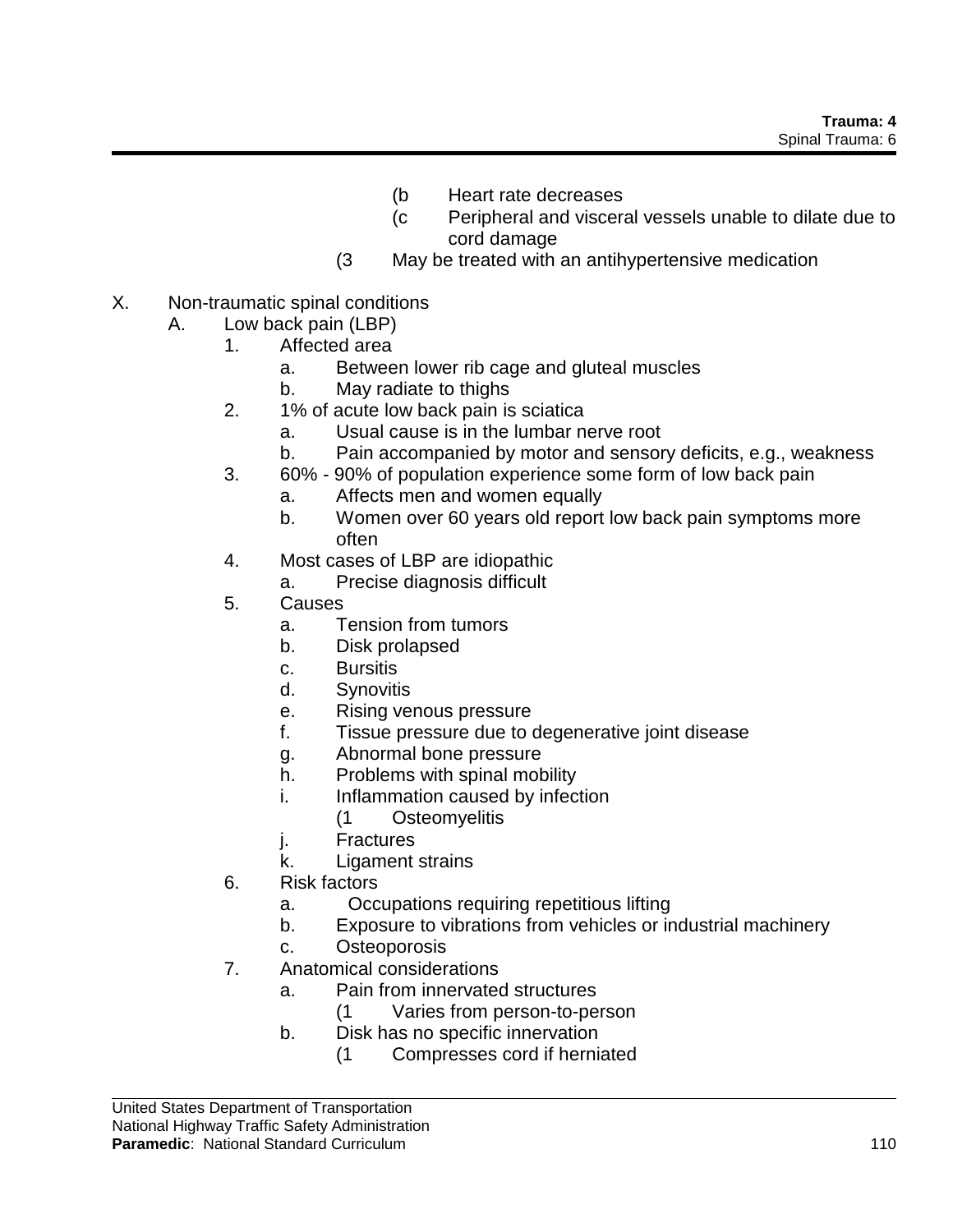- c. Source of pain in L-3,4,5, and S-1 may be interspinous bursae
- d. Anterior and posterior longitudinal ligaments, and other ligaments are richly
	- supplied with pain receptors
- e. Muscles of spine vulnerable to sprains/ strains
- 8. Degenerative disk disease
	- a. Common for patients over 50 years of age
	- b. Causes
		- (1 Degeneration of disk
			- (a Biomechemical alterations of intervertebral disk
	- c. Narrowing of the disk
		- (1 Results in variable segment stability
- 9. Spondylolysis
	- a. Structural defect of spine
		- (1 Involves the lamina or vertebral arch
	- b. Usually occurs between superior and inferior articulating facets
	- c. Heredity a significant factor
	- d. Rotational fractures common at affected site
- 10. Herniated intervertebral disk
	- a. Also called herniated nucleus pulposus
	- b. Tear in the posterior rim of capsule enclosing the gelatinous center of the disk
	- c. Causes
		- (1 Trauma
		- (2 Degenerative disk disease
		- (3 Improper lifting
			- (a Most common cause
	- d. Men ages 30 50 years are more prone than women
	- e. Commonly affects L-5, S-1 and L-4, L-5 disks
	- f. May also occur in C-5, C-6, and C-7
- 11. Spinal cord tumors
	- a. Causes
		- (1 Compression of the cord
		- (2 Degenerative changes in the bone/ joints
		- (3 Interrupted the blood supply
	- b. Manifestations are dependent upon
		- (1 Tumor type and location
- XI. Assessment and management of non-traumatic spinal conditions
	- A. Assessment based mainly upon the patient's chief complaint and physical exam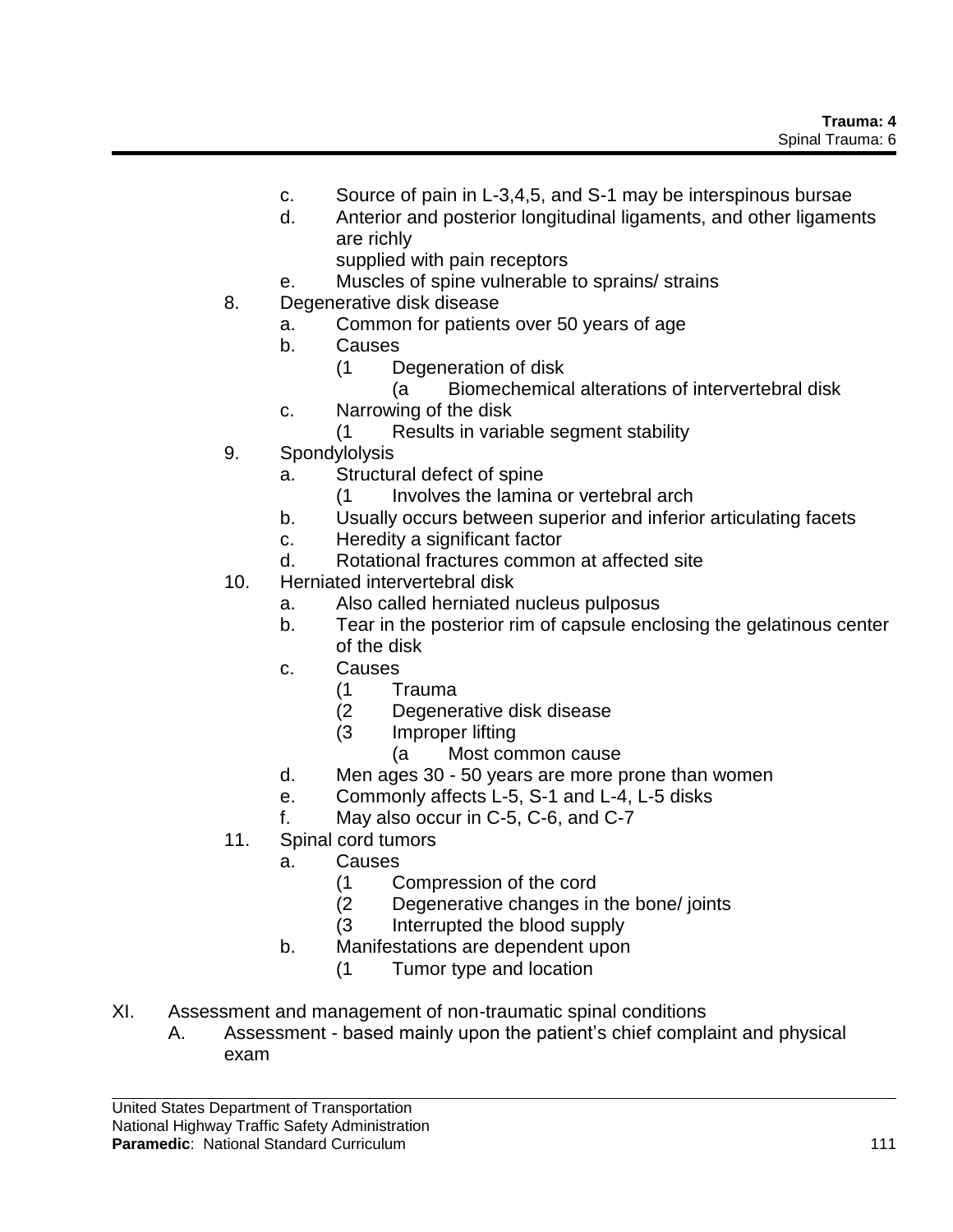- 1. Low back pain
	- a. Based mainly upon history and chief complaint
		- (1) Risk factors include
			- (a) Occupations requiring repetitive lifting
			- (b) Exposure to vibrations from vehicles or industrial machinery
			- (c) Osteoporosis
	- b. Precise diagnosis difficult
		- (1) Based primarily on physical exam and other in-hospital testing
			- (a) CT scan
			- (b) Electromyelography
			- (c) MRI
			- (d) Others
- 2. Herniated intervertebral disk
	- a. Tear in the posterior rim of capsule enclosing the gelatinous center of the disk
		- (1) Causes
			- (a) Trauma
			- (b) Degenerative disk disease
			- (c) Improper lifting
				- i) Most common cause
		- (2) Pain usually occurs with straining
			- (a) Coughing or sneezing
		- (3) May have limited range of motion in lumbar spine
		- (4) Tenderness upon palpation
		- (5) Alternations in sensation, pain, and temperature
		- (6) Due to nerve root pressure
		- (7) Cervical herniations may include
			- (a) Upper extremity pain or paresthesia
				- i) Increasing with neck motion
			- (b) Slight motor weakness may also occur in biceps and triceps
- 3. Spinal cord tumors
	- a. Tumors of the spine which cause
		- (1) Compression of the cord
		- (2) Degenerative changes in the bone/ joints
		- (3) Interruption in the blood supply
	- b. Manifestations are dependent upon
		- (1) Tumor type
		- (2) Location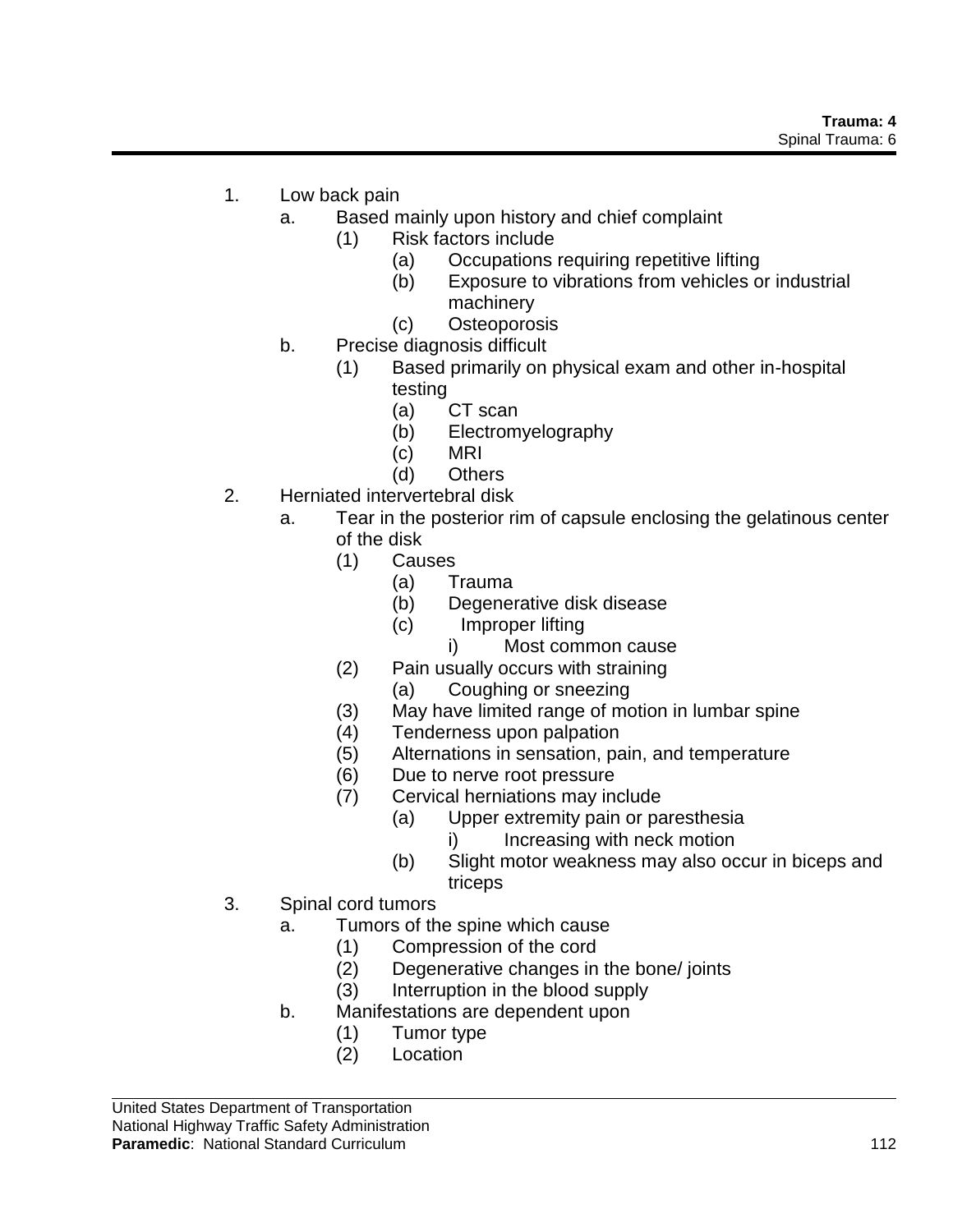## B. Management

- 1. Primarily palliative to decrease any pain or discomfort from movement
- 2. May elect to immobilize to aid in comfort
	- a. Long back board
	- b. Vacuum type stretcher
- 3. Full spinal immobilization is not required unless condition is a result of trauma

### **REFERENCES**

McCance, K.L, Huether, S.E., *Pathophysiology: The Biological Basis for Disease in Adults and Children* (2nd ed.), 1994, St. Louis: Mosby-Yearbook

Thibodeau, G.A., & Patton, K.I., *Anatomy and Physiology* (2nd ed.), 1993, St. Louis: Mosby-Yearbook

Goth, P. , *Spine Injury: Clinical Criteria for Assessment and Management* (revised May 1995.), Augusta: Medical Care Development.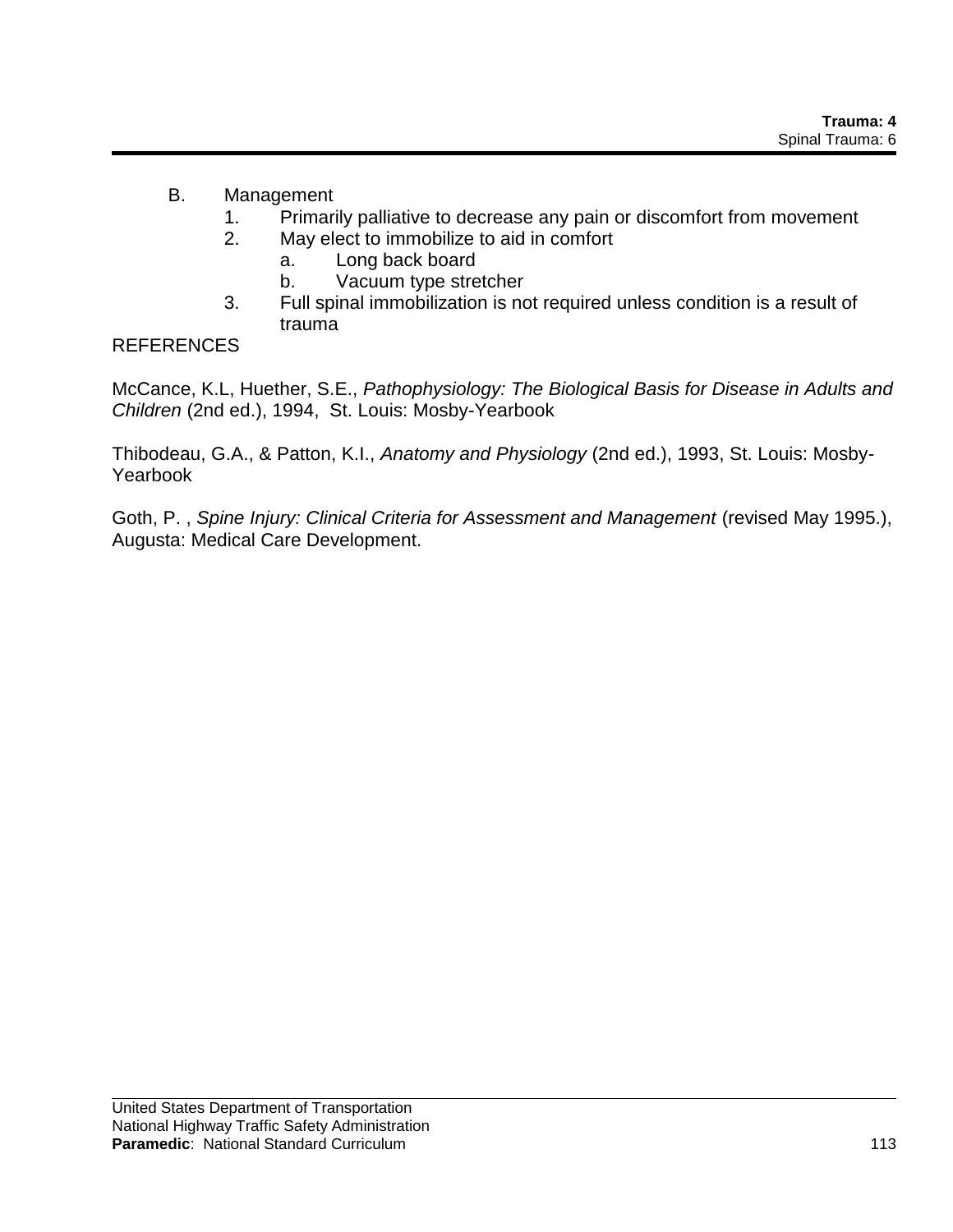#### **UNIT TERMINAL OBJECTIVE**

4-7 At the completion of this unit, the paramedic student will be able to integrate pathophysiological principles and the assessment findings to formulate a field impression and implement a treatment plan for a patient with a thoracic injury.

### **COGNITIVE OBJECTIVES**

At the completion of this unit, the paramedic student will be able to:

- 4-7.1 Describe the incidence, morbidity, and mortality of thoracic injuries in the trauma patient. (C-1)
- 4-7.2 Discuss the anatomy and physiology of the organs and structures related to thoracic injuries. (C-1)
- 4-7.3 Predict thoracic injuries based on mechanism of injury. (C-2)
- 4-7.4 Discuss the types of thoracic injuries. (C-1)
- 4-7.5 Discuss the pathophysiology of thoracic injuries. (C-1)
- 4-7.6 Discuss the assessment findings associated with thoracic injuries. (C-1)
- 4-7.7 Discuss the management of thoracic injuries. (C-1)<br>4-7.8 Identify the need for rapid intervention and transport
- Identify the need for rapid intervention and transport of the patient with thoracic injuries. (C-1)
- 4-7.9 Discuss the pathophysiology of specific chest wall injuries, including: (C-1)
	- a. Rib fracture
	- Flail segment

Sternal fracture

- 4-7.10 Discuss the assessment findings associated with chest wall injuries. (C-1)
- 4-7.11 Identify the need for rapid intervention and transport of the patient with chest wall injuries. (C-1)
- 4-7.12 Discuss the management of chest wall injuries. (C-1)
- 4-7.13 Discuss the pathophysiology of injury to the lung, including: (C-1)
	- Simple pneumothorax
	- Open pneumothorax

Tension pneumothorax

- **Hemothorax**
- Hemopneumothorax
- Pulmonary contusion
- 4-7.14 Discuss the assessment findings associated with lung injuries. (C-1)
- 4-7.15 Discuss the management of lung injuries. (C-1)
- 4-7.16 Identify the need for rapid intervention and transport of the patient with lung injuries. (C-1)
- 4-7.17 Discuss the pathophysiology of myocardial injuries, including: (C-1)
	- a. Pericardial tamponade
	- Myocardial contusion
	- Myocardial rupture
- 4-7.18 Discuss the assessment findings associated with myocardial injuries. (C-1)
- 4-7.19 Discuss the management of myocardial injuries. (C-1)
- 4-7.20 Identify the need for rapid intervention and transport of the patient with myocardial iniuries. (C-1)
- 4-7.21 Discuss the pathophysiology of vascular injuries, including injuries to: (C-1)
	- a. Aorta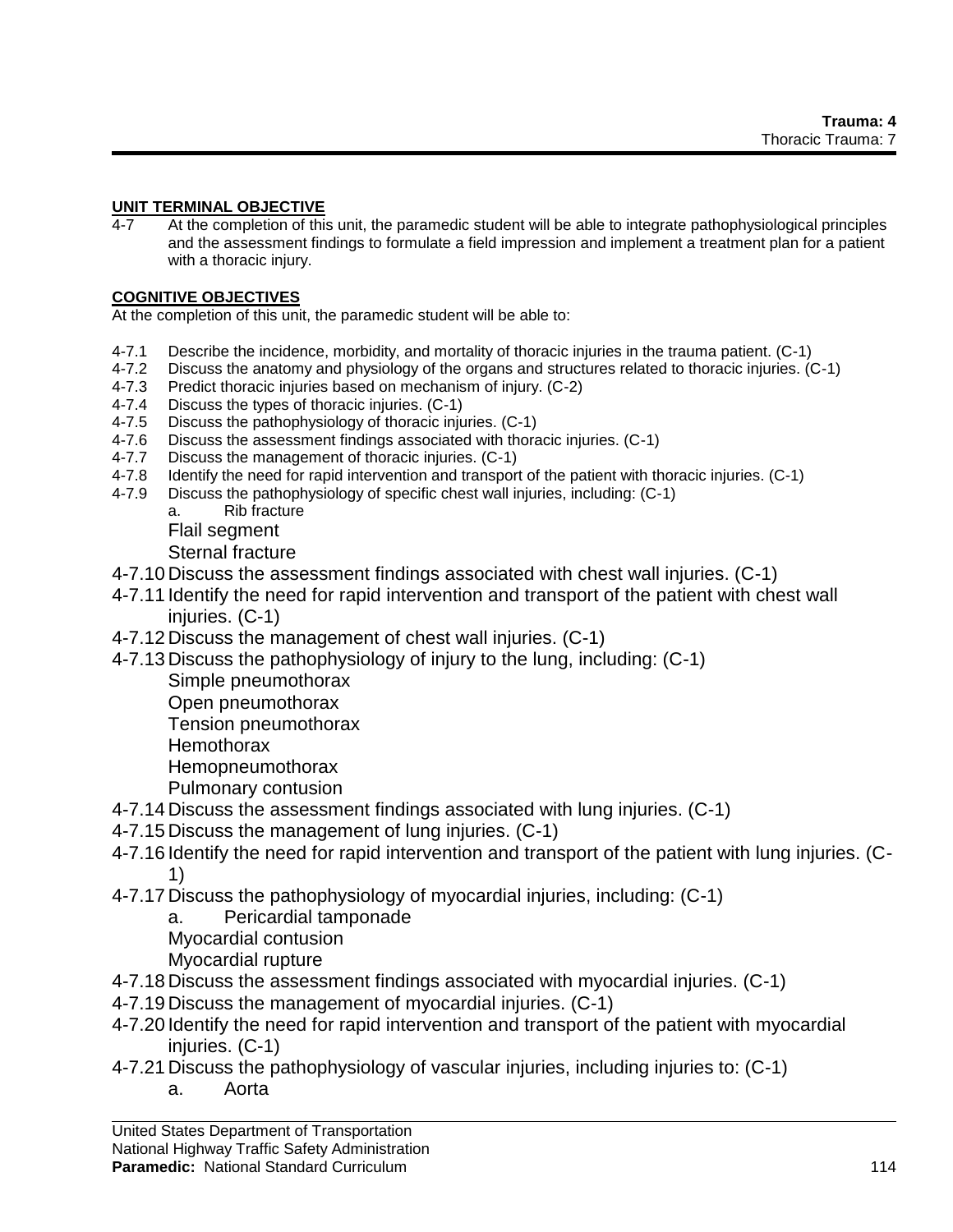Vena cava

Pulmonary arteries/ veins

- 4-7.22 Discuss the assessment findings associated with vascular injuries. (C-1)
- 4-7.23 Discuss the management of vascular injuries. (C-1)
- 4-7.24 Identify the need for rapid intervention and transport of the patient with vascular injuries. (C-1)
- 4-7.25 Discuss the pathophysiology of diaphragmatic injuries. (C-1)
- 4-7.26 Discuss the assessment findings associated with diaphragmatic injuries. (C-1)
- 4-7.27 Discuss the management of diaphragmatic injuries. (C-1)
- 4-7.28 Identify the need for rapid intervention and transport of the patient with diaphragmatic injuries. (C-1)
- 4-7.29 Discuss the pathophysiology of esophageal injuries. (C-1)
- 4-7.30 Discuss the assessment findings associated with esophageal injuries. (C-1)
- 4-7.31 Discuss the management of esophageal injuries. (C-1)
- 4-7.32 Identify the need for rapid intervention and transport of the patient with esophageal injuries. (C-1)
- 4-7.33 Discuss the pathophysiology of tracheo-bronchial injuries. (C-1)
- 4-7.34 Discuss the assessment findings associated with tracheo-bronchial injuries. (C-1)
- 4-7.35 Discuss the management of tracheo-bronchial injuries. (C-1)
- 4-7.36 Identify the need for rapid intervention and transport of the patient with tracheobronchial injuries. (C-1)
- 4-7.37 Discuss the pathophysiology of traumatic asphyxia. (C-1)
- 4-7.38 Discuss the assessment findings associated with traumatic asphyxia. (C-1)
- 4-7.39 Discuss the management of traumatic asphyxia. (C-1)
- 4-7.40 Identify the need for rapid intervention and transport of the patient with traumatic asphyxia. (C-1)
- 4-7.41 Integrate the pathophysiological principles to the assessment of a patient with thoracic  $ini$ urv.  $(C-1)$
- 4-7.42 Differentiate between thoracic injuries based on the assessment and history. (C-3)
- 4-7.43 Formulate a field impression based on the assessment findings. (C-3)
- 4-7.44 Develop a patient management plan based on the field impression. (C-3)

# **AFFECTIVE OBJECTIVES**

At the completion of this unit, the paramedic student will be able to:

- 4-7.45Advocate the use of a thorough assessment to determine a differential diagnosis and treatment plan for thoracic trauma. (A-3)
- 4-7.46Advocate the use of a thorough scene survey to determine the forces involved in thoracic trauma. (A-3)
- 4-7.47Value the implications of failing to properly diagnose thoracic trauma. (A-2)
- 4-7.48Value the implications of failing to initiate timely interventions to patients with thoracic trauma. (A-2)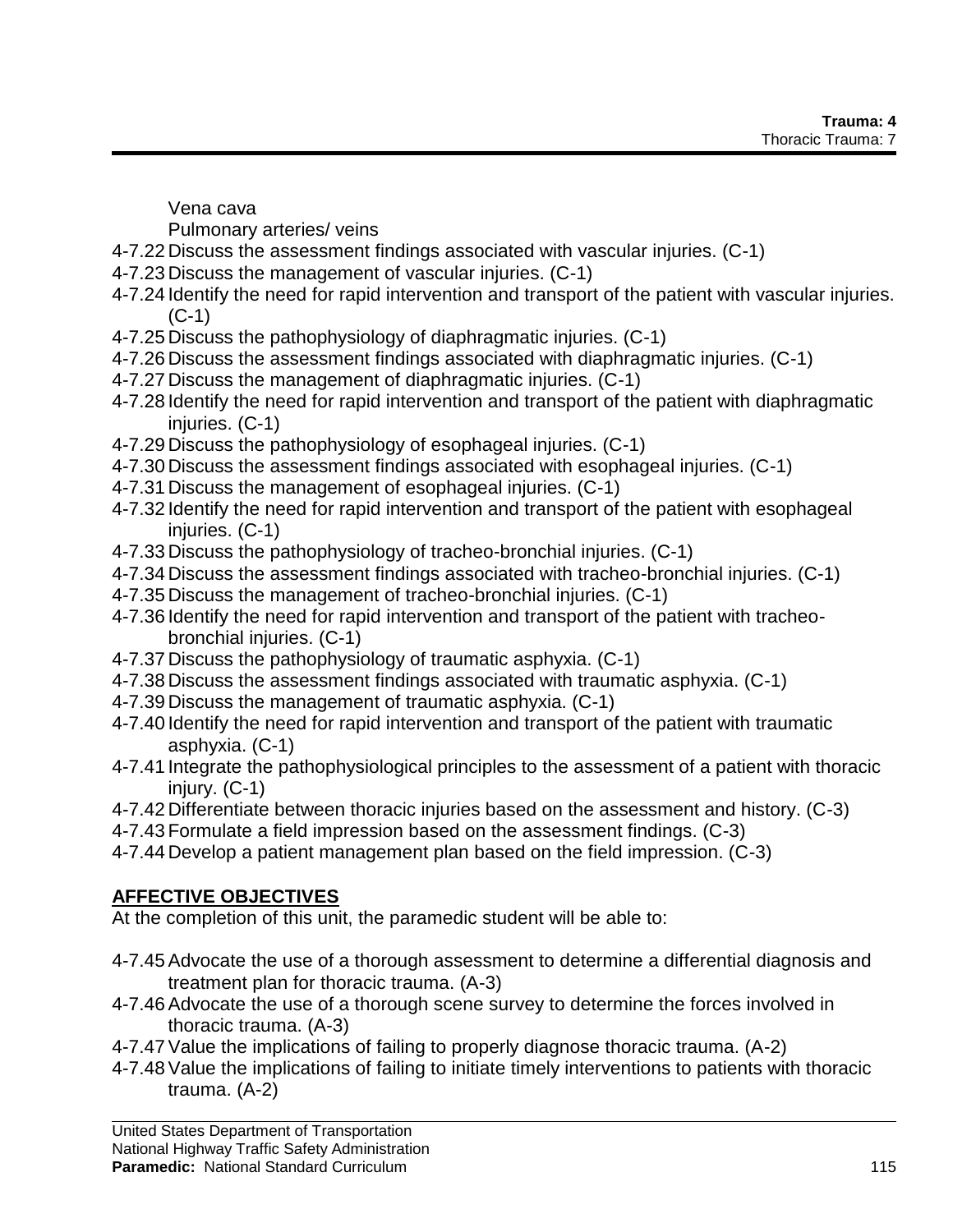### **PSYCHOMOTOR OBJECTIVES**

At the completion of this unit, the paramedic student will be able to:

4-7.49 Demonstrate a clinical assessment for a patient with suspected thoracic trauma. (P-1) 4-7.50 Demonstrate the following techniques of management for thoracic injuries: (P-1)

- a. Needle decompression
- 17. Fracture stabilization
- 18. Elective intubation
- 19. ECG monitoring
- 20. Oxygenation and ventilation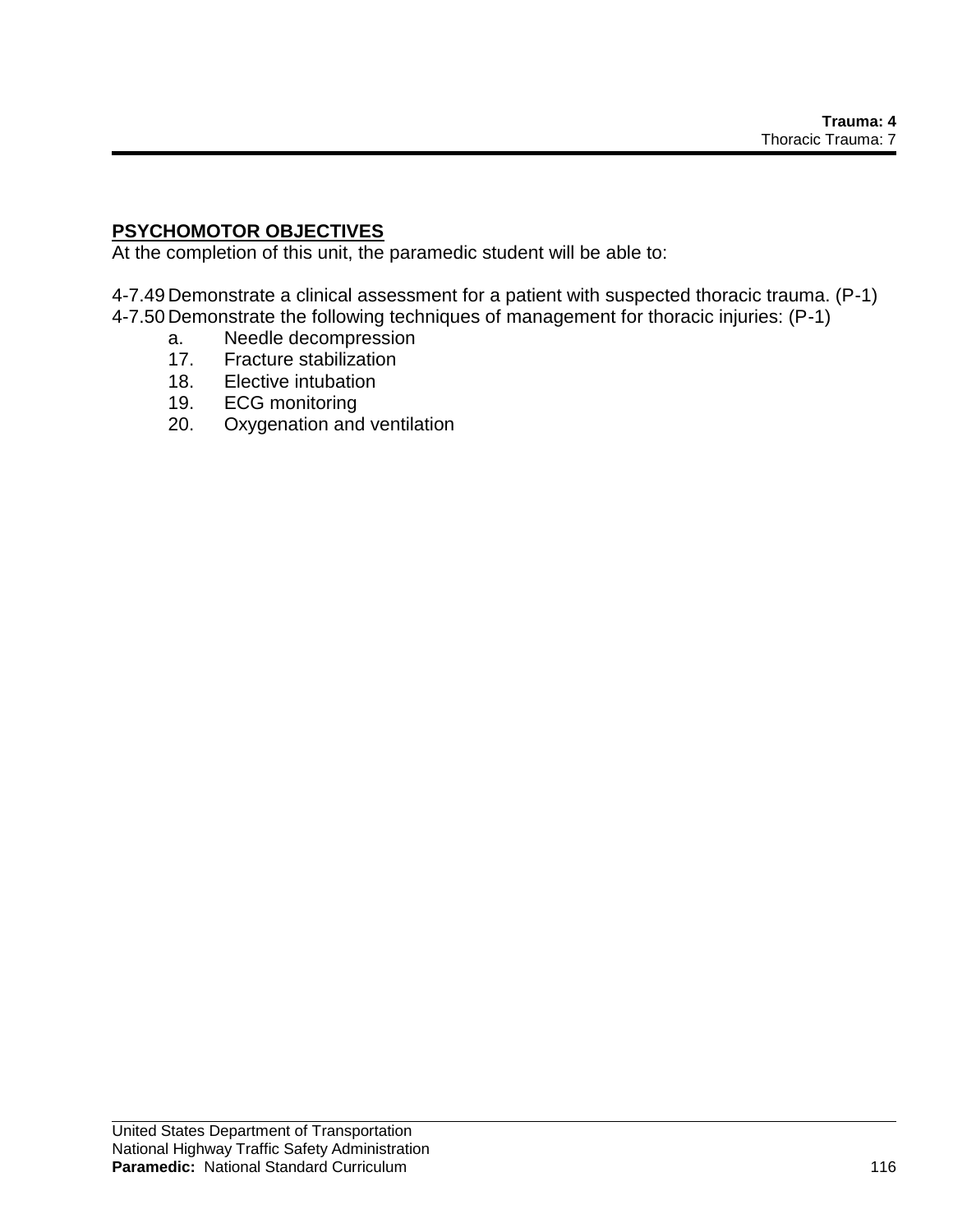### **DECLARATIVE**

### I. Introduction

- A. Epidemiology
	- 1. Incidence
	- 2. Morbidity and mortality of thoracic injuries
	- 3. Risk factors
	- 4. Prevention strategies
		- a. Gun safety education
		- b. Sports training
		- c. Seat belts
		- d. Other
- B. Mechanism of injury
	- 1. Classification
		- a. Blunt thoracic injuries
			- (1) Deceleration
			- (2) Compression
		- b. Penetrating thoracic injuries
	- 2. Injury patterns
		- a. General Types
			- (1) Open injuries<br>(2) Closed Injuries
			- Closed Injuries
		- b. Thoracic cage
		- c. Cardiovascular
		- d. Pleural and pulmonary
		- e. Mediastinal
		- f. Diaphragmatic
		- g. Esophageal
		- h. Penetrating cardiac trauma
	- 3. Blast injury
		- a. Confined spaces
		- b. Shock wave
- C. Anatomy and physiology review of the thorax
	- 1. Anatomy
		- a. Skin
		- b. Bones
			- (1) Thoracic cage
			- **Sternum**
			- (3) Thoracic spine
		- c. Muscles
			- (1) Intercostal<br>(2) Trapezius
			- **Trapezius**
			- (3) Latisissimus dorsi
			- (4) Rhomboids
			- (5) Pectoralis major
			- (6) Diaphragm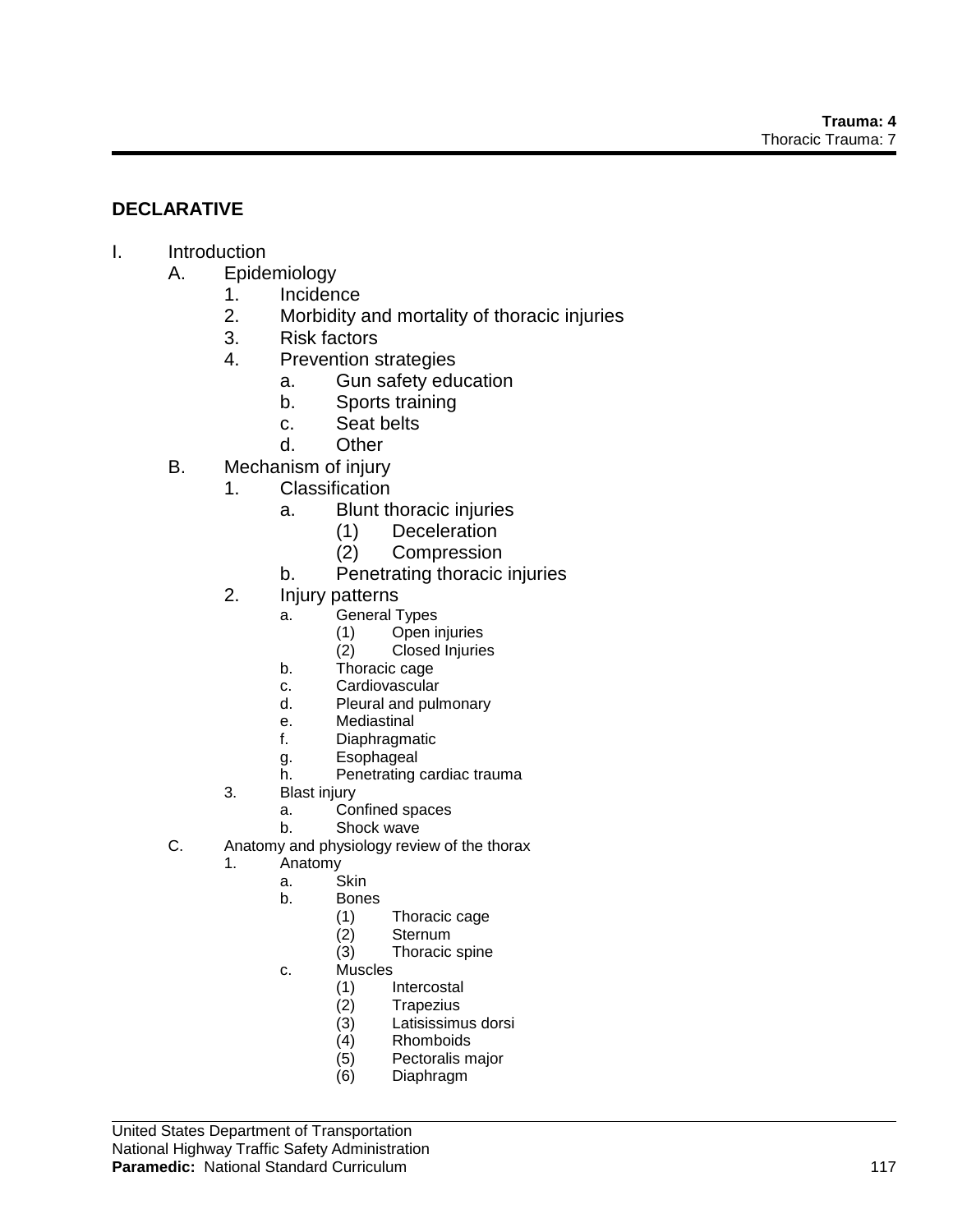- (7) Sternocleidomastoid
- d. Trachea
- e. Bronchi
- f. Lungs
	- (1) Parenchyma
	- (2) Alveoli
	- (3) Alveolar capillary interface
	- **Pleura** 
		- (a) Visceral
		- (b) Parietal
		- (c) Serous fluid
	- (5) Lobes
- g. Vessels
	- (1) Arteries
		- (a) Aorta
		- (b) Carotid
		- (c) Subclavian<br>(d) Intercostal a
		- Intercostal arteries
		- (e) Innominate
		- (f) Internal mammary
	- (2) Veins
		- (a) Superior vena cava
		- (b) Inferior vena cava
		- (c) Subclavian
		- (d) Internal jugular
	- (3) Pulmonary
		- (a) Arteries
		- (b) Veins
- h. Heart
	- (1) Ventricles
	- (2) Atria
	-
	- (3) Valves<br>(4) Pericar Pericardium
- i. Esophagus
	- (1) Thoracic inlet
	- (2) Course through chest<br>(3) Esophageal foramen to
	- Esophageal foramen through diaphragm
- j. Mediastinum
	- (1) Structures located in mediastinum
		- (a) Heart
		- (b) Trachea
		- (c) Vena cava<br>(d) Aorta
		- Aorta
		- (e) Esophagus
- 2. Physiology
	- a. Ventilation
		- (1) Expansion and contraction of thoracic cage
			- (a) Bellows system<br>(b) Musculoskeletal
				- Musculoskeletal structure
				- (c) Intercostal muscles
				- (d) Diaphragm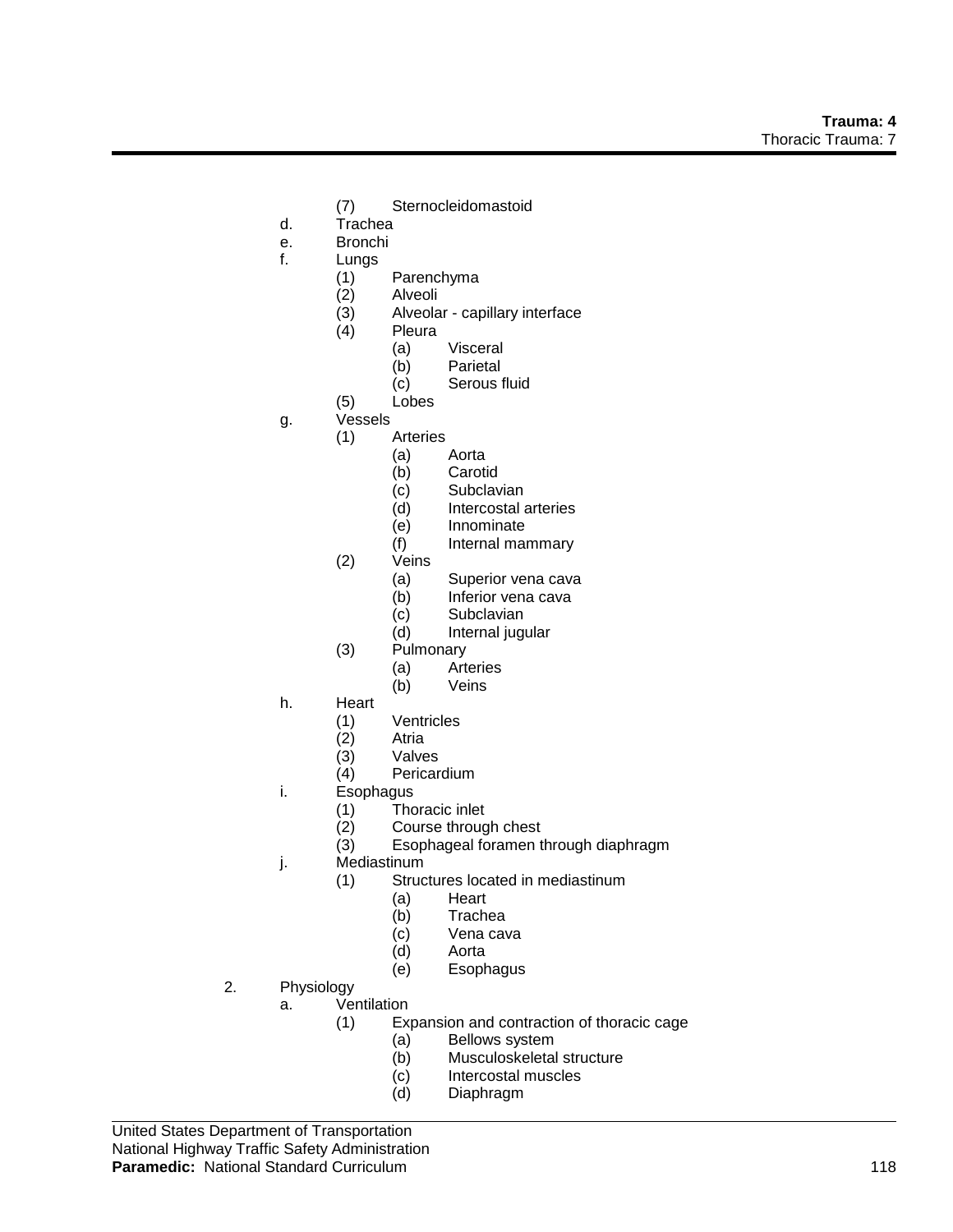- (e) Accessory muscles<br>
(f) Changes in intrathor
- Changes in intrathoracic pressure
- b. Respiration
	- (1) Neurochemical control
		- Gas exchange
			- (a) Alveolar-capillary interface
			- (b) Capillary-cellular interface
			- (c) Pulmonary circulation
			- (d) Cardiac circulation
			- (e) Acid-base balance
				- i) Henderson-Hasselbach equation<br>ii) Respiratory alkalosis
				- Respiratory alkalosis
				- iii) Respiratory acidosis
				- iv) Compensation for metabolic acidosis and alkalosis
- II. General system pathophysiology, assessment and management of thoracic trauma
	- A. Pathophysiology
		- 1. Impairments in cardiac output
			- a. Blood loss
			- b. Increased intrapleural pressures
			- c. Blood in pericardial sac
			- d. Myocardial valve damage
			- e. Vascular disruption
		- 2. Impairments in ventilatory efficiency
			- a. Chest bellow action compromise
				- (1) Pain restricting chest excursion<br>(2) Air entering pleural space
				- Air entering pleural space
				- (3) Chest wall fails to move in unison
			- b. Bleeding in pleural space
			- c. Ineffective diaphragmatic contraction
		- 3. Impairments in gas exchange
			- a. Atelectasis
			- b. Contused lung tissue
			- c. Disruption of respiratory tract
	- B. Assessment findings
		- 1. Pulse
			- a. Deficit
			- b. Tachycardia
			- c. Bradycardia
		- 2. Blood pressure
			- a. Narrow pulse pressure
			- b. Hypertension
			- c. Hypotension
			- d. Pulsus paradoxus
		- 3. Respiratory rate and effort
			- a. Tachypnea
			- b. Bradypnea
			- c. Labored
			- d. Retractions
			- e. Other evidence of respiratory distress
		- 4. Possible hypothermia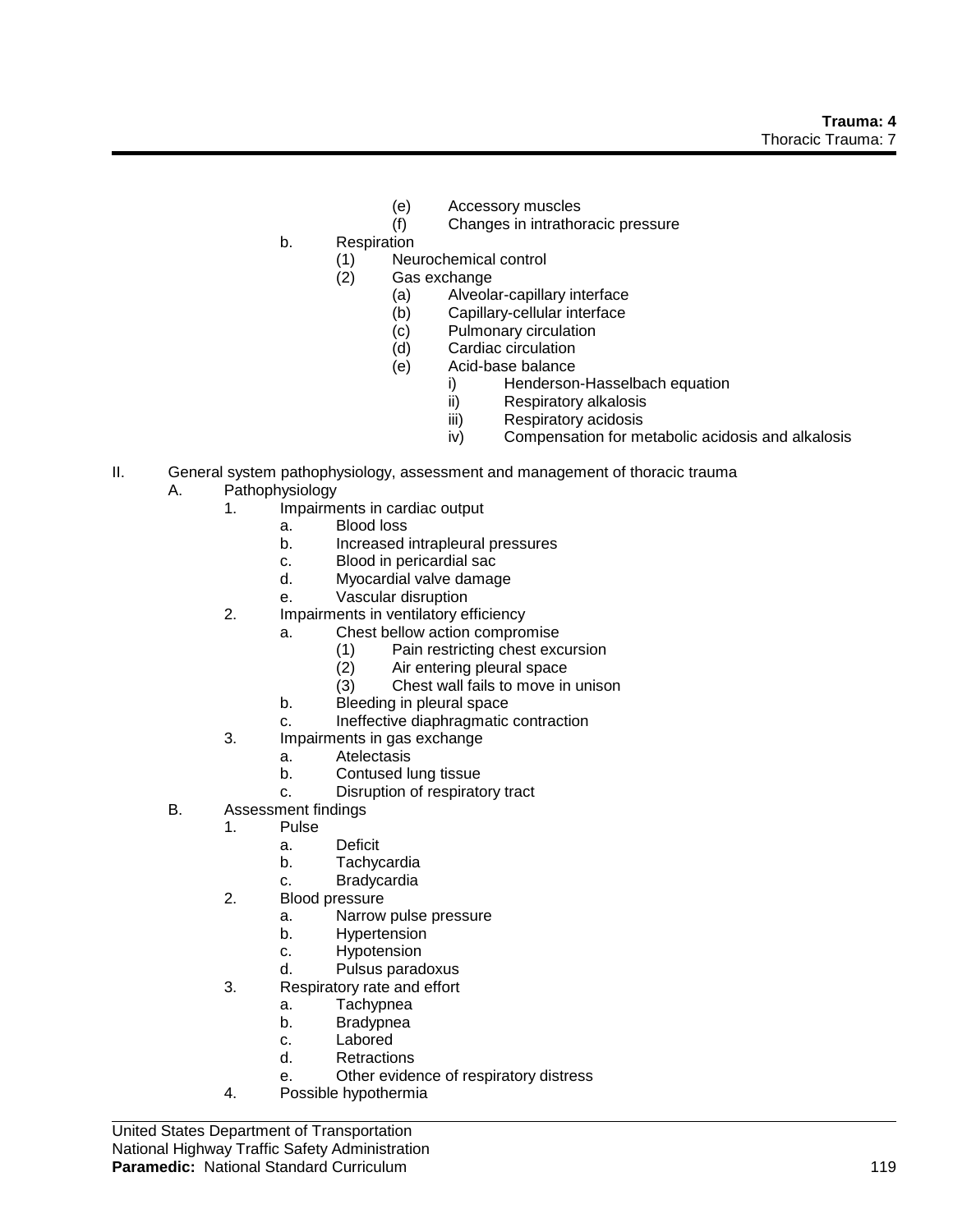- 5. Skin
	- a. Diaphoresis
	- b. Pallor
	- c. Cyanosis
	- d. Open wounds
	- e. Ecchymosis
	- f. Other evidence of trauma
- 6. Hemoptysis
- 7. Neck
	- a. Position of trachea
	- b. Subcutaneous emphysema
	- c. Jugular venous distention
	- d. Penetrating wounds
- 8. Chest
	- a. Contusions
	- b. Tenderness
	- c. Asymmetry
	- d. Lung sounds
		- (1) Absent or decreased
			- (a) Unilateral
			- (b) Bilateral
		- (2) Location
		- (3) Bowel sounds in hemithorax
	- e. Abnormal percussion finding
		- (1) Hyperresonance
		- (2) Hyporesonance
	- f. Heart sounds
		- (1) Muffled
		- (2) Distant
		- (3) Regurgitant murmur
	- g. Shift of apical impulse
	- h0 Open wounds
	- i0 Impaled object or penetration
	- j0 Crepitation
	- k0 Paradoxical movement of chest wall segment
- 9 Scaphoid abdomen<br>10 Decreased level of o
- Decreased level of consciousness
- 11 ECG
	- a0 ST T wave elevation or depression<br>b0 Conduction disturbances
	- **Conduction disturbances**
	- c0 Rhythm disturbances
- 12 History
	- a0 Dyspnea
	- b0 Chest pain
	- c0 Associated symptoms
		- (1) Other areas of pain or discomfort<br>(2) Symptoms prior to incident
		- Symptoms prior to incident
	- d0 Past history of cardiorespiratory disease
	- e0 Use of restraint in motor vehicle crash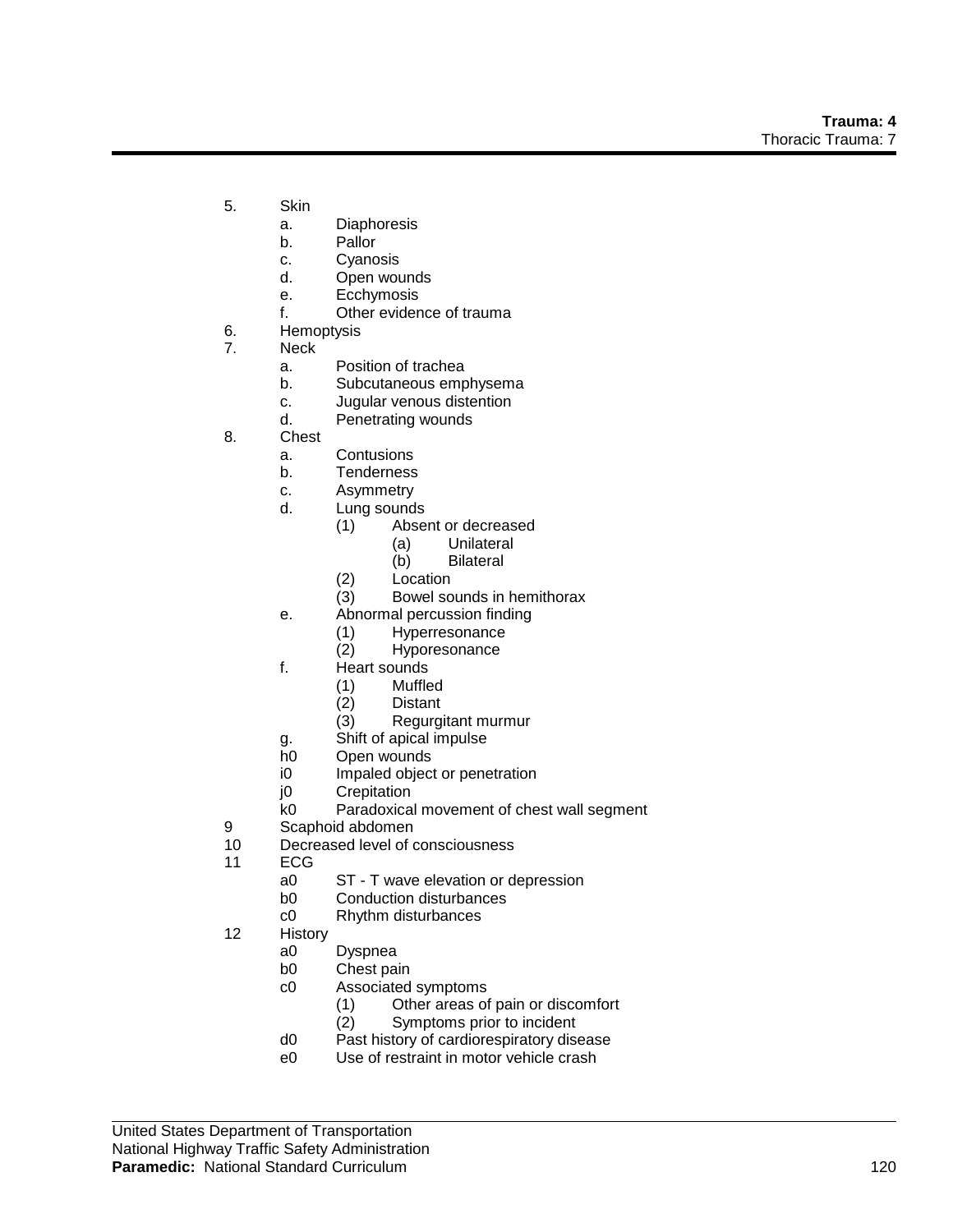- C0 Management
	- 1 Airway and ventilation
		- a0 Oxygen therapy
		- b0 Endotracheal intubation
		- c0 Needle cricothyrotomy
		- d0 Surgical cricothyrotomy
		- e0 Positive pressure ventilation
		- f0 Occlude open wounds
		- g0 Stabilize chest wall
	- 2 Circulation
		- a0 Manage cardiac dysrhythmias
		- b0 Intravenous access
	- 3 Pharmacologic
		- a0 Analgesics<br>b0 Antiarrhvthi
		- Antiarrhythmics
	- 4 Non-pharmacologic
		- a0 Needle thoracostomy
		- b0 Tube thoracostomy in hospital management
		- c0 Pericardiocentesis in hospital management
	- 5 Transport considerations
		- a0 Appropriate mode
		- b0 Appropriate facility
- III Chest wall injuries
	- A0 Rib fractures
		- 1 Epidemiology
			- a0 Incidence
				- (1) Infrequent until adult life
				- (2) Most often elderly patients
				- (3) Significant force required
			- b0 Morbidity/ mortality
				- (1) Can lead to serious consequences
				- (2) Older ribs more brittle and rigid
				- (3) Associated underlying pulmonary or cardiovascular injury
				- (4) Increases with
					- (a) Age
					- (b) Number of fractures
					- (c) Location of fractures
		- 2 Anatomy and physiology review<br>3 Pathophysiology
			- Pathophysiology
				- a0 Most often caused by blunt trauma, bowing effect with midshaft fracture
				- b0 Ribs 4 to 9 are most often fractured (thin and poorly protected)
				- c0 Respiratory restriction due to pain and splinting
					- (1) Atelectasis
					- (2) Ventilation/ perfusion mismatch
				- d0 May be associated with underlying lung or cardiac contusion
				- e0 Intercostal vessel injury
				- f0 Associated complications
					- (1) First and second ribs are injured by severe trauma
						- (a) Rupture of aorta
						- (b) Tracheobronchial tree injury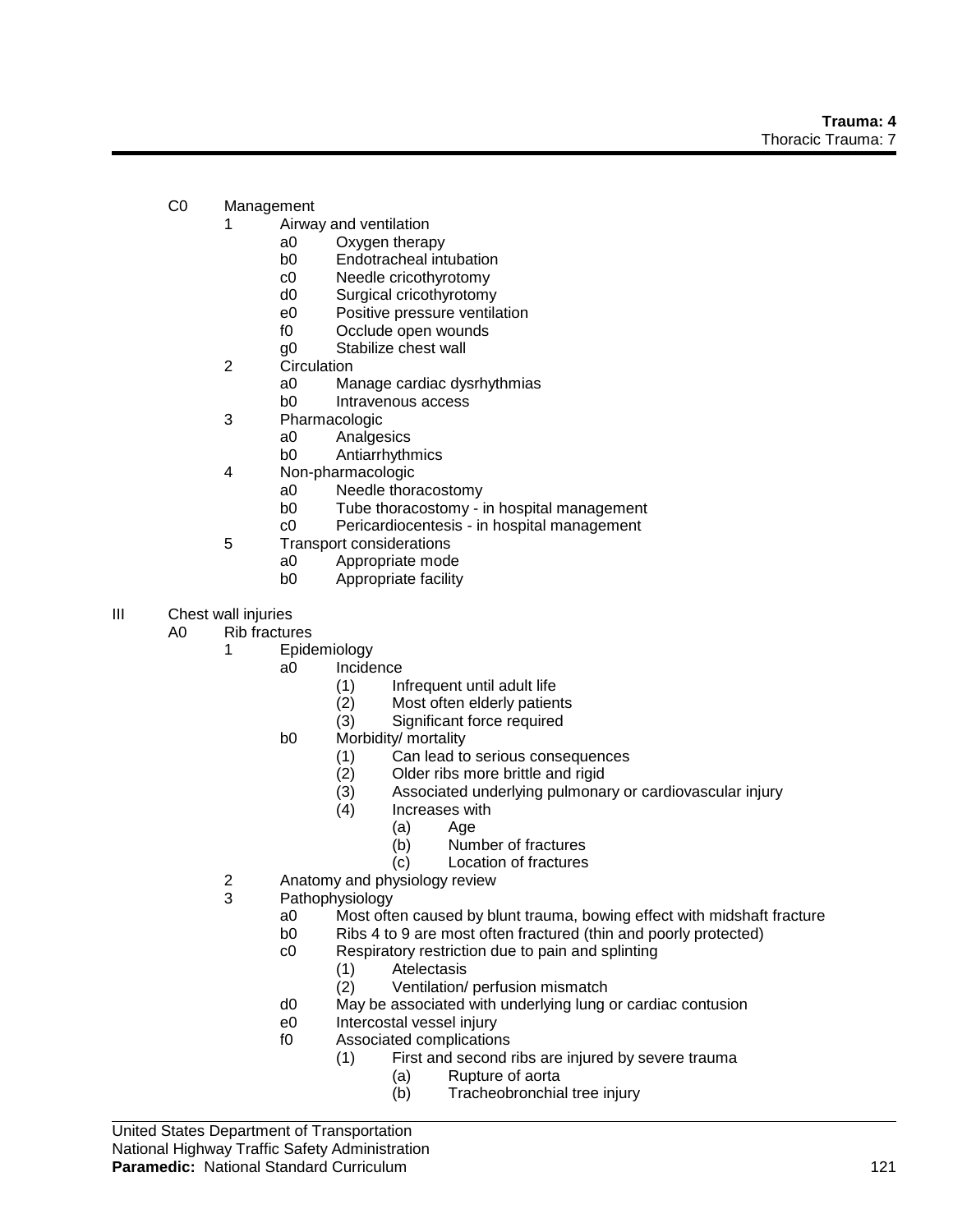- (c) Vascular injury
- (2) Left lower rib injury associated with splenic rupture
- (3) Right lower rib injury associated with hepatic injury
- (4) Multiple rib fractures
	- (a) Atelectasis
	- (b) Hypoventilation
	- (c) Inadequate cough
	- (d) Pneumonia
- (5) Open rib fracture associated with visceral injury
- (6) Posterior rib fracture
	- (a) Fifth through ninth ribs most frequently injured
	- (b) Lower ribs associated with spleen and kidney injury
- 4 Assessment findings
	- a0 Localized pain<br>b0 Pain that worse
		- Pain that worsens
			- (1) Movement
			- (2) Deep breathing<br>(3) Coughing
			- Coughing
	- c0 Point tenderness
	- d0 Crepitus or audible crunch
	- e0 Splinting on respiration
	- f0 Anteroposterior pressure elicits pain
- 5 Management
	- a0 Airway and ventilation
		- (1) Oxygen therapy
		- (2) Positive pressure ventilation<br>(3) Encourage coughing and deal
		- Encourage coughing and deep breathing
	- b0 Pharmacological
		- (1) Analgesics
	- c0 Non-pharmacological
		- (1) Splint but avoid circumferential splinting
	- d0 Transport consideration
		- (1) Appropriate mode
		- (2) Appropriate facility
	- e0 Psychological support/ communication strategies
- B0 Flail segment
	- 1 Epidemiology
		- a0 Incidence
			- (1) Most common cause is vehicular crash
			- Falls from heights
			- (3) Industrial accidents<br>(4) Assault
			- (4) Assault<br>(5) Birth tra
			- Birth trauma
		- b0 Morbidity/ mortality
			- (1) Significant chest trauma
			- (2) Mortality rates 20-40% due to associated injuries
			- (3) Mortality increased with
				- (a) Advanced age
					- (b) Seven or more rib fractures
					- (c) Three or more associated injuries
					- (d) Shock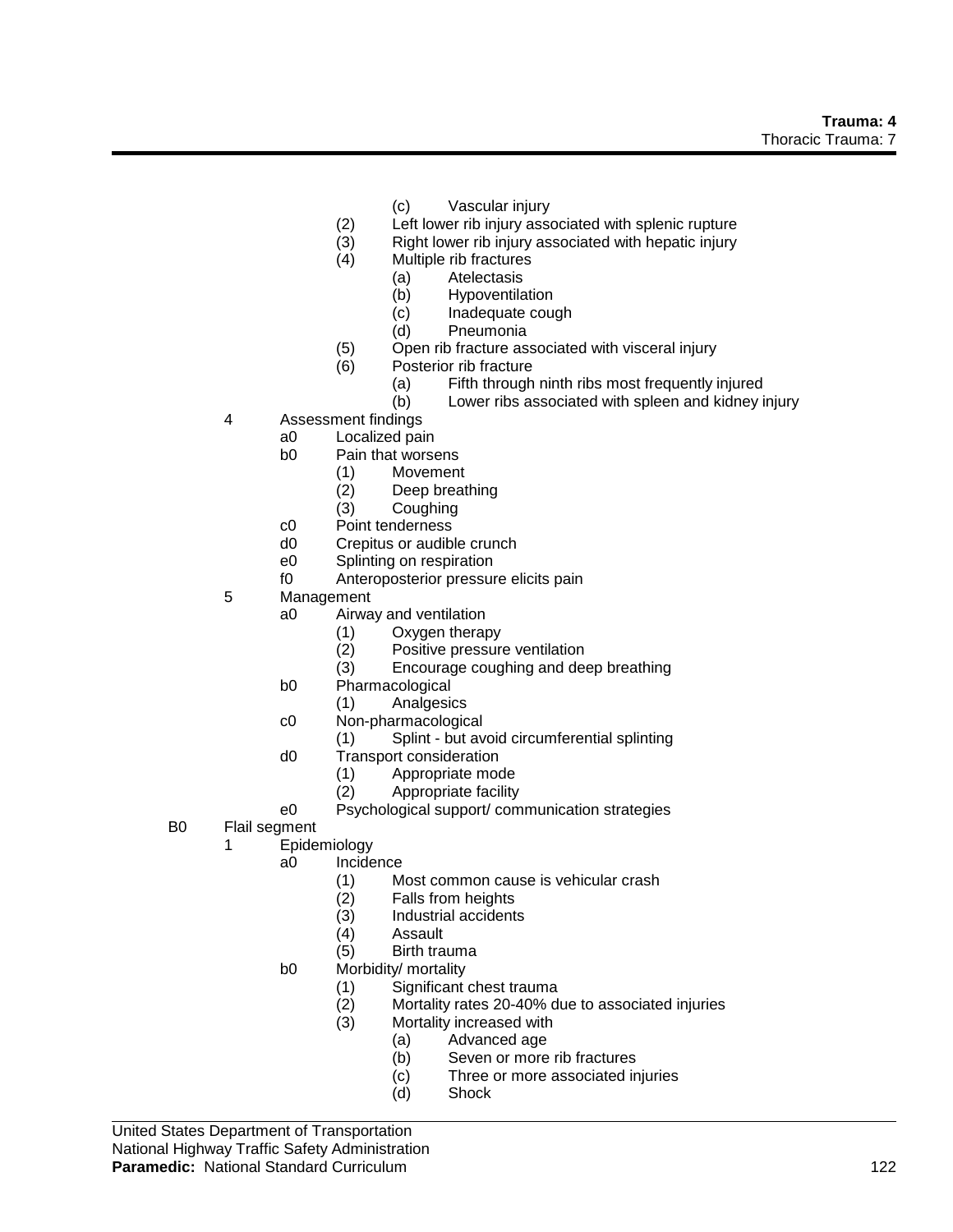- (e) Head injuries
- 2 Pathophysiology
	- a0 Three or more ribs fractured in two or more places producing a free floating segment of chest wall
	- b0 Respiratory failure due to
		- (1) Underlying pulmonary contusion
		- (2) Associated intrathoracic injury
		- (3) Inadequate bellow action of chest
	- c0 Paradoxical movement of the chest
		- (1) Minimal because of muscle spasm
		- (2) Must be large to compromise ventilation
	- d0 Pain
		- (1) Reduces thoracic expansion
		- (2) Decreases ventilation
	- e0 Pulmonary contusion
		- (1) Decreased lung compliance
		- (2) Intra alveolar-capillary hemorrhage<br>(3) Alveolar hemorrhage
		- Alveolar hemorrhage
	- f0 Decreased ventilation
	- g0 Impaired venous return with resultant ventilation-perfusion mismatch
	- h0 Hypercapnia
	- i0 Hypoxia
- 3 Assessment findings
	- a0 Chest wall contusion
	- b0 Respiratory distress
	- c0 Paradoxical chest wall movement<br>d0 Pleuritic chest pain
	- Pleuritic chest pain
	- e0 Crepitus
	- f0 Pain and splinting of affected side
	- g0 Tachypnea
	- h0 Tachycardia
	- i0 Possible bundle branch block on ECG
- 4 Management
	- a0 Airway and ventilation
		- (1) Positive pressure ventilation may be needed
		- (2) Oxygen (high concentration)<br>(3) Evaluate the need for endotra
		- Evaluate the need for endotracheal intubation
		- (4) Stabilize flail segment (may be controversial locally)
		- (5) Positive end expiratory pressure (PEEP)
	- b0 Circulation
		- (1) Restrict fluids
	- c0 Pharmacologic
	- (1) Analgesics
	- d0 Non-pharmacologic
		- (1) Positioning
		- Endotracheal intubation and positive pressure ventilation for internal splinting effect
	- e0 Transport considerations
		- (1) Appropriate mode
		- (2) Appropriate facility
	- f0 Psychological support/ communication strategies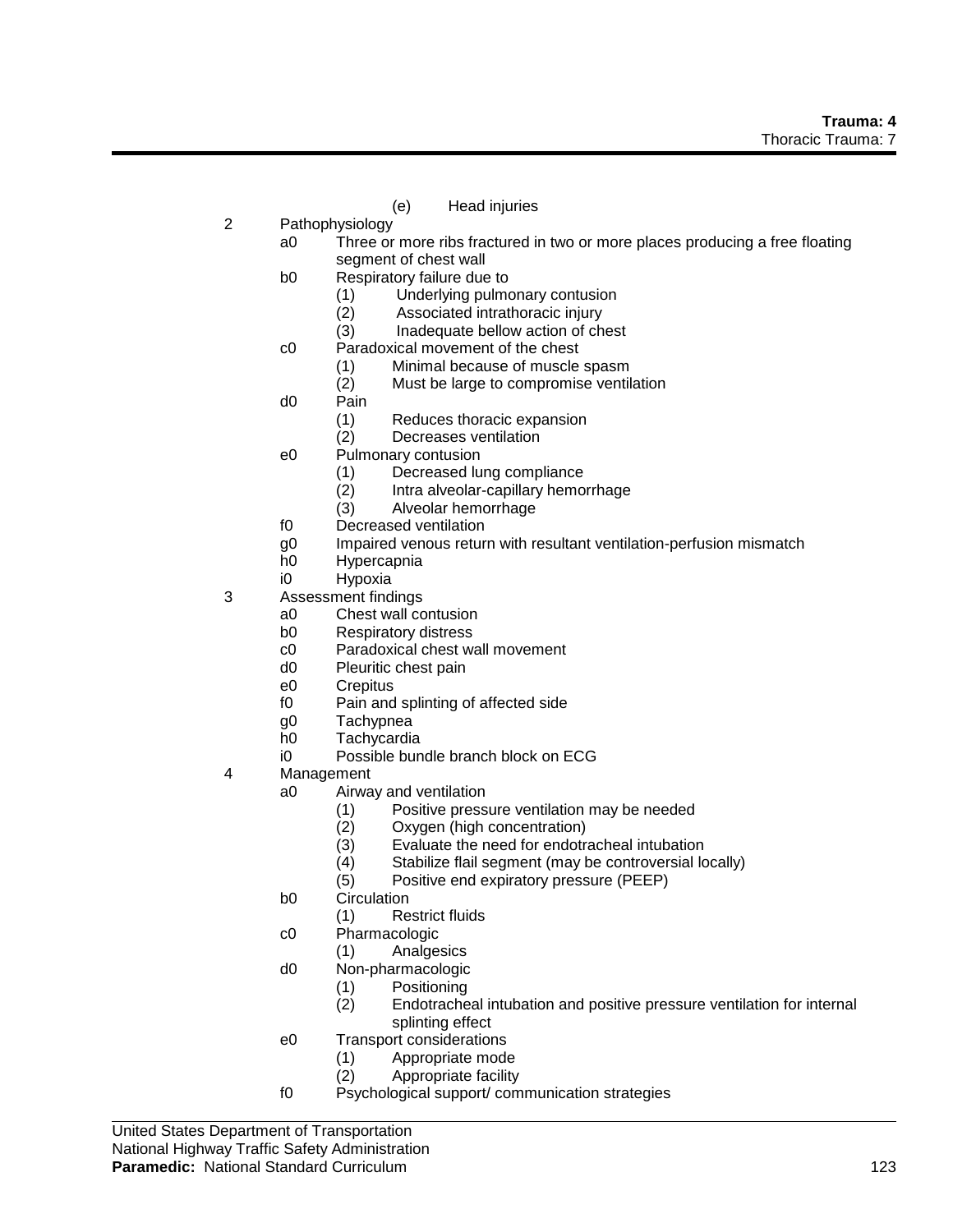- C0 Sternal fracture
	- 1 Epidemiology
		- a0 Incidence
			- (1) 5-8% in blunt chest trauma
			- (2) Deceleration compression injury
				- (a) Steering wheel
				- (b) Dashboard
			- (3) Blow to chest
			- (4) Severe hyperflexion of thoracic cage
			- (5) Occur at or below the manubriosternal junction
		- b0 Morbidity/ mortality
			- (1) 25-45% mortality
			- (2) High association with myocardial or lung injury
				- (a) Myocardial contusion
				- (b) Myocardial rupture
				- (c) Pulmonary contusion
	- 2 Pathophysiology
		- a0 Associated injuries cause morbidity and mortality
			- (1) Pulmonary and myocardial contusion
				- (2) Flail chest
				- (3) Vascular disruption of thoracic vessels
				- (4) Intraabdominal injuries
				- (5) Head injuries
		- b0 Rarely is fracture displaced posteriorly to directly impinge on heart or vessels
	- 3 Assessment findings
		- a0 Localized pain
		- b0 Tenderness over sternum
		- c0 Crepitus
		- d0 Tachypnea
		- e0 ECG changes associated with myocardial contusion
		- f0 History of blunt trauma
	- 4 Management
		- a0 Airway and ventilation
		- b0 Circulation
			- (1) Restrict fluids if pulmonary contusion is suspected
	- 5 Pharmacologic
		- a0 Analgesics
	- 6 Non-pharmacologic
		- a0 Allow chest wall self-splinting
	- 7 Transport considerations
		- a0 Appropriate mode
			- b0 Appropriate facility
	- 8 Psychological support/ communication strategies
- IV Injury to the lung

A0 Simple pneumothorax

- 1 Epidemiology
	- a0 Incidence
		- (1) 10-30% in blunt chest trauma
		- (2) Almost 100% with penetrating chest trauma
		- b0 Morbidity/ mortality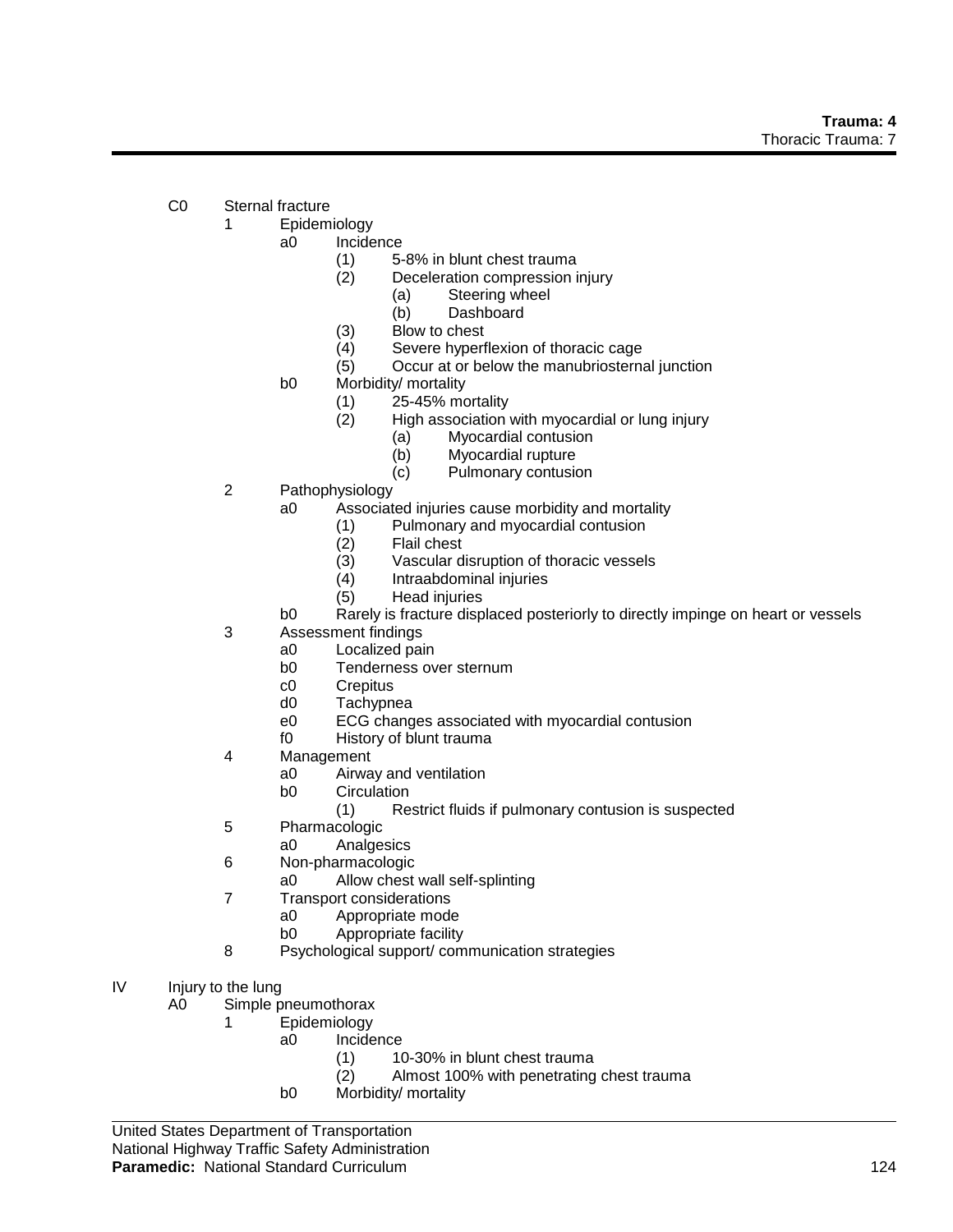- (1) Extent of atelectasis<br>(2) Associated injuries
- Associated injuries
- 2 Pathophysiology
	- a0 Lung 1-3 cm away from the chest wall
	- b0 May have stable amount of accumulation of air
	- c0 Pulmonary function may be good
	- d0 Internal wound allows air to enter the pleural space
	- e0 Small tears self-seal, larger one may progress
	- f0 Paper bag syndrome
	- g0 If standing air will accumulate in the apices, check there first for diminished breath sounds otherwise, if supine it accumulates in the anterior chest
	- h0 Trachea may tug towards the effected side
	- i0 Ventilation/ perfusion mismatch
- 3 Assessment findings
	- a0 Tachypnea
	- b0 Tachycardia
	- c0 Respiratory distress
	- d0 Absent or decreased breath sounds on affected side
	- e0 Hyperresonance
	- f0 Decreased chest wall movement
	- g0 Dyspnea
	- h0 Chest pain referred to shoulder or arm on affected side
	- i0 Slight pleuritic chest pain
- 4 Management
	- a0 Airway and ventilation
		- (1) Positive pressure ventilation if necessary<br>(2) Monitor for development of tension pneur
		- Monitor for development of tension pneumothorax
	- b0 Non-pharmacologic
		- (1) Needle thorocostomy
	- c0 Transport consideration
		- (1) Appropriate mode
		- (2) Appropriate facility
- 5 Psychological support/ communication strategies
- B0 Open pneumothorax
	- 1 Epidemiology
		- a0 Incidence
			- (1) Penetrating trauma
			- b0 Morbidity/ mortality
				- (1) Profound hypoventilation could result<br>(2) Death related to delayed managemen
					- Death related to delayed management
	- 2 Pathophysiology
		- a0 Open defect in the chest wall
			- (1) Allows communication between pleural space and atmosphere
			- (2) Prevents development of negative intrapleural pressure
			- (3) Produces collapse of ipsilateral lung
			- (4) Inability to ventilate affected lung
			- (5) Ventilation/ perfusion mismatch
				- (a) Shunting
				- (b) Hypoventilation
				- (c) Hypoxia
				- (d) Large functional dead space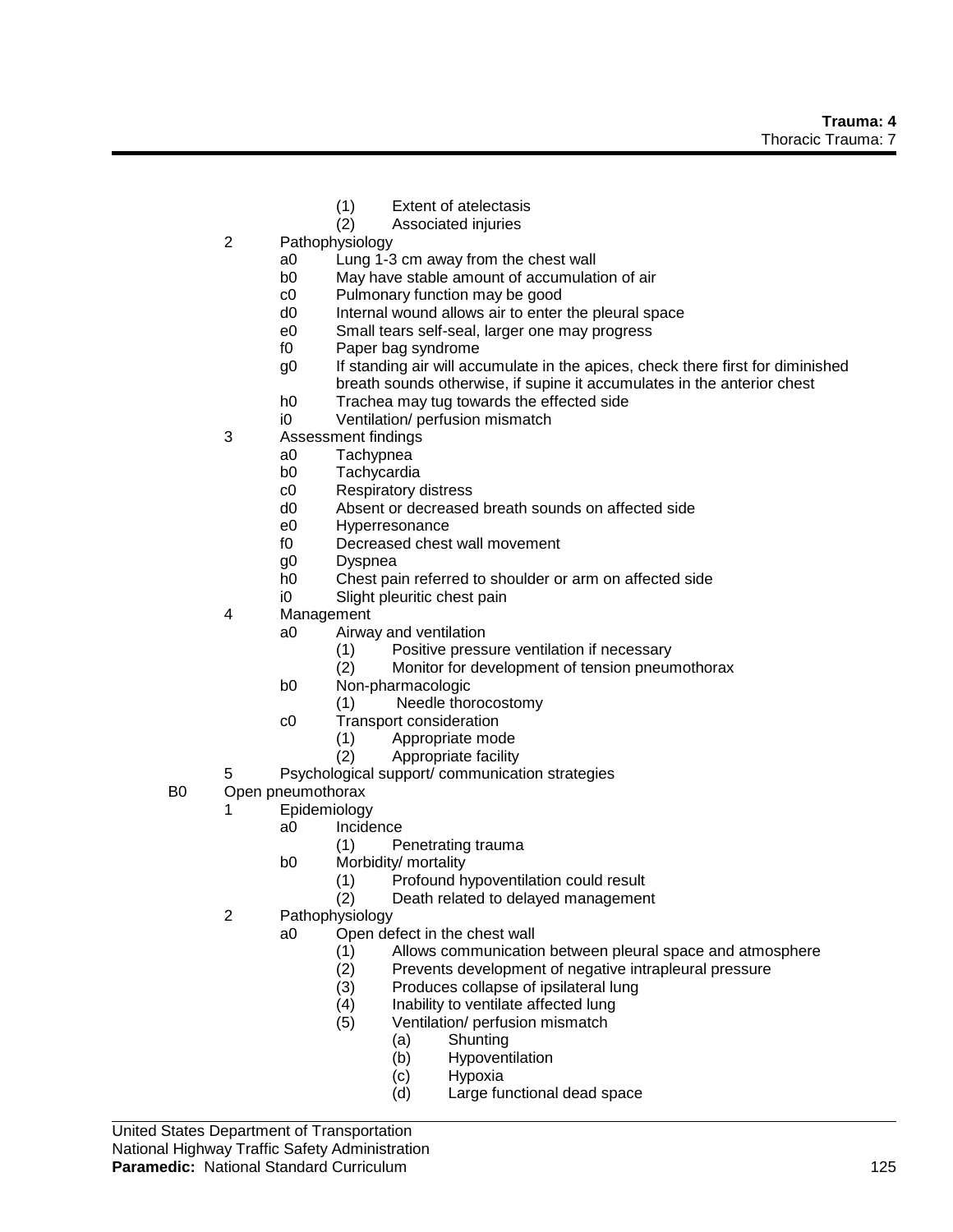- b0 Air will enter pleural space during inspiratory phase
- c0 Air may exit during exhalation phase
- d0 Resistance to air flow through respiratory tract may be greater than through open wound resulting in ineffective respiratory effort
- e0 One way flap valve may let air in but not out resulting in built up pressure in pleural space
- f0 Direct lung injury may be present
- g0 Vena cava kinked from swaying of mediastinum
- h0 Preload decreased from knifing of inferior vena cava
- 3 Assessment findings
	- a0 To and fro air motion out of defect
	- b0 Defect in the chest wall
	- c0 Penetrating injury to the chest which does not seal itself
	- d0 Sucking sound on inhalation
	- e0 Tachycardia
	- f0 Tachypnea
	- g0 Respiratory distress
	- h0 Subcutaneous emphysema
	- i0 Decreases breath sounds on affected side
- 4 Management
	- a0 Airway and ventilation
		- (1) Positive pressure ventilation if necessary
		- (2) Monitor for development of tension pneumothorax
	- b0 Non-pharmacologic
		- (1) Occlude open wound
		- (2) Tube thoracostomy in hospital management
		- c0 Transport consideration
			- (1) Appropriate mode
			- (2) Appropriate facility
- 5 Psychological support/ communication strategies
- C0 Tension pneumothorax
	- 1 Epidemiology
		- a0 Incidence
			- (1) Penetrating trauma
			- (2) Blunt trauma
		- b0 Morbidity/ mortality
			- (1) Profound hypoventilation could result
			- (2) Death related to delayed management
			- (3) Immediate life-threatening chest injury
	- 2 Pathophysiology
		- a0 Defect in airway allowing communication with pleural space
		- b0 Blunt trauma
			- (1) Penetration by rib fracture
			- (2) Sudden increase in intrapulmonary pressure
			- (3) Bronchial disruption from shear forces
		- c0 Air trapped in pleural space with build up of pressure
		- d0 Lung collapse on affected side with mediastinal shift to contralateral side
		- e0 Lung collapse leads to right-to-left intrapulmonary shunting and hypoxia
		- f0 Reduction in cardiac output
			- (1) Increased intrathoracic pressure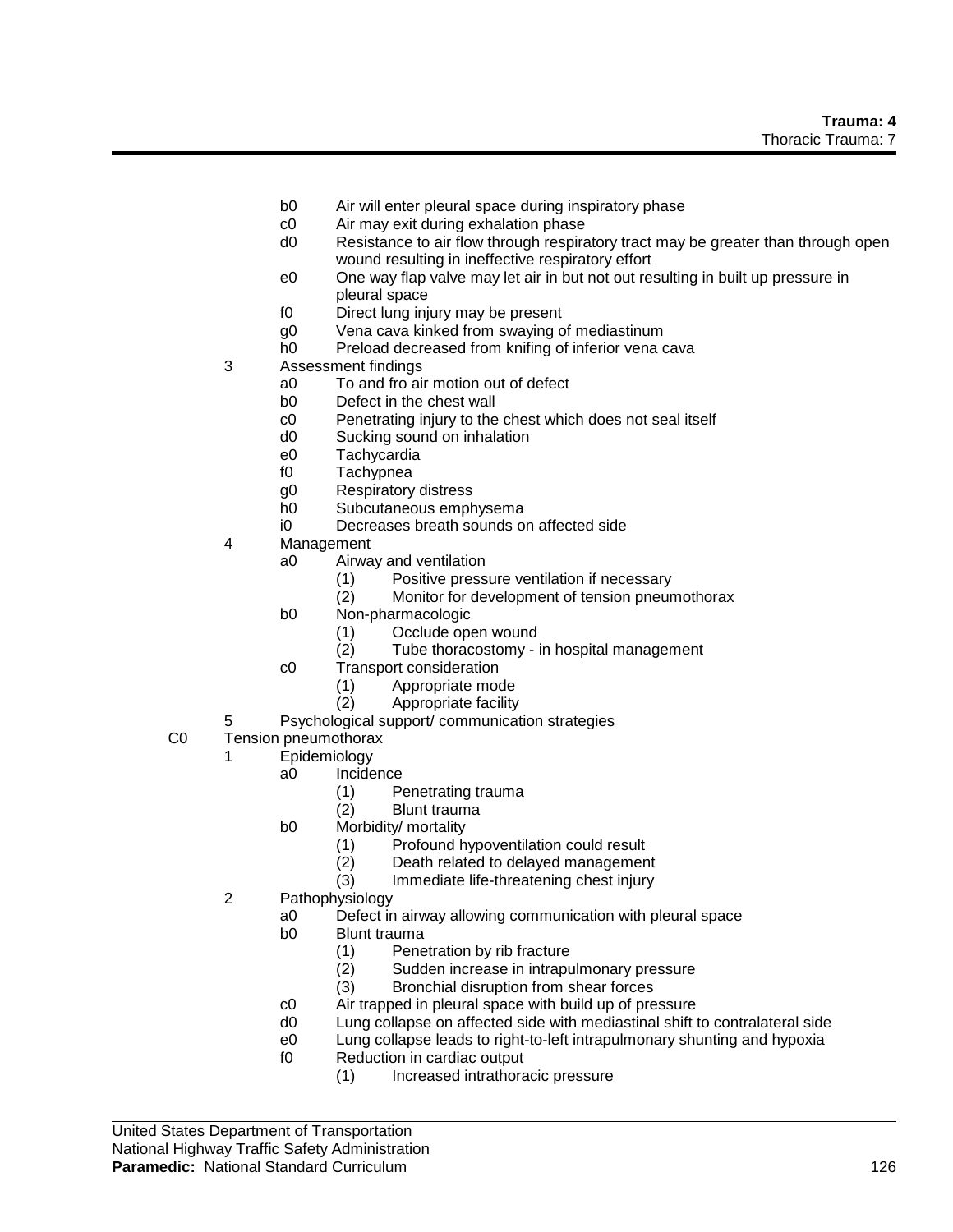- (2) Deformation of vena cava reducing preload (decreased venous return to heart)
- 3 Assessment findings
	- a0 Unilateral decreased or absent breath sounds
	- b0 Dyspnea
	- c0 Tachypnea
	- d0 Respiratory distress
	- e0 Extreme anxiety
	- f0 Cyanosis
	- g0 Bulging of intercostal muscles
	- h0 Tachycardia
	- i0 Hypotension
	- j0 Narrow pulse pressure<br>k0 Subcutaneous emphys
	- Subcutaneous emphysema
	- l0 Jugular venous distention
	- m0 Tracheal deviation
	- n0 Hyperresonance
- 4 Management
	- a0 Airway and ventilation
		- (1) Positive pressure ventilation if necessary
	- b0 Circulation
		- (1) Relieve tension pneumothorax to improve cardiac output
	- c0 Non-pharmacologic
		- (1) Occlude open wound
			- (2) Needle thoracentesis
				-
				- (a) Equipment<br>(b) Technique **Technique**
				- (c) Assess the need for a second or third needle insertion
			- (3) Tube thoracostomy in hospital management
	- d0 Transport consideration
		- (1) Appropriate mode
		- (2) Appropriate facility
	- e0 Psychological support/ communication strategies
- D0 Hemothorax
	- 1 Epidemiology
		- a0 Incidence
			- (1) Associated with pneumothorax
			- (2) Blunt or penetrating trauma
			- (3) Rib fractures are frequent cause
		- b0 Morbidity/ mortality
			- (1) Life-threatening injury that frequently requires urgent chest tube and/ or surgery
			- (2) Hemothorax associated with great vessel or cardiac injury
				- (a) 50% will die immediately
				- (b) 25% live five to ten minutes
				- (c) 25% may live 30 minutes or longer
	- 2 Pathophysiology
		- a0 Accumulation of blood in the pleural space
		- b0 Bleeding from
			- (1) Penetrating or blunt lung injury
			- (2) Chest wall vessels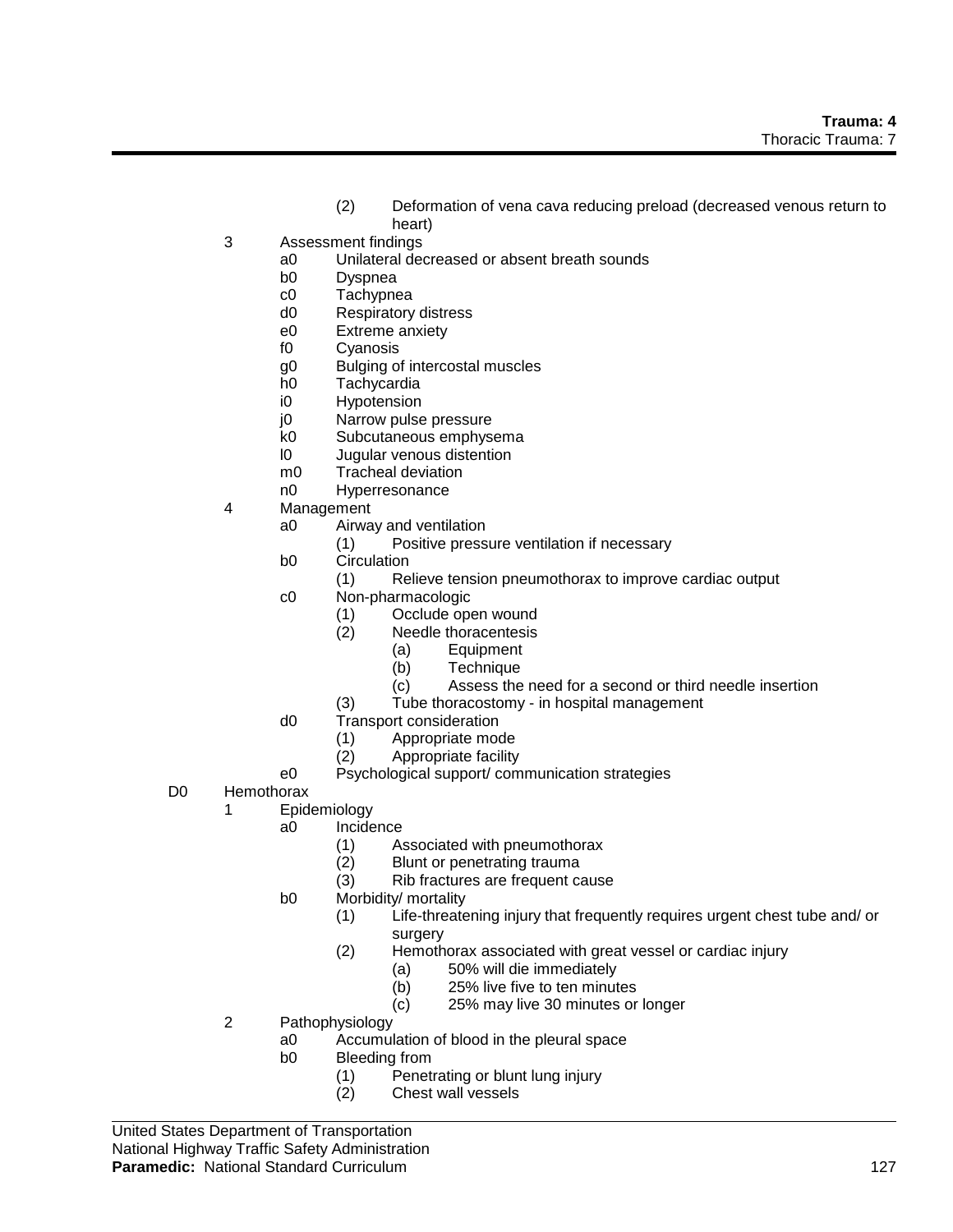- (3) Intercostal vessels<br>(4) Myocardium
- **Myocardium**
- c0 Pulmonary parenchyma is low-pressure vascular system
- d0 Bleeding from pulmonary contusion generally causes 1000 to 1500 cc blood loss
- e0 Massive hemothorax indicates great vessel or cardiac injury
- f0 Collapse of ipsilateral lung
- g0 Respiratory insufficiency dependent on amount of blood
- h0 Hypoxia
- i0 Hypotension and inadequate perfusion may result from blood loss
- j0 Chest cavity can hold 2,000 to 3,000 ml of blood
- k0 Classified by amount of blood loss
- l. Tissue pressure effects of legs, arms and abdomen versus thorax
	- (1 La Place law
	- Extraluminal pressure in legs
	- (3 Extraluminal pressure in thorax
- m. An intercostal artery can easily bleed 50 ccs per minute
- n. Intrapulmonary hemorrhage
	- (1 Bronchus
	- (2 Parenchyma
- 3. Assessment findings
	- a. Tachypnea
	- b. Tachycardia
	- c. Dyspnea
	- d. Respiratory distress
	- e. Hypotension
	- f. Narrow pulse pressure
	- g. Pleuritic chest pain
	- h. Pale, cool, moist skin
	- i. Dullness on percussion
	- j. Decreased breath sounds
- 4. Management
	- a. Airway and ventilation
		- (1 Positive pressure ventilation if necessary
	- b. Circulation
		- (1 Re-expand the affected lung to reduce bleeding
	- c. Non-pharmacological
		- (1 Needle chest decompression
		- (2 Tube thoracostomy in hospital management
	- d. Transport considerations
		- (1 Appropriate mode
		- (2 Appropriate facility
	- e. Psychological support/ communication strategies
- E. Hemopneumothorax
	- 1. Pathophysiology
		- a. Pneumothorax with bleeding in pleural space
	- 2. Assessment
		- a. Findings and management same as hemothorax
	- 3. Management
		- a. Management is the same as a hemothorax
- F. Pulmonary contusion
	- 1. Epidemiology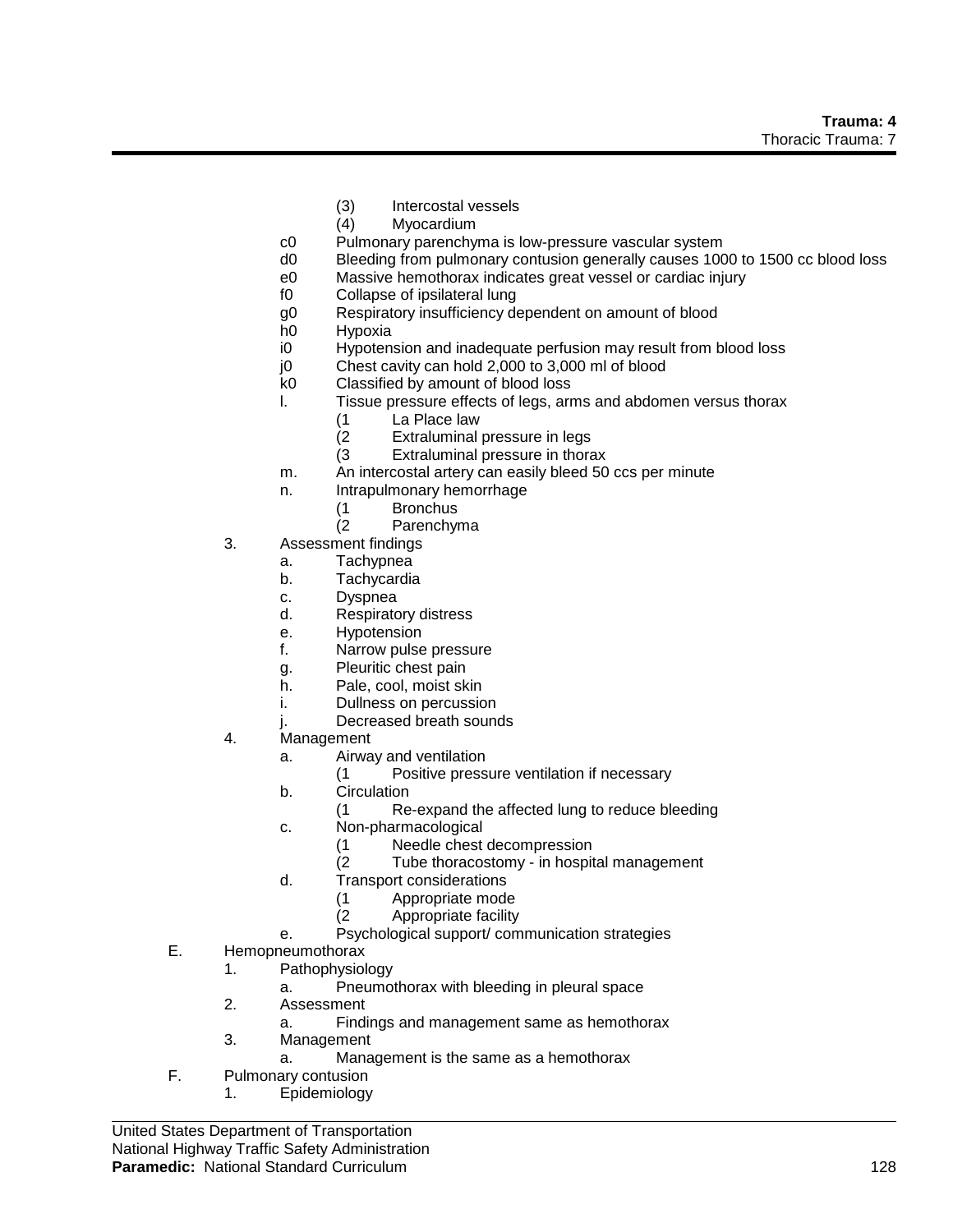- a. Incidence
	- (1 Blunt trauma to chest
		- (a Most common injury from blunt thoracic trauma
		- (b 30-75% with blunt trauma have pulmonary contusion
	- (2 Associated commonly with rib fracture
	- (3 High energy shock waves from explosion
	- (4 High velocity missile wounds
	- (5 Rapid deceleration
	- (6 High incidence of extrathoracic injuries
	- (7 Low velocity ice pick
- b. Morbidity/ mortality
	- (1 Missed due to high incidence of other associated injuries
	- (2 Mortality between 14-20%
- 2. Pathophysiology
	- a. Three physical mechanisms
		- (1 Implosion effect
			- (a Overexpansion of air in lungs secondary to positive-pressure concussive wave
			- (b Rapid excessive stretching and tearing of alveoli
		- (2 Inertial effect
			- (a Strips alveoli from heavier bronchial structures when accelerated at varying rates by concussive wave
		- (3 Spalding effect
			- (a Liquid-gas interface is disrupted by shock-wave
			- (b Wave releases energy
			- (c Differential transmission of energy causes disruption of tissue
	- b. Alveolar and capillary damage with interstitial and intraalveolar extravasation of blood
	- c. Interstitial edema
	- d. Increased capillary membrane permeability
	- e. Gas exchange disturbances
	- f. Hypoxemia and carbon dioxide retention
	- g. Hypoxia causes reflex thickening of mucous secretions
		- (1 Bronchiolar obstruction
		- (2 Atelectasis
	- h. Blood is shunted away from unventilated alveoli leading to further hypoxemia
- 3. Assessment findings
	- a. Tachypnea
		- b. Tachycardia
		- c. Cough
		- d. Hemoptysis
		- e. Apprehension
		- f. Respiratory distress
		- g. Dyspnea
		- h. Evidence of blunt chest trauma
	- i. Cyanosis
- 4. Management
	- a. Airway and ventilation
		- (1 Positive pressure ventilation if necessary
	- b. Circulation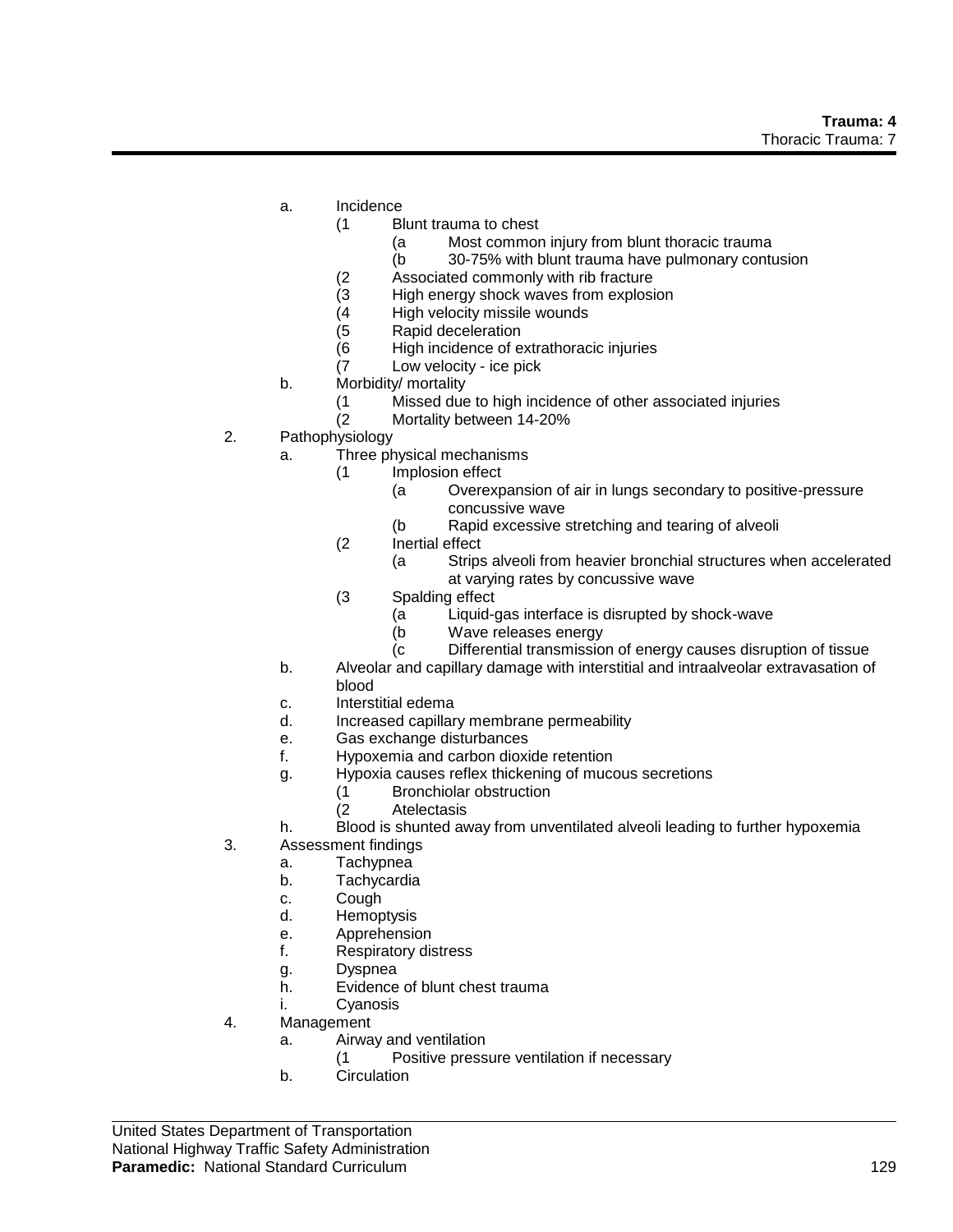- (1 Restrict intravenous fluids (use caution restricting fluids in hypovolemic patients)
- c. Transport considerations
	- (1 Appropriate mode
	- Appropriate facility
- d. Psychological support/ communication strategies
- V. Myocardial injuries
	- A. Pericardial tamponade
		- 1. Epidemiology
			- a. Incidence
				- (1 Rare in blunt trauma
				- (2 Penetrating trauma<br>(3 Occurs in less than
				- Occurs in less than 2% of chest trauma
				- b. Morbidity/ mortality
					- (1 Gunshot wounds carry higher mortality than stab wounds
					- (2 Lower mortality rate if isolated tamponade is present
		- 2. Anatomy and physiology
			- a. Pericardium
				- (1 Tough fibrous sac
				- (2 Encloses heart
				- (3 Attaches to great vessels at the base of heart
				- (4 Two layers
					- (a Visceral forms epicardium
					- (b Parietal regarded as sac itself
				- (5 Purposes
					- (a Anchor heart
					- (b Restricts excess movement
					- (c Prevents kinking of great vessels
				- (6 Parietal layer is acutely nondispensable but can chronically distend by as much as 1,000 to 1,500 ml
				- (7 Space between visceral and parietal layer is "potential space"
				- (8 Space normally filled with 30-50 ml of straw-colored fluid secreted by visceral layer
					- (a Lubrication
					- (b Lymphatic drainage
					- (c Immunologic protection for heart
		- 3. Pathophysiology
			- a. Rapid accumulation of fluid over a period of minutes to hours leads to increases in intrapericardial pressure
			- b. Increased intrapericardial pressure
				- (1 Compresses heart and decreases cardiac output due to restricted diastolic expansion and filling
					- (2 Hampers venous return
			- c. Myocardial perfusion decreases due to pressure effects on walls of heart and decreased diastolic pressures
			- d. Ischemic dysfunction may result in infarction
			- e. Removal of as little as 20 ml of blood may drastically improve cardiac output
		- 4. Assessment findings
			- a. Tachycardia
			- b. Respiratory distress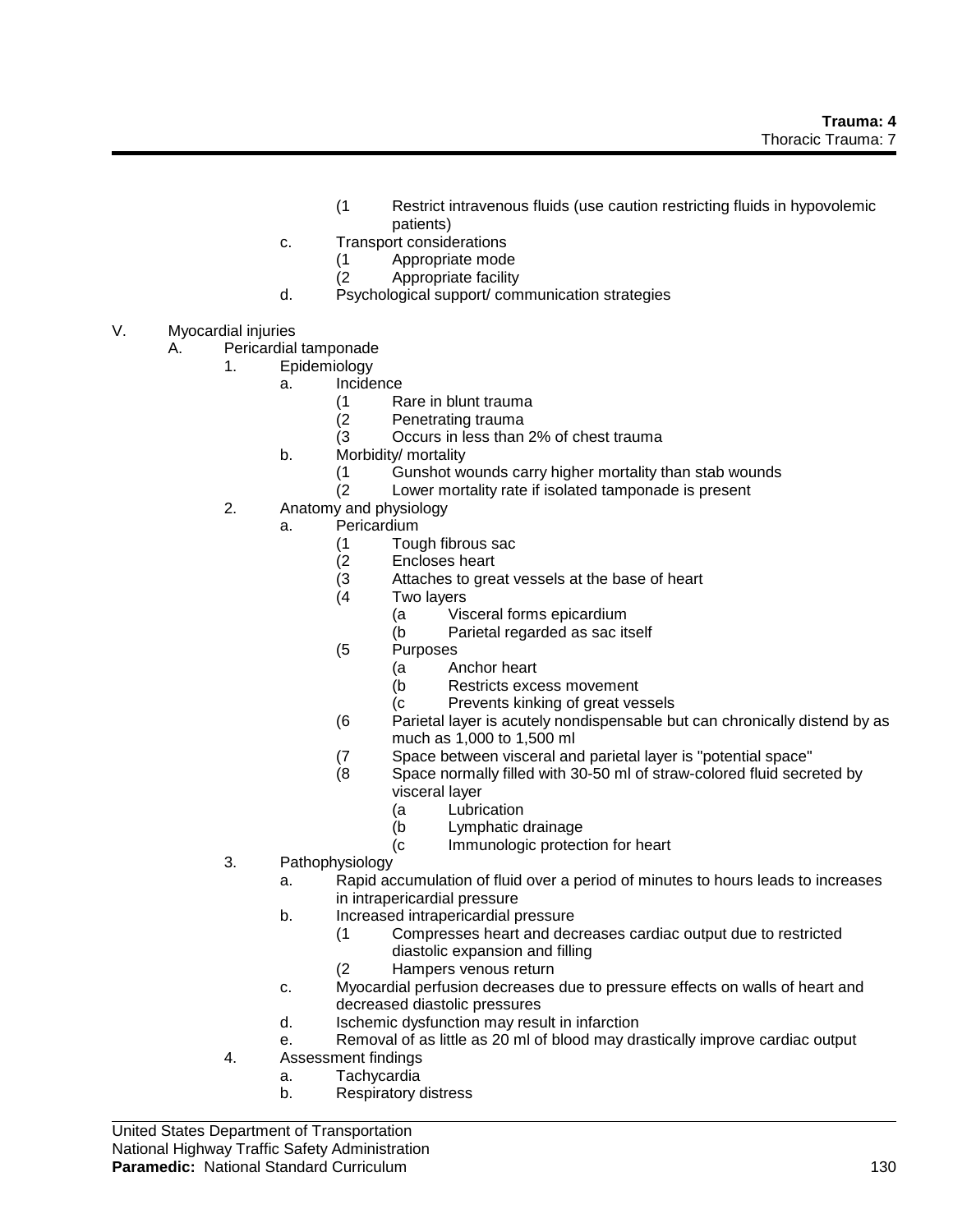- c. Narrow pulse pressure
- d. Pulsus paradoxus
- e. Cyanosis
	- (1 Head<br>(2 Neck
	- Neck
	- (3 Upper extremities
- f. Beck's triad advanced stage seen in only 30% of patients
	- (1 Hypotension
	- (2 Neck vein distention
	- (3 Muffled heart tones
- g. Kussmaul's sign
- h. ECG changes
- 5. Management
	- a. Airway and ventilation
	- b. Circulation
		- (1 Fluid challenge
	- c. Non-pharmacological
		- (1 Pericardiocentesis in hospital management
	- d. Transport considerations
		- (1 Appropriate mode
		- (2 Appropriate facility
	- e. Psychological support/ communication strategies
- B. Myocardial contusion (blunt myocardial injury)
	- 1. Epidemiology
		- a. Incidence
			- (1 16-76% of blunt trauma
		- b. Morbidity/ mortality
			- (1 Significant cause of morbidity and mortality in the blunt trauma patient
	- 2. Pathophysiology
		- a. Hemorrhage with edema and fragmented myocardial fibers
		- b. Cellular injury
		- c. Vascular damage may occur
		- d. Hemopericardium may occur from lacerated epicardium or endocardium
		- e. Fibrinous reaction at contusion site may lead to
			- (1 Delayed rupture
			- (2 Ventricular aneurysm
		- f. Areas of damage are well demarcated
		- g. Conduction defects
	- 3. Assessment findings
		- a. Associated injuries
			- (1 One to three rib fractures
			- (2 Sternal fracture
		- b. Retrosternal chest pain
		- c. ECG changes
			- (1 Persistent tachycardia
			- ST elevation, T wave inversion
			- (3 Right bundle branch block
			-
			- $(4$  Atrial flutter, fibrillation<br>(5 Premature ventricular Premature ventricular contractions
			- (6 Premature atrial contractions
		- d. New cardiac murmur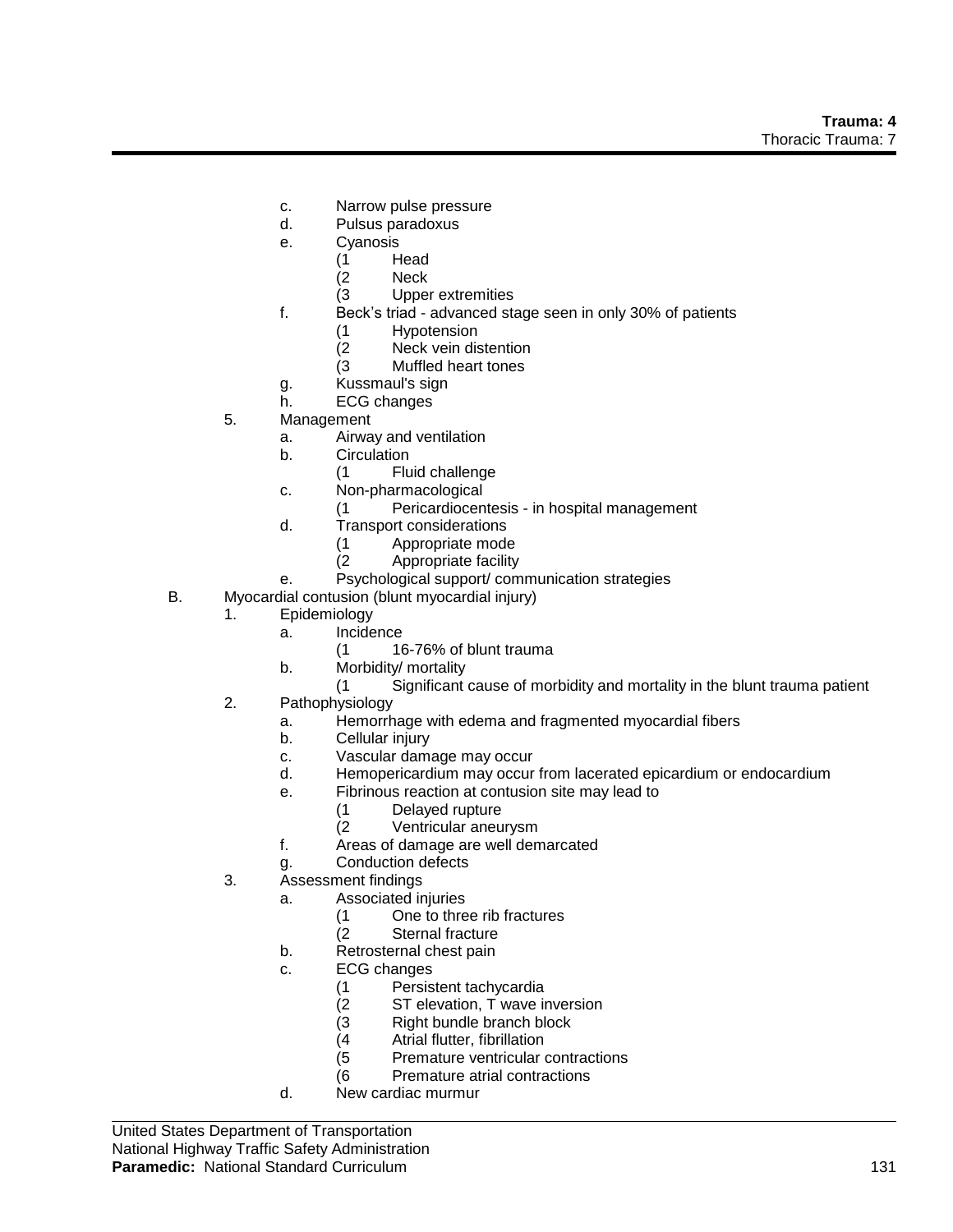- e. Pericardial friction rub (late)
- 4. Management
	- a. Airway and ventilation
		- (1 Oxygen therapy
	- b. Circulation
		- (1 Intravenous fluid volume
	- c. Pharmacological
		- (1 Antiarrhythmics
		- (2 Vasopressors
	- d. Transport considerations
		- (1 Appropriate mode
		- (2 Appropriate facility
	- e. Psychological support/ communication strategies
- C. Myocardial rupture
	- 1. Associated with immediate trauma or delayed for 2-3 weeks
	- 2. Associates with blunt trauma
		- a. Compression between sternum and vertebrae
	- 3. Penetrating trauma
		- a. Rib
		- b. Missile
		- c. Sternal bone
	- 4. History of trauma with a presentation of
		- a. Congestive heart failure
		- b. Cardiac tamponade
	- 5. Immediate onset of congestive heart failure following trauma
		- a. Rupture of cardiac valves
		- b. Intraventricular septal rupture
	- 6. Management is supportive
- VI. Vascular injuries
	- A. Aortic dissection/ rupture
		- 1. Epidemiology
			- a. Incidence
				- (1 Blunt trauma
					- (a Motor vehicle crash
					- (b Falls
				- (2 15% of all blunt trauma deaths
		- 2. Morbidity/ mortality
			- a. 85-95% die instantaneously
			- b. 10-15% survive to arrive at hospital
				- (1 33% of survivors die within six hours
				- $(2 \t 33\%$  of survivors die within twenty-four hours  $(3 \t 33\%$  survive three days or longer
				- 33% survive three days or longer
		- 3. Pathophysiology
			- a. Shear injury
			- b. Separation of the aortic intima and media
			- c. Blood enters media through a small intima tear
			- d. Tear due to effect of high speed deceleration on portions of the aorta at points of relative fixation
			- e. Increased intraluminal pressure results from impact
			- f. Thinned out layer may rupture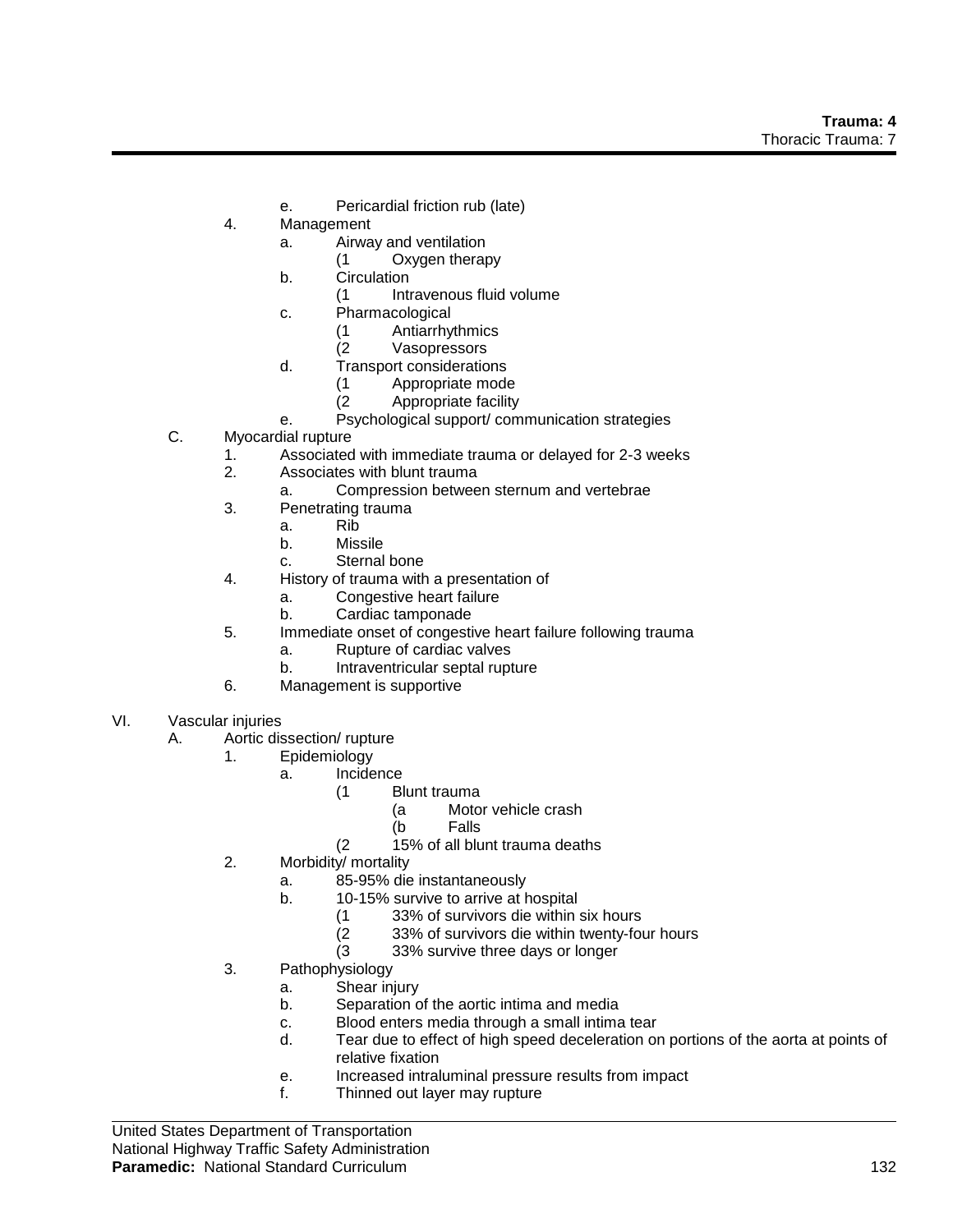- g. Descending aorta at the isthmus just distal to left subclavian artery is most common site of rupture (ligamentum arteriosom)
- h. Ruptures of ascending aorta much less common
- 4. Assessment findings
	- a. Retrosternal or interscapular pain
	- b. Dyspnea
	- c. Dysphagia
	- d. Ischemic pain of the extremities
	- e. Upper extremity hypertension with absent or decreased amplitude of femoral pulses
	- f. Harsh systolic murmur over precordium or interscapular region
- 5. Management
	- a. Airway and ventilation
	- b. Circulation
		- (1 Do not over hydrate
	- c. Transport considerations
		- (1 Appropriate mode
		- Appropriate facility
	- d. Psychological support/ communication strategies
- B. Penetrating wounds of the great vessels
	- 1. Usually involve
		- a. Chest
		- b. Abdomen
		- c. Neck
	- 2. Wounds are accompanied by
		- a. Massive hemothorax
		- b. Hypovolemic shock
		- c. Cardiac tamponade
		- d. Enlarging hematomas
	- 3. Hematomas may cause compression of any structure
		- a. Vena cava
		- b. Trachea
		- c. Esophagus
		- d. Great vessels
		- e. Heart
	- 4. Management
		- a. Manage hypovolemia
			- (1 PASG not recommended
		- b. Relief of tamponade if present
		- c. Expeditious transport
- VII. Other thorax injuries

A. Diaphragmatic injury

- 1. Epidemiology
	- a. Incidence
		- (1 Blunt trauma
		- (2 Penetrating trauma
		- (3 Frequently encountered injury
		- b. Morbidity/ mortality
			- (1 Could be life-threatening
- 2. Pathophysiology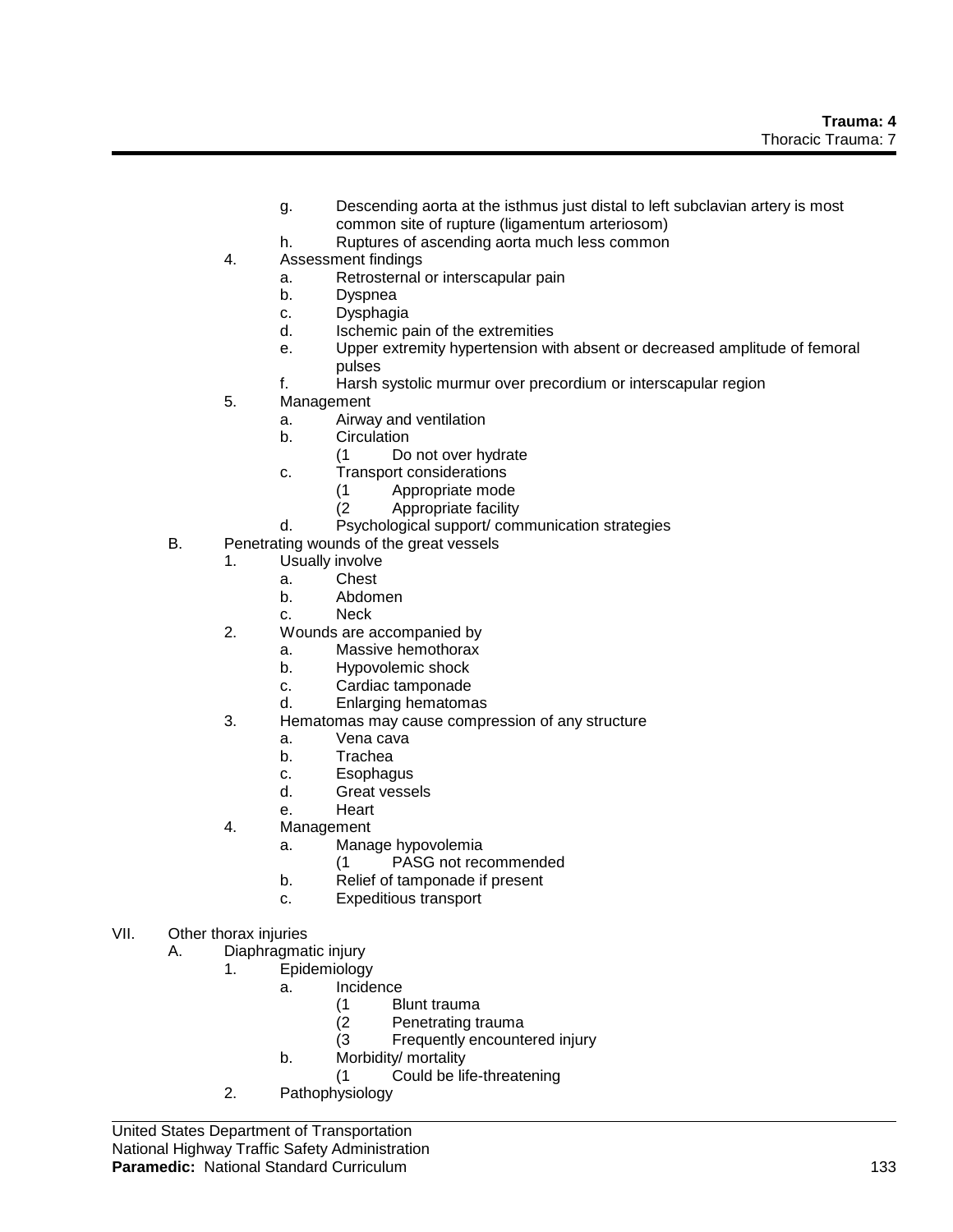- a. High-pressure compression to abdomen with resultant intra-abdominal pressure increase
- b. Can produce very subtle signs and symptoms
- c. Bowel obstruction and strangulation
- d. Restriction of lung expansion
	- (1 Hypoventilation
	- (2 Hypoxia
- e. Mediastinal shift
	- (1 Cardiac compromise
	- (2 Respiratory compromise
- 3. Assessment findings
	- a. Tachypnea
	- b. Tachycardia
	- c. Respiratory distress
	- d. Dullness to percussion
	- e. Scaphoid abdomen
	- f. Bowel sounds in affected hemithorax
	- g. Decreased breath sounds
- 4. Management
	- a. Airway and ventilation
		- (1 Positive pressure ventilation if necessary
		- (2 Caution IPPB may worsen the injury
	- b. Non-pharmacologic
		- (1 Do not place patient in Trendelenburg position
	- c. Transport consideration
		- (1 Appropriate mode<br>(2 Appropriate facility
		- Appropriate facility
	- d. Psychological support/ communication strategies
- B. Esophageal injury
	- 1. Epidemiology
		- a. Incidence
			- (1 Penetrating trauma most frequent cause
			- (2 Rare in blunt trauma
		- b. Morbidity/ mortality
			- (1 Could be life-threatening if missed
	- 2. Pathophysiology
		- a. Missile and knife wounds penetrate esophagus
		- b. Can perforate spontaneously
			- (1 Violent emesis
			- **Carcinoma**
			- (3 Anatomic distortions produced by diverticulae or gastric reflux
	- 3. Assessment findings
		- a. Pain
		- b. Fever
		- c. Hoarseness
		- d. Dysphagia
		- e. Respiratory distress
		- f. Cervical esophageal perforation
			- (1 Local tenderness
			- (2 Subcutaneous emphysema
			- (3 Resistance of neck on passive motion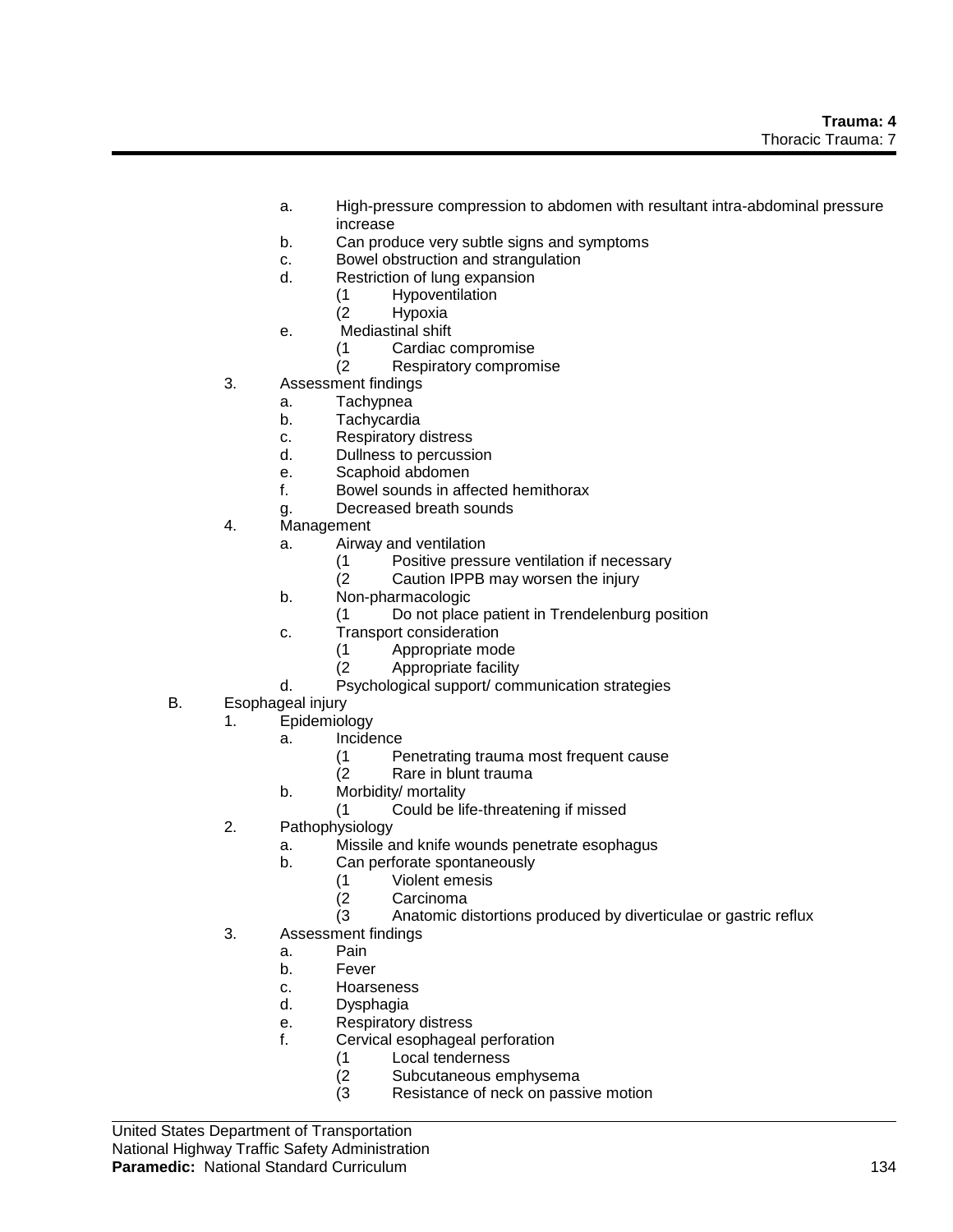- g. Intrathoracic esophageal perforation
	- (1 Mediastinal emphysema
	- **Mediastinitis**
	- (3 Subcutaneous emphysema<br>(4 Mediastinal crunch
	- Mediastinal crunch
	- (5 Splinting of chest wall
- h. Respiratory distress
- i. Shock
- 4. Management
	- a. Airway and ventilation
	- b. Transport consideration
		- (1 Appropriate mode
		- (2 Appropriate facility
	- c. Psychological support/ communication strategies
- C. Tracheo-bronchial injuries
	- 1. Epidemiology
		- a. Incidence
			- (1 Rare injury less than 3% of chest trauma
			- (2 Penetrating trauma
			- (3 Blunt trauma
		- b. Morbidity/ mortality
			- (1 High mortality rate greater than 30%
	- 2. Pathophysiology
		- a. Majority occur within 3 cm of carina
		- b. Tear can occur anywhere along tracheal/ bronchial tree
		- c. Rapid movement of air into pleural space
		- d. Tension pneumothorax refractory to needle decompression
		- e. Continuous flow of air from needle of decompressed chest
		- f. Severe hypoxia
	- 3. Assessment
		- a. Tachypnea
		- b. Tachycardia
		- c. Massive subcutaneous emphysema
		- d. Dyspnea
		- e. Respiratory distress
		- f. Hemoptysis
		- g. Signs of tension pneumothorax that doesn't respond to needle decompression
	- 4. Management
		- a. Airway and ventilation
		- b. Circulation
		- c. Transport consideration
			- (1 Appropriate mode<br>(2 Appropriate facility
				- Appropriate facility
- D. Traumatic asphyxia
	- 1. Epidemiology
		- a. Incidence
		- b. Morbidity/ mortality
	- 2. Pathophysiology
		- a. Sudden compressional force squeezes the chest
		- b. Blood backs up into the head and neck
		- c. Jugular veins engorge, capillaries rupture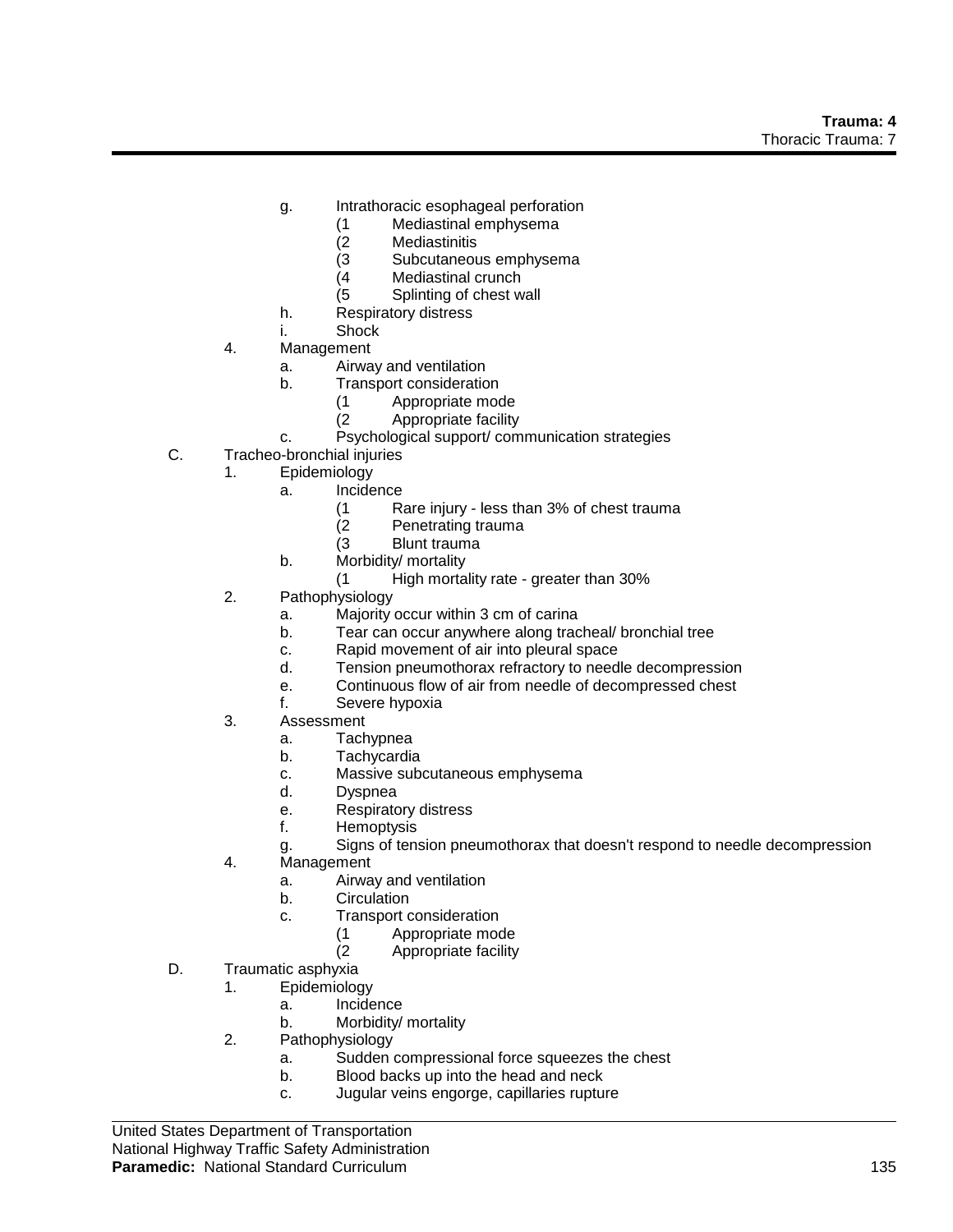- 3. Assessment
	- a. Cyanosis to the face and upper neck
	- b. Jugular venous distention
	- c. Swelling or hemorrhage of the conjunctiva
	- d. Skin below area remains pink
	- e. Hypotension when pressure released
- 4. Management
	- a. Airway and ventilation<br>b. Circulation
	- **Circulation** 
		- (1) Expect hypotension once compression is released
	- c. Pharmacological
		- (1) Sodium bicarbonate should be guided by ABGs in hospital
	- d. Transport considerations
		- (1) Appropriate mode<br>(2) Appropriate facility
		- Appropriate facility

#### VIII. Integration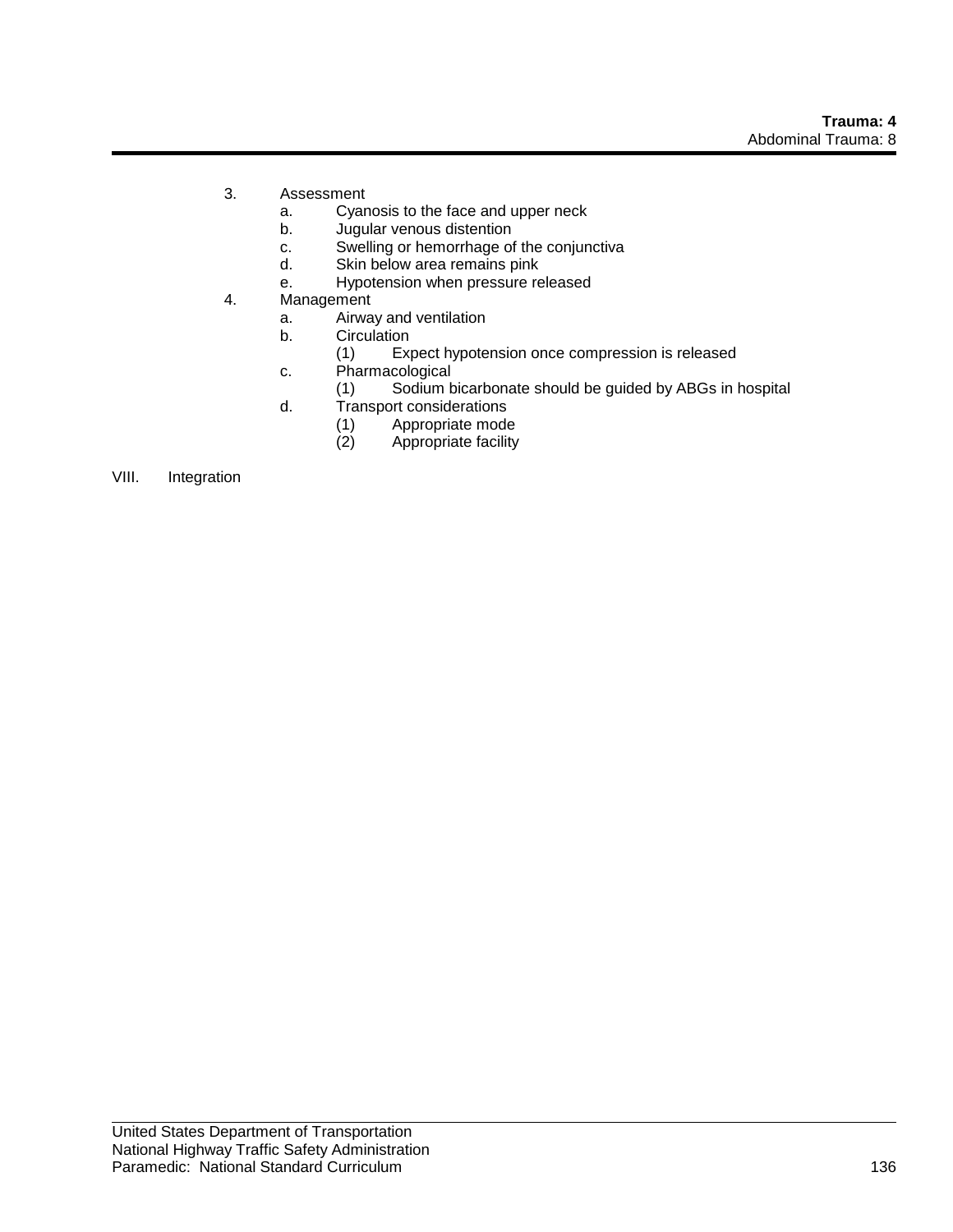#### **UNIT TERMINAL OBJECTIVE**

4-8 At the completion of this unit, the paramedic student will be able to integrate pathophysiologic principles and the assessment findings to formulate a field impression and implement the treatment plan for the patient with suspected abdominal trauma.

#### **COGNITIVE OBJECTIVES**

At the completion of this unit, the paramedic student will be able to:

- 4-8.1 Describe the epidemiology, including the morbidity/mortality and prevention strategies for a patient with abdominal trauma. (C-1)
- 4-8.2 Describe the anatomy and physiology of organs and structures related to abdominal injuries. (C-1)
- 4-8.3 Predict abdominal injuries based on blunt and penetrating mechanisms of injury. (C-2)
- 4-8.4 Describe open and closed abdominal injuries. (C-1)
- 4-8.5 Explain the pathophysiology of abdominal injuries. (C-1)
- 4-8.6 Describe the assessment findings associated with abdominal injuries. (C-1)
- 4-8.7 Identify the need for rapid intervention and transport of the patient with abdominal injuries based on assessment findings. (C-1)
- 4-8.8 Describe the management of abdominal injuries. (C-1)
- 4-8.9 Integrate the pathophysiological principles to the assessment of a patient with abdominal injury. (C-3)
- 4-8.10 Differentiate between abdominal injuries based on the assessment and history. (C-3)
- 4-8.11 Formulate a field impression for patients with abdominal trauma based on the assessment findings. (C-3)
- 4-8.12 Develop a patient management plan for patients with abdominal trauma based on the field impression. (C-3)
- 4-8.13 Describe the epidemiology, including the morbidity/ mortality and prevention strategies for solid organ injuries. (C-1)
- 4-8.14 Explain the pathophysiology of solid organ injuries. (C-1)
- 4-8.15 Describe the assessment findings associated with solid organ injuries. (C-1)
- 4-8.16 Describe the treatment plan and management of solid organ injuries. (C-1)
- 4-8.17 Describe the epidemiology, including the morbidity/ mortality and prevention strategies for hollow organ injuries. (C-1)
- 4-8.18 Explain the pathophysiology of hollow organ injuries. (C-1)
- 4-8.19 Describe the assessment findings associated with hollow organ injuries. (C-1)
- 4-8.20 Describe the treatment plan and management of hollow organ injuries. (C-1)
- 4-8.21 Describe the epidemiology, including the morbidity/ mortality and prevention strategies for abdominal vascular injuries. (C-1)
- 4-8.22 Explain the pathophysiology of abdominal vascular injuries. (C-1)
- 4-8.23 Describe the assessment findings associated with abdominal vascular injuries. (C-1)
- 4-8.24 Describe the treatment plan and management of abdominal vascular injuries. (C-1)
- 4-8.25 Describe the epidemiology, including the morbidity/ mortality and prevention strategies for pelvic fractures. (C-1)
- 4-8.26 Explain the pathophysiology of pelvic fractures. (C-1)
- 4-8.27 Describe the assessment findings associated with pelvic fractures. (C-1)
- 4-8.28 Describe the treatment plan and management of pelvic fractures. (C-1)
- 4-8.29 Describe the epidemiology, including the morbidity/ mortality and prevention strategies for other related abdominal injuries. (C-1)
- 4-8.30 Explain the pathophysiology of other related abdominal injuries. (C-1)
- 4-8.31 Describe the assessment findings associated with other related abdominal injuries. (C-1)
- 4-8.32 Describe the treatment plan and management of other related abdominal injuries. (C-1)
- 4-8.33 Apply the epidemiologic principles to develop prevention strategies for abdominal injuries. (C-2)
- 4-8.34 Integrate the pathophysiological principles to the assessment of a patient with abdominal injuries. (C-3)
- 4-8.35 Differentiate between abdominal injuries based on the assessment and history. (C-3)

United States Department of Transportation

National Highway Traffic Safety Administration

#### Paramedic: National Standard Curriculum 137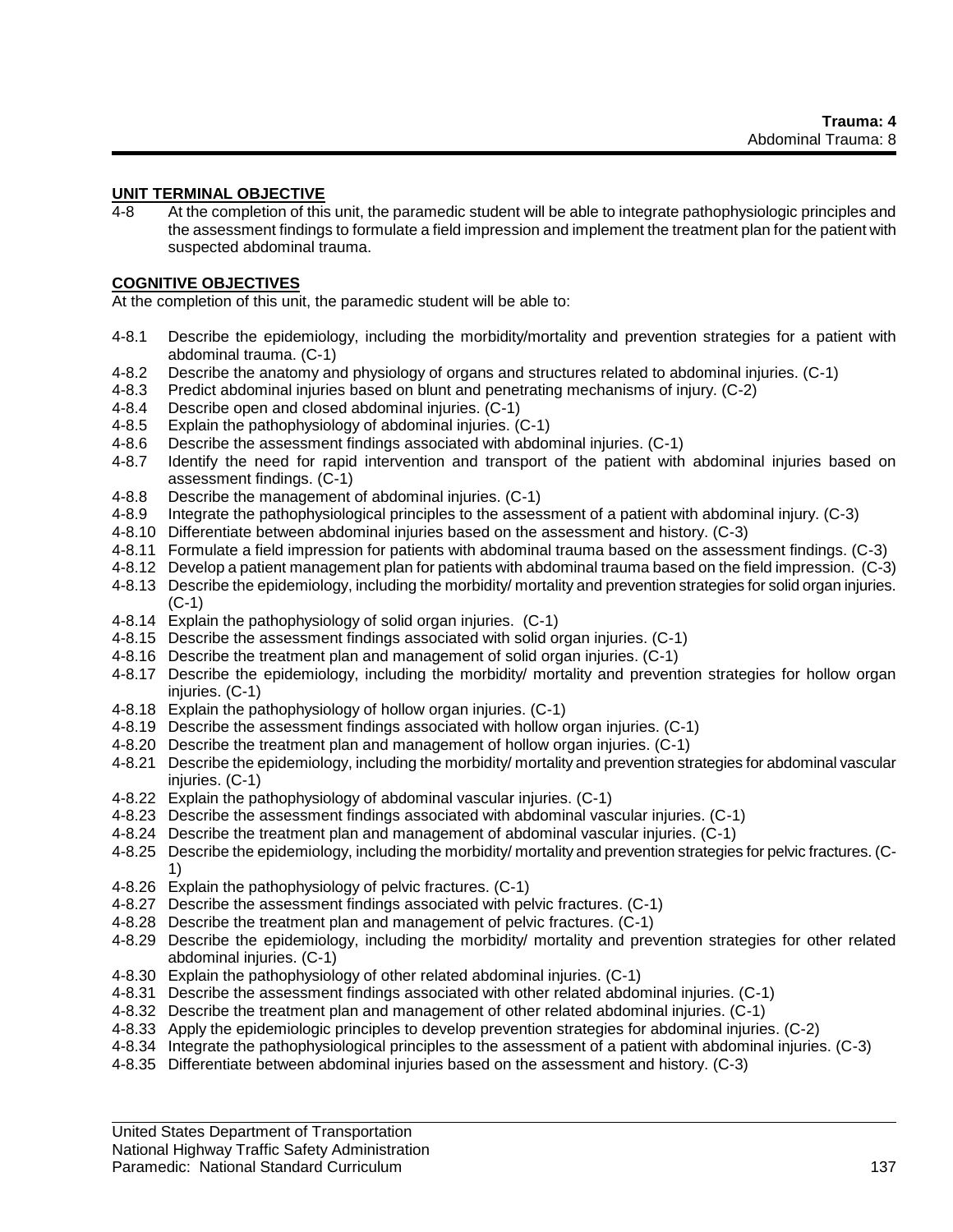4-8.36 Formulate a field impression based upon the assessment findings for a patient with abdominal injuries. (C-3)

4-8.37 Develop a patient management plan for a patient with abdominal injuries, based upon field impression. (C-3)

#### **AFFECTIVE OBJECTIVES**

At the completion of this unit, the paramedic student will be able to:

- 4-8.38 Advocate the use of a thorough assessment to determine a differential diagnosis and treatment plan for abdominal trauma. (A-3)
- 4-8.39 Advocate the use of a thorough scene survey to determine the forces involved in abdominal trauma. (A-3)
- 4-8.40 Value the implications of failing to properly diagnose abdominal trauma and initiate timely interventions to patients with abdominal trauma. (A-2)

#### **PSYCHOMOTOR OBJECTIVES**

At the completion of this unit, the paramedic student will be able to:

- 4-8.41 Demonstrate a clinical assessment to determine the proper treatment plan for a patient with suspected abdominal trauma. (P-1)
- 4-8.42 Demonstrate the proper use of PASG in a patient with suspected abdominal trauma. (P-1)
- 4-8.43 Demonstrate the proper use of PASG in a patient with suspected pelvic fracture. (P-1)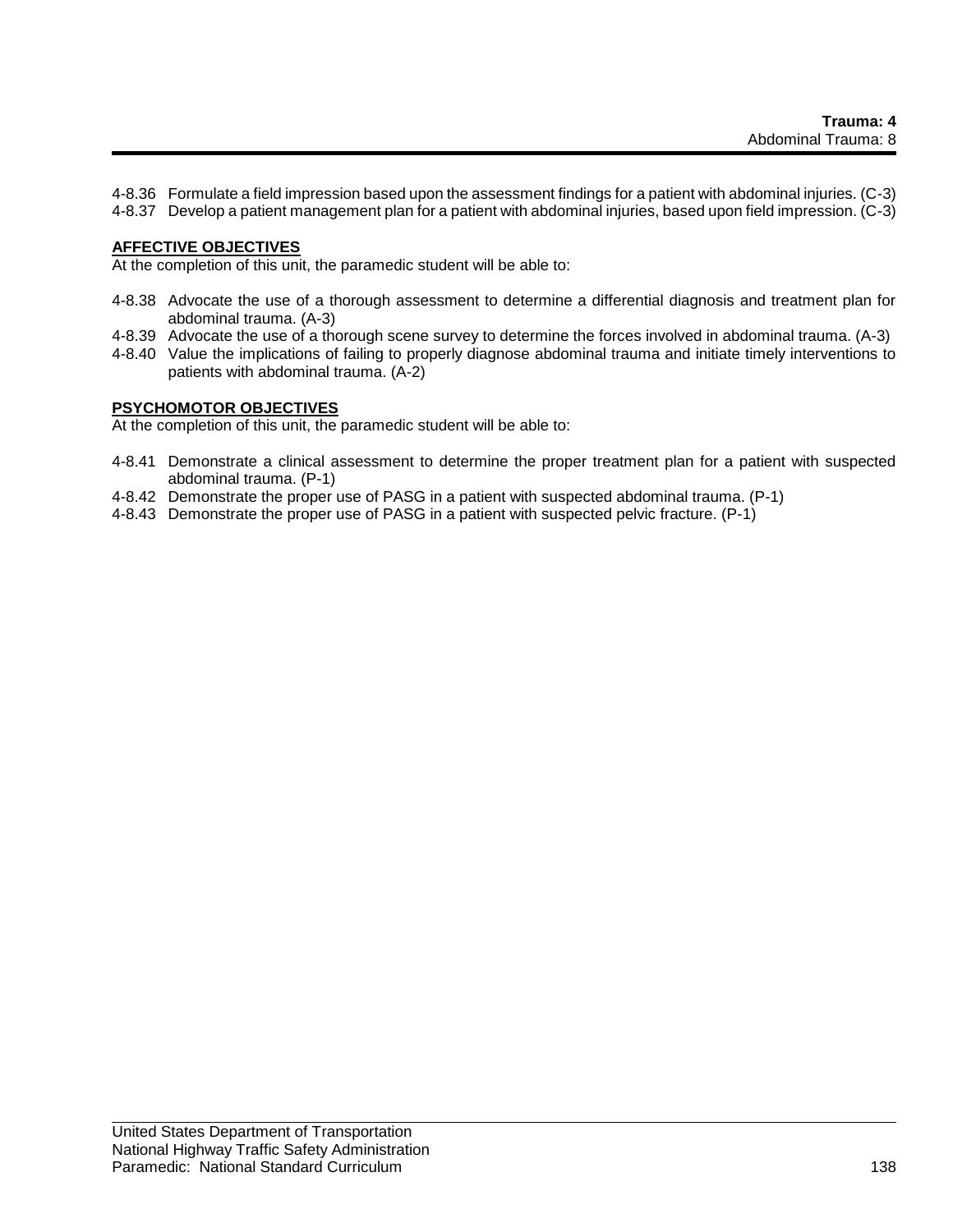#### **DECLARATIVE**

- I. Introduction
	- A. Epidemiology
		- 1. Increased incidence of morbidity and mortality
			- a. Due to delay to surgical intervention
			- b. Death occurs as a result of increased hemorrhage due to delay
				- (1) Solid organ injuries
					- (2) Hollow organ injuries<br>(3) Abdominal vascular in
					- (3) Abdominal vascular injuries
					- Pelvic fractures
		- 2. Prevention strategies
		- B. Anatomy review
			- 1. Boundaries of the abdomen
				- a. Diaphragm
				- b. Anterior abdominal wall
				- c. Pelvic skeletal structures
				- d. Vertebral column
				- e. Muscles of the abdomen and flanks
			- 2. Surface anatomy of the abdomen
				- a. Quadrants
					- (1) Upper
						- (a) Right
							- (b) Left
					- (2) Lower
						- (a) Right
							- (b) Left
				- b. Xiphoid
				- c. Symphysis pubis
				- d. Umbilicus
			- 3. Intraperitoneal structures
				- a. Liver
				- b. Spleen
				- c. Stomach
				- d. Small bowel
				- e. Colon
				- f. Gallbladder
				- g. Female reproductive organs
			- 4. Retroperitoneal structures
				- a. Central structures
					- (1) Duodenum
					- (2) Pancreas
					- (3) Major vascular structures
					- b. Lateral structures
						- (1) Kidneys<br>(2) Ureters
						- **Ureters**
						- (3) Posterior ascending and descending colon
					- c. Pelvic structures
						- (1) Rectum
						- (2) Ureters
						- (3) Pelvic vascular plexus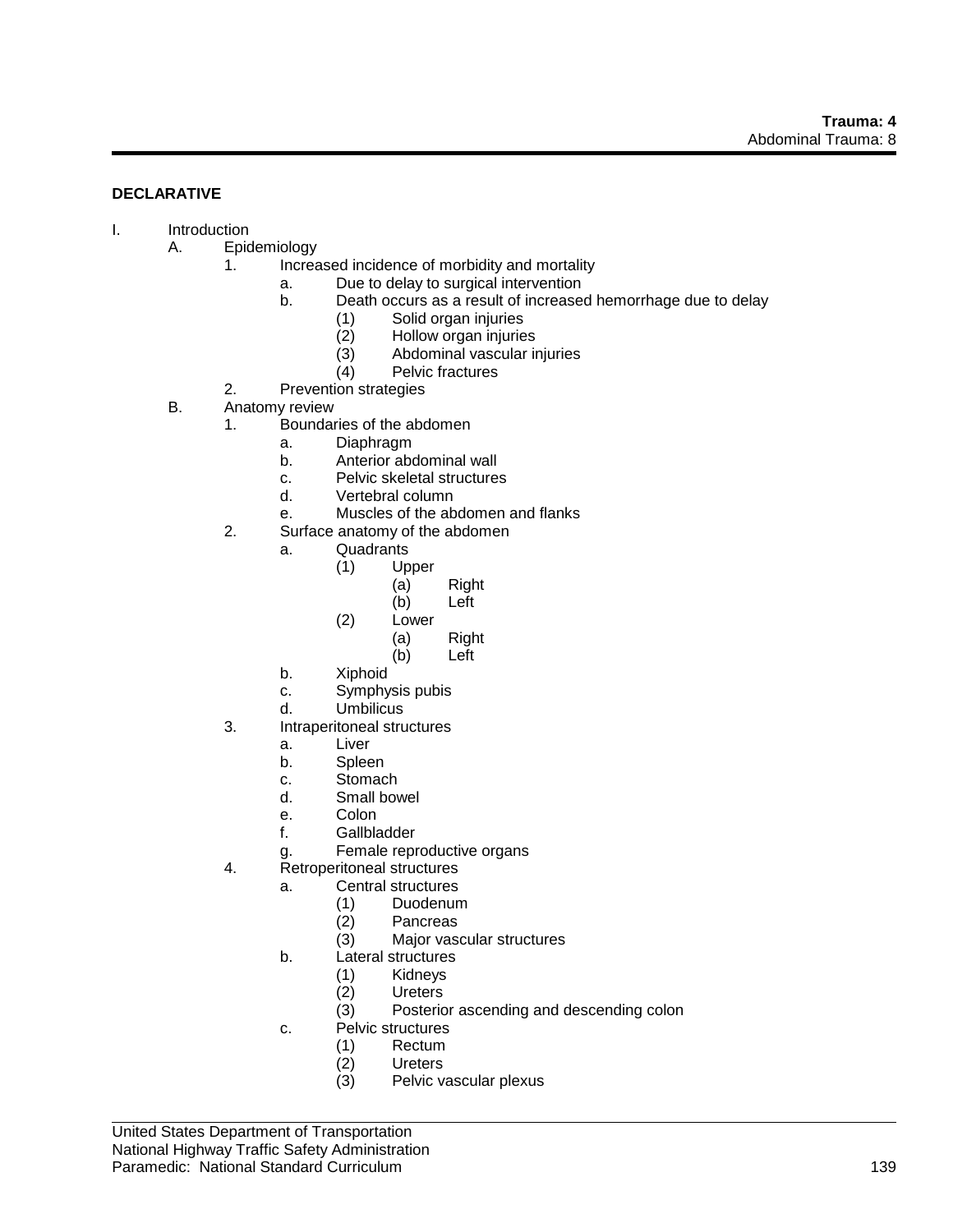- (4) Major vascular structures
	- Pelvic skeletal structures
- (6) Reproductive organs
- 5. Physiology review
	- a. Injury to abdominal structures causes morbidity and mortality primarily as a result of hemorrhage
	- b. Injury may be subtle
	- c. High index of suspicion
	- d. Solid organs
		- (1) Hemorrhage
		- (2) Shock
	- e. Hollow organs
		- (1) Spillage of contents
		- (2) Peritonitis
	- f. Vascular structures
		- (1) Hemorrhage
		- (2) Shock
- C. Mechanism of injury review
	- 1. Index of suspicion
	- 2. Blunt mechanisms
		- a. Compression forces
		- b. Shear forces
		- c. Deceleration forces
		- d. Motor vehicle collisions
			- (1) Head-on or frontal impact
				- (a) Down and under path
				- (b) Up and over path
			- (2) Rear impact
			- (3) Lateral or side impact
			- (4) Rotational impact
			- (5) Rollover
			- (6) Restrained (type of restraint) or unrestrained
			- Seat belt injuries
			- (8) Steering wheel injuries
		- e. Motorcycle collisions
		- f. Pedestrian injuries
		- g. Falls
		- h. Assault
		- i. Blast injuries
	- 3. Penetrating mechanisms
		- a. Energy imparted to the body
			- (1) Low velocity
				- (a) Knife
					- (b) Ice pick
			- (2) Medium velocity
				- (a) Gunshot wounds
				- (b) Shotgun wounds
			- (3) High velocity
				- (a) High power hunting rifles
				- (b) Military weapons
				- (c) Ballistics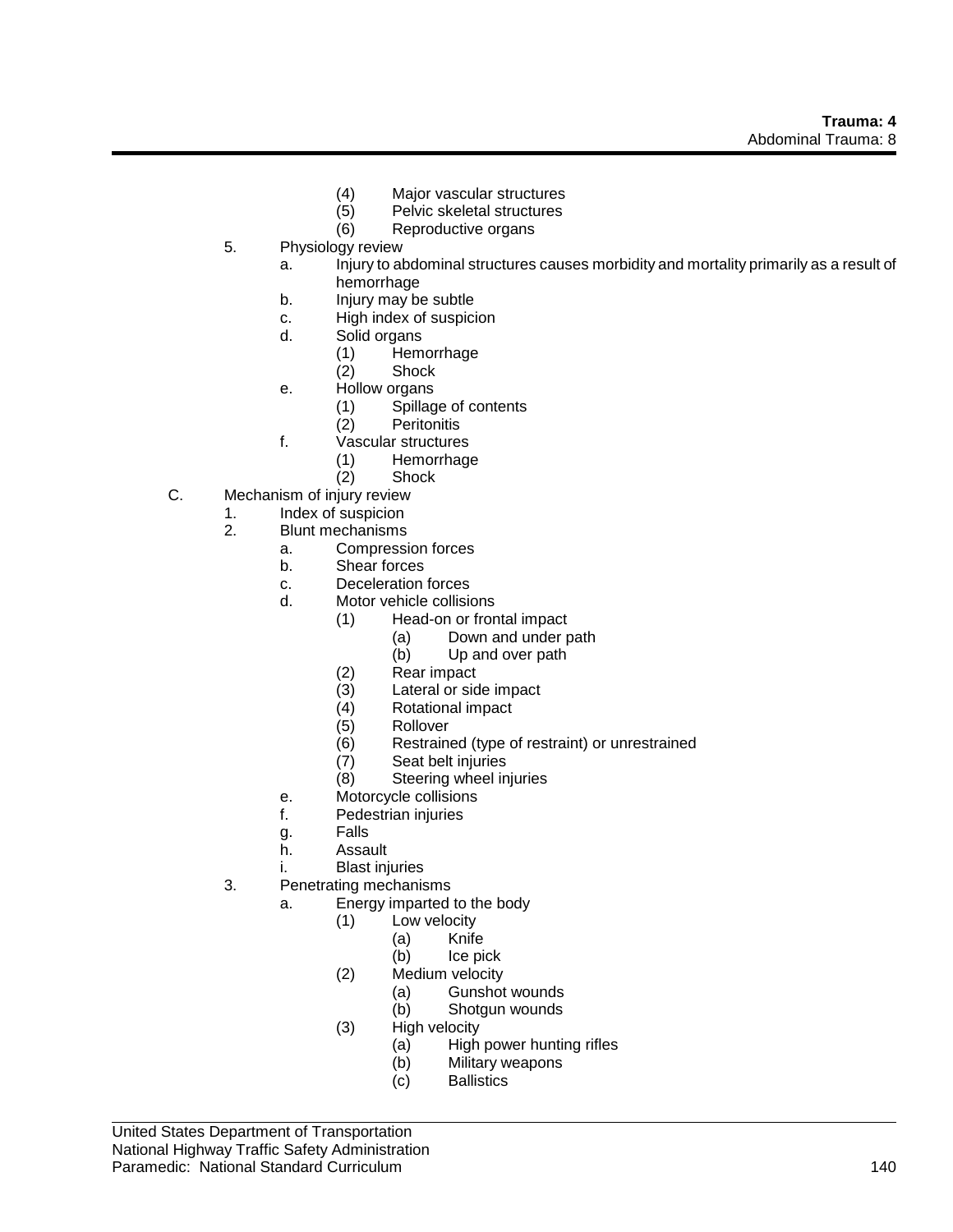- (d) Trajectory
- (e) Distance
- II. General system pathophysiology, assessment, and management
	- A. Pathophysiology of abdominal injuries
		- 1. Hemorrhage
			- a. No external signs
			- b. Rapid blood loss
			- c. Hypovolemic shock
			- d. Blood is not chemical irritant to peritoneum (therefore, no peritonitis)
		- 2. Spillage of contents
			- a. Enzymes
			- b. Acids
			- c. Bacteria
			- d. Chemical irritation to peritoneum (peritonitis)
			- e. Localized pain sensation via somatic nerve fibers
			- f. Muscular spasm secondary to peritonitis (rigid abdomen)
	- B. Assessment
		- 1. Focused history and physical examination
			- a. General
				- (1) Head injury and/ or intoxicants (drugs/ ethanol) mask signs and symptoms
				- (2) Hemoperitoneum (solid organ or vascular injuries)
					- (a) Blood not chemical irritant to peritoneum
						- (b) Adult abdomen will accommodate 1.5 liters with no abdominal distention
						- (c) Often present even with normal abdominal exam
						- (d) Unexplained shock
						- (e) Shock out of proportion to known injuries
				- (3) Peritonitis (hollow organ injury)
					- (a) Pain (subjective symptom from patient)
					- (b) Tenderness (objective sign with percussion/ palpation)
					- (c) Guarding/ rigidity<br>(d) Distention (late fir
					- Distention (late finding)
				- (4) Abrasions
				- (5) Ecchymosis
				- (6) Visible wounds
				- (7) Mechanism of injury
				- (8) Unexplained shock
			- b. Critical findings
				- (1) Rapid assessment and transport
				- (2) Detailed assessment
				- (3) On-going assessment
			- c. Noncritical findings
				- (1) Focused history and physical examination
				- (2) Other interventions and transport considerations
		- 2. Comprehensive assessment
			- a. Vital signs
				- (1) Indications of shock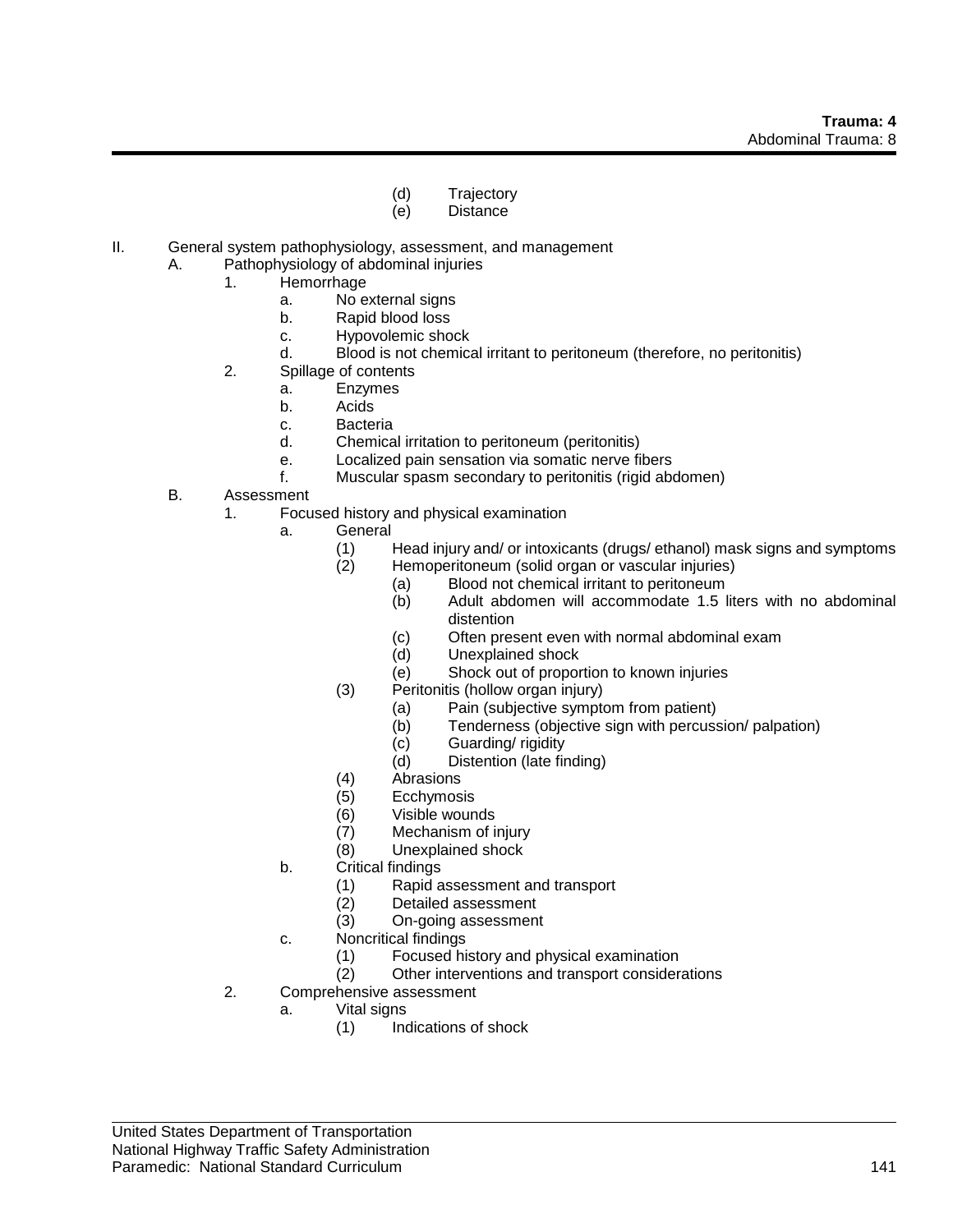- b. Inspection
	- (1) Abrasions
	- (2) Ecchymosis
		- (a) Seat belt sign
	- (3) Distention
	- (4) Obvious external blood loss
	- (5) Wounds
	- (6) Impaled object
	- (7) Evisceration
- c. Auscultation not useful out-of-hospital assessment tool
- d. Percussion (tenderness)
- e. Palpation
	- (1) Tenderness
	- (2) Guarding/ rigidity
	- (3) Pelvic stability/ tenderness
- f. Absence of signs and/ or symptoms does not rule-out abdominal injuries
- g. Not necessary to determine definitively if abdominal injuries are present
- h. Examine the back
- 3. Differential diagnosis and continued management
- C. Management/ treatment plan
	- 1. Surgical intervention only effective therapy
	- 2. No definitive therapy possible out-of-hospital
	- 3. Rapid evaluation
	- 4. Initiation of shock resuscitation
	- 5. Rapid packaging and transport to nearest appropriate facility
		- a. Facility must have immediate surgical capability
			- b. Rapid transport
				- (1) Defeated if hospital cannot provide immediate surgical intervention
	- 6. Crystalloid fluid replacement
		- a. En route to hospital
	- 7. Airway support
	- 8. Breathing support
	- 9. Circulatory support
		- a. Control obvious hemorrhage
		- b. Tamponade bleeding
		- c. Manage hypotension
			- (1) Fluid resuscitation
	- 10. Patient packaging
	- 11. Transport
		- a. Indications for rapid transport
			- (1) Critical findings
			- (2) Surgical intervention required to control hemorrhage and/ or contamination
			- (3) High index of suspicion for abdominal injury
			- (4) Unexplained shock
			- (5) Physical signs of abdominal injury
			- (6) Hemorrhage continues until controlled in the operating room
			- (7) Survival determined by length of time from injury to definitive surgical control of hemorrhage
			- (8) Any delay in the field negatively impacts this time period
		- b. Indications for transport to trauma center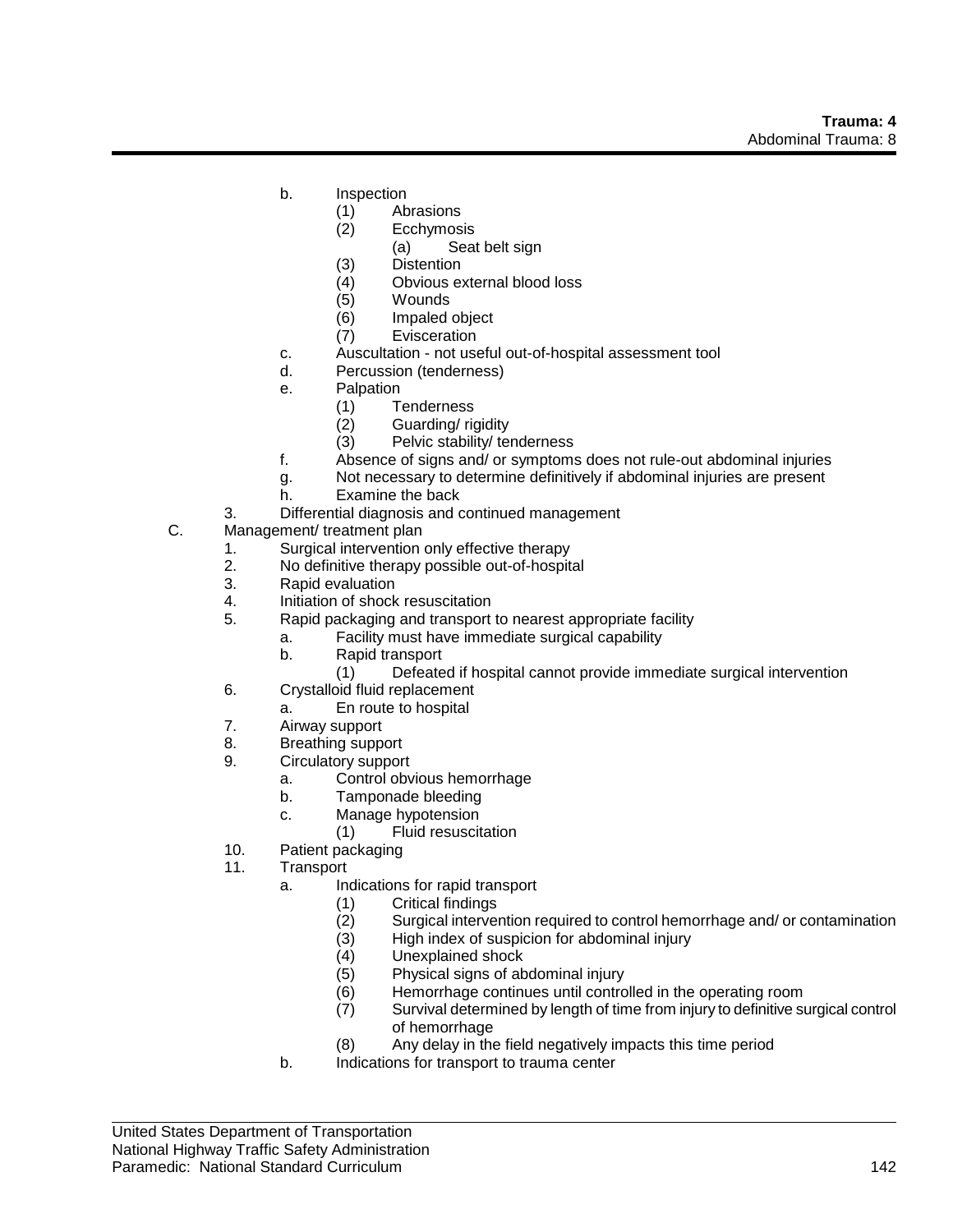- c. Indications for transport to acute care facility
- d. Indications for no transport required
- III. Specific injuries
	- A. Solid organ injuries
		- 1. Epidemiology
			- a. Morbidity/ mortality
				- (1) Secondary to blood loss<br>(2) Result of blunt and pene
				- Result of blunt and penetrating injuries
			- b. Prevention strategies
			- c. Anatomy and physiology review
			- d. Pathophysiology
			- e. Assessment
				- (1) Initial assessment
				- (2) Focused history and physical examination
					- (a) Critical findings
						- i) Presence of shock
						- ii) Mechanism of injury
						- iii) Obvious external signs of abdominal trauma
						- iv) Unexplained shock
						- v) Shock out of proportion to known injuries
						- vi) Presence of physical signs of acute abdomen
							- a) Rigidity
							- b) Guarding
							- c) Distention
						- vii) Rapid assessment and transport
						- viii) Detailed assessment
						- ix) On-going assessment
					- (b) Non-critical findings
						- i) Focused history and physical examination
						- ii) Other interventions and transport considerations
						- iii) On-going assessment
				- (3) Comprehensive assessment
					- (a) Vital signs<br>(b) Inspection
					- Inspection
					- (c) Percussion
					- (d) Palpation
				- (4) Differential diagnosis and continued management
			- f. Management/ treatment plan
				- (1) Airway support
				- (2) Breathing support
				- (3) Circulatory support
				- (4) Patient packaging
				- (5) Transport
				- (6) Psychological support/ communications strategies
		- 2. Liver injuries
			- a. Morbidity and mortality
				- (1) Result of blood loss
			- b. Injuries result of
				- (1) Blunt trauma
				- (2) Penetrating trauma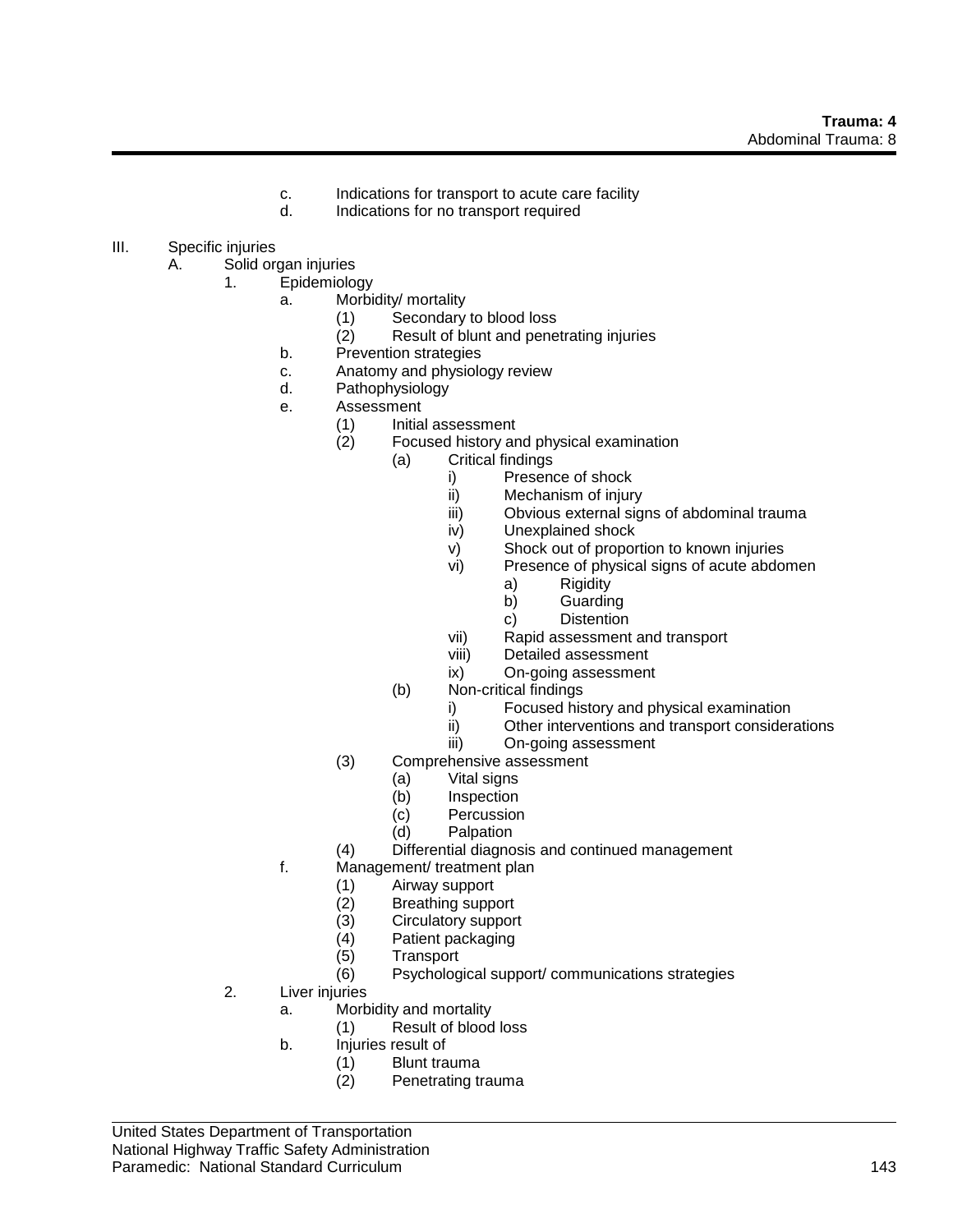- 3. Splenic injuries
	- a. Most frequently injured organ
		- (1) Blunt trauma
		- (2) Commonly associated with other intra abdominal injuries
		- (3) May present with left shoulder pain
			- (a) Result of diaphragm irritation
- 4 Kidney injuries
	- a0 Often presents with hematuria<br>b0 Back pain
	- Back pain
- 5 Pancreas
	- a0 Most common with penetrating injuries
	- b0 May also occur as a result of pancreas being compressed against vertebral column by
		- (1) Steering wheels
		- (2) Handle bars
		- (3) Other structures stronger then the pancreas
	- c0 Products of pancreas have an irritation effect on peritoneum
	- d0 Auto-digestion of tissue
- 6 Diaphragm
	- a0 Injury often insidious
	- b0 Herniation of abdominal contents into chest may occur
- B0 Hollow organ injuries
	- 1 Epidemiology
		- a0 Morbidity/ mortality
			- (1) Secondary to blood loss and content spillage
			- (2) Result of blunt and penetrating injuries
		- b0 Prevention strategies
		- c0 Anatomy and physiology review
		- d0 Pathophysiology
		- e0 Assessment
			- (1) Initial assessment
			- (2) Focused history and physical examination
				- (a) Critical findings
					- i Presence of shock<br>ii Mechanism of iniur
					- Mechanism of injury
					- iii Obvious external signs of abdominal trauma
					- iv Unexplained shock
					- v Shock out of proportion to known injuries
					- vi Presence of physical signs of acute abdomen a65535 Rigidity b65535 Guarding
						- c65535 Distention
					- vii Rapid assessment and transport
					- viii Detailed assessment
					- ix On-going assessment
				- (b) Non-critical findings
					- i Focused history and physical examination
					- ii Other interventions and transport considerations
					- iii On-going assessment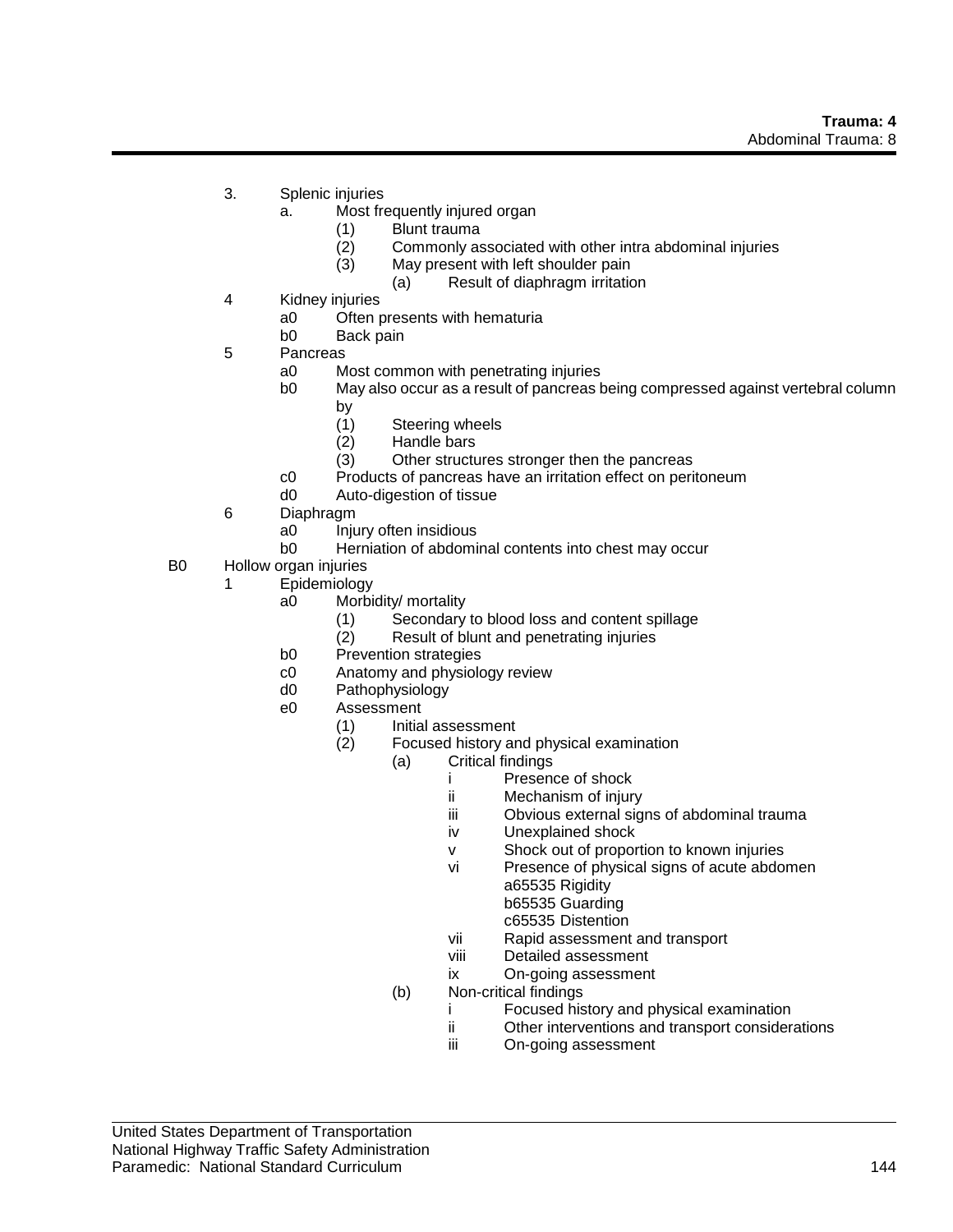- (3) Comprehensive assessment
	- (a) Vital signs
	- (b) Inspection
	- (c) Percussion
	- (d) Palpation
- (4) Differential diagnosis and continued management
- f0 Management/ treatment plan
	- (1) Airway support
	- (2) Breathing support<br>(3) Circulatory suppor
		- Circulatory support
	- (4) Patient packaging
	- (5) Transport
	- (6) Psychological support/ communications strategies
- 2 Small and large intestines
	- a0 Most often injured as a result of
		- (1) Penetrating injuries
	- b0 Can occur with deceleration injuries
- 3 Stomach
	- a0 Most often injured as a result of
		- (1) Blunt trauma
		- (2) Full stomach prior to incident increases risk of injury
- 4 Duodenum
	- a0 Most often injured as a result of
		- (1) Blunt trauma
	- b0 Recognition often delayed
- 5 Bladder
	- a0 Most often injured as a result of
		- (1) Blunt trauma
		- (2) Full bladder prior to incident may increase risk of injury
	- b0 Associated with pelvic injury
- C0 Abdominal vascular injuries
	- 1 Epidemiology
		- a0 Morbidity/ mortality
		- b0 Prevention strategies
	- 2 Anatomy and physiology review
	- 3 Pathophysiology
	- 4 Assessment
		- a0 Initial assessment
		- b0 Focused history and physical examination
			- (1) Critical findings
				- (a) Rapid assessment and transport
				- (b) Detailed assessment
				- (c) On-going assessment
			- (2) Non-critical findings
				- (a) Focused history and physical examination
				- (b) Other interventions and transport considerations
				- (c) On-going assessment
		- c0 Comprehensive assessment
			- (1) Vital signs
				- **Inspection**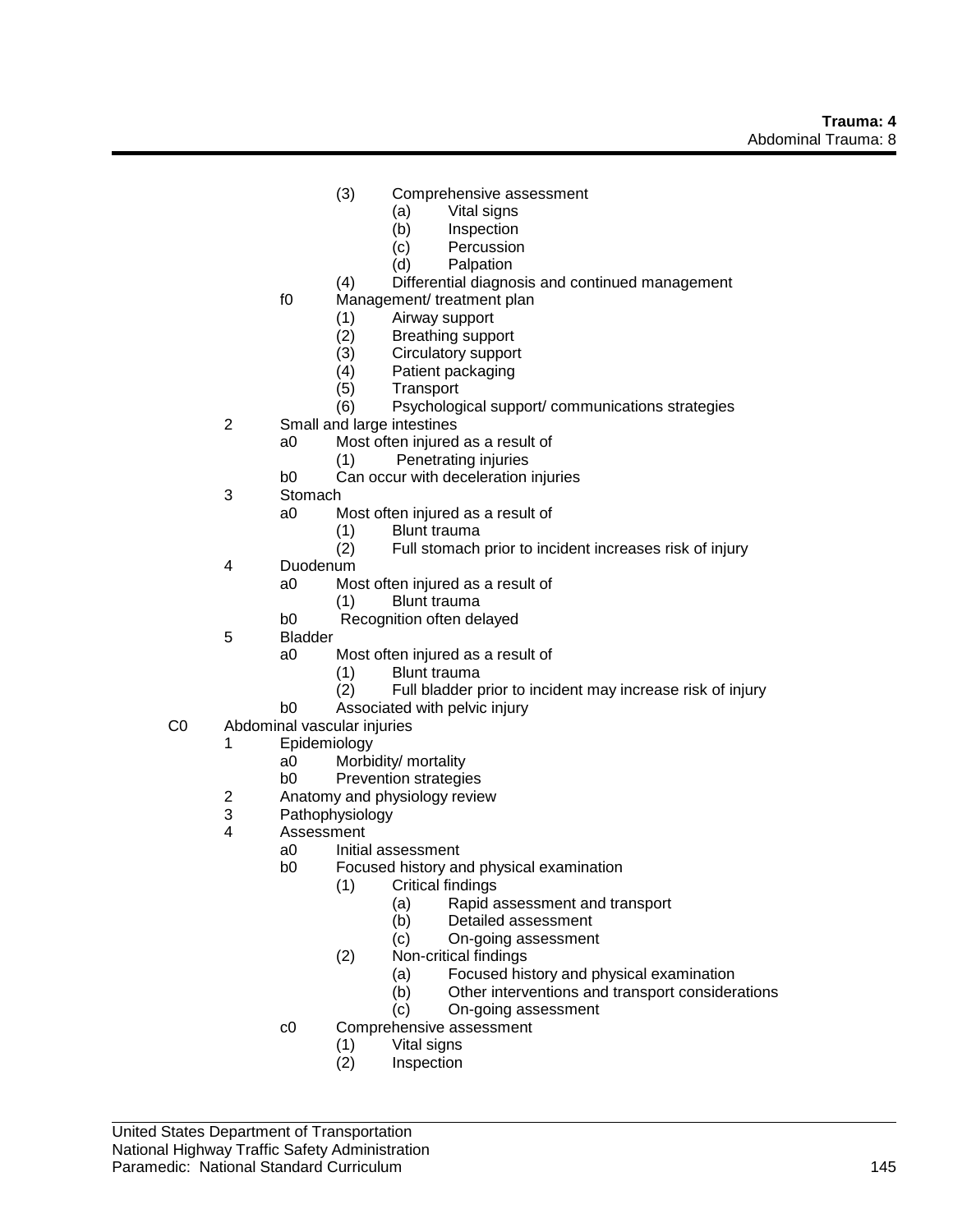- (3) Percussion
- (4) Palpation
- d0 Differential diagnosis and continued management
- 5 Management/ treatment plan
	- a0 Airway support
	- b0 Breathing support
	- c0 Circulatory support
	- d0 Patient packaging
	- e0 Transport
	- f0 Psychological support/ communications strategies
- D0 Pelvic fractures
	- 1 Epidemiology
		- a0 Morbidity/ mortality
		- b0 Prevention strategies
		- 2 Anatomy and physiology review
		- 3 Pathophysiology
	- 4 Assessment
		- a0 Initial assessment
		- b0 Focused history and physical examination
			- (1) Critical findings
				- (a) Rapid assessment and transport
				- (b) Detailed assessment
				- (c) On-going assessment
			- (2) Non-critical findings
				- (a) Focused history and physical examination
				- (b) Other interventions and transport considerations
				- (c) On-going assessment
			- (3) Associated injuries
				- (a) Bladder
				- (b) Urethra
		- c0 Comprehensive assessment
			- (1) Vital signs
			- **Inspection** 
				- (a) Check perineum for
					- i Ecchymosis
						- ii Blood
				- (b) Check meatus of penis for blood
			- (3) Palpation
		- d0 Differential diagnosis and continued management
	- 5 Management/ treatment plan
		- a0 Airway support
		- b0 Breathing support
		- c0 Circulatory support
			- (1) PASG
		- d0 Patient packaging
		- e0 Transport
		- f0 Psychological support/ communications strategies
- E0 Other related abdominal injuries
	- 1 Abdominal wall injuries
		- a0 Eviscerations
			- (1) Epidemiology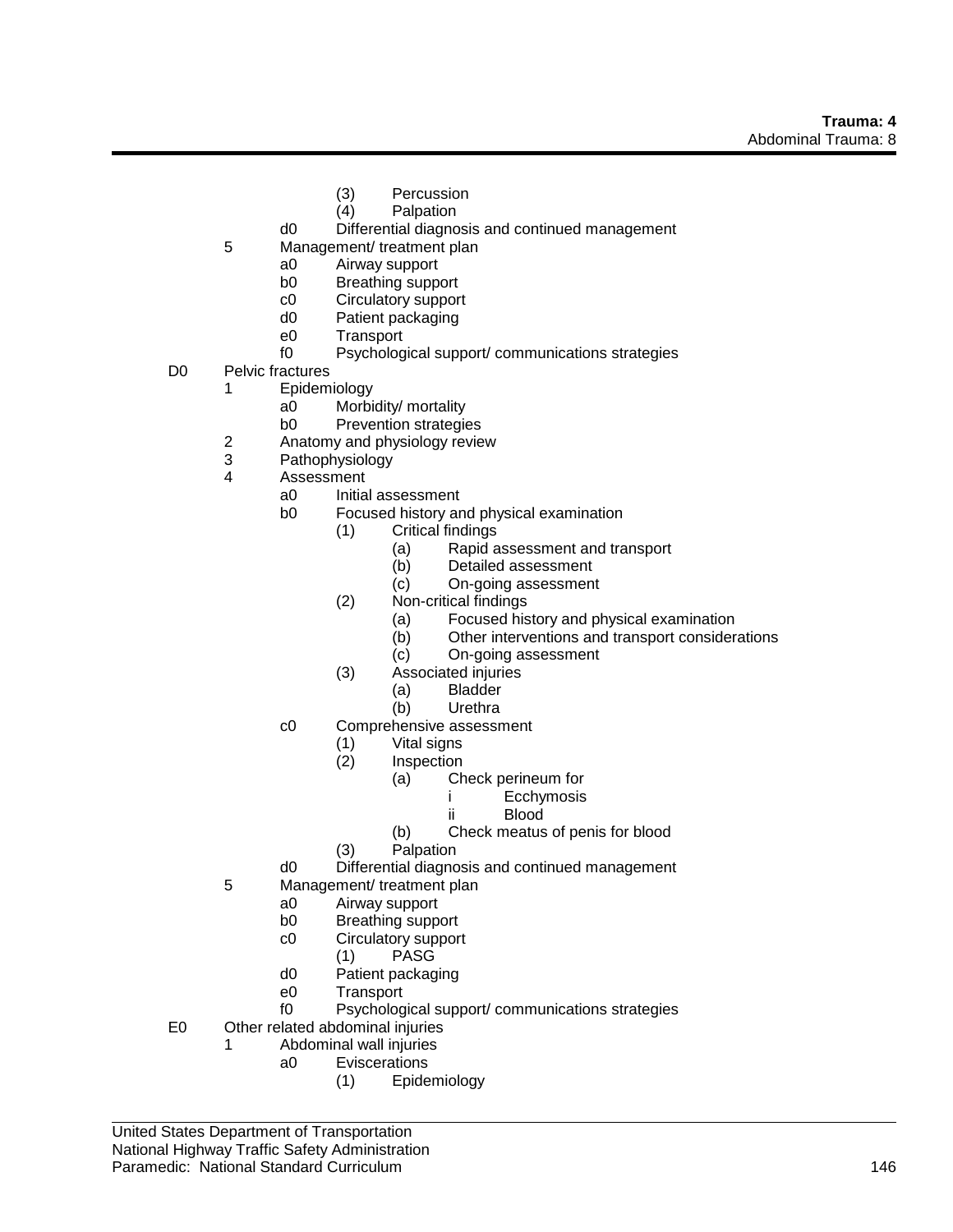- (a) Morbidity/ mortality
- (b) Prevention strategies
- (2) Anatomy and physiology review<br>
(3) Pathophysiology<br>
(4) Assessment
- Pathophysiology
- **Assessment** 
	- (a) Initial assessment
		- (b) Focused history and physical examination
			- i Critical findings a65535 Rapid assessment and transport
				- b65535 Detailed assessment
				- c65535 On-going assessment
			- ii Non-critical findings
				- a65535 Focused history and physical examination
				- b65535 Other interventions and transport considerations c65535 On-going assessment
		- (c) Comprehensive assessment
			- i Vital signs
			- ii Inspection
			- iii Percussion
			- iv Palpation
	- (d) Differential diagnosis and continued management
- (5) Management/ treatment plan
	- (a) Airway support
	-
	- (b) Breathing support<br>(c) Circulatory support (c) Circulatory support<br>
	(d) Patient packaging
	- Patient packaging
		- i Do not replace organs back into abdomen
		- ii Protect organs from further damage
		- iii Cover with sterile saline moistened dressing
	- (e) Transport
	- (f) Psychological support/ communications strategies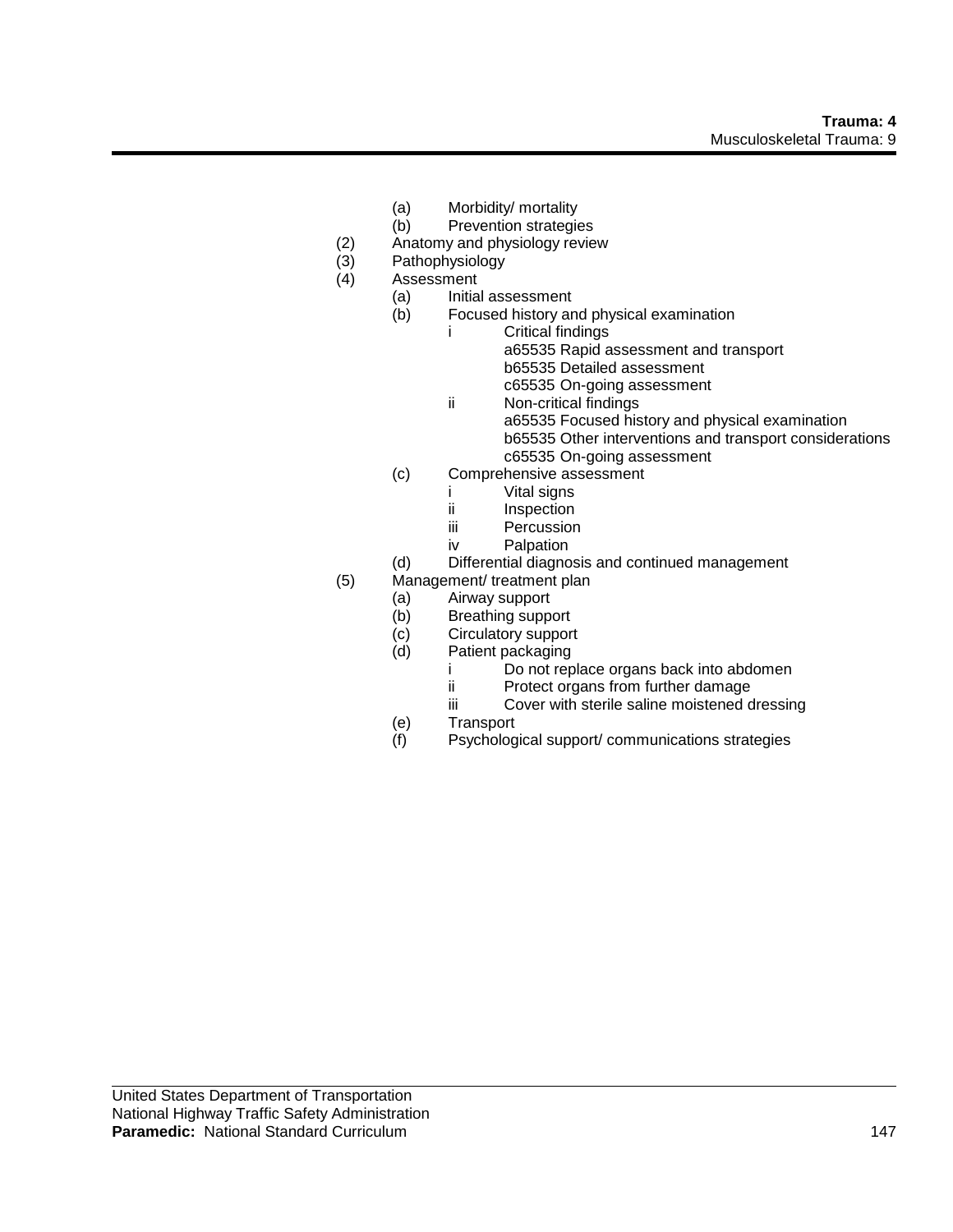## **UNIT TERMINAL OBJECTIVE**

4-9 At the completion of this unit, the paramedic student will be able to integrate pathophysiological principles and the assessment findings to formulate a field impression and implement the treatment plan for the patient with a musculoskeletal injury.

## **COGNITIVE OBJECTIVE**

At the completion of this unit, the paramedic student will be able to:

- 4-9.1 Describe the incidence, morbidity, and mortality of musculoskeletal injuries. (C-1)
- 4-9.2 Discuss the anatomy and physiology of the musculoskeletal system. (C-1)
- 4-9.3 Predict injuries based on the mechanism of injury, including: (C-3)
	- Direct
	- Indirect

Pathologic

- 4-9.4 Discuss the types of musculoskeletal injuries: (C-1)
	- a. Fracture (open and closed)
	- 21. Dislocation/ fracture
	- 22. Sprain
	- 23. Strain
- 4-9.5 Discuss the pathophysiology of musculoskeletal injuries. (C-1)
- 4-9.6 Discuss the assessment findings associated with musculoskeletal injuries. (C-1)
- 4-9.7 List the six "P"s of musculoskeletal injury assessment. (C-1)
- 4-9.8 List the primary signs and symptoms of extremity trauma. (C-1)
- 4-9.9 List other signs and symptoms that can indicate less obvious extremity injury. (C-1)
- 4-9.10 Discuss the need for assessment of pulses, motor and sensation before and after splinting. (C-1)
- 4-9.11 Identify the need for rapid intervention and transport when dealing with musculoskeletal injuries. (C-1)
- 4-9.12 Discuss the management of musculoskeletal injuries. (C-1)
- 4-9.13 Discuss the general guidelines for splinting. (C-1)
- 4-9.14 Explain the benefits of cold application for musculoskeletal injury. (C-1)
- 4-9.15 Explain the benefits of heat application for musculoskeletal injury. (C-1)
- 4-9.16 Describe age associated changes in the bones. (C-1)
- 4-9.17 Discuss the pathophysiology of open and closed fractures. (C-1)
- 4-9.18 Discuss the relationship between volume of hemorrhage and open or closed fractures. (C-3)
- 4-9.19 Discuss the assessment findings associated with fractures. (C-1)
- 4-9.20 Discuss the management of fractures. (C-1)
- 4-9.21 Discuss the usefulness of the pneumatic anti-shock garment (PASG) in the management of fractures. (C-1)
- 4-9.22 Describe the special considerations involved in femur fracture management. (C-1)
- 4-9.23 Discuss the pathophysiology of dislocations. (C-1)
- 4-9.24 Discuss the assessment findings of dislocations. (C-1)
- 4-9.25 Discuss the out-of-hospital management of dislocation/ fractures, including splinting and realignment. (C-1)
- 4-9.26 Explain the importance of manipulating a knee dislocation/ fracture with an absent distal pulse. (C-1)
- 4-9.27 Describe the procedure for reduction of a shoulder, finger or ankle dislocation/ fracture. (C-1)
- 4-9.28 Discuss the pathophysiology of sprains. (C-1)
- 4-9.29 Discuss the assessment findings of sprains. (C-1)
- 4-9.30 Discuss the management of sprains. (C-1)

United States Department of Transportation

National Highway Traffic Safety Administration

**Paramedic:** National Standard Curriculum 148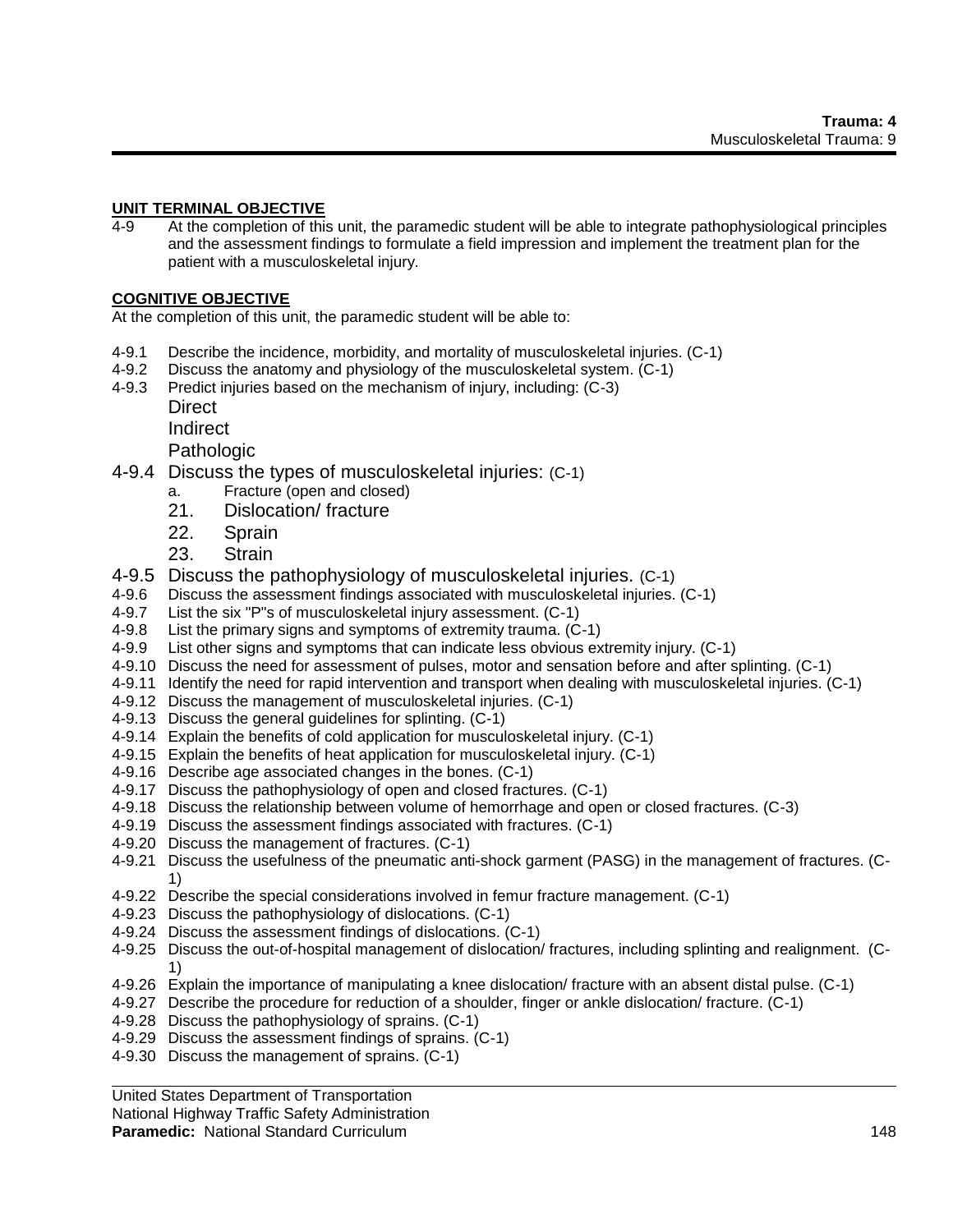- 4-9.31 Discuss the pathophysiology of strains. (C-1)
- 4-9.32 Discuss the assessment findings of strains. (C-1)
- 4-9.33 Discuss the management of strains. (C-1)
- 4-9.34 Discuss the pathophysiology of a tendon injury. (C-1)
- 4-9.35 Discuss the assessment findings of tendon injury. (C-1)
- 4-9.36 Discuss the management of a tendon injury. (C-1)
- 4-9.37 Integrate the pathophysiological principles to the assessment of a patient with a musculoskeletal injury. (C-3)
- 4-9.38 Differentiate between musculoskeletal injuries based on the assessment findings and history. (C-3)
- 4-9.39 Formulate a field impression of a musculoskeletal injury based on the assessment findings. (C-3)
- 4-9.40 Develop a patient management plan for the musculoskeletal injury based on the field impression. (C-3)

#### **AFFECTIVE OBJECTIVES**

At the completion of this unit, the paramedic student will be able to:

- 4-9.41 Advocate the use of a thorough assessment to determine a working diagnosis and treatment plan for musculoskeletal injuries. (A-3)
- 4-9.42 Advocate for the use of pain management in the treatment of musculoskeletal injuries. (A-3)

#### **PSYCHOMOTOR OBJECTIVES**

At the completion of this unit, the paramedic student will be able to:

- 4-9.43 Demonstrate a clinical assessment to determine the proper treatment plan for a patient with a suspected musculoskeletal injury. (P-1)
- 4-9.44 Demonstrate the proper use of fixation, soft and traction splints for a patient with a suspected fracture. (P-1)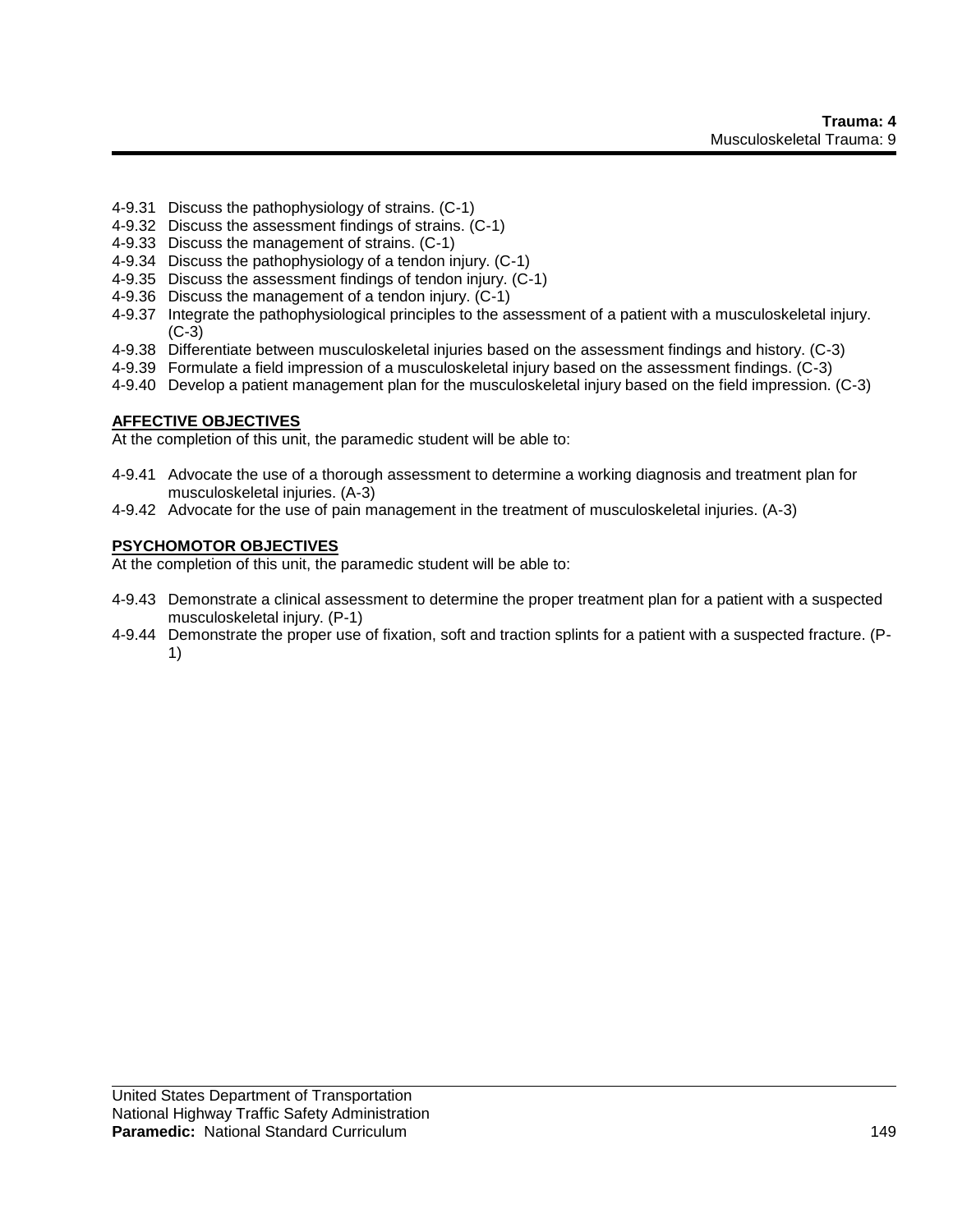# **DECLARATIVE**

## I. Introduction

- A. Epidemiology
	- 1. Incidence
		- a. 70-80% of polytrauma patients suffer musculoskeletal injuries
		- b. Blunt trauma
		- c. Penetrating trauma
	- 2. Mortality/ morbidity
		- a. Upper extremity injury
			- (1) Contribute to long-term impairment<br>(2) Rarely life-threatening
			- Rarely life-threatening
			- b. Lower extremity injury
				- (1) Associated with higher magnitudes of injury
				- (2) More significant blood loss
				- (3) More difficult to manage in polytrauma patient
				- (4) Femur and pelvic injuries may constitute life threats
	- 3. Risk factors
	- 4. Prevention strategies
		- a. Proper sports training
		- b. Wearing seat belts
		- c. Child safety seats
		- d. Airbags
		- e. Gun safety and education
		- f. Motorcycle driver education
		- g. Fall prevention
		- h. Highrise window guards
		- i. Other means of preventing musculoskeletal trauma
	- 5. Review of musculoskeletal anatomy
		- a. Skin
			- (1) Layer
			- (2) Thickness
		- b. Subcutaneous
			- (1) Fat
			- (2) Fascia
		- c. General breakdown of the skeletal system
			- (1) Axial skeleton
				- (a) Forms the central (longitudinal) axis of the body, includes the following bones
					- i) Skull
					- ii) Vertebral column
					- iii) Bony thorax
				- (b) Appendicular skeleton
				- (c) Pectoral girdle bones that attach the upper limbs to the axial skeleton
					- i) Clavicle
					- ii) Scapula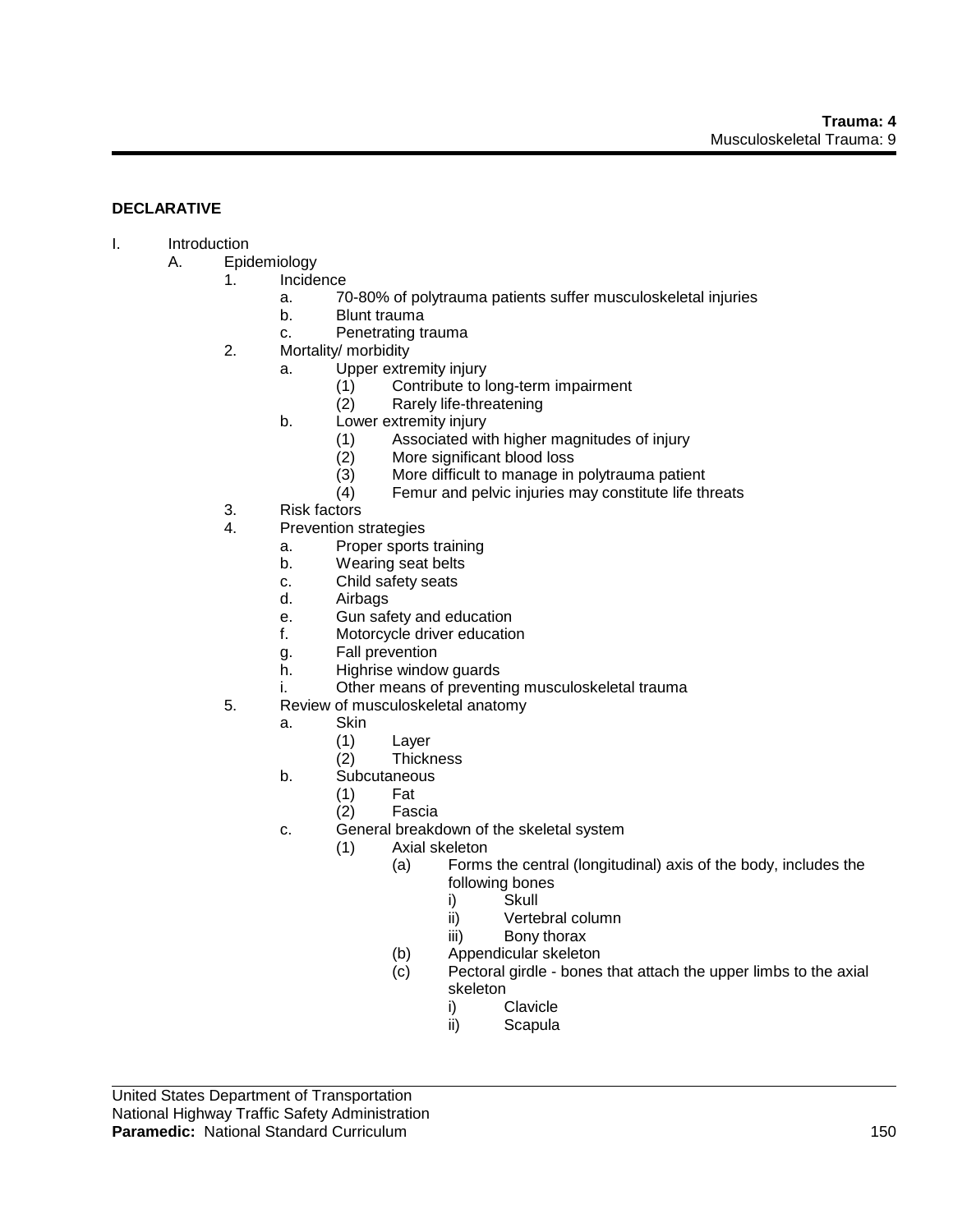- (d) Pelvic girdle consists of the paired bones of the pelvis that attach the lower limbs to the axial skeleton, and the sacrum
- (2) Vessels
	- (a) Arteries
		- i) Axillary
		- ii) Brachial
		- iii) Radial
		- iv) Ulnar
		- v) Hand arcade<br>vi) Digital
		- Digital
		- vii) Femoral
		- viii) Popliteal
		- ix) Dorsalis pedis
		- x) Posterior tibial
		- xi) Anterior tibial
		- xii) Foot arcade
		- xiii) Digital
- (3) Muscles
	- (a) Latissimus dorsae
	- (b) Trapezius
	- (c) Rhomboids
	- (d) Deltoid
	- (e) Triceps
	- (f) Biceps
	- (g) Forearm extensors
	- (h) Intrinsic muscles of hand
	- (i) Hamstring group
	- (j) Quadriceps group
	- (k) Adductor group
	- (l) Gastrocenemius solius
	- **Intraosseos**
- (4) Tendons
	- (a) Extensors
	- (b) Flexors
- (5) Bones
	- (a) Components of a longbone
		- i) Diaphysis
			- a) Long, narrow shaft
			- b) Very dense, compact bone
			- c) Yellow bone marrow that stores fat
		- ii) Periosteum
			- a) Outer covering for long bones
			- b) Vascular and full of nerves
			- c) Haversian canals allow circulation of blood
		- iii) Epiphysis
			- a) Articulated, widened end
			- b) Cancellous bone filled with red blood marrow
			- c) Responsible for growth in the infant and child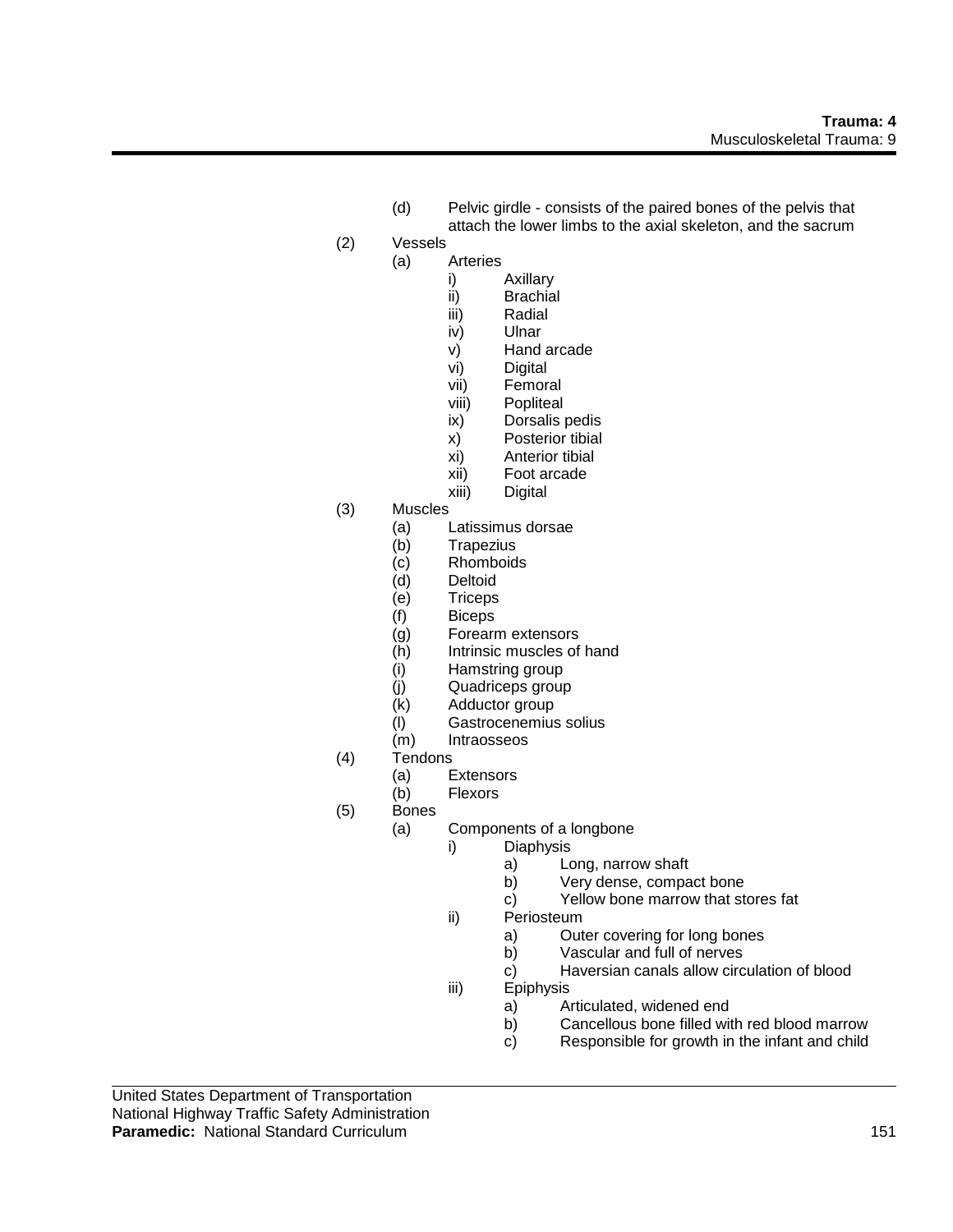- d) Weakest point in a child's bone and weaker than a child's ligaments
- iv) Metaphysis
	- a) Area between the epiphysis and diaphysis
- (6) Scapulae
	- (a) Upper division
		- (b) Lower division
		- (c) Glenoid fossa
- (7) Clavicle
	- (a) Claviclulo-sternal joint
	- (b) Acromio-clavicular joint
- (8) Humerus
	- (a) Head
		- i) Anatomical neck
		- ii) Surgical neck
	- (b) Tuberosities
	- (c) Shoulder joint
	- (d) Neck
	- (e) Shaft
	- (f) Medial condyle
	- (g) Lateral condyle
	- (h) Elbow
- (9) Radius
	- (a) Elbow
	- (b) Head<br>(c) Shaft
	- Shaft
	- (d) Wrist
- (10) Ulna
	- (a) Elbow
		- (b) Olecranon
		- (c) Shaft
		- (d) Wrist
- (11) Carpals
	- (a) Articulation
	- (b) Wrist
	- (c) Metacarpal joint
- (12) Metacarpals
	- (a) Articulations
	- (b) Shaft
- (13) Phalanges
	- (a) Metacarpal-phalange joint
	- (b) Proximal intraphalange joint
	- (c) Distal intraphalange joint
- (14) Pelvis
	- (a) Ilium
	- (b) Ischium
	- (c) Pubis
	- (d) Acetabulum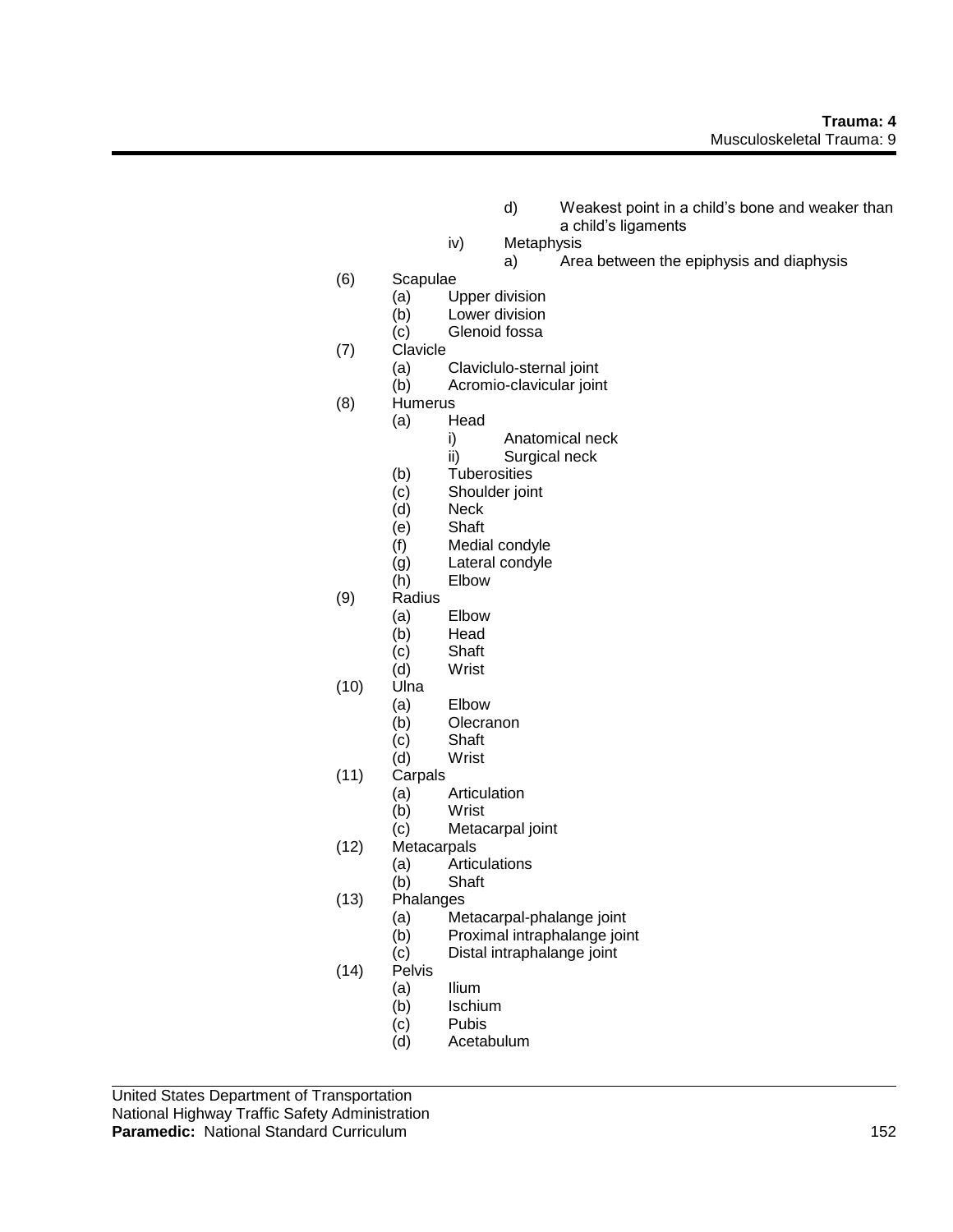- (15) Femur
	- (a) Hip joint<br>(b) Head
		- **Head**
	- (c) Neck
	- (d) Trochanters
		- i) Greater trochanter
		- ii) Lesser trochanter
	- (e) Shaft
	- (f) Medial and lateral condyles
- (16) Tibia
	- (a) Knee joint
	- (b) Articular surfaces/ plateaus
	- (c) Shaft
	- (d) Medial malleolus
- (17) Fibula
	- (a) Head
	- (b) Shaft
	- (c) Lateral malleolus
- (18) Talus
	- (a) Ankle joint
	- (b) Articulation
- (19) Calcaneus
	- (a) Heel
	- (b) Articulation
- (20) Tarsals
	- (a) Articulations
	- (b) Arch
- (21) Metatarsal
	- (a) Arch
	- (b) Articulations
- (22) Phalanges
	- (a) Shaft
		- (b) Joints
- d. Function
	- (1) Flexion
	- (2) Extension
	- (3) Rotation
- e0 Age associated changes in bones
	- (1) Morphological changes
		- (a) Water content of intervertebral disks decreases
		- (b) Increased risk of disk herniation
		- $(c)$  Loss of  $\frac{1}{2}$  to 3/4 inch in stature is common
		- (d) Bone tissue disorders shorten the trunk
		- (e) Vertebral column gradually assumes an arc shape
		- (f) Costal cartilages ossify making the thorax more rigid
		- (g) Shallow breathing due to rigid thoracic cage
		- (h) Facial contours change
	- (2) Fractures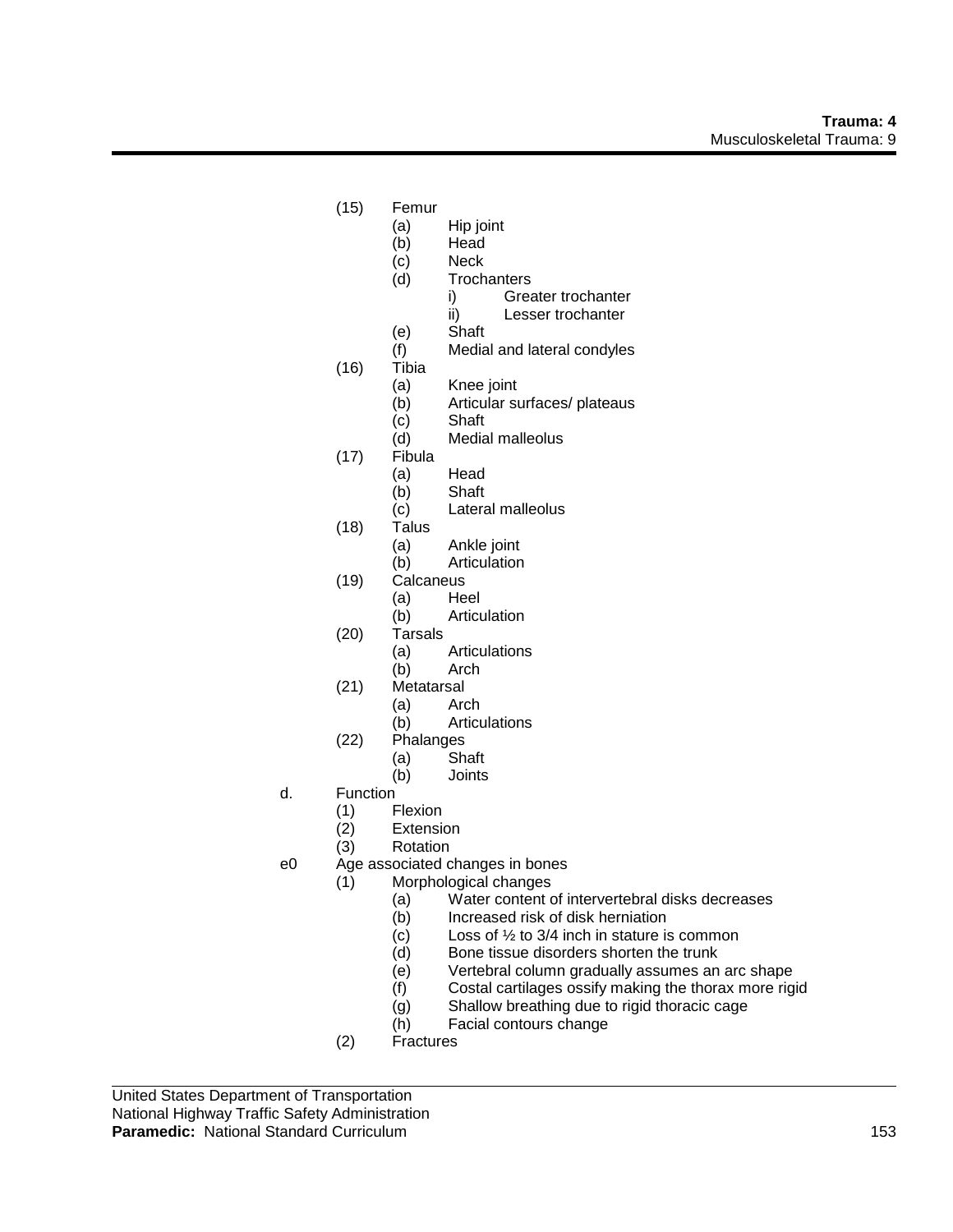- (a) Bones are more prone to fracture since they are more porous and brittle
- (b) Vertebral and femoral neck fractures are most common
- (c) Degree of bone disorder (osteoporosis) is related to incidence of fracture
- 6 Physiology
	- a0 Purpose of the muscles
		- (1) Cardiac muscle
			- (a) Contracts rhythmically on its own<br>(b) Generates electrical impulses
			- Generates electrical impulses
				- i Automaticity
				- ii Excitability
				- iii Conductivity
		- (2) Smooth muscle
			- (a) Found in lower airways, blood vessels, intestines
			- (b) Under control of automatic nervous system
			- (c) Can relax or contract to alter the inner lumen diameter
		- (3) Skeletal muscle
			- (a) Under conscious control
			- (b) Major muscle mass of the body, allows mobility
	- b0 Muscular support of skeleton
		- (1) Tendons
			- (a) Bands of connective tissue binding muscles to bones (M-T-B)
			- (b) Allows for power of movement across the joints
		- (2) Cartilage
			- (a) Connective tissue covering the epiphysis
			- (b) Act as surface for articulation
			- (c) Allow for smooth movement at joints
		- (3) Ligaments
			- (a) Connective tissue which support joints
			- (b) Attach to bone ends
			- (c) Allow for stable range of motion
	- c0 Purpose of the bones
		- (1) Acts as a structural form, protects vital organs
		- (2) Acts as point of attachment for tendons, cartilage, and ligaments
		- $(3)$  Structure for muscles to allow movement  $(4)$  Stores salts and metabolic materials
		- Stores salts and metabolic materials
		- (5) Produces red blood cells
	- d0 Structural classifications of joints
		- (1) Fibrous
			- (a) Sutures immovable
				- i An immovable joint with one exception
				- ii All bones of the skull are united by sutures
			- (b) Syndesmoses
			- (c) Gomphoses
		- (2) Cartilaginous
			- (a) Defined
			- (b) Synchondroses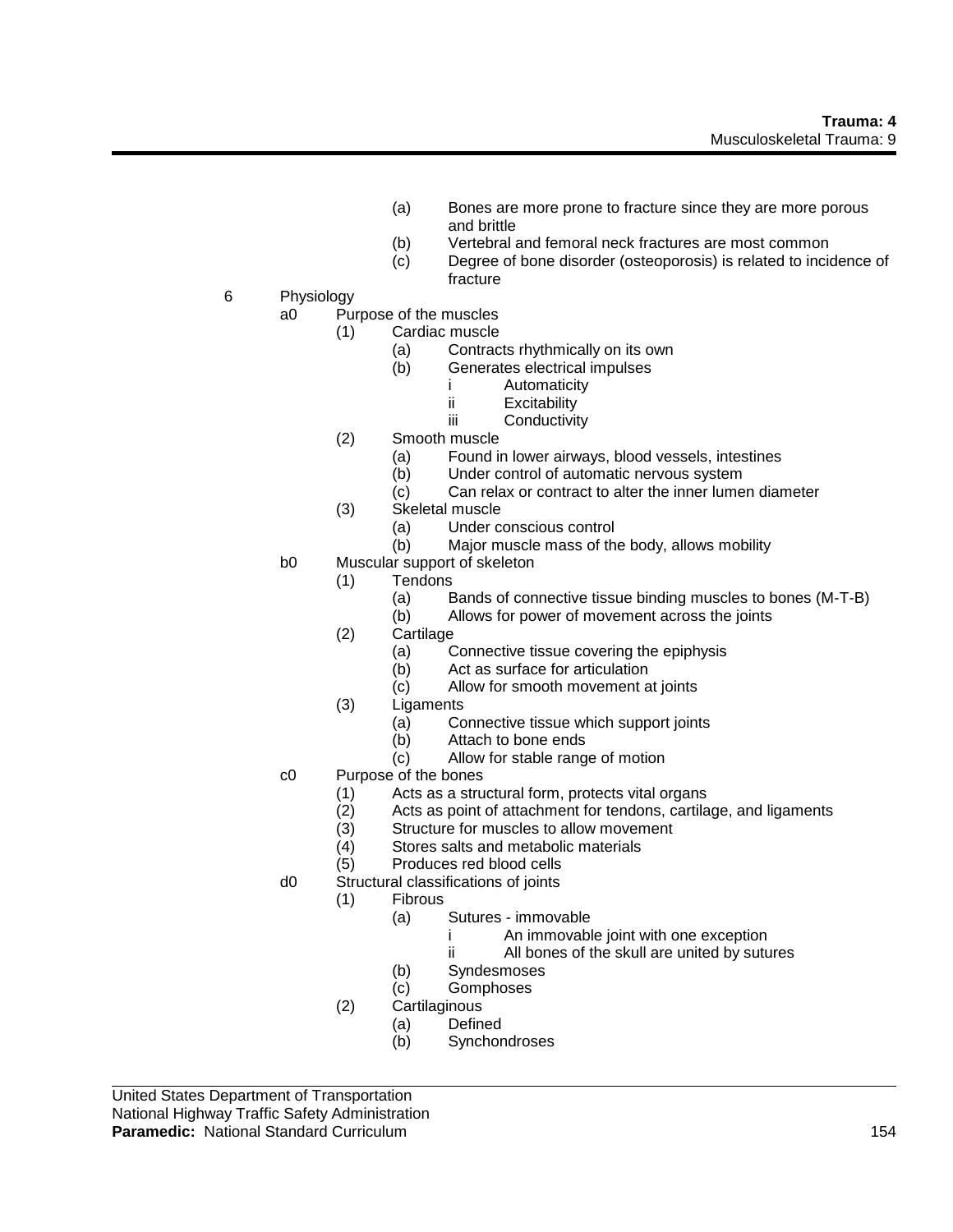- (c) Symphysis
- (3) Synovial
	- (a) Defined fluid filled chamber which lubricates articulated surfaces
	- (b) Types of synovial joints
		- i Plane
			- ii Hinge
			- iii Pivot
			- iv Condyloid
			- v Saddle
			- vi Ball and socket
- e0 Movements allowed by synovial joints
	- (1) Gliding
		- (2) Angular movements
			- (a) Flexion
			- (b) Extension
			- (c) Abduction
			- (d) Adduction
			- (e) Circumduction
	- (3) Rotation
- f0 The interrelationship of the musculoskeletal system working together to move a complex joint (e.g., the knee)
- II Musculoskeletal pathophysiology-adult
	- Problems associated with musculoskeletal injuries
		- 1 Hemorrhage<br>2 Instability
		- **Instability**
		- 3 Loss of tissue
		- 4 Simple lacerations and contamination<br>5 Interruption of blood supply
		- Interruption of blood supply
		- 6 Long term disability
	- B0 Fractures
		- 1 Types
			- a0 Open (compound)
			- b0 Closed (simple)
		- 2 Location
			- a0 Humerus<br>b0 Radius
				- Radius
					- (1) Silver fork deformity
			- c0 Ulna
			- d0 Metacarpal
			- e0 Phalange
			- f0 Pelvis
				- (1) Complications
					- (a) Hemorrhage
						- (b) Associated organs
						- (c) Pregnancy complications
						- (d) Associated dislocations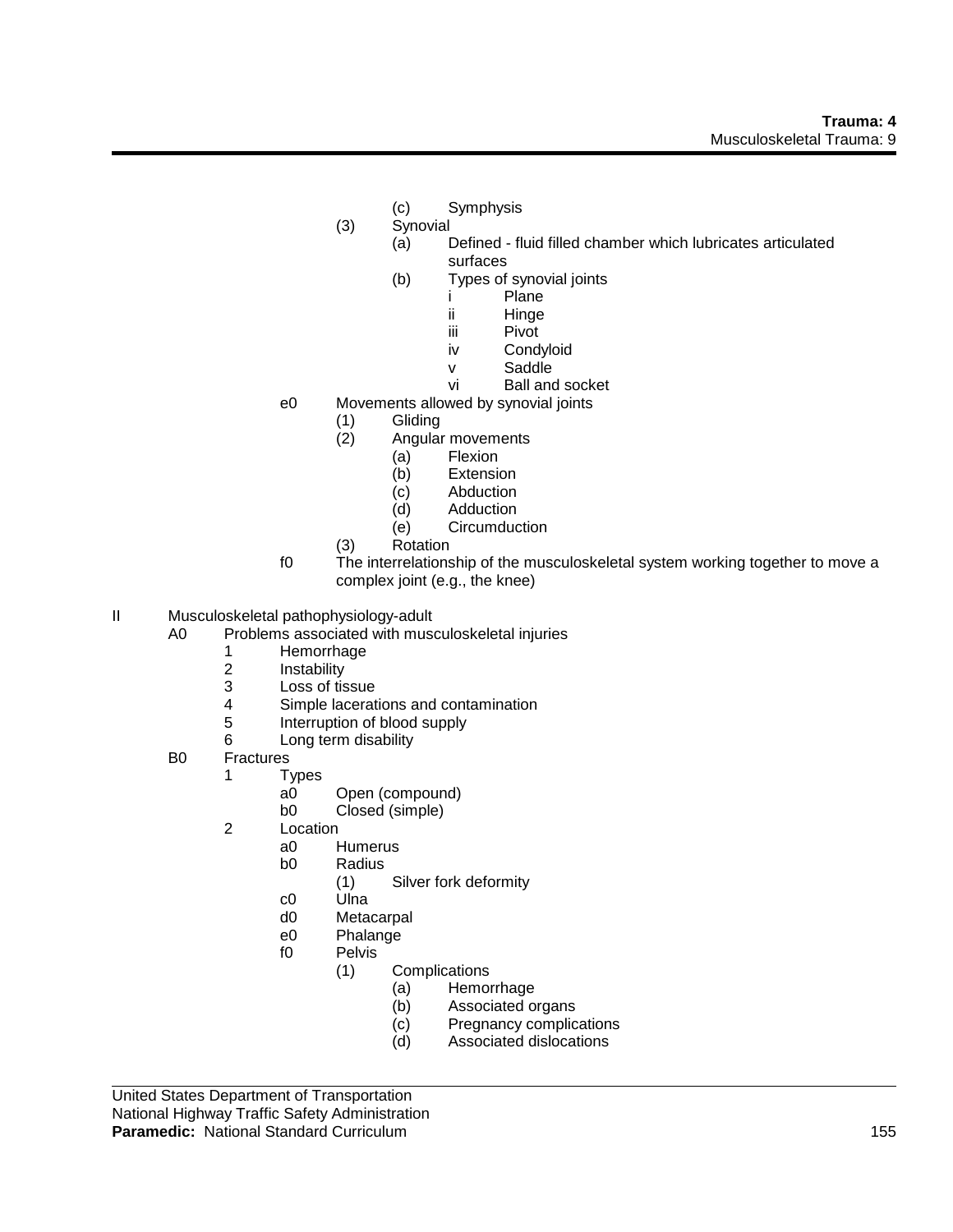- g0 Femur
	- (1) Head
	- (2) Neck
	- (3) Intertrochanteric
	- (4) Subtrochanteric
	- (5) Shaft
	- (6) Condylar
	- (7) Supra condylar
- h0 Tibia
	- (1) Plateau
	- (2) Shaft
	- (3) Ankle
- i0 Fibula
	- (1) Shaft
	- (2) Isolated
	- (3) Ankle
- j0 Ankle
	- (1) Dislocation/ fracture
	- (2) Malleal fracture
	- (3) Tri malleolar
- k0 Foot
	- (1) Calcanei
	- (2) March fracture
	- (3) Meta tarsal dislocation
	- (4) Phalanges
- 3 X-ray descriptions of fractures
	- a0 Greenstick
	- b0 Oblique
	- c0 Transverse
	- d0 Comminuted
	- e0 Spiral
	- f0 Impacted
	- g0 Epiphyseal fractures (in children)
- C0 Relate kinematics to the following injuries
	- 1 Open fractures break where protruding bone causes a soft tissue injury
		- a0 Some bones are very close to the surface reach down and touch your shin b0 EMS objective not to turn a closed fracture into an open fracture
	- 2 Closed fractures break in the bone which has not yet penetrated the soft tissue
	- a0 May not be as obvious, yet serious potential for other injuries 3 Comminuted fractures - a break which involves several breaks in the bone causing bone
	- fragment damage; consider the combined blood loss and potential for other injuries
	- 4 Greenstick fractures a bone break in which the bone is bent but only broken on the outside of the bend; children are most likely to have these
	- 5 Spiral fracture a bone break caused by a twisting motion
	- 6 Oblique fracture a bone break at a slanting angle across the bone
	- 7 Transverse fracture a broken bone that occurs at right angles to the long part of the bone involved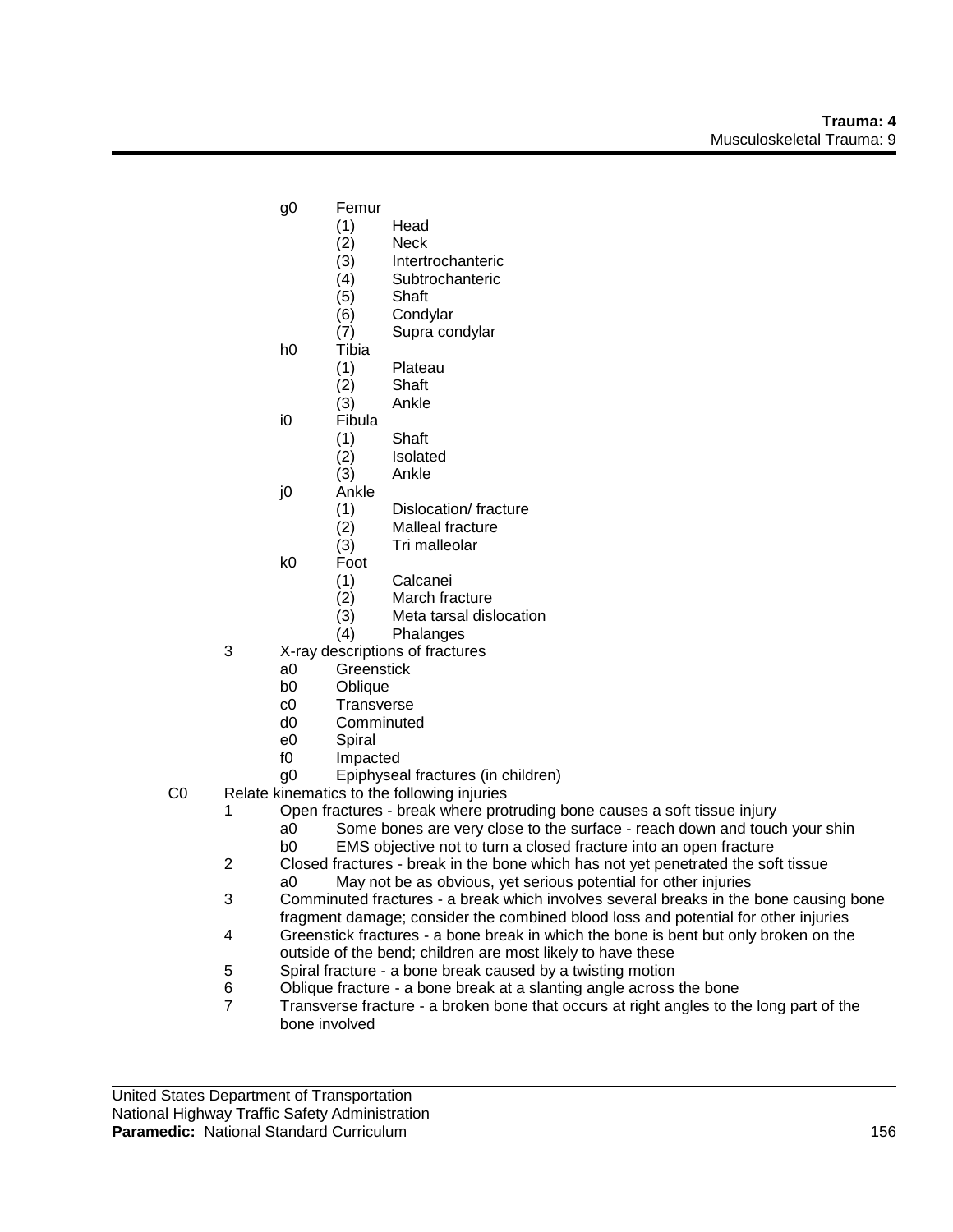- 8 Dislocations a bone moved from its normal position at a joint and may have associated fractures
- 9 Sprains an injury to the tendons, muscles or ligaments around a joint, marked by pain, swelling, and dislocation of the skin over the joint
- 10 Strains damage, usually muscular, that results from excessive physical effort
- 11 Joint injury may be a fracture, dislocation or sprain
- 12 Stress fracture a bone break, especially one or more of the foot bones, caused by repeated, long-term, or abnormal stress
- D0 Pathological fractures<br>E0 Vascular injuries
- Vascular injuries
- F0 Dislocations and subluxations
	- 1 Subluxation<br>a0 Part
		- Partial dislocation of a joint with great damage and instability
	- 2 Luxation
		- a0 Complete dislocation of a joint
	- 3 Dislocation
		- a0 Frank displacement of bone ends at the joint
	- 4 Specific injuries
		- a0 Acromio clavicular
		- b0 Shoulder
		- c0 Elbow
		- d0 Wrist
		- e0 Metacarpal-phalange
		- f0 Phalange
		- g0 Hip
			- (1) Posterior
			- (2) Anterior
			- (3) Associated with fracture
		- h0 Knee
			- (1) Posterior
			- (2) Anterior
			- (3) Patella
		- i0 Ankle
			- (1) Posterior
			- (2) Fracture association
		- j0 Foot
		- k0 Hand
- G0 Lacerations
	- 1 Protection
	- 2 Hemostasis
	- 3 Dressing
- H0 Hematoma
- I0 Sprains and strains
	- 1 Sprain
		- a0 Tearing of the ligaments surrounding a joint
		- b0 Grades
			- (1) Grade I
			- (2) Grade II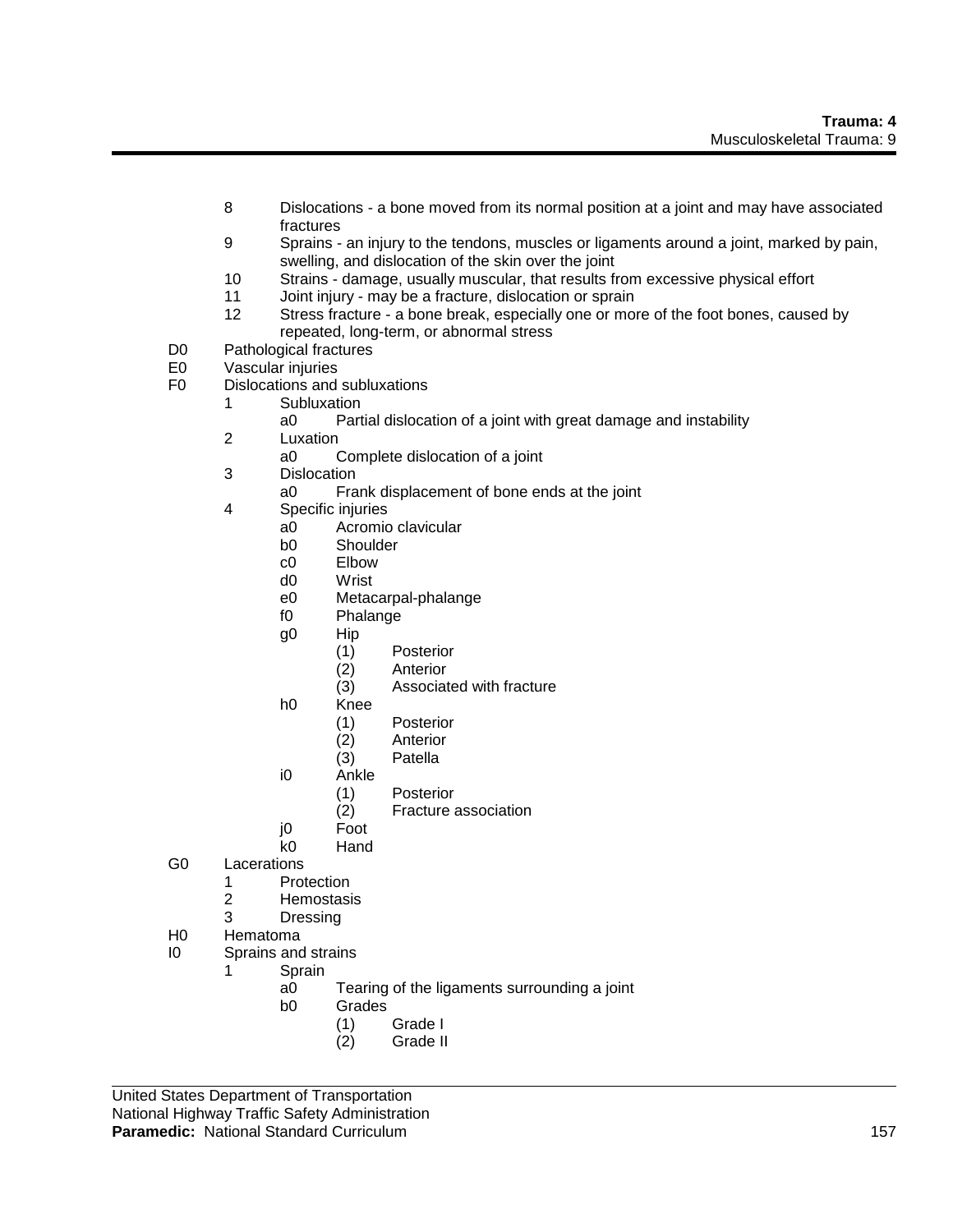- (3) Grade III
- (4) Repeated Grade I sprains can result in ligamentous stretching
- (5) Grade III sprains can present the same as a fracture
- 2 Strain
	- a0 Overstretching of a muscle or tendon
	- b0 Examples
- J0 Typical blood loss in an uncomplicated fracture during the first two hours
	- 1 Tibia/ fibula 550 ml
	- 2 Femur 1000 ml
	- 3 Pelvis 2000 ml
- K0 Complications associated with fractures
	- 1 Can exsanguinate from a fracture involving an artery laceration (e.g., femoral)
		- 2 Major blood loss can occur at the beak point
		- 3 Decreased distal pulse
		- 4 Diminished distal sensory or motor function
		- 5 Crushing injury
	- 6 Amputation/ avulsion
- L0 Inflammatory and degenerative conditions
	- 1 Bursitis and tendinitis
	- 2 Arthritis
		- a0 Osteoarthritis
		- b0 Rheumatoid arthritis
		- c0 Gouty arthritis
- III Musculoskeletal assessment
	- A0 Four classes of patients with musculoskeletal trauma
		- 1 Patients with life/ limb-threatening injuries or conditions, including life/ limb-threatening musculoskeletal trauma
		- 2 Patients with other life/ limb-threatening injuries and only simple musculoskeletal trauma
		- 3 Patients with life/ limb-threatening musculoskeletal trauma and no other life/ limbthreatening injuries
		- 4 Patients with only isolated, non-life/ limb-threatening injuries
	- B0 Conduct the initial survey first to determine if there are any life-threats
		- 1 Care for life-threatening conditions first
		- 2 Never overlook life/ limb-threatening musculoskeletal trauma
		- 3 Never allow a horrible looking, but noncritical musculoskeletal injury to distract you
	- C0 The six "p"s of musculoskeletal assessment
		- 1 Pain
			- a0 Pain on palpation (tenderness)
			- b0 Pain upon movement
		- 2 Pallor pale skin or poor capillary refill
		- 3 Paresthesia pins and needles sensation
		- 4 Pulses diminished or absent
		- 5 Paralysis inability to move
		- 6 Pressure
	- D0 Assessment of musculoskeletal injury
		- 1 General findings inspect and palpate DCAP-BTLS
			- a0 Deformity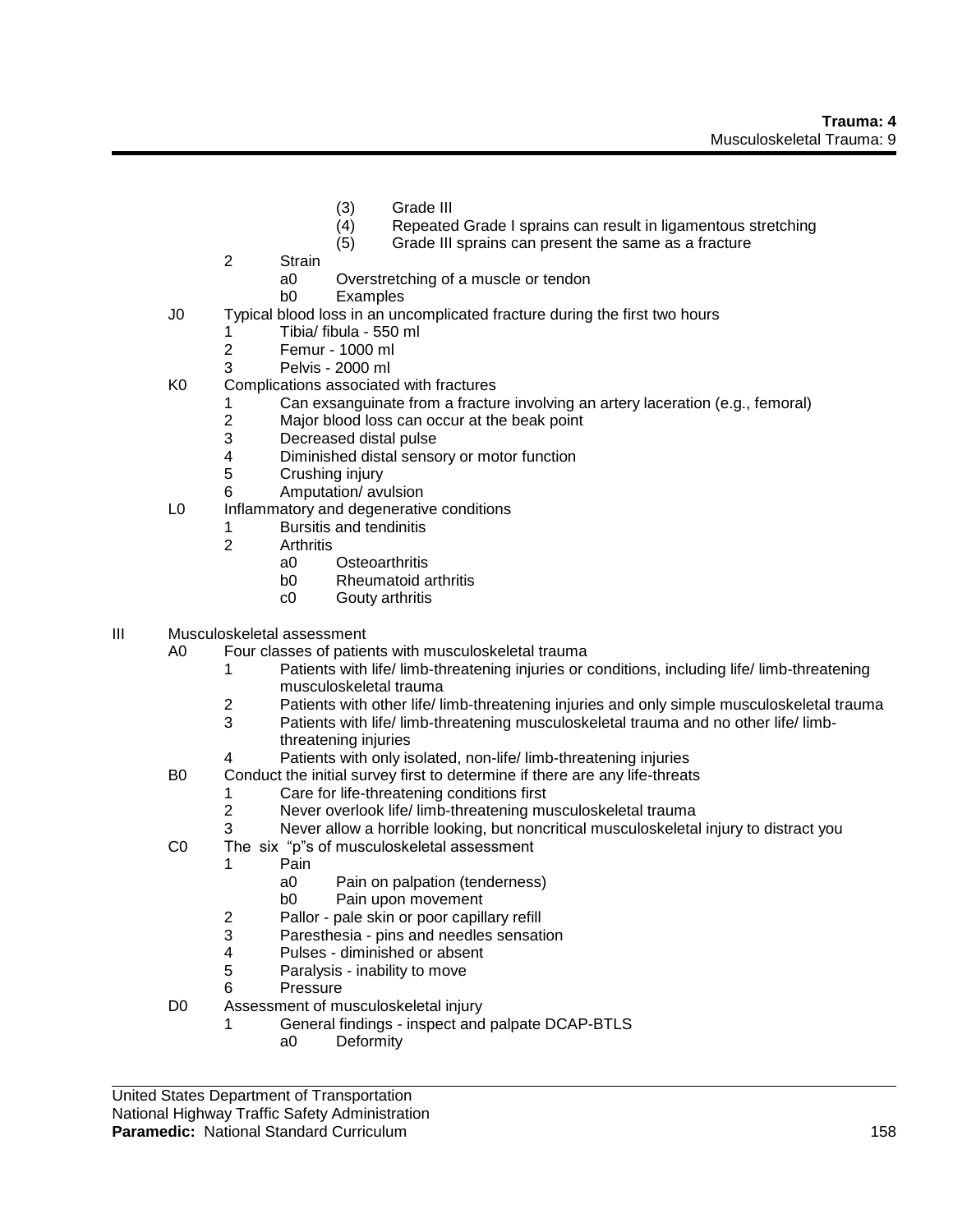- b0 Contusions
- c0 Abrasions
- d0 Penetrations or punctures
- e0 Burns
- f0 Tenderness
- g0 Lacerations
- h0 Swelling
- 2 Specific findings inspect and palpate
	- a0 Position found<br>b0 Hematoma
	- Hematoma
	- c0 Dislocation
	- d0 Cyanosis
	- e0 Motion reduced or abnormally enlarged range
	- f0 Bleeding
	- g0 Guarding or self-splinting<br>h0 Crepitus
	- Crepitus
- E0 Assessment findings palpation
	- 1 Tenderness or pain
	- 2 Deformation<br>3 Crepitation
	- **Crepitation**
	- 4 Swelling/ skin tension
	- 5 Pulses
	- 6 Capillary refilling
	- 7 Innervation
- F0 Special sports considerations
	- 1 Mechanism of injury
		- a0 Football
		- b0 Basketball
		- c0 In-line skating
		- d0 Skiing or snow boarding
		- e0 Wrestling
		- f0 Soccer
		- g0 Rock climbing
		- 2 Special sports injuries
			- a0 Shoulder
			- b0 Elbow
			- c0 Wrist<br>d0 Clavic
			- Clavicle
			- e0 Knee
			- f0 Ankle
			- g0 Foot
			- h0 Tibia/ fibula
		- 3 Interfacing with athletic trainers
- IV Management

A0 General principles

- 1 Splint joint above and below as well as bone ends
- 2 Immobilize open and closed fracture the same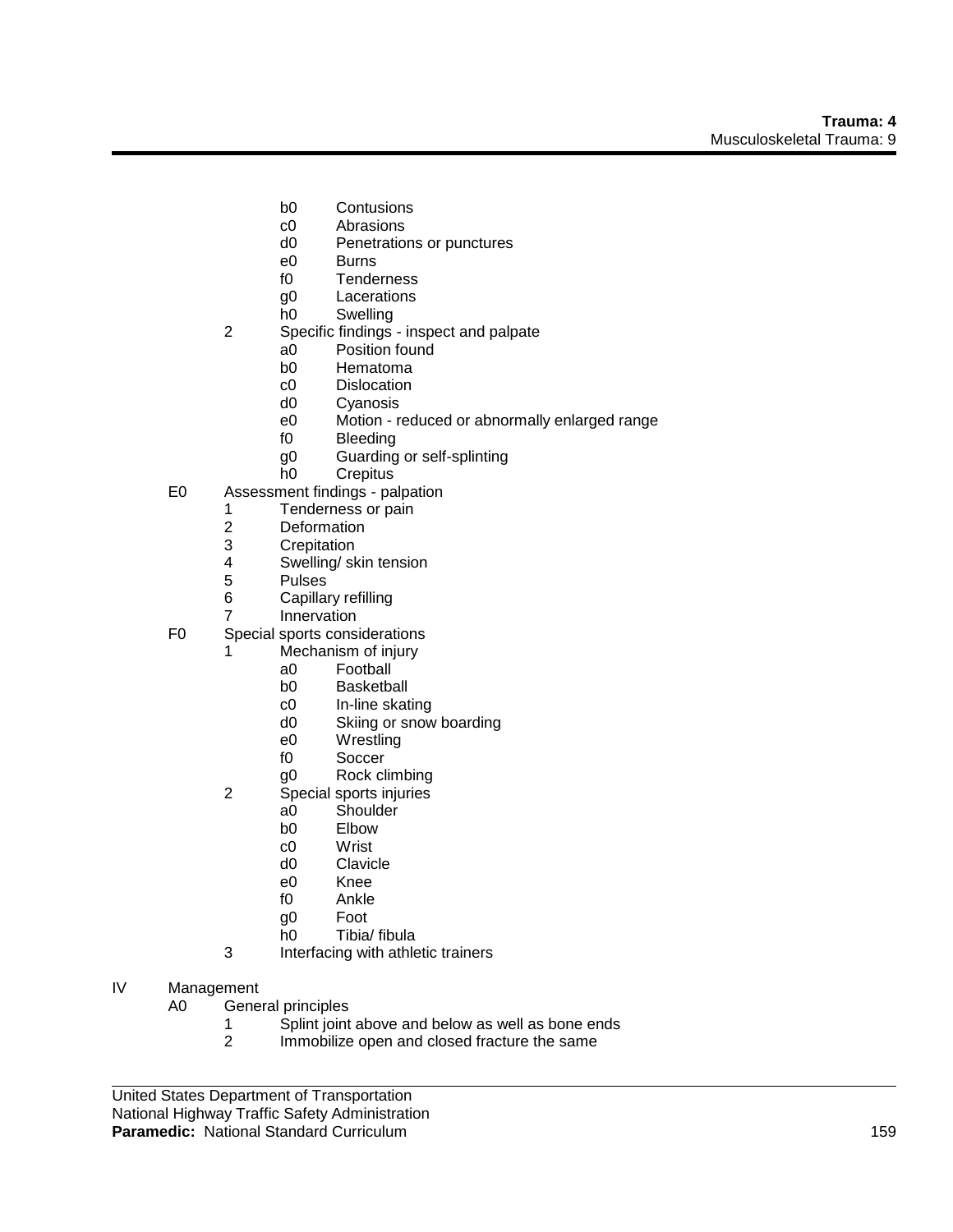- 3 Cover open fracture to minimize contamination
- 4 Check pulses, sensation, and motor function before and after splinting
- 5 Stabilize with gentle in-line traction to position of normal alignment
- 6 Immobilize where they are found not in the exact position the limb is found
	- a0 It makes most sense to move a long bone injury into a "splintable" straight position
		- b0 Joint injuries are only moved if there is no distal pulse
- 7 Immobilize dislocation/ fractures in position of comfort and good vascular supply
- 8 Immobilize joints as found
- 9 Application of cold
	- a0 Reduce swelling
	- b0 Reduce pain
- 10 Compression
- 11 Elevation of extremities
- B0 Splints rigid, formable, traction
	- 1 Cardboard<br>2 Wood
		- Wood
		- 3 Air
		- 4 Traction
			- a0 History
			- b0 Principle
			- c0 Types
				- (1) Unipolar
				- (2) Bipolar
		- 5 Vacuum
		- 6 Pillow/ blanket
		- 7 Short spinal immobilization devices
			- a0 Refer to spinal injury section
		- 8 Long spinal immobilization devices
			- a0 Ultimate body splint
			- b0 Refer to spinal injury section
- C0 Dislocation/ fractures
	- 1 Realignment
		- a0 Typically dislocated joints should be immobilized in the position of injury and transported for reduction
		- b0 Delayed or prolonged transport requires a different approach
		- c0 An attempt to reposition any dislocated joint into anatomical position should be made if distal circulation is impaired and if transportation is long or prolonged
		- d0 Check circulation and nerve function before and after any manipulation of any injured bone or joint
		- e0 Discontinue an attempt at repositioning if
			- (1) Pain is increased significantly by manipulation, and/ or
			- (2) Resistance to movement is encountered
	- 2 Limb-threatening injuries
		- a0 Knee dislocation/ fracture
		- b0 Dislocation/ fracture of the ankle
		- c0 Subcondular fractures of the elbow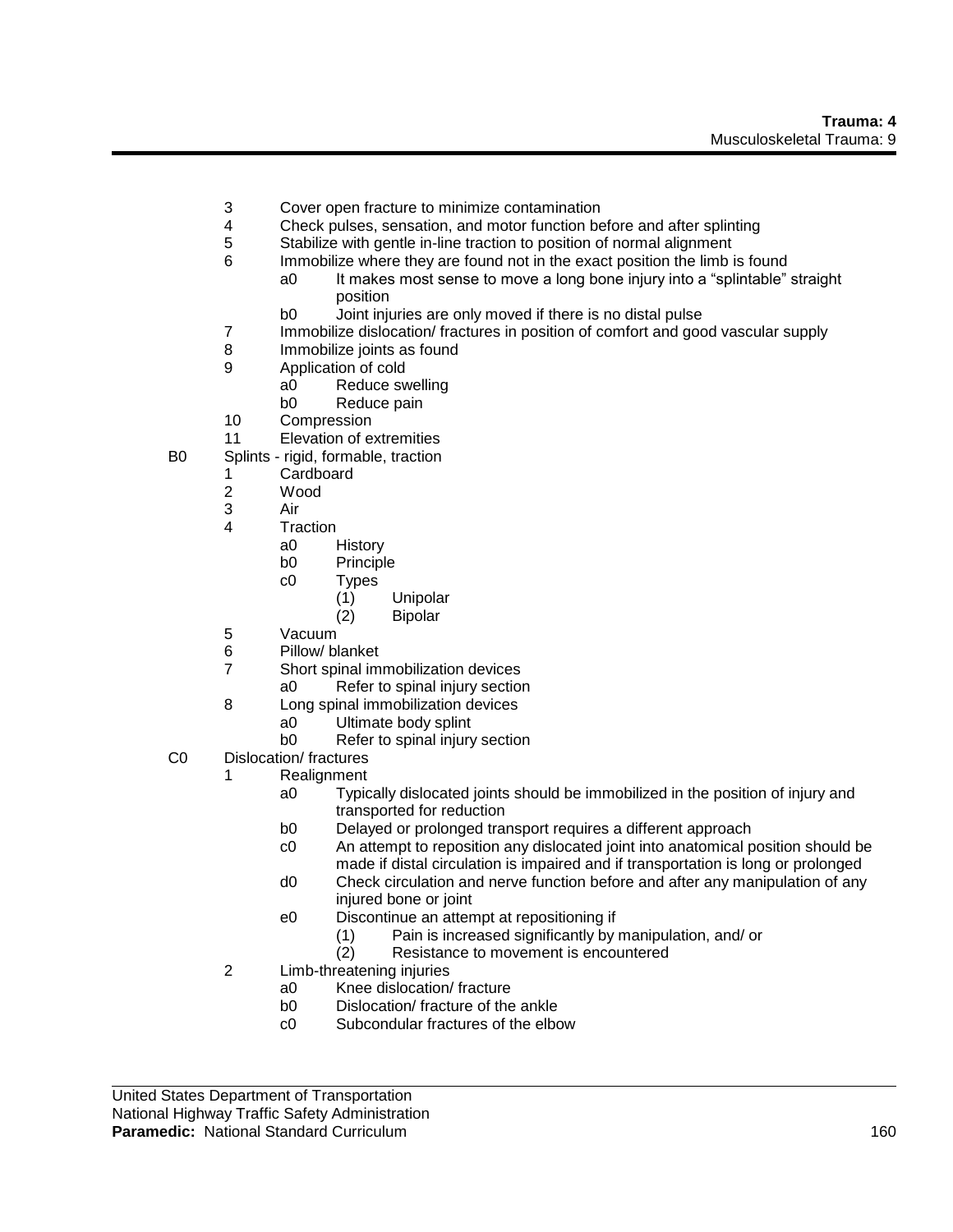- 3 Always assess pulses, sensation, and motor function before and after manipulating the injury
- 4 Specific techniques for specific joints
	- a0 Finger realignment
	- b0 Hip realignment
		- (1) One attempt if there is severe neurovascular compromise
		- (2) As soon as possible after the injury
		- (3) Do not attempt if associated with other severe injuries
		- (4) Analgesics
		- Procedure
			- (a) Traction
			- (b) Hip 90 degrees
			- (c) Knee 90 degrees
			- (d) Along shaft of femur
			- (e) Steady and slow to relax muscle spasm
			- (f) Success
				- i "Pop" into joint
				- ii Sudden relief of pain
				- iii Leg can easily and painlessly be returned to full extension
			- (g) Immobilization, full extension, long backboard, reevaluation of pulses and innervation
			- (h) Immobilization, comfortable flexion not to exceed 90 degrees, pillows, chair, cardboard, supine position of patient
	- c0 Knee realignment do not confuse with a patella dislocation, this is a limbthreatening injury
		- (1) One attempt if there is severe neurovascular compromise
		- (2) As soon as possible after the injury
		- (3) An attempt to reposition a dislocation of the knee into anatomical position should be made if transport time is delayed or prolonged greater than two hours, even if distal circulation is normal
		- (4) Do not attempt if associated with other severe injuries
		- (5) Analgesics
		- (6) Procedure
			- (a) Apply gentle and steady traction and then move the injured joint into normal position
			- (b) Full extension
			- (c) Steady pull to relax muscle spasm
			- (d) Success
				- i "Pop" into joint
					- ii Loss of deformity
					- iii Relief of pain
					- iv Knee is now more mobile
			- (e) Immobilization, full extension, backboard, long board splints, no traction, assess pulses, position of greatest comfort, slight flexion
	- d0 Ankle realignment
		- (1) One attempt if there is severe neurovascular compromise
		- (2) As soon as possible after the injury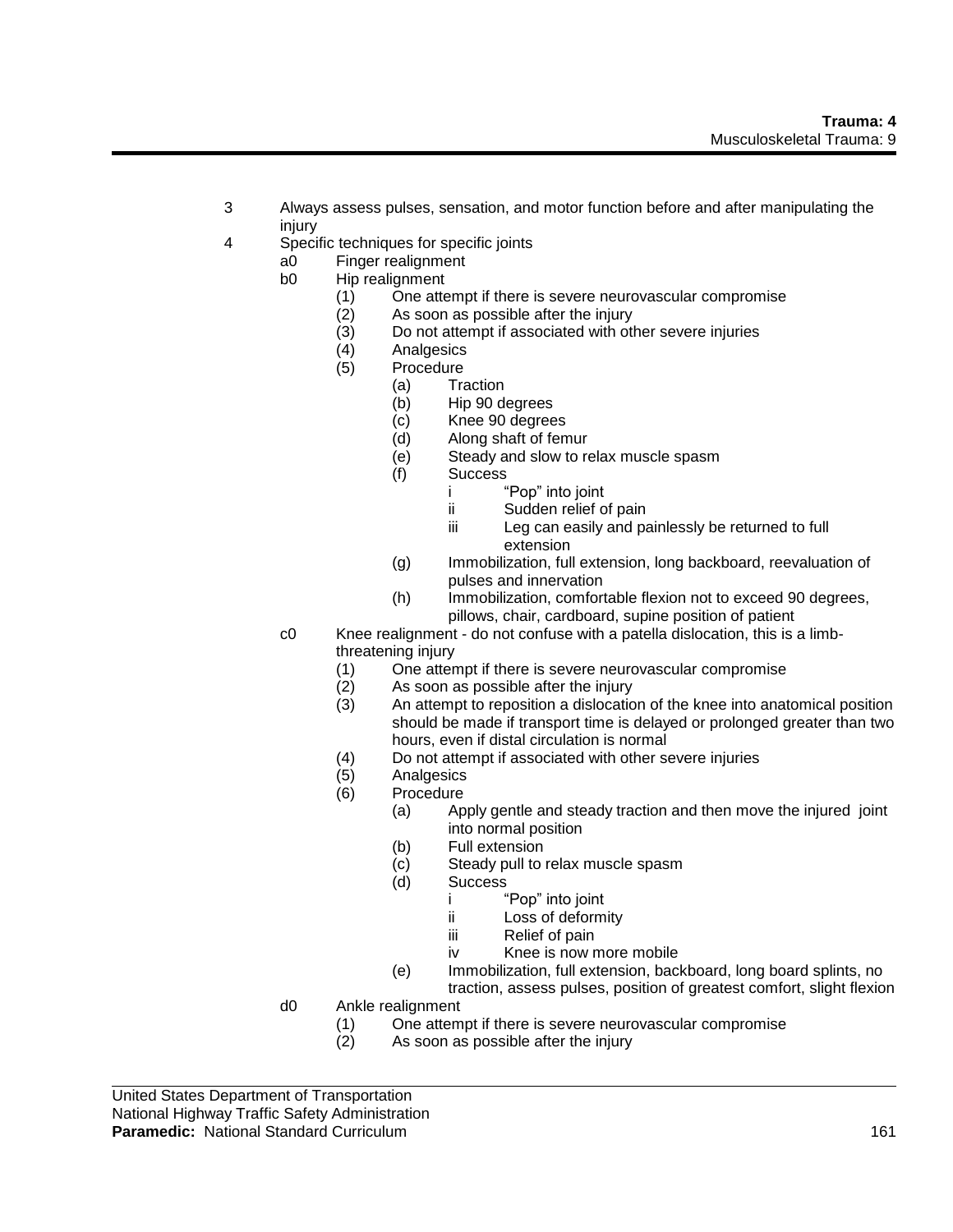- (3) Do not attempt if associated with other severe injuries
- (4) Analgesic
- (5) Procedure
	- (a) Pull traction on the talus while stabilizing the tibia
	- (b) Slow and steady to relax spasm
	- (c) Success, sudden rotation to normal position<br>(d lmmobilization, as per fracture, check distal u
	- Immobilization, as per fracture, check distal pulse
- e. Shoulder realignment
	- (1 One attempt if there is severe neurovascular compromise<br>(2 As soon as possible after the injury
	-
	- (2 As soon as possible after the injury<br>(3 Do not attempt if associated with oth Do not attempt if associated with other severe injuries or back injuries
	-
	- (4 Analgesic Procedure
		- (a Pull traction in the anatomical position only
- D. Specific fracture pointers and immobilization techniques
	- 1. Pelvis
		- a. Backboard and PASG
		- b. Treat the hypoperfusion as pelvic fractures cause severe hemorrhage, losing greater than 2 liters of blood into the pelvic cavity
	- 2. Femur
		- a. Traction splinting procedure
			- (1 Direct manual stabilization of the injured leg
			- (2 Assess distal motor ability, sensory response, and circulation
			- (3 Rule out any contraindication to traction splinting
			- (4 Direct application of manual traction if elevating the leg from the ground (5 Adjust and position splint at the injured leg
			- Adjust and position splint at the injured leg
			- (6 Apply proximal securing device (e.g., ischial strap)
			- (7 Apply distal securing device (e.g., ankle hitch)
			- (8 Apply mechanical traction
			- (9 Position and secure support straps<br>(10 Re-evaluate the proximal/ distal circ
			- Re-evaluate the proximal/ distal circulation
			- (11 Reassess distal motor ability, sensory response, and circulation
			- (12 Secure patient's torso and traction splint to long backboard for transport
		- b. PASG and long backboard
		- c. Long backboard and long board splints
		- d. Opposite extremity and long backboard
		- e. Fractures of the proximal femur present similar to the anterior hip dislocation
		- f. Midshaft or distal femur fractures can have soft tissue, vascular and nerve damage
	- 3. Tibia/ fibula
		- a. Pneumatic splint
		- b. Long board splint procedure
			- (1 Take body substance isolation
			- (2 Direct application of manual stabilization
			- (3 Assess distal motor ability, sensory response, and circulation
			- (4 Measure splint
			- (5 Apply splint
			- (6 Immobilize joints above and below the injury site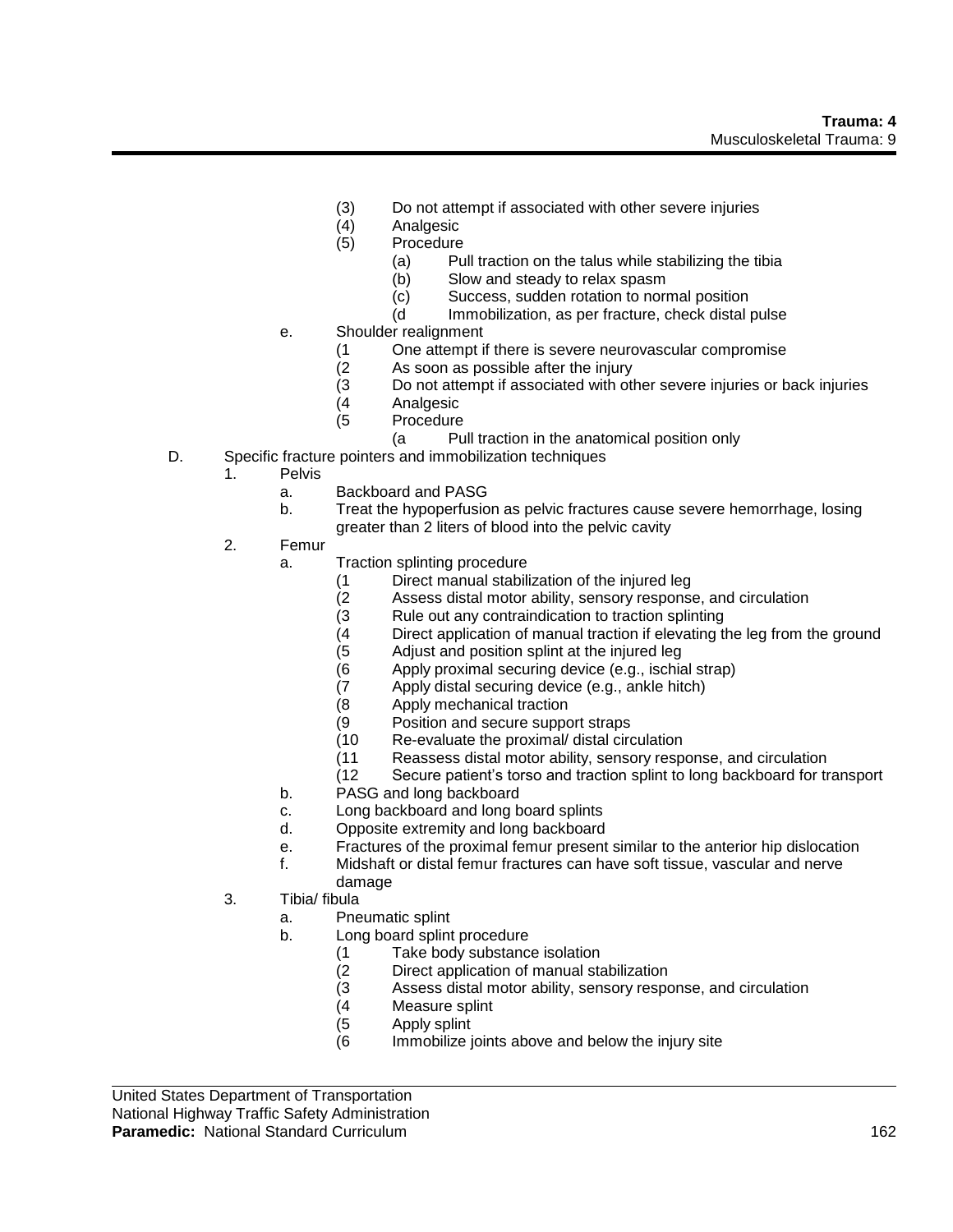- (7 Secure the entire injured extremity in a distal to proximal direction
- (8 Immobilize hand/ foot in the position of function
- (9 Reassess distal motor ability, sensory response, and circulation
- c. Splinting to the opposite leg
- d. Cardboard
- 4. Ankle same as tibia/ fibula fractures, generally involves the distal tibia and fibula a. Pillow splint and leg immobilization
	- b. Air splint
- 5. Foot
	- a. Pneumatic
	- b. Cardboard
	- c. Ladder splint
- 6. Shoulder dislocation/ fracture
	- a. Anterior arm close to the chest and hollow shoulder
	- b. Posterior arm may be over the head
	- c. Splinting be creative, improvise to hold the injury in place (e.g., blanket roll)
		- (1 Use a rolled blanket with a cravat through the center
		- (2 Position the roll under the elevated arm and secure it like a sling with the cravat through the blanket
		- (3 Swathe the arm to prevent upward movement
		- (4 If the arm is over the head splint in position, or pull traction along the long axis of the arm
- 7. Knee
	- a. High incidence of vascular and nerve damage
	- b. Any fracture within three inches of a joint should be treated similar to a dislocation
	- c. Use triangulation with cravats and two long padded splints
	- d. SAM splints are not strong enough for the knee while some ladder splints if properly padded will be effective with immobilization of the hip and ankle
	- e. Do not use a traction splint
	- f. If found straight use two board splints or cardboard splint
- 8. Humerus
	- a. Difficult to stabilize
	- b. Potential for severe circulatory problems
	- c. If the patient has a potential neck injury do not tie a sling around the neck
	- d. Use a sling and swathe with splints surrounding the humerus or splint with the extremity extended
- 9. Elbow
	- a. High probability for blood vessel and nerve damage
	- b. Especially dangerous in children (supracondylar fractures)
	- c. Volkman's contracture may result
	- d. Padded wire splint and sling and swathe
- 10. Forearm fracture
	- a. May involve radius, ulna, or both
	- b. Colle's fracture of the wrist presents with the wrist in a "silver fork" position
	- c. Splint like a lower leg fracture described above
- 11. Hand and wrist fractures
	- a. Common with direct trauma
	- b. Noticeable deformity